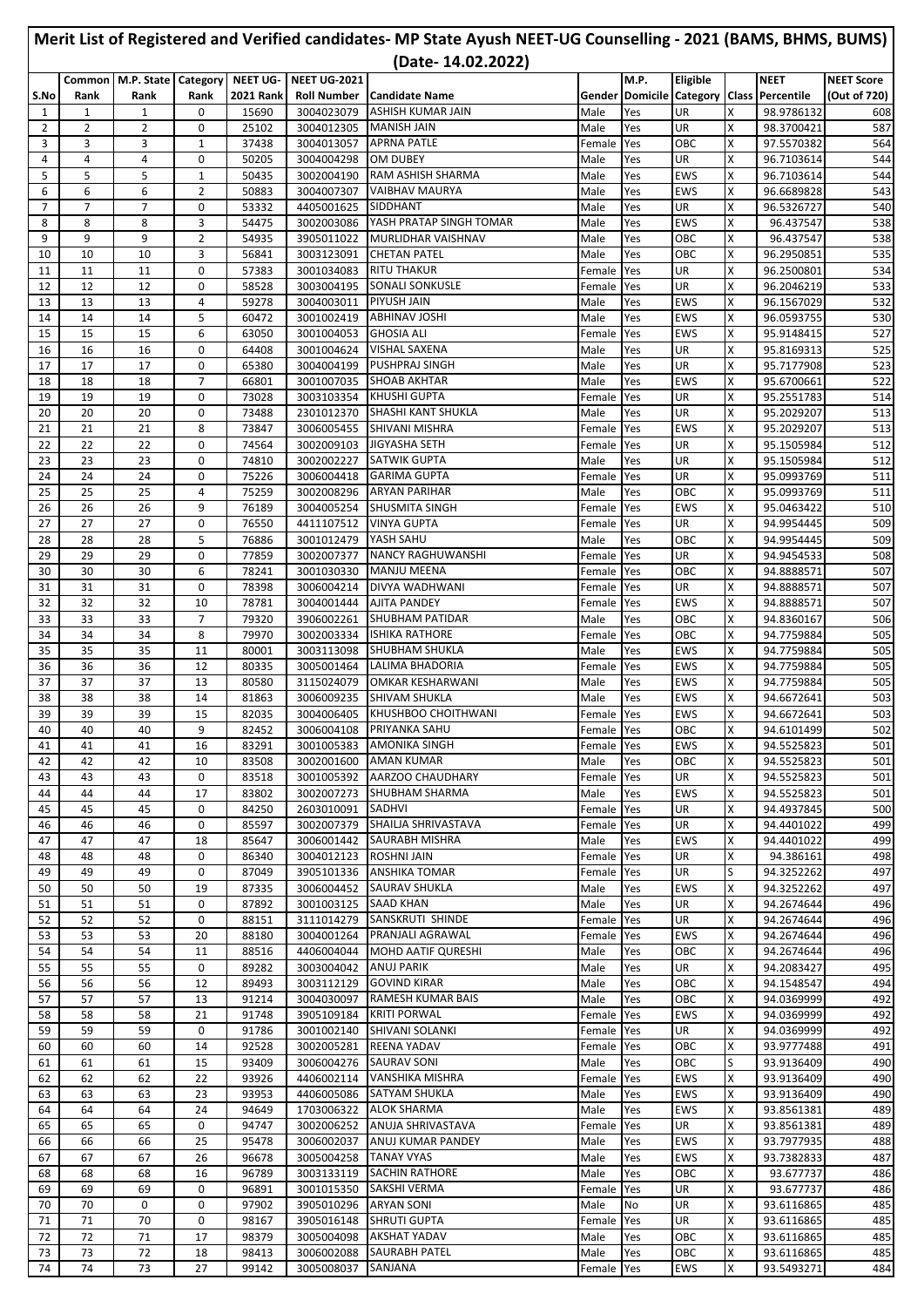|      |      |      |      |                  | Common   M.P. State   Category   NEET UG-   NEET UG-2021 |                              |            | M.P. | Eligible   |    | <b>NEET</b>                               | <b>NEET Score</b> |
|------|------|------|------|------------------|----------------------------------------------------------|------------------------------|------------|------|------------|----|-------------------------------------------|-------------------|
| S.No | Rank | Rank | Rank | <b>2021 Rank</b> |                                                          | Roll Number   Candidate Name |            |      |            |    | Gender Domicile Category Class Percentile | (Out of 720)      |
|      |      |      |      |                  |                                                          | <b>KUSHAGRA PAUL MATHEWS</b> |            |      |            |    |                                           |                   |
| 75   | 75   | 74   | 0    | 99593            | 3905102393                                               |                              | Male       | Yes  | UR         | x  | 93.5493271                                | 484               |
| 76   | 76   | 75   | 28   | 100223           | 3001016065                                               | <b>SHIVANG TRIPATHI</b>      | Male       | Yes  | EWS        | X  | 93.4897521                                | 483               |
| 77   | 77   | 76   | 29   | 100490           | 3001005341                                               | <b>SIMY JAIN</b>             | Female     | Yes  | <b>EWS</b> | X  | 93.4897521                                | 483               |
| 78   | 78   | 77   | 19   | 100898           | 3003111075                                               | <b>KAMAL JAISWAL</b>         | Male       | Yes  | OBC        | X  | 93.4302419                                | 482               |
| 79   | 79   | 78   | 30   | 100901           | 3006006423                                               | <b>AYUSHI TIWARI</b>         | Female     | Yes  | <b>EWS</b> | X  | 93.4302419                                | 482               |
| 80   | 80   | 79   | 20   | 100933           | 3905029166                                               | <b>DINISHA MALVIYA</b>       | Female     | Yes  | OBC        | X  | 93.4302419                                | 482               |
| 81   | 81   | 80   | 21   | 101141           | 4406005042                                               | DIVYANSHI YADAV              | Female     | Yes  | ОВС        | X  | 93.4302419                                | 482               |
|      |      |      |      |                  |                                                          |                              |            |      |            |    |                                           |                   |
| 82   | 82   | 81   | 22   | 101483           |                                                          | 3003102424 SHREYA PATIDAR    | Female     | Yes  | ОВС        | X  | 93.3708612                                | 481               |
| 83   | 83   | 82   | 0    | 101908           |                                                          | 3002005196 ANANYA SINGH      | Female     | Yes  | UR         | X  | 93.3708612                                | 481               |
| 84   | 84   | 83   | 0    | 101938           | 3006003277                                               | <b>SWETA TIWARI</b>          | Female     | Yes  | UR         | X  | 93.3708612                                | 481               |
| 85   | 85   | 84   | 31   | 102014           | 3001001527                                               | PRIYANKA TIWARI              | Female     | Yes  | EWS        | X  | 93.3708612                                | 481               |
| 86   | 86   | 85   | 23   | 102052           | 3002006210                                               | <b>ABHISHEK RAJPOOT</b>      | Male       | Yes  | ОВС        | X  | 93.3708612                                | 481               |
| 87   | 87   | 86   | 24   | 102410           | 3905010368                                               | <b>PIYUSH KUSHWAH</b>        | Male       | Yes  | OBC        | X  | 93.3064296                                | 480               |
|      |      |      |      |                  |                                                          |                              |            |      |            |    |                                           |                   |
| 88   | 88   | 87   | 32   | 102747           | 3003021068                                               | <b>ARSHIYA SHAIKH</b>        | Female     | Yes  | EWS        | X  | 93.3064296                                | 480               |
| 89   | 89   | 88   | 25   | 103110           | 3001012035                                               | RISHIKA RAI                  | Female     | Yes  | ОВС        | X  | 93.3064296                                | 480               |
| 90   | 90   | 89   | 0    | 103227           | 3001012192                                               | PAVAN PRATAP SINGH CHAUHAN   | Male       | Yes  | UR         | X  | 93.3064296                                | 480               |
| 91   | 91   | 90   | 26   | 103466           | 3006004479                                               | PRAGYA PATEL                 | Female     | Yes  | OBC        | X  | 93.2464661                                | 479               |
| 92   | 92   | 91   | 0    | 103705           |                                                          | 3005003438 SHUBHAM SHARMA    | Male       | Yes  | UR         | X  | 93.2464661                                | 479               |
| 93   | 93   | 92   | 33   | 103741           |                                                          | 3003118062 SHIVANGI TIWARI   | Female     | Yes  | EWS        | X  | 93.2464661                                | 479               |
| 94   | 94   | 93   | 0    | 103756           | 4410006299                                               | <b>ATUL SHARMA</b>           | Male       | Yes  | UR         | X  | 93.2464661                                | 479               |
|      |      |      |      |                  |                                                          |                              |            |      |            |    |                                           |                   |
| 95   | 95   | 94   | 34   | 103952           | 3002002015                                               | <b>VIDUSHI TIWARI</b>        | Female     | Yes  | EWS        | X  | 93.2464661                                | 479               |
| 96   | 96   | 95   | 0    | 104141           | 3003030050                                               | <b>VIRAG JAIN</b>            | Male       | Yes  | UR         | X  | 93.2464661                                | 479               |
| 97   | 97   | 96   | 35   | 104284           | 4406004040                                               | <b>ABHISHEK AGNIHOTRI</b>    | Male       | Yes  | <b>EWS</b> | X  | 93.2464661                                | 479               |
| 98   | 98   | 97   | 27   | 104351           | 3001006317                                               | <b>NALINI BAIRAGI</b>        | Female     | Yes  | ОВС        | X  | 93.1866322                                | 478               |
| 99   | 99   | 98   | 0    | 104375           | 4411114011                                               | <b>PRIYANKA PANDEY</b>       | Female     | Yes  | UR         | X  | 93.1866322                                | 478               |
| 100  | 100  | 99   | 28   | 104588           | 3002007288                                               | PRAVESH YADAV                | Female     | Yes  | OBC        | X  | 93.1866322                                | 478               |
|      |      |      |      |                  |                                                          |                              |            |      |            |    |                                           |                   |
| 101  | 101  | 100  | 0    | 104747           | 3004001261                                               | SHIVANGI DUBEY               | Female     | Yes  | UR         | X  | 93.1866322                                | 478               |
| 102  | 102  | 101  | 0    | 104860           |                                                          | 3002001390 SOMYA TOMAR       | Female     | Yes  | UR         | X  | 93.1866322                                | 478               |
| 103  | 103  | 102  | 29   | 104886           | 3005003229                                               | <b>ALISHA MANSURI</b>        | Female     | Yes  | ОВС        | X  | 93.1866322                                | 478               |
| 104  | 104  | 103  | 0    | 105047           | 3003009027                                               | RISHITA SHARMA               | Female     | Yes  | UR         | X  | 93.1866322                                | 478               |
| 105  | 105  | 104  | 0    | 105058           | 3001010340                                               | NIYATI SHRIVASTAVA           | Female     | Yes  | UR         | X  | 93.1866322                                | 478               |
| 106  | 106  | 105  | 0    | 105100           | 3002004137                                               | SOMYA DIXIT                  | Male       | Yes  | UR         | X  | 93.1866322                                | 478               |
|      | 107  | 106  | 30   |                  |                                                          | <b>MAYANK GOUR</b>           |            |      | OBC        | X  |                                           |                   |
| 107  |      |      |      | 105402           | 3001011075                                               |                              | Male       | Yes  |            |    | 93.1268629                                | 477               |
| 108  | 108  | 107  | 31   | 105412           | 3001001687                                               | SACHIN VISHWAKARMA           | Male       | Yes  | ОВС        | X  | 93.1268629                                | 477               |
| 109  | 109  | 108  | 36   | 105551           | 4402009325                                               | NITESH MISHRA                | Male       | Yes  | <b>EWS</b> | X  | 93.1268629                                | 477               |
| 110  | 110  | 0    | 0    | 105618           | 3905103300                                               | AMAN KUMAR JAISWAL           | Male       | No   | UR         | X  | 93.1268629                                | 477               |
| 111  | 111  | 109  | 0    | 105670           | 3003018092                                               | <b>DEVENDRA SINGH</b>        | Male       | Yes  | UR         | X  | 93.1268629                                | 477               |
| 112  | 112  | 110  | 32   | 105691           | 3001001069                                               | <b>SALONI UDASI</b>          | Female     | Yes  | ОВС        | X  | 93.1268629                                | 477               |
| 113  | 113  | 111  | 33   | 105863           | 3003027565                                               | <b>DISHIKA PRAJAPATI</b>     | Female     | Yes  | ОВС        | X  | 93.1268629                                | 477               |
|      | 114  | 112  | 37   | 105966           |                                                          | <b>SURYANSH BIRTHARE</b>     | Male       |      | <b>EWS</b> | X  |                                           | 477               |
| 114  |      |      |      |                  | 3003117163                                               |                              |            | Yes  |            |    | 93.1268629                                |                   |
| 115  | 115  | 113  | 34   | 106101           | 3006007064                                               | <b>AAKASH SONI</b>           | Male       | Yes  | ОВС        | X  | 93.1268629                                | 477               |
| 116  | 116  | 114  | 35   | 106109           |                                                          | 3004010195 PARAG KUMAR SAHU  | Male       | Yes  | OBC        | X  | 93.1268629                                | 477               |
| 117  | 117  | 115  | 0    | 106230           | 4201120377                                               | RITUJA MISHRA                | Female Yes |      | UR         | ΙX | 93.0608772                                | 476               |
| 118  | 118  | 116  | 38   | 106260           | 3905014356                                               | <b>DUSHYANT SHARMA</b>       | Male       | Yes  | EWS        | X  | 93.0608772                                | 476               |
| 119  | 119  | 117  | 0    | 106384           | 3002005076                                               | <b>HARDIK SAXENA</b>         | Male       | Yes  | UR         | X  | 93.0608772                                | 476               |
| 120  | 120  | 118  | 36   | 106471           | 3111120122                                               | <b>MADHURI SAHU</b>          | Female     | Yes  | OBC        | X  | 93.0608772                                | 476               |
|      |      |      |      |                  |                                                          |                              |            |      |            |    |                                           |                   |
| 121  | 121  | 119  | 39   | 106553           | 3005002816                                               | <b>ADITI PORWAL</b>          | Female     | Yes  | EWS        | X  | 93.0608772                                | 476               |
| 122  | 122  | 120  | 40   | 106887           |                                                          | 3002002264 SUHANA KUMARI     | Female     | Yes  | EWS        | X  | 93.0608772                                | 476               |
| 123  | 123  | 121  | 0    | 107090           | 3006004078                                               | <b>MAITRAYEE DUBEY</b>       | Female     | Yes  | UR         | X  | 93.0608772                                | 476               |
| 124  | 124  | 122  | 37   | 107173           | 3003011006                                               | <b>HARSHA PATEL</b>          | Female     | Yes  | OBC        | X  | 92.9906176                                | 475               |
| 125  | 125  | 123  | 38   | 107292           | 3004003292                                               | <b>SOURABH PATEL</b>         | Male       | Yes  | ОВС        | X  | 92.9906176                                | 475               |
| 126  | 126  | 124  | 0    | 107472           | 3003116012                                               | <b>ANIL RATHORE</b>          | Male       | Yes  | UR         | X  | 92.9906176                                | 475               |
| 127  | 127  | 125  | 39   | 107816           | 3001029073                                               | <b>HARSHIT VISHWAKARMA</b>   | Male       | Yes  | OBC        | X  | 92.9906176                                | 475               |
| 128  | 128  | 126  | 0    | 107823           | 3002016333                                               | ACHLESH BHARDWAJ             | Male       | Yes  | UR         | X  | 92.9906176                                | 475               |
|      |      |      |      |                  |                                                          |                              |            |      |            |    |                                           |                   |
| 129  | 129  | 127  | 40   | 107826           | 3003111359                                               | <b>HARSHIT SONI</b>          | Male       | Yes  | OBC        | X  | 92.9906176                                | 475               |
| 130  | 130  | 128  | 41   | 107890           | 3001006038                                               | <b>ABHINAV ALIYA</b>         | Male       | Yes  | <b>EWS</b> | X  | 92.9906176                                | 475               |
| 131  | 131  | 129  | 42   | 108089           | 3002008153                                               | <b>ANKITA JADON</b>          | Female     | Yes  | EWS        | X  | 92.9906176                                | 475               |
| 132  | 132  | 130  | 41   | 108170           | 3003013279                                               | <b>TANISHA BAIRAGI</b>       | Female     | Yes  | OBC        | X  | 92.9906176                                | 475               |
| 133  | 133  | 131  | 42   | 108578           | 3003133413                                               | <b>NIRAJ MALVE</b>           | Male       | Yes  | ОВС        | X  | 92.9288409                                | 474               |
| 134  | 134  | 132  | 43   | 108579           | 4402018204                                               | <b>ALOK GUPTA</b>            | Male       | Yes  | OBC        | X  | 92.9288409                                | 474               |
| 135  | 135  | 133  | 44   | 108626           | 3004002328                                               | <b>ANIRUDDH KURMI</b>        | Male       | Yes  | ОВС        | X  | 92.9288409                                | 474               |
|      |      |      | 0    | 108678           | 3006004428                                               | <b>BHUMIKA CHATURVEDI</b>    |            |      | UR         | X  | 92.9288409                                | 474               |
| 136  | 136  | 134  |      |                  |                                                          |                              | Female     | Yes  |            |    |                                           |                   |
| 137  | 137  | 135  | 45   | 108811           | 3004007144                                               | <b>RINKU KURMI</b>           | Male       | Yes  | OBC        | X  | 92.9288409                                | 474               |
| 138  | 138  | 136  | 46   | 108863           | 3003005183                                               | <b>MANOJ YADAV</b>           | Male       | Yes  | ОВС        | X  | 92.9288409                                | 474               |
| 139  | 139  | 0    | 0    | 108874           | 4601004299                                               | <b>SREYA PRAMANIK</b>        | Female     | No   | UR         | X  | 92.9288409                                | 474               |
| 140  | 140  | 137  | 0    | 108917           | 3001015137                                               | <b>PRATHAM JAIN</b>          | Male       | Yes  | UR         | X  | 92.9288409                                | 474               |
| 141  | 141  | 138  | 0    | 109034           | 3004019201                                               | <b>VAISHALI LODHI</b>        | Female     | Yes  | UR         | X  | 92.9288409                                | 474               |
| 142  | 142  | 139  | 0    | 109114           | 3001001672                                               | AARNA SAXENA                 | Female     | Yes  | UR         | X  | 92.9288409                                | 474               |
| 143  | 143  | 140  | 43   | 109327           | 3004012097                                               | <b>VAISHNAVI GUPTA</b>       | Female     | Yes  | EWS        | X  | 92.8661577                                | 473               |
|      |      |      |      |                  |                                                          |                              |            |      |            |    |                                           |                   |
| 144  | 144  | 141  | 47   | 109426           | 3003115099                                               | <b>LOKESH PATIL</b>          | Male       | Yes  | OBC        | X  | 92.8661577                                | 473               |
| 145  | 145  | 142  | 44   | 109970           | 3905008210                                               | <b>DEEPAK SHARMA</b>         | Male       | Yes  | EWS        | X  | 92.8661577                                | 473               |
| 146  | 146  | 143  | 48   | 110057           | 3003108288                                               | <b>UTTAM PATEL</b>           | Male       | Yes  | ОВС        | X  | 92.8661577                                | 473               |
| 147  | 147  | 144  | 0    | 110178           | 3002009329                                               | <b>ADITI DUBEY</b>           | Female     | Yes  | UR         | X  | 92.8043811                                | 472               |
| 148  | 148  | 145  | 49   | 110187           | 3111009397                                               | <b>SAKSHI KAPSE</b>          | Female     | Yes  | ОВС        | X  | 92.8043811                                | 472               |
| 149  | 149  | 0    | 0    | 110348           | 1701003164                                               | <b>PIYUSHA SINGHAI</b>       | Female     | No   | UR         | X  | 92.8043811                                | 472               |
| 150  | 150  | 146  | 45   | 110398           | 3004008312                                               | SIMRAN SACHDEV               | Female Yes |      | EWS        | X  | 92.8043811                                | 472               |
|      |      |      |      |                  |                                                          |                              |            |      |            |    |                                           |                   |
| 151  | 151  | 147  | 50   | 110486           | 3001007071                                               | <b>NAMAN SONI</b>            | Male       | Yes  | OBC        | X  | 92.8043811                                | 472               |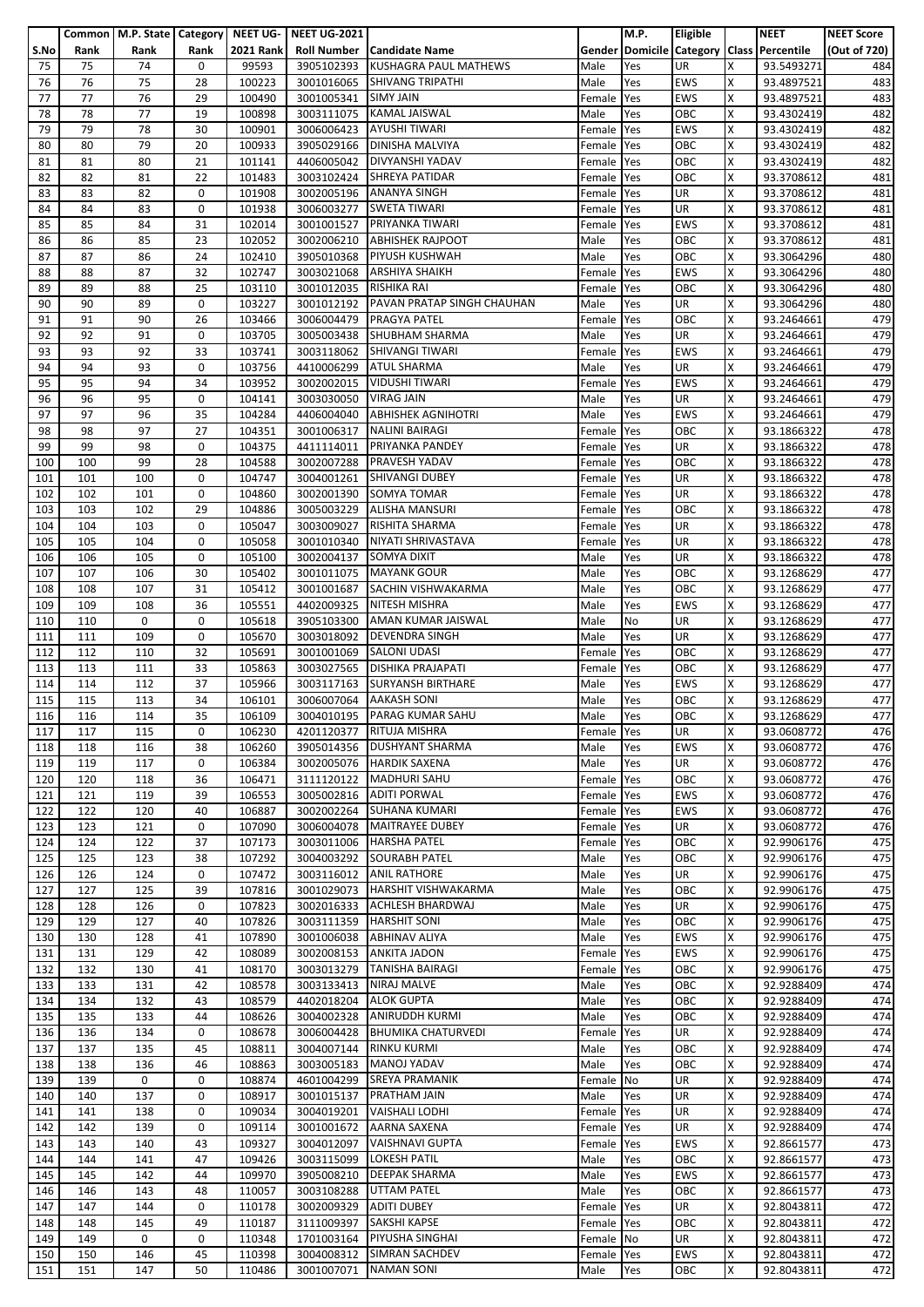|      |      |      |              |                  | Common   M.P. State   Category   NEET UG-   NEET UG-2021 |                                     |            | <b>M.P.</b> | Eligible   |   | <b>NEET</b>                               | <b>NEET Score</b> |
|------|------|------|--------------|------------------|----------------------------------------------------------|-------------------------------------|------------|-------------|------------|---|-------------------------------------------|-------------------|
| S.No | Rank | Rank | Rank         | <b>2021 Rank</b> |                                                          | <b>Roll Number   Candidate Name</b> |            |             |            |   | Gender Domicile Category Class Percentile | (Out of 720)      |
|      |      |      |              |                  |                                                          |                                     |            |             |            |   |                                           |                   |
| 152  | 152  | 148  | 51           | 110792           | 3005004246                                               | <b>POOJA PATIDAR</b>                | Female     | Yes         | OBC        | x | 92.8043811                                | 472               |
| 153  | 153  | 149  | 46           | 110994           | 4406006026                                               | <b>SAKSHAM JAIN</b>                 | Male       | Yes         | <b>EWS</b> | X | 92.8043811                                | 472               |
| 154  | 154  | 150  | 52           | 111148           |                                                          | 3003119113 HIMANI MALVIYA           | Female     | Yes         | OBC        | X | 92.7404675                                | 471               |
| 155  | 155  | 151  | 53           | 111203           | 3003028083                                               | <b>HARISH YADAV</b>                 | Male       | Yes         | OBC        | X | 92.7404675                                | 471               |
| 156  | 156  | 152  | 47           | 111354           |                                                          | 3001008334 AYESHA KHAN              | Female     | Yes         | <b>EWS</b> | X | 92.7404675                                | 471               |
|      |      |      |              |                  |                                                          |                                     |            |             |            |   |                                           |                   |
| 157  | 157  | 153  | 54           | 111460           |                                                          | 3003137064 ROSHANI SEN              | Female Yes |             | OBC        | X | 92.7404675                                | 471               |
| 158  | 158  | 154  | 0            | 111921           | 3002001216                                               | <b>ISHIKA PARMAR</b>                | Female     | Yes         | UR         | X | 92.7404675                                | 471               |
| 159  | 159  | 155  | 55           | 112059           | 3003001136                                               | <b>AZAM AKHTAR MEV</b>              | Female     | Yes         | OBC        | x | 92.7404675                                | 471               |
| 160  | 160  | 156  | 0            | 112286           |                                                          | 3003030285 FALGUNI JOSHI            | Female     | Yes         | UR         | Χ | 92.6677472                                | 470               |
| 161  | 161  | 157  | $\mathbf{1}$ | 112350           |                                                          | 3004005296 SACHIN JATAV             | Male       | Yes         | <b>SC</b>  | x | 92.6677472                                | 470               |
| 162  | 162  | 158  | 56           | 112462           | 3003016143                                               | <b>VIRAT MEENA</b>                  | Male       | Yes         | OBC        | x | 92.6677472                                | 470               |
| 163  | 163  | 159  | 48           | 112776           | 3002006384                                               | <b>AASTHA GUPTA</b>                 | Female     | Yes         | <b>EWS</b> | x | 92.6677472                                | 470               |
|      |      |      |              |                  |                                                          |                                     |            |             |            |   |                                           |                   |
| 164  | 164  | 160  | 0            | 113019           | 3001007339                                               | SAHIL RAGHUWANSHI                   | Male       | Yes         | <b>UR</b>  | x | 92.6677472                                | 470               |
| 165  | 165  | 161  | 49           | 113266           | 3001019013                                               | <b>SHWETA MISHRA</b>                | Female     | Yes         | <b>EWS</b> | Χ | 92.6056468                                | 469               |
| 166  | 166  | 162  | 57           | 113326           | 3003024140                                               | <b>KAILASH SAHU</b>                 | Male       | Yes         | OBC        | X | 92.6056468                                | 469               |
| 167  | 167  | 163  | 0            | 113973           | 3002003282                                               | SAKSHI AGARWAL                      | Female Yes |             | UR         | x | 92.6056468                                | 469               |
| 168  | 168  | 164  | 0            | 114175           | 4411105517                                               | FIZA                                | Female     | Yes         | UR         | x | 92.6056468                                | 469               |
| 169  | 169  | 165  | 58           | 114326           |                                                          | 3003128062 DIYA PATIDAR             | Female     | Yes         | OBC        | x | 92.541798                                 | 468               |
| 170  | 170  | 166  | 59           | 114818           |                                                          | 3001014293 AKASH BINDHANI           | Male       | Yes         | OBC        | Χ | 92.541798                                 | 468               |
|      | 171  | 167  | 60           | 115071           |                                                          | <b>AMISHA PUSHP</b>                 |            | Yes         | OBC        | X | 92.541798                                 | 468               |
| 171  |      |      |              |                  | 3004005027                                               |                                     | Female     |             |            |   |                                           |                   |
| 172  | 172  | 168  | 61           | 115403           | 3001004437                                               | <b>SUMAN GUPTA</b>                  | Female     | Yes         | OBC        | X | 92.4788557                                | 467               |
| 173  | 173  | 169  | 62           | 115520           | 3905008104                                               | <b>ASHMITA KATHA</b>                | Female     | Yes         | OBC        | X | 92.4788557                                | 467               |
| 174  | 174  | 170  | 50           | 115580           | 3002007069                                               | <b>ERAM KHAN</b>                    | Female     | Yes         | <b>EWS</b> | x | 92.4788557                                | 467               |
| 175  | 175  | 171  | 51           | 115651           | 3001002540                                               | RASHMI SHARMA                       | Female     | Yes         | <b>EWS</b> | X | 92.4788557                                | 467               |
| 176  | 176  | 172  | 63           | 116011           | 3003008046                                               | <b>SOURABH YADAV</b>                | Male       | Yes         | OBC        | X | 92.4788557                                | 467               |
| 177  | 177  | 173  | 64           | 116068           | 3003105370                                               | <b>SHRUTI RATHOD</b>                | Female     | Yes         | OBC        | X | 92.4788557                                | 467               |
| 178  | 178  | 174  | 0            | 116237           | 2501004035                                               | SHIVDAYAL PANDEY                    | Male       | Yes         | UR         | S | 92.4146832                                | 466               |
|      |      |      |              |                  |                                                          |                                     |            |             |            |   |                                           |                   |
| 179  | 179  | 175  | 0            | 116638           |                                                          | 3001003058 MAHAK BHARWANI           | Female     | Yes         | UR         | x | 92.4146832                                | 466               |
| 180  | 180  | 176  | 0            | 117427           |                                                          | 3002010231   MADHAVI DIXIT          | Female     | Yes         | UR         | Χ | 92.34669                                  | 465               |
| 181  | 181  | 177  | 65           | 117480           | 3001029661                                               | <b>VISHAL JAT</b>                   | Male       | Yes         | OBC        | X | 92.34669                                  | 465               |
| 182  | 182  | 178  | 0            | 118392           | 3002007142                                               | SHIKHA SHRIVASTAVA                  | Female Yes |             | UR         | X | 92.2817403                                | 464               |
| 183  | 183  | 179  | 0            | 118497           | 3002005199                                               | <b>HONEY PAVAIYA</b>                | Female     | Yes         | UR         | X | 92.2817403                                | 464               |
| 184  | 184  | 180  | 52           | 118671           | 3004003341                                               | <b>SAKSHI BADERIYA</b>              | Female     | Yes         | <b>EWS</b> | X | 92.2817403                                | 464               |
| 185  | 185  | 181  | 66           | 118695           | 3004009051                                               | <b>SOUMYA CHOUKSEY</b>              | Female     | Yes         | OBC        | Χ | 92.2817403                                | 464               |
| 186  | 186  | 182  | 67           | 118822           | 3002006122                                               | <b>RAHUL KUSHWAH</b>                | Male       | Yes         | OBC        | X | 92.2817403                                | 464               |
|      |      |      | 0            |                  |                                                          | JAIN PRINCE VIJAYKUMAR              |            |             | UR         |   |                                           | 464               |
| 187  | 187  | 183  |              | 118938           | 2001206497                                               |                                     | Male       | Yes         |            | X | 92.2817403                                |                   |
| 188  | 188  | 184  | 68           | 118948           | 3003027198                                               | <b>GAGAN VERMA</b>                  | Male       | Yes         | OBC        | X | 92.2817403                                | 464               |
| 189  | 189  | 185  | 0            | 119104           |                                                          | 3006003287 MUKTA MISHRA             | Female     | Yes         | <b>UR</b>  | X | 92.2817403                                | 464               |
| 190  | 190  | 186  | 69           | 119228           | 3003124198                                               | <b>KRISHNAKANT BAIRAGI</b>          | Male       | Yes         | OBC        | X | 92.2143947                                | 463               |
| 191  | 191  | 187  | 0            | 119326           | 4406001566                                               | <b>MUSKAN KHAN</b>                  | Female     | Yes         | UR         | X | 92.2143947                                | 463               |
| 192  | 192  | 188  | 70           | 119427           | 3003106070                                               | <b>HARSHITA BHAYAL</b>              | Female Yes |             | OBC        | X | 92.2143947                                | 463               |
| 193  | 193  | 189  | 53           | 119507           |                                                          | 4608002112 SUMAN GUPTA              | Female Yes |             | <b>EWS</b> | X | 92.2143947                                | 463               |
| 194  | 194  | 190  | 71           | 119525           |                                                          | 3005001529 MADHAV BAIRAGI           | Male       | Yes         | OBC        | X | 92.2143947                                | 463               |
|      |      |      |              |                  |                                                          |                                     |            |             |            |   |                                           |                   |
| 195  | 195  | 191  | 72           | 119582           | 3006005221                                               | POOJA SONI                          | Female     | Yes         | OBC        | Χ | 92.2143947                                | 463               |
| 196  | 196  | 192  | 73           | 119610           | 3003102027                                               | <b>RAHUL PATIDAR</b>                | Male       | Yes         | OBC        | x | 92.2143947                                | 463               |
| 197  | 197  | 193  | 54           | 119908           | 3002001403                                               | <b>RITIK GUPTA</b>                  | Male       | Yes         | <b>EWS</b> | Χ | 92.2143947                                | 463               |
| 198  | 198  | 194  | 74           | 120218           | 3003115299                                               | RAJ YADAV                           | Male       | Yes         | OBC        | X | 92.2143947                                | 463               |
| 199  | 199  | 195  | 55           | 120281           | 2806015246                                               | AISHWARYA AGARWAL                   | Female     | Yes         | <b>EWS</b> | X | 92.1486033                                | 462               |
| 200  | 200  | 196  | 75           | 120383           | 3001008031                                               | <b>ANJALI GOUR</b>                  | Female     | Yes         | OBC        | X | 92.1486033                                | 462               |
| 201  | 201  | 197  | 76           | 120901           | 3004015141                                               | PRADHUMN KUMAR JAISWAL              | Male       | Yes         | OBC        | x | 92.1486033                                | 462               |
|      | 202  |      | 77           | 121445           |                                                          | <b>RAJNI PATEL</b>                  |            |             | OBC        |   |                                           | 461               |
| 202  |      | 198  |              |                  | 3006004343                                               |                                     | Female     | Yes         |            | Χ | 92.0852725                                |                   |
| 203  | 203  | 199  | 78           | 121476           | 3001014124                                               | <b>NAMRATA DHAKAD</b>               | Female     | Yes         | OBC        | X | 92.0852725                                | 461               |
| 204  | 204  | 200  | 79           | 121554           | 3001002302                                               | PRIYA YADUWANSHI                    | Female     | Yes         | OBC        | Χ | 92.0852725                                | 461               |
| 205  | 205  | 201  | 0            | 121658           | 3004001163                                               | <b>ANJALI PANDEY</b>                | Female     | Yes         | <b>UR</b>  | X | 92.0852725                                | 461               |
| 206  | 206  | 202  | 0            | 121851           | 3003116281                                               | <b>KHUSHBOO PURWAR</b>              | Female     | Yes         | <b>UR</b>  | x | 92.0852725                                | 461               |
| 207  | 207  | 203  | 80           | 122442           | 3003018263                                               | <b>RITESH KUMAWAT</b>               | Male       | Yes         | OBC        | X | 92.0127465                                | 460               |
| 208  | 208  | 204  | 81           | 122937           | 3003016295                                               | <b>NITESH MORI</b>                  | Male       | Yes         | OBC        | X | 92.0127465                                | 460               |
| 209  | 209  | 205  | 0            | 123096           | 3903007056                                               | <b>SEEMA RATHORE</b>                | Female     | Yes         | <b>UR</b>  | x | 92.0127465                                | 460               |
| 210  | 210  | 206  | 56           | 123099           | 3905124106                                               | <b>AVINASH TIWARI</b>               | Male       | Yes         | <b>EWS</b> | X | 92.0127465                                | 460               |
| 211  | 211  | 207  | 0            | 123101           | 4411102243                                               | <b>KASHISH SINGH</b>                | Female     | Yes         | <b>UR</b>  | x | 92.0127465                                | 460               |
| 212  | 212  | 208  | 82           | 123207           | 3905002238                                               | PARSHOTTAM SAHU                     | Male       | Yes         | OBC        | Χ | 92.0127465                                | 460               |
|      |      |      |              |                  |                                                          |                                     |            |             |            |   |                                           |                   |
| 213  | 213  | 209  | 57           | 123330           |                                                          | 3003115054 JANVI SHARMA             | Female     | Yes         | <b>EWS</b> | x | 92.0127465                                | 460               |
| 214  | 214  | 210  | 83           | 123386           |                                                          | 3001001717 MAHIMA VERMA             | Female     | Yes         | OBC        | X | 91.9458541                                | 459               |
| 215  | 215  | 211  | 0            | 123399           | 3002017293                                               | <b>DIVYANSHIKA BAJPAI</b>           | Female     | Yes         | UR         | X | 91.9458541                                | 459               |
| 216  | 216  | 212  | 84           | 123565           | 3001029543                                               | URVASHI NAGAR                       | Female     | Yes         | OBC        | x | 91.9458541                                | 459               |
| 217  | 217  | 213  | 58           | 124858           | 3001013376                                               | NIDHI GUPTA                         | Female     | Yes         | <b>EWS</b> | X | 91.8782495                                | 458               |
| 218  | 218  | 214  | 0            | 124907           |                                                          | 3905120164 SURENDRA YADAV           | Male       | Yes         | <b>UR</b>  | X | 91.8782495                                | 458               |
| 219  | 219  | 215  | 85           | 125313           | 3001001035                                               | NIKITA VERMA                        | Female     | Yes         | OBC        | X | 91.8782495                                | 458               |
| 220  | 220  | 216  | 86           | 125363           | 3003111335                                               | YASH PATEL                          | Male       | Yes         | OBC        | X | 91.8782495                                | 458               |
| 221  | 221  | 217  | 0            | 125725           | 3001001148                                               | <b>JANVEE PARETA</b>                | Female     | Yes         | <b>UR</b>  | x | 91.8125228                                | 457               |
|      |      |      | 59           |                  |                                                          | <b>ADITI DIWAKAR</b>                |            |             | <b>EWS</b> |   |                                           | 456               |
| 222  | 222  | 218  |              | 126562           | 3001014026                                               |                                     | Female     | Yes         |            | Χ | 91.742587                                 |                   |
| 223  | 223  | 219  | 87           | 126800           | 3003103435                                               | <b>ARSHI MANSURI</b>                | Female     | Yes         | OBC        | x | 91.742587                                 | 456               |
| 224  | 224  | 220  | 60           | 127151           | 3001004629                                               | <b>RATNESH GUPTA</b>                | Male       | Yes         | <b>EWS</b> | X | 91.742587                                 | 456               |
| 225  | 225  | 221  | 61           | 127221           | 3903014112                                               | <b>AYUSH KHARE</b>                  | Male       | Yes         | <b>EWS</b> | X | 91.742587                                 | 456               |
| 226  | 226  | 222  | 88           | 127647           | 3003003300                                               | <b>BHUMIKA PATEL</b>                | Female     | Yes         | OBC        | x | 91.6721331                                | 455               |
| 227  | 227  | 223  | 0            | 127680           | 3005001390                                               | <b>SAKSHI PARIHAR</b>               | Female Yes |             | UR         | Χ | 91.6721331                                | 455               |
| 228  | 228  | 224  | 62           | 128011           | 3001011240                                               | HIMANCHAL RAGHUWANSHI               | Male       | Yes         | EWS        | X | 91.6721331                                | 455               |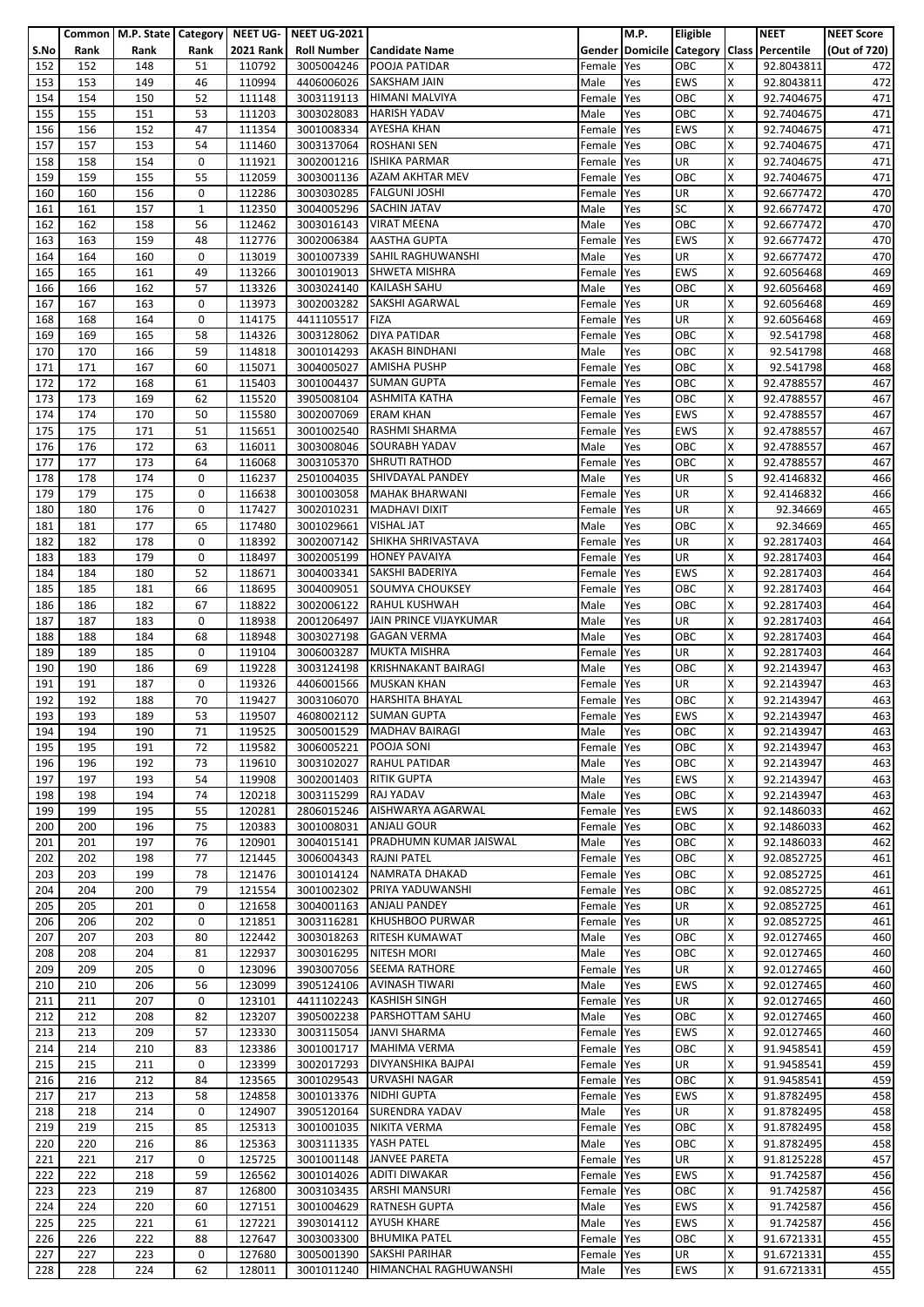|      |      | Common   M.P. State   Category   NEET UG- |      |                  | <b>NEET UG-2021</b> |                                    |            | M.P. | <b>Eligible</b> |   | <b>NEET</b>                               | <b>NEET Score</b> |
|------|------|-------------------------------------------|------|------------------|---------------------|------------------------------------|------------|------|-----------------|---|-------------------------------------------|-------------------|
| S.No | Rank | Rank                                      | Rank | <b>2021 Rank</b> |                     | Roll Number   Candidate Name       |            |      |                 |   | Gender Domicile Category Class Percentile | (Out of 720)      |
|      | 229  | 225                                       |      | 128293           | 3006006067          | <b>ABHISHEK SHUKLA</b>             |            |      | <b>EWS</b>      | x |                                           |                   |
| 229  |      |                                           | 63   |                  |                     |                                    | Male       | Yes  |                 |   | 91.6721331                                | 455               |
| 230  | 230  | 226                                       | 89   | 128681           | 3111034186          | <b>KAMLESH SUKHCHAND CHOUDHARY</b> | Male       | Yes  | OBC             | X | 91.6015497                                | 454               |
| 231  | 231  | 227                                       | 90   | 128784           | 3004019233          | <b>ANUBHAV NEMA</b>                | Male       | Yes  | OBC             | Χ | 91.6015497                                | 454               |
| 232  | 232  | 228                                       | 64   | 128992           | 3006002239          | <b>GAURAV GAUTAM</b>               | Male       | Yes  | <b>EWS</b>      | X | 91.6015497                                | 454               |
| 233  | 233  | 229                                       | 91   | 129434           | 3001002483          | <b>HIMANSHI MALI</b>               | Female     | Yes  | OBC             | X | 91.6015497                                | 454               |
| 234  | 234  | 230                                       | 92   | 129992           | 3003018030          | <b>MONIKA PARMAR</b>               |            | Yes  | OBC             | X | 91.5335566                                | 453               |
|      |      |                                           |      |                  |                     |                                    | Female     |      |                 |   |                                           |                   |
| 235  | 235  | 231                                       | 93   | 130110           | 3003006249          | SANJEEVANI NERPAGAR                | Female     | Yes  | OBC             | X | 91.5335566                                | 453               |
| 236  | 236  | 232                                       | 94   | 130471           | 3004006184          | YOGENDRA SINGH THAKUR              | Male       | Yes  | OBC             | x | 91.5335566                                | 453               |
| 237  | 237  | 233                                       | 0    | 130542           | 3004012143          | <b>VANSHIKA DWIVEDI</b>            | Female     | Yes  | UR              | Χ | 91.5335566                                | 453               |
| 238  | 238  | 234                                       | 95   | 130590           | 3002007005          | <b>KARAN RATHORE</b>               | Male       | Yes  | OBC             | S | 91.5335566                                | 453               |
| 239  | 239  | 235                                       | 65   | 130665           | 3003012185          | <b>AADISHA JAIN</b>                | Female     | Yes  | <b>EWS</b>      | x | 91.5335566                                | 453               |
| 240  | 240  | 236                                       | 66   | 130769           | 3003110140          | KRITIKA JULANIYA                   | Female     | Yes  | <b>EWS</b>      | x | 91.464074                                 | 452               |
|      |      | 237                                       | 67   |                  |                     | <b>KAVITA SHARMA</b>               |            |      | <b>EWS</b>      | X |                                           |                   |
| 241  | 241  |                                           |      | 130820           | 3002003224          |                                    | Female     | Yes  |                 |   | 91.464074                                 | 452               |
| 242  | 242  | 238                                       | 68   | 131265           | 3001007360          | <b>PARAGIKA RAJPUT</b>             | Female     | Yes  | <b>EWS</b>      | X | 91.464074                                 | 452               |
| 243  | 243  | 239                                       | 96   | 131979           |                     | 3001014153 VASUNDHARA PATEL        | Female     | Yes  | OBC             | X | 91.397894                                 | 451               |
| 244  | 244  | 240                                       | 97   | 131983           | 3003133150          | <b>LALIT KAG</b>                   | Male       | Yes  | OBC             | Χ | 91.397894                                 | 451               |
| 245  | 245  | 241                                       | 98   | 132500           | 3107011023          | <b>GYANESH JADHAV</b>              | Male       | Yes  | OBC             | x | 91.397894                                 | 451               |
| 246  | 246  | 242                                       | 99   | 132529           | 3003016155          | <b>TASMIYA</b>                     | Female     | Yes  | OBC             | x | 91.397894                                 | 451               |
| 247  | 247  | 243                                       | 0    | 132850           |                     | 3004002375 APOORVA BASEDIYA        | Female     | Yes  | UR              | Χ | 91.3280877                                | 450               |
| 248  | 248  | 244                                       | 0    | 132955           |                     | <b>MAYANK TRIPATHI</b>             | Male       |      | UR              | X | 91.3280877                                | 450               |
|      |      |                                           |      |                  | 3001015195          |                                    |            | Yes  |                 |   |                                           |                   |
| 249  | 249  | 245                                       | 100  | 133225           | 3003102107          | ROHIT KUMAR DHAWLE                 | Male       | Yes  | OBC             | X | 91.3280877                                | 450               |
| 250  | 250  | 246                                       | 69   | 133226           | 3006002172          | <b>ANKITA TIWARI</b>               | Female     | Yes  | <b>EWS</b>      | X | 91.3280877                                | 450               |
| 251  | 251  | 247                                       | 0    | 133265           |                     | 3004001035 HIMADRI SINGH           | Female     | Yes  | UR              | x | 91.3280877                                | 450               |
| 252  | 252  | 248                                       | 101  | 133317           | 3005001108          | <b>ANJALI RATHORE</b>              | Female     | Yes  | OBC             | X | 91.3280877                                | 450               |
| 253  | 253  | 249                                       | 102  | 133433           | 3111027030          | <b>ANMOL RANGIRE</b>               | Female     | Yes  | OBC             | x | 91.3280877                                | 450               |
| 254  | 254  | 250                                       | 0    | 133499           | 3001004220          | <b>SHRESHITA SINGH</b>             | Female     | Yes  | UR              | X | 91.3280877                                | 450               |
| 255  |      |                                           |      |                  |                     | PRACHI DHAKAD                      |            |      |                 | X |                                           |                   |
|      | 255  | 251                                       | 103  | 133510           | 3001005183          |                                    | Female     | Yes  | OBC             |   | 91.3280877                                | 450               |
| 256  | 256  | 252                                       | 70   | 133574           |                     | 3001005096 AYUSHI AGRAWAL          | Female     | Yes  | EWS             | x | 91.3280877                                | 450               |
| 257  | 257  | 253                                       | 104  | 133610           |                     | 3003108106 SHUBHAM PARMAR          | Male       | Yes  | OBC             | Χ | 91.3280877                                | 450               |
| 258  | 258  | 254                                       | 105  | 133770           | 1703008243          | <b>TINKAL PATLE</b>                | Female     | Yes  | OBC             | X | 91.3280877                                | 450               |
| 259  | 259  | 255                                       | 0    | 133813           |                     | 3003102294   DRASHTI PALIWAL       | Female     | Yes  | UR              | X | 91.3280877                                | 450               |
| 260  | 260  | 256                                       | 0    | 133987           | 3003119231          | <b>BHAVNA CHOUHAN</b>              | Female     | Yes  | UR              | x | 91.262361                                 | 449               |
| 261  | 261  | 257                                       | 71   | 134087           | 3002003584          | SHALINI KUSHWAH                    | Female     | Yes  | <b>EWS</b>      | ς | 91.262361                                 | 449               |
|      |      |                                           |      |                  |                     | <b>VENU TAI THAKREY</b>            |            |      |                 |   |                                           |                   |
| 262  | 262  | 258                                       | 106  | 134322           | 1703031164          |                                    | Female     | Yes  | OBC             | Χ | 91.262361                                 | 449               |
| 263  | 263  | 259                                       | 107  | 134392           | 3003010350          | <b>MANAV PARMAR</b>                | Male       | Yes  | OBC             | X | 91.262361                                 | 449               |
| 264  | 264  | 260                                       | 72   | 134417           | 3003004386          | <b>PRANJAL TIWARI</b>              | Female     | Yes  | <b>EWS</b>      | Χ | 91.262361                                 | 449               |
| 265  | 265  | 261                                       | 0    | 134559           | 1702006225          | SAMIKSHA MOKASDAR                  | Female     | Yes  | UR              | X | 91.262361                                 | 449               |
| 266  | 266  | 262                                       | 73   | 134841           | 3004016138          | <b>BHUPENDRA RAJORIYA</b>          | Male       | Yes  | <b>EWS</b>      | X | 91.262361                                 | 449               |
| 267  | 267  | 263                                       | 0    | 134949           | 3111009117          | <b>SIMRAN PINJANI</b>              | Female     | Yes  | UR              | Χ | 91.1938498                                | 448               |
| 268  | 268  | 264                                       | 74   | 134952           | 3001008235          | <b>ANI ASATI</b>                   | Male       | Yes  | <b>EWS</b>      | X | 91.1938498                                | 448               |
|      |      |                                           |      |                  |                     | <b>ASHISH RAGHUWANSHI</b>          |            |      |                 |   |                                           |                   |
| 269  | 269  | 265                                       | 0    | 135025           | 3001018211          |                                    | Male       | Yes  | UR              | X | 91.1938498                                | 448               |
| 270  | 270  | 266                                       | 75   | 135040           |                     | 3005004559 MADHU RAGHUWANSHI       | Female Yes |      | <b>EWS</b>      | X | 91.1938498                                | 448               |
| 271  | 271  | 267                                       | 108  | 135086           | 1702001472          | <b>BHAWNA SINGH</b>                | Female Yes |      | OBC             | X | 91.1938498                                | 448               |
| 272  | 272  | 268                                       | 109  | 135374           | 3003110357          | <b>MUSKAN CHOUKSEY</b>             | Female     | Yes  | OBC             | Χ | 91.1938498                                | 448               |
| 273  | 273  | 269                                       | 110  | 135709           | 3001003016          | <b>PRANAV PATIDAR</b>              | Male       | Yes  | OBC             | x | 91.1938498                                | 448               |
| 274  | 274  | 270                                       | 111  | 135919           | 3111105325          | <b>PRARIT HARINKHEDE</b>           | Male       | Yes  | OBC             | Χ | 91.1938498                                | 448               |
| 275  | 275  | 271                                       | 112  | 136049           | 3003115161          | <b>JAY GOUD</b>                    | Male       | Yes  | OBC             | X | 91.1255329                                | 447               |
|      |      |                                           |      |                  |                     |                                    |            |      |                 |   |                                           |                   |
| 276  | 276  | 272                                       | 113  | 136226           | 3003102161          | NIHARIKA PATIDAR                   | Female     | Yes  | OBC             | X | 91.1255329                                | 447               |
| 277  | 277  | 273                                       | 114  | 136375           | 3003102067          | <b>VIKAS ADVE</b>                  | Male       | Yes  | OBC             | X | 91.1255329                                | 447               |
| 278  | 278  | 274                                       | 115  | 136494           | 3003008222          | <b>ARBAZ KHAN</b>                  | Male       | Yes  | OBC             | x | 91.1255329                                | 447               |
| 279  | 279  | 275                                       | 116  | 136496           | 3003026037          | PALAK KATARIYA                     | Female     | Yes  | OBC             | Χ | 91.1255329                                | 447               |
| 280  | 280  | 276                                       | 117  | 136627           | 3003109233          | VAIDIKA JAISWAL                    | Female     | Yes  | OBC             | X | 91.1255329                                | 447               |
| 281  | 281  | 277                                       | 0    | 136667           | 3004026119          | <b>SAPAN JAIN</b>                  | Male       | Yes  | <b>UR</b>       | Χ | 91.1255329                                | 447               |
| 282  | 282  | 278                                       | 118  | 137100           | 3003006234          | <b>AMAN JAISWAL</b>                | Male       | Yes  | OBC             | X | 91.0529421                                | 446               |
| 283  | 283  | 279                                       | 119  | 137336           | 3107008166          | <b>TAMANNA KHAN</b>                | Female     | Yes  | OBC             | x | 91.0529421                                | 446               |
|      |      |                                           |      |                  |                     |                                    |            |      |                 |   |                                           |                   |
| 284  | 284  | 280                                       | 120  | 137354           | 3003110196          | <b>PRAKHAR KUSHWAH</b>             | Male       | Yes  | OBC             | Χ | 91.0529421                                | 446               |
| 285  | 285  | 281                                       | 76   | 137391           | 3003027521          | <b>NAMRATA RAJPUT</b>              | Female     | Yes  | EWS             | X | 91.0529421                                | 446               |
| 286  | 286  | 282                                       | 121  | 137414           | 3003001157          | JITENDRA DANGI                     | Male       | Yes  | OBC             | X | 91.0529421                                | 446               |
| 287  | 287  | 283                                       | 122  | 137497           | 3003104044          | <b>SURYANSH PATIDAR</b>            | Male       | Yes  | OBC             | X | 91.0529421                                | 446               |
| 288  | 288  | 284                                       | 0    | 137511           | 3006001380          | <b>SHREYA MISHRA</b>               | Female     | Yes  | <b>UR</b>       | x | 91.0529421                                | 446               |
| 289  | 289  | 285                                       | 0    | 137849           | 3003014217          | <b>SHIVANGI GUPTA</b>              | Female     | Yes  | <b>UR</b>       | Χ | 91.0529421                                | 446               |
| 290  | 290  | 286                                       | 123  | 137926           | 3003005283          | NANDINI SOLANKI                    | Female     | Yes  | OBC             | X | 91.0529421                                | 446               |
| 291  | 291  | 287                                       | 0    | 137963           | 3002003316          | <b>JYOTI RAJAWAT</b>               | Female     | Yes  | UR              | X | 91.0529421                                | 446               |
|      |      |                                           |      |                  |                     |                                    |            |      |                 |   |                                           |                   |
| 292  | 292  | 288                                       | 77   | 138237           | 3001028392          | <b>RISHABH MISHRA</b>              | Male       | Yes  | <b>EWS</b>      | X | 90.9786676                                | 445               |
| 293  | 293  | 289                                       | 124  | 138340           | 3001010375          | YUKTI CHAWRA                       | Female     | Yes  | OBC             | x | 90.9786676                                | 445               |
| 294  | 294  | 290                                       | 125  | 138516           | 3006003197          | <b>DIVITA SONI</b>                 | Female     | Yes  | OBC             | X | 90.9786676                                | 445               |
| 295  | 295  | 291                                       | 78   | 138566           | 3004001535          | <b>SANYA KHARE</b>                 | Female     | Yes  | <b>EWS</b>      | X | 90.9786676                                | 445               |
| 296  | 296  | 292                                       | 0    | 138780           | 4406003415          | AGRAJ RICHHARIYA                   | Male       | Yes  | <b>UR</b>       | x | 90.9786676                                | 445               |
| 297  | 297  | 293                                       | 79   | 139056           | 3002010250          | <b>SNEHA JAIN</b>                  | Female     | Yes  | <b>EWS</b>      | X | 90.9786676                                | 445               |
| 298  | 298  | 294                                       | 126  | 139449           | 3005001577          | <b>GARIMA PATIDAR</b>              | Female     | Yes  | OBC             | x | 90.9082785                                | 444               |
|      |      |                                           | 127  |                  |                     | <b>SUMIT KUMAR RATHOR</b>          |            |      | OBC             |   |                                           | 444               |
| 299  | 299  | 295                                       |      | 139531           | 3002003598          |                                    | Male       | Yes  |                 | Χ | 90.9082785                                |                   |
| 300  | 300  | 296                                       | 128  | 139549           | 3003111066          | <b>ABHISHEK DANGI</b>              | Male       | Yes  | OBC             | x | 90.9082785                                | 444               |
| 301  | 301  | 297                                       | 80   | 139676           | 3005002401          | DHAIRYA JOSHI                      | Male       | Yes  | <b>EWS</b>      | X | 90.9082785                                | 444               |
| 302  | 302  | 298                                       | 129  | 139839           | 3003124051          | <b>GIRRAJ MALI</b>                 | Male       | Yes  | OBC             | X | 90.9082785                                | 444               |
| 303  | 303  | 299                                       | 0    | 140001           | 3005001671          | <b>HARSH PORWAL</b>                | Male       | Yes  | UR              | x | 90.9082785                                | 444               |
| 304  | 304  | 300                                       | 0    | 140599           | 4406007013          | <b>MAHJABEE KHATOON</b>            | Female     | Yes  | UR              | Χ | 90.8369828                                | 443               |
| 305  | 305  | 0                                         | 0    | 140849           | 4401011238          | <b>MANI</b>                        | Female No  |      | UR              | X | 90.8369828                                | 443               |
|      |      |                                           |      |                  |                     |                                    |            |      |                 |   |                                           |                   |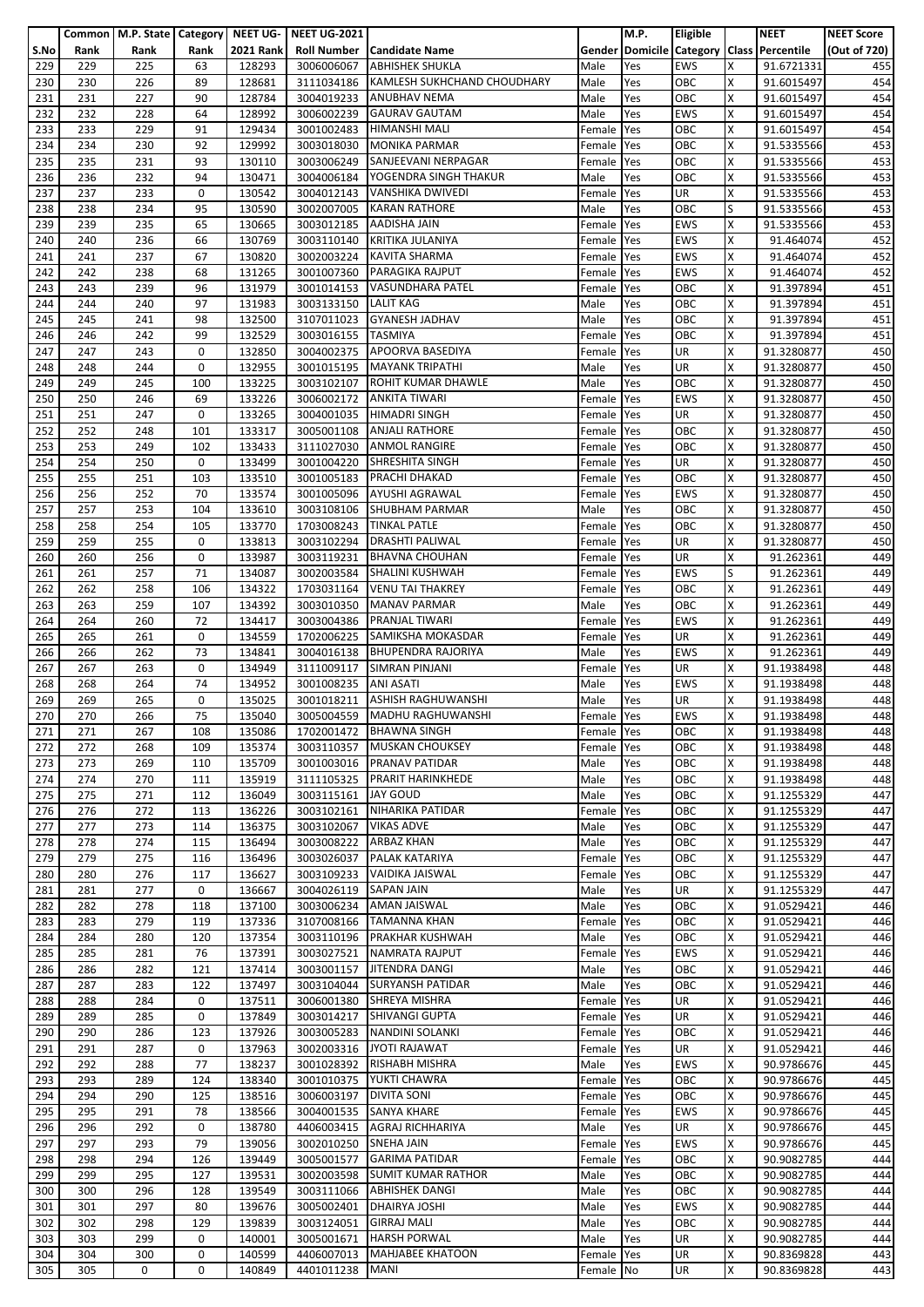|            |            | Common   M.P. State   Category   NEET UG- |             |                  | <b>NEET UG-2021</b>      |                                                     |                      | <b>M.P.</b> | <b>Eligible</b>         |        | <b>NEET</b>                               | <b>NEET Score</b> |
|------------|------------|-------------------------------------------|-------------|------------------|--------------------------|-----------------------------------------------------|----------------------|-------------|-------------------------|--------|-------------------------------------------|-------------------|
| S.No       | Rank       | Rank                                      | Rank        | <b>2021 Rank</b> |                          | Roll Number   Candidate Name                        |                      |             |                         |        | Gender Domicile Category Class Percentile | (Out of 720)      |
| 306        | 306        | 301                                       | 130         | 140874           | 4406006253               | <b>VERSHA RAI</b>                                   | Female               | Yes         | OBC                     | x      | 90.8369828                                | 443               |
| 307        | 307        | 302                                       | 81          | 140918           | 3003129198               | <b>TRILOK</b>                                       | Male                 | Yes         | <b>EWS</b>              | X      | 90.8369828                                | 443               |
| 308        | 308        | 303                                       | 131         | 141208           | 3001035151               | <b>KARTIK KUMAR MALVIYA</b>                         | Male                 | Yes         | OBC                     | x      | 90.8369828                                | 443               |
| 309        | 309        | 304                                       | 132         | 141766           | 4406002264               | RIYA KUMARI YADAV                                   | Female               | Yes         | OBC                     | Χ      | 90.7658814                                | 442               |
| 310        | 310<br>311 | 305<br>306                                | 0           | 142045           | 3005002567               | <b>MAYANK KUMAR SONI</b><br><b>KARAN PATEL</b>      | Male                 | Yes         | UR<br>OBC               | x<br>X | 90.7658814                                | 442               |
| 311<br>312 | 312        | 307                                       | 133<br>82   | 142356<br>142507 | 3004013192<br>3001033230 | <b>AVANI PRADHAN</b>                                | Male<br>Female       | Yes<br>Yes  | <b>EWS</b>              | X      | 90.7658814<br>90.7658814                  | 442<br>442        |
| 313        | 313        | 308                                       | 134         | 142736           | 3001001605               | <b>RENU DHAKAD</b>                                  | Female               | Yes         | OBC                     | X      | 90.6905061                                | 441               |
| 314        | 314        | 309                                       | 0           | 142749           | 3003101072               | <b>ABHISHEK RATHORE</b>                             | Male                 | Yes         | UR                      | Χ      | 90.6905061                                | 441               |
| 315        | 315        | 310                                       | 0           | 142783           | 1702003429               | <b>KUMARI INDU</b>                                  | Female               | Yes         | UR                      | X      | 90.6905061                                | 441               |
| 316        | 316        | 311                                       | 0           | 142797           | 3111105239               | MUSKAN DESHMUKH                                     | Female               | Yes         | UR                      | x      | 90.6905061                                | 441               |
| 317        | 317        | 312                                       | 83          | 142903           | 3003102391               | <b>SIMRAN BISHT</b>                                 | Female               | Yes         | <b>EWS</b>              | X      | 90.6905061                                | 441               |
| 318        | 318        | 313                                       | 84          | 142908           | 3905002342               | <b>SHOBHIT GUPTA</b>                                | Male                 | Yes         | <b>EWS</b>              | X      | 90.6905061                                | 441               |
| 319        | 319        | 314                                       | 135         | 142926           | 3905101213               | <b>ANIL YADAV</b>                                   | Male                 | Yes         | OBC                     | Χ      | 90.6905061                                | 441               |
| 320        | 320        | 315                                       | 136         | 143065           | 3004001579               | <b>HARSH GOLHANI</b>                                | Male                 | Yes         | OBC                     | x      | 90.6905061                                | 441               |
| 321        | 321        | 316                                       | 0           | 143129           | 4406002195               | <b>ANOOP KUMAR SHRIDHAR</b>                         | Male                 | Yes         | UR                      | x      | 90.6905061                                | 441               |
| 322        | 322        | 317                                       | 137         | 143200           | 3003103332               | <b>AKANKSHA TEMRE</b>                               | Female               | Yes         | OBC                     | X      | 90.6905061                                | 441               |
| 323        | 323        | 318                                       | 0           | 143452           |                          | 3006004504 SRIJAN MISHRA                            | Male                 | Yes         | UR                      | X      | 90.6905061                                | 441               |
| 324        | 324        | 319                                       | 0           | 143798           | 4406005013 SAKSHI JAIN   |                                                     | Female               | Yes         | <b>UR</b>               | X      | 90.6161022                                | 440               |
| 325        | 325        | 320                                       | 138         | 143914           | 3001029055               | SHIVLOCHAN                                          | Male                 | Yes         | OBC                     | X      | 90.6161022                                | 440               |
| 326        | 326        | 321                                       | 139         | 143964           |                          | 3001017037 BHASHA THAKUR                            | Female               | Yes         | OBC                     | x      | 90.6161022                                | 440               |
| 327        | 327        | 322                                       | 85          | 144011           | 3003110278               | <b>RISHIKA GANGRADE</b>                             | Female               | Yes         | <b>EWS</b>              | X      | 90.6161022                                | 440               |
| 328        | 328        | 323                                       | 0           | 144490           | 3001021047               | <b>VAISHNAVI RAI</b>                                | Female               | Yes         | <b>UR</b>               | X      | 90.6161022                                | 440               |
| 329        | 329        | 324                                       | 140         | 144615           | 3001005577               | <b>VISHAL DANGI</b>                                 | Male                 | Yes         | OBC                     | X      | 90.6161022                                | 440               |
| 330        | 330        | 325                                       | 0           | 144978           | 3004001224 RISHA JAIN    | DILANJALI JAISWAL                                   | Female               | Yes         | <b>UR</b>               | X      | 90.5432524                                | 439               |
| 331        | 331        | 326                                       | 141         | 145203           | 3006004122               | <b>SOURABH DHAKAR</b>                               | Female               | Yes         | OBC                     | X      | 90.5432524                                | 439               |
| 332        | 332<br>333 | 327<br>328                                | 142<br>86   | 145546<br>145708 | 3003030232<br>3003025017 | PRAJJWAL BHANWAR                                    | Male                 | Yes<br>Yes  | OBC<br><b>EWS</b>       | Χ<br>x | 90.5432524<br>90.5432524                  | 439<br>439        |
| 333<br>334 | 334        | 329                                       | 0           | 146353           | 3004014281               | <b>SHRUTI GUPTA</b>                                 | Male<br>Female       | Yes         | UR                      | Χ      | 90.4742879                                | 438               |
| 335        | 335        | 330                                       | 143         | 146923           | 3001007284               | <b>ABHAY PATIDAR</b>                                | Male                 | Yes         | OBC                     | x      | 90.4742879                                | 438               |
| 336        | 336        | 331                                       | 87          | 146930           | 3002013269               | <b>NIDHI SHARMA</b>                                 | Female               | Yes         | <b>EWS</b>              | X      | 90.4742879                                | 438               |
| 337        | 337        | 332                                       | 144         | 147192           |                          | 3003013161 HARSH JAMUN                              | Male                 | Yes         | OBC                     | X      | 90.4048054                                | 437               |
| 338        | 338        | 333                                       | 145         | 147367           | 3001005051               | <b>MANTASHA AHMED</b>                               | Female               | Yes         | OBC                     | X      | 90.4048054                                | 437               |
| 339        | 339        | 334                                       | 88          | 147496           | 3003005051               | SHIVANI GUPTA                                       | Female               | Yes         | <b>EWS</b>              | Χ      | 90.4048054                                | 437               |
| 340        | 340        | 335                                       | 0           | 147580           | 3003016188               | <b>GAURAV DWIVEDI</b>                               | Male                 | Yes         | <b>UR</b>               | x      | 90.4048054                                | 437               |
| 341        | 341        | 336                                       | 146         | 147590           | 3001035283               | <b>SHIVANI THAKUR</b>                               | Female               | Yes         | OBC                     | x      | 90.4048054                                | 437               |
| 342        | 342        | 337                                       | 89          | 147657           | 3002002531               | <b>PARTH JAIN</b>                                   | Male                 | Yes         | <b>EWS</b>              | X      | 90.4048054                                | 437               |
| 343        | 343        | 338                                       | 147         | 147673           | 3001030280               | ARUN KUMAR VISHVAKARMA                              | Male                 | Yes         | OBC                     | X      | 90.4048054                                | 437               |
| 344        | 344        | 339                                       | 90          | 148014           | 3002009355               | <b>MAYANK GUPTA</b>                                 | Male                 | Yes         | <b>EWS</b>              | Χ      | 90.4048054                                | 437               |
| 345        | 345        | 340                                       | 91          | 148070           | 3002014226               | <b>VED PRAKASH SHARMA</b>                           | Male                 | Yes         | <b>EWS</b>              | X      | 90.4048054                                | 437               |
| 346        | 346        | 341                                       | 0           | 148307           | 3003023170               | <b>VIJAY SINGH PAWAR</b>                            | Male                 | Yes         | UR                      | X      | 90.3303367                                | 436               |
| 347        | 347        | 342                                       | 92          | 148414           | 3003107135 RAJ TIWARI    |                                                     | Male                 | Yes         | <b>EWS</b>              | X      | 90.3303367                                | 436               |
| 348        | 348        | 343                                       | 148         | 148549           |                          | 3004014161 KRISHN KANT KOSHTA                       | Male                 | Yes         | OBC                     | X      | 90.3303367                                | 436               |
| 349        | 349        | 344                                       | 149         | 148646           | 3003011225               | <b>JAGRATI KAMAL</b>                                | Female Yes           |             | OBC                     | Χ      | 90.3303367                                | 436               |
| 350        | 350        | 345                                       | 150         | 148716           |                          | 3002004064 PRAGYA BATHAM<br>3001014054 KENIL DHAKAD | Female Yes           |             | OBC                     | X      | 90.3303367                                | 436               |
| 351<br>352 | 351<br>352 | 346<br>347                                | 151<br>0    | 148738<br>149022 | 3003106054               | PALLAVI JAIN                                        | Female Yes<br>Female | Yes         | OBC<br><b>UR</b>        | x<br>Χ | 90.3303367<br>90.3303367                  | 436<br>436        |
| 353        | 353        | 348                                       | 93          | 149135           |                          | 3006002574 VIVEK PANDEY                             | Male                 | Yes         | <b>EWS</b>              | x      | 90.3303367                                | 436               |
| 354        | 354        | 349                                       | 152         | 149337           | 3905107339               | <b>MONA LODHI</b>                                   | Female Yes           |             | OBC                     | Χ      | 90.2544434                                | 435               |
| 355        | 355        | 350                                       | 0           | 149348           | 3002006334 ATIYA KHAN    |                                                     | Female Yes           |             | <b>UR</b>               | X      | 90.2544434                                | 435               |
| 356        | 356        | 351                                       | 153         | 149378           | 3111118317               | <b>PRINCY PATLE</b>                                 | Female               | Yes         | OBC                     | X      | 90.2544434                                | 435               |
| 357        | 357        | 352                                       | 154         | 149395           | 3005003473               | <b>JYOTI RAWAT</b>                                  | Female Yes           |             | OBC                     | X      | 90.2544434                                | 435               |
| 358        | 358        | 353                                       | 0           | 149398           | 3003005406               | <b>RISHIKA TANDON</b>                               | Female               | Yes         | <b>UR</b>               | x      | 90.2544434                                | 435               |
| 359        | 359        | 354                                       | 155         | 149448           | 3003131228               | PRIYANKA                                            | Female               | Yes         | OBC                     | X      | 90.2544434                                | 435               |
| 360        | 360        | 355                                       | 156         | 149530           | 3003114100               | <b>RISHABH CHOUHAN</b>                              | Male                 | Yes         | OBC                     | X      | 90.2544434                                | 435               |
| 361        | 361        | 356                                       | 157         | 149707           | 3003139103               | <b>AARTI MEENA</b>                                  | Female Yes           |             | OBC                     | Χ      | 90.2544434                                | 435               |
| 362        | 362        | 357                                       | 0           | 149755           | 3002006319               | PRANJUL AGRAWAL                                     | Female               | Yes         | UR                      | Χ      | 90.2544434                                | 435               |
| 363        | 363        | 358                                       | 94          | 149856           | 4406002548               | <b>RIMJHIM SHRIVATAVA</b>                           | Female               | Yes         | <b>EWS</b>              | x      | 90.2544434                                | 435               |
| 364        | 364        | 359                                       | 95          | 149970           | 3005002757               | <b>PRACHI SHRIVASTAVA</b>                           | Female Yes           |             | <b>EWS</b>              | Χ      | 90.2544434                                | 435               |
| 365        | 365        | 360                                       | 158         | 150521           | 3005002120               | <b>ISHIKA MOGRE</b>                                 | Female               | Yes         | OBC                     | X      | 90.1832772                                | 434               |
| 366        | 366<br>367 | 361<br>362                                | 96<br>0     | 150650<br>151191 | 3002004383               | SHEETAL GOYAL<br><b>ARPIT GUPTA</b>                 | Female               | Yes<br>Yes  | <b>EWS</b><br><b>UR</b> | X<br>X | 90.1832772                                | 434               |
| 367<br>368 | 368        | 363                                       | 159         | 151505           | 4406002505<br>3001020229 | <b>DIVA RAI</b>                                     | Male<br>Female       | Yes         | OBC                     | X      | 90.1832772<br>90.1832772                  | 434<br>434        |
| 369        | 369        | 364                                       | 160         | 151933           | 3005008161               | YASHWANT KUMAWAT                                    | Male                 | Yes         | OBC                     | X      | 90.1100388                                | 433               |
| 370        | 370        | 365                                       | 161         | 151984           | 3001030193               | <b>ANIL CHOUHAN</b>                                 | Male                 | Yes         | OBC                     | X      | 90.1100388                                | 433               |
| 371        | 371        | 366                                       | 162         | 152024           | 3004003210               | <b>RATI PATEL</b>                                   | Female Yes           |             | OBC                     | Χ      | 90.1100388                                | 433               |
| 372        | 372        | 367                                       | 163         | 152328           | 3002001354               | <b>SHAILY RAWAT</b>                                 | Female               | Yes         | OBC                     | X      | 90.1100388                                | 433               |
| 373        | 373        | 368                                       | 164         | 152345           |                          | 3004011311 SUYATI CHOURASIA                         | Female               | Yes         | OBC                     | X      | 90.1100388                                | 433               |
| 374        | 374        | 369                                       | 0           | 152505           | 3002004177               | URVASHI SHRIVASTAVA                                 | Female Yes           |             | UR                      | Χ      | 90.1100388                                | 433               |
| 375        | 375        | 370                                       | 165         | 152607           | 3001025071               | <b>SHUBHAM PATEL</b>                                | Male                 | Yes         | OBC                     | X      | 90.1100388                                | 433               |
| 376        | 376        | 371                                       | 166         | 153238           | 3003106268               | <b>MONIKA PATIDAR</b>                               | Female Yes           |             | OBC                     | X      | 90.0382899                                | 432               |
| 377        | 377        | 372                                       | 167         | 153540           | 3001022159               | <b>NOMITA</b>                                       | Female Yes           |             | OBC                     | X      | 90.0382899                                | 432               |
| 378        | 378        | 373                                       | 168         | 153543           | 3001014037               | <b>RIYA DONGRE</b>                                  | Female               | Yes         | OBC                     | x      | 90.0382899                                | 432               |
| 379        | 379        | 0                                         | 0           | 153638           | 3905024176               | <b>RIDDHI SUMAN</b>                                 | Female No            |             | <b>UR</b>               | X      | 90.0382899                                | 432               |
| 380        | 380        | 374                                       | $\mathbf 0$ | 153811           | 4402002326               | <b>DEEPSHIKHA PANDEY</b>                            | Female Yes           |             | <b>UR</b>               | x      | 90.0382899                                | 432               |
| 381        | 381        | 375                                       | 169         | 153860           | 3003006108               | <b>ARSHI KHAN</b><br><b>VIKAS PUNASIYA</b>          | Female Yes           |             | OBC                     | X<br>X | 89.9623318                                | 431               |
| 382        | 382        | 376                                       | 170         | 154212           | 3003032006               |                                                     | Male                 | Yes         | OBC                     |        | 89.9623318                                | 431               |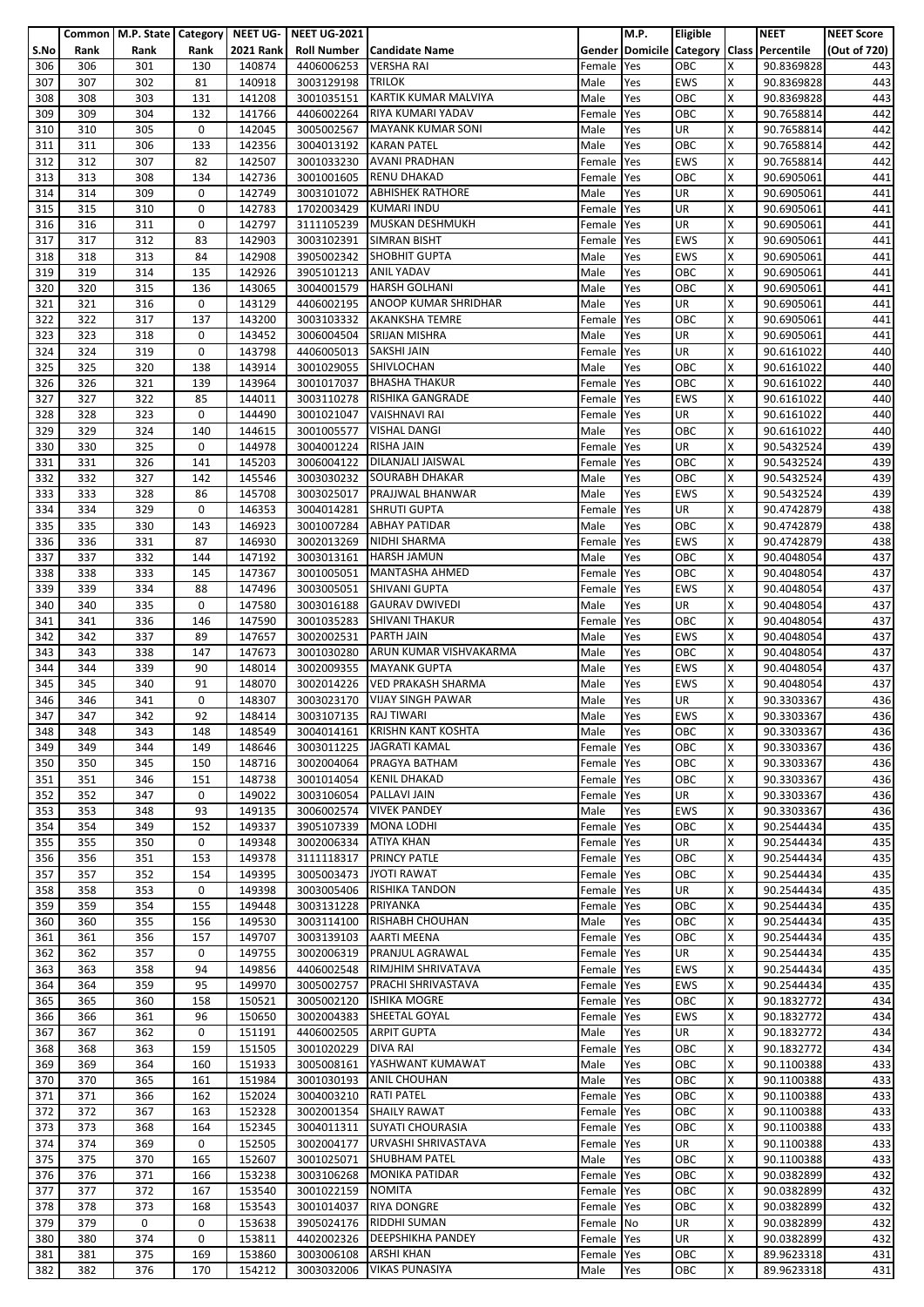|      |      | Common   M.P. State   Category   NEET UG- |                |                  | <b>NEET UG-2021</b>    |                                  |            | M.P. | Eligible   |   | <b>NEET</b>                               | <b>NEET Score</b> |
|------|------|-------------------------------------------|----------------|------------------|------------------------|----------------------------------|------------|------|------------|---|-------------------------------------------|-------------------|
|      |      |                                           |                |                  |                        |                                  |            |      |            |   |                                           |                   |
| S.No | Rank | Rank                                      | Rank           | <b>2021 Rank</b> |                        | Roll Number   Candidate Name     |            |      |            |   | Gender Domicile Category Class Percentile | (Out of 720)      |
| 383  | 383  | 377                                       | 97             | 154254           | 3003104218             | <b>ADITI BAJPAI</b>              | Female     | Yes  | <b>EWS</b> | Χ | 89.9623318                                | 431               |
| 384  | 384  | 378                                       | 0              | 154503           |                        | 3001011315 ARUNIMA PATERIYA      | Female     | Yes  | <b>UR</b>  | X | 89.9623318                                | 431               |
|      |      |                                           |                |                  |                        |                                  |            |      |            |   |                                           |                   |
| 385  | 385  | 379                                       | 171            | 154536           | 3905114085             | <b>TEJBALI SAHU</b>              | Male       | Yes  | OBC        | x | 89.9623318                                | 431               |
| 386  | 386  | 380                                       | 0              | 155062           |                        | 3006003374 RAKHI TIWARI          | Female     | Yes  | UR         | X | 89.8850139                                | 430               |
| 387  | 387  | 381                                       | 172            | 155064           | 3005010280             | DHARMENDRA MULEWA                | Male       | Yes  | OBC        | x | 89.8850139                                | 430               |
| 388  | 388  | 382                                       | 0              | 155217           |                        | 3006002575 SHIVANSHU SHRIVASTAVA | Male       | Yes  | <b>UR</b>  | X | 89.8850139                                | 430               |
|      |      |                                           |                |                  |                        |                                  |            |      |            | X |                                           |                   |
| 389  | 389  | 383                                       | 173            | 155428           |                        | 3003005422 AFREEN MANSURI        | Female     | Yes  | OBC        |   | 89.8850139                                | 430               |
| 390  | 390  | 384                                       | 0              | 155809           | 3001003503             | <b>AYUSHI GUPTA</b>              | Female     | Yes  | UR         | X | 89.8850139                                | 430               |
| 391  | 391  | 385                                       | 174            | 156008           | 3005002269             | MOHD AARIF HUSSAIN               | Male       | Yes  | OBC        | X | 89.8850139                                | 430               |
| 392  | 392  | 386                                       | 175            | 156012           | 3006010173             | POONAM KUSHWAHA                  | Female     | Yes  | OBC        | X | 89.8850139                                | 430               |
|      |      |                                           |                |                  |                        |                                  |            |      |            |   |                                           |                   |
| 393  | 393  | 387                                       | 176            | 156639           | 3905125040             | <b>RAHUL DHAKAD</b>              | Male       | Yes  | OBC        | Χ | 89.8110632                                | 429               |
| 394  | 394  | 388                                       | 177            | 156727           |                        | 3001009121 NEERAJ KUMAR SHAH     | Male       | Yes  | OBC        | x | 89.8110632                                | 429               |
| 395  | 395  | 389                                       | 178            | 156870           | 3905119143             | <b>DHARMENDRA</b>                | Male       | Yes  | OBC        | X | 89.8110632                                | 429               |
|      | 396  | 390                                       |                | 157075           |                        | <b>AMAN BAHESHWAR</b>            |            |      | OBC        | Χ |                                           | 429               |
| 396  |      |                                           | 179            |                  | 3001010039             |                                  | Male       | Yes  |            |   | 89.8110632                                |                   |
| 397  | 397  | 391                                       | 180            | 157144           |                        | 3002005412 MOHIT SINGH KUSHWAH   | Male       | Yes  | OBC        | x | 89.8110632                                | 429               |
| 398  | 398  | 0                                         | 0              | 157363           |                        | 3905120118 SADHIKA JAIN          | Female No  |      | <b>UR</b>  | X | 89.7378896                                | 428               |
| 399  | 399  | 392                                       | 98             | 157757           | 3006007052             | <b>ANKIT PANDEY</b>              | Male       | Yes  | <b>EWS</b> | X | 89.7378896                                | 428               |
|      |      |                                           |                |                  |                        | <b>ALFIYA ALI</b>                |            |      |            |   |                                           |                   |
| 400  | 400  | 393                                       | 99             | 157912           | 3003105085             |                                  | Female     | Yes  | <b>EWS</b> | X | 89.7378896                                | 428               |
| 401  | 401  | 394                                       | 181            | 158009           | 3004025137             | <b>ANIL YADAV</b>                | Male       | Yes  | OBC        | Χ | 89.7378896                                | 428               |
| 402  | 402  | 395                                       | 182            | 158054           | 3005001069             | <b>DEEPIKA PANCHAL</b>           | Female     | Yes  | OBC        | X | 89.7378896                                | 428               |
| 403  | 403  | 396                                       | 100            | 158653           | 3003139129             | <b>FARJANA KHAN</b>              | Female     | Yes  | <b>EWS</b> | Χ | 89.6652988                                | 427               |
|      |      |                                           |                |                  |                        |                                  |            |      |            |   |                                           |                   |
| 404  | 404  | 397                                       | 183            | 158814           | 3111008559             | <b>TISHU RAHANGDALE</b>          | Female     | Yes  | OBC        | x | 89.6652988                                | 427               |
| 405  | 405  | 398                                       | 184            | 158893           |                        | 3004010177 ANKITA SINGRORE       | Female Yes |      | OBC        | x | 89.6652988                                | 427               |
| 406  | 406  | 399                                       | 101            | 159335           | 3005008218             | NISHA SHARMA                     | Female     | Yes  | <b>EWS</b> | X | 89.6652988                                | 427               |
| 407  | 407  | 400                                       | 102            | 159395           | 3002009420             | <b>DIVYANSH AGRAWAL</b>          | Male       | Yes  | <b>EWS</b> | X | 89.6652988                                | 427               |
|      |      |                                           |                |                  |                        |                                  |            |      |            |   |                                           |                   |
| 408  | 408  | 401                                       | 0              | 159828           |                        | 4406002555 KRITIKA UPADHYAY      | Female Yes |      | UR         | X | 89.5944564                                | 426               |
| 409  | 409  | 402                                       | 185            | 160169           | 3001024065             | <b>ANUJ SINGH THAKUR</b>         | Male       | Yes  | OBC        | X | 89.5944564                                | 426               |
| 410  | 410  | 403                                       | 186            | 160436           | 3001005203             | <b>RISHIKA SONI</b>              | Female     | Yes  | OBC        | X | 89.5944564                                | 426               |
| 411  | 411  | 404                                       | 187            | 160538           | 3005001396             | <b>RITIKA RATHORE</b>            | Female     | Yes  | OBC        | X | 89.5944564                                | 426               |
|      |      |                                           |                |                  |                        |                                  |            |      |            |   |                                           |                   |
| 412  | 412  | 405                                       | 188            | 160900           | 3003006077             | UMA VISHWAKARMA                  | Female     | Yes  | OBC        | x | 89.5120876                                | 425               |
| 413  | 413  | 406                                       | 103            | 160951           | 3004010117             | <b>SHRUTI MODI</b>               | Female     | Yes  | <b>EWS</b> | X | 89.5120876                                | 425               |
| 414  | 414  | 407                                       | 104            | 161114           | 3906003172             | <b>HARSH UPADHYAY</b>            | Male       | Yes  | <b>EWS</b> | X | 89.5120876                                | 425               |
|      |      |                                           |                |                  |                        |                                  |            |      |            |   |                                           |                   |
| 415  | 415  | 408                                       | 105            | 161160           |                        | 3001013436 PRANSHU TIWARI        | Female Yes |      | <b>EWS</b> | X | 89.5120876                                | 425               |
| 416  | 416  | 409                                       | 0              | 161480           | 3001015272             | PATHANU SAI RAO                  | Male       | Yes  | UR         | Χ | 89.5120876                                | 425               |
| 417  | 417  | 410                                       | 0              | 161481           |                        | 3003009177 SHIVAM AGRAWAL        | Male       | Yes  | <b>UR</b>  | x | 89.5120876                                | 425               |
| 418  | 418  | 411                                       | 0              | 161558           | 3001028772             | <b>ANUPRIYA DUBEY</b>            | Female     | Yes  | <b>UR</b>  | X | 89.5120876                                | 425               |
|      |      |                                           |                |                  |                        |                                  |            |      |            |   |                                           |                   |
| 419  | 419  | 412                                       | 106            | 161636           | 3001010070             | <b>DREAMY JAIN</b>               | Female     | Yes  | <b>EWS</b> | X | 89.5120876                                | 425               |
| 420  | 420  | 413                                       | 0              | 162181           | 3006003055             | <b>HEMA SINGH</b>                | Female     | Yes  | UR         | X | 89.4372951                                | 424               |
| 421  | 421  | 414                                       | 189            | 162359           | 3003023025             | <b>RAM CHOUDHARY</b>             | Male       | Yes  | OBC        | Χ | 89.4372951                                | 424               |
| 422  | 422  | 415                                       | 190            | 162427           | 3004006391             | PRIYANSHU PATEL                  | Male       | Yes  | OBC        | X | 89.4372951                                | 424               |
|      |      |                                           |                |                  |                        |                                  |            |      |            |   |                                           |                   |
| 423  | 423  | 416                                       | 191            | 162737           | 3003115090             | <b>RAHUL JARIYA</b>              | Male       | Yes  | OBC        | X | 89.4372951                                | 424               |
| 424  | 424  | 417                                       | 192            | 162808           |                        | 3004010118 BHUMIKA SAHU          | Female Yes |      | OBC        | X | 89.4372951                                | 424               |
| 425  | 425  | 418                                       | 193            | 162986           |                        | 3003034002 SHIVAM PATEL          | Male       | Yes  | OBC        | x | 89.4372951                                | 424               |
|      |      |                                           |                |                  |                        | <b>SANDEEP RAWAT</b>             |            |      | OBC        | X |                                           |                   |
| 426  | 426  | 419                                       | 194            | 163001           | 3002008093             |                                  | Male       | Yes  |            |   | 89.4372951                                | 424               |
| 427  | 427  | 420                                       | 195            | 163014           | 3005002425             | <b>SUNIL INDORA</b>              | Male       | Yes  | OBC        | X | 89.4372951                                | 424               |
| 428  | 428  | 421                                       | 196            | 163131           | 3001016428             | <b>VINOD KUMAR SAHU</b>          | Male       | Yes  | OBC        | X | 89.3596534                                | 423               |
| 429  | 429  | 422                                       | 197            | 163547           | 3003102341             | <b>KRITIKA PRAJAPAT</b>          | Female     | Yes  | OBC        | X | 89.3596534                                | 423               |
|      |      |                                           |                |                  |                        |                                  |            |      |            |   |                                           |                   |
| 430  | 430  | 423                                       | 198            | 163633           | 3003101567             | <b>ABHINANDAN SONI</b>           | Male       | Yes  | OBC        | X | 89.3596534                                | 423               |
| 431  | 431  | 424                                       | 199            | 163820           | 3004003469             | <b>SIMRAN MAJHI</b>              | Female     | Yes  | OBC        | X | 89.3596534                                | 423               |
| 432  | 432  | 425                                       | 0              | 163981           | 3003113233             | MD. ARIB KHAN                    | Male       | Yes  | <b>UR</b>  | X | 89.3596534                                | 423               |
| 433  | 433  | 426                                       | 200            | 164089           | 3002011094             | <b>SUNEEL RAWAT</b>              | Male       | Yes  | OBC        | Χ | 89.3596534                                | 423               |
|      |      |                                           |                |                  | 3004004239             |                                  |            |      | <b>EWS</b> | X |                                           |                   |
| 434  | 434  | 427                                       | 107            | 164356           |                        | ARSHIYA PARVIN NASKER            | Female     | Yes  |            |   | 89.2815584                                | 422               |
| 435  | 435  | 428                                       | 201            | 164385           | 3004009365             | <b>AKSHAY PATEL</b>              | Male       | Yes  | OBC        | x | 89.2815584                                | 422               |
| 436  | 436  | 429                                       | 202            | 164702           | 3001003294             | <b>VRANDA PATIDAR</b>            | Female     | Yes  | OBC        | X | 89.2815584                                | 422               |
| 437  | 437  | 430                                       | 203            | 164738           | 3003011144 ARBAZ PATEL |                                  | Male       | Yes  | OBC        | X | 89.2815584                                | 422               |
| 438  | 438  | 431                                       | 204            | 164773           | 3005001152             | <b>ARUNA NAGAR</b>               | Female Yes |      | OBC        | X | 89.2815584                                | 422               |
|      |      |                                           |                |                  |                        |                                  |            |      |            |   |                                           |                   |
| 439  | 439  | 432                                       | 108            | 165068           | 3003112168             | <b>GOVIND KUMAR PARMAR</b>       | Male       | Yes  | <b>EWS</b> | X | 89.2815584                                | 422               |
| 440  | 440  | 433                                       | $\overline{2}$ | 165580           | 3004011389             | <b>MANSI JHARIYA</b>             | Female Yes |      | <b>SC</b>  | Χ | 89.2026863                                | 421               |
| 441  | 441  | 434                                       | 205            | 165599           | 3003004178             | <b>SHRUTI YADAV</b>              | Female     | Yes  | OBC        | X | 89.2026863                                | 421               |
| 442  | 442  | 435                                       | 0              | 165608           | 3001007265             | MUSKAN SINGH SENGAR              | Female     | Yes  | <b>UR</b>  | X | 89.2026863                                | 421               |
|      |      |                                           |                |                  |                        |                                  |            |      |            |   |                                           |                   |
| 443  | 443  | 436                                       | 206            | 165767           | 3002002539             | NAVNEET KUSHWANSH                | Male       | Yes  | OBC        | Χ | 89.2026863                                | 421               |
| 444  | 444  | 437                                       | $\mathbf 0$    | 165799           | 3001012302             | <b>SARAH KHALID</b>              | Female     | Yes  | UR         | X | 89.2026863                                | 421               |
| 445  | 445  | 438                                       | 109            | 165900           | 3001006310             | <b>SHRUTI JAIN</b>               | Female Yes |      | <b>EWS</b> | X | 89.2026863                                | 421               |
| 446  | 446  | 439                                       | 0              | 166122           | 3002002369             | <b>UDITA SIKARWAR</b>            | Female     | Yes  | UR         | X | 89.2026863                                | 421               |
|      |      |                                           |                |                  |                        |                                  |            |      |            |   |                                           |                   |
| 447  | 447  | 440                                       | 207            | 166222           | 3003010202             | YOGESH PATIDAR                   | Male       | Yes  | OBC        | X | 89.2026863                                | 421               |
| 448  | 448  | 441                                       | 208            | 166241           | 3003104245             | <b>IBRAHIM KHAN</b>              | Male       | Yes  | OBC        | X | 89.2026863                                | 421               |
| 449  | 449  | 442                                       | 209            | 166552           | 3004004355             | SHIVAM GUPTA                     | Male       | Yes  | OBC        | X | 89.2026863                                | 421               |
| 450  | 450  | 443                                       | 210            | 166859           | 3001005454             | <b>BRAJMOHAN JAISWAL</b>         | Male       | Yes  | OBC        | X | 89.1186338                                | 420               |
|      |      |                                           |                |                  |                        |                                  |            |      |            |   |                                           |                   |
| 451  | 451  | 444                                       | 110            | 167278           | 3003114280             | <b>MITALI MANDLOI</b>            | Female     | Yes  | <b>EWS</b> | X | 89.1186338                                | 420               |
| 452  | 452  | 445                                       | 211            | 167416           | 4411005378             | <b>SHYAM KISHORE</b>             | Male       | Yes  | OBC        | X | 89.1186338                                | 420               |
| 453  | 453  | 446                                       | 212            | 167530           | 3003129092             | SATYAM MUKATI                    | Male       | Yes  | OBC        | Χ | 89.1186338                                | 420               |
| 454  | 454  | 447                                       | 3              | 167697           | 3002002139             | <b>MUSKAN SHAKYA</b>             |            | Yes  | <b>SC</b>  | x | 89.1186338                                | 420               |
|      |      |                                           |                |                  |                        |                                  | Female     |      |            |   |                                           |                   |
| 455  | 455  | 448                                       | 213            | 167748           | 3003022240             | <b>MANISH</b>                    | Male       | Yes  | OBC        | X | 89.1186338                                | 420               |
| 456  | 456  | 449                                       | 214            | 167775           | 3002013197             | <b>SUMIT JHA</b>                 | Male       | Yes  | OBC        | X | 89.1186338                                | 420               |
| 457  | 457  | 450                                       | 0              | 168253           | 3905013222             | <b>JITENDRA KUMAR MISHRA</b>     | Male       | Yes  | <b>UR</b>  | x | 89.0404741                                | 419               |
|      |      |                                           |                |                  |                        | <b>SAKSHI PATIDAR</b>            |            |      |            |   |                                           |                   |
| 458  | 458  | 451                                       | 215            | 168320           | 3003102598             |                                  | Female Yes |      | OBC        | X | 89.0404741                                | 419               |
| 459  | 459  | 452                                       | 216            | 168883           | 3001026227             | <b>RENEEKA NEMA</b>              | Female Yes |      | OBC        | X | 89.0404741                                | 419               |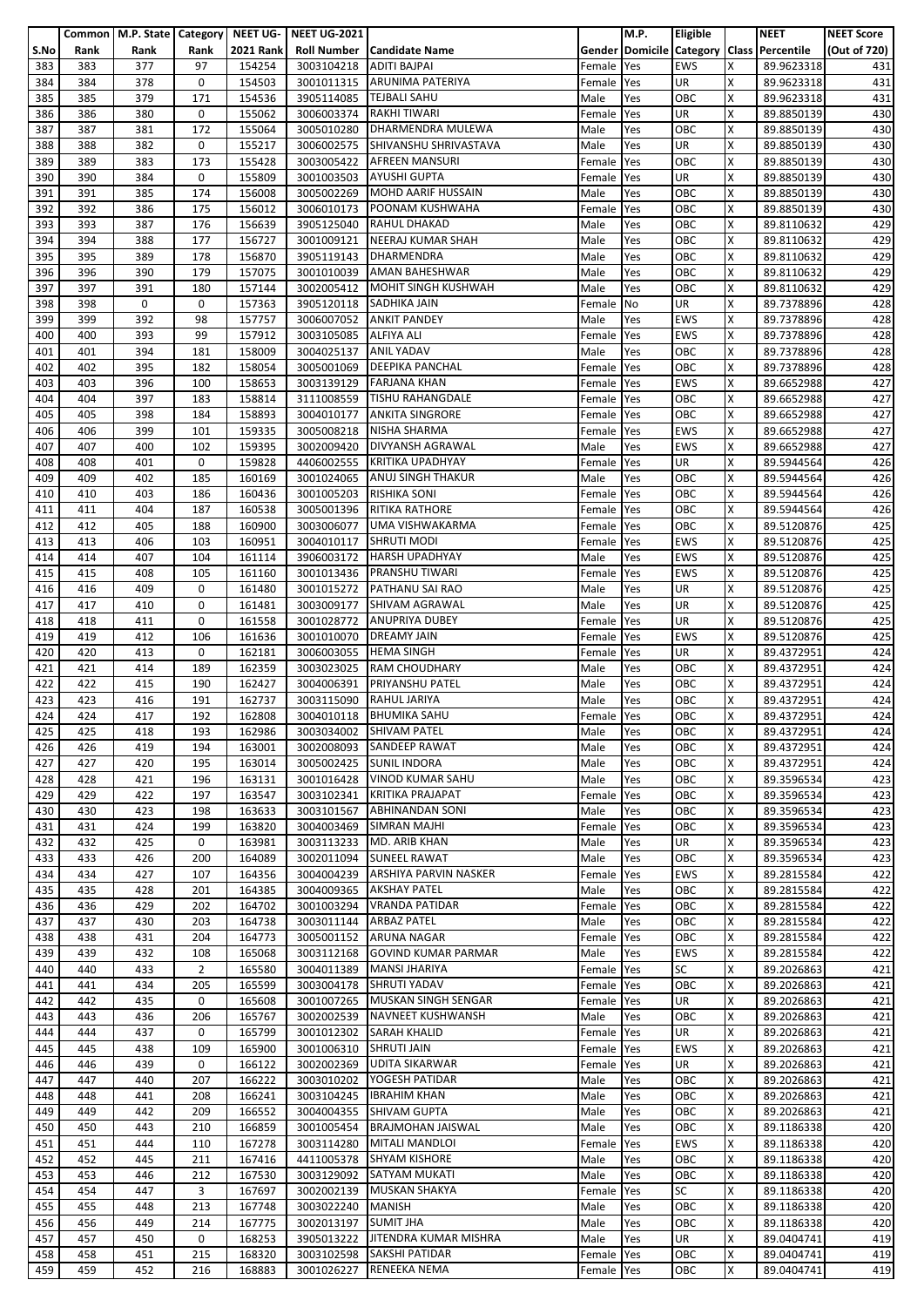|            |            | Common   M.P. State   Category   NEET UG- |             |                  | NEET UG-2021             |                                                       |                          | <b>M.P.</b> | <b>Eligible</b>   |        | <b>NEET</b>                               | <b>NEET Score</b> |
|------------|------------|-------------------------------------------|-------------|------------------|--------------------------|-------------------------------------------------------|--------------------------|-------------|-------------------|--------|-------------------------------------------|-------------------|
| S.No       | Rank       | Rank                                      | Rank        | <b>2021 Rank</b> |                          | Roll Number   Candidate Name                          |                          |             |                   |        | Gender Domicile Category Class Percentile | (Out of 720)      |
| 460<br>461 | 460<br>461 | 453<br>454                                | 217<br>0    | 168993<br>169271 | 3002012077<br>3006005064 | <b>GOPAL SONI</b><br><b>PRAKHAR TIWARI</b>            | Male<br>Male             | Yes<br>Yes  | OBC<br>UR         | X<br>x | 89.0404741<br>88.9647103                  | 419<br>418        |
| 462        | 462        | 455                                       | 218         | 169362           | 3003101380               | <b>VIKARAM PRATAP SINGH</b>                           | Male                     | Yes         | OBC               | x      | 88.9647103                                | 418               |
| 463        | 463        | 456                                       | 219         | 169440           | 3003120157               | JEEVAN PATIDAR                                        | Male                     | Yes         | OBC               | X      | 88.9647103                                | 418               |
| 464        | 464        | 457                                       | 220         | 169609           | 3003133288               | <b>SUNIL DOD</b>                                      | Male                     | Yes         | OBC               | x      | 88.9647103                                | 418               |
| 465        | 465        | 458                                       | 221         | 169659           | 3001028386               | <b>AYUSHI GOUR</b>                                    | Female                   | Yes         | OBC               | X      | 88.9647103                                | 418               |
| 466        | 466        | 459                                       | 222         | 169803           | 3001017128               | PRAGATI NAMDEV                                        | Female                   | Yes         | OBC               | x      | 88.9647103                                | 418               |
| 467        | 467        | 460                                       | 111         | 170087           | 3006003087               | PRANJALI SINGH                                        | Female                   | Yes         | <b>EWS</b>        | X      | 88.9647103                                | 418               |
| 468        | 468        | 461                                       | 112         | 170851           | 3006004455               | SHUBHAM KUMAR GUPTA                                   | Male                     | Yes         | <b>EWS</b>        | X      | 88.886421                                 | 417               |
| 469        | 469        | 462                                       | 113         | 170868           | 3003013238               | <b>SANCHALI GUPTA</b>                                 | Female                   | Yes         | <b>EWS</b>        | X      | 88.886421                                 | 417               |
| 470<br>471 | 470<br>471 | 463<br>464                                | 223<br>114  | 170968<br>171044 | 3004017141<br>3004007195 | <b>KSHITIJ SAHU</b><br><b>ANJALI JAIN</b>             | Male<br>Female           | Yes<br>Yes  | OBC<br><b>EWS</b> | X<br>X | 88.886421<br>88.886421                    | 417<br>417        |
| 472        | 472        | 465                                       | 115         | 171092           | 3001007188               | <b>RAJAT SINGH SENGAR</b>                             | Male                     | Yes         | <b>EWS</b>        | X      | 88.886421                                 | 417               |
| 473        | 473        | 466                                       | 116         | 171197           | 3002017153               | <b>GAURI GOYAL</b>                                    | Female                   | Yes         | <b>EWS</b>        | Χ      | 88.886421                                 | 417               |
| 474        | 474        | 467                                       | 224         | 171237           | 3003108140               | <b>UDAYBHAN YADAV</b>                                 | Male                     | Yes         | OBC               | x      | 88.886421                                 | 417               |
| 475        | 475        | 468                                       | 225         | 171266           | 3111112131               | PURVAJA FOLE                                          | Female                   | Yes         | OBC               | x      | 88.886421                                 | 417               |
| 476        | 476        | 0                                         | 0           | 171283           | 3905026263               | <b>BHAVESH SHARMA</b>                                 | Male                     | No          | UR                | X      | 88.886421                                 | 417               |
| 477        | 477        | 469                                       | 226         | 171340           |                          | 3006001134   MANISH SONI                              | Male                     | Yes         | OBC               | X      | 88.886421                                 | 417               |
| 478        | 478        | 470                                       | 0           | 171656           | 3002003104               | <b>DEEPAK SHARMA</b>                                  | Male                     | Yes         | <b>UR</b>         | X      | 88.8071604                                | 416               |
| 479<br>480 | 479<br>480 | 471<br>472                                | 227<br>0    | 171709<br>171736 | 3003110123               | <b>ASHOK RATHORE</b><br><b>BRAMHSHREE TRIPATHI</b>    | Male                     | Yes<br>Yes  | OBC<br>UR         | X<br>x | 88.8071604                                | 416<br>416        |
| 481        | 481        | 473                                       | 228         | 171795           | 4411013080<br>3003003313 | <b>VIDHYA PATIDAR</b>                                 | Female<br>Female         | Yes         | OBC               | X      | 88.8071604<br>88.8071604                  | 416               |
| 482        | 482        | 474                                       | 0           | 171838           | 3001002252               | <b>PALAK RAJPUT</b>                                   | Female                   | Yes         | UR                | X      | 88.8071604                                | 416               |
| 483        | 483        | 475                                       | 229         | 171852           | 3003123167               | <b>ABHINANDAN MALVIYA</b>                             | Male                     | Yes         | OBC               | Χ      | 88.8071604                                | 416               |
| 484        | 484        | 476                                       | 117         | 172010           | 3004008128               | <b>SAKSHI SINGH SENGAR</b>                            | Female                   | Yes         | <b>EWS</b>        | X      | 88.8071604                                | 416               |
| 485        | 485        | 477                                       | 230         | 172019           | 3003017253               | <b>IMRAN PATEL</b>                                    | Male                     | Yes         | OBC               | X      | 88.8071604                                | 416               |
| 486        | 486        | 478                                       | 231         | 172189           | 4410002161               | <b>SHIVANGI</b>                                       | Female                   | Yes         | OBC               | X      | 88.8071604                                | 416               |
| 487        | 487        | 479                                       | 232         | 172217           | 3002008235               | <b>AKANSHA RATHOR</b>                                 | Female                   | Yes         | OBC               | X      | 88.8071604                                | 416               |
| 488        | 488        | 480                                       | 233         | 172493           | 3003026133               | <b>MOIN KHAN</b>                                      | Male                     | Yes         | OBC               | X      | 88.8071604                                | 416               |
| 489<br>490 | 489<br>490 | 481<br>482                                | 118<br>234  | 172861<br>172971 | 4402017440<br>3004019290 | PRAVEEN KUMAR SHUKLA<br><b>UTKARSH PATEL</b>          | Male<br>Male             | Yes<br>Yes  | <b>EWS</b><br>OBC | X<br>x | 88.7225899<br>88.7225899                  | 415<br>415        |
| 491        | 491        | 483                                       | 235         | 173026           | 3003016078               | <b>ABHISHEK YADAV</b>                                 | Male                     | Yes         | OBC               | X      | 88.7225899                                | 415               |
| 492        | 492        | 484                                       | 0           | 173120           | 3001022272               | <b>AMAN AGNIHOTRI</b>                                 | Male                     | Yes         | UR                | X      | 88.7225899                                | 415               |
| 493        | 493        | 485                                       | 119         | 173215           | 3005003017               | <b>HAMZA ALI</b>                                      | Male                     | Yes         | <b>EWS</b>        | Χ      | 88.7225899                                | 415               |
| 494        | 494        | 486                                       | 236         | 173753           | 3111106331               | LUMANSHA                                              | Female                   | Yes         | OBC               | x      | 88.7225899                                | 415               |
| 495        | 495        | 487                                       | 120         | 174305           | 3003111208               | SAKSHI SHARMA                                         | Female                   | Yes         | <b>EWS</b>        | Χ      | 88.6409333                                | 414               |
| 496        | 496        | 488                                       | 121         | 175394           | 3905011221               | AMAN KUMAR PANDEY                                     | Male                     | Yes         | <b>EWS</b>        | X      | 88.6409333                                | 414               |
| 497        | 497        | 489                                       | 237         | 175498           | 3003003409               | RISHIKA RAI                                           | Female                   | Yes         | OBC               | X      | 88.5634859                                | 413               |
| 498<br>499 | 498<br>499 | 490<br>491                                | 238<br>239  | 175732<br>175874 | 3004003303<br>3004009226 | DEEPANJALI JAISWAL<br><b>RADHIKA SINGH</b>            | Female<br>Female         | Yes         | OBC<br>OBC        | X<br>S | 88.5634859<br>88.5634859                  | 413<br>413        |
| 500        | 500        | 492                                       | 0           | 176000           | 3006002201               | <b>ANAMIKA MISHRA</b>                                 | Female                   | Yes<br>Yes  | UR                | x      | 88.5634859                                | 413               |
| 501        | 501        | 493                                       | 122         | 176065           | 3001010407               | <b>PRANJHAL NEPIE</b>                                 | Female Yes               |             | <b>EWS</b>        | X      | 88.5634859                                | 413               |
| 502        | 502        | 494                                       | 240         | 176665           |                          | 3002006194 ANJALI YADAV                               | Female Yes               |             | OBC               | X      | 88.4856499                                | 412               |
| 503        | 503        | 495                                       | 241         | 176848           | 3005003317               | <b>ANJUM NAGORI</b>                                   | Female                   | Yes         | OBC               | Χ      | 88.4856499                                | 412               |
| 504        | 504        | 496                                       | $\mathbf 0$ | 177123           | 3902005059               | <b>RASHMI SINGH</b>                                   | Female Yes               |             | UR                | S      | 88.4856499                                | 412               |
| 505        | 505        | 497                                       | 242         | 177129           | 3001013143               | PAWAN TOMAR                                           | Male                     | Yes         | OBC               | X      | 88.4856499                                | 412               |
| 506        | 506        | 498                                       | 0           | 177200           | 1502016329               | SAKCHHI GOPAL                                         | Female                   | Yes         | UR                | X      | 88.4856499                                | 412               |
| 507        | 507        | 499                                       | $\mathbf 0$ | 177344           | 3001015260               | <b>DEEPANJALI MISHRA</b>                              | Female                   | Yes         | UR                | X      | 88.4856499                                | 412               |
| 508<br>509 | 508<br>509 | 500<br>501                                | 243<br>244  | 177444<br>177920 | 3002014088<br>3003110101 | <b>ANJALI SONI</b><br><b>RAHUL MEENA</b>              | Female Yes<br>Male       | Yes         | OBC<br>OBC        | x<br>X | 88.4856499<br>88.4071663                  | 412<br>411        |
| 510        | 510        | 502                                       | 245         | 177996           | 3003116118               | AKANKSHA CHOUDHARY                                    | Female                   | Yes         | OBC               | X      | 88.4071663                                | 411               |
| 511        | 511        | 503                                       | 0           | 178156           | 3006006123               | <b>SABHYATA SINGH</b>                                 | Female                   | Yes         | UR                | X      | 88.4071663                                | 411               |
| 512        | 512        | 504                                       | 246         | 178273           | 3001002403               | NIKITA MEWADA                                         | Female                   | Yes         | OBC               | X      | 88.4071663                                | 411               |
| 513        | 513        | 505                                       | 123         | 178286           | 3003107002               | SIMRAN ARORA                                          | Female                   | Yes         | <b>EWS</b>        | X      | 88.4071663                                | 411               |
| 514        | 514        | 506                                       | $\mathbf 0$ | 178303           | 3001002077               | <b>RICHA THAKUR</b>                                   | Female Yes               |             | UR                | X      | 88.4071663                                | 411               |
| 515        | 515        | 507                                       | 247         | 178383           | 3004011117               | SHEETAL KUSHWAHA                                      | Female Yes               |             | OBC               | X      | 88.4071663                                | 411               |
| 516        | 516        | 508                                       | 248         | 178449           | 3003009100               | <b>DIVYA BARFA</b>                                    | Female                   | Yes         | OBC               | X      | 88.4071663                                | 411               |
| 517<br>518 | 517<br>518 | 509<br>510                                | 249<br>0    | 178547<br>178902 | 3006007287<br>3005001441 | <b>SHAURY PRATPA SINGH</b><br>MANVENDRA SINGH RATHORE | Male<br>Male             | Yes<br>Yes  | OBC<br>UR         | X<br>X | 88.4071663<br>88.4071663                  | 411<br>411        |
| 519        | 519        | 511                                       | 250         | 178970           | 3002012021               | OM CHAPRANA                                           | Male                     | Yes         | OBC               | X      | 88.4071663                                | 411               |
| 520        | 520        | 512                                       | 0           | 179080           | 3005003233               | JAY SINGH RATHORE                                     | Male                     | Yes         | UR                | x      | 88.3241499                                | 410               |
| 521        | 521        | 513                                       | 251         | 179120           | 3001004218               | <b>VIVEK VISHWAKARMA</b>                              | Male                     | Yes         | OBC               | x      | 88.3241499                                | 410               |
| 522        | 522        | 514                                       | 4           | 179193           | 3004011206               | AYUSHI MAHALGAMAIYA                                   | Female                   | Yes         | <b>SC</b>         | X      | 88.3241499                                | 410               |
| 523        | 523        | 515                                       | 252         | 179241           | 3003103411               | RITIKA TIROLE                                         | Female                   | Yes         | OBC               | X      | 88.3241499                                | 410               |
| 524        | 524        | 516                                       | $\mathbf 0$ | 179291           | 3002005305               | <b>DEEPANSHI MISHRA</b>                               | Female                   | Yes         | UR                | x      | 88.3241499                                | 410               |
| 525        | 525        | 517                                       | 253         | 179552           | 3906001377               | <b>DEVESH PATIDAR</b>                                 | Male                     | Yes         | OBC               | X      | 88.3241499                                | 410               |
| 526<br>527 | 526<br>527 | 518<br>519                                | 254<br>255  | 179608<br>179670 | 3003006036<br>3003101277 | <b>ISHIKA GURJAR</b><br><b>ASHUTOSH JAITWAR</b>       | Female<br>Male           | Yes<br>Yes  | OBC<br>OBC        | X<br>X | 88.3241499<br>88.3241499                  | 410<br>410        |
| 528        | 528        | 520                                       | 256         | 179878           | 3005004430               | <b>ANJU PATIDAR</b>                                   | Female Yes               |             | OBC               | x      | 88.3241499                                | 410               |
| 529        | 529        | 521                                       | 0           | 179966           | 3001004382               | <b>MOHD HARIS</b>                                     | Male                     | Yes         | UR                | X      | 88.3241499                                | 410               |
| 530        | 530        | 522                                       | 124         | 179977           | 3002006316               | AKANSHA BHARGAV                                       | Female                   | Yes         | EWS               | x      | 88.3241499                                | 410               |
| 531        | 531        | 523                                       | 257         | 180078           | 3003103030               | <b>BHARAT CHAURASIYA</b>                              | Male                     | Yes         | OBC               | x      | 88.3241499                                | 410               |
| 532        | 532        | 524                                       | 258         | 180133           | 3006005174               | <b>KALYANEE SINGH</b>                                 | Female                   | Yes         | <b>OBC</b>        | x      | 88.3241499                                | 410               |
| 533        | 533        | 525                                       | 259         | 180352           | 3003010010               | NIKITA SOLANKI                                        | Female                   | Yes         | OBC               | X      | 88.2430762                                | 409               |
| 534        | 534        | 526                                       | 0           | 180678           | 3003107098               | SHRADDHA BADOLE                                       | Female Yes               |             | UR                | x      | 88.2430762                                | 409               |
| 535<br>536 | 535<br>536 | 527<br>528                                | 0<br>125    | 180996<br>181035 | 3002003025<br>3002006244 | SONAM SHARMA<br>SAUMYA PARASHAR                       | Female Yes<br>Female Yes |             | UR<br>EWS         | S<br>X | 88.2430762<br>88.2430762                  | 409<br>409        |
|            |            |                                           |             |                  |                          |                                                       |                          |             |                   |        |                                           |                   |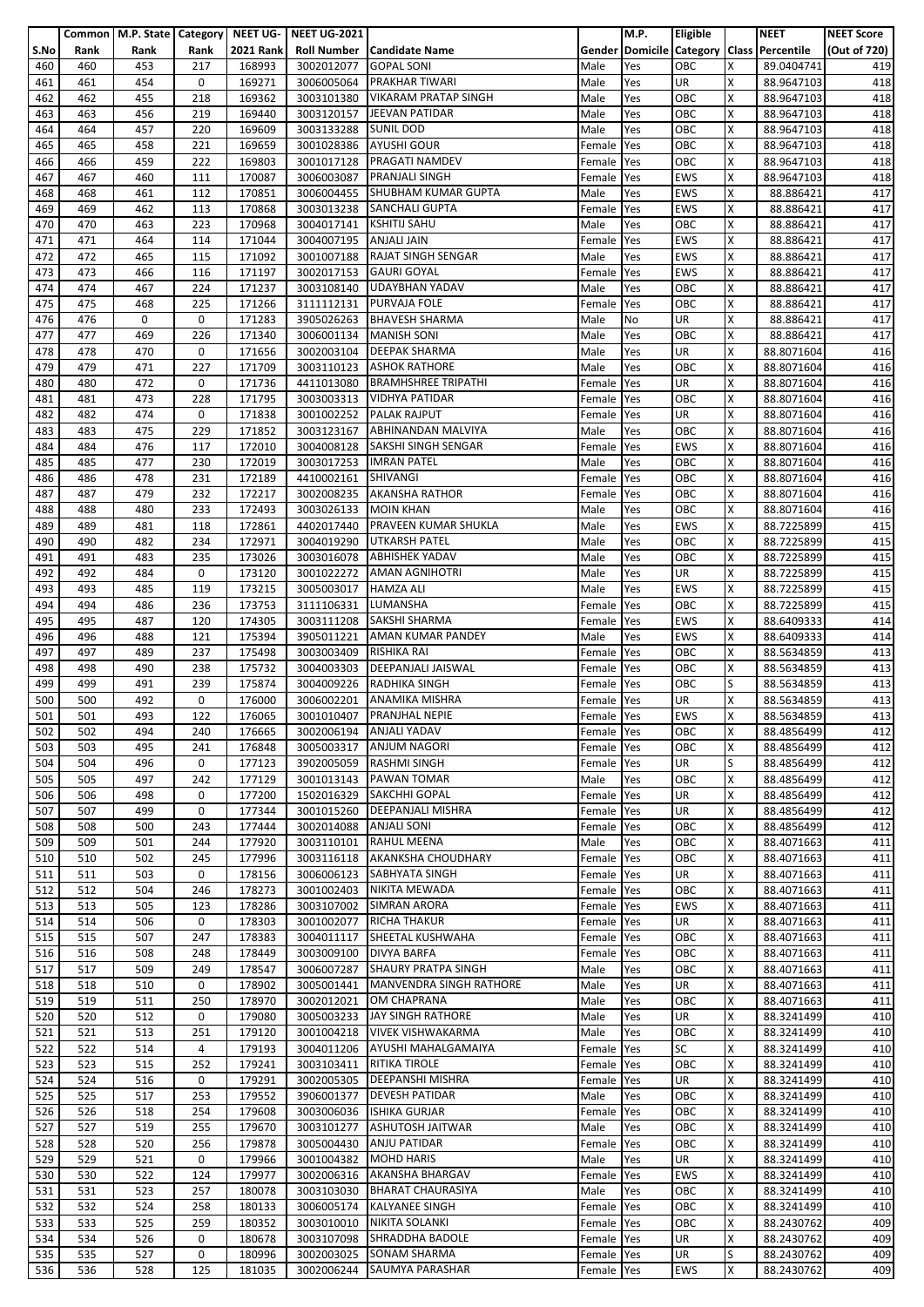|            |      | Common   M.P. State   Category   NEET UG- |                |                  | <b>NEET UG-2021</b>    |                                   |                | M.P.       | Eligible   |   | <b>NEET</b>                               | <b>NEET Score</b> |
|------------|------|-------------------------------------------|----------------|------------------|------------------------|-----------------------------------|----------------|------------|------------|---|-------------------------------------------|-------------------|
| S.No       | Rank | Rank                                      | Rank           | <b>2021 Rank</b> |                        | Roll Number   Candidate Name      |                |            |            |   | Gender Domicile Category Class Percentile | (Out of 720)      |
| 537        | 537  | 529                                       | 0              | 181373           | 3006004129             | <b>RAJ PATHAK</b>                 | Male           | Yes        | <b>UR</b>  | x | 88.2430762                                | 409               |
| 538        | 538  | 530                                       | 260            | 181396           | 3003107321             | <b>PRIYANSHI RATHOD</b>           | Female         | Yes        | OBC        | X | 88.2430762                                | 409               |
| 539        | 539  | 531                                       | 5              | 181416           |                        | <b>ANCHAL PRAJAPATI</b>           |                |            | <b>SC</b>  | x | 88.2430762                                | 409               |
|            |      |                                           |                |                  | 3004007055             |                                   | Female         | Yes        |            |   |                                           |                   |
| 540        | 540  | 532                                       | 261            | 181931           | 3005003215             | <b>ALIYA MEW</b>                  | Female         | Yes        | OBC        | Χ | 88.16265                                  | 408               |
| 541        | 541  | 533                                       | 126            | 181997           | 3003003455 AASTHA JAIN |                                   | Female         | Yes        | <b>EWS</b> | X | 88.16265                                  | 408               |
| 542        | 542  | 534                                       | 0              | 182560           | 3002003125             | <b>ASHI GAUR</b>                  | Female Yes     |            | UR         | X | 88.16265                                  | 408               |
| 543        | 543  | 535                                       | 262            | 182582           | 3004008276             | <b>RICHA SONI</b>                 | Female         | Yes        | OBC        | X | 88.16265                                  | 408               |
| 544        | 544  | 0                                         | 0              | 182597           | 3112024186             | PATNI NIHAR AMIT                  | Male           | No         | <b>UR</b>  | Χ | 88.16265                                  | 408               |
| 545        | 545  | 536                                       | 263            | 182840           |                        | 3003028352 AJHRUDDIN MANSURI      | Male           | Yes        | OBC        | Χ | 88.0836484                                | 407               |
| 546        | 546  | 537                                       | 0              | 183050           |                        | 3001030485 ASHTHA SHRIVASTAVA     | Female         | Yes        | UR         | X | 88.0836484                                | 407               |
| 547        | 547  | 538                                       | 6              | 183052           |                        | 3004012218 ROOPALI CHOUDHARY      | Female         | Yes        | <b>SC</b>  | x | 88.0836484                                | 407               |
| 548        | 548  | 539                                       | 264            | 183166           | 3003028261             | LAKSHMI SISODIYA                  | Female         | Yes        | OBC        | X | 88.0836484                                | 407               |
| 549        | 549  | 540                                       | 265            | 183459           | 3005002833             | <b>ASHWIN GEHLOT</b>              | Male           | Yes        | OBC        | x | 88.0836484                                | 407               |
| 550        | 550  | 541                                       | 127            | 183712           |                        | 3001010064 ABHINAV SHARMA         | Male           | Yes        | <b>EWS</b> | Χ | 88.0836484                                | 407               |
| 551        | 551  | 542                                       | 266            | 184118           |                        | 3002010181 RAHUL SAVITA           | Male           | Yes        | OBC        | X | 88.0010853                                | 406               |
|            | 552  | 543                                       | 267            | 184175           |                        | <b>SHRISTY DHAKER</b>             |                |            | OBC        | Χ |                                           | 406               |
| 552<br>553 |      |                                           |                |                  | 3003125227             |                                   | Female Yes     |            |            |   | 88.0010853                                |                   |
|            | 553  | 544                                       | 268            | 184260           | 3111102157             | <b>SHRISHTI PARDHI</b>            | Female         | Yes        | OBC        | X | 88.0010853                                | 406               |
| 554        | 554  | 545                                       | 128            | 184282           |                        | 3006002187 PRACHI MISHRA          | Female         | Yes        | EWS        | x | 88.0010853                                | 406               |
| 555        | 555  | 546                                       | 269            | 184502           |                        | 3006001105 PREETI SONDHIYA        | Female         | Yes        | OBC        | X | 88.0010853                                | 406               |
| 556        | 556  | 547                                       | 129            | 184687           |                        | 3905112133 ARUN RAJPUT            | Male           | Yes        | <b>EWS</b> | X | 88.0010853                                | 406               |
| 557        | 557  | 548                                       | 130            | 184880           | 3004004371             | RISHIKA MISHRA                    | Female         | Yes        | <b>EWS</b> | X | 88.0010853                                | 406               |
| 558        | 558  | 0                                         | 0              | 184927           | 2601004399             | MANISHA KUMARI                    | Female         | No         | UR         | X | 88.0010853                                | 406               |
| 559        | 559  | 549                                       | 270            | 185017           | 3905127068             | NEERAJ DHAKAD                     | Female Yes     |            | OBC        | x | 88.0010853                                | 406               |
| 560        | 560  | 550                                       | 271            | 185075           | 3003113024             | <b>KESHAV PATIDAR</b>             | Male           | Yes        | OBC        | X | 88.0010853                                | 406               |
| 561        | 561  | 551                                       | $\overline{7}$ | 185354           |                        | 3002002555 SHIVANI CHOUDHARY      | Female         | Yes        | <b>SC</b>  | X | 87.9124999                                | 405               |
| 562        | 562  | 552                                       | 272            | 185363           | 3003105165             | <b>MOKSHITA PATEL</b>             | Female         | Yes        | OBC        | X | 87.9124999                                | 405               |
| 563        | 563  | 553                                       | 131            | 185382           | 3006003578             | <b>SATYA PRAKASH SHUKLA</b>       | Male           | Yes        | <b>EWS</b> | X | 87.9124999                                | 405               |
| 564        | 564  | 554                                       | 273            | 185496           |                        | 3005006193 ANJALI SWARNKAR        | Female         | Yes        | OBC        | x | 87.9124999                                | 405               |
| 565        | 565  | 555                                       | 274            | 185590           |                        | 3003012121 PRATHAM PATIDAR        | Male           | Yes        | OBC        | Χ | 87.9124999                                | 405               |
| 566        | 566  | 556                                       | 0              | 185691           | 3001001562             | DIVYA MALVIYA                     |                |            | UR         | X | 87.9124999                                | 405               |
|            |      |                                           |                |                  |                        |                                   | Female         | Yes        |            |   |                                           |                   |
| 567        | 567  | 557                                       | 275            | 185865           | 3003109093             | <b>SHRUTI AHIRAO</b>              | Female         | Yes        | OBC        | X | 87.9124999                                | 405               |
| 568        | 568  | 0                                         | 0              | 186131           | 3905002083             | RAVINA KUMARI MEGHWAL             | Female         | No         | UR         | x | 87.9124999                                | 405               |
| 569        | 569  | 558                                       | 0              | 186421           | 3002003246             | MUSKAAN UPADHYAY                  | Female Yes     |            | UR         | X | 87.9124999                                | 405               |
| 570        | 570  | 559                                       | 132            | 186771           | 3004012198             | RITIK JAIN BAJAJ                  | Male           | Yes        | <b>EWS</b> | X | 87.8279941                                | 404               |
| 571        | 571  | 560                                       | 276            | 186781           |                        | 3111105143 SWARNIKA SAHU          | Female         | Yes        | OBC        | x | 87.8279941                                | 404               |
| 572        | 572  | 561                                       | 277            | 186910           | 3002006158             | <b>NISHA KUSHWAH</b>              | Female Yes     |            | OBC        | X | 87.8279941                                | 404               |
| 573        | 573  | 562                                       | 278            | 187133           | 3003111261             | <b>VAIBHAVI DESHMUKH</b>          | Female         | Yes        | OBC        | X | 87.8279941                                | 404               |
| 574        | 574  | 563                                       | 133            | 187212           | 3001003639             | <b>ARPITA JAIN</b>                | Female         | Yes        | <b>EWS</b> | x | 87.8279941                                | 404               |
| 575        | 575  | 564                                       | 279            | 187478           | 3001011205             | <b>ASHISH PATEL</b>               | Male           | Yes        | OBC        | X | 87.8279941                                | 404               |
| 576        | 576  | 565                                       | 0              | 187584           | 3001001058             | <b>FIZA IRSHAD BAIG</b>           | Female         | Yes        | UR         | X | 87.8279941                                | 404               |
| 577        | 577  | 566                                       | 280            | 187612           | 3004015007             | <b>SHRADHA SAHU</b>               | Female         | Yes        | OBC        | X | 87.8279941                                | 404               |
| 578        | 578  | 567                                       | 281            | 187613           | 3004020070 VIKAS KURMI |                                   | Male           | Yes        | OBC        | X | 87.8279941                                | 404               |
| 579        | 579  | 568                                       | 282            | 187748           |                        | 3001013372 VANSHIKA DANDARE       | Female Yes     |            | OBC        | X | 87.8279941                                | 404               |
| 580        | 580  | 569                                       | 0              | 188497           | 3004009073             | <b>SARVESH CHOUBEY</b>            | Male           | Yes        | <b>UR</b>  | Χ | 87.7491221                                | 403               |
| 581        | 581  | 570                                       | 0              | 188535           |                        | 3107005143 ABHISHEK MALANI        | Male           | Yes        | <b>UR</b>  | x | 87.7491221                                | 403               |
|            |      |                                           |                |                  |                        | <b>SHIVANI GURJAR</b>             |                |            | OBC        |   |                                           | 403               |
| 582        | 582  | 571                                       | 283            | 188784           | 3002006416             |                                   | Female         | Yes        |            | Χ | 87.7491221                                |                   |
| 583        | 583  | 572                                       | 0              | 188860           | 3905102297             | SHIVANI SHARMA                    | Female         | Yes        | UR         | X | 87.7491221                                | 403               |
| 584        | 584  | 573                                       | 284            | 188986           | 3001002338             | <b>PARAG SHRIVAS</b>              | Male           | Yes        | OBC        | X | 87.7491221                                | 403               |
| 585        | 585  | 574                                       | 8              | 189620           | 3003133511             | <b>KASHMITA KHATRI</b>            | Female         | Yes        | <b>SC</b>  | X | 87.6707681                                | 402               |
| 586        | 586  | 575                                       | 0              | 189964           | 3001005267             | YUSRA ZEHRA NAQVI                 | Female         | Yes        | <b>UR</b>  | x | 87.6707681                                | 402               |
| 587        | 587  | 576                                       | 285            | 190221           | 3003001563             | <b>SOURABH MEENA</b>              | Male           | Yes        | OBC        | Χ | 87.6707681                                | 402               |
| 588        | 588  | 577                                       | 0              | 190262           | 3006002328             | RAVI PRAKASH CHATURVEDI           | Male           | Yes        | UR         | X | 87.6707681                                | 402               |
| 589        | 589  | 578                                       | 286            | 190562           | 3003003278             | <b>AYUSHI RATHORE</b>             | Female         | Yes        | OBC        | Χ | 87.5863918                                | 401               |
| 590        | 590  | 579                                       | 134            | 190944           | 3006007458             | <b>SONALI SINGH</b>               | Female         | Yes        | <b>EWS</b> | X | 87.5863918                                | 401               |
| 591        | 591  | 580                                       | 287            | 190968           |                        | 3003124022 SANDEEP PANWAR         | Male           | Yes        | OBC        | x | 87.5863918                                | 401               |
| 592        | 592  | 581                                       | 288            | 191060           | 3001005540             | <b>NIGHAT JAHAN</b>               | Female         | Yes        | OBC        | Χ | 87.5863918                                | 401               |
| 593        | 593  | 582                                       | 0              | 191403           | 3004001344             | SAMBHRANT SINGHAL                 | Male           | Yes        | UR         | X | 87.5863918                                | 401               |
| 594        | 594  | 583                                       | 289            | 191948           | 3003001216             | <b>JAY PATIDAR</b>                | Male           | Yes        | OBC        | X | 87.4992958                                | 400               |
| 595        | 595  | 584                                       | 0              | 192134           | 3003109188             | <b>PRERNA</b>                     | Female         | Yes        | UR         | X | 87.4992958                                | 400               |
| 596        | 596  | 585                                       | 0              | 192534           | 3006003086             | <b>JAGRITI TRIPATHI</b>           | Female         | Yes        | <b>UR</b>  | x | 87.4992958                                | 400               |
| 597        | 597  | 586                                       | 290            | 192830           | 3006004469             | <b>AMIT SINGH</b>                 | Male           | Yes        | OBC        | Χ | 87.4992958                                | 400               |
| 598        | 598  | 587                                       | 291            | 193053           | 3003018110             | <b>GANESH SINGUNE</b>             |                |            | OBC        | X | 87.4178335                                | 399               |
| 599        | 599  | 588                                       | 292            | 193220           | 3003104393             | <b>ANSHU PATHAN</b>               | Male<br>Female | Yes<br>Yes | OBC        | X | 87.4178335                                | 399               |
| 600        | 600  | 589                                       | 293            | 193473           | 3003113019             | <b>NEERAJ PRAJAPAT</b>            | Male           | Yes        | OBC        | X | 87.4178335                                | 399               |
|            |      |                                           |                |                  |                        | <b>RAHUL</b>                      |                |            |            |   |                                           |                   |
| 601        | 601  | 590                                       | 294            | 193835           | 3005009023             |                                   | Male           | Yes        | OBC        | x | 87.4178335                                | 399               |
| 602        | 602  | 591                                       | 295            | 193894           | 3003115165             | <b>VINAY PATIDAR</b>              | Male           | Yes        | OBC        | X | 87.4178335                                | 399               |
| 603        | 603  | 592                                       | 296            | 194578           | 3001013149             | <b>TASNEEM ANSARI</b>             | Female         | Yes        | OBC        | X | 87.3330039                                | 398               |
| 604        | 604  | 593                                       | 9              | 194805           | 3005003196             | <b>ANKITA PHULERIA</b>            | Female         | Yes        | <b>SC</b>  | x | 87.3330039                                | 398               |
| 605        | 605  | 594                                       | 297            | 194994           | 3005010149             | PANKAJ PATIDAR                    | Male           | Yes        | OBC        | X | 87.3330039                                | 398               |
| 606        | 606  | 595                                       | 298            | 195155           | 3001023285             | <b>AJAY KEER</b>                  | Male           | Yes        | OBC        | x | 87.3330039                                | 398               |
| 607        | 607  | 596                                       | 135            | 195233           | 3003121002             | <b>MANOJ RATHORE</b>              | Male           | Yes        | <b>EWS</b> | Χ | 87.3330039                                | 398               |
| 608        | 608  | 597                                       | $\mathbf 0$    | 195499           | 3111115255             | <b>KHUSHI PUNDHIR</b>             | Female         | Yes        | UR         | S | 87.3330039                                | 398               |
| 609        | 609  | 598                                       | 136            | 195744           | 3003031083             | <b>ANEKATA DIXIT</b>              | Female         | Yes        | <b>EWS</b> | X | 87.2504408                                | 397               |
| 610        | 610  | 599                                       | 299            | 195892           | 3002003341             | <b>APOORVA SONI</b>               | Female         | Yes        | OBC        | X | 87.2504408                                | 397               |
| 611        | 611  | 600                                       | 300            | 195945           |                        | 4406006164 NARENDRA SINGH CHANDEL | Male           | Yes        | OBC        | x | 87.2504408                                | 397               |
| 612        | 612  | 601                                       | 301            | 195954           | 3001035001             | PAWAN PRAJAPATI                   | Male           | Yes        | OBC        | X | 87.2504408                                | 397               |
| 613        | 613  | 602                                       | 302            | 196166           | 3002009354             | <b>ADITI SAHU</b>                 | Female Yes     |            | OBC        | X | 87.2504408                                | 397               |
|            |      |                                           |                |                  |                        |                                   |                |            |            |   |                                           |                   |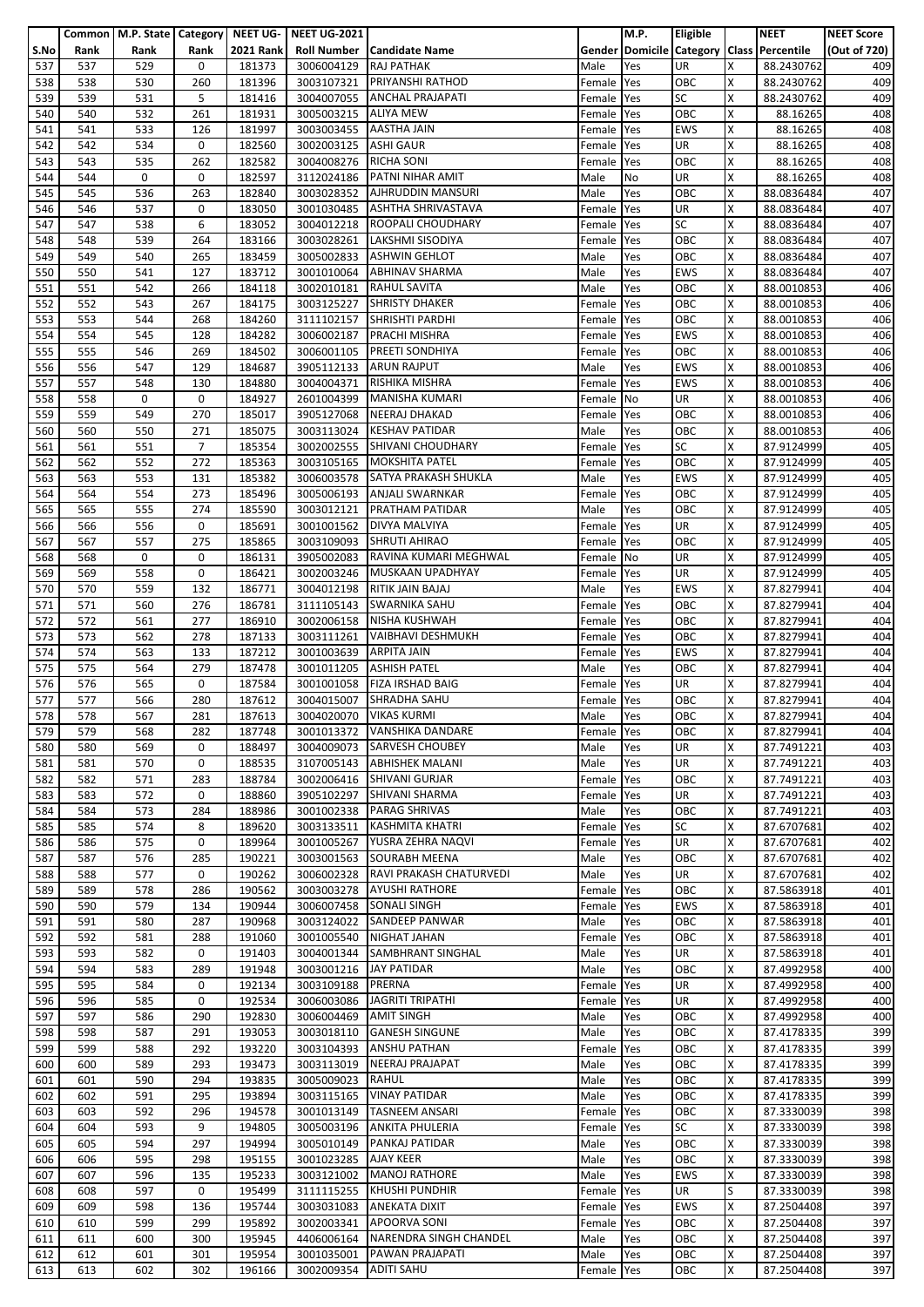|      |      |      |      |                  | Common   M.P. State   Category   NEET UG-   NEET UG-2021 |                              |            | M.P. | Eligible   |   | <b>NEET</b>                               | <b>NEET Score</b> |
|------|------|------|------|------------------|----------------------------------------------------------|------------------------------|------------|------|------------|---|-------------------------------------------|-------------------|
| S.No | Rank | Rank | Rank | <b>2021 Rank</b> |                                                          | Roll Number   Candidate Name |            |      |            |   | Gender Domicile Category Class Percentile | (Out of 720)      |
| 614  | 614  | 603  | 0    | 196194           | 3006008185                                               | <b>RAUNAK SHUKLA</b>         | Female     | Yes  | <b>UR</b>  | x | 87.2504408                                | 397               |
|      |      |      |      |                  |                                                          |                              |            |      |            |   |                                           |                   |
| 615  | 615  | 604  | 303  | 196328           | 3005011220                                               | NARENDRA SINGH CHOUHAN       | Male       | Yes  | OBC        | X | 87.2504408                                | 397               |
| 616  | 616  | 605  | 304  | 196551           | 3006008138                                               | SHATRUGHAN CHAURASIYA        | Male       | Yes  | OBC        | Χ | 87.2504408                                | 397               |
| 617  | 617  | 606  | 305  | 196674           | 3001019187                                               | <b>PRAKHAR RATHORE</b>       | Male       | Yes  | OBC        | Χ | 87.2504408                                | 397               |
| 618  | 618  | 607  | 137  | 197087           |                                                          | 3003126094 ROHIT MANDLOI     | Male       | Yes  | <b>EWS</b> | X | 87.1633448                                | 396               |
| 619  | 619  | 0    | 0    | 197364           | 4402014311                                               | <b>ANUSHKA YADAV</b>         | Female     | No   | UR         | X | 87.1633448                                | 396               |
| 620  | 620  | 608  | 10   | 197634           | 3111107459                                               | <b>TUSHAR KAMBLE</b>         | Male       | Yes  | <b>SC</b>  | x | 87.1633448                                | 396               |
|      |      |      |      |                  |                                                          |                              |            |      |            |   |                                           |                   |
| 621  | 621  | 609  | 138  | 198070           |                                                          | 3003008047 ARJIT MISHRA      | Male       | Yes  | <b>EWS</b> | x | 87.1633448                                | 396               |
| 622  | 622  | 610  | 11   | 198409           | 3111116057                                               | <b>RUDRANSHI MASURE</b>      | Female     | Yes  | <b>SC</b>  | X | 87.0710036                                | 395               |
| 623  | 623  | 0    | 0    | 198421           | 3906003400                                               | <b>DIYA SITAWAT</b>          | Female     | No   | UR         | X | 87.0710036                                | 395               |
| 624  | 624  | 611  | 0    | 198725           | 4406003198                                               | NEHA SINGH SENGAR            | Female     | Yes  | <b>UR</b>  | S | 87.0710036                                | 395               |
| 625  | 625  | 612  | 306  | 198857           | 3002002238                                               | <b>VIVEK SINGH NARWARIYA</b> | Male       | Yes  | OBC        | X | 87.0710036                                | 395               |
| 626  | 626  | 613  | 0    | 198873           | 3004002133                                               | SADHNA VERMA                 | Female     | Yes  | UR         | x | 87.0710036                                | 395               |
|      |      |      |      |                  |                                                          |                              |            |      |            |   |                                           |                   |
| 627  | 627  | 614  | 307  | 199471           | 3001002053                                               | <b>NIKITA SAHU</b>           | Female     | Yes  | OBC        | Χ | 87.0710036                                | 395               |
| 628  | 628  | 615  | 0    | 199513           | 3003117151                                               | <b>SWATI PALIWAL</b>         | Female     | Yes  | UR         | X | 87.0710036                                | 395               |
| 629  | 629  | 616  | 0    | 199734           | 3002010315                                               | SHIKHA SHARMA                | Female Yes |      | UR         | Χ | 86.987793                                 | 394               |
| 630  | 630  | 617  | 308  | 199759           | 3002005363                                               | <b>RITU RAJPUT</b>           | Female     | Yes  | OBC        | x | 86.987793                                 | 394               |
| 631  | 631  | 618  | 139  | 199874           |                                                          | 3003101161 AMAN GUPTA        | Male       | Yes  | <b>EWS</b> | x | 86.987793                                 | 394               |
|      |      | 619  | 309  | 199940           |                                                          | <b>SIMRAN MALVIYA</b>        |            |      | OBC        | Χ |                                           |                   |
| 632  | 632  |      |      |                  | 3003003506                                               |                              | Female     | Yes  |            |   | 86.987793                                 | 394               |
| 633  | 633  | 620  | 310  | 200517           | 3002008376                                               | PRATIMA YADAV                | Female     | Yes  | OBC        | X | 86.987793                                 | 394               |
| 634  | 634  | 621  | 311  | 200778           | 4406002186                                               | <b>NEHAL SONI</b>            | Female     | Yes  | OBC        | x | 86.987793                                 | 394               |
| 635  | 635  | 622  | 312  | 200790           | 3001035157                                               | <b>DEEPAK DANGI</b>          | Male       | Yes  | OBC        | X | 86.987793                                 | 394               |
| 636  | 636  | 623  | 313  | 201015           | 3111006509                                               | <b>SONALI SURYAWANSHI</b>    | Female     | Yes  | OBC        | X | 86.9013445                                | 393               |
| 637  | 637  | 624  | 314  | 201132           | 3001003155                                               | YISHU GAVADE                 | Male       | Yes  | OBC        | x | 86.9013445                                | 393               |
|      |      |      |      |                  |                                                          |                              |            |      |            |   |                                           |                   |
| 638  | 638  | 625  | 315  | 201317           | 3001020007                                               | <b>GAURAV CHOUHAN</b>        | Male       | Yes  | OBC        | X | 86.9013445                                | 393               |
| 639  | 639  | 626  | 316  | 201553           | 3003139126                                               | <b>NAYAN KUNWAR</b>          | Female     | Yes  | OBC        | X | 86.9013445                                | 393               |
| 640  | 640  | 627  | 140  | 201643           | 3003004062                                               | <b>ATHARV NATU</b>           | Male       | Yes  | <b>EWS</b> | X | 86.9013445                                | 393               |
| 641  | 641  | 628  | 317  | 202082           |                                                          | 3003109241 HARSH YADAV       | Male       | Yes  | OBC        | x | 86.9013445                                | 393               |
| 642  | 642  | 629  | 318  | 202330           | 3003131098                                               | <b>PREETAM VISHWAKARMA</b>   | Male       | Yes  | OBC        | Χ | 86.816515                                 | 392               |
| 643  | 643  | 630  | 319  | 202448           | 3002004417                                               | <b>JAGRATI DHAKAD</b>        | Female     | Yes  | OBC        | X | 86.816515                                 | 392               |
|      |      |      |      |                  |                                                          |                              |            |      |            |   |                                           |                   |
| 644  | 644  | 631  | 0    | 202466           | 4406007116                                               | <b>PRACHI JAIN</b>           | Female     | Yes  | UR         | X | 86.816515                                 | 392               |
| 645  | 645  | 632  | 320  | 202618           | 3003015095                                               | SADHANA RANDAWA              | Female     | Yes  | OBC        | x | 86.816515                                 | 392               |
| 646  | 646  | 633  | 12   | 202639           | 2001215386                                               | <b>PALAK MITTOLIA</b>        | Female     | Yes  | SC         | X | 86.816515                                 | 392               |
| 647  | 647  | 634  | 321  | 202650           | 3111119043                                               | <b>ANJALI CHOUKSEY</b>       | Female     | Yes  | OBC        | Χ | 86.816515                                 | 392               |
| 648  | 648  | 635  | 0    | 202829           | 3002007257                                               | <b>TUSHTI JAIN</b>           | Female     | Yes  | UR         | X | 86.816515                                 | 392               |
| 649  | 649  | 636  | 322  | 202973           | 3002010323                                               | <b>MUSKAN ALI</b>            | Female     | Yes  | OBC        | Χ | 86.816515                                 | 392               |
|      |      |      |      |                  |                                                          |                              |            |      |            |   |                                           |                   |
| 650  | 650  | 637  | 323  | 203083           | 3005001535                                               | <b>TASMIYA PATEL</b>         | Female     | Yes  | OBC        | X | 86.816515                                 | 392               |
| 651  | 651  | 638  | 324  | 203230           | 3002013303                                               | <b>NIRMA</b>                 | Female     | Yes  | OBC        | x | 86.816515                                 | 392               |
| 652  | 652  | 639  | 141  | 203281           | 3001002192                                               | <b>SUYASH RAJPOOT</b>        | Male       | Yes  | <b>EWS</b> | Χ | 86.816515                                 | 392               |
| 653  | 653  | 640  | 325  | 203380           | 3001028190                                               | <b>RESHU DANGI</b>           | Female     | Yes  | OBC        | X | 86.816515                                 | 392               |
| 654  | 654  | 641  | 142  | 203679           | 3006002140                                               | <b>OMKAR GUPTA</b>           | Male       | Yes  | <b>EWS</b> | X | 86.7354412                                | 391               |
|      |      |      |      |                  |                                                          | 3001001051 RAVINA NIKOSE     |            |      | SC         | X |                                           | 391               |
| 655  | 655  | 642  | 13   | 203954           |                                                          |                              | Female Yes |      |            |   | 86.7354412                                |                   |
| 656  | 656  | 643  | 14   | 204033           |                                                          | 3005002357 DEEPAK CHOUHAN    | Male       | Yes  | <b>SC</b>  | X | 86.7354412                                | 391               |
| 657  | 657  | 644  | 326  | 204040           | 3001006210                                               | <b>RISHIKA PANSE</b>         | Female     | Yes  | OBC        | Χ | 86.7354412                                | 391               |
| 658  | 658  | 645  | 0    | 204181           | 3003011032                                               | <b>MAHIMA PUROHIT</b>        | Female     | Yes  | <b>UR</b>  | x | 86.7354412                                | 391               |
| 659  | 659  | 646  | 143  | 204265           | 3004002445                                               | <b>SHIVANGI GUPTA</b>        | Female     | Yes  | <b>EWS</b> | X | 86.7354412                                | 391               |
| 660  | 660  | 647  | 327  | 204271           | 3001002464                                               | <b>SANKI DANGI</b>           | Female     | Yes  | OBC        | X | 86.7354412                                | 391               |
|      |      |      |      |                  |                                                          | <b>RAHUL TIWARI</b>          |            |      | <b>EWS</b> |   |                                           |                   |
| 661  | 661  | 648  | 144  | 204282           | 3004002307                                               |                              | Male       | Yes  |            | X | 86.7354412                                | 391               |
| 662  | 662  | 649  | 328  | 204852           | 3001009181                                               | <b>LOKENDRA SINGH THAKUR</b> | Male       | Yes  | OBC        | X | 86.6440066                                | 390               |
| 663  | 663  | 650  | 0    | 204937           | 3002002275                                               | <b>APOORVA TIWARI</b>        | Female     | Yes  | <b>UR</b>  | x | 86.6440066                                | 390               |
| 664  | 664  | 651  | 329  | 204946           | 3111129231                                               | <b>RUPALI MAHORE</b>         | Female     | Yes  | OBC        | Χ | 86.6440066                                | 390               |
| 665  | 665  | 652  | 145  | 205211           | 3003008026                                               | <b>NIDHI THAKUR</b>          | Female     | Yes  | <b>EWS</b> | X | 86.6440066                                | 390               |
| 666  | 666  | 653  | 330  | 205675           | 3006006297                                               | POOJA PATEL                  | Female     | Yes  | OBC        | Χ | 86.6440066                                | 390               |
| 667  | 667  | 654  | 15   | 205889           | 3001029321                                               | <b>AASHITA MADHAV</b>        | Female     | Yes  | <b>SC</b>  | X | 86.6440066                                | 390               |
|      |      |      |      |                  |                                                          |                              |            |      |            |   |                                           |                   |
| 668  | 668  | 655  | 331  | 206155           |                                                          | 3004007234 MAYA WARATHE      | Female     | Yes  | OBC        | x | 86.6440066                                | 390               |
| 669  | 669  | 656  | 16   | 206435           | 3002007300                                               | <b>VIVEK SAGAR</b>           | Male       | Yes  | <b>SC</b>  | X | 86.5607959                                | 389               |
| 670  | 670  | 657  | 332  | 207290           | 3001033138                                               | <b>ABHISHEK PATIDAR</b>      | Male       | Yes  | OBC        | X | 86.5607959                                | 389               |
| 671  | 671  | 658  | 333  | 207420           | 3004003201                                               | <b>ANSHIKA PATEL</b>         | Female     | Yes  | OBC        | x | 86.5607959                                | 389               |
| 672  | 672  | 659  | 146  | 207733           | 3002009360                                               | SHALINI CHAUHAN              | Female     | Yes  | <b>EWS</b> | S | 86.4779738                                | 388               |
| 673  | 673  | 660  | 147  | 207928           | 4401011042                                               | <b>VISHAL CHAUHAN</b>        | Male       | Yes  | <b>EWS</b> | x | 86.4779738                                | 388               |
|      | 674  | 0    | 0    | 207957           | 4408121046                                               | <b>MOHAMMAD IMRAN</b>        |            | No   | <b>UR</b>  | Χ | 86.4779738                                | 388               |
| 674  |      |      |      |                  |                                                          |                              | Male       |      |            |   |                                           |                   |
| 675  | 675  | 661  | 148  | 208368           | 3002008193                                               | <b>ANUSHKA SHARMA</b>        | Female     | Yes  | EWS        | x | 86.4779738                                | 388               |
| 676  | 676  | 662  | 334  | 209680           | 3005007245                                               | <b>NITESH PATIDAR</b>        | Male       | Yes  | OBC        | X | 86.3915901                                | 387               |
| 677  | 677  | 663  | 335  | 209732           | 3003105266                                               | <b>MRIDULA MUKATI</b>        | Female     | Yes  | OBC        | X | 86.3915901                                | 387               |
| 678  | 678  | 664  | 336  | 209835           | 3006007316                                               | <b>ADITYA SINGH</b>          | Male       | Yes  | OBC        | x | 86.3915901                                | 387               |
| 679  | 679  | 665  | 149  | 210000           | 3001034258                                               | PAYAL TIWARI                 | Female     | Yes  | <b>EWS</b> | X | 86.3915901                                | 387               |
| 680  | 680  | 666  | 150  | 210414           | 3005003509                                               | <b>KHUSHI MOTWANI</b>        | Female     | Yes  | <b>EWS</b> | X | 86.3042351                                | 386               |
|      |      |      |      |                  |                                                          |                              |            |      |            |   |                                           |                   |
| 681  | 681  | 0    | 0    | 210600           | 2001205568                                               | <b>KHUSHI SINGHAL</b>        | Female No  |      | <b>UR</b>  | x | 86.3042351                                | 386               |
| 682  | 682  | 667  | 0    | 210898           | 3003011031                                               | <b>PRAVIDHI SURANA</b>       | Female     | Yes  | UR         | X | 86.3042351                                | 386               |
| 683  | 683  | 668  | 337  | 211058           | 3001006044                                               | PIYUSH LODHI                 | Male       | Yes  | OBC        | x | 86.3042351                                | 386               |
| 684  | 684  | 669  | 17   | 211528           | 3003118165                                               | <b>NIKITA BARI</b>           | Female     | Yes  | <b>SC</b>  | Χ | 86.2108578                                | 385               |
| 685  | 685  | 670  | 151  | 211677           | 4406005464                                               | <b>KRISHNA KANT GUPTA</b>    | Male       | Yes  | EWS        | x | 86.2108578                                | 385               |
|      |      | 671  |      |                  |                                                          | <b>DIVYA RAI</b>             |            |      | OBC        | x |                                           |                   |
| 686  | 686  |      | 338  | 211947           | 3001003210                                               |                              | Female     | Yes  |            |   | 86.2108578                                | 385               |
| 687  | 687  | 0    | 0    | 211959           | 3906003089                                               | RITIKA JAIN                  | Female     | No   | UR         | X | 86.2108578                                | 385               |
| 688  | 688  | 672  | 0    | 212252           | 3004001079                                               | <b>SADHANA SINGH</b>         | Female     | Yes  | UR         | x | 86.2108578                                | 385               |
| 689  | 689  | 673  | 339  | 213003           | 3003001025                                               | <b>ABHAY DHAKAD</b>          | Male       | Yes  | OBC        | X | 86.1259635                                | 384               |
| 690  | 690  | 674  | 0    | 213008           | 4406003178                                               | <b>SHREYA PATHAK</b>         | Female Yes |      | UR         | X | 86.1259635                                | 384               |
|      |      |      |      |                  |                                                          |                              |            |      |            |   |                                           |                   |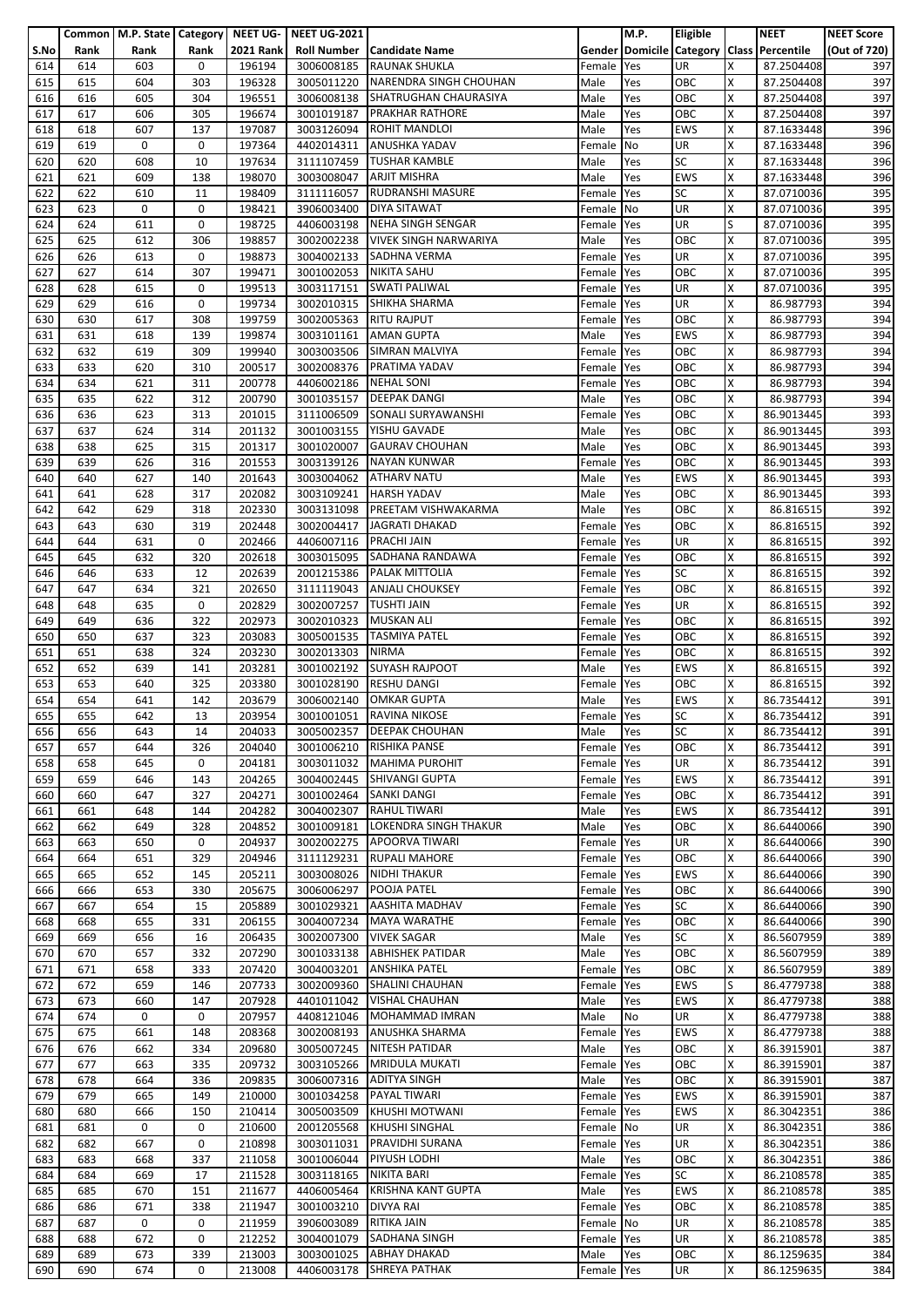|            |            | Common   M.P. State   Category   NEET UG- |             |                  | <b>NEET UG-2021</b>      |                                                  |                  | <b>M.P.</b> | <b>Eligible</b>          |        | <b>NEET</b>                               | <b>NEET Score</b> |
|------------|------------|-------------------------------------------|-------------|------------------|--------------------------|--------------------------------------------------|------------------|-------------|--------------------------|--------|-------------------------------------------|-------------------|
| S.No       | Rank       | Rank                                      | Rank        | <b>2021 Rank</b> |                          | Roll Number   Candidate Name                     |                  |             |                          |        | Gender Domicile Category Class Percentile | (Out of 720)      |
| 691        | 691        | 675                                       | 340         | 213062           | 3001015061               | SAKSHI DHAKAD                                    | Female           | Yes         | OBC                      | X      | 86.1259635                                | 384               |
| 692        | 692        | 676                                       | 341         | 213252           | 3001005529               | <b>RUCHI DANGI</b>                               | Female           | Yes         | OBC                      | x      | 86.1259635                                | 384               |
| 693        | 693        | 677                                       | 342         | 213262           | 3003115217               | <b>SHOHEB KHAN</b>                               | Male             | Yes         | OBC                      | x      | 86.1259635                                | 384               |
| 694        | 694        | 678                                       | 0           | 213290           | 3002009096               | <b>TANISHKA AGRAWAL</b>                          | Female           | Yes         | UR                       | Χ<br>x | 86.1259635                                | 384               |
| 695        | 695<br>696 | 679<br>680                                | 343<br>0    | 213392<br>213496 | 3002001293<br>3001003504 | <b>RAHUL SINGH RAJPUT</b><br><b>AKRITI SINGH</b> | Male             | Yes         | OBC<br><b>UR</b>         | X      | 86.1259635<br>86.1259635                  | 384<br>384        |
| 696<br>697 | 697        | 681                                       | 344         | 213808           | 3006001304               | <b>MEGHNA SINGH</b>                              | Female<br>Female | Yes<br>Yes  | OBC                      | x      | 86.1259635                                | 384               |
| 698        | 698        | 682                                       | 0           | 213932           | 3001007338               | <b>TANYA AWASTHI</b>                             | Female           | Yes         | UR                       | x      | 86.1259635                                | 384               |
| 699        | 699        | 683                                       | 345         | 214424           | 3004011399               | <b>LOSHIK RAHANGDALE</b>                         | Male             | Yes         | OBC                      | Χ      | 86.0423643                                | 383               |
| 700        | 700        | 684                                       | 346         | 214523           | 3001003613               | AMBIKA KALME                                     | Female           | Yes         | OBC                      | x      | 86.0423643                                | 383               |
| 701        | 701        | 0                                         | 0           | 214851           | 3906005149               | LAVINA RANGWANI                                  | Female           | No          | UR                       | x      | 86.0423643                                | 383               |
| 702        | 702        | 685                                       | 347         | 215091           | 3003124099               | <b>MINAKSHI PATIDAR</b>                          | Female           | Yes         | OBC                      | x      | 86.0423643                                | 383               |
| 703        | 703        | 686                                       | 348         | 215566           | 3001035084               | <b>SONU DHAKAR</b>                               | Male             | Yes         | OBC                      | x      | 85.9561748                                | 382               |
| 704        | 704        | 687                                       | 18          | 215835           | 3003004026               | <b>DEEPAK CHOURASIA</b>                          | Male             | Yes         | <b>SC</b>                | X      | 85.9561748                                | 382               |
| 705        | 705        | 688                                       | 19          | 215902           | 3003018102               | <b>MANISHA GAWLE</b>                             | Female           | Yes         | <b>SC</b>                | x      | 85.9561748                                | 382               |
| 706        | 706        | 689                                       | 349         | 215943           | 3005005045               | <b>HARSHITA PRAJAPATI</b>                        | Female           | Yes         | OBC                      | Χ      | 85.9561748                                | 382               |
| 707        | 707        | 690                                       | 0           | 216276           | 1702003069               | SRISHTI MISHRA                                   | Female           | Yes         | UR                       | X      | 85.9561748                                | 382               |
| 708        | 708        | 691                                       | 350         | 216303           | 3004001574 ARPIT YADAV   |                                                  | Male             | Yes         | OBC                      | X      | 85.9561748                                | 382               |
| 709        | 709        | 692                                       | 0           | 216546           | 3003010352               | <b>DIKSHANT MEHTA</b>                            | Male             | Yes         | UR                       | X      | 85.9561748                                | 382               |
| 710        | 710        | 0                                         | 0           | 216864           | 4408103200               | <b>BINISH WASEEM</b>                             | Female           | No          | UR                       | X      | 85.9561748                                | 382               |
| 711        | 711        | 693                                       | 20          | 217076           |                          | 3004011184 AASTHA JATAV                          | Female           | Yes         | SC                       | X      | 85.8651288                                | 381               |
| 712        | 712        | 694                                       | 0           | 217159           | 3001007372               | <b>ANJALI TIWARI</b>                             | Female           | Yes         | UR                       | X      | 85.8651288                                | 381               |
| 713        | 713        | 695                                       | 351         | 217193           | 3003016095               | JASBEER SINGH RATHORE                            | Male             | Yes         | OBC                      | X      | 85.8651288                                | 381               |
| 714        | 714        | 696                                       | 352         | 217270           | 3003109256               | <b>SHIVANI GOUR</b>                              | Female           | Yes         | OBC                      | x      | 85.8651288                                | 381               |
| 715        | 715        | 697                                       | 21          | 217277           | 1702031011               | <b>KSHMA PRAJAPATI</b>                           | Female           | Yes         | SC                       | x      | 85.8651288                                | 381               |
| 716        | 716        | 0                                         | 0           | 217829           | 4406006104               | <b>NIDA KHAN</b>                                 | Female           | No          | UR                       | Χ      | 85.8651288                                | 381               |
| 717        | 717<br>718 | 698<br>0                                  | 353<br>0    | 217901           | 3003027077               | KAJAL VISHWAKARMA                                | Female           | Yes         | OBC<br>UR                | X<br>x | 85.8651288                                | 381               |
| 718<br>719 | 719        | 699                                       | 354         | 217990<br>218015 | 3004030543               | 2001001352 SHRADDHA JAIN<br>MUKESH KUMAR SHAH    | Female<br>Male   | No<br>Yes   | OBC                      | Χ      | 85.8651288<br>85.8651288                  | 381<br>381        |
| 720        | 720        | 700                                       | 355         | 218089           | 3005004164               | <b>ANSHUL CHOURASIYA</b>                         | Male             | Yes         | OBC                      | X      | 85.8651288                                | 381               |
| 721        | 721        | 701                                       | 356         | 218407           | 3003121209               | <b>GOVIND</b>                                    | Male             | Yes         | OBC                      | x      | 85.7688375                                | 380               |
| 722        | 722        | 702                                       | 0           | 218567           | 3111019270               | <b>CHAUS KHAN</b>                                | Male             | Yes         | UR                       | X      | 85.7688375                                | 380               |
| 723        | 723        | 703                                       | 152         | 218569           | 3004006346               | <b>VIDUSHI JAIN</b>                              | Female           | Yes         | <b>EWS</b>               | X      | 85.7688375                                | 380               |
| 724        | 724        | 0                                         | 0           | 218585           | 4407013400               | <b>SHWETA GUPTA</b>                              | Female           | No          | UR                       | X      | 85.7688375                                | 380               |
| 725        | 725        | 704                                       | 0           | 218605           | 3001009371               | MITALEE SISODIYA                                 | Female           | Yes         | UR                       | x      | 85.7688375                                | 380               |
| 726        | 726        | 705                                       | 357         | 219088           | 3003025114               | <b>NIRESH</b>                                    | Male             | Yes         | OBC                      | X      | 85.7688375                                | 380               |
| 727        | 727        | 706                                       | 358         | 219248           | 3905111001               | NARENDRA MEENA                                   | Male             | Yes         | OBC                      | X      | 85.7688375                                | 380               |
| 728        | 728        | 707                                       | 359         | 220030           | 3122013213               | PRIYANKA                                         | Female           | Yes         | OBC                      | X      | 85.6823243                                | 379               |
| 729        | 729        | 708                                       | 0           | 220127           | 3111111125               | <b>ANUSHKA JAIN</b>                              | Female           | Yes         | UR                       | X      | 85.6823243                                | 379               |
| 730        | 730        | 709                                       | 360         | 220218           | 4406002134               | <b>ANURAG YADAV</b>                              | Male             | Yes         | OBC                      | X      | 85.6823243                                | 379               |
| 731        | 731        | 710                                       | 0           | 220332           | 3003013215               | <b>NIKITA KUSHWAH</b>                            | Female           | Yes         | UR                       | x      | 85.6823243                                | 379               |
| 732        | 732        | 711                                       | 22          | 220411           |                          | 3004001496 DAYITVA MESHRAM                       | Male             | Yes         | SC                       | X      | 85.6823243                                | 379               |
| 733        | 733        | 712                                       | 23          | 221442           |                          | 3004011283 SAKSHI JHARIYA                        | Female Yes       |             | <b>SC</b>                | X      | 85.594516                                 | 378               |
| 734        | 734        | 713                                       | 361         | 221603           | 3001005500               | <b>DEEPSHIKHA LOKHANDE</b>                       | Female           | Yes         | OBC                      | Χ      | 85.594516                                 | 378               |
| 735        | 735        | 714                                       | 24          | 221626           | 3002004462 UTSAV DEV     |                                                  | Male             | Yes         | SC                       | X      | 85.594516                                 | 378               |
| 736        | 736        | 715                                       | 362         | 221672           | 3005001650               | <b>CHIRAG MALIK</b><br>PRIYA GUPTA               | Male             | Yes         | OBC                      | Χ      | 85.594516                                 | 378               |
| 737<br>738 | 737<br>738 | 716<br>717                                | 153<br>154  | 221715<br>222015 | 3004011290<br>3002003130 | <b>ADITYA BHARGAV</b>                            | Female           | Yes         | <b>EWS</b><br><b>EWS</b> | X<br>X | 85.594516                                 | 378<br>378        |
| 739        | 739        | 718                                       | 363         | 222083           | 3002013066               | <b>ASHISH KUSHWAH</b>                            | Male<br>Male     | Yes<br>Yes  | OBC                      | X      | 85.594516<br>85.594516                    | 378               |
| 740        | 740        | 719                                       | 0           | 222375           | 3002007122               | ADITI SINGH SIKARWAR                             | Female           | Yes         | UR                       | X      | 85.594516                                 | 378               |
| 741        | 741        | 720                                       | 364         | 222508           | 3005002473               | MUSKAN BEE MANSURI                               | Female           | Yes         | OBC                      | x      | 85.5054126                                | 377               |
| 742        | 742        | 721                                       | 365         | 222544           | 3004001078               | <b>AZMATUN BANO</b>                              | Female           | Yes         | OBC                      | X      | 85.5054126                                | 377               |
| 743        | 743        | 722                                       | 366         | 222715           | 3005007276               | SHUBHAM                                          | Male             | Yes         | OBC                      | x      | 85.5054126                                | 377               |
| 744        | 744        | 723                                       | 367         | 222776           | 3003120033               | <b>AMAN SHEIKH</b>                               | Male             | Yes         | OBC                      | X      | 85.5054126                                | 377               |
| 745        | 745        | 724                                       | $\mathbf 0$ | 223705           |                          | 3003011083 ATUL SINGH BHADORIA                   | Male             | Yes         | UR                       | X      | 85.5054126                                | 377               |
| 746        | 746        | 725                                       | 155         | 224107           | 3001009212               | <b>SAKSHAM JAIN</b>                              | Male             | Yes         | <b>EWS</b>               | X      | 85.4172805                                | 376               |
| 747        | 747        | 0                                         | 0           | 224218           | 4408105566               | PRIYANKA VERMA                                   | Female           | No          | UR                       | X      | 85.4172805                                | 376               |
| 748        | 748        | 726                                       | 156         | 224280           | 3003102428               | <b>MADIHA PATEL</b>                              | Female           | Yes         | <b>EWS</b>               | X      | 85.4172805                                | 376               |
| 749        | 749        | 727                                       | 368         | 224282           | 3003138102               | <b>MOIN KHAN</b>                                 | Male             | Yes         | OBC                      | X      | 85.4172805                                | 376               |
| 750        | 750        | 728                                       | 0           | 224408           | 3001002167               | <b>MANSI BANSODE</b>                             | Female           | Yes         | UR                       | X      | 85.4172805                                | 376               |
| 751        | 751        | 729                                       | 0           | 224473           | 3004017324               | <b>ASHISH JAIN</b>                               | Male             | Yes         | UR                       | x      | 85.4172805                                | 376               |
| 752        | 752        | 730                                       | 369         | 225234           | 3003006336               | NAZIYA ALAM                                      | Female           | Yes         | OBC                      | X      | 85.3198236                                | 375               |
| 753        | 753        | 731                                       | 0<br>0      | 225245<br>225377 | 3006002338               | <b>AASTHA JAIN</b><br><b>APARNA JOSHI</b>        | Female           | Yes         | UR<br>UR                 | X      | 85.3198236                                | 375               |
| 754<br>755 | 754<br>755 | 732<br>733                                | 370         | 225589           | 3004010135<br>3006008175 | <b>ISHTEYAK AHAMAD</b>                           | Female<br>Male   | Yes<br>Yes  | OBC                      | X<br>x | 85.3198236<br>85.3198236                  | 375<br>375        |
| 756        | 756        | 734                                       | 371         | 225594           | 3003104501               | <b>TASNEEM FATIMA</b>                            | Female Yes       |             | OBC                      | X      | 85.3198236                                | 375               |
| 757        | 757        | 735                                       | 372         | 225738           | 3003113117               | KULDEEP KUSHWAH                                  | Male             | Yes         | OBC                      | X      | 85.3198236                                | 375               |
| 758        | 758        | 736                                       | 373         | 225818           | 3003134001               | LAXMI SINGH RATHOUR                              | Female           | Yes         | OBC                      | X      | 85.3198236                                | 375               |
| 759        | 759        | 737                                       | 157         | 226197           | 3001015341               | <b>SAMIKSHA SHAH</b>                             | Female Yes       |             | <b>EWS</b>               | x      | 85.3198236                                | 375               |
| 760        | 760        | 738                                       | 0           | 226607           | 3001003537               | SHUBHAM SAHU                                     | Male             | Yes         | UR                       | X      | 85.3198236                                | 375               |
| 761        | 761        | 739                                       | 374         | 226830           | 3001027195               | AKSHAY KUMAR KURMI                               | Male             | Yes         | OBC                      | x      | 85.2298136                                | 374               |
| 762        | 762        | 0                                         | 0           | 226986           | 4408016326               | MOHAMMAD ZAKIR                                   | Male             | No          | UR                       | X      | 85.2298136                                | 374               |
| 763        | 763        | 740                                       | 375         | 227125           | 3003024188               | POOJA PATEL                                      | Female           | Yes         | OBC                      | X      | 85.2298136                                | 374               |
| 764        | 764        | 741                                       | 376         | 227134           | 3003128201               | RIYA KUSHWAH                                     | Female           | Yes         | OBC                      | X      | 85.2298136                                | 374               |
| 765        | 765        | 742                                       | 377         | 227189           | 3003137157               | VAISHALI                                         | Female Yes       |             | OBC                      | x      | 85.2298136                                | 374               |
| 766        | 766        | 743                                       | 378         | 227425           | 3001001092               | <b>AZRA ANHA KHAN</b>                            | Female Yes       |             | OBC                      | x      | 85.2298136                                | 374               |
| 767        | 767        | 744                                       | 158         | 227679           | 3005002360               | SANCHITA TRIPATHI                                | Female Yes       |             | EWS                      | X      | 85.2298136                                | 374               |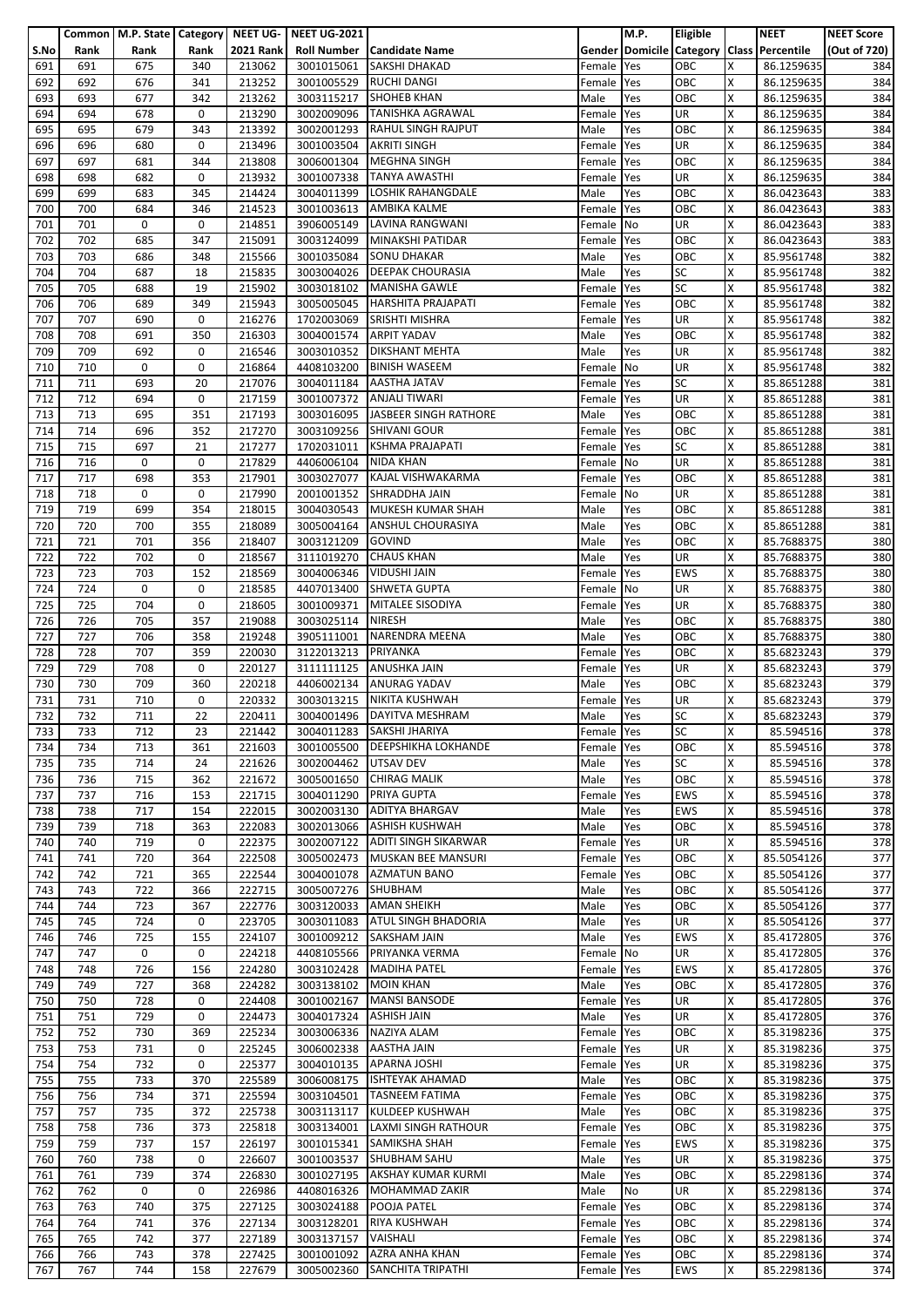|      |      | Common   M.P. State   Category   NEET UG- |      |                  | <b>NEET UG-2021</b> |                                   |            | M.P. | Eligible   |   | <b>NEET</b>                               | <b>NEET Score</b> |
|------|------|-------------------------------------------|------|------------------|---------------------|-----------------------------------|------------|------|------------|---|-------------------------------------------|-------------------|
|      |      |                                           |      | <b>2021 Rank</b> |                     |                                   |            |      |            |   |                                           |                   |
| S.No | Rank | Rank                                      | Rank |                  |                     | <b>Roll Number Candidate Name</b> |            |      |            |   | Gender Domicile Category Class Percentile | (Out of 720)      |
| 768  | 768  | 745                                       | 0    | 227790           | 3005001799          | ANSHUMAN SINGH RATHORE            | Male       | Yes  | UR         | Χ | 85.2298136                                | 374               |
| 769  | 769  | 746                                       | 379  | 227814           | 3002003587          | <b>PRABHAT VERMA</b>              | Male       | Yes  | OBC        | X | 85.2298136                                | 374               |
| 770  | 770  | 747                                       | 380  | 228195           | 3107004060          | SOURABH CHOUDHARY                 | Male       | Yes  | OBC        | x | 85.1388971                                | 373               |
|      |      |                                           |      |                  |                     |                                   |            |      |            |   |                                           |                   |
| 771  | 771  | 748                                       | 381  | 228271           | 3003114277          | <b>UZMA KHAN</b>                  | Female     | Yes  | OBC        | X | 85.1388971                                | 373               |
| 772  | 772  | 749                                       | 382  | 228501           | 3001006373          | <b>AKSHITA PATEL</b>              | Female     | Yes  | OBC        | X | 85.1388971                                | 373               |
| 773  | 773  | 750                                       | 0    | 228591           | 3001034138          | <b>MANSI</b>                      | Female     | Yes  | <b>UR</b>  | X | 85.1388971                                | 373               |
| 774  | 774  | 751                                       | 159  | 228615           | 3004001340          | <b>AGUSTYA PANDEY</b>             | Female     | Yes  | <b>EWS</b> | X | 85.1388971                                | 373               |
|      |      |                                           |      |                  |                     |                                   |            |      |            |   |                                           |                   |
| 775  | 775  | 752                                       | 383  | 229171           | 3001028055          | <b>VISHAL MEWADA</b>              | Male       | Yes  | ОВС        | x | 85.1388971                                | 373               |
| 776  | 776  | 753                                       | 0    | 229243           | 3001001530          | <b>JATIN RAWTANI</b>              | Male       | Yes  | UR         | Χ | 85.1388971                                | 373               |
| 777  | 777  | 754                                       | 160  | 229351           | 3005002256          | <b>ADITYA JAIN</b>                | Male       | Yes  | <b>EWS</b> | X | 85.1388971                                | 373               |
|      |      | 755                                       |      | 229501           | 3111109241          | <b>LEKHA BHOYAR</b>               |            |      | OBC        |   |                                           |                   |
| 778  | 778  |                                           | 384  |                  |                     |                                   | Female     | Yes  |            | X | 85.0475272                                | 372               |
| 779  | 779  | 756                                       | 0    | 229934           | 3001001322          | <b>PRANSHI BHARILL</b>            | Female     | Yes  | UR         | X | 85.0475272                                | 372               |
| 780  | 780  | 757                                       | 0    | 230396           | 3001002149          | <b>ADITYA SINGH RAJPUT</b>        | Male       | Yes  | UR         | x | 85.0475272                                | 372               |
| 781  | 781  | 758                                       | 0    | 230784           | 3002010273          | SUDHANSHU CHAUBEY                 | Male       | Yes  | UR         | X | 85.0475272                                | 372               |
|      |      |                                           |      |                  |                     |                                   |            |      |            |   |                                           |                   |
| 782  | 782  | 759                                       | 385  | 230818           | 4406003257          | <b>MUSKAN SAHU</b>                | Female     | Yes  | OBC        | X | 85.0475272                                | 372               |
| 783  | 783  | 760                                       | 25   | 231296           | 3905020200          | JITENDRA AHIRWAR                  | Male       | Yes  | SC         | X | 84.954668                                 | 371               |
| 784  | 784  | 761                                       | 386  | 232003           | 3001022044          | LAVKUSH                           | Male       | Yes  | OBC        | X | 84.954668                                 | 371               |
|      |      |                                           | 387  |                  | 3003104334          |                                   |            |      |            | x |                                           |                   |
| 785  | 785  | 762                                       |      | 232421           |                     | <b>KAMNA CHACHRIYA</b>            | Female     | Yes  | OBC        |   | 84.8563046                                | 370               |
| 786  | 786  | 763                                       | 388  | 232437           | 3003109140          | <b>RIYA SURJEY</b>                | Female     | Yes  | OBC        | X | 84.8563046                                | 370               |
| 787  | 787  | 764                                       | 389  | 232539           | 3001029138          | <b>MANSVI SAHU</b>                | Female     | Yes  | OBC        | X | 84.8563046                                | 370               |
| 788  | 788  | 765                                       | 26   | 232550           | 3002012262          | <b>ARTI</b>                       | Female     | Yes  | SC         | Χ | 84.8563046                                | 370               |
|      |      |                                           |      |                  |                     |                                   |            |      |            |   |                                           |                   |
| 789  | 789  | 766                                       | 390  | 232564           | 3003103326          | <b>BHUPENDRA PATIDAR</b>          | Male       | Yes  | OBC        | X | 84.8563046                                | 370               |
| 790  | 790  | 767                                       | 391  | 232657           |                     | 3004024254 SHUBHAM SAHU           | Male       | Yes  | OBC        | X | 84.8563046                                | 370               |
| 791  | 791  | 768                                       | 392  | 232678           | 3003008188          | <b>SOUMYA RAI</b>                 | Female     | Yes  | OBC        | X | 84.8563046                                | 370               |
| 792  | 792  | 769                                       | 393  | 232746           | 3001016263          | RAJKUMAR DHAKAD                   | Male       | Yes  | OBC        | X | 84.8563046                                | 370               |
|      |      |                                           |      |                  |                     |                                   |            |      |            |   |                                           |                   |
| 793  | 793  | 770                                       | 27   | 232784           | 3001007080          | <b>SHRUTI CHOUDHARY</b>           | Female Yes |      | <b>SC</b>  | X | 84.8563046                                | 370               |
| 794  | 794  | 771                                       | 28   | 232824           | 3002001214          | MAHENDRA SINGH MOURYA             | Male       | Yes  | <b>SC</b>  | X | 84.8563046                                | 370               |
| 795  | 795  | 772                                       | 394  | 232831           | 3003031093          | <b>ARCHANA KUMARI</b>             | Female     | Yes  | OBC        | X | 84.8563046                                | 370               |
|      |      |                                           |      |                  |                     |                                   |            |      | OBC        |   |                                           |                   |
| 796  | 796  | 773                                       | 395  | 233093           | 3001004233          | <b>MUNASIB KHAN</b>               | Male       | Yes  |            | x | 84.8563046                                | 370               |
| 797  | 797  | 774                                       | 29   | 233680           | 3002010206          | <b>KRATIKA SHAKYA</b>             | Female     | Yes  | <b>SC</b>  | X | 84.8563046                                | 370               |
| 798  | 798  | 775                                       | 396  | 233871           | 3003005077          | <b>JAYA AHIR</b>                  | Female     | Yes  | OBC        | Χ | 84.7648052                                | 369               |
| 799  | 799  | 776                                       | 0    | 233917           | 3004001139          | <b>DHANUSHREE SHARMA</b>          | Female     | Yes  | <b>UR</b>  | x | 84.7648052                                | 369               |
|      |      |                                           |      |                  |                     |                                   |            |      |            |   |                                           |                   |
| 800  | 800  | 777                                       | 161  | 233994           |                     | 3002001033 NAINA CHATURVEDI       | Female     | Yes  | <b>EWS</b> | x | 84.7648052                                | 369               |
| 801  | 801  | 778                                       | 397  | 234058           | 3003132102          | <b>SHUBHAM YADAV</b>              | Male       | Yes  | OBC        | X | 84.7648052                                | 369               |
| 802  | 802  | 779                                       | 398  | 234202           | 3003019152          | <b>HIMANSHU</b>                   | Male       | Yes  | OBC        | X | 84.7648052                                | 369               |
| 803  | 803  | 0                                         | 0    | 234206           | 4414005133          | <b>MO IMRAN ALI</b>               | Male       | No   | UR         | X | 84.7648052                                | 369               |
|      |      |                                           |      |                  |                     |                                   |            |      |            |   |                                           |                   |
| 804  | 804  | 780                                       | 0    | 235001           | 3001001641          | <b>SHANU SHARMA</b>               | Female     | Yes  | UR         | X | 84.7648052                                | 369               |
| 805  | 805  | 781                                       | 0    | 235107           | 3004004111          | <b>SEJAL DIWAKER</b>              | Female     | Yes  | UR         | x | 84.7648052                                | 369               |
| 806  | 806  | 782                                       | 399  | 235387           | 3003104070          | <b>JYOTI PANWAR</b>               | Female     | Yes  | OBC        | Χ | 84.672464                                 | 368               |
|      | 807  | 783                                       | 400  |                  |                     | <b>GAJRAJ BGHEL</b>               |            |      | OBC        | Χ |                                           |                   |
| 807  |      |                                           |      | 235479           | 3002013098          |                                   | Male       | Yes  |            |   | 84.672464                                 | 368               |
| 808  | 808  | 784                                       | 401  | 235787           | 3905029075          | <b>ASHISH PATEL</b>               | Male       | Yes  | OBC        | Χ | 84.672464                                 | 368               |
| 809  | 809  | 785                                       | 162  | 235876           |                     | 3002012220 MOHINI VISWAS          | Female Yes |      | <b>EWS</b> | X | 84.672464                                 | 368               |
| 810  | 810  | 786                                       | 402  | 235929           |                     | 3004022098 HIMANSHI NAMDEO        | Female Yes |      | OBC        | X | 84.672464                                 | 368               |
|      |      |                                           |      |                  |                     |                                   |            |      |            |   |                                           |                   |
| 811  | 811  | 787                                       | 403  | 236110           | 3001003637          | <b>ANJALI SINGH KURMI</b>         | Female     | Yes  | OBC        | X | 84.672464                                 | 368               |
| 812  | 812  | 788                                       | 163  | 236816           | 3004011377          | <b>SANKET JAIN</b>                | Male       | Yes  | <b>EWS</b> | x | 84.578763                                 | 367               |
| 813  | 813  | 789                                       | 164  | 237250           | 3003013183          | NAMISHA CHOUHAN                   | Female Yes |      | <b>EWS</b> | X | 84.578763                                 | 367               |
|      |      |                                           | 0    | 237376           |                     | <b>VASU DEV GUPTA</b>             |            |      | UR         | Χ | 84.578763                                 |                   |
| 814  | 814  | 790                                       |      |                  | 3004010407          |                                   | Male       | Yes  |            |   |                                           | 367               |
| 815  | 815  | 0                                         | 0    | 237420           | 3905120002          | <b>STUTI PATEL</b>                | Female No  |      | UR         | x | 84.578763                                 | 367               |
| 816  | 816  | 791                                       | 165  | 237443           | 4406008170          | <b>BALRAM GUPTA</b>               | Male       | Yes  | <b>EWS</b> | X | 84.578763                                 | 367               |
| 817  | 817  | 792                                       | 30   | 237815           | 3906001027          | <b>MANSEE PARMAR</b>              | Female     | Yes  | <b>SC</b>  | X | 84.578763                                 | 367               |
|      |      |                                           |      |                  |                     | <b>VIPIN KIRAR</b>                |            |      |            |   |                                           |                   |
| 818  | 818  | 793                                       | 404  | 238593           | 3001010347          |                                   | Male       | Yes  | OBC        | Χ | 84.4882349                                | 366               |
| 819  | 819  | 794                                       | 0    | 238648           | 3002006324          | PARAS JAIN                        | Male       | Yes  | UR         | x | 84.4882349                                | 366               |
| 820  | 820  | 795                                       | 405  | 238703           | 2208006287          | <b>RATHOR TANIYA SURESH</b>       | Female     | Yes  | OBC        | X | 84.4882349                                | 366               |
| 821  | 821  | 796                                       | 406  | 238829           | 3003129085          | SHER BAHADUR BIND                 | Male       | Yes  | OBC        | x | 84.4882349                                | 366               |
|      |      |                                           | 0    |                  |                     | 3002001461 SHRUTI AGRAWAL         |            |      |            |   |                                           |                   |
| 822  | 822  | 797                                       |      | 238979           |                     |                                   | Female     | Yes  | UR         | x | 84.4882349                                | 366               |
| 823  | 823  | 798                                       | 407  | 239066           | 3001005536          | SHUBHAM DHANELIYA                 | Male       | Yes  | OBC        | x | 84.4882349                                | 366               |
| 824  | 824  | 799                                       | 408  | 239240           | 3002016120          | PAWAN DHAKAD                      | Male       | Yes  | OBC        | X | 84.4882349                                | 366               |
| 825  | 825  | 0                                         | 0    | 240551           | 4411006129          | <b>RIYA CHAUBEY</b>               | Female No  |      | UR         | X | 84.3881231                                | 365               |
|      | 826  | 800                                       | 0    |                  |                     | PREETI KUSHWAHA                   |            |      | UR         | x |                                           | 364               |
| 826  |      |                                           |      | 241272           | 3003014156          |                                   | Female     | Yes  |            |   | 84.2921556                                |                   |
| 827  | 827  | 801                                       | 166  | 241399           | 3005003415          | <b>SAKSHI JAIN</b>                | Female     | Yes  | <b>EWS</b> | x | 84.2921556                                | 364               |
| 828  | 828  | 802                                       | 409  | 241673           | 3001018099          | ROSHAN DANGE                      | Male       | Yes  | OBC        | X | 84.2921556                                | 364               |
| 829  | 829  | 803                                       | 410  | 241717           | 3004018247          | <b>ANKIT VISHWAKARMA</b>          | Male       | Yes  | OBC        | X | 84.2921556                                | 364               |
|      |      |                                           |      |                  |                     | PRIYANSHI CHOUKSEY                |            |      | OBC        |   |                                           |                   |
| 830  | 830  | 804                                       | 411  | 241926           | 3004001135          |                                   | Female Yes |      |            | x | 84.2921556                                | 364               |
| 831  | 831  | 805                                       | 167  | 242338           | 3003112170          | SNEHA MAHESHWARI                  | Female     | Yes  | EWS        | x | 84.2921556                                | 364               |
| 832  | 832  | 806                                       | 412  | 242413           | 3002009010          | NIPOORNA JHA                      | Female     | Yes  | OBC        | x | 84.2921556                                | 364               |
| 833  | 833  | 807                                       | 0    | 242803           | 3004009108          | <b>AKANKSHA AGRAWAL</b>           | Female Yes |      | UR         | x | 84.1988431                                | 363               |
|      |      |                                           |      |                  |                     |                                   |            |      |            |   |                                           |                   |
| 834  | 834  | 808                                       | 31   | 242819           | 3118002507          | POOJA RAMPAL SAKET                | Female     | Yes  | <b>SC</b>  | x | 84.1988431                                | 363               |
| 835  | 835  | 809                                       | 32   | 242900           | 3001003457          | RAJKUMARI                         | Female     | Yes  | <b>SC</b>  | x | 84.1988431                                | 363               |
| 836  | 836  | 810                                       | 33   | 242936           | 3001003224          | <b>KULDEEP VERMA</b>              | Male       | Yes  | <b>SC</b>  | x | 84.1988431                                | 363               |
| 837  | 837  | 811                                       | 413  | 243240           | 4406003071          | <b>SAKSHI SINGH</b>               | Female     | Yes  | OBC        | x | 84.1988431                                | 363               |
|      |      |                                           |      |                  |                     |                                   |            |      |            |   |                                           |                   |
| 838  | 838  | 812                                       | 414  | 243293           | 3003008265          | AMAN KUMRAWAT                     | Male       | Yes  | OBC        | S | 84.1988431                                | 363               |
| 839  | 839  | 813                                       | 415  | 243444           | 3003012224          | <b>SOURABH SONI</b>               | Male       | Yes  | OBC        | X | 84.1988431                                | 363               |
| 840  | 840  | 814                                       | 168  | 243536           | 3002014103          | SAKSHI SHARMA                     | Female     | Yes  | <b>EWS</b> | x | 84.1988431                                | 363               |
| 841  | 841  | 815                                       | 416  | 243668           | 3001004597          | PRACHI PATTAIYA                   | Female     | Yes  | OBC        | x | 84.1988431                                | 363               |
|      |      |                                           |      |                  |                     |                                   |            |      |            |   |                                           |                   |
| 842  | 842  | 816                                       | 417  | 243888           | 3003027016          | <b>KESHU DHAKAD</b>               | Male       | Yes  | OBC        | x | 84.1988431                                | 363               |
| 843  | 843  | 817                                       | 418  | 244822           | 3001012143          | PRAKHAR NEMA                      | Male       | Yes  | OBC        | X | 84.1026813                                | 362               |
| 844  | 844  | 818                                       | 419  | 244866           | 3005004185          | DAMINI MANDAWALIYA                | Female Yes |      | OBC        | X | 84.1026813                                | 362               |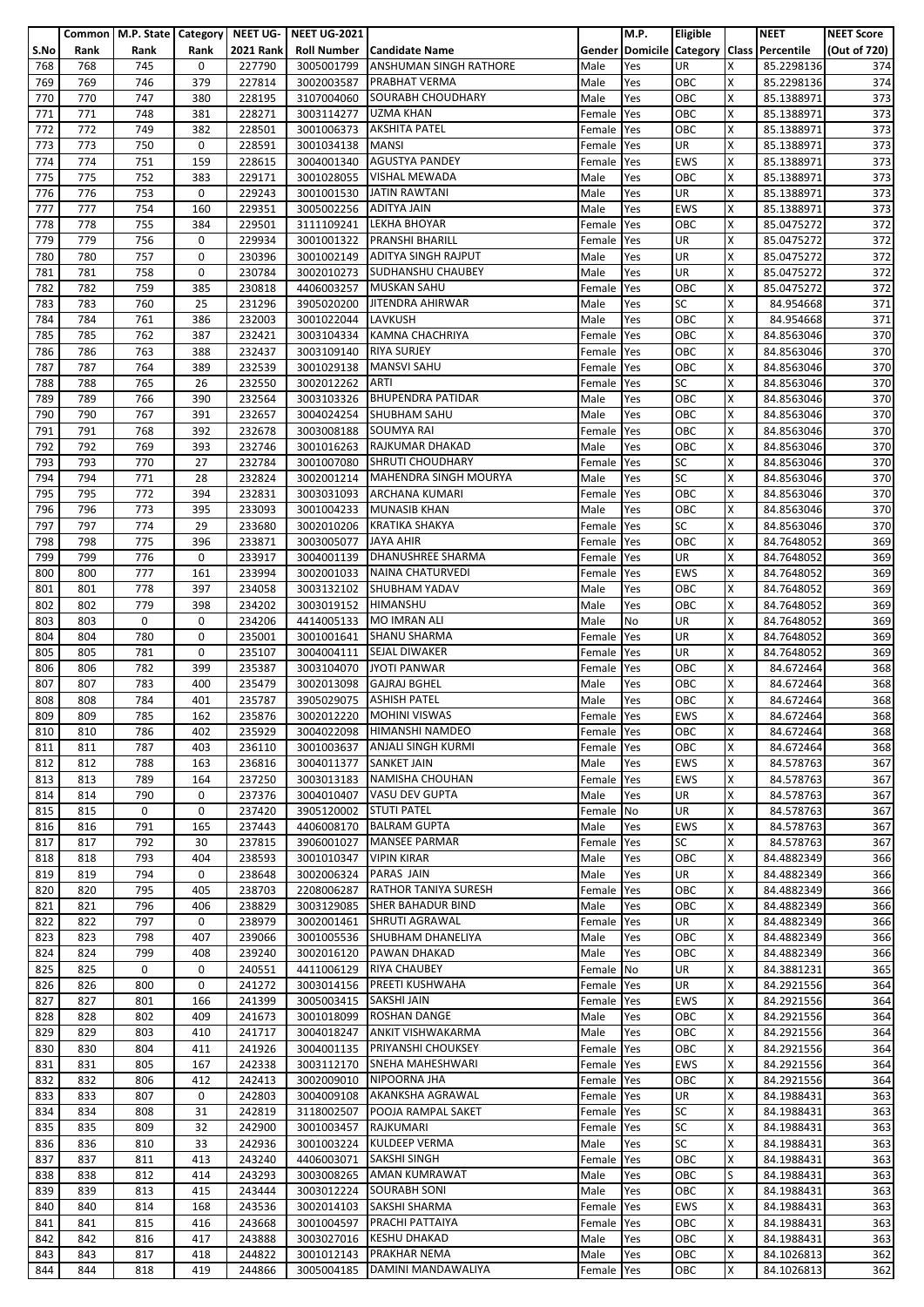|      |      | Common   M.P. State   Category   NEET UG- |              |                  | <b>NEET UG-2021</b>    |                                    |            | M.P. | Eligible   |   | <b>NEET</b>                               | <b>NEET Score</b> |
|------|------|-------------------------------------------|--------------|------------------|------------------------|------------------------------------|------------|------|------------|---|-------------------------------------------|-------------------|
| S.No | Rank | Rank                                      | Rank         | <b>2021 Rank</b> |                        | Roll Number   Candidate Name       |            |      |            |   | Gender Domicile Category Class Percentile | (Out of 720)      |
| 845  | 845  | 819                                       | 420          | 244873           | 3003108055             | <b>MAHIMA MALGAYA</b>              | Female     | Yes  | OBC        | x | 84.1026813                                | 362               |
|      |      |                                           |              |                  |                        |                                    |            |      |            |   |                                           |                   |
| 846  | 846  | 820                                       | 421          | 245329           | 3003136085             | <b>TEENA PANWAR</b>                | Female     | Yes  | OBC        | X | 84.1026813                                | 362               |
| 847  | 847  | 821                                       | 422          | 245847           |                        | 3003011252 HARSHITA SENCHA         | Female     | Yes  | OBC        | X | 84.0080737                                | 361               |
| 848  | 848  | 822                                       | 0            | 245968           |                        | 3002016114 NIRVESH PRATAP SINGH    | Male       | Yes  | UR         | X | 84.0080737                                | 361               |
| 849  | 849  | 0                                         | 0            | 246235           | 1506003489             | <b>DIPESH KUMAR DIWAKAR</b>        | Male       | No   | <b>UR</b>  | X | 84.0080737                                | 361               |
| 850  | 850  | 823                                       | 169          | 246265           | 3001006055             | AQSA KHAN                          | Female     | Yes  | <b>EWS</b> | X | 84.0080737                                | 361               |
| 851  | 851  | 824                                       | 423          | 246384           | 3005002704             | <b>SHUBHI SHARMA</b>               | Female     | Yes  | OBC        | X | 84.0080737                                | 361               |
|      |      |                                           |              |                  |                        |                                    |            |      |            |   |                                           |                   |
| 852  | 852  | 825                                       | 424          | 246997           | 3003105183 MAHENOOR    |                                    | Female     | Yes  | OBC        | x | 83.9097103                                | 360               |
| 853  | 853  | 0                                         | 0            | 247064           |                        | 3119001178 BORGAVE PRIYANKA DADASO | Female No  |      | UR         | Χ | 83.9097103                                | 360               |
| 854  | 854  | 826                                       | 0            | 247799           | 3905002413             | <b>MALAY TIWARI</b>                | Male       | Yes  | UR         | X | 83.9097103                                | 360               |
| 855  | 855  | 827                                       | 0            | 247803           |                        | 3001024134 POOJA RAJPUT            | Female     | Yes  | <b>UR</b>  | x | 83.9097103                                | 360               |
| 856  | 856  | 828                                       | 0            | 248264           | 3003118096             | ICHCHHA VISHWAKARMA                | Female     | Yes  | UR         | X | 83.9097103                                | 360               |
| 857  | 857  | 0                                         | 0            | 248300           | 2301003460             | <b>SNEHA PAUL</b>                  | Female No  |      | UR         | X | 83.9097103                                | 360               |
| 858  | 858  | 829                                       | 425          | 248434           | 3001029634             | <b>NITESH MALVIYA</b>              | Male       | Yes  | OBC        | Χ | 83.9097103                                | 360               |
|      |      |                                           |              |                  |                        |                                    |            |      | <b>SC</b>  |   |                                           |                   |
| 859  | 859  | 830                                       | 34           | 248589           |                        | 3002008056 HARSHITA CHOUDHARY      | Female     | Yes  |            | X | 83.8193765                                | 359               |
| 860  | 860  | 831                                       | $\mathbf{1}$ | 248670           | 3003128096             | <b>MANISHA CHOUHAN</b>             | Female Yes |      | <b>ST</b>  | X | 83.8193765                                | 359               |
| 861  | 861  | 832                                       | 35           | 248819           |                        | 3002015014 ADARSH SHAKYA           | Male       | Yes  | <b>SC</b>  | x | 83.8193765                                | 359               |
| 862  | 862  | 833                                       | 426          | 248886           | 3905110187 PRIYA KIRAR |                                    | Female     | Yes  | OBC        | x | 83.8193765                                | 359               |
| 863  | 863  | 834                                       | 427          | 249181           |                        | 3003005202 SAVAN PATEL             | Male       | Yes  | OBC        | X | 83.8193765                                | 359               |
| 864  | 864  | 835                                       | 428          | 249877           | 3005004540             | <b>HITESH CHOUDHARY</b>            | Male       | Yes  | OBC        | X | 83.7234738                                | 358               |
| 865  | 865  | 836                                       | 429          | 250079           |                        | 3003110131 HEMINA PARETA           | Female     | Yes  | OBC        | X | 83.7234738                                | 358               |
|      |      |                                           |              |                  |                        |                                    |            |      |            |   |                                           |                   |
| 866  | 866  | 837                                       | 430          | 250088           | 3006008148             | SHUBHASHINI SINGH                  | Female     | Yes  | OBC        | X | 83.7234738                                | 358               |
| 867  | 867  | 838                                       | 0            | 250101           | 3003117160 YASH JOSHI  |                                    | Male       | Yes  | UR         | X | 83.7234738                                | 358               |
| 868  | 868  | 839                                       | 36           | 250120           | 3002004022             | <b>DEVESH SINGH LAHROLIA</b>       | Male       | Yes  | <b>SC</b>  | Χ | 83.7234738                                | 358               |
| 869  | 869  | 840                                       | 431          | 250138           |                        | 3005011195 AMAN SHAIKH             | Male       | Yes  | OBC        | X | 83.7234738                                | 358               |
| 870  | 870  | 841                                       | 0            | 250371           | 3002005237             | <b>SHREYA TOMAR</b>                | Female     | Yes  | UR         | X | 83.7234738                                | 358               |
| 871  | 871  | 842                                       | 432          | 250479           | 3003111002             | <b>JAGRITI PATIDAR</b>             | Female     | Yes  | OBC        | X | 83.7234738                                | 358               |
|      |      |                                           | 37           |                  |                        |                                    |            |      | SC         | X |                                           |                   |
| 872  | 872  | 843                                       |              | 250526           |                        | 2702009112 DHEERAJ KUMAR           | Male       | Yes  |            |   | 83.7234738                                | 358               |
| 873  | 873  | 844                                       | 433          | 250631           | 3003103530 SWATI PATEL |                                    | Female     | Yes  | OBC        | Χ | 83.7234738                                | 358               |
| 874  | 874  | 845                                       | 434          | 251644           | 4406004381             | <b>ISHA SONI</b>                   | Female     | Yes  | OBC        | X | 83.6302908                                | 357               |
| 875  | 875  | 846                                       | 0            | 251781           |                        | 3002002034 NISHANT SARASWAT        | Male       | Yes  | UR         | X | 83.6302908                                | 357               |
| 876  | 876  | 847                                       | 0            | 251836           | 3001032177             | <b>BHAGYASHREE BAGHEL</b>          | Female     | Yes  | UR         | x | 83.6302908                                | 357               |
| 877  | 877  | 848                                       | 38           | 251841           | 3003111030             | <b>ANKITA DAYMA</b>                | Female     | Yes  | <b>SC</b>  | X | 83.6302908                                | 357               |
| 878  | 878  | 849                                       | 435          | 252456           | 3001015381             | <b>PRADEEP LODHI</b>               | Male       | Yes  | OBC        | Χ | 83.6302908                                | 357               |
|      |      |                                           |              |                  |                        |                                    |            |      | OBC        | X |                                           |                   |
| 879  | 879  | 850                                       | 436          | 252603           | 3004026223             | <b>HARSH JEET PATEL</b>            | Male       | Yes  |            |   | 83.6302908                                | 357               |
| 880  | 880  | 851                                       | 437          | 252660           | 3003133457             | <b>VIJENDRA PARMAR</b>             | Male       | Yes  | OBC        | X | 83.6302908                                | $\overline{357}$  |
| 881  | 881  | 852                                       | 39           | 252917           | 3004008055             | AAYUSHA JHARIYA                    | Female     | Yes  | <b>SC</b>  | X | 83.5310207                                | 356               |
| 882  | 882  | 853                                       | 40           | 253310           |                        | 3003124004 RAVI MALVIYA            | Male       | Yes  | SC         | x | 83.5310207                                | 356               |
| 883  | 883  | 854                                       | 170          | 253376           | 3003003151 AKASH ADAK  |                                    | Male       | Yes  | <b>EWS</b> | X | 83.5310207                                | 356               |
| 884  | 884  | 855                                       | 438          | 253571           | 3003017099             | <b>TINA</b>                        | Female     | Yes  | OBC        | X | 83.5310207                                | 356               |
| 885  | 885  | 856                                       | 439          | 253650           | 3004006419             | <b>AKASH GANGOLIYA</b>             | Male       | Yes  | OBC        | X | 83.5310207                                | 356               |
|      |      |                                           |              |                  |                        |                                    |            |      |            |   |                                           |                   |
| 886  | 886  | 857                                       | 41           | 253716           |                        | 3002016279 RAJU MAURYA             | Male       | Yes  | SC         | X | 83.5310207                                | 356               |
| 887  | 887  | 858                                       | 440          | 253762           | 3006008289             | <b>RITIK GIRI</b>                  | Male       | Yes  | OBC        | х | 83.5310207                                | 356               |
| 888  | 888  | 859                                       | 42           | 253883           | 3905115068             | YASH KUMAR JATAV                   | Male       | Yes  | <b>SC</b>  | X | 83.5310207                                | 356               |
| 889  | 889  | 0                                         | 0            | 253956           | 3904022166             | <b>MAHENDRA CHOUDHARY</b>          | Male       | No   | <b>UR</b>  | x | 83.5310207                                | 356               |
| 890  | 890  | 860                                       | 441          | 254134           | 3003006049             | <b>RAGHAV PATIDAR</b>              | Male       | Yes  | OBC        | X | 83.5310207                                | 356               |
| 891  | 891  | 861                                       | 43           | 254464           | 3005001350             | <b>DEEPAK RATHORE</b>              | Male       | Yes  | <b>SC</b>  | X | 83.431427                                 | 355               |
| 892  | 892  | 862                                       | 442          | 254801           | 3003005429             | <b>ASHWIN CHOYAL</b>               | Male       | Yes  | OBC        | x | 83.431427                                 | 355               |
|      |      |                                           |              |                  |                        |                                    |            |      |            |   |                                           |                   |
| 893  | 893  | 863                                       | 0            | 255372           | 3001010097             | <b>IRAM KHAN</b>                   | Female     | Yes  | UR         | Χ | 83.431427                                 | 355               |
| 894  | 894  | 864                                       | 44           | 255683           | 3001003307             | <b>KUSHAGRA KORI</b>               | Male       | Yes  | <b>SC</b>  | x | 83.431427                                 | 355               |
| 895  | 895  | 0                                         | 0            | 255841           | 4408007411             | <b>OMKAR NATH MISHRA</b>           | Male       | No   | UR         | Χ | 83.431427                                 | 355               |
| 896  | 896  | 865                                       | 45           | 256251           |                        | 3001005494 JAGRITI GAUTAM          | Female     | Yes  | SC         | x | 83.3388267                                | 354               |
| 897  | 897  | 866                                       | 443          | 256396           | 3003130130             | <b>AARTI DHANGAR</b>               | Female Yes |      | OBC        | x | 83.3388267                                | 354               |
| 898  | 898  | 867                                       | 171          | 256411           | 3005001181             | <b>AKANSHA SHARMA</b>              | Female     | Yes  | <b>EWS</b> | X | 83.3388267                                | 354               |
| 899  | 899  | 868                                       | 444          | 256434           |                        | 3003019138 SANGITA DANGI           | Female     | Yes  | OBC        | x | 83.3388267                                | 354               |
| 900  | 900  | 869                                       | 445          | 256473           | 3111131029             | SHEETAL CHAUDHARY                  | Female Yes |      | OBC        | X | 83.3388267                                | 354               |
|      |      |                                           |              |                  |                        |                                    |            |      |            |   |                                           |                   |
| 901  | 901  | 870                                       | 0            | 256482           | 3004003142             | <b>MOKSHITA SHUKLA</b>             | Female     | Yes  | UR         | X | 83.3388267                                | 354               |
| 902  | 902  | 871                                       | 446          | 256516           | 3111002115             | <b>UMA KAHAR</b>                   | Female     | Yes  | OBC        | x | 83.3388267                                | 354               |
| 903  | 903  | 0                                         | 0            | 256848           | 1502311403             | <b>AMAN GHANI</b>                  | Male       | No   | UR         | Χ | 83.3388267                                | 354               |
| 904  | 904  | 872                                       | 447          | 256871           | 3003006125             | <b>ADARSH GOUR</b>                 | Male       | Yes  | <b>OBC</b> | x | 83.3388267                                | 354               |
| 905  | 905  | 873                                       | 46           | 256955           | 4406001009             | YASHASVI ARYA                      | Female     | Yes  | <b>SC</b>  | Χ | 83.3388267                                | 354               |
| 906  | 906  | 874                                       | 448          | 257415           | 3003103577             | <b>HARSHIKA RATHORE</b>            | Female     | Yes  | OBC        | X | 83.2470036                                | 353               |
| 907  | 907  | 875                                       | 47           | 257475           | 3003102297             | <b>SALONI NIHALE</b>               | Female     | Yes  | <b>SC</b>  | X | 83.2470036                                | 353               |
|      |      |                                           |              | 257670           |                        | HARSHVARDHAN                       |            |      | <b>SC</b>  |   |                                           |                   |
| 908  | 908  | 876                                       | 48           |                  | 3005003228             |                                    | Male       | Yes  |            | X | 83.2470036                                | 353               |
| 909  | 909  | 877                                       | 449          | 257745           | 3002014129             | <b>SANT KUMAR BAGHEL</b>           | Male       | Yes  | OBC        | x | 83.2470036                                | 353               |
| 910  | 910  | 878                                       | 0            | 257836           | 3003121092             | <b>TOUSIF KHAN</b>                 | Male       | Yes  | UR         | X | 83.2470036                                | 353               |
| 911  | 911  | 879                                       | 172          | 257924           | 3001015449             | <b>ADITI CHATURVEDI</b>            | Female     | Yes  | EWS        | X | 83.2470036                                | 353               |
| 912  | 912  | 880                                       | 173          | 257988           | 3003013293             | <b>MOHIT JAIN</b>                  | Male       | Yes  | <b>EWS</b> | x | 83.2470036                                | 353               |
| 913  | 913  | 881                                       | 174          | 258059           | 3006003562             | <b>SAKSHEE TRIPATHI</b>            | Female     | Yes  | <b>EWS</b> | X | 83.2470036                                | 353               |
| 914  | 914  | 882                                       | 450          | 258343           | 3001035176             | <b>VEDANT DEWASE</b>               | Male       | Yes  | OBC        | x | 83.2470036                                | 353               |
| 915  | 915  | 883                                       | 175          | 258361           | 3006001528             | <b>SONALI GUPTA</b>                | Female     | Yes  | <b>EWS</b> | Χ | 83.2470036                                | 353               |
|      |      |                                           |              |                  |                        |                                    |            |      |            |   |                                           |                   |
| 916  | 916  | 884                                       | 0            | 258446           | 3006006253             | <b>DHEERAJ PATHAK</b>              | Male       | Yes  | UR         | x | 83.2470036                                | 353               |
| 917  | 917  | 885                                       | 0            | 258814           | 3004003399             | SHIVANSHU KESHARWANI               | Male       | Yes  | <b>UR</b>  | x | 83.152914                                 | 352               |
| 918  | 918  | 886                                       | 0            | 258883           | 3005001033             | <b>NIHARIKA GANDHE</b>             | Female     | Yes  | UR         | Χ | 83.152914                                 | 352               |
| 919  | 919  | 887                                       | 0            | 259282           | 3003002361             | <b>CHETNA JOSHI</b>                | Female     | Yes  | UR         | X | 83.152914                                 | 352               |
| 920  | 920  | 888                                       | 451          | 259310           | 3003134126             | <b>NEHA SAKLA</b>                  | Female Yes |      | OBC        | Χ | 83.152914                                 | 352               |
| 921  | 921  | 889                                       | 49           | 259509           | 3005003040             | <b>MONIKA RAJORIA</b>              | Female Yes |      | <b>SC</b>  | X | 83.152914                                 | 352               |
|      |      |                                           |              |                  |                        |                                    |            |      |            |   |                                           |                   |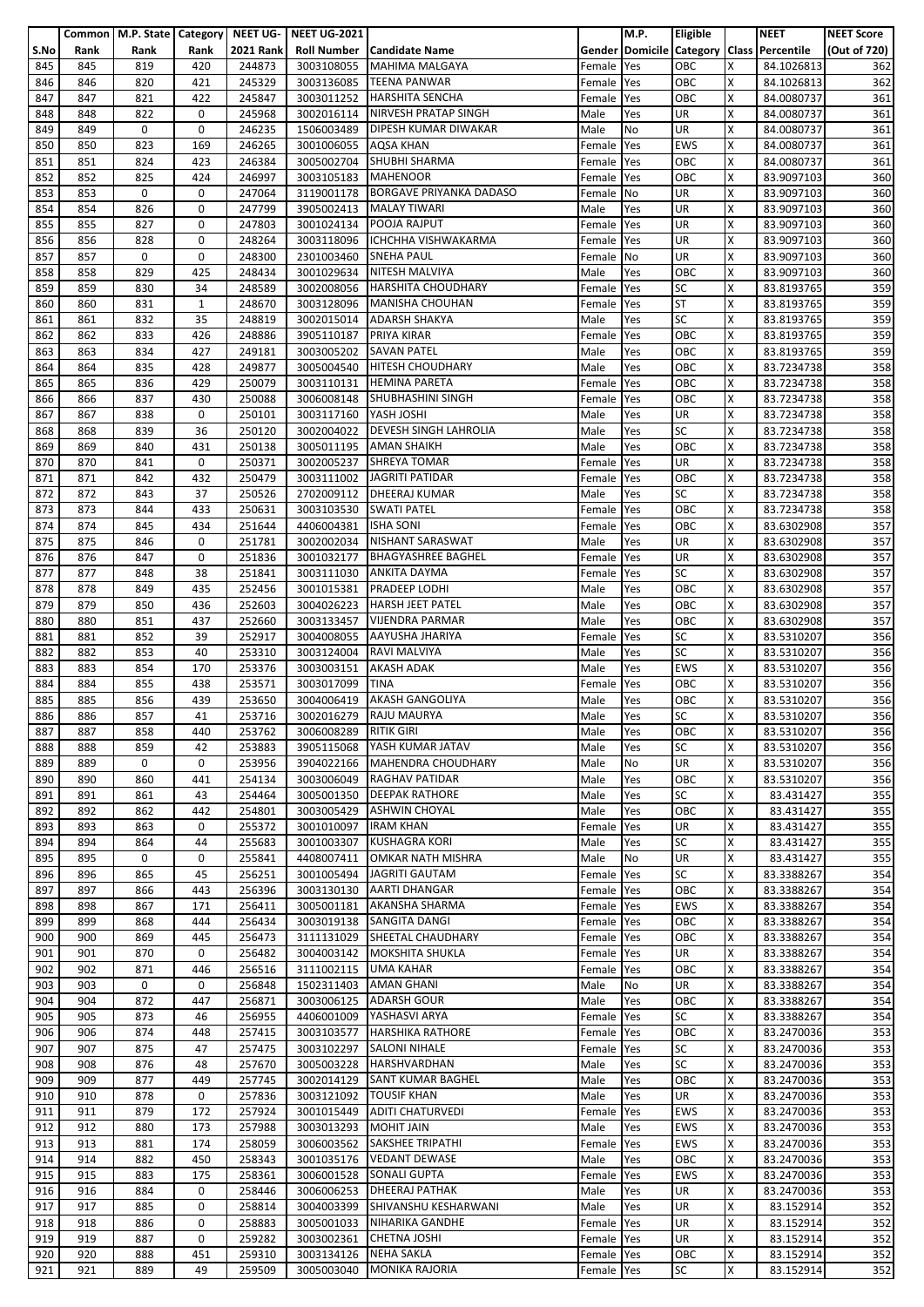|      |      |      |      |                  | Common   M.P. State   Category   NEET UG-   NEET UG-2021 |                                     |            | M.P. | Eligible                 |   | <b>NEET</b>                               | <b>NEET Score</b> |
|------|------|------|------|------------------|----------------------------------------------------------|-------------------------------------|------------|------|--------------------------|---|-------------------------------------------|-------------------|
| S.No | Rank | Rank | Rank | <b>2021 Rank</b> |                                                          | <b>Roll Number   Candidate Name</b> |            |      |                          |   | Gender Domicile Category Class Percentile | (Out of 720)      |
| 922  | 922  | 890  | 452  | 259515           | 3003138038                                               | <b>SIYA PATEL</b>                   | Female     | Yes  | OBC                      | X | 83.152914                                 | 352               |
|      |      |      |      |                  |                                                          |                                     |            |      |                          |   |                                           |                   |
| 923  | 923  | 891  | 50   | 259816           |                                                          | 3002001114 PRIYANKA CHAURASIA       | Female     | Yes  | <b>SC</b>                | X | 83.152914                                 | 352               |
| 924  | 924  | 892  | 0    | 260249           |                                                          | 3003011045 DEVRAJ SINGH             | Male       | Yes  | <b>UR</b>                | x | 83.0541621                                | 351               |
| 925  | 925  | 893  | 453  | 260429           | 3001011408                                               | <b>RAMSHA ILAHI</b>                 | Female     | Yes  | OBC                      | X | 83.0541621                                | 351               |
| 926  | 926  | 894  | 51   | 260685           | 3002016278                                               | SONALI KOTIYA                       | Female     | Yes  | <b>SC</b>                | x | 83.0541621                                | 351               |
| 927  | 927  | 895  | 454  | 261068           | 3001002538                                               | <b>ADITYA KUMAR PATEL</b>           | Male       | Yes  | OBC                      | X | 83.0541621                                | 351               |
| 928  | 928  | 896  | 455  | 261083           | 3003110240                                               | PRANJALI PATIDAR                    | Female     | Yes  | OBC                      | X | 83.0541621                                | 351               |
|      |      |      |      |                  |                                                          |                                     |            |      |                          |   |                                           |                   |
| 929  | 929  | 897  | 456  | 261315           |                                                          | 3003108167 ROHIT VERMA              | Male       | Yes  | OBC                      | x | 83.0541621                                | 351               |
| 930  | 930  | 898  | 176  | 261345           | 3006009178                                               | <b>NIHAL JHA</b>                    | Male       | Yes  | <b>EWS</b>               | Χ | 83.0541621                                | 351               |
| 931  | 931  | 899  | 457  | 261737           | 3003010278                                               | <b>SOHIN CHEEPA</b>                 | Male       | Yes  | OBC                      | X | 82.9467976                                | 350               |
| 932  | 932  | 900  | 52   | 262028           |                                                          | 3002006104 NEELAM ATAL              | Female     | Yes  | <b>SC</b>                | x | 82.9467976                                | 350               |
| 933  | 933  | 0    | 0    | 262288           | 1801002071                                               | <b>KAVYA TIWARI</b>                 | Female     | No   | UR                       | X | 82.9467976                                | 350               |
| 934  | 934  | 901  | 458  | 262291           | 3003004370                                               | <b>GOURAV VISHWAKARMA</b>           | Male       | Yes  | OBC                      | X | 82.9467976                                | 350               |
| 935  | 935  | 0    | 0    | 262450           | 3103017255                                               | DASMALANI SANIYA SANMUKH            | Female     | No   | <b>UR</b>                | Χ | 82.9467976                                | 350               |
|      |      |      |      |                  |                                                          |                                     |            |      |                          | X |                                           |                   |
| 936  | 936  | 902  | 177  | 262819           |                                                          | 3001014454 BUSHRA ZAHEEN            | Female     | Yes  | <b>EWS</b>               |   | 82.9467976                                | 350               |
| 937  | 937  | 903  | 459  | 262880           | 3003134406                                               | VANDANA HARINKHEDE                  | Female Yes |      | OBC                      | Χ | 82.9467976                                | 350               |
| 938  | 938  | 904  | 178  | 263034           | 3002001513                                               | <b>RIYA JAIN</b>                    | Female     | Yes  | <b>EWS</b>               | X | 82.9467976                                | 350               |
| 939  | 939  | 905  | 460  | 263493           | 3006009068                                               | <b>PRATIBHA SINGH</b>               | Female     | Yes  | OBC                      | x | 82.8467505                                | 349               |
| 940  | 940  | 906  | 0    | 263601           |                                                          | 3005010048 MAHIMA CHOUHAN           | Female     | Yes  | UR                       | X | 82.8467505                                | 349               |
| 941  | 941  | 907  | 461  | 263677           | 3003014246                                               | <b>AVISHREE SONI</b>                | Female     | Yes  | OBC                      | X | 82.8467505                                | 349               |
| 942  | 942  | 908  | 0    | 263750           | 3001029642                                               | <b>UBAID KHAN</b>                   | Male       | Yes  | UR                       | X | 82.8467505                                | 349               |
|      |      | 909  | 462  |                  |                                                          | URWASHI PATIDAR                     |            |      |                          | X |                                           |                   |
| 943  | 943  |      |      | 264132           | 3003006151                                               |                                     | Female     | Yes  | OBC                      |   | 82.8467505                                | 349               |
| 944  | 944  | 910  | 463  | 264133           | 3001005061                                               | <b>JAYDEEP BIRLA</b>                | Male       | Yes  | OBC                      | x | 82.8467505                                | 349               |
| 945  | 945  | 911  | 464  | 264283           | 3003103366                                               | <b>LOKESH PATIDAR</b>               | Male       | Yes  | OBC                      | X | 82.8467505                                | 349               |
| 946  | 946  | 912  | 0    | 264553           | 3003113186                                               | <b>TRISHNA OJHA</b>                 | Female     | Yes  | <b>UR</b>                | X | 82.8467505                                | 349               |
| 947  | 947  | 913  | 0    | 264966           | 3001006015                                               | <b>SANJAY SINGH RAJPUT</b>          | Male       | Yes  | $\overline{\mathsf{UR}}$ | Χ | 82.7511068                                | 348               |
| 948  | 948  | 914  | 179  | 265139           | 3005005135                                               | <b>KULDEEP SHARMA</b>               | Male       | Yes  | <b>EWS</b>               | X | 82.7511068                                | 348               |
| 949  | 949  | 915  | 465  | 265143           | 3905104079 SANIYA RAZA                                   |                                     | Female     | Yes  | OBC                      | x | 82.7511068                                | 348               |
|      |      |      |      |                  |                                                          |                                     |            |      |                          |   |                                           |                   |
| 950  | 950  | 916  | 180  | 265148           | 3001010088                                               | SHRESTHA SHARMA                     | Female     | Yes  | <b>EWS</b>               | Χ | 82.7511068                                | 348               |
| 951  | 951  | 917  | 53   | 265223           | 4406002381                                               | RAVI KUMAR PRAJAPATI                | Male       | Yes  | <b>SC</b>                | X | 82.7511068                                | 348               |
| 952  | 952  | 918  | 54   | 265498           | 3003138143                                               | <b>ANNPURNA SISODIYA</b>            | Female     | Yes  | <b>SC</b>                | X | 82.7511068                                | 348               |
| 953  | 953  | 919  | 466  | 265922           | 3122013254                                               | <b>TANVI ENGLE</b>                  | Female     | Yes  | OBC                      | X | 82.7511068                                | 348               |
| 954  | 954  | 920  | 0    | 266204           | 3005006080                                               | <b>PAWAN NAGDA</b>                  | Male       | Yes  | UR                       | x | 82.7511068                                | 348               |
| 955  | 955  | 921  | 181  | 266479           | 3002004159                                               | <b>PRAGATI AGRAWAL</b>              | Female     | Yes  | <b>EWS</b>               | Χ | 82.6513188                                | 347               |
| 956  | 956  | 922  | 55   | 266772           | 3003029092                                               | <b>RAHUL ARAY</b>                   | Male       | Yes  | <b>SC</b>                | X | 82.6513188                                | 347               |
|      | 957  | 923  | 467  | 266939           |                                                          | NAINSI YENDENDRAKUMAR CHOUKSEY      |            |      | OBC                      | X |                                           | $\overline{347}$  |
| 957  |      |      |      |                  | 3111006327                                               |                                     | Female     | Yes  |                          |   | 82.6513188                                |                   |
| 958  | 958  | 0    | 0    | 267912           | 3906001361                                               | <b>AVADHI DOSI</b>                  | Female     | No   | UR                       | X | 82.5499766                                | 346               |
| 959  | 959  | 924  | 56   | 268086           | 3002002589                                               | <b>ESHA DOHRE</b>                   | Female     | Yes  | SC                       | x | 82.5499766                                | 346               |
| 960  | 960  | 0    | 0    | 268221           | 3111111050                                               | <b>BHOJSHRI YOGARAJ MESHRAM</b>     | Female No  |      | UR                       | X | 82.5499766                                | 346               |
| 961  | 961  | 925  | 182  | 268225           | 3002002169                                               | <b>AKASH SHARMA</b>                 | Male       | Yes  | <b>EWS</b>               | X | 82.5499766                                | 346               |
| 962  | 962  | 926  | 0    | 268261           | 3002008315                                               | <b>PRAGYA TIWARI</b>                | Female Yes |      | UR                       | S | 82.5499766                                | 346               |
| 963  | 963  | 927  | 0    | 268353           |                                                          | 3005002285 DAMINI GAYKAWAD          | Female Yes |      | <b>UR</b>                | X | 82.5499766                                | 346               |
|      | 964  | 928  | 0    | 268540           |                                                          | 3006009262 KANAK DWIVEDI            | Male       | Yes  | <b>UR</b>                | X | 82.5499766                                | 346               |
| 964  |      |      |      |                  |                                                          |                                     |            |      |                          |   |                                           |                   |
| 965  | 965  | 929  | 468  | 268646           | 3003110213                                               | <b>MOHIT MALVIYA</b>                | Male       | Yes  | <b>OBC</b>               | X | 82.5499766                                | 346               |
| 966  | 966  | 930  | 0    | 269367           |                                                          | 3003007265 MUSKAN JAIN              | Female     | Yes  | <b>UR</b>                | x | 82.5499766                                | 346               |
| 967  | 967  | 931  | 0    | 269434           | 3005003112                                               | <b>SHREYA RATHOR</b>                | Female     | Yes  | UR                       | X | 82.5499766                                | 346               |
| 968  | 968  | 932  | 0    | 269650           | 3003107362                                               | JAYESH LALWANI                      | Male       | Yes  | UR                       | X | 82.4486344                                | 345               |
| 969  | 969  | 933  | 469  | 269812           |                                                          | 3003112223 ABHINANDAN YADAV         | Male       | Yes  | OBC                      | X | 82.4486344                                | 345               |
| 970  | 970  | 934  | 57   | 269896           | 3003135115                                               | <b>RIYA SAVNER</b>                  | Female     | Yes  | SC                       | Χ | 82.4486344                                | 345               |
| 971  | 971  | 935  | 470  | 269917           | 3001002462                                               | <b>NAYAN SONI</b>                   | Male       | Yes  | OBC                      | x | 82.4486344                                | 345               |
|      |      |      |      |                  |                                                          |                                     |            |      |                          |   |                                           |                   |
| 972  | 972  | 936  | 58   | 269929           | 3001002400                                               | <b>VIVEK TANDEKAR</b>               | Male       | Yes  | <b>SC</b>                | Χ | 82.4486344                                | 345               |
| 973  | 973  | 937  | 59   | 270064           | 3001007059                                               | <b>LALAK MALVIYA</b>                | Female     | Yes  | <b>SC</b>                | x | 82.4486344                                | 345               |
| 974  | 974  | 938  | 0    | 270161           | 3003011037                                               | <b>SHRUTI PATWA</b>                 | Female     | Yes  | <b>UR</b>                | X | 82.4486344                                | 345               |
| 975  | 975  | 939  | 183  | 270200           | 3001001033                                               | SIDRA SIDDIQUI                      | Female     | Yes  | <b>EWS</b>               | X | 82.4486344                                | 345               |
| 976  | 976  | 940  | 471  | 270202           |                                                          | 3002002153 SHREYA YADAV             | Female     | Yes  | OBC                      | x | 82.4486344                                | 345               |
| 977  | 977  | 941  | 472  | 271181           | 3002008282                                               | <b>KIRAN RAJPOOT</b>                | Female     | Yes  | OBC                      | X | 82.3465799                                | 344               |
| 978  | 978  | 942  | 184  | 271558           | 3001011415                                               | <b>ADITI ALIYA</b>                  | Female     | Yes  | <b>EWS</b>               | X | 82.3465799                                | 344               |
| 979  | 979  | 943  | 60   | 271705           | 3001030486                                               | KRISHNA KUMAR PRAJAPATI             | Male       | Yes  | <b>SC</b>                | x | 82.3465799                                | 344               |
|      |      | 944  | 0    |                  |                                                          | POOJA GURNANI                       |            |      | <b>UR</b>                | X |                                           |                   |
| 980  | 980  |      |      | 271735           | 3001018216                                               |                                     | Female     | Yes  |                          |   | 82.3465799                                | 344               |
| 981  | 981  | 945  | 61   | 271840           | 3001012021                                               | PRIYANKA GOGALIYA                   | Female     | Yes  | <b>SC</b>                | x | 82.3465799                                | 344               |
| 982  | 982  | 946  | 62   | 271887           | 3003002014                                               | PANKAJ VERMA                        | Male       | Yes  | <b>SC</b>                | Χ | 82.3465799                                | 344               |
| 983  | 983  | 947  | 473  | 272766           | 3004001013                                               | <b>AKASH CHOURASIYA</b>             | Male       | Yes  | OBC                      | X | 82.2471156                                | 343               |
| 984  | 984  | 948  | 63   | 272968           | 3002010103                                               | <b>NAINCY MEHROTRA</b>              | Female     | Yes  | <b>SC</b>                | X | 82.2471156                                | 343               |
| 985  | 985  | 949  | 185  | 273542           | 3001008383                                               | <b>ABHIJEET SINGH SISODIA</b>       | Male       | Yes  | <b>EWS</b>               | X | 82.2471156                                | 343               |
| 986  | 986  | 0    | 0    | 274307           | 3122008080                                               | PATIL DHIRAJ RAVINDRA               | Male       | No   | UR                       | x | 82.1499178                                | 342               |
| 987  | 987  | 950  | 474  | 274397           | 3003104448                                               | <b>KAMINI NAIK</b>                  | Female     | Yes  | OBC                      | X | 82.1499178                                | 342               |
| 988  | 988  | 951  | 475  | 274406           | 3005001583                                               | AAYAN                               | Male       |      | OBC                      | X | 82.1499178                                | 342               |
|      |      |      |      |                  |                                                          |                                     |            | Yes  |                          |   |                                           |                   |
| 989  | 989  | 952  | 476  | 274474           | 3006004536                                               | <b>RISHABH PATEL</b>                | Male       | Yes  | OBC                      | X | 82.1499178                                | 342               |
| 990  | 990  | 953  | 477  | 274607           | 3107009021                                               | SHREYANSH UDALKAR                   | Male       | Yes  | OBC                      | X | 82.1499178                                | 342               |
| 991  | 991  | 954  | 478  | 274735           | 3004004393                                               | <b>RANJU SHAH</b>                   | Female     | Yes  | OBC                      | x | 82.1499178                                | 342               |
| 992  | 992  | 955  | 479  | 274771           | 3006001426                                               | <b>AMAN KUMAR SONI</b>              | Male       | Yes  | OBC                      | Χ | 82.1499178                                | 342               |
| 993  | 993  | 956  | 480  | 274861           | 1703003269                                               | OM LILHARE                          | Male       | Yes  | OBC                      | x | 82.1499178                                | 342               |
| 994  | 994  | 957  | 186  | 274962           | 3001025213                                               | PALLAVI TIWARI                      | Female     | Yes  | <b>EWS</b>               | X | 82.1499178                                | 342               |
| 995  | 995  | 958  | 64   | 275000           | 3005008013                                               | <b>AARTI CHOUHAN</b>                |            |      | <b>SC</b>                | X | 82.1499178                                | 342               |
|      |      |      |      |                  |                                                          |                                     | Female     | Yes  |                          |   |                                           |                   |
| 996  | 996  | 959  | 481  | 275150           | 3001003547                                               | <b>SHIWANI NATH</b>                 | Female     | Yes  | OBC                      | x | 82.1499178                                | 342               |
| 997  | 997  | 960  | 187  | 275461           | 4411117278                                               | SADHVI                              | Female Yes |      | <b>EWS</b>               | X | 82.1499178                                | 342               |
| 998  | 998  | 961  | 482  | 275687           | 3003106298                                               | PRIYANSHI PATEL                     | Female Yes |      | OBC                      | X | 82.050842                                 | 341               |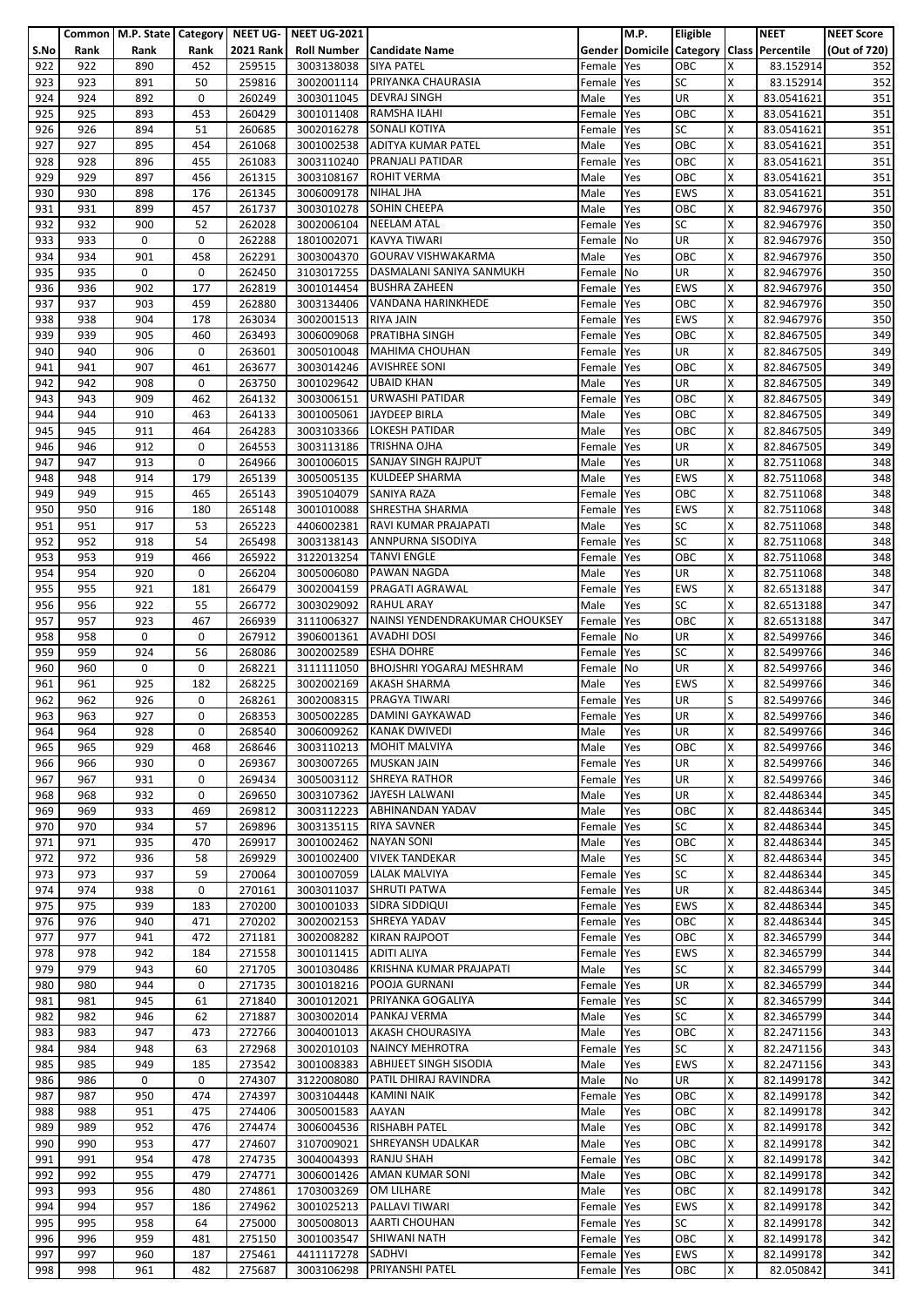|      |      |      |                |                  | Common   M.P. State   Category   NEET UG-   NEET UG-2021 |                                       |            | M.P. | Eligible   |    | <b>NEET</b>                               | <b>NEET Score</b> |
|------|------|------|----------------|------------------|----------------------------------------------------------|---------------------------------------|------------|------|------------|----|-------------------------------------------|-------------------|
| S.No | Rank | Rank | Rank           | <b>2021 Rank</b> |                                                          | <b>Roll Number   Candidate Name</b>   |            |      |            |    | Gender Domicile Category Class Percentile | (Out of 720)      |
| 999  | 999  | 962  | 483            | 275822           | 3003007045                                               | <b>HARSHALI MANDLOI</b>               | Female     | Yes  | OBC        | x  | 82.050842                                 | 341               |
|      |      |      |                |                  |                                                          |                                       |            |      |            |    |                                           |                   |
| 1000 | 1000 | 963  | 484            | 276119           | 3002009006                                               | PRIYASI RAI                           | Female     | Yes  | OBC        | X  | 82.050842                                 | 341               |
| 1001 | 1001 | 964  | 485            | 276136           | 3006002366                                               | <b>SAKSHI PATEL</b>                   | Female     | Yes  | OBC        | X  | 82.050842                                 | 341               |
| 1002 | 1002 | 965  | 486            | 276251           | 3005007058                                               | JYOTI MANDAWALIYA                     | Female     | Yes  | OBC        | X  | 82.050842                                 | 341               |
| 1003 | 1003 | 0    | $\mathbf 0$    | 276336           | 3112105177                                               | AMBULGE SHRUTI SOPANRAO               | Female     | No   | UR         | X  | 82.050842                                 | 341               |
| 1004 | 1004 | 966  | 487            | 276628           | 3004024212                                               | <b>NAINSEE BARVE</b>                  | Female     | Yes  | OBC        | Χ  | 82.050842                                 | 341               |
| 1005 | 1005 | 967  | 188            | 276740           | 4406001299                                               | SAKSHI CHATURVEDI                     | Female     | Yes  | <b>EWS</b> | x  | 82.050842                                 | 341               |
|      |      |      |                |                  |                                                          |                                       |            |      |            |    |                                           |                   |
| 1006 | 1006 | 968  | 488            | 276776           |                                                          | 3004011204 NEELAM THAKUR              | Female     | Yes  | OBC        | X  | 82.050842                                 | 341               |
| 1007 | 1007 | 969  | 489            | 276887           | 3003013165                                               | YOGESH MALVIYA                        | Male       | Yes  | OBC        | Χ  | 82.050842                                 | 341               |
| 1008 | 1008 | 970  | 0              | 276986           | 3002006212                                               | <b>SANYOG SHROTRIYA</b>               | Male       | Yes  | UR         | x  | 82.050842                                 | 341               |
| 1009 | 1009 | 971  | 65             | 277374           | 3003135290                                               | <b>VINOD</b>                          | Male       | Yes  | <b>SC</b>  | x  | 81.9421825                                | 340               |
| 1010 | 1010 | 972  | 490            | 277386           | 3001029123                                               | ANSHIKA VISHWAKARMA                   | Female     | Yes  | OBC        | X  | 81.9421825                                | 340               |
| 1011 | 1011 | 0    | 0              | 277438           | 3107010116                                               | <b>TAYADE VRUSHABH SHARAD</b>         | Male       | No   | UR         | X  | 81.9421825                                | 340               |
|      |      |      |                |                  |                                                          |                                       |            |      |            |    |                                           |                   |
| 1012 | 1012 | 973  | 66             | 277725           | 3001016260                                               | <b>MANISH KUMAR AHIRWAR</b>           | Male       | Yes  | <b>SC</b>  | X  | 81.9421825                                | 340               |
| 1013 | 1013 | 974  | 0              | 277856           | 3001017415                                               | <b>NIKITA THAKUR</b>                  | Female     | Yes  | UR         | x  | 81.9421825                                | 340               |
| 1014 | 1014 | 975  | 491            | 277909           | 3905109358                                               | <b>AYUSHI KURMI</b>                   | Female Yes |      | OBC        | x  | 81.9421825                                | 340               |
| 1015 | 1015 | 976  | 0              | 278092           | 3002002228                                               | JYOTIRMAY SHRIVASTAVA                 | Male       | Yes  | UR         | X  | 81.9421825                                | 340               |
| 1016 | 1016 | 977  | 492            | 278130           |                                                          | 3001001015 NOMISH TURKAR              | Female     | Yes  | OBC        | x  | 81.9421825                                | 340               |
| 1017 | 1017 | 978  | 0              | 278177           |                                                          | SHIVANGI SINGH BHADOURIYA             | Female     | Yes  | UR         | Χ  | 81.9421825                                | 340               |
|      |      |      |                |                  | 3001006499                                               |                                       |            |      |            |    |                                           |                   |
| 1018 | 1018 | 979  | 493            | 278350           | 3111012099                                               | <b>JANVI PARADKAR</b>                 | Female     | Yes  | OBC        | X  | 81.9421825                                | 340               |
| 1019 | 1019 | 980  | 0              | 279054           | 3004011029                                               | <b>KETAN KUMAR DUBEY</b>              | Male       | Yes  | <b>UR</b>  | x  | 81.8419412                                | 339               |
| 1020 | 1020 | 981  | 0              | 279190           | 3002009364                                               | YASHI PARASHAR                        | Female     | Yes  | UR         | X  | 81.8419412                                | 339               |
| 1021 | 1021 | 982  | 67             | 279293           | 3002003021                                               | <b>MUSKAN MEHROTRA</b>                | Female     | Yes  | <b>SC</b>  | X  | 81.8419412                                | 339               |
| 1022 | 1022 | 983  | 189            | 279342           | 3906005099                                               | MOIZ JAWADWALA                        | Male       | Yes  | <b>EWS</b> | X  | 81.8419412                                | 339               |
| 1023 | 1023 | 984  | 494            | 279521           | 3003019201                                               | <b>PRASHANT TEMBHARE</b>              |            |      | OBC        | x  | 81.8419412                                | 339               |
|      |      |      |                |                  |                                                          |                                       | Male       | Yes  |            |    |                                           |                   |
| 1024 | 1024 | 985  | 68             | 279530           | 3005001493                                               | <b>VISHAL PANWAR</b>                  | Male       | Yes  | <b>SC</b>  | X  | 81.8419412                                | 339               |
| 1025 | 1025 | 986  | 495            | 279770           | 3107013119                                               | YOJANA PATIL                          | Female     | Yes  | OBC        | X  | 81.8419412                                | 339               |
| 1026 | 1026 | 987  | 69             | 279972           | 3005002839                                               | <b>NANCY MALVIYA</b>                  | Female     | Yes  | <b>SC</b>  | x  | 81.8419412                                | 339               |
| 1027 | 1027 | 988  | 496            | 280491           | 3004014147                                               | <b>OMKAR BATTRE</b>                   | Male       | Yes  | OBC        | Χ  | 81.7481106                                | 338               |
| 1028 | 1028 | 989  | 497            | 280509           | 3005002292                                               | <b>KALPANA GEHLOT</b>                 | Female     | Yes  | OBC        | X  | 81.7481106                                | 338               |
|      |      |      | 0              |                  |                                                          |                                       |            |      |            |    |                                           |                   |
| 1029 | 1029 | 0    |                | 280659           | 3103008335                                               | <b>RATHOD DIVESH VIJAY</b>            | Male       | No   | UR         | x  | 81.7481106                                | 338               |
| 1030 | 1030 | 990  | 190            | 282039           | 3001008500                                               | <b>RANI TARUA</b>                     | Female     | Yes  | <b>EWS</b> | x  | 81.6498767                                | 337               |
| 1031 | 1031 | 0    | 0              | 282117           | 1502234187                                               | <b>AHTESHAM ASIF</b>                  | Male       | No   | UR         | X  | 81.6498767                                | 337               |
| 1032 | 1032 | 991  | 498            | 282443           | 3001010181                                               | <b>NIDHI GUPTA</b>                    | Female     | Yes  | OBC        | Χ  | 81.6498767                                | 337               |
| 1033 | 1033 | 992  | $\mathbf 0$    | 282492           | 4411009255                                               | <b>AKANKSHA TRIPATHI</b>              | Female     | Yes  | UR         | x  | 81.6498767                                | 337               |
| 1034 | 1034 | 993  | 499            | 282818           | 3906003374                                               | <b>NEHA PATIDAR</b>                   | Female     | Yes  | OBC        | Χ  | 81.6498767                                | 337               |
|      |      | 0    | 0              | 282912           |                                                          | <b>SAIRA</b>                          |            |      | UR         | X  |                                           |                   |
| 1035 | 1035 |      |                |                  | 3110008393                                               |                                       | Female     | No   |            |    | 81.6498767                                | 337               |
| 1036 | 1036 | 994  | 191            | 282951           | 3005004464                                               | <b>ARSHI KOTHARI</b>                  | Female     | Yes  | <b>EWS</b> | x  | 81.6498767                                | 337               |
| 1037 | 1037 | 0    | 0              | 283654           | 3107012042                                               | <b>MANISH</b>                         | Male       | No   | UR         | X  | 81.5506714                                | 336               |
| 1038 | 1038 | 995  | 70             | 283673           | 3002015112                                               | MUNESH DANDOTIYA                      | Male       | Yes  | <b>SC</b>  | X  | 81.5506714                                | 336               |
| 1039 | 1039 | 996  | 500            | 283766           | 3001015037                                               | <b>NITISH RATHORE</b>                 | Male       | Yes  | OBC        | X  | 81.5506714                                | 336               |
| 1040 | 1040 | 997  | 0              | 284825           |                                                          | 3905027031 SHAMIYA KHAN               | Female Yes |      | <b>UR</b>  | X  | 81.5506714                                | 336               |
|      | 1041 | 998  |                |                  |                                                          | 3005003577 ABHISHEK VERMA             |            |      | <b>SC</b>  | X  |                                           |                   |
| 1041 |      |      | 71             | 285146           |                                                          |                                       | Male       | Yes  |            |    | 81.4356011                                | 335               |
| 1042 | 1042 | 999  | 501            | 285722           | 3004010381                                               | <b>SHIFA KHAN</b>                     | Female     | Yes  | OBC        | X  | 81.4356011                                | 335               |
| 1043 | 1043 | 1000 | 502            | 285825           |                                                          | 3005011037 SHEEFA MANSURI             | Female     | Yes  | OBC        | x  | 81.4356011                                | 335               |
| 1044 | 1044 | 1001 | 0              | 286187           | 3001005071                                               | SHREYA MITTAL                         | Female Yes |      | UR         | X  | 81.4356011                                | 335               |
| 1045 | 1045 | 1002 | 503            | 286473           |                                                          | 3004025124 BUSHRA KHATOON             | Female     | Yes  | OBC        | X  | 81.4356011                                | 335               |
| 1046 | 1046 | 1003 | 504            | 286700           | 3005002071                                               | <b>BALRAM ZALAYA</b>                  | Male       | Yes  | OBC        | X  | 81.3361368                                | 334               |
|      | 1047 | 1004 | 72             | 286822           |                                                          | <b>PUNAM</b>                          |            | Yes  | <b>SC</b>  | Χ  |                                           |                   |
| 1047 |      |      |                |                  | 3003015117                                               |                                       | Female     |      |            |    | 81.3361368                                | 334               |
| 1048 | 1048 | 1005 | 192            | 287014           | 3003018022                                               | <b>SUBHAM JOSHI</b>                   | Male       | Yes  | <b>EWS</b> | X  | 81.3361368                                | 334               |
| 1049 | 1049 | 1006 | 73             | 287327           | 3002017266                                               | <b>KIRAN SAKHWAR</b>                  | Female     | Yes  | <b>SC</b>  | Χ  | 81.3361368                                | 334               |
| 1050 | 1050 | 1007 | 505            | 287672           | 3003101030                                               | <b>SONALI RATHORE</b>                 | Female     | Yes  | OBC        | X  | 81.3361368                                | 334               |
| 1051 | 1051 | 1008 | 506            | 287822           | 3002008096                                               | <b>ANKIT YADAV</b>                    | Male       | Yes  | OBC        | X. | 81.3361368                                | 334               |
| 1052 | 1052 | 1009 | 0              | 288430           | 3001003644                                               | <b>RISHABH RAGHUWANSHI</b>            | Male       | Yes  | <b>UR</b>  | X  | 81.2308445                                | 333               |
| 1053 | 1053 | 1010 | $\mathbf 0$    | 288940           | 3002001497                                               | <b>MAHIMA JAIN</b>                    | Female     | Yes  | <b>UR</b>  | x  | 81.2308445                                | 333               |
|      |      |      |                |                  |                                                          |                                       |            |      |            |    |                                           |                   |
| 1054 | 1054 | 1011 | 74             | 288972           | 3003114063                                               | <b>SATYAM VERMA</b>                   | Male       | Yes  | <b>SC</b>  | X  | 81.2308445                                | 333               |
| 1055 | 1055 | 1012 | 193            | 288990           | 3003006043                                               | <b>AKSHITA GUPTA</b>                  | Female     | Yes  | <b>EWS</b> | X  | 81.2308445                                | 333               |
| 1056 | 1056 | 1013 | 507            | 289148           |                                                          | 3003012134 ASHUTOSH NEMA              | Male       | Yes  | OBC        | X  | 81.2308445                                | 333               |
| 1057 | 1057 | 1014 | 508            | 289167           | 3003103137                                               | <b>MINAL BHATI</b>                    | Female     | Yes  | OBC        | X  | 81.2308445                                | 333               |
| 1058 | 1058 | 1015 | 75             | 289246           | 1801001006                                               | <b>BEDI MANALI RAJESH</b>             | Female     | Yes  | <b>SC</b>  | X  | 81.2308445                                | 333               |
| 1059 | 1059 | 1016 | 194            | 289267           | 3003108016                                               | <b>SHELLY MUNDRA</b>                  | Female     | Yes  | <b>EWS</b> | X  | 81.2308445                                | 333               |
|      |      | 0    | 0              |                  | 1502228031                                               | <b>RAKESH RANJAN</b>                  |            |      | <b>UR</b>  | X  |                                           |                   |
| 1060 | 1060 |      |                | 289309           |                                                          |                                       | Male       | No   |            |    | 81.2308445                                | 333               |
| 1061 | 1061 | 1017 | 76             | 289875           | 3003028327                                               | <b>MANSI CHOUHAN</b>                  | Female     | Yes  | <b>SC</b>  | X  | 81.125099                                 | 332               |
| 1062 | 1062 | 1018 | $\overline{2}$ | 289884           | 3005001734                                               | AKANKSHA KATARA                       | Female     | Yes  | <b>ST</b>  | X  | 81.125099                                 | 332               |
| 1063 | 1063 | 0    | 0              | 289936           |                                                          | 3118001283 MISHRA VIKRAM SATYAPRAKASH | Male       | No   | UR         | X  | 81.125099                                 | 332               |
| 1064 | 1064 | 1019 | 77             | 290153           |                                                          | 3004020170 ROHIT KUMAR NIRALA         | Male       | Yes  | <b>SC</b>  | X  | 81.125099                                 | 332               |
| 1065 | 1065 | 1020 | 195            | 290204           | 3005001317                                               | <b>AADIL KHAN</b>                     | Male       | Yes  | <b>EWS</b> | X  | 81.125099                                 | 332               |
| 1066 | 1066 | 0    | 0              | 290246           |                                                          | 4407014345 SHYAMDEV VERMA             | Male       | No   | <b>UR</b>  | x  | 81.125099                                 | 332               |
|      |      |      |                |                  |                                                          |                                       |            |      |            |    |                                           |                   |
| 1067 | 1067 | 0    | 0              | 290323           | 3107008338                                               | PATIL DHURVESH ASHOK                  | Male       | No   | UR         | X  | 81.125099                                 | 332               |
| 1068 | 1068 | 1021 | 509            | 290533           | 3001004577                                               | <b>MAKARAND MANKAR</b>                | Male       | Yes  | OBC        | X  | 81.125099                                 | 332               |
| 1069 | 1069 | 1022 | 78             | 290906           | 4406007079                                               | <b>AKSHAY MOHAN RAI</b>               | Male       | Yes  | <b>SC</b>  | Χ  | 81.125099                                 | 332               |
| 1070 | 1070 | 1023 | 0              | 291116           | 3003111196                                               | AYUSHI NAYAK                          | Female     | Yes  | UR         | x  | 81.125099                                 | 332               |
| 1071 | 1071 | 1024 | 510            | 291511           | 3003031161                                               | <b>AJAY NANDIYA</b>                   | Male       | Yes  | OBC        | X  | 81.0217494                                | 331               |
| 1072 | 1072 | 1025 | 0              | 291808           | 3004010051                                               | <b>SHILPI GUPTA</b>                   | Female     | Yes  | UR         | X  | 81.0217494                                | 331               |
|      |      |      |                |                  |                                                          |                                       |            |      |            |    |                                           |                   |
| 1073 | 1073 | 1026 | 0              | 291820           |                                                          | 3003101518 KUMKUM TIWARI              | Female     | Yes  | UR         | x  | 81.0217494                                | 331               |
| 1074 | 1074 | 1027 | 511            | 291843           | 3002007089                                               | <b>AKASH DHAKAD</b>                   | Male       | Yes  | OBC        | X  | 81.0217494                                | 331               |
| 1075 | 1075 | 1028 | 0              | 291871           | 3006003403                                               | <b>STUTI BAJPAI</b>                   | Female Yes |      | UR         | X  | 81.0217494                                | 331               |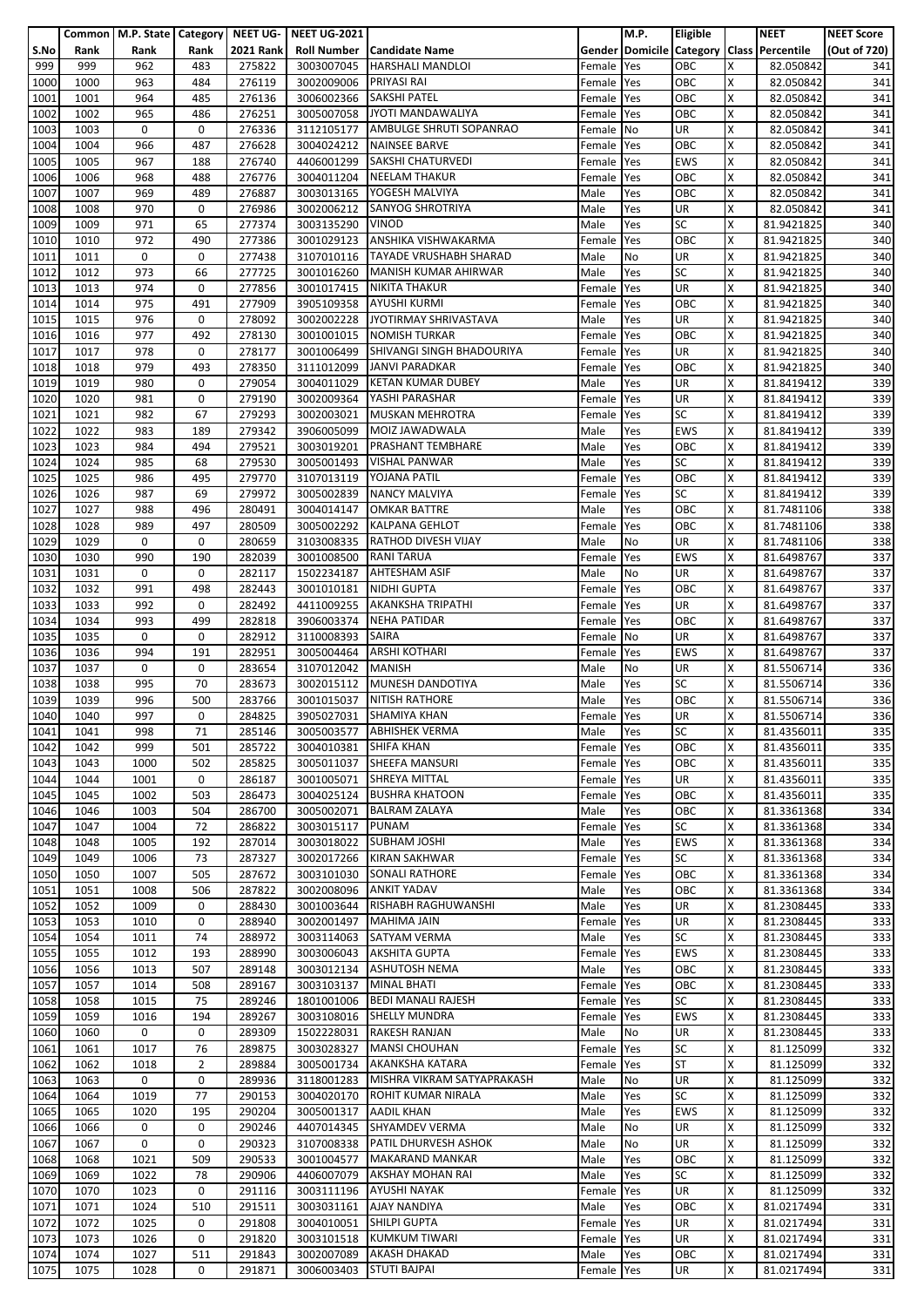|      |      |      |      |                  | Common   M.P. State   Category   NEET UG-   NEET UG-2021 |                                     |            | M.P. | Eligible   |   | <b>NEET</b>                               | <b>NEET Score</b> |
|------|------|------|------|------------------|----------------------------------------------------------|-------------------------------------|------------|------|------------|---|-------------------------------------------|-------------------|
| S.No | Rank | Rank | Rank | <b>2021 Rank</b> |                                                          | <b>Roll Number   Candidate Name</b> |            |      |            |   | Gender Domicile Category Class Percentile | (Out of 720)      |
|      |      |      |      |                  |                                                          |                                     |            |      |            |   |                                           |                   |
| 1076 | 1076 | 1029 | 79   | 292105           | 3002012192                                               | <b>LAXMI TAGORE</b>                 | Female     | Yes  | <b>SC</b>  | x | 81.0217494                                | 331               |
| 1077 | 1077 | 1030 | 80   | 292763           | 4406007416                                               | <b>SALONI ANANT</b>                 | Female     | Yes  | <b>SC</b>  | X | 81.0217494                                | 331               |
| 1078 | 1078 | 1031 | 81   | 292808           | 3001008379                                               | <b>DISHA ATHIA</b>                  | Female     | Yes  | <b>SC</b>  | X | 81.0217494                                | 331               |
| 1079 | 1079 | 1032 | 82   | 292867           | 3001005031                                               | <b>TANVI MANDRAI</b>                | Female     | Yes  | <b>SC</b>  | X | 81.0217494                                | 331               |
| 1080 | 1080 | 1033 | 3    | 293175           | 3003002249                                               | PAYAL CHOUHAN                       | Female     | Yes  | <b>ST</b>  | x | 80.9096578                                | 330               |
|      |      |      |      |                  |                                                          |                                     |            |      |            |   |                                           |                   |
| 1081 | 1081 | 1034 | 512  | 293201           | 3003004510                                               | <b>AKSHAT KASERA</b>                | Male       | Yes  | OBC        | Χ | 80.9096578                                | 330               |
| 1082 | 1082 | 1035 | 83   | 293232           | 3003110121                                               | <b>NEERAJ PARMAR</b>                | Male       | Yes  | <b>SC</b>  | X | 80.9096578                                | 330               |
| 1083 | 1083 | 1036 | 84   | 293243           | 3003136103                                               | <b>HEMRAJ</b>                       | Male       | Yes  | <b>SC</b>  | X | 80.9096578                                | 330               |
| 1084 | 1084 | 1037 | 513  | 293629           |                                                          | 3001003415 PRASHANT KUSHWAHA        | Male       | Yes  | OBC        | Χ | 80.9096578                                | 330               |
| 1085 | 1085 | 1038 | 0    | 293630           | 3004011321                                               | RUCHI SHRIVASTAVA                   | Female     | Yes  | UR         | x | 80.9096578                                | 330               |
| 1086 | 1086 | 1039 | 514  | 293736           | 3004023123                                               | <b>IQRA ANSARI</b>                  |            |      | OBC        | x |                                           | 330               |
|      |      |      |      |                  |                                                          |                                     | Female     | Yes  |            |   | 80.9096578                                |                   |
| 1087 | 1087 | 1040 | 196  | 293936           | 1704001664                                               | ABHEET KUMAR DWIVEDI                | Male       | Yes  | <b>EWS</b> | X | 80.9096578                                | 330               |
| 1088 | 1088 | 1041 | 0    | 294147           | 3002014178                                               | <b>MAHIMA SHARMA</b>                | Female     | Yes  | UR         | x | 80.9096578                                | 330               |
| 1089 | 1089 | 1042 | 85   | 294208           | 3003009259                                               | SAWAN SOORYAWANSHI                  | Male       | Yes  | <b>SC</b>  | X | 80.9096578                                | 330               |
| 1090 | 1090 | 1043 | 515  | 294222           |                                                          | 3004006036 DEVANSH SAHU             | Male       | Yes  | OBC        | x | 80.9096578                                | 330               |
| 1091 | 1091 | 1044 | 516  | 294914           | 3003008129                                               | <b>TANYA JAISWAL</b>                | Female Yes |      | OBC        | X | 80.8120067                                | 329               |
| 1092 | 1092 | 1045 | 517  | 294965           | 3003018193                                               | PIYUSH MALVIYA                      | Male       | Yes  | OBC        | X | 80.8120067                                | 329               |
| 1093 | 1093 | 1046 | 86   | 295020           |                                                          | 3001022127 APEKSHA GADGE            | Female     | Yes  | SC         | x | 80.8120067                                | 329               |
|      |      |      |      |                  |                                                          |                                     |            |      |            |   |                                           |                   |
| 1094 | 1094 | 1047 | 197  | 295131           | 3905025043 KAJAL VYAS                                    |                                     | Female     | Yes  | <b>EWS</b> | X | 80.8120067                                | 329               |
| 1095 | 1095 | 1048 | 87   | 295298           | 3002014113 JATIN GOYAL                                   |                                     | Male       | Yes  | <b>SC</b>  | X | 80.8120067                                | 329               |
| 1096 | 1096 | 1049 | 198  | 295445           | 3004001383                                               | <b>SANSKAR JAIN</b>                 | Male       | Yes  | <b>EWS</b> | X | 80.8120067                                | 329               |
| 1097 | 1097 | 1050 | 88   | 295476           | 3002004414                                               | <b>BHOOMIKA GAUTAM</b>              | Female     | Yes  | <b>SC</b>  | X | 80.8120067                                | 329               |
| 1098 | 1098 | 1051 | 89   | 295478           |                                                          | 3004024249 AAYUSHI AVIDRA           | Female     | Yes  | <b>SC</b>  | X | 80.8120067                                | 329               |
| 1099 | 1099 | 1052 | 518  | 295658           | 3001010247                                               | <b>SATPAL SINGH GURJAR</b>          | Male       | Yes  | OBC        | X | 80.8120067                                | 329               |
| 1100 | 1100 | 1053 | 90   | 295972           | 3003102469                                               | UNNATI MALVIYA                      | Female     | Yes  | <b>SC</b>  | X | 80.8120067                                | 329               |
|      | 1101 | 1054 | 519  |                  |                                                          | <b>ANJU MEENA</b>                   |            |      | OBC        | X | 80.8120067                                | 329               |
| 1101 |      |      |      | 296179           | 3001031473                                               |                                     | Female     | Yes  |            |   |                                           |                   |
| 1102 | 1102 | 1055 | 520  | 296321           | 3001002671                                               | <b>RISHIKA GUPTA</b>                | Female     | Yes  | OBC        | X | 80.7086571                                | 328               |
| 1103 | 1103 | 1056 | 91   | 296443           | 3004003401                                               | <b>AYUSHI SHAKYA</b>                | Female     | Yes  | <b>SC</b>  | X | 80.7086571                                | 328               |
| 1104 | 1104 | 1057 | 199  | 296614           | 3001008393                                               | <b>ABHISHEK SINGH</b>               | Male       | Yes  | <b>EWS</b> | Χ | 80.7086571                                | 328               |
| 1105 | 1105 | 1058 | 92   | 296617           | 3002001344                                               | UNNATI BARELIYA                     | Female     | Yes  | <b>SC</b>  | X | 80.7086571                                | 328               |
| 1106 | 1106 | 1059 | 200  | 296631           | 3004003041                                               | <b>NISHA RUNGTA</b>                 | Female     | Yes  | <b>EWS</b> | X | 80.7086571                                | 328               |
| 1107 | 1107 | 1060 | 93   | 296696           | 3003028227                                               | LAXMI SISODIYA                      | Female     | Yes  | <b>SC</b>  | x | 80.7086571                                | 328               |
|      | 1108 | 0    | 0    | 296725           |                                                          | <b>GUNJAN TIWARI</b>                | Female No  |      | UR         | x | 80.7086571                                | 328               |
| 1108 |      |      |      |                  | 3905104205                                               |                                     |            |      |            |   |                                           |                   |
| 1109 | 1109 | 1061 | 521  | 296895           | 3003032189                                               | <b>ARVIND YADAV</b>                 | Male       | Yes  | OBC        | Χ | 80.7086571                                | 328               |
| 1110 | 1110 | 1062 | 0    | 296953           | 3004004149                                               | <b>RAKHI TIWARI</b>                 | Female     | Yes  | UR         | x | 80.7086571                                | 328               |
| 1111 | 1111 | 1063 | 522  | 297053           | 3004030509                                               | <b>NIKITA</b>                       | Female     | Yes  | OBC        | X | 80.7086571                                | 328               |
| 1112 | 1112 | 1064 | 523  | 297064           | 3003007200                                               | JAYESH PATIDAR                      | Male       | Yes  | OBC        | X | 80.7086571                                | 328               |
| 1113 | 1113 | 1065 | 94   | 297168           | 3001028548                                               | <b>MANISHA MANDLEKAR</b>            | Female     | Yes  | <b>SC</b>  | X | 80.7086571                                | 328               |
| 1114 | 1114 | 1066 | 201  | 297264           | 3004001287                                               | <b>HARSHIT JAIN</b>                 | Male       | Yes  | <b>EWS</b> | X | 80.7086571                                | 328               |
| 1115 | 1115 | 1067 | 95   | 297627           | 3002012218                                               | <b>SONAM PALIYA</b>                 |            | Yes  | <b>SC</b>  | X | 80.7086571                                | 328               |
|      |      |      |      |                  |                                                          |                                     | Female     |      |            |   |                                           |                   |
| 1116 | 1116 | 1068 | 524  | 297932           | 3002016381                                               | <b>NEHA NAPIT</b>                   | Female     | Yes  | OBC        | X | 80.608092                                 | 327               |
| 1117 | 1117 | 1069 | 525  | 297936           | 3005002167 JYOTI PATEL                                   |                                     | Female Yes |      | OBC        | X | 80.608092                                 | 327               |
| 1118 | 1118 | 1070 | 526  | 298003           |                                                          | 3004002153 SWATI JAISWAL            | Female Yes |      | OBC        | X | 80.608092                                 | 327               |
| 1119 | 1119 | 1071 | 96   | 298014           | 3906020197                                               | <b>KUMARI SHITAL PRATAP</b>         | Female     | Yes  | <b>SC</b>  | X | 80.608092                                 | 327               |
| 1120 | 1120 | 1072 | 527  | 298100           |                                                          | 3004009043 RUCHI SARVEY             | Female Yes |      | OBC        | х | 80.608092                                 | 327               |
| 1121 | 1121 | 1073 | 97   | 298218           | 3004009393                                               | PURNIMA JHARIYA                     | Female Yes |      | <b>SC</b>  | X | 80.608092                                 | 327               |
| 1122 | 1122 |      | 528  | 298296           | 3005003444                                               | <b>MD SARFARAZ NAGORI</b>           |            |      | OBC        | X | 80.608092                                 |                   |
|      |      | 1074 |      |                  |                                                          |                                     | Male       | Yes  |            |   |                                           | 327               |
| 1123 | 1123 | 1075 | 202  | 298298           | 3002004388                                               | <b>ANURADHA GUPTA</b>               | Female Yes |      | <b>EWS</b> | x | 80.608092                                 | 327               |
| 1124 | 1124 | 1076 | 0    | 298550           | 3003101588                                               | <b>DEVYANI GOSWAMI</b>              | Female     | Yes  | <b>UR</b>  | X | 80.608092                                 | 327               |
| 1125 | 1125 | 1077 | 0    | 298868           | 3003001165                                               | LEVENDRA SINGH TOMAR                | Male       | Yes  | <b>UR</b>  | X | 80.608092                                 | 327               |
| 1126 | 1126 | 1078 | 98   | 299574           | 3003130099                                               | <b>GOURAV BAROLE</b>                | Male       | Yes  | <b>SC</b>  | Χ | 80.4969717                                | 326               |
| 1127 | 1127 | 1079 | 99   | 299671           | 3001022183                                               | <b>HEMANT DILARE</b>                | Male       | Yes  | <b>SC</b>  | x | 80.4969717                                | 326               |
| 1128 | 1128 | 1080 | 100  | 299692           |                                                          | 3905127119 AASTHA CHHAPARIYA        | Female     | Yes  | <b>SC</b>  | x | 80.4969717                                | 326               |
| 1129 | 1129 | 1081 | 0    | 299700           | 3003034018                                               | <b>VANDITA TIWARI</b>               | Female     | Yes  | <b>UR</b>  | X | 80.4969717                                | 326               |
| 1130 | 1130 | 1082 | 529  | 299741           |                                                          | 3003116283 AMAN CHHALOTRE           | Male       | Yes  | OBC        | x | 80.4969717                                | 326               |
|      |      |      |      |                  |                                                          |                                     |            |      |            |   |                                           |                   |
| 1131 | 1131 | 1083 | 203  | 299965           | 4411116207                                               | <b>PRACHI SINGH</b>                 | Female     | Yes  | <b>EWS</b> | Χ | 80.4969717                                | 326               |
| 1132 | 1132 | 1084 | 0    | 300345           | 3004004208                                               | NIKITA DWIVEDI                      | Female     | Yes  | UR         | S | 80.4969717                                | 326               |
| 1133 | 1133 | 0    | 0    | 300402           | 3110014109                                               | KRUTIKA RAJESH KASAT                | Female No  |      | <b>UR</b>  | x | 80.4969717                                | 326               |
| 1134 | 1134 | 1085 | 0    | 300503           | 3002017081                                               | <b>SHIVANGEE GHURA</b>              | Female     | Yes  | UR         | Χ | 80.4969717                                | 326               |
| 1135 | 1135 | 1086 | 530  | 300989           | 3111012128                                               | VISHWAKARMA NEELU RAMSUMER          | Female     | Yes  | OBC        | x | 80.4969717                                | 326               |
| 1136 | 1136 | 1087 | 101  | 301313           | 3002006360                                               | <b>NIVEDITA MADHAV</b>              | Female     | Yes  | <b>SC</b>  | Χ | 80.383067                                 | 325               |
| 1137 | 1137 | 1088 | 531  | 301359           | 3006007451                                               | ROSHNI KUSHWAHA                     | Female     | Yes  | OBC        | x | 80.383067                                 | 325               |
| 1138 | 1138 | 1089 | 0    | 301810           | 3111004097                                               | <b>MUSKAN RAMANI</b>                | Female     | Yes  | UR         | X | 80.383067                                 | 325               |
| 1139 | 1139 | 1090 | 532  | 302021           | 3003115097                                               | <b>VISHAL PANCHAL</b>               | Male       | Yes  | OBC        | Χ | 80.383067                                 | 325               |
|      |      |      |      |                  |                                                          |                                     |            |      |            |   |                                           |                   |
| 1140 | 1140 | 0    | 0    | 302172           | 3122004015                                               | CHAITANYA SANTOSH KODGIR            | Male       | No   | UR         | x | 80.383067                                 | 325               |
| 1141 | 1141 | 0    | 0    | 302201           | 3111004680                                               | <b>KARTIK SINGARWADE</b>            | Male       | No   | UR         | X | 80.383067                                 | 325               |
| 1142 | 1142 | 1091 | 533  | 302321           | 3111106453                                               | <b>ABHISHEK YADAV</b>               | Male       | Yes  | OBC        | X | 80.383067                                 | 325               |
| 1143 | 1143 | 1092 | 534  | 302359           | 3001003321                                               | JYOTSNA VISHWAKARMA                 | Female Yes |      | OBC        | x | 80.383067                                 | 325               |
| 1144 | 1144 | 0    | 0    | 302941           | 1506004255                                               | <b>SONI KUMARI</b>                  | Female No  |      | UR         | X | 80.2803649                                | 324               |
| 1145 | 1145 | 1093 | 204  | 303032           | 3005004204                                               | ANJU PANDYA                         | Female     | Yes  | <b>EWS</b> | X | 80.2803649                                | 324               |
| 1146 | 1146 | 1094 | 0    | 303050           | 3001004560                                               | <b>MADEEHA ANWAR</b>                | Female     | Yes  | <b>UR</b>  | Χ | 80.2803649                                | 324               |
| 1147 | 1147 | 1095 | 102  | 303074           | 3003108146                                               | <b>VARSHA BAGHEL</b>                | Female     | Yes  | SC         | X | 80.2803649                                | 324               |
|      |      |      | 535  |                  |                                                          | PALLAVI YADAV                       |            |      | OBC        | X |                                           |                   |
| 1148 | 1148 | 1096 |      | 303145           | 3002016269                                               |                                     | Female Yes |      |            |   | 80.2803649                                | 324               |
| 1149 | 1149 | 0    | 0    | 303179           | 2207002955                                               | BAVARVA ARYA LAVENDRABHAI           | Male       | No   | UR         | X | 80.2803649                                | 324               |
| 1150 | 1150 | 1097 | 205  | 303182           |                                                          | 3905115084 SHRADHA JAIN             | Female     | Yes  | <b>EWS</b> | x | 80.2803649                                | 324               |
|      |      |      |      |                  |                                                          | SHAIKH MOHAMMAD SAAD SHAIKH         |            |      |            |   |                                           |                   |
| 1151 | 1151 | 0    | 0    | 303211           | 3122006035                                               | AHMED                               | Male       | No   | <b>UR</b>  | X | 80.2803649                                | 324               |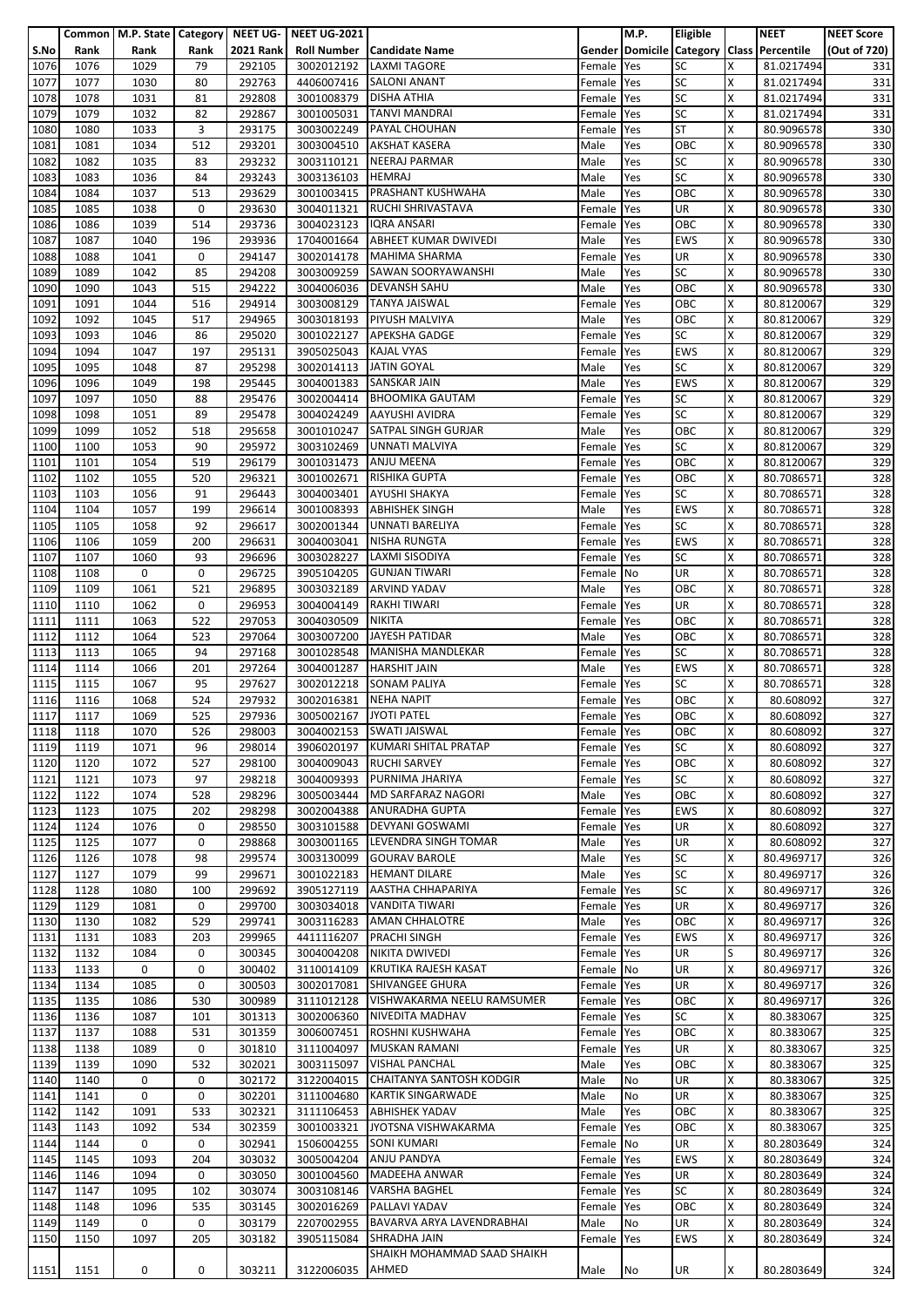|                   |      | Common   M.P. State   Category   NEET UG- |                |                  | <b>NEET UG-2021</b> |                                  |            | M.P.                            | Eligible   |   | <b>NEET</b>             | <b>NEET Score</b> |
|-------------------|------|-------------------------------------------|----------------|------------------|---------------------|----------------------------------|------------|---------------------------------|------------|---|-------------------------|-------------------|
| S.No              | Rank | Rank                                      | Rank           | <b>2021 Rank</b> | <b>Roll Number</b>  | <b>Candidate Name</b>            |            | <b>Gender Domicile Category</b> |            |   | <b>Class Percentile</b> | (Out of 720)      |
| 1152              | 1152 | 1098                                      | 536            | 303448           | 3003007056          | <b>ISHIKA SAHU</b>               | Female     | Yes                             | OBC        | X | 80.2803649              |                   |
|                   |      |                                           |                |                  |                     |                                  |            |                                 |            |   |                         | 324               |
| 1153              | 1153 | 0                                         | 0              | 303534           | 3905002222          | <b>VIPIN KUMAR VERMA</b>         | Male       | No                              | UR         | X | 80.2803649              | 324               |
| 1154              | 1154 | 1099                                      | 103            | 303960           | 3001026224          | <b>ASHNA VERMA</b>               | Female     | Yes                             | <b>SC</b>  | X | 80.2803649              | 324               |
| 1155              | 1155 | 1100                                      | 537            | 304105           | 3005002057          | <b>VISHAL PATIDAR</b>            | Male       | Yes                             | OBC        | X | 80.2803649              | 324               |
| 1156              | 1156 | 1101                                      | 104            | 304202           | 3003124227          | JITENDRA MALVIYA                 | Male       | Yes                             | <b>SC</b>  | X | 80.2803649              | 324               |
| 1157              | 1157 | 0                                         | 0              | 304327           | 4501004266          | <b>DEEPTI YADAV</b>              | Female No  |                                 | UR         | Χ | 80.2803649              | 324               |
| 1158              | 1158 | 1102                                      | 538            | 304443           | 3003114102          | LALIT MARU                       | Male       | Yes                             | OBC        | x | 80.2803649              | 324               |
|                   |      |                                           |                |                  |                     |                                  |            |                                 |            |   |                         |                   |
| 1159              | 1159 | 1103                                      | 4              | 304607           | 3003001430          | <b>RIDDHI SOLANKI</b>            | Female     | Yes                             | <b>ST</b>  | X | 80.175785               | 323               |
| 1160              | 1160 | 1104                                      | 105            | 304915           | 3001002142          | <b>PALAK AHIRWAR</b>             | Female     | Yes                             | SC         | Χ | 80.175785               | 323               |
| 1161              | 1161 | 1105                                      | 539            | 305022           | 3003102436          | <b>HARSHITA PANCHAL</b>          | Female     | Yes                             | OBC        | X | 80.175785               | 323               |
| 1162              | 1162 | 1106                                      | 540            | 305571           | 3005001804          | <b>MOHIT JAISWAL</b>             | Male       | Yes                             | OBC        | X | 80.175785               | 323               |
| 1163              | 1163 | 1107                                      | 206            | 305921           | 3001003344          | JIGYASA CHHATWANI                | Female     | Yes                             | <b>EWS</b> | X | 80.175785               | 323               |
| 1164              |      | 0                                         | 0              |                  |                     | MD ARSHAD MD SHAKEEL SHAIKH      |            |                                 | UR         | X |                         |                   |
|                   | 1164 |                                           |                | 306156           | 3107007190          |                                  | Male       | No                              |            |   | 80.0697157              | 322               |
| 1165              | 1165 | 1108                                      | 5              | 306311           | 3003031263          | <b>POOJA</b>                     | Female     | Yes                             | <b>ST</b>  | X | 80.0697157              | 322               |
| 1166              | 1166 | 1109                                      | 0              | 306373           | 3001010377          | <b>HARSH SHRIVASTAVA</b>         | Male       | Yes                             | UR         | X | 80.0697157              | 322               |
| 1167              | 1167 | 1110                                      | 106            | 306399           | 3003005186          | <b>RAGINI KADOLE</b>             | Female     | Yes                             | <b>SC</b>  | x | 80.0697157              | 322               |
| 1168              | 1168 | 1111                                      | 541            | 306654           | 3111012415          | <b>SIMRAN SHEIKH</b>             | Female     | Yes                             | OBC        | x | 80.0697157              | 322               |
| 1169              | 1169 | 1112                                      | 0              | 306745           | 3001006536          | MANASVI CHAURAGADE               | Female     | Yes                             | UR         | X | 80.0697157              | 322               |
| 1170              | 1170 | 1113                                      | 0              | 307255           | 4411001185          | <b>AMBUJ PATEL</b>               | Male       | Yes                             | UR         | Χ | 80.0697157              | 322               |
|                   |      |                                           |                |                  |                     |                                  |            |                                 |            |   |                         |                   |
| $\frac{1}{1171}$  | 1171 | 1114                                      | 542            | 307371           | 3003013017          | <b>RAJESH CHARAN</b>             | Male       | Yes                             | OBC        | X | 80.0697157              | 322               |
| 1172              | 1172 | 1115                                      | 0              | 307434           | 2001208074          | <b>AYSHA</b>                     | Female     | Yes                             | UR         | X | 80.0697157              | 322               |
| 1173              | 1173 | 1116                                      | 6              | 307838           | 3003117011          | <b>PRATIBHA TAGORE</b>           | Female     | Yes                             | <b>ST</b>  | X | 79.9635816              | 321               |
| 1174              | 1174 | 1117                                      | 107            | 307873           | 3003105265          | <b>GRACY SITOLE</b>              | Female     | Yes                             | <b>SC</b>  | X | 79.9635816              | 321               |
| 1175              | 1175 | 1118                                      | 543            | 307980           | 3002008254          | <b>KHUSHI SONI</b>               | Female     | Yes                             | OBC        | X | 79.9635816              | 321               |
| 1176              | 1176 | 0                                         | 0              | 307985           | 3107007299          | ASHLESHA ATUL MAHAJAN            |            | No                              | UR         | X | 79.9635816              | 321               |
|                   |      |                                           |                |                  |                     |                                  | Female     |                                 |            |   |                         |                   |
| 1177              | 1177 | 1119                                      | 0              | 308088           | 3004008306          | SAKSHI SANTOSH MAHADIK           | Female     | Yes                             | UR         | x | 79.9635816              | 321               |
| 1178              | 1178 | 1120                                      | 0              | 308108           | 3004008029          | SAKSHI JAIN                      | Female     | Yes                             | UR         | X | 79.9635816              | 321               |
| 1179              | 1179 | 0                                         | 0              | 308493           | 4407018171          | <b>AVNEESH TIWARI</b>            | Male       | No                              | UR         | х | 79.9635816              | 321               |
| 1180              | 1180 | 1121                                      | 207            | 308550           | 3001003226          | <b>RUHI KHAN</b>                 | Female     | Yes                             | <b>EWS</b> | X | 79.9635816              | 321               |
| 1181              | 1181 | 1122                                      | 0              | 308744           | 3001001398          | <b>GANESH TIWARI</b>             | Male       | Yes                             | <b>UR</b>  | X | 79.9635816              | 321               |
| 1182              |      |                                           |                | 308765           |                     | SANGEETA SONDHIYA                |            |                                 | OBC        | X |                         |                   |
|                   | 1182 | 1123                                      | 544            |                  | 3003003169          |                                  | Female     | Yes                             |            |   | 79.9635816              | 321               |
| 1183              | 1183 | 1124                                      | 545            | 308965           | 3905108285          | <b>ANIRUDDH PATIDAR</b>          | Male       | Yes                             | OBC        | X | 79.9635816              | 321               |
| 1184              | 1184 | 0                                         | 0              | 309446           | 3906011277          | <b>TITHI DOSI</b>                | Female     | No                              | UR         | X | 79.8421005              | 320               |
| 1185              | 1185 | 0                                         | 0              | 309545           | 3122006367          | <b>GIRNAR GUNJAN ASHOK</b>       | Female     | No                              | UR         | X | 79.8421005              | 320               |
| 1186              | 1186 | 1125                                      | 0              | 309940           | 3004001065          | <b>GAGAN PALIWAL</b>             | Male       | Yes                             | UR         | X | 79.8421005              | 320               |
| 1187              | 1187 | 1126                                      | 546            | 310111           | 3003104144          | <b>AAKASH CARPENTER</b>          | Male       | Yes                             | OBC        | Χ | 79.8421005              | 320               |
|                   |      |                                           |                |                  |                     |                                  |            |                                 |            |   |                         |                   |
| 1188              | 1188 | 1127                                      | 0              | 310284           | 3001023266          | <b>AYAN KHAN</b>                 | Male       | Yes                             | UR         | X | 79.8421005              | 320               |
| 1189              | 1189 | 1128                                      | 0              | 310289           | 3001010197          | <b>DHARMITA SHRIVASTAVA</b>      | Female     | Yes                             | UR         | X | 79.8421005              | 320               |
| 1190              | 1190 | 1129                                      | 547            | 310368           | 3002009319          | <b>NISHA RAJPUT</b>              | Female     | Yes                             | OBC        | Χ | 79.8421005              | 320               |
| $\overline{1191}$ | 1191 | 1130                                      | 548            | 310436           | 3107001188          | <b>MANSI MANE</b>                | Female     | Yes                             | OBC        | X | 79.8421005              | 320               |
| 1192              | 1192 | 1131                                      | 0              | 310801           | 3004002335          | SAKSHI KUKREJA                   | Female     | Yes                             | UR         | x | 79.8421005              | 320               |
| 1193              | 1193 | 1132                                      | 549            | 310937           |                     | 1601003100 SHWETA MOURYA         | Female Yes |                                 | OBC        | X | 79.8421005              | 320               |
|                   |      |                                           |                |                  |                     |                                  |            |                                 |            |   |                         |                   |
| 1194              | 1194 | 1133                                      | 108            | 311299           |                     | 3001023054 SANJANA MEHAR         | Female Yes |                                 | <b>SC</b>  | X | 79.7278072              | 319               |
| 1195              | 1195 | 1134                                      | 550            | 311313           | 3003111149          | RISHIKA VISHWAKARMA              | Female     | Yes                             | OBC        | x | 79.7278072              | 319               |
| 1196              | 1196 | 1135                                      | 551            | 311458           |                     | 3003011095 JITENDRA SINGH PARMAR | Male       | Yes                             | OBC        | X | 79.7278072              | 319               |
| 1197              | 1197 | 0                                         | 0              | 311546           | 1502120252          | <b>SWATI KUMARI</b>              | Female No  |                                 | <b>UR</b>  | X | 79.7278072              | 319               |
| 1198              | 1198 | 0                                         | 0              | 311929           | 3903210229          | <b>BHARTI JANGID</b>             | Female     | No                              | UR         | X | 79.7278072              | 319               |
| 1199              | 1199 | 1136                                      | 552            | 312013           |                     | <b>ISHIKA ALCHHA</b>             |            |                                 | OBC        | X | 79.7278072              | 319               |
|                   |      |                                           |                |                  | 3003011194          |                                  | Female     | Yes                             |            |   |                         |                   |
| 1200              | 1200 | 1137                                      | 109            | 312064           | 3004008381          | SOURABH KUMAR CHOUDHARY          | Male       | Yes                             | <b>SC</b>  | X | 79.7278072              | 319               |
| 1201              | 1201 | 1138                                      | 0              | 312165           | 3006005231          | <b>JAGRATI SINGH</b>             | Female     | Yes                             | <b>UR</b>  | X | 79.7278072              | 319               |
| 1202              | 1202 | 1139                                      | 110            | 312488           | 3003102061          | <b>TAMANNA PARMAR</b>            | Female     | Yes                             | <b>SC</b>  | Χ | 79.7278072              | 319               |
| 1203              | 1203 | 1140                                      | 111            | 312490           | 3002007227          | <b>DEEKSHA CHITTODIYA</b>        | Female     | Yes                             | <b>SC</b>  | X | 79.7278072              | 319               |
| 1204              | 1204 | 1141                                      | 553            | 313016           | 3001002196          | <b>PRINCE YADAV</b>              | Male       | Yes                             | OBC        | x | 79.7278072              | 319               |
| 1205              | 1205 | 1142                                      | 554            | 313116           | 3905109134          | SAKSHI PANSE                     | Female     | Yes                             | OBC        | X | 79.6221264              | 318               |
| 1206              |      | 1143                                      | $\overline{7}$ | 313461           | 3005005089          | <b>MANISH BHABOR</b>             |            |                                 | ST         | X | 79.6221264              | 318               |
|                   | 1206 |                                           |                |                  |                     |                                  | Male       | Yes                             |            |   |                         |                   |
| 1207              | 1207 | 1144                                      | 555            | 313656           | 3001009017          | <b>VINAY BILHARE</b>             | Male       | Yes                             | OBC        | Χ | 79.6221264              | 318               |
| 1208              | 1208 | 1145                                      | 112            | 313867           | 3002013137          | ANURADHA CHOURASIYA              | Female     | Yes                             | <b>SC</b>  | X | 79.6221264              | 318               |
| 1209              | 1209 | 0                                         | 0              | 314722           | 4402009548          | <b>MOHD IRFAN</b>                | Male       | No                              | <b>UR</b>  | x | 79.517676               | 317               |
| 1210              | 1210 | 1146                                      | 0              | 314724           | 3004009154          | SOFIA ALI SOFFI                  | Female     | Yes                             | <b>UR</b>  | X | 79.517676               | 317               |
| 1211              | 1211 | 0                                         | 0              | 314765           | 3122005463          | RAJPUT DEVYANI BHATESING         | Female     | No                              | <b>UR</b>  | X | 79.517676               | 317               |
| 1212              | 1212 | 1147                                      | 8              | 314770           | 3004007040          | <b>KRASHIKA SINGH DHURVE</b>     | Female     | Yes                             | <b>ST</b>  | X | 79.517676               | 317               |
|                   |      |                                           |                |                  |                     |                                  |            |                                 |            |   |                         |                   |
| 1213              | 1213 | 1148                                      | 113            | 314879           | 3005003310          | <b>CHETNA</b>                    | Female     | Yes                             | <b>SC</b>  | X | 79.517676               | 317               |
| 1214              | 1214 | 1149                                      | 556            | 315033           | 3004016224          | <b>ANJALI LODHI</b>              | Female     | Yes                             | OBC        | X | 79.517676               | 317               |
| 1215              | 1215 | 1150                                      | 557            | 315042           | 3001008392          | HIMANSHI PATIDAR                 | Female     | Yes                             | OBC        | X | 79.517676               | 317               |
| 1216              | 1216 | 1151                                      | 0              | 315053           | 3005005309          | SAKSHI SHARMA                    | Female     | Yes                             | UR         | X | 79.517676               | 317               |
| 1217              | 1217 | 1152                                      | 208            | 315128           | 3001008441          | YOGESHWARI                       | Female Yes |                                 | <b>EWS</b> | Χ | 79.517676               | 317               |
| 1218              | 1218 | 1153                                      | 558            | 315139           | 4406002073          | ANJU KUSHWAH                     | Female     | Yes                             | OBC        | S | 79.517676               | 317               |
| 1219              |      |                                           |                |                  |                     |                                  |            |                                 | <b>SC</b>  |   |                         |                   |
|                   | 1219 | 1154                                      | 114            | 315160           | 3001002596          | <b>SALONI BAGHEL</b>             | Female     | Yes                             |            | X | 79.517676               | 317               |
| 1220              | 1220 | 0                                         | 0              | 315252           | 4413002388          | <b>TAPASYA TIWARI</b>            | Female No  |                                 | <b>UR</b>  | x | 79.517676               | 317               |
| 1221              | 1221 | 1155                                      | 559            | 315770           | 3003003443          | OMPRAKASH POPANDIYA              | Male       | Yes                             | OBC        | X | 79.517676               | 317               |
| 1222              | 1222 | 1156                                      | 0              | 315819           | 3006010081          | <b>ARPITA TIWARI</b>             | Female     | Yes                             | <b>UR</b>  | X | 79.517676               | 317               |
| 1223              | 1223 | 1157                                      | 115            | 316327           | 3006009122          | PRADEEP SAGAR                    | Male       | Yes                             | <b>SC</b>  | X | 79.4085631              | 316               |
| 1224              | 1224 | 1158                                      | 116            | 316649           | 3001014296          | RICHA                            | Female     | Yes                             | <b>SC</b>  | x | 79.4085631              | 316               |
|                   |      |                                           |                |                  |                     |                                  |            |                                 |            |   |                         |                   |
| 1225              | 1225 | 0                                         | 0              | 316960           | 4408125194          | <b>ISRAR AHMAD</b>               | Male       | No                              | UR         | X | 79.4085631              | 316               |
| 1226              | 1226 | 1159                                      | 560            | 317226           | 3003112265          | PANKAJ LOVANSHI                  | Male       | Yes                             | OBC        | X | 79.4085631              | 316               |
| $\overline{12}27$ | 1227 | 0                                         | 0              | 317264           | 3106015201          | <b>GADE VAISHNAVI VITTHAL</b>    | Female No  |                                 | UR         | Χ | 79.4085631              | 316               |
| 1228              | 1228 | 1160                                      | 561            | 317638           | 3002013035          | <b>NIKHIL SONI</b>               | Male       | Yes                             | OBC        | X | 79.4085631              | 316               |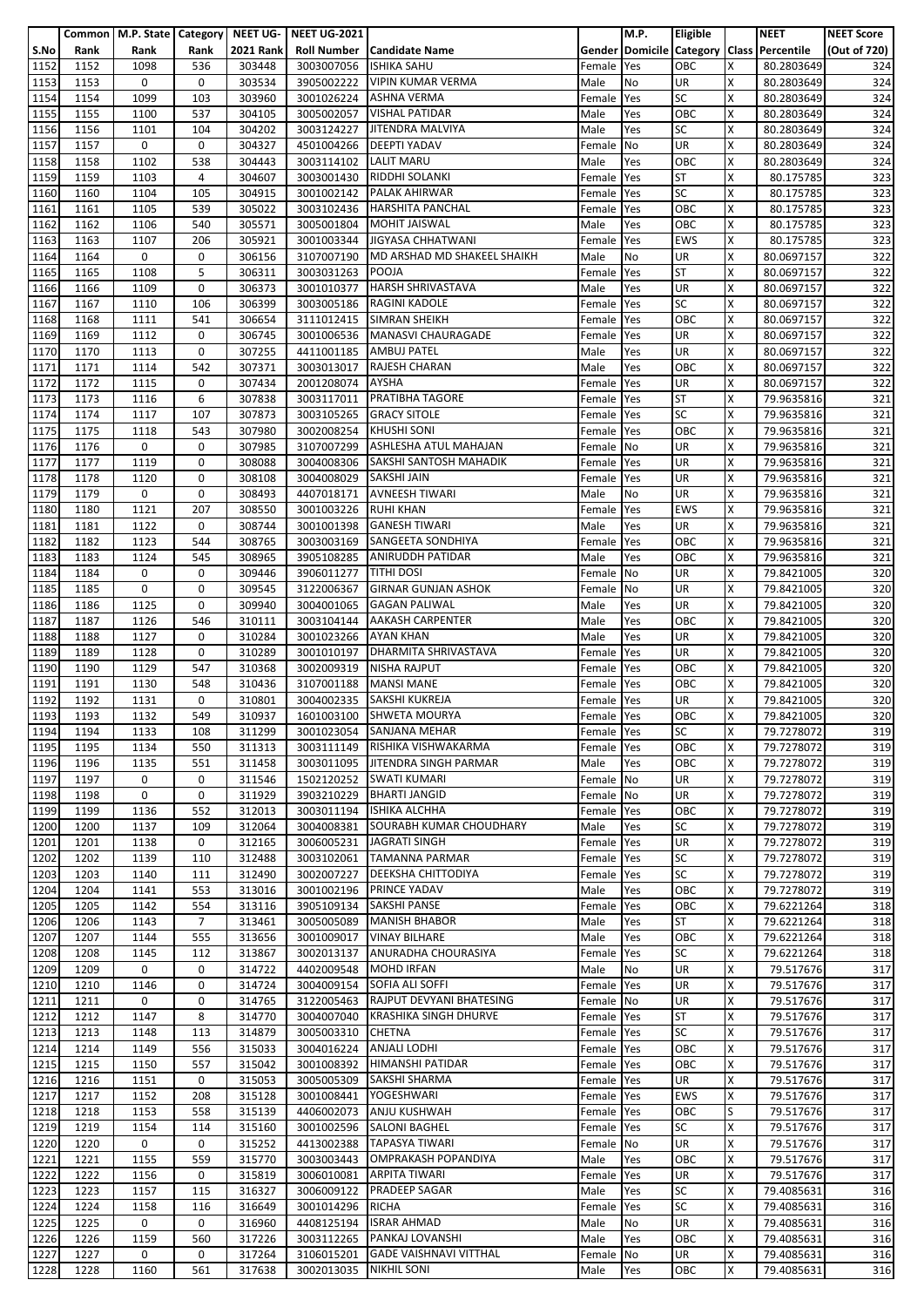|                   |      | Common   M.P. State   Category   NEET UG- |      |                  | <b>NEET UG-2021</b>  |                                    |            | M.P. | Eligible                        |   | <b>NEET</b>             | <b>NEET Score</b> |
|-------------------|------|-------------------------------------------|------|------------------|----------------------|------------------------------------|------------|------|---------------------------------|---|-------------------------|-------------------|
| S.No              | Rank | Rank                                      | Rank | <b>2021 Rank</b> | <b>Roll Number</b>   | <b>Candidate Name</b>              |            |      | <b>Gender Domicile Category</b> |   | <b>Class Percentile</b> | (Out of 720)      |
|                   |      |                                           |      |                  |                      |                                    |            |      |                                 |   |                         |                   |
| 1229              | 1229 | 1161                                      | 117  | 317755           | 3003009211           | <b>HARSHITA RATHORE</b>            | Female     | Yes  | <b>SC</b>                       | x | 79.4085631              | 316               |
| 1230              | 1230 | 1162                                      | 0    | 317765           | 3006002220           | <b>NEHAL TRIPATHI</b>              | Female     | Yes  | <b>UR</b>                       | X | 79.4085631              | 316               |
| 1231              | 1231 | 1163                                      | 118  | 318037           | 3002017180           | PRATAP SINGH CHAUDHARY             | Male       | Yes  | <b>SC</b>                       | X | 79.2892837              | 315               |
| 1232              | 1232 | 0                                         | 0    | 318041           | 3104101686           | PATIL SHUBHAM SANTARAM             | Male       | No   | UR                              | X | 79.2892837              | 315               |
| 1233              | 1233 | 1164                                      | 119  | 318098           | 3004004302           | <b>AMITA VERMA</b>                 | Female     | Yes  | <b>SC</b>                       | X | 79.2892837              | 315               |
|                   |      |                                           |      |                  |                      |                                    |            |      |                                 |   |                         |                   |
| 1234              | 1234 | 1165                                      | 9    | 318143           | 3003128198           | <b>RONAK BARDE</b>                 | Female     | Yes  | <b>ST</b>                       | x | 79.2892837              | 315               |
| 1235              | 1235 | 1166                                      | 0    | 318161           | 3001027100           | <b>NEETU KUSHWAH</b>               | Female     | Yes  | UR                              | x | 79.2892837              | 315               |
| 1236              | 1236 | 1167                                      | 209  | 318319           | 3001007303           | <b>ASTHA AGRAWAL</b>               | Female     | Yes  | <b>EWS</b>                      | X | 79.2892837              | 315               |
| 1237              | 1237 | 0                                         | 0    | 318517           | 4407001534           | <b>SARISHKA PANDEY</b>             | Female No  |      | UR                              | Χ | 79.2892837              | 315               |
| 1238              | 1238 | 1168                                      | 562  | 318561           | 3001005484           | <b>ANJALI SINGH</b>                | Female     | Yes  | OBC                             | X | 79.2892837              | 315               |
| 1239              | 1239 | 1169                                      | 563  | 318591           | 3001006194           | <b>MADHURI YADAV</b>               | Female     | Yes  | OBC                             | x | 79.2892837              | 315               |
| 1240              | 1240 | 0                                         | 0    | 318629           | 3106005328           | <b>SHE NAJIM SHE TAUFIK</b>        | Male       | No   | UR                              | X | 79.2892837              | 315               |
|                   |      |                                           |      |                  |                      | KHANZODE ADITYA ANIRUDDHA          |            |      |                                 |   |                         |                   |
| 1241              | 1241 | $\mathbf 0$                               | 0    | 318775           | 3106003191           |                                    | Male       | No   | UR                              | X | 79.2892837              | 315               |
| 1242              | 1242 | 1170                                      | 564  | 318785           | 3003106242           | <b>SHIKHA PANWAR</b>               | Female     | Yes  | OBC                             | X | 79.2892837              | 315               |
| 1243              | 1243 | 1171                                      | 565  | 318804           |                      | 3003123113 SACHIN YADAV            | Male       | Yes  | OBC                             | X | 79.2892837              | 315               |
| 1244              | 1244 | 1172                                      | 120  | 319139           | 3004027165           | RACHNA VARMA                       | Female     | Yes  | <b>SC</b>                       | x | 79.2892837              | 315               |
| 1245              | 1245 | 1173                                      | 566  | 319502           | 3003104377           | <b>PRASHANT GOTHI</b>              | Male       | Yes  | OBC                             | x | 79.2892837              | 315               |
| 1246              | 1246 | 1174                                      | 0    | 319534           | 3006003314           | <b>HARSHIT KUMAR NIGAM</b>         | Male       | Yes  | <b>UR</b>                       | х | 79.2892837              | 315               |
| 1247              | 1247 | 1175                                      | 567  | 319628           | 3003115270           | <b>RIZWAN KHATRI</b>               | Male       | Yes  | OBC                             | Χ | 79.2892837              | 315               |
| 1248              | 1248 |                                           | 0    |                  |                      | <b>SWETA DWIVEDI</b>               |            |      | UR                              | X |                         | 314               |
|                   |      | 1176                                      |      | 319868           | 3004009281           |                                    | Female     | Yes  |                                 |   | 79.1831496              |                   |
| 1249              | 1249 | 1177                                      | 121  | 320052           | 3003105454           | <b>RUPAL KACHOULI</b>              | Female     | Yes  | <b>SC</b>                       | x | 79.1831496              | 314               |
| 1250              | 1250 | 1178                                      | 122  | 320151           | 3002003233           | POOJA SHAKYA                       | Female     | Yes  | <b>SC</b>                       | X | 79.1831496              | 314               |
| 1251              | 1251 | 1179                                      | 123  | 320165           | 3002008353           | AVANTIKA MUKHRAIYA                 | Female     | Yes  | <b>SC</b>                       | X | 79.1831496              | 314               |
| 1252              | 1252 | 0                                         | 0    | 320601           | 4502002041           | <b>HARSHIT JOSHI</b>               | Male       | No   | <b>UR</b>                       | X | 79.1831496              | 314               |
| 1253              | 1253 | 1180                                      | 568  | 320676           | 3004003020           | <b>ABHIRUCHI DIGARSE</b>           | Female     | Yes  | OBC                             | X | 79.1831496              | 314               |
| 1254              | 1254 | 1181                                      | 0    | 320729           | 3003002294           | <b>RAJSHREE SHARMA</b>             | Female     | Yes  | UR                              | X | 79.1831496              | 314               |
| 1255              | 1255 | 1182                                      | 0    | 320838           | 3003101215           | HITAKSHI SAXENA                    |            | Yes  | UR                              | X | 79.1831496              | 314               |
|                   |      |                                           |      |                  |                      |                                    | Female     |      |                                 |   |                         |                   |
| 1256              | 1256 | 1183                                      | 569  | 320868           | 3005008031           | <b>MANISHA DHAKER</b>              | Female     | Yes  | OBC                             | X | 79.1831496              | 314               |
| 1257              | 1257 | 1184                                      | 570  | 320917           | 3107010111           | <b>RAJ CHOUDHARY</b>               | Male       | Yes  | OBC                             | X | 79.1831496              | 314               |
| 1258              | 1258 | 1185                                      | 10   | 321516           | 3004011295           | <b>ROSHNI KANGALE</b>              | Female     | Yes  | <b>ST</b>                       | X | 79.0748786              | 313               |
| 1259              | 1259 | 1186                                      | 571  | 321855           | 3001002431           | <b>MAYANK DANGI</b>                | Male       | Yes  | OBC                             | x | 79.0748786              | 313               |
| 1260              | 1260 | 1187                                      | 0    | 322101           | 3001007511           | SIDRA SULTAN                       | Female     | Yes  | UR                              | X | 79.0748786              | 313               |
| 1261              | 1261 | 1188                                      | 0    | 322272           | 3003002590           | <b>ANUSHKA MISHRA</b>              | Female     | Yes  | UR                              | X | 79.0748786              | 313               |
| $\overline{1262}$ | 1262 | 1189                                      | 0    | 322827           | 4406008006           | <b>UDITA GUPTA</b>                 | Female     | Yes  | UR                              | X | 79.0748786              | 313               |
| 1263              | 1263 | 1190                                      | 572  | 323197           | 3001029341           | VAISHALI                           | Female     | Yes  | OBC                             | X | 78.9648592              | 312               |
| 1264              |      |                                           |      |                  |                      |                                    |            |      |                                 |   |                         |                   |
|                   | 1264 | 1191                                      | 124  | 323198           | 3001017025           | SHRUTI PAHADE                      | Female     | Yes  | <b>SC</b>                       | X | 78.9648592              | 312               |
| 1265              | 1265 | 1192                                      | 573  | 323271           | 3001012129           | <b>MUSKAN KHAN</b>                 | Female     | Yes  | OBC                             | X | 78.9648592              | 312               |
| 1266              | 1266 | 0                                         | 0    | 323296           | 3102016117           | <b>ABDUL SUFIYAN</b>               | Male       | No   | <b>UR</b>                       | X | 78.9648592              | 312               |
| 1267              | 1267 | 0                                         | 0    | 323359           | 1703008299           | <b>BHEWISHA BHARDWAJ</b>           | Female No  |      | UR                              | Χ | 78.9648592              | 312               |
| 1268              | 1268 | 1193                                      | 574  | 323403           | 3003013027           | <b>HIMANSHU GURJAR</b>             | Male       | Yes  | OBC                             | X | 78.9648592              | 312               |
| 1269              | 1269 | 1194                                      | 210  | 323729           | 3004007107           | <b>DEEP SHRI GAUTAM</b>            | Male       | Yes  | <b>EWS</b>                      | x | 78.9648592              | 312               |
| 1270              | 1270 | 1195                                      | 125  | 323779           |                      | 3111019216   VAISHNAVI VASTRANE    | Female Yes |      | <b>SC</b>                       | X | 78.9648592              | 312               |
| 1271              | 1271 | 1196                                      |      | 323933           | 3003009028           | POOJA SOLANKI                      | Female Yes |      | OBC                             | х | 78.9648592              | 312               |
|                   |      |                                           | 575  |                  |                      |                                    |            |      |                                 |   |                         |                   |
| 1272              | 1272 | 1197                                      | 126  | 323974           | 3002008095           | <b>ANURAG NOROJI</b>               | Male       | Yes  | <b>SC</b>                       | x | 78.9648592              | 312               |
| 1273              | 1273 | 1198                                      | 0    | 324037           | 3003002219 VANI JAIN |                                    | Female     | Yes  | <b>UR</b>                       | X | 78.9648592              | 312               |
| 1274              | 1274 | 0                                         | 0    | 324151           | 3005001601           | <b>MANISH KUMAR AHIRWAR</b>        | Male       | No   | UR                              | x | 78.9648592              | 312               |
| 1275              | 1275 | 1199                                      | 211  | 324272           | 3006007003           | AMRITANSH SRIVASTAVA               | Male       | Yes  | <b>EWS</b>                      | X | 78.9648592              | 312               |
| 1276              | 1276 | 1200                                      | 212  | 324334           | 3005007139           | <b>BALRAM PANWAR</b>               | Male       | Yes  | <b>EWS</b>                      | X | 78.9648592              | 312               |
| 1277              | 1277 | 1201                                      | 576  | 324546           | 3906006334           | <b>AKSANOOR MANSURI</b>            | Female     | Yes  | OBC                             | X | 78.9648592              | 312               |
| 1278              | 1278 | 1202                                      | 213  | 324639           | 3001002608           | <b>NANDINI PARE</b>                | Female     | Yes  | <b>EWS</b>                      | X | 78.9648592              | 312               |
| 1279              |      | 1203                                      | 577  |                  |                      | <b>SUSHIL KUSHWAH</b>              |            |      | OBC                             |   | 78.8559406              |                   |
|                   | 1279 |                                           |      | 325337           | 3003004594           |                                    | Male       | Yes  |                                 | Χ |                         | 311               |
| 1280              | 1280 | 1204                                      | 578  | 325455           | 3003001540           | <b>KHUSHI KAMDAR</b>               | Female     | Yes  | OBC                             | X | 78.8559406              | 311               |
| 1281              | 1281 | 1205                                      | 0    | 325675           | 3001001655           | MUNIS AHMED SIDDIQUI               | Male       | Yes  | <b>UR</b>                       | x | 78.8559406              | 311               |
| 1282              | 1282 | 1206                                      | 579  | 326171           | 3001022253           | <b>ABHISHEK GOUR</b>               | Male       | Yes  | OBC                             | X | 78.8559406              | 311               |
| 1283              | 1283 | 1207                                      | 580  | 326596           | 3005003477           | <b>AZRA KHAN</b>                   | Female     | Yes  | OBC                             | X | 78.7354956              | 310               |
| 1284              | 1284 | 1208                                      | 581  | 326646           | 3003105421           | <b>ISHA SONI</b>                   | Female     | Yes  | OBC                             | Χ | 78.7354956              | 310               |
| 1285              | 1285 | 1209                                      | 0    | 326650           | 1503003223           | POOJA KUMARI                       | Female     | Yes  | UR                              | S | 78.7354956              | 310               |
| 1286              | 1286 | 1210                                      | 11   | 326689           | 3004026171           | <b>SHAKCHI MARKAM</b>              | Female     | Yes  | <b>ST</b>                       | x | 78.7354956              | 310               |
| 1287              | 1287 | 1211                                      | 214  | 326913           | 3001014445           | MANAL SARFARAZ KHAN                | Female     | Yes  | <b>EWS</b>                      | x | 78.7354956              | 310               |
| 1288              | 1288 | 0                                         | 0    | 327067           | 3104101667           | <b>WADTE TANVI SUNIL</b>           |            | No   | <b>UR</b>                       | x | 78.7354956              | 310               |
|                   |      |                                           |      |                  |                      |                                    | Female     |      |                                 |   |                         |                   |
| 1289              | 1289 | 1212                                      | 0    | 327076           | 2001001434           | NISHTHA TIWARI                     | Female     | Yes  | <b>UR</b>                       | X | 78.7354956              | 310               |
| 1290              | 1290 | 1213                                      | 215  | 327330           | 3002012178           | <b>RISHABH PARASHAR</b>            | Male       | Yes  | <b>EWS</b>                      | X | 78.7354956              | 310               |
| 1291              | 1291 | 1214                                      | 582  | 327360           | 3001004394           | <b>AMAN CHOURASIA</b>              | Male       | Yes  | OBC                             | X | 78.7354956              | 310               |
| 1292              | 1292 | 0                                         | 0    | 327490           | 3107010249           | ALONE YASHASHRI MAHADEO            | Female     | No   | <b>UR</b>                       | X | 78.7354956              | 310               |
| 1293              | 1293 | 1215                                      | 0    | 327496           | 3004010308           | <b>SAKSHI JAIN</b>                 | Female     | Yes  | UR                              | X | 78.7354956              | 310               |
| 1294              | 1294 | 1216                                      | 127  | 327815           | 3002003349           | <b>PRIYANKA RAGHAV</b>             | Female     | Yes  | <b>SC</b>                       | Χ | 78.7354956              | 310               |
| 1295              | 1295 | 0                                         | 0    | 327819           | 3905104297           | <b>SHRASHTI GUPTA</b>              | Female     | No   | UR                              | x | 78.7354956              | 310               |
| 1296              | 1296 | 1217                                      | 583  | 328097           | 3003023220           | AJAY KUMAR                         | Male       | Yes  | OBC                             | X | 78.7354956              | 310               |
|                   |      |                                           |      |                  |                      |                                    |            |      |                                 |   |                         |                   |
| 1297              | 1297 | 1218                                      | 0    | 328429           | 3001004148           | SYED HAMSHEER FATIMA               | Female     | Yes  | UR                              | X | 78.626318               | 309               |
| 1298              | 1298 | 1219                                      | 584  | 328431           | 3003131165           | <b>KUNDAN KUMAWAT</b>              | Male       | Yes  | OBC                             | X | 78.626318               | 309               |
| 1299              | 1299 | 1220                                      | 128  | 328517           | 3005010287           | <b>VIKAS BASOD</b>                 | Male       | Yes  | <b>SC</b>                       | X | 78.626318               | 309               |
| 1300              | 1300 | 1221                                      | 129  | 328661           | 3003033029           | <b>BALRAM CHOUHAN</b>              | Male       | Yes  | <b>SC</b>                       | x | 78.626318               | 309               |
| 1301              | 1301 | 1222                                      | 130  | 328673           | 3111021022           | <b>KETAN ARSE</b>                  | Male       | Yes  | <b>SC</b>                       | X | 78.626318               | 309               |
| 1302              | 1302 | 1223                                      | 131  | 328745           | 3003122196           | DINESH CHOUHAN                     | Male       | Yes  | <b>SC</b>                       | x | 78.626318               | 309               |
| 1303              | 1303 | 1224                                      | 132  | 328755           | 3002004474           | <b>PRAGATI ARYA</b>                | Female     | Yes  | <b>SC</b>                       | X | 78.626318               | 309               |
| 1304              | 1304 | 0                                         | 0    | 328906           | 3106003245           | <b>BANSODE SHUBHANGI TULSHIDAS</b> | Female No  |      | UR                              | Χ | 78.626318               | 309               |
|                   |      |                                           |      |                  |                      |                                    |            |      |                                 |   |                         |                   |
| 1305              | 1305 | 1225                                      | 585  | 329156           | 3111035199           | DIKSHA SURYWANSHI                  | Female Yes |      | OBC                             | X | 78.626318               | 309               |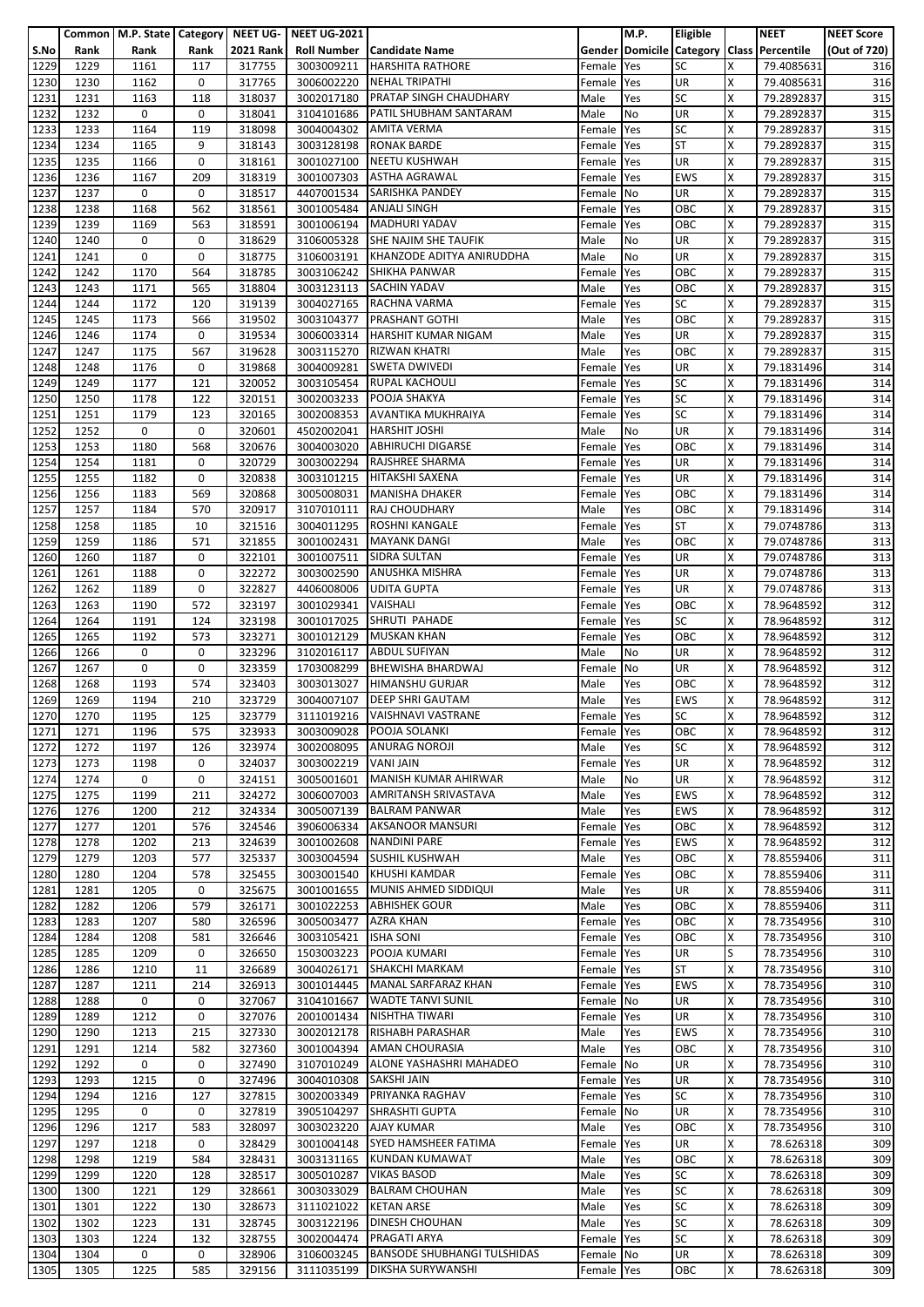|              |              | Common   M.P. State   Category   NEET UG- |                    |                  | <b>NEET UG-2021</b>      |                                                       |                      | M.P.                            | <b>Eligible</b>  |        | <b>NEET</b>              | <b>NEET Score</b> |
|--------------|--------------|-------------------------------------------|--------------------|------------------|--------------------------|-------------------------------------------------------|----------------------|---------------------------------|------------------|--------|--------------------------|-------------------|
| S.No         | Rank         | Rank                                      | Rank               | <b>2021 Rank</b> | <b>Roll Number</b>       | <b>Candidate Name</b>                                 |                      | <b>Gender Domicile Category</b> |                  |        | <b>Class Percentile</b>  | (Out of 720)      |
| 1306<br>1307 | 1306<br>1307 | 1226<br>0                                 | 0<br>0             | 329194<br>329214 | 3004009056<br>3103017091 | <b>SUSHMA GUPTA</b><br>CHAVHAN SAMIKSHA BALDEV        | Female               | Yes                             | UR<br><b>UR</b>  | x<br>Χ | 78.626318<br>78.626318   | 309<br>309        |
| 1308         | 1308         | 1227                                      | 133                | 329246           | 3002008075               | RAJANI DONERIYA                                       | Female<br>Female     | No<br>Yes                       | <b>SC</b>        | X      | 78.626318                | 309               |
| 1309         | 1309         | 1228                                      | 0                  | 329390           | 3004004299               | <b>HRISHIKA MISHRA</b>                                | Female               | Yes                             | <b>UR</b>        | X      | 78.626318                | 309               |
| 1310         | 1310         | 1229                                      | 134                | 330109           | 3003024115               | PRIYANKA PATHOTE                                      | Female               | Yes                             | <b>SC</b>        | X      | 78.5144207               | 308               |
| 1311         | 1311         | 0                                         | 0                  | 330149           | 3104116100               | MUNDE KRISHNA VAIJNATH                                | Male                 | No                              | UR               | X      | 78.5144207               | 308               |
| 1312         | 1312         | 1230                                      | 0                  | 330161           | 3001014229               | <b>SUMAIYA KHAN</b>                                   | Female               | Yes                             | <b>UR</b>        | x      | 78.5144207               | 308               |
| 1313         | 1313         | 0                                         | 0                  | 330472           | 3106002293               | AMBHORE MANASI SAMADHAN                               | Female               | No                              | UR               | X      | 78.5144207               | 308               |
| 1314         | 1314         | 1231                                      | 0                  | 330492           | 3001034305               | <b>ARCHANA SINGH</b>                                  | Female               | Yes                             | UR               | Χ      | 78.5144207               | 308               |
| 1315<br>1316 | 1315<br>1316 | 1232<br>1233                              | 0<br>586           | 330552<br>330734 | 3002013092<br>3001031315 | <b>ADARSH MUDGAL</b><br><b>NEHA THAKRE</b>            | Male<br>Female       | Yes<br>Yes                      | UR<br>OBC        | x<br>X | 78.5144207<br>78.5144207 | 308<br>308        |
| 1317         | 1317         | 1234                                      | 216                | 330739           | 3001003675               | <b>NEHA RAI</b>                                       | Female               | Yes                             | <b>EWS</b>       | x      | 78.5144207               | 308               |
| 1318         | 1318         | 1235                                      | 135                | 330904           | 3003029138               | JATAN KUMAR BINJHADE                                  | Male                 | Yes                             | <b>SC</b>        | X      | 78.5144207               | 308               |
| 1319         | 1319         | 1236                                      | 0                  | 330971           | 3003104521               | VAISHNAVI MILIND GADKARI                              | Female               | Yes                             | UR               | Χ      | 78.5144207               | 308               |
| 1320         | 1320         | 1237                                      | 0                  | 330985           | 3003002425               | <b>SAJAL AGNIHOTRI</b>                                | Female               | Yes                             | UR               | X      | 78.5144207               | 308               |
| 1321         | 1321         | 1238                                      | 0                  | 331024           | 3005002237               | YASHRAJ CHAWDA                                        | Male                 | Yes                             | UR               | X      | 78.5144207               | 308               |
| 1322         | 1322         | 1239                                      | 0                  | 331835           | 3006003035               | SRISHTI WASHIST TIWARI                                | Female               | Yes                             | <b>UR</b>        | x      | 78.4029119               | 307               |
| 1323<br>1324 | 1323<br>1324 | 1240<br>0                                 | 12<br>0            | 331995<br>332031 | 3003122147<br>3105008172 | <b>DEEPA SOLANKI</b><br><b>ABUJ RUSHIKESH VITTHAL</b> | Female<br>Male       | Yes<br>No                       | <b>ST</b><br>UR  | X<br>X | 78.4029119<br>78.4029119 | 307<br>307        |
| 1325         | 1325         | 0                                         | 0                  | 332249           | 3122012287               | PATIL BHAGYESH DEVIDAS                                | Male                 | No                              | UR               | X      | 78.4029119               | 307               |
| 1326         | 1326         | 1241                                      | 217                | 332293           | 3002010276               | <b>CHELSI SHARMA</b>                                  | Female               | Yes                             | <b>EWS</b>       | X      | 78.4029119               | 307               |
| 1327         | 1327         | 0                                         | 0                  | 332300           | 3104120022               | PATIL BHAVIKA YOGESH                                  | Female               | No                              | UR               | Χ      | 78.4029119               | 307               |
| 1328         | 1328         | 1242                                      | 136                | 332353           | 4405007384               | PRIYA DARSHANI                                        | Female               | Yes                             | <b>SC</b>        | X      | 78.4029119               | 307               |
| 1329         | 1329         | 1243                                      | 587                | 332961           | 3001032356               | <b>RITEEK</b>                                         | Male                 | Yes                             | OBC              | Χ      | 78.4029119               | 307               |
| 1330         | 1330         | 0                                         | 0                  | 333076           | 4408002078               | <b>ANJALI</b>                                         | Female               | No                              | UR               | X      | 78.4029119               | 307               |
| 1331         | 1331         | 1244                                      | 0                  | 333209           | 1702014256               | <b>HARSHITA CHAUBEY</b><br><b>MONIKA DANGI</b>        | Female               | Yes                             | UR               | X      | 78.4029119               | 307               |
| 1332<br>1333 | 1332<br>1333 | 1245<br>1246                              | 588<br>13          | 333534<br>333541 | 3001015122<br>3003109087 | <b>KULDEEP MAIDA</b>                                  | Female<br>Male       | Yes<br>Yes                      | OBC<br><b>ST</b> | x<br>X | 78.2906261<br>78.2906261 | 306<br>306        |
| 1334         | 1334         | 1247                                      | 0                  | 333571           | 3003003047               | <b>AASTHA PATHAK</b>                                  | Female               | Yes                             | UR               | Χ      | 78.2906261               | 306               |
| 1335         | 1335         | 1248                                      | 0                  | 333576           | 3002001363               | LAVANYA SHARMA                                        | Female               | Yes                             | UR               | X      | 78.2906261               | 306               |
| 1336         | 1336         | 1249                                      | 137                | 333624           | 3001005373               | <b>RAJENDRA SINGH</b>                                 | Male                 | Yes                             | <b>SC</b>        | X      | 78.2906261               | 306               |
| 1337         | 1337         | 0                                         | 0                  | 333788           | 3118014135               | <b>ASMITA SABALE</b>                                  | Female               | No                              | UR               | X      | 78.2906261               | 306               |
| 1338         | 1338         | 1250                                      | 0                  | 333898           | 3004011315               | SHUBHI BHARADWAJ                                      | Female               | Yes                             | UR               | X      | 78.2906261               | 306               |
| 1339         | 1339         | 1251                                      | 0                  | 334044           | 3001013094               | <b>YUVRAJ SINGH</b>                                   | Male                 | Yes                             | UR               | Χ      | 78.2906261               | 306               |
| 1340<br>1341 | 1340<br>1341 | 1252<br>1253                              | 0<br>589           | 334641<br>334825 | 3003102420<br>3004023201 | <b>AZMEE FATIMA</b><br>SHEETAL VISHWAKARMA            | Female<br>Female     | Yes<br>Yes                      | UR<br>OBC        | X<br>X | 78.2906261<br>78.2906261 | 306<br>306        |
| 1342         | 1342         | 1254                                      | 590                | 335257           | 3003126048               | <b>ANISHA DAHARE</b>                                  | Female               | Yes                             | OBC              | x      | 78.1654539               | 305               |
| 1343         | 1343         | 1255                                      | 0                  | 335263           | 3003102444               | <b>CHANDRAPAL SINGH SOLANKI</b>                       | Male                 | Yes                             | <b>UR</b>        | X      | 78.1654539               | 305               |
| 1344         | 1344         | 1256                                      | 591                | 335318           | 3005001413               | PANKAJ BHATI                                          | Male                 | Yes                             | OBC              | Χ      | 78.1654539               | 305               |
| 1345         | 1345         | 1257                                      | 14                 | 335402           | 3003008316               | PRIYESH MUJALDA                                       | Male                 | Yes                             | <b>ST</b>        | X      | 78.1654539               | 305               |
| 1346         | 1346         | 1258                                      | 138                | 335648           | 3001008540               | <b>NAMRATA KORI</b>                                   | Female               | Yes                             | <b>SC</b>        | x      | 78.1654539               | 305               |
| 1347         | 1347         | 1259                                      | 139                | 335745           | 3005004232               | <b>BHAVESH MALVIYA</b>                                | Male                 | Yes                             | <b>SC</b>        | X      | 78.1654539               | 305               |
| 1348<br>1349 | 1348<br>1349 | 1260<br>1261                              | 592<br>140         | 336012<br>336099 | 3003113033<br>3002016264 | <b>DIKSHA BAGUL</b><br><b>CHANDANI GUARAKH</b>        | Female Yes<br>Female | Yes                             | OBC<br><b>SC</b> | х<br>X | 78.1654539<br>78.1654539 | 305<br>305        |
| 1350         | 1350         | 1262                                      | 593                | 336671           | 3004019266               | <b>PRAGATI NAMDEO</b>                                 | Female               | Yes                             | OBC              | X      | 78.1654539               | 305               |
| 1351         | 1351         | 1263                                      | 0                  | 336776           | 3005003203               | <b>PRACHI JAIN</b>                                    | Female               | Yes                             | UR               | x      | 78.1654539               | 305               |
| 1352         | 1352         | 1264                                      | 594                | 336853           | 3003133432               | <b>SHIVAM PATIDAR</b>                                 | Male                 | Yes                             | OBC              | X      | 78.1654539               | 305               |
| 1353         | 1353         | 1265                                      | 0                  | 336957           | 3004003072 SAKIB ALI     |                                                       | Male                 | Yes                             | UR               | X      | 78.1654539               | 305               |
| 1354         | 1354         | 1266                                      | 595                | 336986           | 3004001300               | <b>DEEKSHA CHOUKSEY</b>                               | Female               | Yes                             | OBC              | X      | 78.1654539               | 305               |
| 1355         | 1355         | 0                                         | 0                  | 337322<br>337389 | 3107004067               | PATIL KRUSHNA VINAYAK<br>NEERAJ KUSHWAHA              | Female               | No                              | UR               | X      | 78.0577657               | 304               |
| 1356<br>1357 | 1356<br>1357 | 0<br>1267                                 | 0<br>596           | 337440           | 4406007376<br>3003115073 | <b>AAFREEN</b>                                        | Male<br>Female       | No<br>Yes                       | <b>UR</b><br>OBC | X<br>X | 78.0577657<br>78.0577657 | 304<br>304        |
| 1358         | 1358         | 0                                         | 0                  | 337459           | 3114007285               | <b>SIDDHANT MISHRA</b>                                | Male                 | No                              | UR               | X      | 78.0577657               | 304               |
| 1359         | 1359         | 0                                         | 0                  | 337563           | 3111113172               | DHARGAVE SHREYASH MAHENDRA                            | Male                 | No                              | <b>UR</b>        | X      | 78.0577657               | 304               |
| 1360         | 1360         | 1268                                      | 597                | 337781           |                          | 3003107364 VIDHA CARPENTER                            | Female               | Yes                             | OBC              | X      | 78.0577657               | 304               |
| 1361         | 1361         | 0                                         | 0                  | 337856           | 3102002004               | SHREYASH JAYANT PATIL                                 | Male                 | No                              | UR               | X      | 78.0577657               | 304               |
| 1362         | 1362         | 1269                                      | 598                | 337918           | 3905014016               | RAGHAV BHAWSAR                                        | Male                 | Yes                             | OBC              | X      | 78.0577657               | 304               |
| 1363<br>1364 | 1363<br>1364 | 1270<br>0                                 | 599<br>0           | 338048<br>338254 | 3005010150<br>4416001184 | <b>SACHIN CHOUHAN</b><br><b>SHOBHITA PRAKASH</b>      | Male<br>Female No    | Yes                             | OBC<br>UR        | X<br>X | 78.0577657<br>78.0577657 | 304<br>304        |
| 1365         | 1365         | 1271                                      | 0                  | 338403           | 3004005220               | <b>SUYASH GUPTA</b>                                   | Male                 | Yes                             | <b>UR</b>        | X      | 78.0577657               | 304               |
| 1366         | 1366         | 1272                                      | 141                | 338474           | 3003122203               | <b>ABHISHEK GARVE</b>                                 | Male                 | Yes                             | <b>SC</b>        | X      | 78.0577657               | 304               |
| 1367         | 1367         | 1273                                      | 142                | 338542           | 3003013010               | <b>PRATISHTHA SISODIYA</b>                            | Female               | Yes                             | <b>SC</b>        | x      | 78.0577657               | 304               |
| 1368         | 1368         | 1274                                      | 0                  | 338877           | 3001010041               | <b>ANJANI PATERIYA</b>                                | Female               | Yes                             | <b>UR</b>        | x      | 77.9490414               | 303               |
| 1369         | 1369         | 1275                                      | 0                  | 338880           | 3006002260               | <b>SHALINI SHUKLA</b>                                 | Female               | Yes                             | <b>UR</b>        | X      | 77.9490414               | 303               |
| 1370<br>1371 | 1370<br>1371 | 0<br>1276                                 | $\mathbf 0$<br>600 | 338930<br>339159 | 3107007132<br>3003118066 | PATIL OJASWINI BHARAT<br><b>GITANGI PANCHAL</b>       | Female<br>Female Yes | No                              | UR<br>OBC        | X<br>x | 77.9490414<br>77.9490414 | 303<br>303        |
| 1372         | 1372         | 1277                                      | 601                | 339171           | 3001019410               | <b>SACHIN LODHI</b>                                   | Male                 | Yes                             | OBC              | X      | 77.9490414               | 303               |
| 1373         | 1373         | 1278                                      | 602                | 339418           | 3005002125               | <b>NEHA PRAJAPATI</b>                                 | Female Yes           |                                 | OBC              | X      | 77.9490414               | 303               |
| 1374         | 1374         | 1279                                      | 603                | 339513           | 3004014384               | LALIT KUMAR SANODIYA                                  | Male                 | Yes                             | OBC              | X      | 77.9490414               | 303               |
| 1375         | 1375         | 1280                                      | 604                | 339653           | 3005004548               | <b>NANDINI SONI</b>                                   | Female               | Yes                             | OBC              | x      | 77.9490414               | 303               |
| 1376         | 1376         | 1281                                      | 605                | 339698           | 3001021272               | <b>GANESH PATEL</b>                                   | Male                 | Yes                             | OBC              | x      | 77.9490414               | 303               |
| 1377         | 1377<br>1378 | 0<br>1282                                 | 0<br>0             | 339893<br>340101 | 3104106325               | SOURABH VIJAY PADWALE<br>SHIVANI MISHRA               | Male                 | No                              | UR<br><b>UR</b>  | X<br>X | 77.9490414               | 303<br>303        |
| 1378<br>1379 | 1379         | 0                                         | 0                  | 340125           | 3006003512<br>3107007337 | PATIL NIKHIL ASHOK                                    | Female<br>Male       | Yes<br>No                       | <b>UR</b>        | х      | 77.9490414<br>77.9490414 | 303               |
| 1380         | 1380         | 1283                                      | $\mathbf 0$        | 340143           | 3006002537               | APOORVA MISHRA                                        | Female               | Yes                             | UR               | X      | 77.9490414               | 303               |
| 1381         | 1381         | 1284                                      | 606                | 340387           | 3002004362               | <b>ANAS ALI</b>                                       | Male                 | Yes                             | OBC              | x      | 77.9490414               | 303               |
| 1382         | 1382         | 1285                                      | 218                | 340542           | 3006003316               | RISHI RAJ TIWARI                                      | Male                 | Yes                             | EWS              | X      | 77.8335178               | 302               |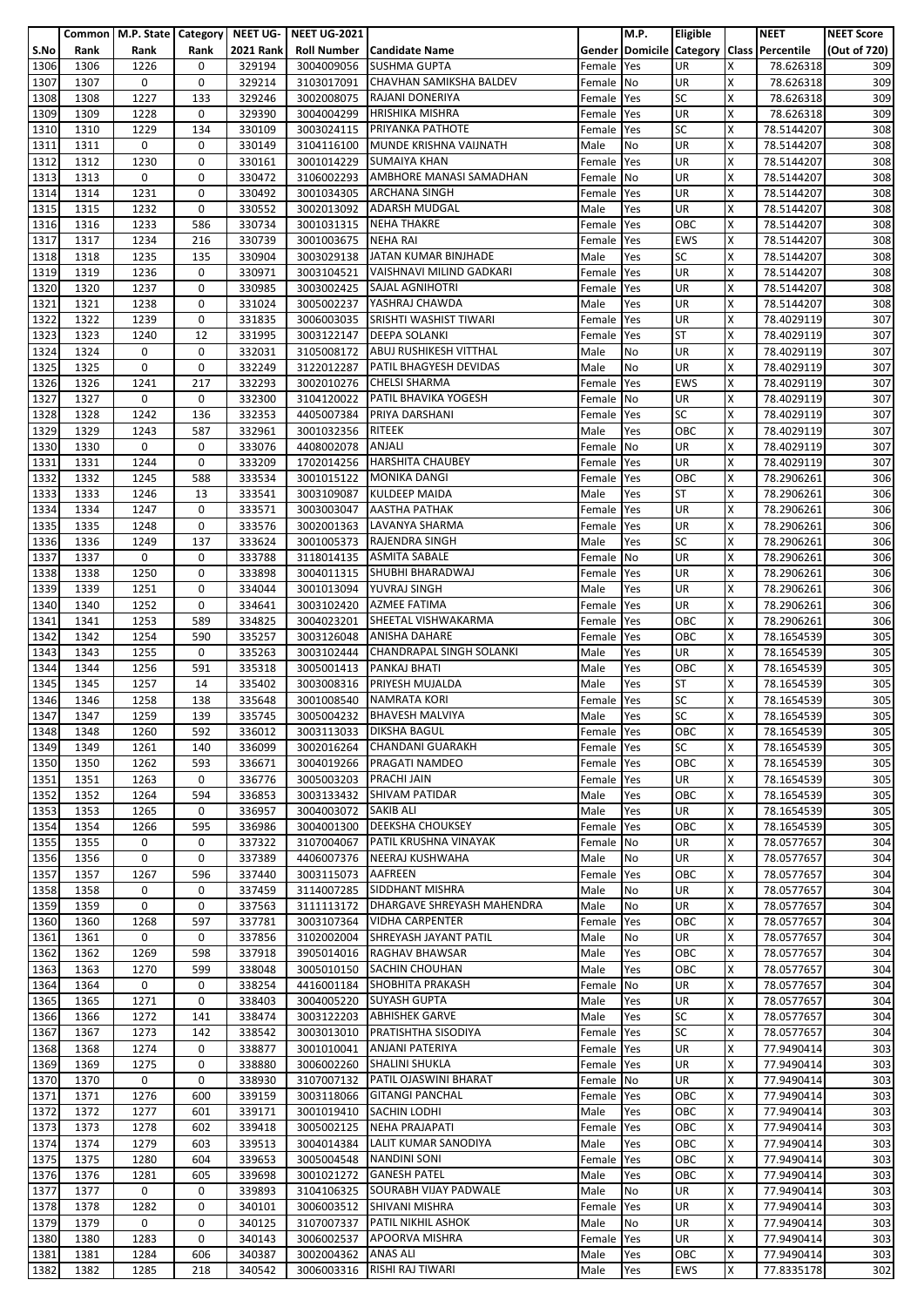|              |              | Common   M.P. State   Category   NEET UG- |             |                  | <b>NEET UG-2021</b>      |                                                           |                  | <b>M.P.</b>     | <b>Eligible</b>       |        | <b>NEET</b>                               | <b>NEET Score</b> |
|--------------|--------------|-------------------------------------------|-------------|------------------|--------------------------|-----------------------------------------------------------|------------------|-----------------|-----------------------|--------|-------------------------------------------|-------------------|
| S.No         | Rank         | Rank                                      | Rank        | <b>2021 Rank</b> | <b>Roll Number</b>       | <b>Candidate Name</b>                                     |                  |                 |                       |        | Gender Domicile Category Class Percentile | (Out of 720)      |
| 1383         | 1383         | 1286                                      | 607         | 340841           | 3001031153               | <b>PAWAN RAWAT</b>                                        | Male             | Yes             | OBC                   | X      | 77.8335178                                | 302               |
| 1384<br>1385 | 1384<br>1385 | 0<br>1287                                 | 0<br>608    | 341143<br>341225 | 4407005074<br>3001003720 | <b>MANAS SINGH SENGAR</b><br><b>VISHAKHA PRAJAPATI</b>    | Male             | No<br>Yes       | UR<br>OBC             | X<br>X | 77.8335178<br>77.8335178                  | 302<br>302        |
| 1386         | 1386         | 1288                                      | 0           | 341638           | 3003012077               | <b>VIDHI JETHANI</b>                                      | Female<br>Female | Yes             | UR                    | X      | 77.8335178                                | 302               |
| 1387         | 1387         | 1289                                      | 15          | 341760           | 3001004644               | PRASHANT KUMAR PANIKA                                     | Male             | Yes             | ST                    | X      | 77.8335178                                | 302               |
| 1388         | 1388         | 1290                                      | 219         | 341780           | 3004012251               | <b>DEEPALI JAIN</b>                                       | Female           | Yes             | <b>EWS</b>            | X      | 77.8335178                                | 302               |
| 1389         | 1389         | 1291                                      | 609         | 341855           | 3003104323               | PRATIBHA PATIDAR                                          | Female           | Yes             | OBC                   | X      | 77.8335178                                | 302               |
| 1390         | 1390         | 1292                                      | 220         | 342080           | 3004012370               | <b>BHARTI</b>                                             | Female           | Yes             | EWS                   | X      | 77.8335178                                | 302               |
| 1391         | 1391         | 0                                         | 0           | 342251           | 4406006353               | <b>AKSHAT JAIN</b>                                        | Male             | No              | UR                    | X      | 77.8335178                                | 302               |
| 1392         | 1392         | 1293                                      | 610         | 342477           | 3005004533               | <b>RUDRANSHI PORWAL</b>                                   | Female           | Yes             | OBC                   | X      | 77.7176056                                | 301               |
| 1393<br>1394 | 1393<br>1394 | 1294                                      | 611<br>143  | 342517           | 3003003485<br>3003107173 | <b>GAURAV SWAL</b><br><b>RAJPAL CHOUHAN</b>               | Male             | Yes<br>Yes      | OBC<br>SC             | X<br>X | 77.7176056                                | 301               |
| 1395         | 1395         | 1295<br>1296                              | 144         | 342527<br>342716 | 1702011066               | PREETI MAHRA                                              | Male<br>Female   | Yes             | SC                    | X      | 77.7176056<br>77.7176056                  | 301<br>301        |
| 1396         | 1396         | 1297                                      | 612         | 342756           | 3003111056               | <b>RAMANI PANCHAL</b>                                     | Female           | Yes             | OBC                   | X      | 77.7176056                                | 301               |
| 1397         | 1397         | 0                                         | 0           | 342761           | 1502001189               | ANJALI KUMARI                                             | Female           | No              | UR                    | X      | 77.7176056                                | 301               |
| 1398         | 1398         | 1298                                      | 0           | 342786           | 3001016001               | <b>JYOTSNA JAIN</b>                                       | Female           | Yes             | UR                    | X      | 77.7176056                                | 301               |
| 1399         | 1399         | 1299                                      | 613         | 342906           | 3003117101               | <b>DIVYA RATHORE</b>                                      | Female           | Yes             | ОВС                   | X      | 77.7176056                                | 301               |
| 1400         | 1400         | 1300                                      | 614         | 343024           | 3003002284               | <b>SHIVAM PATEL</b>                                       | Male             | Yes             | OBC                   | X      | 77.7176056                                | 301               |
| 1401         | 1401         | 1301                                      | 615         | 343089           | 3005003267               | <b>DIKSHA PRAJAPATI</b>                                   | Female           | Yes             | OBC                   | X      | 77.7176056                                | 301               |
| 1402<br>1403 | 1402<br>1403 | 0<br>1302                                 | 0<br>616    | 343096<br>343098 | 1702004284<br>3001020140 | NIKITA DEWANGAN<br><b>ISHA MATEKAR</b>                    | Female           | No              | UR<br>OBC             | X<br>X | 77.7176056                                | 301<br>301        |
| 1404         | 1404         | 0                                         | 0           | 343412           | 3104001480               | PANKAR TEJAS MACHHINDRA                                   | Female<br>Male   | Yes<br>No       | UR                    | X      | 77.7176056<br>77.7176056                  | 301               |
| 1405         | 1405         | 1303                                      | 617         | 343413           | 3004011415               | <b>PRACHI RAI</b>                                         | Female           | Yes             | OBC                   | X      | 77.7176056                                | 301               |
| 1406         | 1406         | 0                                         | 0           | 343635           | 3111023084               | <b>ABHISHEK SAHARE</b>                                    | Male             | No              | UR                    | X      | 77.7176056                                | 301               |
| 1407         | 1407         | 1304                                      | 221         | 343705           | 3005006088               | <b>HARSHITA SHARMA</b>                                    | Female           | Yes             | <b>EWS</b>            | X      | 77.7176056                                | 301               |
| 1408         | 1408         | 1305                                      | 618         | 343951           | 3003114035               | <b>HARENDRA PRATAP SINGH</b>                              | Male             | Yes             | OBC                   | X      | 77.7176056                                | 301               |
| 1409         | 1409         | 1306                                      | 145         | 344134           | 3005006320               | <b>SUMIT CHOUHAN</b>                                      | Male             | Yes             | SC                    | X      | 77.5971606                                | 300               |
| 1410         | 1410         | 1307                                      | 619         | 344173           | 3004026294               | <b>PRIYA SINGOUR</b>                                      | Female           | Yes             | OBC                   | X      | 77.5971606                                | 300               |
| 1411<br>1412 | 1411<br>1412 | 1308<br>1309                              | 0<br>16     | 344182<br>344187 | 3004006352<br>3003122135 | <b>SHREYANS JAIN</b><br>SANJULA KIRADE                    | Male             | Yes<br>Yes      | UR<br>ST              | X<br>X | 77.5971606<br>77.5971606                  | 300<br>300        |
| 1413         | 1413         | 1310                                      | 0           | 344199           | 3001029544               | <b>ABDUL AHAD KHAN</b>                                    | Female<br>Male   | Yes             | UR                    | X      | 77.5971606                                | 300               |
| 1414         | 1414         | 1311                                      | 146         | 344380           | 3003001251               | <b>DHARA UPADHYAY</b>                                     | Female           | Yes             | SC                    | X      | 77.5971606                                | 300               |
| 1415         | 1415         | 1312                                      | 0           | 344544           | 3001011016               | <b>AZAM ALI</b>                                           | Male             | Yes             | UR                    | X      | 77.5971606                                | 300               |
| 1416         | 1416         | 1313                                      | 620         | 344633           | 3003103447               | <b>RISHABH NAGAR</b>                                      | Male             | Yes             | OBC                   | X      | 77.5971606                                | 300               |
| 1417         | 1417         | 1314                                      | 0           | 344944           | 3001014104               | <b>ANIKET SINGH RAJAWAT</b>                               | Male             | Yes             | UR                    | X      | 77.5971606                                | 300               |
| 1418         | 1418         | 0                                         | 0           | 344948           | 4411118130               | <b>RAJAN YADAV</b>                                        | Male             | No              | UR                    | X      | 77.5971606                                | 300               |
| 1419         | 1419         | 0                                         | 0           | 344951           | 3111118014               | PARIMAL ANAND MAKADI                                      | Male             | No              | UR                    | X      | 77.5971606                                | 300               |
| 1420<br>1421 | 1420<br>1421 | 1315<br>1316                              | 147<br>148  | 345782<br>346392 | 3111014063<br>3004012002 | <b>ARYAN BIGHANE</b><br><b>PRACHLA AHIRWAR</b>            | Male<br>Female   | Yes<br>Yes      | SC<br>$\overline{SC}$ | X<br>X | 77.5971606<br>77.4870764                  | 300<br>299        |
| 1422         | 1422         | 1317                                      | 621         | 346403           | 3001015086               | <b>ZIKRA ANSARI</b>                                       | Female           | Yes             | OBC                   | X      | 77.4870764                                | 299               |
| 1423         | 1423         | 0                                         | 0           | 346513           | 3102001260               | <b>BHIWATE GAURI RAJESH</b>                               | Female           | No              | UR                    | X      | 77.4870764                                | 299               |
| 1424         | 1424         | 1318                                      | 149         | 346574           |                          | 3006001043 ASHISH KUMAR AHIRWAR                           | Male             | Yes             | SC                    | X      | 77.4870764                                | 299               |
| 1425         | 1425         | 1319                                      | 222         | 346946           | 3111113087 LIPY GUPTA    |                                                           | Female Yes       |                 | EWS                   | x      | 77.4870764                                | 299               |
| 1426         | 1426         | 1320                                      | 622         | 347676           | 3001004467               | <b>UTKARSH RATHORE</b>                                    | Male             | Yes             | OBC                   | X      | 77.3795177                                | 298               |
| 1427         | 1427         | 0                                         | 0           | 347900           | 3109103150               | <b>BANJARA JAYESH SUNIL</b>                               | Male             | No              | UR                    | X      | 77.3795177                                | 298               |
| 1428<br>1429 | 1428<br>1429 | 0<br>0                                    | 0<br>0      | 348545<br>348848 | 3104113048<br>3101008319 | TAMBEKAR YASHWANT VIJAY<br>SHENDGE PRITEE PRADEEP         | Male<br>Female   | No<br><b>No</b> | UR<br>UR              | X<br>X | 77.3795177<br>77.3795177                  | 298<br>298        |
| 1430         | 1430         | 1321                                      | 623         | 349127           | 3003139027               | <b>ARUSHI PATLE</b>                                       | Female           | Yes             | OBC                   | X      | 77.3795177                                | 298               |
| 1431         | 1431         | 1322                                      | 150         | 349411           | 3003111247               | RANJANA MALVIYA                                           | Female Yes       |                 | SC                    | X      | 77.2667786                                | 297               |
| 1432         | 1432         | 1323                                      | 17          | 349445           | 3001010440               | <b>SHRUTI KHAWAS</b>                                      | Female           | Yes             | <b>ST</b>             | X      | 77.2667786                                | 297               |
| 1433         | 1433         | 0                                         | 0           | 349535           | 3110109113               | <b>CHAUDHARI PRITI</b>                                    | Female           | No              | UR                    | X      | 77.2667786                                | 297               |
| 1434         | 1434         | 1324                                      | 624         | 349669           | 3111102407               | JAYSHREE PAWAR                                            | Female           | Yes             | OBC                   | X      | 77.2667786                                | 297               |
| 1435         | 1435         | 1325                                      | 223         | 349687           | 3001001423               | <b>SOMYA DUBEY</b>                                        | Female           | Yes             | EWS                   | X      | 77.2667786                                | 297               |
| 1436<br>1437 | 1436<br>1437 | 1326<br>1327                              | 625<br>0    | 349873<br>350051 | 3002001106<br>1703009037 | <b>AVNEESH YADAV</b><br><b>SHRUTI JAIN</b>                | Male<br>Female   | Yes<br>Yes      | OBC<br>UR             | X<br>X | 77.2667786<br>77.2667786                  | 297<br>297        |
| 1438         | 1438         | 1328                                      | 151         | 350131           | 3004017420               | <b>AKASH JHARIYA</b>                                      | Male             | Yes             | SC                    | X      | 77.2667786                                | 297               |
| 1439         | 1439         | 1329                                      | 0           | 350227           | 3004005030               | <b>ISHRAT KHAN</b>                                        | Female           | Yes             | UR                    | X      | 77.2667786                                | 297               |
| 1440         | 1440         | 1330                                      | 152         | 350344           | 3003005480               | DEVYANI DODWA                                             | Female           | Yes             | SC                    | X      | 77.2667786                                | 297               |
| 1441         | 1441         | 1331                                      | 224         | 350614           | 3005006001               | VANDANA SHARMA                                            | Female           | Yes             | EWS                   | X      | 77.2667786                                | 297               |
| 1442         | 1442         | 1332                                      | $\mathbf 0$ | 350835           | 3005002344               | <b>TANISHKA MARU</b>                                      | Female           | Yes             | UR                    | X      | 77.2667786                                | 297               |
| 1443<br>1444 | 1443         | 1333                                      | 626         | 350952           | 3001007241               | <b>PUNEET BARDE</b><br><b>GURLEEN KAUR MAKKAD</b>         | Male             | Yes             | OBC                   | X<br>X | 77.2667786                                | 297               |
| 1445         | 1444<br>1445 | 1334<br>1335                              | 225<br>627  | 351127<br>351277 | 3005003082<br>3005003333 | <b>FARHAN ANSARI</b>                                      | Female<br>Male   | Yes<br>Yes      | EWS<br>OBC            | X      | 77.1519025<br>77.1519025                  | 296<br>296        |
| 1446         | 1446         | 0                                         | 0           | 351369           | 3122001497               | <b>BRAMHANE ROHIT RAJENDRA</b>                            | Male             | No              | UR                    | X      | 77.1519025                                | 296               |
| 1447         | 1447         | 1336                                      | 628         | 351445           | 3001008356               | <b>SATISH RATHORE</b>                                     | Male             | Yes             | OBC                   | X      | 77.1519025                                | 296               |
| 1448         | 1448         | 1337                                      | 0           | 351550           | 3003013211               | <b>TARISHI TIWARI</b>                                     | Female           | Yes             | UR                    | X      | 77.1519025                                | 296               |
| 1449         | 1449         | 1338                                      | 153         | 351677           | 3003014101               | <b>VIBHA PRAJAPATI</b>                                    | Female           | Yes             | SC                    | X      | 77.1519025                                | 296               |
| 1450         | 1450         | 1339                                      | 154         | 351845           | 3005001755               | <b>PRADEEP NAGOR</b>                                      | Male             | Yes             | <b>SC</b>             | X      | 77.1519025                                | 296               |
| 1451         | 1451         | 1340                                      | 0           | 351855           | 1206004055               | JAANVI KISHORE                                            | Female Yes       |                 | UR                    | X      | 77.1519025                                | 296               |
| 1452<br>1453 | 1452<br>1453 | 0<br>0                                    | 0<br>0      | 352618<br>352921 | 3111026279<br>3102004098 | <b>ALISHA ANIL MESHRAM</b><br>NATALIYA SAROSH IDREES KHAN | Female<br>Female | No<br><b>No</b> | UR<br>UR              | X<br>X | 77.1519025<br>77.0266656                  | 296<br>295        |
| 1454         | 1454         | 0                                         | 0           | 352937           | 3102001264               | KHANDERAI RUTUJA SHIVSHANKAR                              | Female           | No              | UR                    | X      | 77.0266656                                | 295               |
| 1455         | 1455         | 1341                                      | 629         | 352938           | 3004009357               | <b>LOKANSH VERMA</b>                                      | Male             | Yes             | OBC                   | X      | 77.0266656                                | 295               |
| 1456         | 1456         | 1342                                      | 630         | 352956           | 3004012262               | <b>SANJAY KUMAR</b>                                       | Male             | Yes             | OBC                   | X      | 77.0266656                                | 295               |
| 1457         | 1457         | 1343                                      | 155         | 353098           |                          | 3004027243 ASTHA CHOUDHARI                                | Female           | Yes             | <b>SC</b>             | X      | 77.0266656                                | 295               |
| 1458         | 1458         | 1344                                      | 631         | 353225           | 1701001211               | <b>BHARTI MANKAR</b>                                      | Female Yes       |                 | OBC                   | X      | 77.0266656                                | 295               |
| 1459         | 1459         | 0                                         | 0           | 353306           | 3118015087               | GUPTA PRANJAL RAVINDRA KUMAR                              | Female No        |                 | UR                    | X      | 77.0266656                                | 295               |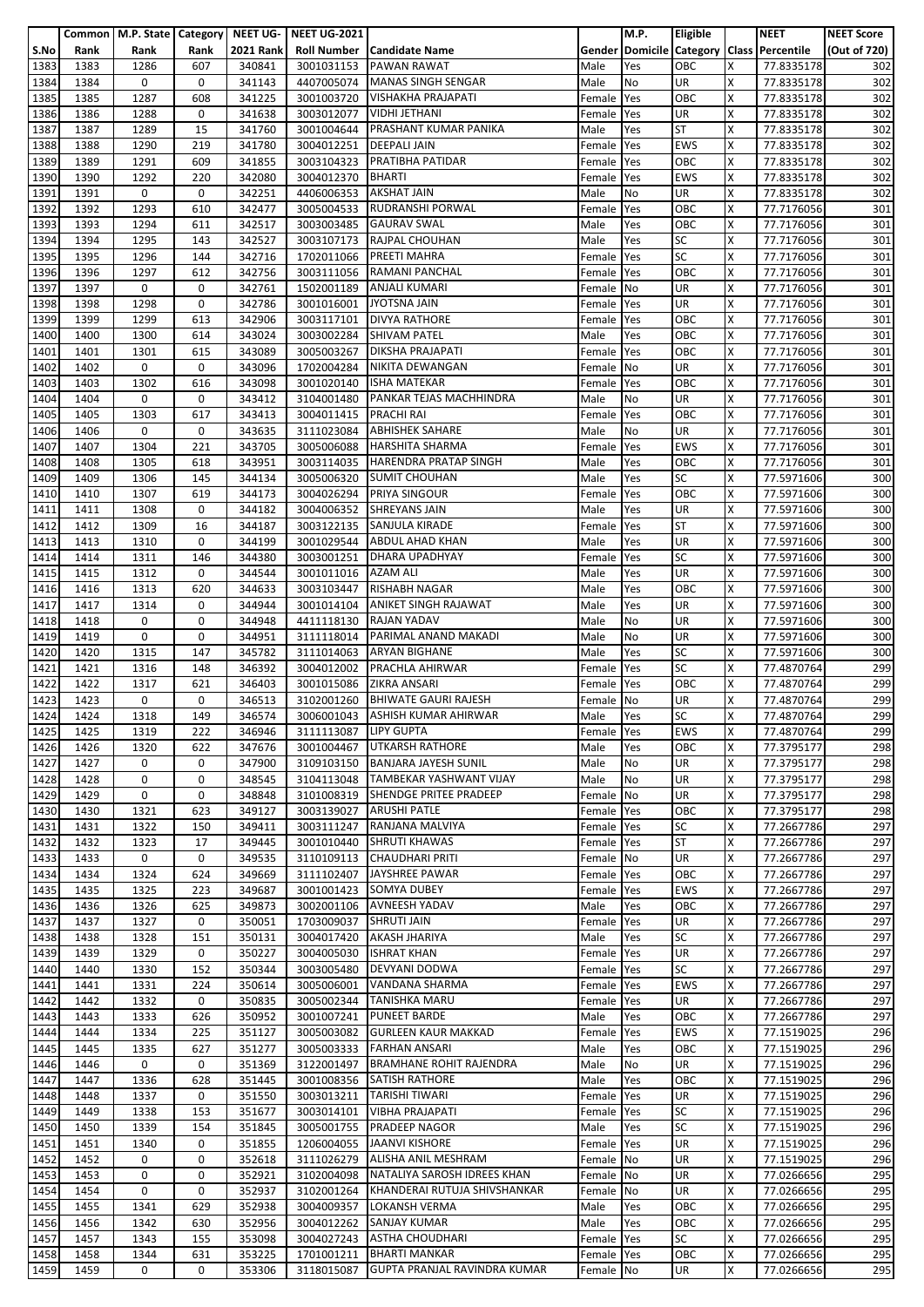|      |      |             |             |                  | Common   M.P. State   Category   NEET UG-   NEET UG-2021 |                                        |            | M.P. | Eligible   |   | <b>NEET</b>                               | <b>NEET Score</b> |
|------|------|-------------|-------------|------------------|----------------------------------------------------------|----------------------------------------|------------|------|------------|---|-------------------------------------------|-------------------|
| S.No | Rank | Rank        | Rank        | <b>2021 Rank</b> |                                                          | <b>Roll Number   Candidate Name</b>    |            |      |            |   | Gender Domicile Category Class Percentile | (Out of 720)      |
| 1460 | 1460 | 0           | 0           | 353310           | 3102021064                                               | <b>UGALE NIVEDITA RAMDAS</b>           |            | No   | UR         | x | 77.0266656                                | 295               |
|      |      |             |             |                  |                                                          |                                        | Female     |      |            |   |                                           |                   |
| 1461 | 1461 | 0           | 0           | 353398           | 3104001169                                               | KAWDE ROHINI PRABHAKAR                 | Female     | No   | <b>UR</b>  | X | 77.0266656                                | 295               |
| 1462 | 1462 | 1345        | 156         | 353662           | 3002007264                                               | ABHISHEK                               | Male       | Yes  | <b>SC</b>  | X | 77.0266656                                | 295               |
| 1463 | 1463 | 1346        | 632         | 353674           | 3001002120                                               | <b>AMAN SAHU</b>                       | Male       | Yes  | OBC        | X | 77.0266656                                | 295               |
| 1464 | 1464 | 1347        | 0           | 354095           | 3005004123                                               | <b>JANAK GUPTA</b>                     | Male       | Yes  | <b>UR</b>  | X | 77.0266656                                | 295               |
| 1465 | 1465 | 1348        | 157         | 354145           | 3004029183                                               | <b>AANCHAL MESHRAM</b>                 | Female     | Yes  | <b>SC</b>  | x | 77.0266656                                | 295               |
| 1466 | 1466 | 0           | 0           | 354249           | 3111116216                                               | <b>GUPTA SHRUTI BANSILAL</b>           | Female     | No   | UR         | X | 77.0266656                                | 295               |
| 1467 | 1467 | 1349        | 158         | 354262           | 3001003679                                               | <b>PRACHI SOMKUNWAR</b>                | Female     | Yes  | <b>SC</b>  | X | 77.0266656                                | 295               |
|      |      |             |             |                  |                                                          |                                        |            |      |            |   |                                           |                   |
| 1468 | 1468 | 1350        | 159         | 354294           | 3005002260                                               | <b>NEHA KALE</b>                       | Female     | Yes  | SC         | Χ | 77.0266656                                | 295               |
| 1469 | 1469 | 1351        | 633         | 354295           | 3005007010                                               | <b>TULSI VISHWAKARMA</b>               | Female     | Yes  | OBC        | X | 77.0266656                                | 295               |
| 1470 | 1470 | 0           | 0           | 354776           | 3103008315                                               | MOHD KASHIF AHMAD SK KARIM             | Male       | No   | <b>UR</b>  | x | 76.9129552                                | 294               |
| 1471 | 1471 | 1352        | 160         | 354782           | 3001002354                                               | <b>DEEPTI CHOUDHARY</b>                | Female     | Yes  | <b>SC</b>  | X | 76.9129552                                | 294               |
| 1472 | 1472 | 1353        | 18          | 354821           | 3003022109                                               | <b>AVANTIKA NAGAR</b>                  | Female     | Yes  | <b>ST</b>  | X | 76.9129552                                | 294               |
| 1473 | 1473 | 0           | 0           | 354980           | 3112115144                                               | WANKHADE SHASHANK PARMANAND            | Male       | No   | UR         | Χ | 76.9129552                                | 294               |
| 1474 | 1474 | 1354        | 634         | 355122           | 3001002632                                               | AJAJ AHMAD KHAN                        | Male       | Yes  | OBC        | x | 76.9129552                                | 294               |
| 1475 | 1475 | 1355        | 635         | 355123           | 3003007040                                               | <b>AYUSHI PANKAR</b>                   | Female     | Yes  | OBC        | X | 76.9129552                                | 294               |
|      |      |             |             |                  |                                                          |                                        |            |      |            |   |                                           |                   |
| 1476 | 1476 | 1356        | 636         | 355166           | 3006001543                                               | SABEEHA ANSARI                         | Female     | Yes  | OBC        | X | 76.9129552                                | 294               |
| 1477 | 1477 | 1357        | 637         | 355272           | 3003001548                                               | <b>MANAV PATIDAR</b>                   | Male       | Yes  | OBC        | x | 76.9129552                                | 294               |
| 1478 | 1478 | 1358        | 19          | 355315           | 3003008278                                               | <b>JAGDISH KIRADE</b>                  | Male       | Yes  | <b>ST</b>  | Χ | 76.9129552                                | 294               |
| 1479 | 1479 | 1359        | 638         | 355411           | 3003025199                                               | <b>AMISHA RATHORE</b>                  | Female     | Yes  | OBC        | X | 76.9129552                                | 294               |
| 1480 | 1480 | 1360        | 161         | 355424           | 3003137141                                               | <b>PRAVEEN CHOUHAN</b>                 | Male       | Yes  | <b>SC</b>  | x | 76.9129552                                | 294               |
| 1481 | 1481 | 1361        | 0           | 355449           | 3003117231                                               | SHATAKSHI PANCHOLI                     | Female     | Yes  | UR         | X | 76.9129552                                | 294               |
| 1482 | 1482 | 1362        | 0           | 355666           | 3004017373                                               | <b>ARJAN</b>                           | Male       | Yes  | UR         | ς | 76.9129552                                | 294               |
| 1483 | 1483 | 0           | 0           | 356252           | 3110002609                                               | SHARMA ANJALI SATENDRA                 | Female     | No   | UR         | X | 76.9129552                                | 294               |
|      |      |             |             |                  |                                                          |                                        |            |      | <b>SC</b>  | X | 76.7949061                                | 293               |
| 1484 | 1484 | 1363        | 162         | 356624           | 3001009429                                               | <b>DOLLY AMOVA</b>                     | Female     | Yes  |            |   |                                           |                   |
| 1485 | 1485 | 1364        | 0           | 356784           | 3003005254                                               | SHIVANI SHARMA                         | Female     | Yes  | UR         | X | 76.7949061                                | 293               |
| 1486 | 1486 | 1365        | 163         | 356785           | 3001029361                                               | <b>BHUPENDRA ATHANKAR</b>              | Male       | Yes  | <b>SC</b>  | X | 76.7949061                                | 293               |
| 1487 | 1487 | 0           | 0           | 356797           |                                                          | 3117003387 SWARAJ VASANT SAPTALE       | Male       | No   | UR         | X | 76.7949061                                | 293               |
| 1488 | 1488 | 1366        | 639         | 356915           | 3005006093                                               | <b>ASHA SAHU</b>                       | Female     | Yes  | OBC        | Χ | 76.7949061                                | 293               |
| 1489 | 1489 | 0           | 0           | 357230           | 3115012272                                               | KARANI RASHMI JAWAHAR                  | Female     | No   | UR         | X | 76.7949061                                | 293               |
| 1490 | 1490 | 1367        | 164         | 357379           | 3001001534                                               | <b>DEEPANSHU KORI</b>                  | Male       | Yes  | <b>SC</b>  | x | 76.7949061                                | 293               |
| 1491 | 1491 | 1368        | 226         | 357422           | 3003103205                                               | <b>MONIKA AGRAWAL</b>                  | Female     | Yes  | <b>EWS</b> | X | 76.7949061                                | 293               |
|      |      | 1369        | 165         |                  |                                                          | <b>SONALI BABU</b>                     |            |      | SC         | x |                                           |                   |
| 1492 | 1492 |             |             | 357490           | 3002002239                                               |                                        | Female     | Yes  |            |   | 76.7949061                                | 293               |
| 1493 | 1493 | 1370        | 640         | 357682           | 3002006115                                               | SHIRESTHADITYA SINGH PATEL             | Male       | Yes  | OBC        | Χ | 76.7949061                                | 293               |
| 1494 | 1494 | 1371        | $\mathbf 0$ | 357765           | 3003104021                                               | <b>NIKESH BADOLE</b>                   | Male       | Yes  | UR         | X | 76.7949061                                | 293               |
| 1495 | 1495 | 0           | 0           | 358353           | 3105019212                                               | <b>BARSALE CHAITANYA LIMBAJI</b>       | Male       | No   | UR         | X | 76.6769218                                | 292               |
| 1496 | 1496 | 0           | 0           | 358371           | 3122001211                                               | <b>MAHAJAN GITAKSHI VIJAY</b>          | Female     | No   | UR         | X | 76.6769218                                | 292               |
| 1497 | 1497 | 1372        | 641         | 358377           | 3003126170                                               | POOJA                                  | Female     | Yes  | OBC        | x | 76.6769218                                | 292               |
| 1498 | 1498 | 1373        | 20          | 358452           | 4406001511                                               | <b>SHALINI BHAGAT</b>                  | Female     | Yes  | <b>ST</b>  | Χ | 76.6769218                                | 292               |
| 1499 | 1499 | 1374        | 642         | 358589           | 3001004627                                               | PRINCI CHADOKAR                        | Female     | Yes  | OBC        | X | 76.6769218                                | 292               |
| 1500 | 1500 | 1375        | 166         | 358785           | 3002007146                                               | <b>GAJENDRA SHAKYA</b>                 | Male       | Yes  | <b>SC</b>  | x | 76.6769218                                | 292               |
|      |      |             |             |                  |                                                          |                                        |            |      |            |   |                                           |                   |
| 1501 | 1501 | 1376        | 643         | 358924           |                                                          | 3002002497 VARSHA DANGI                | Female Yes |      | OBC        | X | 76.6769218                                | 292               |
| 1502 | 1502 | 1377        | 644         | 359177           |                                                          | 3111004547 YATENDRA DIGARSE            | Male       | Yes  | OBC        | х | 76.6769218                                | 292               |
| 1503 | 1503 | 0           | 0           | 359241           | 4407010327                                               | <b>NAMRA NOOR</b>                      | Female     | No   | UR         | X | 76.6769218                                | 292               |
| 1504 | 1504 | 1378        | 227         | 359313           | 3005004460                                               | <b>BHAVNA NIGAM</b>                    | Female Yes |      | EWS        | x | 76.6769218                                | 292               |
| 1505 | 1505 | $\mathbf 0$ | 0           | 359729           | 2001224252                                               | <b>SMRITI JAIN</b>                     | Female No  |      | UR         | X | 76.6769218                                | 292               |
| 1506 | 1506 | 1379        | 645         | 359897           | 3001012158                                               | ZIKRA                                  | Female     | Yes  | OBC        | X | 76.6769218                                | 292               |
| 1507 | 1507 | 1380        | 646         | 360191           | 3111103679                                               | <b>HARSHITA SAO</b>                    | Female     | Yes  | OBC        | X | 76.5614629                                | 291               |
| 1508 | 1508 | 1381        | 0           | 360416           | 3006005252                                               | <b>ANURIMA SHUKLA</b>                  | Female     | Yes  | UR         | Χ | 76.5614629                                | 291               |
| 1509 | 1509 | 1382        | 647         | 360440           | 3003012021                                               | <b>MANISH KARODA</b>                   |            |      | OBC        | X | 76.5614629                                | 291               |
|      |      |             |             |                  |                                                          |                                        | Male       | Yes  |            |   |                                           |                   |
| 1510 | 1510 | 1383        | 167         | 360504           | 3005004111                                               | <b>DEEPANSHU MEHAR</b>                 | Male       | Yes  | <b>SC</b>  | Χ | 76.5614629                                | 291               |
| 1511 | 1511 | 1384        | 0           | 360511           | 3006004069                                               | <b>ADARSH SHUKLA</b>                   | Male       | Yes  | <b>UR</b>  | X | 76.5614629                                | 291               |
| 1512 | 1512 | 1385        | 168         | 360651           | 3002003599                                               | <b>HARSHA RATMELE</b>                  | Female     | Yes  | <b>SC</b>  | x | 76.5614629                                | 291               |
| 1513 | 1513 | 1386        | 228         | 360690           | 3003133498                                               | <b>SHUBHAM SHARMA</b>                  | Male       | Yes  | <b>EWS</b> | X | 76.5614629                                | 291               |
| 1514 | 1514 | 0           | $\mathbf 0$ | 360959           |                                                          | 3111019222 RAHANGDALE HIMANITAI LAXMAN | Female No  |      | <b>UR</b>  | x | 76.5614629                                | 291               |
| 1515 | 1515 | 1387        | 229         | 361077           | 3002008031                                               | <b>SHIVANI PATHAK</b>                  | Female Yes |      | <b>EWS</b> | Χ | 76.5614629                                | 291               |
| 1516 | 1516 | 1388        | 648         | 361438           | 3003104239                                               | SAKSHI BAIRAGI                         | Female     | Yes  | OBC        | X | 76.5614629                                | 291               |
| 1517 | 1517 | 1389        | 649         | 361474           | 3003129081                                               | <b>ANAS SHAH</b>                       | Male       | Yes  | OBC        | X | 76.5614629                                | 291               |
| 1518 | 1518 | 0           | 0           | 361512           | 1702003183                                               | <b>SHIKHA RAI</b>                      | Female No  |      | UR         | X | 76.5614629                                | 291               |
| 1519 | 1519 | 1390        | 650         | 361957           | 3001013063                                               | DHARMENDRA GURJAR                      | Male       | Yes  | OBC        | X | 76.4313693                                | 290               |
|      |      |             |             |                  |                                                          |                                        |            |      |            |   |                                           |                   |
| 1520 | 1520 | 1391        | 651         | 362064           | 3107011125                                               | <b>ADITI PADOLE</b>                    | Female Yes |      | OBC        | X | 76.4313693                                | 290               |
| 1521 | 1521 | 1392        | 0           | 362233           | 3001034343                                               | <b>KASHISH GURNANI</b>                 | Female     | Yes  | UR         | X | 76.4313693                                | 290               |
| 1522 | 1522 | 1393        | 652         | 362593           | 3003118020                                               | <b>PRAGYA SARAN</b>                    | Female     | Yes  | OBC        | X | 76.4313693                                | 290               |
| 1523 | 1523 | 1394        | 653         | 362759           | 3001029568                                               | <b>SURBHI CHOUHAN</b>                  | Female     | Yes  | OBC        | X | 76.4313693                                | 290               |
| 1524 | 1524 | 1395        | 230         | 363653           | 3005004412                                               | PRIYAL NEEMA                           | Female     | Yes  | <b>EWS</b> | x | 76.4313693                                | 290               |
| 1525 | 1525 | 1396        | 0           | 363765           | 3005001380                                               | <b>PRAVEEN KUMAR SHARMA</b>            | Male       | Yes  | UR         | X | 76.4313693                                | 290               |
| 1526 | 1526 | 1397        | 654         | 363809           | 3001016115                                               | <b>DEEPALI SAHU</b>                    | Female     | Yes  | OBC        | X | 76.4313693                                | 290               |
| 1527 | 1527 | 1398        | 169         | 363996           | 3003119205                                               | ARUN                                   | Male       | Yes  | <b>SC</b>  | X | 76.3123489                                | 289               |
| 1528 | 1528 | 0           | 0           | 364029           | 4406007096                                               | <b>SAMIN KUMAR</b>                     | Male       | No   | UR         | X | 76.3123489                                | 289               |
|      |      |             |             |                  |                                                          | <b>AANCHAL DAMODARE</b>                |            |      | <b>SC</b>  | x |                                           |                   |
| 1529 | 1529 | 1399        | 170         | 364104           | 3005004381                                               |                                        | Female     | Yes  |            |   | 76.3123489                                | 289               |
| 1530 | 1530 | 0           | 0           | 364209           | 3107003336                                               | JADHAV CHETAN SHANTARAM                | Male       | No   | <b>UR</b>  | Χ | 76.3123489                                | 289               |
| 1531 | 1531 | 1400        | 655         | 364233           | 3004001480                                               | AKSHAY VISHWAKARMA                     | Male       | Yes  | OBC        | X | 76.3123489                                | 289               |
| 1532 | 1532 | 1401        | 656         | 364503           | 3006004106                                               | ANIL KUMAR YADAV                       | Male       | Yes  | OBC        | X | 76.3123489                                | 289               |
| 1533 | 1533 | 1402        | 231         | 364521           | 3002004298                                               | <b>ABHISHEK PATHAK</b>                 | Male       | Yes  | <b>EWS</b> | X | 76.3123489                                | 289               |
| 1534 | 1534 | 1403        | 657         | 364544           | 3003101341                                               | <b>SHIVAM SEN</b>                      | Male       | Yes  | OBC        | x | 76.3123489                                | 289               |
| 1535 | 1535 | 1404        | 232         | 364947           | 3003103024                                               | <b>SHASHANK BHALKE</b>                 | Male       | Yes  | <b>EWS</b> | X | 76.3123489                                | 289               |
| 1536 | 1536 | 1405        | 658         | 365030           | 3003014186                                               | POOJA YADAV                            | Female Yes |      | OBC        | X | 76.3123489                                | 289               |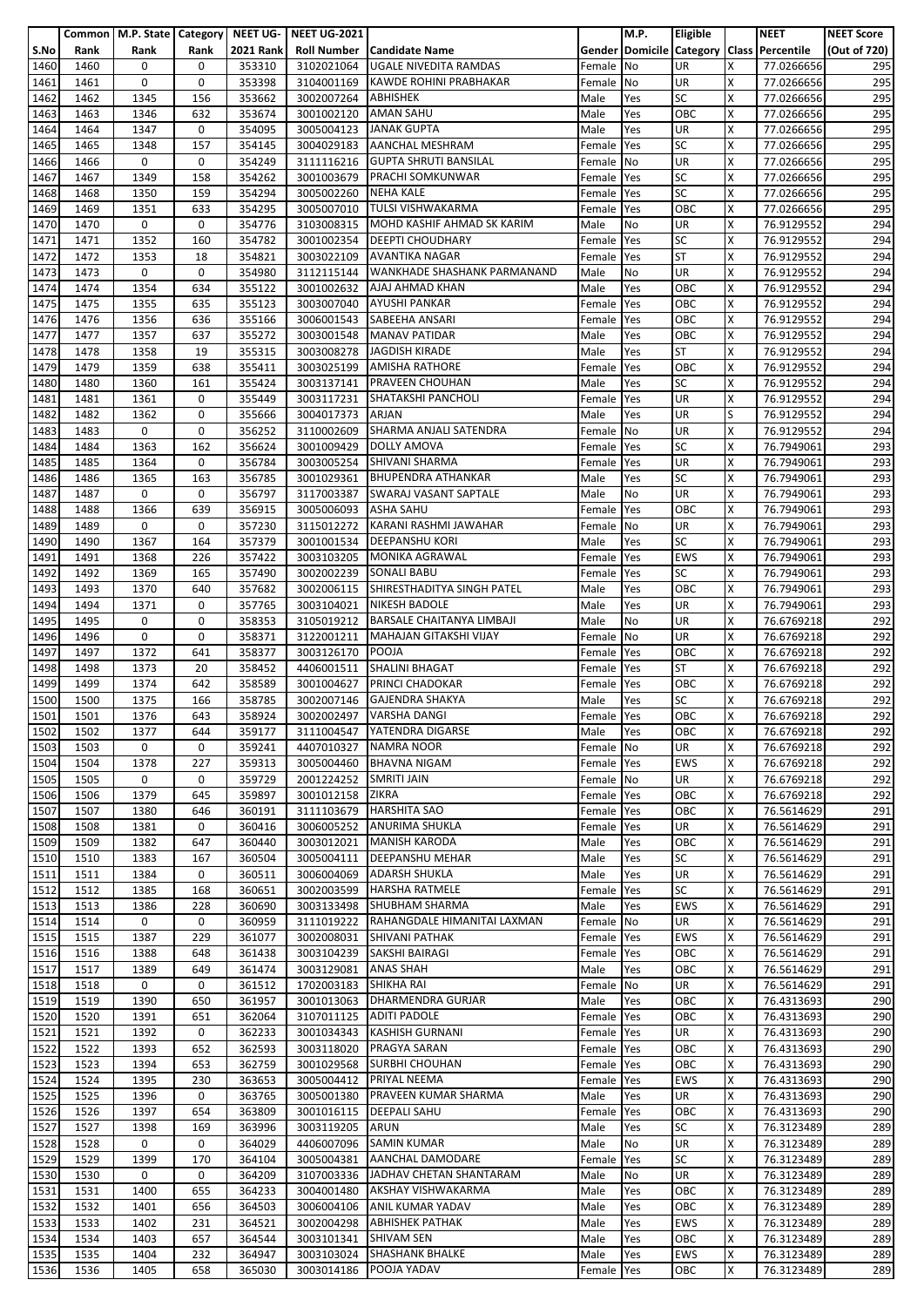|      |      |      |             | Common   M.P. State   Category   NEET UG- | <b>NEET UG-2021</b> |                                          |            | M.P.                            | Eligible   |              | <b>NEET</b> | <b>NEET Score</b> |
|------|------|------|-------------|-------------------------------------------|---------------------|------------------------------------------|------------|---------------------------------|------------|--------------|-------------|-------------------|
| S.No | Rank | Rank | Rank        | <b>2021 Rank</b>                          | <b>Roll Number</b>  | <b>Candidate Name</b>                    |            | <b>Gender Domicile Category</b> |            | <b>Class</b> | Percentile  | (Out of 720)      |
|      | 1537 |      | 0           | 365230                                    | 3122013122          | CHAUDHARI YUGANDHARA SATISH              |            | <b>No</b>                       | UR         | X            | 76.3123489  |                   |
| 1537 |      | 0    |             |                                           |                     |                                          | Female     |                                 |            |              |             | 289               |
| 1538 | 1538 | 0    | 0           | 365231                                    | 1502126289          | <b>ROSHNI KUMARI</b>                     | Female     | No                              | UR         | X            | 76.3123489  | 289               |
| 1539 | 1539 | 0    | 0           | 365516                                    | 3102018241          | SAHEJWANI NIKHIL MAHESH                  | Male       | No                              | UR         | X            | 76.3123489  | 289               |
| 1540 | 1540 | 1406 | 659         | 366530                                    | 3003103388          | <b>NANDINI PATEL</b>                     | Female     | Yes                             | OBC        | X            | 76.1950769  | 288               |
| 1541 | 1541 | 1407 | 21          | 367101                                    | 3003129073          | <b>VINAY KAKODIYA</b>                    | Male       | Yes                             | <b>ST</b>  | X            | 76.1950769  | 288               |
|      | 1542 | 1408 | 171         | 367201                                    |                     | <b>RAJU VERMA</b>                        |            | Yes                             | SC         | X            |             | 288               |
| 1542 |      |      |             |                                           | 3001031389          |                                          | Male       |                                 |            |              | 76.1950769  |                   |
| 1543 | 1543 | 1409 | 660         | 367276                                    | 3001014335          | SHRISHTI DANGI                           | Female     | Yes                             | ОВС        | X            | 76.1950769  | 288               |
| 1544 | 1544 | 0    | $\pmb{0}$   | 367643                                    | 3122009288          | PAWAR RAJ RAKESH                         | Male       | No                              | UR         | X            | 76.0763803  | 287               |
| 1545 | 1545 | 1410 | 172         | 367736                                    | 3003114281          | <b>SALONI KHANDEKAR</b>                  | Female     | Yes                             | SC         | X            | 76.0763803  | 287               |
| 1546 | 1546 | 1411 | 661         | 367773                                    | 3001031191          | <b>RITU KURMI</b>                        | Female     | Yes                             | ОВС        | X            | 76.0763803  | 287               |
| 1547 | 1547 | 0    | 0           | 367963                                    | 3106014164          | JANGLE SAKSHI VISHNU                     | Female     | No                              | UR         | X            | 76.0763803  | 287               |
| 1548 | 1548 | 1412 | 662         | 368061                                    | 3001007453          | <b>SEJAL PATIDAR</b>                     | Female     | Yes                             | OBC        | X            | 76.0763803  | 287               |
|      | 1549 |      | 0           | 368183                                    |                     | <b>MANSHVI KHICHI</b>                    |            |                                 | UR         | X            |             |                   |
| 1549 |      | 1413 |             |                                           | 3003001576          |                                          | Female     | Yes                             |            |              | 76.0763803  | 287               |
| 1550 | 1550 | 0    | 0           | 368200                                    | 3106006253          | KOLHE DHANASHRI HARIHAR                  | Female     | <b>No</b>                       | UR         | X            | 76.0763803  | 287               |
| 1551 | 1551 | 1414 | 663         | 368397                                    | 3002009045          | <b>HARSH KUMAR SISODIYA</b>              | Male       | Yes                             | ОВС        | X            | 76.0763803  | 287               |
| 1552 | 1552 | 1415 | 173         | 368475                                    | 3003109338          | <b>TUSHAR GOYAL</b>                      | Male       | Yes                             | SC         | X            | 76.0763803  | 287               |
| 1553 | 1553 | 0    | 0           | 368756                                    | 3119003005          | <b>BORGAVE PRITI SHANTINATH</b>          | Female     | No                              | UR         | X            | 76.0763803  | 287               |
| 1554 | 1554 | 0    | 0           | 369306                                    | 4408015469          | SAKSHI AWASTHI                           | Female     | <b>No</b>                       | UR         | X            | 76.0763803  | 287               |
| 1555 | 1555 | 1416 | 664         | 369571                                    | 3001026310          | <b>SUMIT GOUR</b>                        | Male       | Yes                             | ОВС        | X            | 75.9591083  | 286               |
| 1556 | 1556 | 1417 | 665         | 369585                                    | 3005002265          | <b>MAMTA PATIDAR</b>                     | Female     | Yes                             | OBC        | X            | 75.9591083  | 286               |
|      |      |      |             | 369729                                    |                     |                                          |            |                                 |            |              |             |                   |
| 1557 | 1557 | 1418 | 666         |                                           | 3005011106          | JITENDRA PANCHAL                         | Male       | Yes                             | OBC        | X            | 75.9591083  | 286               |
| 1558 | 1558 | 0    | 0           | 369944                                    | 3107005075          | MUNDE NAMRATA PANDURANG                  | Female     | No                              | UR         | X            | 75.9591083  | 286               |
| 1559 | 1559 | 1419 | 667         | 370174                                    | 3111024289          | <b>RUPALI PAWAR</b>                      | Female     | Yes                             | OBC        | X            | 75.9591083  | 286               |
| 1560 | 1560 | 1420 | 174         | 370312                                    | 3001001079          | URVASHI KHATRI                           | Female     | Yes                             | SC         | X            | 75.9591083  | 286               |
| 1561 | 1561 | 1421 | 668         | 370523                                    | 3003027020          | KARAN BHATEWARA                          | Male       | Yes                             | OBC        | X            | 75.9591083  | 286               |
| 1562 | 1562 | 0    | $\mathbf 0$ | 370585                                    | 3107002073          | DHUNDALE KHUSHI BABURAO                  | Female     | <b>No</b>                       | <b>UR</b>  | X            | 75.9591083  | 286               |
| 1563 | 1563 | 0    | 0           | 370830                                    | 3105019097          | DEVADKAR ANKUSH BALASAHEB                | Male       | No                              | UR         | X            | 75.9591083  | 286               |
|      |      |      |             |                                           |                     |                                          |            |                                 |            |              |             |                   |
| 1564 | 1564 | 1422 | 22          | 371287                                    | 3003139208          | DINESH DAMAR                             | Male       | Yes                             | <b>ST</b>  | X            | 75.826554   | 285               |
| 1565 | 1565 | 1423 | 23          | 371378                                    | 3003120224          | <b>ANSHITA BHAGORA</b>                   | Female     | Yes                             | <b>ST</b>  | X            | 75.826554   | 285               |
| 1566 | 1566 | 0    | 0           | 371510                                    | 3102002145          | <b>REVATI PATIL</b>                      | Female     | No                              | UR         | Ιx           | 75.826554   | 285               |
| 1567 | 1567 | 0    | 0           | 371518                                    | 3113110268          | CHAVAN MRUNMAYEE SACHIN                  | Female No  |                                 | UR         | X            | 75.826554   | 285               |
| 1568 | 1568 | 0    | 0           | 371526                                    | 3112104408          | <b>MARKANI TOHID</b>                     | Male       | No                              | UR         | X            | 75.826554   | 285               |
| 1569 | 1569 | 1424 | 175         | 371748                                    | 3001004117          | KAVITA AHIRWAR                           | Female     | Yes                             | SC         | ΙX           | 75.826554   | 285               |
| 1570 | 1570 | 1425 | 669         | 371793                                    | 3001010075          | SANDHYA PARMAR                           | Female     | Yes                             | ОВС        | X            | 75.826554   | 285               |
| 1571 | 1571 | 1426 | 233         | 371808                                    | 3006003290          | <b>ABHISHEK MISHRA</b>                   | Male       | Yes                             | <b>EWS</b> | X            | 75.826554   | 285               |
|      |      |      |             |                                           |                     |                                          |            |                                 |            |              |             |                   |
| 1572 | 1572 | 0    | 0           | 372044                                    | 3107016121          | <b>MAHEK BANO ANEES ALI</b>              | Female     | <b>No</b>                       | UR         | X            | 75.826554   | 285               |
| 1573 | 1573 | 1427 | 670         | 372127                                    | 3005003159          | <b>JYOTI</b>                             | Female     | Yes                             | ОВС        | X            | 75.826554   | 285               |
| 1574 | 1574 | 1428 | 671         | 372489                                    | 3003123144          | <b>AAYUSH JAISWAL</b>                    | Male       | Yes                             | ОВС        | X            | 75.826554   | 285               |
| 1575 | 1575 | 1429 | 0           | 372801                                    | 3003019119          | <b>DEESHI PAVECHA</b>                    | Female     | Yes                             | UR         | X            | 75.826554   | 285               |
| 1576 | 1576 | 1430 | 672         | 373505                                    | 3004007189          | AKHILESH RAJAK                           | Male       | Yes                             | OBC        | Ιx           | 75.7072746  | 284               |
| 1577 | 1577 | 0    | 0           | 373512                                    | 1704003450          | SOUMYA SHRIVASTAVA                       | Female No  |                                 | UR         | X            | 75.7072746  | 284               |
| 1578 | 1578 | 0    | 0           | 373567                                    |                     | 3906010163   DIVYANSHI DOSI              | Female No  |                                 | UR         | X            | 75.7072746  | 284               |
|      |      |      |             |                                           |                     |                                          |            |                                 |            |              |             |                   |
| 1579 | 1579 | 1431 | 0           | 373655                                    | 3001009130          | <b>MAHEK HUSSAIN</b>                     | Female Yes |                                 | UR         | ΙX           | 75.7072746  | 284               |
| 1580 | 1580 | 1432 | 0           | 373728                                    | 3003104254          | SHIVANGI SHARMA                          | Female     | Yes                             | UR         | X            | 75.7072746  | 284               |
| 1581 | 1581 | 1433 | 673         | 373751                                    |                     | 3003004229 SHRUTI PATIDAR                | Female     | Yes                             | OBC        | X            | 75.7072746  | 284               |
| 1582 | 1582 | 1434 | 674         | 373763                                    | 3003107289          | <b>SHWETA CHOUHAN</b>                    | Female Yes |                                 | OBC        | X            | 75.7072746  | 284               |
| 1583 | 1583 | 1435 | 234         | 373998                                    | 1702001028          | JIYA AHUJA                               | Female     | Yes                             | EWS        | X            | 75.7072746  | 284               |
| 1584 | 1584 | 1436 | 675         | 374092                                    | 3003134071          | <b>SHAHRUKH MANSOORI</b>                 | Male       | Yes                             | OBC        | ΙX           | 75.7072746  | 284               |
| 1585 | 1585 | 1437 | 176         | 374213                                    | 3001028576          | <b>MONIKA NAGLE</b>                      | Female     | Yes                             | SC         | X            | 75.7072746  | 284               |
| 1586 | 1586 | 1438 | 676         | 374230                                    | 3001004269          | JYOTI KUMARI KIRAD                       | Female     | Yes                             | OBC        | Ιx           | 75.7072746  | 284               |
|      |      |      |             |                                           |                     |                                          |            |                                 |            |              |             |                   |
| 1587 | 1587 | 1439 | 677         | 374311                                    | 3001013286          | DIVYA MATHANKAR                          | Female     | Yes                             | ОВС        | X            | 75.7072746  | 284               |
| 1588 | 1588 | 1440 | $\mathbf 0$ | 374463                                    | 3003107044          | <b>HARSH VYAS</b>                        | Male       | Yes                             | UR         | X            | 75.7072746  | 284               |
| 1589 | 1589 | 1441 | 678         | 374557                                    | 3006002261          | LAL RATAN SINGH                          | Male       | Yes                             | ОВС        | X            | 75.7072746  | 284               |
| 1590 | 1590 | 1442 | 679         | 374639                                    | 3002004229          | <b>BHOOMIKA YADAV</b>                    | Female     | Yes                             | ОВС        | X            | 75.7072746  | 284               |
| 1591 | 1591 | 1443 | 177         | 374765                                    | 3002007011          | <b>ASHWINI CHAUDHARY</b>                 | Female     | Yes                             | SC         | X            | 75.7072746  | 284               |
| 1592 | 1592 | 1444 | 235         | 374900                                    | 3004003218          | <b>ANJALI AHUJA</b>                      | Female Yes |                                 | <b>EWS</b> | X            | 75.7072746  | 284               |
| 1593 | 1593 | 1445 | 680         | 375011                                    | 3005001539          | <b>TRILOK SONGARA</b>                    | Male       | Yes                             | OBC        | X            | 75.7072746  | 284               |
| 1594 | 1594 | 1446 | 178         | 375248                                    | 4406005276          | <b>SHRIJAL AHIRWAR</b>                   | Female     | Yes                             | SC         | X            | 75.5873476  | 283               |
| 1595 | 1595 | 1447 | 0           | 375503                                    | 3005002132          | <b>RUCHI CHATURVEDI</b>                  | Female     | Yes                             | UR         | X            | 75.5873476  | 283               |
|      |      |      |             |                                           |                     |                                          |            |                                 |            | ΙX           |             |                   |
| 1596 | 1596 | 1448 | 236         | 375705                                    | 3006004090          | RAVI RATNA PATHAK                        | Male       | Yes                             | EWS        |              | 75.5873476  | 283               |
| 1597 | 1597 | 1449 | 237         | 375748                                    | 3003001042          | <b>VAIDEHI PAHADIA</b>                   | Female     | Yes                             | EWS        | X            | 75.5873476  | 283               |
| 1598 | 1598 | 1450 | 681         | 375754                                    | 3002002410          | <b>KRISHNA PAL</b>                       | Female     | Yes                             | OBC        | X            | 75.5873476  | 283               |
| 1599 | 1599 | 1451 | 682         | 376268                                    | 3003019104          | <b>RAHUL BHAWSAR</b>                     | Male       | Yes                             | OBC        | X            | 75.5873476  | 283               |
| 1600 | 1600 | 1452 | 683         | 376342                                    | 3003102503          | AHMAD ALI                                | Male       | Yes                             | ОВС        | X            | 75.5873476  | 283               |
| 1601 | 1601 | 1453 | 684         | 376416                                    | 3001007095          | <b>ABU BAKAR</b>                         | Male       | Yes                             | OBC        | X            | 75.5873476  | 283               |
| 1602 | 1602 | 1454 | 685         | 376825                                    | 3004018228          | <b>NEHA PARVEEN</b>                      | Female     | Yes                             | OBC        | X            | 75.5873476  | 283               |
| 1603 | 1603 | 1455 | 0           | 376851                                    | 3001004222          | <b>ARTI DUBEY</b>                        | Female     | Yes                             | UR         | X            | 75.5873476  | 283               |
|      |      |      |             |                                           |                     |                                          |            |                                 |            |              |             |                   |
| 1604 | 1604 | 0    | 0           | 377015                                    |                     | 3107002034 MOHAMMAD ABUZAR SHAIKH HAROON | Male       | No                              | UR         | X            | 75.4707879  | 282               |
| 1605 | 1605 | 1456 | 0           | 377098                                    | 3006002436          | <b>DIVYA MISHRA</b>                      | Female     | Yes                             | UR         | X            | 75.4707879  | 282               |
| 1606 | 1606 | 1457 | 686         | 377169                                    | 3003105410          | SHVETA PARMAR                            | Female     | Yes                             | ОВС        | lS.          | 75.4707879  | 282               |
| 1607 | 1607 | 1458 | 687         | 377204                                    | 3111015189          | SAKSHI PAWAR                             | Female     | Yes                             | ОВС        | X            | 75.4707879  | 282               |
| 1608 | 1608 | 1459 | 688         | 377335                                    | 3005007134          | <b>GOVIND SINGH</b>                      | Male       | Yes                             | ОВС        | Ιx           | 75.4707879  | 282               |
| 1609 | 1609 | 1460 | 689         | 377432                                    | 3001026043          | <b>TARUN NAMDEV</b>                      | Male       | Yes                             | OBC        | X            | 75.4707879  | 282               |
| 1610 | 1610 | 1461 | 690         | 377465                                    | 3003101074          | NARENDRA SINGH DANGI                     | Male       | Yes                             | ОВС        | X            | 75.4707879  | 282               |
| 1611 | 1611 | 1462 | 691         | 377814                                    | 3003113147          | SARANSH RATHOD                           | Male       | Yes                             | OBC        | ΙX           | 75.4707879  | 282               |
| 1612 | 1612 | 1463 | 692         | 378019                                    | 3003118073          | <b>MEGHA YADAV</b>                       | Female Yes |                                 | ОВС        | X            | 75.4707879  | 282               |
|      |      |      |             |                                           |                     | <b>TEHSIN MEV</b>                        |            |                                 |            |              |             |                   |
| 1613 | 1613 | 1464 | 693         | 378268                                    | 3005010029          |                                          | Female Yes |                                 | ОВС        | X            | 75.4707879  | 282               |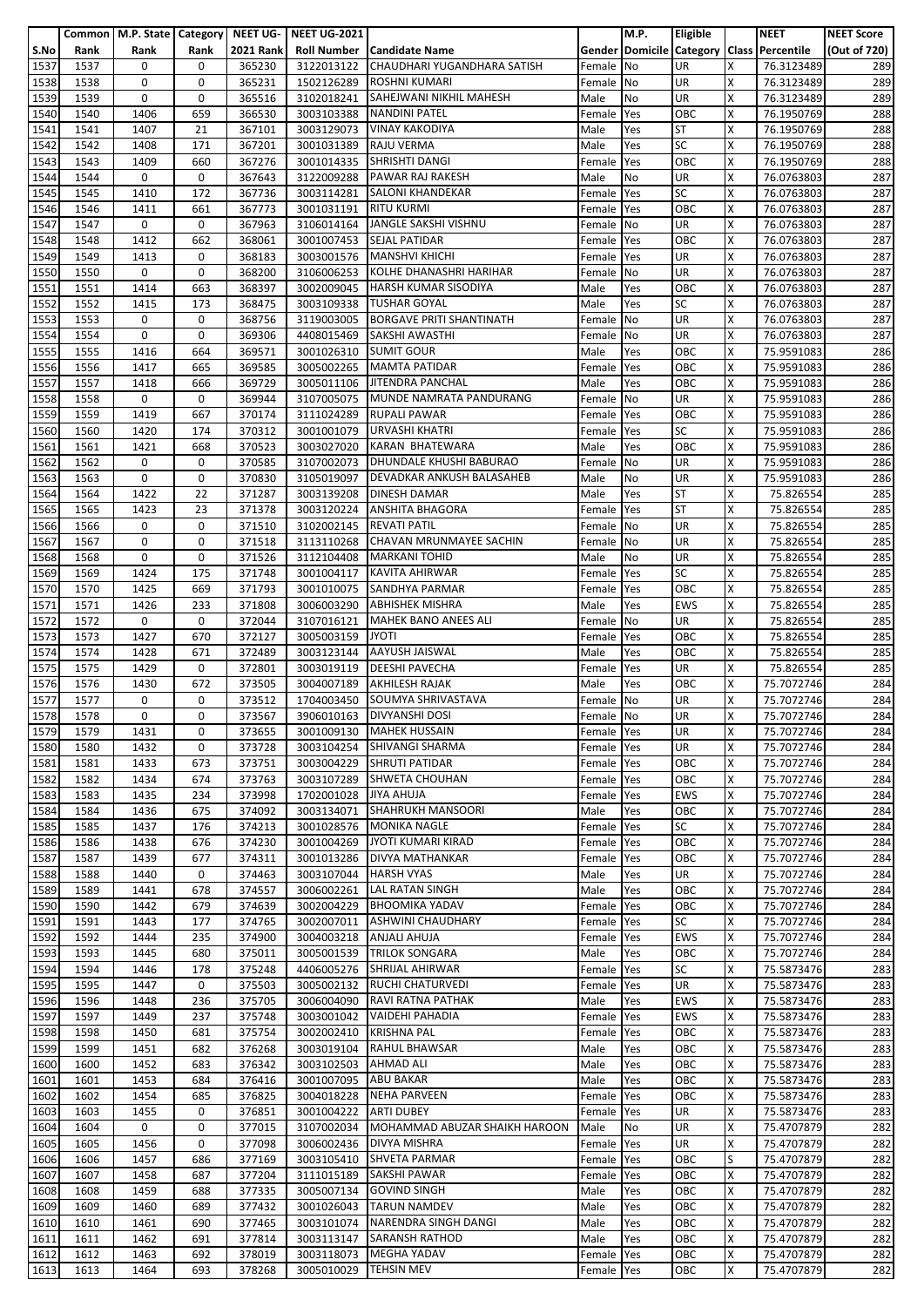|              |              | Common   M.P. State   Category   NEET UG- |             |                  | <b>NEET UG-2021</b>                 |                                                   |              | M.P.      | Eligible               |        | <b>NEET</b>                               | <b>NEET Score</b> |
|--------------|--------------|-------------------------------------------|-------------|------------------|-------------------------------------|---------------------------------------------------|--------------|-----------|------------------------|--------|-------------------------------------------|-------------------|
| S.No         | Rank         | Rank                                      | Rank        | <b>2021 Rank</b> |                                     | Roll Number   Candidate Name                      |              |           |                        |        | Gender Domicile Category Class Percentile | (Out of 720)      |
| 1614         | 1614         | 0                                         | 0           | 378811           | 3104004477                          | <b>UBARHANDE VIVEK VILAS</b>                      | Male         | No        | UR                     | x      | 75.3522855                                | 281               |
| 1615         | 1615         | 1465                                      | 24          | 378818           | 3003128194                          | <b>PALLAVI BADOLE</b>                             | Female       | Yes       | <b>ST</b>              | X      | 75.3522855                                | 281               |
| 1616         | 1616         | 1466                                      | 238         | 378827           | 3001004493                          | SAMEERA JAFRI                                     | Female       | Yes       | <b>EWS</b>             | X      | 75.3522855                                | 281               |
| 1617         | 1617         | 1467                                      | 179         | 379054           | 3004031111                          | <b>TARUN DHANAK</b>                               | Male         | Yes       | <b>SC</b>              | Χ      | 75.3522855                                | 281               |
| 1618         | 1618         | 1468                                      | 180         | 379068           | 3006003522                          | SHAILENDRA PRAJAPATI                              | Male         | Yes       | <b>SC</b>              | x      | 75.3522855                                | 281               |
| 1619         | 1619         | 1469                                      | 239         | 379301           | 3004008085                          | NAMAN DATTA MISHRA                                | Male         | Yes       | <b>EWS</b>             | X      | 75.3522855                                | 281               |
| 1620         | 1620         | 1470                                      | 181         | 379337           | 4406003173                          | <b>KAJAL PRAJAPATI</b>                            | Female       | Yes       | <b>SC</b>              | X      | 75.3522855                                | 281               |
| 1621         | 1621         | 1471                                      | 694         | 379440           | 3005004130                          | ALFIYA KHILJI                                     | Female       | Yes       | OBC                    | X      | 75.3522855                                | 281               |
| 1622         | 1622         | 1472                                      | 182         | 379453           | 3005001200                          | KHUSHBOO YADAV                                    | Female       | Yes       | <b>SC</b>              | Χ      | 75.3522855                                | 281               |
| 1623         | 1623         | 1473                                      | 240         | 379595           | 3006001416                          | PALLAVI BAIRAGI                                   | Female       | Yes       | <b>EWS</b>             | X      | 75.3522855                                | 281               |
| 1624         | 1624         | 1474                                      | 183         | 379657           | 3003126053                          | JYOTI BILLORE                                     | Female       | Yes       | <b>SC</b>              | x      | 75.3522855                                | 281               |
| 1625         | 1625         | 0                                         | 0           | 379682           | 3109016128                          | <b>KAMBLE ASHISH ASHOKRAO</b>                     | Male         | No        | UR                     | X      | 75.3522855                                | 281               |
| 1626         | 1626         | 1475                                      | 241         | 379980           | 3006007209                          | <b>SHRASTI SINGH</b>                              | Female       | Yes       | <b>EWS</b>             | x      | 75.3522855                                | 281               |
| 1627         | 1627         | 1476                                      | 242         | 380648           | 3003116082                          | <b>HUDA LODI</b>                                  | Female       | Yes       | <b>EWS</b>             | Χ      | 75.2175943                                | 280               |
| 1628         | 1628         | 1477                                      | $\mathbf 0$ | 380743           | 3001008321                          | POOJA MISHRA                                      | Female       | Yes       | UR                     | x      | 75.2175943                                | 280               |
| 1629         | 1629         | 1478                                      | 695         | 380777           | 3006002268                          | <b>SWETA PATEL</b>                                | Female Yes   |           | OBC                    | Χ      | 75.2175943                                | 280               |
| 1630         | 1630         | 1479                                      | 25          | 381129           | 3003113285                          | YUVRAJ SOLANKI                                    | Male         | Yes       | <b>ST</b>              | X      | 75.2175943                                | 280               |
| 1631         | 1631         | 1480                                      | 696         | 382037           | 3003007196                          | <b>KRATIKA PATIDAR</b>                            | Female       | Yes       | OBC                    | X      | 75.2175943                                | 280               |
| 1632         | 1632         | 1481                                      | 697         | 382061           |                                     | 3003122244   MAHAK MANSURI                        | Female       | Yes       | OBC                    | Χ      | 75.2175943                                | 280               |
| 1633         | 1633         | 1482                                      | 0           | 382471           | 3006001235                          | ANUSHKA KESARWANI                                 | Female       | Yes       | UR                     | X      | 75.2175943                                | 280               |
| 1634         | 1634         | 0                                         | 0           | 382728           | 3104103051                          | <b>BADUGE AVINASH HARIDAS</b>                     | Male         | No        | <b>UR</b>              | x      | 75.0980558                                | 279               |
| 1635         | 1635         | 1483                                      | 184         | 382802           | 3004024275                          | <b>DEEPSHIKHA CHOUDHARY</b>                       | Female       | Yes       | <b>SC</b>              | X      | 75.0980558                                | 279               |
| 1636         | 1636         | 1484                                      | 185         | 382932           |                                     | 3003139224 SALONI PAWAR                           | Female       | Yes       | <b>SC</b>              | X      | 75.0980558                                | 279               |
| 1637         | 1637         | 1485                                      | 698         | 382969           | 3004001272                          | <b>SAKSHI PATEL</b>                               | Female       | Yes       | OBC                    | X      | 75.0980558                                | 279               |
| 1638         | 1638         | 1486                                      | 186         | 383081           | 3003002020                          | <b>KHUSHAL UJLE</b>                               | Male         | Yes       | <b>SC</b>              | X      | 75.0980558                                | 279               |
| 1639         | 1639         | 0                                         | 0           | 383266           | 2001114177                          | <b>AVANTIKA SHUKLA</b>                            | Female       | No        | <b>UR</b>              | X      | 75.0980558                                | 279               |
| 1640         | 1640         | 1487                                      | 0           | 383406           | 3001015105                          | <b>KHUSHI THAKUR</b>                              | Female       | Yes       | UR                     | X      | 75.0980558                                | 279               |
| 1641         | 1641         | 0                                         | 0           | 383637           | 3104102229                          | RINDHE SHRADDHA BALASAHEB                         | Female       | <b>No</b> | UR                     | X      | 75.0980558                                | 279               |
| 1642         | 1642         | 1488                                      | 699         | 383801           | 3005002152                          | <b>CHIRAG PATIDAR</b>                             | Male         | Yes       | OBC                    | Χ      | 75.0980558                                | 279               |
| 1643         | 1643         | 1489                                      | 700         | 384060           | 3001011130                          | <b>AAYUSHI KASHYAP</b>                            | Female       | Yes       | OBC                    | X      | 75.0980558                                | 279               |
| 1644         | 1644         | 1490                                      | 701         | 384166           | 3001002211                          | <b>HUMERA AKHTAR</b>                              | Female       | Yes       | OBC                    | X      | 75.0980558                                | 279               |
| 1645         | 1645         | 1491                                      | 702         | 384199           | 3001024350                          | <b>ANKIT SOLANKI</b>                              | Male         | Yes       | OBC                    | x      | 75.0980558                                | 279               |
| 1646         | 1646         | 1492                                      | 703         | 384558           | 3111101829                          | <b>SATYAM BHATI</b>                               | Male         | Yes       | OBC                    | x      | 74.9775461                                | 278               |
| 1647         | 1647         | 1493                                      | 704         | 384697           | 3003119059                          | <b>ANIL RATHAUD</b>                               | Male         | Yes       | OBC                    | Χ      | 74.9775461                                | 278               |
| 1648         | 1648         | 0                                         | $\mathbf 0$ | 385108           | 4407012449                          | <b>AVANISH KUMAR YADAV</b>                        | Male         | No        | UR                     | X      | 74.9775461                                | 278               |
| 1649         | 1649         | 0                                         | 0           | 385125           | 3107014047                          | NEEL DINESH PATIL                                 | Male         | No        | UR                     | X      | 74.9775461                                | 278               |
| 1650         | 1650         | 1494                                      | 705         | 385153           | 3111130164                          | <b>SUDHIR KUMAR RATHORE</b>                       | Male         | Yes       | OBC                    | X      | 74.9775461                                | 278               |
| 1651         | 1651         | 1495                                      | 706         | 385205           | 3001006351                          | <b>TAZEEN KHAN</b>                                | Female       | Yes       | OBC                    | x      | 74.9775461                                | 278               |
| 1652         | 1652         | 1496                                      | 707         | 385219           | 3003003012                          | SARITA JAISWAL                                    | Female       | Yes       | OBC                    | X      | 74.9775461                                | 278               |
| 1653         | 1653         | 1497                                      | 708         | 385233           | 3001009049                          | <b>SAGAR PAWAR</b>                                | Male         | Yes       | OBC                    | X      | 74.9775461                                | 278               |
| 1654         | 1654         | 0                                         | 0           | 385441           | 4407013012                          | <b>LAV KUSH</b>                                   | Male         | No        | UR                     | x      | 74.9775461                                | 278               |
| 1655         | 1655         | 1498                                      | 709         | 385660           |                                     | 3003114051 RAHUL KUMAR DANGI                      | Male         | Yes       | OBC                    | X      | 74.9775461                                | 278               |
| 1656         | 1656         | 1499                                      | 243         | 385880           |                                     | 3002015088 NITIN TRIVEDI<br><b>SRASHTI LODHI</b>  | Male         | Yes       | <b>EWS</b>             | х      | 74.9775461                                | 278               |
| 1657         | 1657         | 1500                                      | 710         | 385928           | 3001016383                          |                                                   | Female       | Yes       | OBC                    | X      | 74.9775461                                | 278               |
| 1658         | 1658         | 1501                                      | $\mathbf 0$ | 386264           |                                     | 3006001469 KAUSHIKI SHRIVASTAVA                   | Female       | Yes       | <b>UR</b><br>SC        | X      | 74.9775461                                | 278               |
| 1659         | 1659         | 1502                                      | 187         | 386464           |                                     | 3005005414 MANVI JATAV                            | Female       | Yes       |                        | X      | 74.8552231                                | 277               |
| 1660         | 1660         | 1503                                      | 0           | 386506           | 3005001312                          | YASHPAL SINGH CHOUHAN                             | Male         | Yes       | UR                     | X      | 74.8552231                                | 277               |
| 1661         | 1661         | 1504                                      | 0           | 386529           | 3001003489                          | <b>AJAY SHAH</b>                                  | Male         | Yes       | <b>UR</b>              | X      | 74.8552231                                | 277               |
| 1662         | 1662         | 1505                                      | 26          | 386540           | 3003135242                          | <b>AASHA DESAI</b><br>SUNITA KUMARI MEGHWAL       | Female       | Yes       | <b>ST</b>              | X      | 74.8552231                                | 277               |
| 1663         | 1663         | 1506<br>0                                 | 188<br>0    | 386596           | 3905110157                          | <b>VAIBHAV ARUN CHAUDHARI</b>                     | Female       | Yes       | <b>SC</b><br><b>UR</b> | x      | 74.8552231                                | 277               |
| 1664         | 1664         |                                           |             | 387301           | 3115023245                          |                                                   | Male         | No        |                        | Χ      | 74.8552231                                | 277               |
| 1665         | 1665         | 1507                                      | 0           | 387414           | 3002004275                          | JATIN KUMAR SHARMA                                | Male         | Yes       | <b>UR</b><br><b>UR</b> | X      | 74.8552231                                | 277               |
| 1666         | 1666<br>1667 | 0<br>0                                    | 0<br>0      | 387526<br>387816 | 3102023012                          | <b>DNYANESHWARI ROTHE</b><br>SHINDE SOURAV RAMESH | Female       | <b>No</b> | <b>UR</b>              | x<br>X | 74.8552231                                | 277<br>277        |
| 1667<br>1668 | 1668         | 1508                                      | 711         | 387925           | 3104001200<br>3001018289 SADIK KHAN |                                                   | Male<br>Male | No<br>Yes | OBC                    | x      | 74.8552231<br>74.8552231                  | 277               |
| 1669         | 1669         | 1509                                      | 27          | 387947           | 3003031006                          | DOCTOR LOVE SINGH MARKAM                          | Male         | Yes       | <b>ST</b>              | X      | 74.8552231                                | 277               |
| 1670         | 1670         | 1510                                      | 712         | 388340           | 3003027166                          | ANKIT                                             | Male         | Yes       | OBC                    | X      | 74.7262304                                | 276               |
| 1671         | 1671         | 1511                                      | 189         | 388400           | 3005001522                          | VARSHA MALVIYA                                    | Female       | Yes       | <b>SC</b>              | X      | 74.7262304                                | 276               |
| 1672         | 1672         | 1512                                      | 190         | 388449           | 3003118026                          | SHIVANI BARSENA                                   | Female       | Yes       | <b>SC</b>              | X      | 74.7262304                                | 276               |
| 1673         | 1673         | 1513                                      | 713         | 388499           | 3003030223                          | <b>SHIFA ANSARI</b>                               | Female       | Yes       | OBC                    | X      | 74.7262304                                | 276               |
| 1674         | 1674         | 1514                                      | 714         | 388571           | 3001014184                          | <b>ROSHNI PANDAGRE</b>                            | Female       | Yes       | OBC                    | X      | 74.7262304                                | 276               |
| 1675         | 1675         | 1515                                      | 715         | 388669           | 3004020232                          | <b>KULDEEP BAGHELE</b>                            | Male         | Yes       | OBC                    | X      | 74.7262304                                | 276               |
| 1676         | 1676         | 1516                                      | 191         | 388854           | 3003023186                          | SATISH SOLANKI                                    | Male         | Yes       | <b>SC</b>              | X      | 74.7262304                                | 276               |
| 1677         | 1677         | 0                                         | 0           | 388952           | 3104007166                          | MULE NIVEDITA ASHOK                               | Female       | No        | <b>UR</b>              | X      | 74.7262304                                | 276               |
| 1678         | 1678         | 1517                                      | 0           | 389010           | 3003031239                          | <b>BHUPENDRA SINGH SOLANKI</b>                    | Male         | Yes       | UR                     | x      | 74.7262304                                | 276               |
| 1679         | 1679         | 1518                                      | 0           | 389022           | 3001015305                          | ZAINAB IQBAL                                      | Female Yes   |           | UR                     | X      | 74.7262304                                | 276               |
| 1680         | 1680         | 0                                         | 0           | 389091           | 1502116088                          | <b>VIVEK KUMAR</b>                                | Male         | No        | <b>UR</b>              | X      | 74.7262304                                | 276               |
| 1681         | 1681         | 1519                                      | 716         | 389207           | 3001018387                          | <b>MANSI SAHU</b>                                 | Female       | Yes       | OBC                    | X      | 74.7262304                                | 276               |
| 1682         | 1682         | 0                                         | 0           | 389524           | 3111114089                          | <b>MANSI</b>                                      | Female No    |           | UR                     | X      | 74.7262304                                | 276               |
| 1683         | 1683         | 1520                                      | 717         | 389626           | 3003013013                          | <b>VISHNU RATHORE</b>                             | Male         | Yes       | OBC                    | X      | 74.7262304                                | 276               |
| 1684         | 1684         | 1521                                      | 0           | 389691           |                                     | 3002003214 SONIYA PATERIYA                        | Female       | Yes       | <b>UR</b>              | Χ      | 74.7262304                                | 276               |
| 1685         | 1685         | 1522                                      | 244         | 390409           | 3001005515                          | <b>ASTHA DUBEY</b>                                | Female       | Yes       | EWS                    | X      | 74.5840923                                | 275               |
| 1686         | 1686         | 1523                                      | 718         | 390719           | 3003123072                          | <b>NAVIN</b>                                      | Male         | Yes       | OBC                    | X      | 74.5840923                                | 275               |
| 1687         | 1687         | 1524                                      | 719         | 390809           | 3003131016                          | SHIVAM SOLANKI                                    | Male         | Yes       | OBC                    | X      | 74.5840923                                | 275               |
| 1688         | 1688         | 0                                         | 0           | 390902           |                                     | 4407011534 NASEEM AHMED                           | Male         | No        | UR                     | x      | 74.5840923                                | 275               |
| 1689         | 1689         | 1525                                      | 720         | 390929           | 3001012327                          | YASHIKA AGASE                                     | Female Yes   |           | OBC                    | S      | 74.5840923                                | 275               |
| 1690         | 1690         | 1526                                      | 0           | 391531           | 3001006489                          | NIHARIKA SINGH                                    | Female Yes   |           | UR                     | X      | 74.5840923                                | 275               |
|              |              |                                           |             |                  |                                     |                                                   |              |           |                        |        |                                           |                   |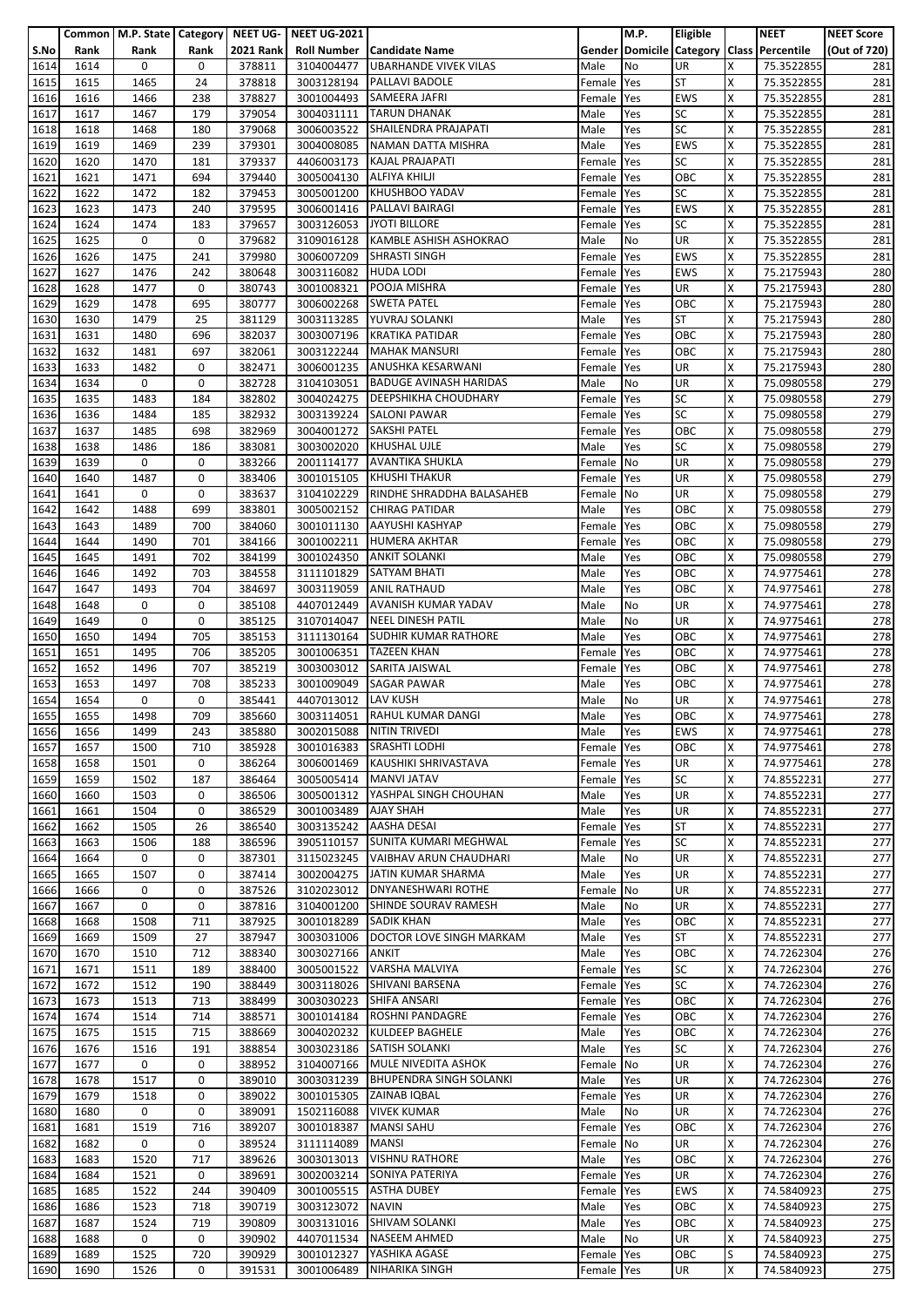|      |      | Common   M.P. State   Category   NEET UG- |             |                  | <b>NEET UG-2021</b>     |                                       |            | M.P.       | Eligible   |   | <b>NEET</b>                               | <b>NEET Score</b> |
|------|------|-------------------------------------------|-------------|------------------|-------------------------|---------------------------------------|------------|------------|------------|---|-------------------------------------------|-------------------|
| S.No | Rank | Rank                                      | Rank        | <b>2021 Rank</b> |                         | <b>Roll Number   Candidate Name</b>   |            |            |            |   | Gender Domicile Category Class Percentile | (Out of 720)      |
| 1691 | 1691 | 1527                                      | 28          | 392453           | 3004028081              | <b>SHIVANI</b>                        | Female     | Yes        | <b>ST</b>  | X | 74.5840923                                | 275               |
|      |      |                                           |             |                  |                         |                                       |            |            |            |   |                                           |                   |
|      |      |                                           |             |                  |                         | SHADMAN FAISAL KHAN JAMEEL AHMED      |            |            |            |   |                                           |                   |
| 1692 | 1692 | 0                                         | 0           | 392541           | 3102015204              | <b>KHAN</b>                           | Male       | No         | UR         | x | 74.4631293                                | 274               |
| 1693 | 1693 | 1528                                      | 721         | 392572           | 3003113164              | <b>RAM KUMAR RATHOD</b>               | Male       | Yes        | OBC        | X | 74.4631293                                | 274               |
| 1694 | 1694 | 1529                                      | 0           | 392609           | 4406003466              | <b>AKANKSHA GUPTA</b>                 | Female     | Yes        | UR         | x | 74.4631293                                | 274               |
| 1695 | 1695 | 1530                                      | 0           | 392656           | 3001008017              | <b>SYED HAIDER ALI</b>                | Male       | Yes        | <b>UR</b>  | Χ | 74.4631293                                | 274               |
| 1696 | 1696 | 1531                                      | 722         | 392711           | 1701009183              | <b>NEHA SONWANE</b>                   |            | Yes        | OBC        | X | 74.4631293                                | 274               |
|      |      |                                           |             |                  |                         |                                       | Female     |            |            |   |                                           |                   |
| 1697 | 1697 | 1532                                      | 192         | 392878           | 3002009344              | RINKI SHAKYA                          | Female     | Yes        | <b>SC</b>  | X | 74.4631293                                | 274               |
| 1698 | 1698 | 1533                                      | 723         | 393376           | 3004021229              | YAMINI RAHANGDALE                     | Female     | Yes        | OBC        | X | 74.4631293                                | 274               |
| 1699 | 1699 | 0                                         | 0           | 394072           | 3122009157              | <b>BORASE KHUSHI SUNIL</b>            | Female     | No         | <b>UR</b>  | X | 74.4631293                                | 274               |
| 1700 | 1700 | 1534                                      | 724         | 394546           | 3122013281              | <b>ANJALI</b>                         | Female     | Yes        | OBC        | Χ | 74.339835                                 | 273               |
| 1701 | 1701 | 1535                                      | 29          | 394623           | 3003101212              | PRASADIKA ACHHALE                     | Female     | Yes        | <b>ST</b>  | X | 74.339835                                 | 273               |
|      | 1702 | 0                                         | 0           | 394700           |                         | POL PRIYADARSHANI RAVINDRA            |            | No         | UR         | Χ |                                           | 273               |
| 1702 |      |                                           |             |                  | 3107009174              |                                       | Female     |            |            |   | 74.339835                                 |                   |
| 1703 | 1703 | 1536                                      | 725         | 395020           | 3001003240              | <b>VENUKA MEWADA</b>                  | Female     | Yes        | OBC        | X | 74.339835                                 | 273               |
| 1704 | 1704 | 1537                                      | 726         | 395091           | 3111004297              | <b>KHUSHI SAHU</b>                    | Female     | Yes        | OBC        | х | 74.339835                                 | 273               |
| 1705 | 1705 | 1538                                      | 0           | 395186           | 3004004357              | HARSHWARDHANA CHOUKSEY                | Female     | Yes        | UR         | X | 74.339835                                 | 273               |
| 1706 | 1706 | 1539                                      | 193         | 395636           | 1701003362              | <b>YUKTA PATIL</b>                    | Female     | Yes        | <b>SC</b>  | X | 74.339835                                 | 273               |
| 1707 | 1707 | 0                                         | 0           | 396294           | 3106013020              | <b>KAYANDE PAVAN SHIVHARI</b>         | Male       | No         | UR         | x | 74.2150514                                | 272               |
|      |      |                                           |             |                  |                         |                                       |            |            | <b>ST</b>  |   |                                           |                   |
| 1708 | 1708 | 1540                                      | 30          | 396389           | 3003020105              | SHIVANI CHOUHAN                       | Female     | Yes        |            | X | 74.2150514                                | 272               |
| 1709 | 1709 | 0                                         | 0           | 396392           | 3906002004              | <b>KRISHNA KUMAR REGAR</b>            | Male       | No         | <b>UR</b>  | X | 74.2150514                                | 272               |
| 1710 | 1710 | 1541                                      | 194         | 396481           | 3004021272              | <b>ROHIT KORI</b>                     | Male       | Yes        | SC         | Χ | 74.2150514                                | 272               |
| 1711 | 1711 | 1542                                      | 727         | 396505           | 3003010320              | <b>DEVANG PATIDAR</b>                 | Male       | Yes        | OBC        | x | 74.2150514                                | 272               |
| 1712 | 1712 | 1543                                      | 728         | 396741           | 3005001117              | <b>SUHANI KUSHWAH</b>                 | Female     | Yes        | OBC        | X | 74.2150514                                | 272               |
| 1713 | 1713 | 1544                                      | 729         | 396770           | 3004001181              | <b>VANDANA PATEL</b>                  | Female     | Yes        | OBC        | X | 74.2150514                                | 272               |
|      |      |                                           |             |                  |                         | <b>VIVEK RAJ PAWAIYA</b>              |            |            | <b>SC</b>  | x |                                           | 272               |
| 1714 | 1714 | 1545                                      | 195         | 396950           | 3002007303              |                                       | Male       | Yes        |            |   | 74.2150514                                |                   |
| 1715 | 1715 | 1546                                      | 245         | 397136           | 3111009057              | <b>DHANSHREE PATRIKAR</b>             | Female     | Yes        | <b>EWS</b> | X | 74.2150514                                | 272               |
| 1716 | 1716 | 1547                                      | 0           | 397181           | 3001006421              | <b>VIDHI JAIN</b>                     | Female     | Yes        | UR         | X | 74.2150514                                | 272               |
| 1717 | 1717 | 1548                                      | 0           | 397224           | 3004012151              | <b>HARSHIT SINGH BAGHEL</b>           | Male       | Yes        | UR         | X | 74.2150514                                | 272               |
| 1718 | 1718 | 0                                         | 0           | 397273           | 3122003296              | JAISWAL NEERAJ SUNIL                  | Male       | No         | UR         | X | 74.2150514                                | 272               |
| 1719 | 1719 | 1549                                      | 196         | 397468           | 3003004315              | <b>GARIMA SATOIYA</b>                 | Female     | Yes        | <b>SC</b>  | x | 74.2150514                                | 272               |
|      |      |                                           |             |                  |                         |                                       |            |            |            |   |                                           |                   |
| 1720 | 1720 | 1550                                      | 0           | 397892           | 3004001123              | <b>GEETANJALI KOSHTI</b>              | Female     | Yes        | UR         | Χ | 74.2150514                                | 272               |
| 1721 | 1721 | 0                                         | 0           | 398059           | 3118001456              | <b>ANUJ SINGH</b>                     | Male       | No         | UR         | x | 74.2150514                                | 272               |
| 1722 | 1722 | 1551                                      | 0           | 398067           | 3001003470              | <b>ANURAG PALIWAL</b>                 | Male       | Yes        | UR         | X | 74.2150514                                | 272               |
| 1723 | 1723 | 1552                                      | 0           | 398264           | 3003114044              | <b>SHEIKH TOSIF</b>                   | Male       | Yes        | UR         | Χ | 74.0930522                                | 271               |
| 1724 | 1724 | 0                                         | 0           | 398270           | 3112024162              | CHATE PRADYUMNA NAVNATH               | Male       | No         | <b>UR</b>  | x | 74.0930522                                | 271               |
| 1725 | 1725 | 0                                         | 0           | 398329           | 3107010139              | YASH DAGADU PATIL                     | Male       | No         | <b>UR</b>  | X | 74.0930522                                | 271               |
|      |      |                                           |             |                  |                         |                                       |            |            |            |   |                                           |                   |
| 1726 | 1726 | 1553                                      | 197         | 398370           | 3905102212              | PRIYANSHI RAJ                         | Female     | Yes        | <b>SC</b>  | X | 74.0930522                                | 271               |
| 1727 | 1727 | 1554                                      | 31          | 398543           | 3003002108              | <b>VIPULA LAKRA</b>                   | Female     | Yes        | <b>ST</b>  | x | 74.0930522                                | 271               |
| 1728 | 1728 | 1555                                      | 730         | 398559           | 3002012228              | <b>VISHAL JAISWAL</b>                 | Male       | Yes        | OBC        | X | 74.0930522                                | 271               |
| 1729 | 1729 | 1556                                      | 0           | 398667           | 3111112169              | SHREYANSH LOKHANDE                    | Male       | Yes        | <b>UR</b>  | x | 74.0930522                                | 271               |
| 1730 | 1730 | 1557                                      | 731         | 398810           | 3003106176              | <b>MAYUR CHOUKSEY</b>                 | Male       | Yes        | OBC        | Χ | 74.0930522                                | 271               |
| 1731 | 1731 | 1558                                      | 198         | 398855           |                         | 3003117145 SURYA PRAKASH CHANDEL      | Male       | Yes        | <b>SC</b>  | X |                                           | 271               |
|      |      |                                           |             |                  |                         |                                       |            |            |            |   | 74.0930522                                |                   |
| 1732 | 1732 | 0                                         | 0           | 398902           |                         | 3104004311 CHAVAN VAIBHAV GAJANAN     | Male       | No         | <b>UR</b>  | X | 74.0930522                                | 271               |
| 1733 | 1733 | 0                                         | 0           | 398999           | 3104001436              | <b>SAKSHI BHANUSE</b>                 | Female     | No         | UR         | X | 74.0930522                                | 271               |
| 1734 | 1734 | 0                                         | 0           | 399026           |                         | 3103004304 GADGE SAKSHI SUDHIR        | Female No  |            | UR         | X | 74.0930522                                | 271               |
| 1735 | 1735 | 1559                                      | 0           | 399242           |                         | 3004008244 SAKSHI SINGH CHOUHAN       | Female Yes |            | UR         | X | 74.0930522                                | 271               |
| 1736 | 1736 | 1560                                      | 732         | 399294           |                         | 3005003039 ASHWIN BADAL               | Male       | Yes        | OBC        | X | 74.0930522                                | 271               |
|      |      |                                           |             | 399304           |                         |                                       | Female Yes |            |            |   |                                           |                   |
| 1737 | 1737 | 1561                                      | 199         |                  |                         | 3001011225 VAISHALI CHHAWARIYA        |            |            | <b>SC</b>  | X | 74.0930522                                | 271               |
| 1738 | 1738 | 0                                         | 0           | 399422           | 3122003086              | <b>WADILE MADHAVI BAPU</b>            | Female No  |            | UR         | X | 74.0930522                                | 271               |
| 1739 | 1739 | 1562                                      | 0           | 399574           | 3003012238              | SANDEEP RAGHUVANSHI                   | Male       | Yes        | <b>UR</b>  | X | 74.0930522                                | 271               |
| 1740 | 1740 | 1563                                      | 733         | 399732           | 3006010294              | <b>KARAN SINGH</b>                    | Male       | Yes        | OBC        | X | 74.0930522                                | 271               |
| 1741 | 1741 | 1564                                      | 200         | 399841           |                         | 3003115018 KESHAV JATAV               | Male       | Yes        | <b>SC</b>  | X | 74.0930522                                | 271               |
| 1742 | 1742 | 1565                                      | 734         | 400127           |                         | 3001013159 LEKHANSH SHARNAGAT         | Male       | Yes        | OBC        | X | 73.9565478                                | 270               |
| 1743 | 1743 | 1566                                      | 735         | 400201           | 3111126123              | <b>HARSHAL DHOBLE</b>                 | Male       | Yes        | OBC        | X | 73.9565478                                | 270               |
|      |      |                                           |             | 400294           |                         |                                       |            |            |            |   |                                           |                   |
| 1744 | 1744 | 1567                                      | 201         |                  |                         | 3002011336 UMA SHAKYA                 | Female     | <b>Yes</b> | SC         | X | 73.9565478                                | 270               |
| 1745 | 1745 | 1568                                      | 202         | 400297           |                         | 3002004458 MANSI AMBH                 | Female Yes |            | <b>SC</b>  | X | 73.9565478                                | 270               |
| 1746 | 1746 | 1569                                      | 736         | 400386           | 3001003407              | <b>KANCHAN CHOURASIA</b>              | Female     | Yes        | OBC        | X | 73.9565478                                | 270               |
| 1747 | 1747 | 1570                                      | 203         | 400456           | 3002011049              | <b>ABHISHEK CHOUDHARY</b>             | Male       | Yes        | <b>SC</b>  | X | 73.9565478                                | 270               |
| 1748 | 1748 | 1571                                      | 737         | 400459           |                         | 3003104276 SAMAN KHAN                 | Female Yes |            | OBC        | X | 73.9565478                                | 270               |
| 1749 | 1749 | 0                                         | 0           | 400482           |                         | 3106004151 DESHMUKH DARSHANA MOHANRAO | Female No  |            | <b>UR</b>  | X | 73.9565478                                | 270               |
|      |      |                                           |             |                  |                         |                                       |            |            | <b>SC</b>  |   |                                           |                   |
| 1750 | 1750 | 1572                                      | 204         | 400483           | 3003120051              | <b>CHITRALEKHA BHORTE</b>             | Female     | Yes        |            | X | 73.9565478                                | 270               |
| 1751 | 1751 | 1573                                      | $\mathbf 0$ | 400619           |                         | 3003134116 SHOURABH TOMAR             | Male       | Yes        | <b>UR</b>  | X | 73.9565478                                | 270               |
| 1752 | 1752 | 1574                                      | 246         | 400634           |                         | 3003115071 ADITI PALIWAL              | Female Yes |            | <b>EWS</b> | X | 73.9565478                                | 270               |
| 1753 | 1753 | 1575                                      | 0           | 400676           | 3004001560              | SANSKRITI JAIN                        | Female     | Yes        | <b>UR</b>  | X | 73.9565478                                | 270               |
| 1754 | 1754 | 1576                                      | 0           | 400817           | 3003001112              | <b>PURVA SOLANKI</b>                  | Female Yes |            | <b>UR</b>  | X | 73.9565478                                | 270               |
| 1755 | 1755 | 1577                                      | 32          | 401430           |                         | 3004004144 OMBHANU KUNJAM             | Male       | Yes        | <b>ST</b>  | X | 73.9565478                                | 270               |
|      |      |                                           | 205         | 402214           |                         | <b>GAYATRI GARG</b>                   |            |            | <b>SC</b>  | X |                                           |                   |
| 1756 | 1756 | 1578                                      |             |                  | 3002016332              |                                       | Female     | Yes        |            |   | 73.8292387                                | 269               |
| 1757 | 1757 | 0                                         | 0           | 402231           |                         | 3122009289 KUWAR AADITYA MAHESH       | Male       | No         | <b>UR</b>  | X | 73.8292387                                | 269               |
| 1758 | 1758 | 1579                                      | 206         | 402303           | 3003112140              | <b>AYUSHI CHOUHAN</b>                 | Female Yes |            | <b>SC</b>  | X | 73.8292387                                | 269               |
| 1759 | 1759 | 0                                         | 0           | 402370           | 3111010431              | POTE ABHISHEK SUDHAKAR                | Male       | No         | <b>UR</b>  | X | 73.8292387                                | 269               |
| 1760 | 1760 | 1580                                      | 0           | 402562           | 3003113219              | <b>KARTIK JAIN</b>                    | Male       | Yes        | <b>UR</b>  | Χ | 73.8292387                                | 269               |
| 1761 | 1761 | 1581                                      | 0           | 402708           |                         | 3001018353 SAKSHI CHAUHAN             | Female     | Yes        | <b>UR</b>  | X | 73.8292387                                | 269               |
| 1762 | 1762 | 1582                                      | 738         | 402752           | 3003118063 JANHVI PATIL |                                       | Female Yes |            | OBC        | X | 73.8292387                                | 269               |
|      |      |                                           |             |                  |                         |                                       |            |            |            |   |                                           |                   |
| 1763 | 1763 | 0                                         | 0           | 403180           | 3112002465              | <b>SAKSHI TAKE</b>                    | Female     | No         | UR         | X | 73.8292387                                | 269               |
| 1764 | 1764 | 1583                                      | 207         | 403241           |                         | 3004001435 MAYANK NAGESH              | Male       | Yes        | <b>SC</b>  | X | 73.8292387                                | 269               |
| 1765 | 1765 | 1584                                      | 0           | 403469           |                         | 3006003263 PRERNA PANDEY              | Female Yes |            | UR         | X | 73.8292387                                | 269               |
| 1766 | 1766 | 1585                                      | 739         | 404374           | 3002005150              | PRIYA YADAV                           | Female Yes |            | OBC        | X | 73.7082109                                | 268               |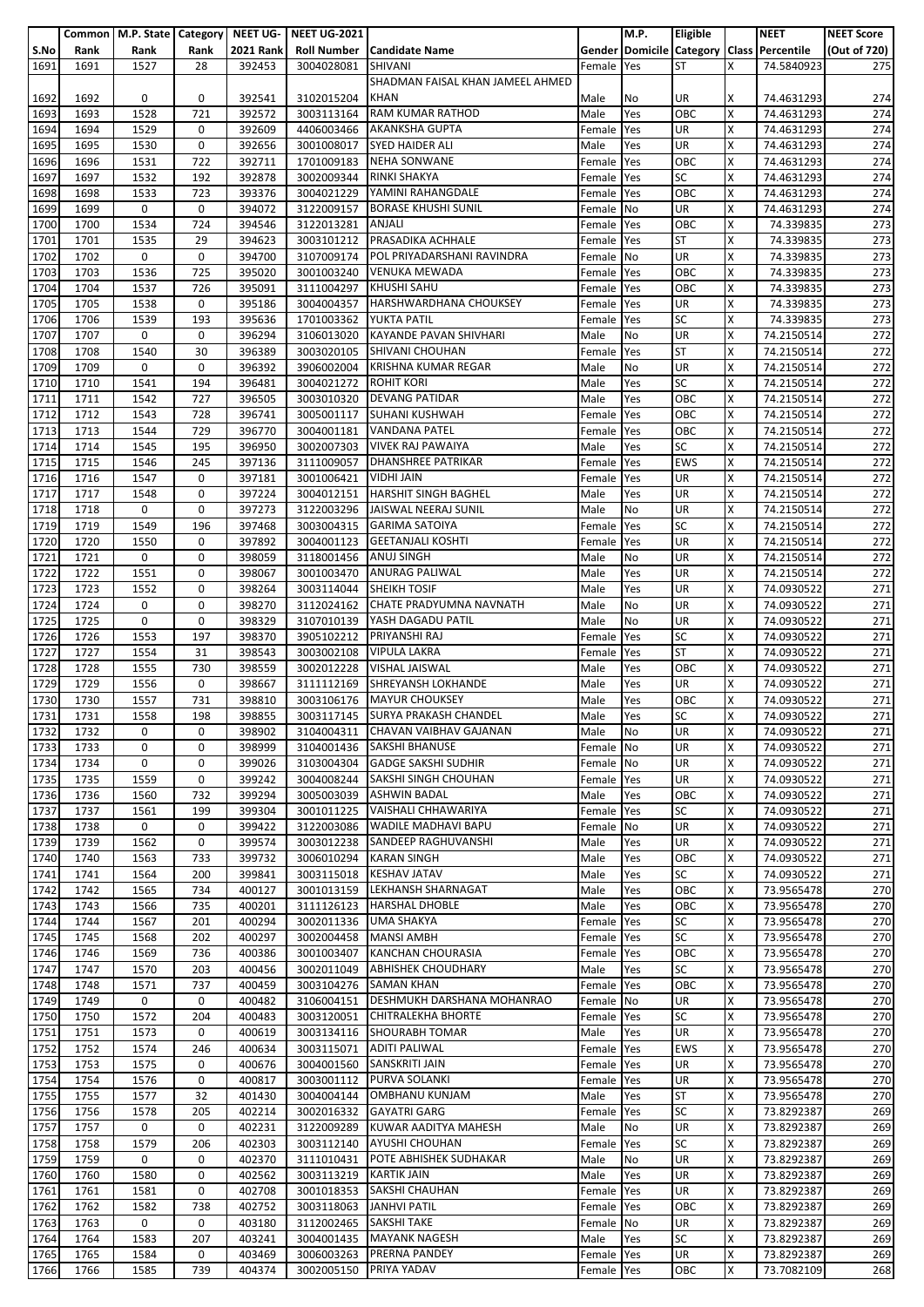|      |      |      |             |                  | Common   M.P. State   Category   NEET UG-   NEET UG-2021 |                                   |            | M.P.      | Eligible   |    | <b>NEET</b>                               | <b>NEET Score</b> |
|------|------|------|-------------|------------------|----------------------------------------------------------|-----------------------------------|------------|-----------|------------|----|-------------------------------------------|-------------------|
| S.No | Rank | Rank | Rank        | <b>2021 Rank</b> |                                                          | <b>Roll Number Candidate Name</b> |            |           |            |    | Gender Domicile Category Class Percentile | (Out of 720)      |
| 1767 | 1767 | 0    | 0           | 404817           | 3111124029                                               | MAIND VASUDHA KHEMRAJ             | Female     | No        | UR         | X  | 73.7082109                                | 268               |
| 1768 | 1768 | 1586 | 740         | 404879           | 3003105112                                               | <b>SHANOO PATEL</b>               | Female     | Yes       | OBC        | X  | 73.7082109                                | 268               |
| 1769 | 1769 | 0    | 0           | 404994           | 4408109186                                               | <b>TABREJ AHMAD KHAN</b>          | Male       | No        | <b>UR</b>  | X  | 73.7082109                                | 268               |
| 1770 | 1770 | 0    | 0           | 405110           | 3104103252                                               | SORMARE SATYAM ANIL               | Male       | No        | <b>UR</b>  | Χ  | 73.7082109                                | 268               |
| 1771 | 1771 | 1587 | 741         | 405608           | 3001006387                                               | <b>IRAM SHEKH</b>                 | Female     | Yes       | OBC        | x  | 73.7082109                                | 268               |
|      |      |      |             |                  |                                                          |                                   |            |           | <b>EWS</b> |    |                                           |                   |
| 1772 | 1772 | 1588 | 247         | 405635           | 3111034060                                               | <b>SUBHASH BISWAS</b>             | Male       | Yes       |            | X  | 73.7082109                                | 268               |
| 1773 | 1773 | 0    | 0           | 405710           | 4416010281                                               | <b>ADEEL AHMED</b>                | Male       | No        | UR         | Χ  | 73.7082109                                | 268               |
| 1774 | 1774 | 0    | 0           | 406041           | 3107005195                                               | NIDA ASFEEN NABIYAR KHAN          | Female     | <b>No</b> | <b>UR</b>  | X  | 73.5843339                                | 267               |
| 1775 | 1775 | 0    | 0           | 406127           | 3104117105                                               | <b>KARDILE ISHA SUBHASH</b>       | Female     | <b>No</b> | UR         | Χ  | 73.5843339                                | 267               |
| 1776 | 1776 | 1589 | 33          | 406228           | 3004028016                                               | <b>SUMANT</b>                     | Male       | Yes       | <b>ST</b>  | x  | 73.5843339                                | 267               |
| 1777 | 1777 | 1590 | 742         | 406684           | 3003136213                                               | <b>NAVNEET SAHU</b>               | Male       | Yes       | OBC        | x  | 73.5843339                                | 267               |
| 1778 | 1778 | 0    | 0           | 406718           | 3102003675                                               | DAHATRE PAWAN SANTOSH             | Male       | No        | UR         | X  | 73.5843339                                | 267               |
| 1779 | 1779 | 1591 | 208         | 406776           | 3001002180                                               | <b>AAKASH SURYAVANSHI</b>         | Male       | Yes       | <b>SC</b>  | X  | 73.5843339                                | 267               |
| 1780 | 1780 | 0    | 0           | 407557           | 3117003036                                               | <b>BHALWANKAR SUDIP SUDHIR</b>    | Male       | No        | UR         | X  | 73.5843339                                | 267               |
| 1781 | 1781 | 1592 | 34          | 407637           |                                                          | 3003013163 ASHISH KATARA          | Male       | Yes       | <b>ST</b>  | X  | 73.5843339                                | 267               |
| 1782 | 1782 | 1593 | 743         | 408045           | 3004010013                                               | <b>MOUSAM</b>                     | Female     | Yes       | OBC        | x  | 73.4556649                                | 266               |
| 1783 | 1783 | 1594 | 209         | 408139           | 3005001748                                               | DIKSHA VERMA                      | Female     | Yes       | <b>SC</b>  | X  | 73.4556649                                | 266               |
|      |      |      |             |                  |                                                          |                                   |            |           | <b>SC</b>  |    | 73.4556649                                |                   |
| 1784 | 1784 | 1595 | 210         | 408170           |                                                          | 3001013403 RITU AHIRWAR           | Female     | Yes       |            | x  |                                           | 266               |
| 1785 | 1785 | 1596 | 744         | 408239           |                                                          | 3905117158 LOKPAL SINGH           | Male       | Yes       | OBC        | Χ  | 73.4556649                                | 266               |
| 1786 | 1786 | 0    | 0           | 408368           | 3104109284                                               | CHAVAN VAISHNAVI JALINDAR         | Female     | No        | UR         | X  | 73.4556649                                | 266               |
| 1787 | 1787 | 1597 | 248         | 408581           |                                                          | 3001022144 KAMNA SHUKLA           | Female     | Yes       | <b>EWS</b> | X  | 73.4556649                                | 266               |
| 1788 | 1788 | 1598 | 211         | 408675           | 3905019283                                               | <b>ALKA RAJE VARMA</b>            | Female     | Yes       | <b>SC</b>  | X  | 73.4556649                                | 266               |
| 1789 | 1789 | 1599 | 212         | 408693           | 3003009076                                               | <b>ABHISHEK MALVIYA</b>           | Male       | Yes       | <b>SC</b>  | X  | 73.4556649                                | 266               |
| 1790 | 1790 | 1600 | 745         | 408731           | 3003009228                                               | <b>PARAS JAYSWAL</b>              | Male       | Yes       | OBC        | X  | 73.4556649                                | 266               |
| 1791 | 1791 | 1601 | 249         | 409105           | 3003005387                                               | <b>KUSHNOOR KAUR GURUDATTA</b>    | Female     | Yes       | <b>EWS</b> | x  | 73.4556649                                | 266               |
| 1792 | 1792 | 0    | 0           | 410126           | 3105002017                                               | ANWANE BALAJI BHASKAR             | Male       | No        | UR         | X  | 73.3175417                                | 265               |
| 1793 | 1793 | 1602 | 0           | 410724           | 3003004113                                               | <b>DHRUV DUBEY</b>                | Male       | Yes       | UR         | X  | 73.3175417                                | 265               |
| 1794 | 1794 | 1603 | 213         | 410834           | 3004024009                                               | SARASWATI                         | Female     | Yes       | SC         | X  | 73.3175417                                | 265               |
| 1795 | 1795 | 1604 | 0           | 410847           | 3905013226                                               | <b>DEV SINGHAL</b>                | Male       | Yes       | UR         | Χ  | 73.3175417                                | 265               |
| 1796 | 1796 | 1605 | 746         | 410903           | 3003109132                                               | <b>SURAJ DABI</b>                 | Male       | Yes       | OBC        | X  | 73.3175417                                | 265               |
|      |      | 1606 | 250         | 411088           |                                                          | SIDDHARTH SHUKLA                  |            |           | <b>EWS</b> | X  |                                           | 265               |
| 1797 | 1797 |      |             |                  | 3003007021                                               |                                   | Male       | Yes       |            |    | 73.3175417                                |                   |
| 1798 | 1798 | 0    | 0           | 411165           | 1701003227                                               | <b>FARHEEN QURAISHI</b>           | Female     | No        | UR         | x  | 73.3175417                                | 265               |
| 1799 | 1799 | 1607 | 0           | 411237           | 3003127196                                               | <b>HARSHITA SOLANKI</b>           | Female     | Yes       | UR         | Χ  | 73.3175417                                | 265               |
| 1800 | 1800 | 0    | 0           | 412061           | 4411104597                                               | SAZIA FARYAD                      | Female     | No        | <b>UR</b>  | X  | 73.1904916                                | 264               |
| 1801 | 1801 | 0    | $\mathbf 0$ | 412235           | 3107002201                                               | PATIL PUJA SATYAWAN               | Female     | <b>No</b> | UR         | x  | 73.1904916                                | 264               |
| 1802 | 1802 | 1608 | 747         | 412243           | 3005004546                                               | SHEETAL BHIMAWAT                  | Female     | Yes       | OBC        | Χ  | 73.1904916                                | 264               |
| 1803 | 1803 | 1609 | 214         | 412787           | 3005001322                                               | <b>AJAY GOME</b>                  | Male       | Yes       | <b>SC</b>  | X  | 73.1904916                                | 264               |
| 1804 | 1804 | 1610 | 748         | 413503           | 3004010246                                               | <b>BHANUPRATAP SINGH</b>          | Male       | Yes       | OBC        | x  | 73.1904916                                | 264               |
| 1805 | 1805 | 1611 | 749         | 413507           | 3002003146                                               | <b>ANKUL PAL</b>                  | Male       | Yes       | OBC        | Χ  | 73.1904916                                | 264               |
| 1806 | 1806 | 0    | 0           | 413543           | 3104004147                                               | PANCHAL RADHIKA KISHOR            | Female     | No        | UR         | X  | 73.1904916                                | 264               |
| 1807 | 1807 | 1612 | 750         | 413627           | 3001006161                                               | <b>SNEHA KIRAR</b>                | Female     | Yes       | OBC        | X  | 73.1904916                                | 264               |
| 1808 | 1808 | 1613 | 751         | 413661           | 3001012120 AYUSH ARYA                                    |                                   | Male       | Yes       | OBC        | X  | 73.1904916                                | 264               |
|      | 1809 | 0    |             |                  |                                                          | 3905106205 PAWAR GAYATRI SUNIL    |            |           |            | X  | 73.1904916                                |                   |
| 1809 |      |      | 0           | 413957           |                                                          |                                   | Female No  |           | <b>UR</b>  |    |                                           | 264               |
| 1810 | 1810 | 1614 | 215         | 414111           | 3003121045                                               | <b>SWATI PUNNAD</b>               | Female     | Yes       | <b>SC</b>  | X  | 73.0655784                                | 263               |
| 1811 | 1811 | 0    | 0           | 414187           |                                                          | 3111025159 NAGOSE HITESH MODKU    | Male       | No        | <b>UR</b>  | x  | 73.0655784                                | 263               |
| 1812 | 1812 | 1615 | 752         | 414324           |                                                          | 3001010133 MOHIT THAKRE           | Male       | Yes       | OBC        | Χ  | 73.0655784                                | 263               |
| 1813 | 1813 | 1616 | 753         | 414445           | 3001015243                                               | <b>DOLLY MAHADULE</b>             | Female     | Yes       | OBC        | X  | 73.0655784                                | 263               |
| 1814 | 1814 | 1617 | 754         | 414569           | 3001008138                                               | <b>LOKESH SONI</b>                | Male       | Yes       | OBC        | X  | 73.0655784                                | 263               |
| 1815 | 1815 | 1618 | 755         | 414681           | 3002009290                                               | <b>SONU YADAV</b>                 | Male       | Yes       | OBC        | X  | 73.0655784                                | 263               |
| 1816 | 1816 | 1619 | 756         | 414700           | 3001028699                                               | <b>PIYUSH</b>                     | Male       | Yes       | OBC        | X  | 73.0655784                                | 263               |
| 1817 | 1817 | 1620 | 0           | 415158           | 3004003288                                               | <b>ADITYA PRATAP SINGH</b>        | Male       | Yes       | UR         | Χ  | 73.0655784                                | 263               |
| 1818 | 1818 | 0    | 0           | 415190           | 4406005110                                               | <b>AYUSHMAN JAIN</b>              | Male       | No        | UR         | X  | 73.0655784                                | 263               |
| 1819 | 1819 | 1621 | 757         | 415945           | 3001021144                                               | <b>SUNITA</b>                     | Female     | Yes       | OBC        | X. | 72.9337365                                | 262               |
| 1820 | 1820 | 1622 | 0           | 416051           | 3001025116                                               | PREETI KUSHWAHA                   | Female     | Yes       | UR         | X  | 72.9337365                                | 262               |
| 1821 | 1821 | 0    | 0           | 416253           |                                                          | 3122004098 MAYUR DHANRAJ PATIL    | Male       | No        | <b>UR</b>  | x  | 72.9337365                                | 262               |
|      | 1822 | 0    | 0           | 416380           | 3111115315                                               | <b>BANSOD DISHA RAJESH</b>        | Female No  |           | <b>UR</b>  | X  |                                           | 262               |
| 1822 |      |      |             |                  |                                                          |                                   |            |           |            |    | 72.9337365                                |                   |
| 1823 | 1823 | 1623 | 0           | 416420           | 3004003128                                               | SHIKHASHREE BAGHEL                | Female     | Yes       | UR         | X  | 72.9337365                                | 262               |
| 1824 | 1824 | 1624 | 0           | 416423           | 3003115298                                               | RICHA SINGH BAGHEL                | Female     | Yes       | <b>UR</b>  | X  | 72.9337365                                | 262               |
| 1825 | 1825 | 1625 | 758         | 416589           | 3003112072                                               | <b>PRANJAL RATHORE</b>            | Female     | Yes       | OBC        | X  | 72.9337365                                | 262               |
| 1826 | 1826 | 0    | 0           | 416753           |                                                          | 3107005013 PATIL POOJA NITIN      | Female     | No        | <b>UR</b>  | X  | 72.9337365                                | 262               |
| 1827 | 1827 | 1626 | 759         | 416972           | 3004011420                                               | <b>UMEST PATEL</b>                | Male       | Yes       | OBC        | X  | 72.9337365                                | 262               |
| 1828 | 1828 | 1627 | 216         | 417232           | 3004018239                                               | <b>DEEPANSHU JHARIYA</b>          | Male       | Yes       | <b>SC</b>  | X  | 72.9337365                                | 262               |
| 1829 | 1829 | 0    | 0           | 418030           | 4408014004                                               | <b>ARPIT MAURYA</b>               | Male       | No        | UR         | X  | 72.8047437                                | 261               |
| 1830 | 1830 | 1628 | 760         | 418112           | 3003111064                                               | <b>AQSA SHAIKH</b>                | Female     | Yes       | OBC        | X  | 72.8047437                                | 261               |
| 1831 | 1831 | 1629 | 35          | 418114           | 3004007306                                               | <b>HARSHITA DHURVE</b>            | Female     | Yes       | <b>ST</b>  | x  | 72.8047437                                | 261               |
| 1832 | 1832 | 1630 | 217         | 418187           | 3001034027                                               | <b>BHANU PRATAP CHOUDHARY</b>     | Male       | Yes       | <b>SC</b>  | X  | 72.8047437                                | 261               |
| 1833 | 1833 | 0    | 0           | 418386           | 3106018162                                               | <b>WERULKAR ADITI BABURAO</b>     | Female     | No        | UR         | X  | 72.8047437                                | 261               |
|      |      |      |             |                  |                                                          |                                   |            |           | OBC        |    |                                           |                   |
| 1834 | 1834 | 1631 | 761         | 418474           | 3001003530                                               | <b>AKANKSHA SINGH</b>             | Female     | Yes       |            | X  | 72.8047437                                | 261               |
| 1835 | 1835 | 1632 | 0           | 418656           | 3001004337                                               | <b>CHHAVI BHARGAVA</b>            | Female Yes |           | UR         | X  | 72.8047437                                | 261               |
| 1836 | 1836 | 1633 | 0           | 418985           | 3004011258                                               | <b>BHUMIKA SAHU</b>               | Female     | Yes       | <b>UR</b>  | x  | 72.8047437                                | 261               |
| 1837 | 1837 | 0    | 0           | 418999           | 3111107149                                               | AISHWARYA SUDHAKAR MOHOD          | Female     | No        | <b>UR</b>  | X  | 72.8047437                                | 261               |
| 1838 | 1838 | 1634 | 218         | 419139           | 3005005351                                               | <b>CHANDAN MARMAT</b>             | Male       | Yes       | <b>SC</b>  | X  | 72.8047437                                | 261               |
| 1839 | 1839 | 1635 | 219         | 420051           | 3004005014                                               | <b>PRADEEP AHIRWAR</b>            | Male       | Yes       | <b>SC</b>  | X  | 72.6625409                                | 260               |
| 1840 | 1840 | 0    | 0           | 420131           | 4411021115                                               | <b>HARSHIT TIWARI</b>             | Male       | No        | UR         | X  | 72.6625409                                | 260               |
| 1841 | 1841 | 0    | 0           | 420217           | 3106014105                                               | NEMADE NIKHIL VASANT              | Male       | No        | UR         | x  | 72.6625409                                | 260               |
| 1842 | 1842 | 1636 | 36          | 420437           | 3005003149                                               | <b>NIVEDITA NARGAWE</b>           | Female Yes |           | <b>ST</b>  | X  | 72.6625409                                | 260               |
| 1843 | 1843 | 1637 | 762         | 420546           | 3005006013                                               | <b>SADIK MULTANI</b>              | Male       | Yes       | OBC        | X  | 72.6625409                                | 260               |
|      |      |      |             |                  |                                                          |                                   |            |           |            |    |                                           |                   |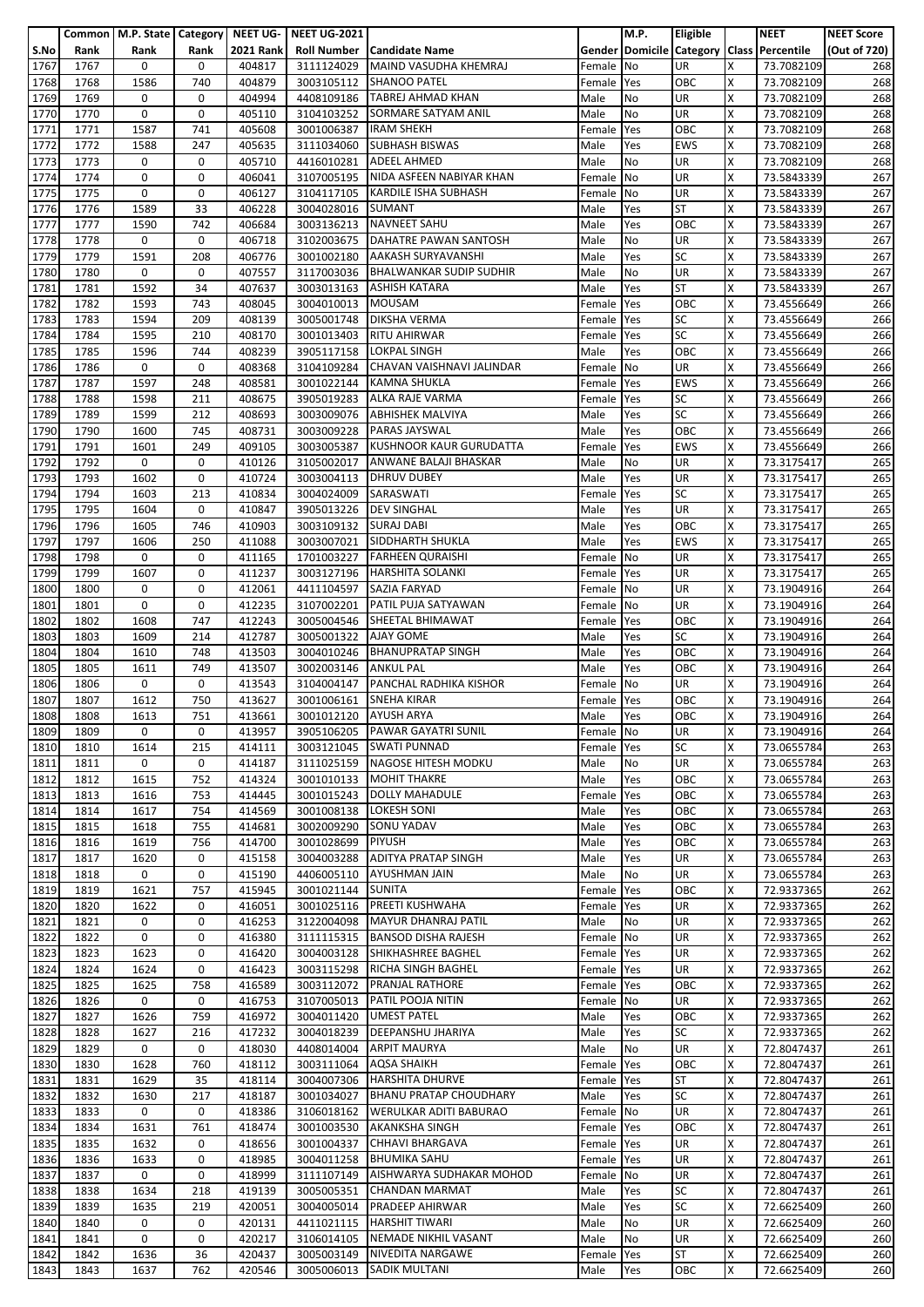|              |              | Common   M.P. State   Category |             | NEET UG-         | <b>NEET UG-2021</b>      |                                              |                  | M.P.       | Eligible                |        | <b>NEET</b>                               | <b>NEET Score</b> |
|--------------|--------------|--------------------------------|-------------|------------------|--------------------------|----------------------------------------------|------------------|------------|-------------------------|--------|-------------------------------------------|-------------------|
| S.No         | Rank         | Rank                           | Rank        | <b>2021 Rank</b> | <b>Roll Number</b>       | <b>Candidate Name</b>                        |                  |            |                         |        | Gender Domicile Category Class Percentile | (Out of 720)      |
| 1844         | 1844         | 1638                           | 0           | 420949           | 4406001343               | <b>SHUBHASHI AWASTHI</b>                     | Female           | Yes        | <b>UR</b>               | X      | 72.6625409                                | 260               |
| 1845         | 1845         | 1639                           | 220         | 420988           | 3002012356               | <b>DEEPAK MAHOUR</b>                         | Male             | Yes        | <b>SC</b>               | X      | 72.6625409                                | 260               |
| 1846         | 1846         | 1640                           | 221         | 421112           | 3002009071               | <b>KANCHAN KANWARIYA</b>                     | Female           | Yes        | <b>SC</b>               | x      | 72.6625409                                | 260               |
| 1847         | 1847         | 1641                           | 0           | 421333           | 3003002107               | <b>CHANDANI KUMARI</b>                       | Female           | Yes        | <b>UR</b>               | Χ      | 72.6625409                                | 260               |
| 1848         | 1848<br>1849 | 1642<br>1643                   | 763<br>764  | 421481           | 3001027139               | <b>VIKRAM VERMA</b><br><b>AKASH JADHAV</b>   | Male             | Yes        | OBC<br>OBC              | x<br>x | 72.6625409                                | 260<br>259        |
| 1849<br>1850 | 1850         | 1644                           | 0           | 422202<br>422210 | 3001006146<br>3002007153 | <b>ANAMIKA SHRIVASTAVA</b>                   | Male<br>Female   | Yes<br>Yes | UR                      | X      | 72.5334834<br>72.5334834                  | 259               |
| 1851         | 1851         | 1645                           | 765         | 422282           | 3003134117               | <b>SYED ALISHA</b>                           | Female           | Yes        | OBC                     | X      | 72.5334834                                | 259               |
| 1852         | 1852         | 0                              | 0           | 422325           | 3111018359               | THADANI KIRTI DINESH                         | Female No        |            | UR                      | Χ      | 72.5334834                                | 259               |
| 1853         | 1853         | 1646                           | 766         | 422522           | 4402002494               | <b>SHUBHAM YADAV</b>                         | Male             | Yes        | OBC                     | X      | 72.5334834                                | 259               |
| 1854         | 1854         | 1647                           | 37          | 422648           |                          | 3003015187 RANI AWASIYA                      | Female           | Yes        | <b>ST</b>               | x      | 72.5334834                                | 259               |
| 1855         | 1855         | 0                              | 0           | 422919           | 3104021158               | <b>PATIL APURVA SUBHASH</b>                  | Female           | No         | UR                      | X      | 72.5334834                                | 259               |
| 1856         | 1856         | 1648                           | 0           | 422930           | 4411008596               | <b>JYOTI CHAURASIYA</b>                      | Female           | Yes        | <b>UR</b>               | X      | 72.5334834                                | 259               |
| 1857         | 1857         | 1649                           | 767         | 422971           | 3003006116               | <b>RANI YADAV</b>                            | Female           | Yes        | OBC                     | X      | 72.5334834                                | 259               |
| 1858         | 1858         | 1650                           | 768         | 423429           | 3003016072               | <b>MOHINI BIRLE</b>                          | Female           | Yes        | OBC                     | x      | 72.5334834                                | 259               |
| 1859         | 1859         | 1651                           | 251         | 423521           | 3002001410               | <b>DEVVRAT MAHENDRA</b>                      | Male             | Yes        | <b>EWS</b>              | x      | 72.5334834                                | 259               |
| 1860         | 1860         | 1652                           | 0           | 423900           | 3003102114               | SOMENDRA SINGH SIKARWAR                      | Male             | Yes        | <b>UR</b>               | X      | 72.5334834                                | 259               |
| 1861         | 1861         | 1653                           | 0           | 424092           | 3006006291               | <b>TARUNA PANDEY</b>                         | Female           | Yes        | <b>UR</b>               | X      | 72.5334834                                | 259               |
| 1862         | 1862         | 1654                           | 222         | 424178           | 3004026051               | <b>DIVYA AHIRWAR</b>                         | Female           | Yes        | <b>SC</b>               | X      | 72.4046202                                | 258               |
| 1863         | 1863         | 0                              | 0           | 424218           | 3122002132               | <b>SHRUTI LALIT GUJRATHI</b>                 | Female           | No         | UR                      | x      | 72.4046202                                | 258               |
| 1864         | 1864         | 0                              | 0           | 424294           | 3112115025               | KARHALE VIBHITA PRALHAD                      | Female           | No         | <b>UR</b>               | X      | 72.4046202                                | 258               |
| 1865         | 1865         | 1655                           | 769         | 424430           | 3006006232               | <b>UDBHAV SINGH</b>                          | Male             | Yes        | OBC                     | X      | 72.4046202                                | 258               |
| 1866         | 1866         | 1656                           | 770         | 424450           | 3003001592               | <b>CHANDRIKA NAMDEV</b>                      | Female           | Yes        | OBC                     | X      | 72.4046202                                | 258               |
| 1867         | 1867         | 0                              | 0           | 424579           | 3102004291               | <b>CHANDAK SOMESH LALIT</b>                  | Male             | No         | UR                      | X      | 72.4046202                                | 258               |
| 1868         | 1868         | 1657                           | 0           | 424770           | 3003111209               | <b>KHUSHBOO JOSHI</b>                        | Female           | Yes        | <b>UR</b>               | X      | 72.4046202                                | 258               |
| 1869         | 1869         | 0                              | 0           | 425007           | 3111001850               | <b>BORKAR SHRUTIKA NARAYAN</b>               | Female           | No         | UR                      | X      | 72.4046202                                | 258               |
| 1870         | 1870         | 1658                           | 252         | 425030           | 4406002518               | <b>SURABHI GUPTA</b>                         | Female           | Yes        | <b>EWS</b>              | Χ      | 72.4046202                                | 258               |
| 1871<br>1872 | 1871         | 1659<br>1660                   | 771<br>772  | 425578<br>426265 | 3003005307               | <b>AMAN JAT</b><br><b>RAJESH PARMAR</b>      | Male<br>Male     | Yes<br>Yes | OBC<br>OBC              | x<br>Χ | 72.4046202                                | 258<br>257        |
| 1873         | 1872<br>1873 | 1661                           | 0           | 426291           | 3005004371<br>3003104424 | <b>ANCHAL SHUKLA</b>                         | Female           | Yes        | UR                      | X      | 72.2751741<br>72.2751741                  | 257               |
| 1874         | 1874         | 1662                           | 773         | 426343           | 3003127046               | <b>BABU DANGI</b>                            | Male             | Yes        | OBC                     | X      | 72.2751741                                | 257               |
| 1875         | 1875         | 1663                           | 774         | 426357           | 3001008371               | <b>HARSHITA TAMRAKAR</b>                     | Female           | Yes        | OBC                     | X      | 72.2751741                                | 257               |
| 1876         | 1876         | 0                              | 0           | 426394           | 3108005709               | <b>GAT ASMITA AMOL</b>                       | Female           | No         | UR                      | X      | 72.2751741                                | 257               |
| 1877         | 1877         | 1664                           | 775         | 426627           | 4402028483               | SIMRAN JAISWAL                               | Female           | Yes        | OBC                     | Χ      | 72.2751741                                | 257               |
| 1878         | 1878         | 0                              | 0           | 426629           | 3107017079               | <b>DHAYBAR JAYESH SATISH</b>                 | Male             | No         | <b>UR</b>               | x      | 72.2751741                                | 257               |
| 1879         | 1879         | 0                              | 0           | 426756           | 3103013043               | <b>PAWAR MANJIRI</b>                         | Female           | <b>No</b>  | UR                      | X      | 72.2751741                                | 257               |
| 1880         | 1880         | 1665                           | 223         | 426920           | 3003014090               | <b>KUBER CHOUHAN</b>                         | Male             | Yes        | <b>SC</b>               | Χ      | 72.2751741                                | 257               |
| 1881         | 1881         | 0                              | 0           | 427100           | 3104022033               | SHREYA PRASHANT BHALEKAR                     | Female           | <b>No</b>  | <b>UR</b>               | X      | 72.2751741                                | 257               |
| 1882         | 1882         | 0                              | 0           | 427262           | 3122005188               | <b>TAMBOLI RAJAS VIPIN</b>                   | Male             | No         | <b>UR</b>               | X      | 72.2751741                                | 257               |
| 1883         | 1883         | 1666                           | 224         | 428293           | 3004027082               | <b>SUDATT BODHI</b>                          | Male             | Yes        | <b>SC</b>               | X      | 72.1454691                                | 256               |
| 1884         | 1884         | 1667                           | 776         | 428372           | 3111004526               | <b>TANISHA WAGHMARE</b>                      | Female           | Yes        | OBC                     | X      | 72.1454691                                | 256               |
| 1885         | 1885         | 1668                           | 777         | 428402           | 3122013236               | <b>AAKASH</b>                                | Male             | Yes        | OBC                     | X      | 72.1454691                                | 256               |
| 1886         | 1886         | 1669                           | 253         | 428883           | 3002003490               | KHUSHI JAIN                                  | Female Yes       |            | <b>EWS</b>              | x      | 72.1454691                                | 256               |
| 1887         | 1887         | 0                              | 0           | 428921           | 4407029052               | <b>MOHAMMAD NOMAN</b>                        | Male             | No         | <b>UR</b>               | Χ      | 72.1454691                                | 256               |
| 1888         | 1888         | 1670                           | 225         | 428951           |                          | 3003001504 SANJANA ROJATKAR                  | Female           | Yes        | <b>SC</b>               | X      | 72.1454691                                | 256               |
| 1889         | 1889         | 1671                           | 226         | 428963           | 3003114169               | <b>DEVENDRA JARWAL</b>                       | Male             | Yes        | <b>SC</b>               | Χ      | 72.1454691                                | 256               |
| 1890         | 1890         | 1672                           | 778         | 429347           | 3001020303               | <b>ABHISHEK SUJANE</b>                       | Male             | Yes        | OBC                     | X      | 72.1454691                                | 256               |
| 1891         | 1891         | 1673                           | 254         | 429443           |                          | 3004004136 SOUMYA SINGH BAGHEL               | Female           | Yes        | <b>EWS</b>              | x      | 72.1454691                                | 256               |
| 1892         | 1892<br>1893 | 1674<br>0                      | 255<br>0    | 429703<br>429741 | 3002004355<br>4408018225 | <b>AKSHAT JAIN</b><br><b>GULAM NAVI</b>      | Male             | Yes        | <b>EWS</b><br><b>UR</b> | Χ<br>X | 72.1454691                                | 256               |
| 1893<br>1894 | 1894         | 1675                           | 38          | 430163           | 3004025070               | MANEESHA                                     | Male<br>Female   | No<br>Yes  | <b>ST</b>               | X      | 72.1454691<br>72.0026187                  | 256<br>255        |
| 1895         | 1895         | 1676                           | 227         | 430175           | 3003121117               | SHASHI PRAJAPATI                             | Female           | Yes        | <b>SC</b>               | X      | 72.0026187                                | 255               |
| 1896         | 1896         | 1677                           | 0           | 430208           | 3001012386               | <b>JIYA KHAN</b>                             | Female           | Yes        | <b>UR</b>               | x      | 72.0026187                                | 255               |
| 1897         | 1897         | 1678                           | 779         | 430263           | 3003124074               | <b>SOYAB KHAN</b>                            | Male             | Yes        | OBC                     | X      | 72.0026187                                | 255               |
| 1898         | 1898         | 1679                           | $\mathbf 0$ | 430340           |                          | 3006010194 AKSHAT GUPTA                      | Male             | Yes        | <b>UR</b>               | X      | 72.0026187                                | 255               |
| 1899         | 1899         | 1680                           | 39          | 430394           | 3003027508               | RAVINA CHOUHAN                               | Female Yes       |            | <b>ST</b>               | Χ      | 72.0026187                                | 255               |
| 1900         | 1900         | 1681                           | 228         | 430827           | 3001010165               | PRAGATI KAUSHAL                              | Female           | Yes        | <b>SC</b>               | X      | 72.0026187                                | 255               |
| 1901         | 1901         | 0                              | 0           | 431042           | 2208001165               | <b>PATIL PRANAV YOGESHWAR</b>                | Male             | No         | UR                      | x      | 72.0026187                                | 255               |
| 1902         | 1902         | 1682                           | 229         | 431870           | 3005003449               | VAISHNAVI VIROLIYA                           | Female Yes       |            | <b>SC</b>               | Χ      | 72.0026187                                | 255               |
| 1903         | 1903         | 1683                           | 230         | 432376           | 3111130092               | <b>PRANAV DONGRE</b>                         | Male             | Yes        | <b>SC</b>               | X      | 71.8742735                                | 254               |
| 1904         | 1904         | 1684                           | 780         | 432395           | 3004023182               | <b>MAZHER AHMAD</b>                          | Male             | Yes        | OBC                     | X      | 71.8742735                                | 254               |
| 1905         | 1905         | 1685                           | 0           | 432516           | 3004007043               | SHIKHA TIWARI                                | Female           | Yes        | UR                      | x      | 71.8742735                                | 254               |
| 1906         | 1906         | 1686                           | 0           | 432678           | 3002005292               | <b>SRASHTI GUPTA</b>                         | Female           | Yes        | <b>UR</b>               | X      | 71.8742735                                | 254               |
| 1907         | 1907         | 1687                           | 0           | 432759           | 3003010249               | YASHIKA LALWANI                              | Female           | Yes        | <b>UR</b>               | X      | 71.8742735                                | 254               |
| 1908         | 1908         | 1688                           | 231         | 432852           | 3001034308               | <b>KAVITA VERMA</b>                          | Female Yes       |            | <b>SC</b>               | x      | 71.8742735                                | 254               |
| 1909         | 1909         | 0                              | 0           | 432860           | 3102008098               | <b>RUTUJA GUNGE</b>                          | Female No        |            | UR                      | x      | 71.8742735                                | 254               |
| 1910         | 1910         | 0                              | 0           | 433206           | 4406008263               | <b>RAVI PATEL</b><br>3001006334 SHREYA PAWAR | Male             | No<br>Yes  | <b>UR</b><br>OBC        | X<br>X | 71.8742735                                | 254<br>254        |
| 1911<br>1912 | 1911<br>1912 | 1689<br>1690                   | 781<br>782  | 433280<br>433299 | 3003105335               | <b>NISHI PATIDAR</b>                         | Female<br>Female | Yes        | OBC                     | X      | 71.8742735<br>71.8742735                  | 254               |
| 1913         | 1913         | 1691                           | 783         | 433301           | 1701017179               | <b>SIYA TITERMARE</b>                        | Female           | Yes        | OBC                     | X      | 71.8742735                                | 254               |
| 1914         | 1914         | 0                              | 0           | 433537           | 4411023356               | <b>SHIFA NAAZ</b>                            | Female No        |            | UR                      | X      | 71.8742735                                | 254               |
| 1915         | 1915         | 1692                           | 784         | 434369           | 3004004229               | <b>GULAB CHAND VISHWAKARMA</b>               | Male             | Yes        | OBC                     | X      | 71.7464464                                | 253               |
| 1916         | 1916         | 1693                           | 0           | 434429           | 3004012006               | <b>RHIDHIMA DUBEY</b>                        | Female           | Yes        | <b>UR</b>               | x      | 71.7464464                                | 253               |
| 1917         | 1917         | 1694                           | 256         | 434646           | 3001011352               | <b>FARHAN BAIG</b>                           | Male             | Yes        | <b>EWS</b>              | X      | 71.7464464                                | 253               |
| 1918         | 1918         | 0                              | 0           | 434780           | 4411103466               | SHEEBA AFREEN                                | Female No        |            | UR                      | x      | 71.7464464                                | 253               |
| 1919         | 1919         | 1695                           | 785         | 434839           | 3005002199               | YASHVI BHAWSAR                               | Female Yes       |            | OBC                     | X      | 71.7464464                                | 253               |
| 1920         | 1920         | 0                              | 0           | 436346           | 3107006067               | PATIL KOMAL BABULAL                          | Female No        |            | UR                      | X      | 71.6140216                                | 252               |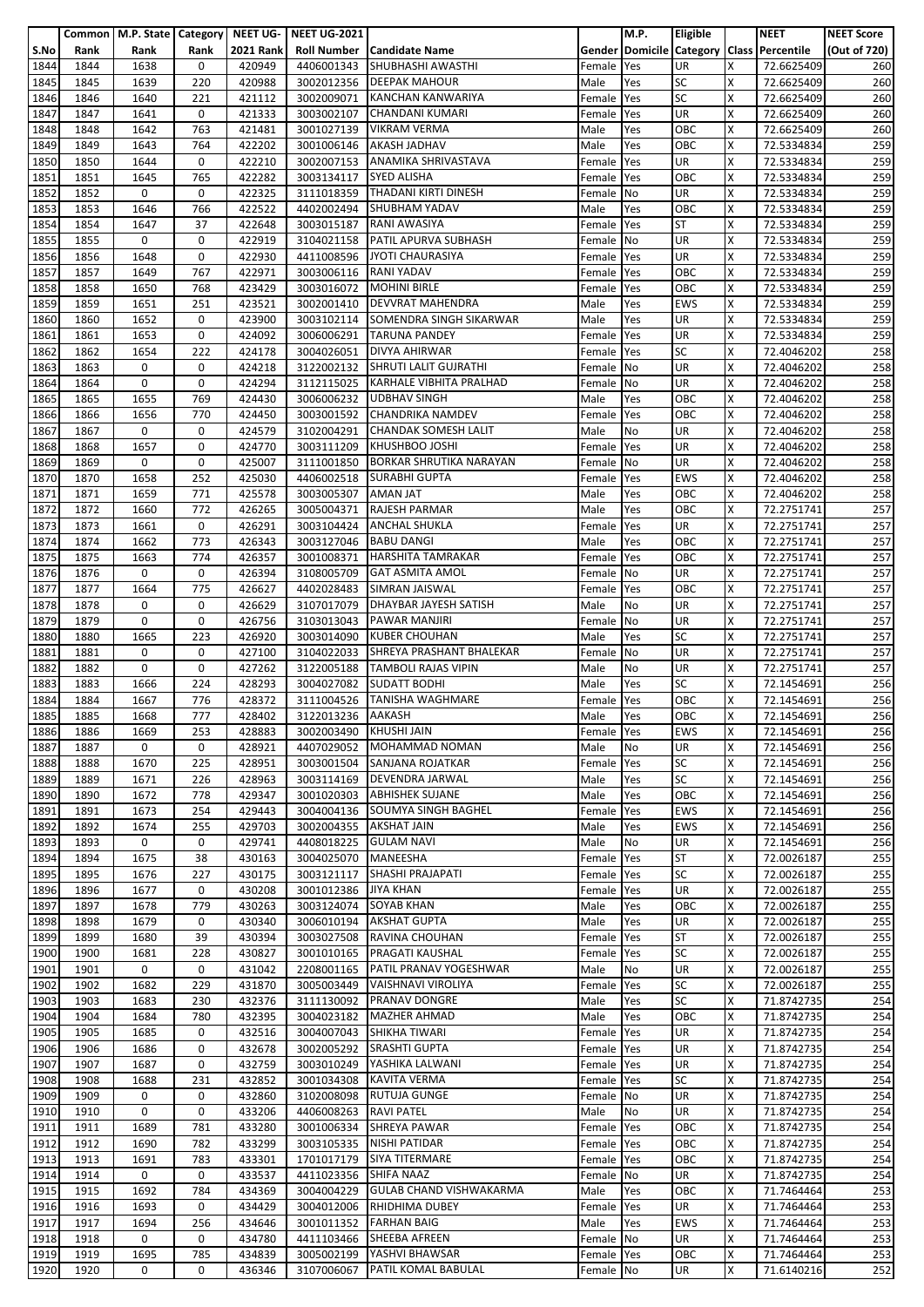|              |              |              |             |                  | Common   M.P. State   Category   NEET UG-   NEET UG-2021 |                                           |                | M.P.       | <b>Eligible</b> |   | <b>NEET</b>                               | <b>NEET Score</b> |
|--------------|--------------|--------------|-------------|------------------|----------------------------------------------------------|-------------------------------------------|----------------|------------|-----------------|---|-------------------------------------------|-------------------|
| S.No         | Rank         | Rank         | Rank        | <b>2021 Rank</b> |                                                          | <b>Roll Number   Candidate Name</b>       |                |            |                 |   | Gender Domicile Category Class Percentile | (Out of 720)      |
| 1921         | 1921         | 1696         | 786         | 436668           | 3003007156                                               | <b>PRACHI JAISWAL</b>                     | Female         | Yes        | OBC             | x | 71.6140216                                | 252               |
| 1922         | 1922         | 1697         | 40          | 436669           |                                                          | 3003105153 JITENDRA WASKALE               | Male           | Yes        | <b>ST</b>       | X | 71.6140216                                | 252               |
| 1923         | 1923         | 0            | 0           | 436728           | 3906010085                                               | <b>NANCY DOSI</b>                         | Female         | No         | <b>UR</b>       | X | 71.6140216                                | 252               |
|              |              |              |             |                  |                                                          |                                           |                |            |                 |   |                                           |                   |
| 1924         | 1924         | 0            | 0           | 437172           | 3111008332                                               | ADBALE SANTWANA BANDU                     | Female         | No         | <b>UR</b>       | Χ | 71.6140216                                | 252               |
| 1925         | 1925         | 1698         | 787         | 437655           | 3111001863 SHRIYA SAHU                                   |                                           | Female         | Yes        | OBC             | X | 71.6140216                                | 252               |
| 1926         | 1926         | 1699         | 0           | 437663           | 3003104098                                               | <b>FIZA KHAN</b>                          | Female         | Yes        | UR              | X | 71.6140216                                | 252               |
| 1927         | 1927         | 1700         | 232         | 437925           | 3002009128                                               | <b>CHANCHAL VERMA</b>                     | Female         | Yes        | <b>SC</b>       | X | 71.6140216                                | 252               |
| 1928         | 1928         | 1701         | 41          | 438380           | 3003101465                                               | <b>MONIKA KATARE</b>                      | Female         | Yes        | <b>ST</b>       | X | 71.4830215                                | 251               |
| 1929         | 1929         | 0            | 0           | 438429           |                                                          | 3906012219 MUDITA SAVOT                   | Female No      |            | UR              | Χ | 71.4830215                                | 251               |
| 1930         | 1930         | 0            | 0           | 438636           | 3104112200                                               | <b>TAMBE SNEHAL SURESH</b>                | Female         | No         | UR              | x | 71.4830215                                | 251               |
| 1931         | 1931         | 1702         | 42          | 438727           | 3001007031                                               | <b>SHRUTI SIRSAM</b>                      | Female         | Yes        | <b>ST</b>       | x | 71.4830215                                | 251               |
| 1932         | 1932         | 1703         | 0           | 439576           | 3001007218                                               | MANUSVI RAGHUWANSHI                       | Female         | Yes        | UR              | X | 71.4830215                                | 251               |
| 1933         | 1933         | 1704         | 0           | 439621           | 3001028534                                               | <b>ANUJ RAGHUWANSHI</b>                   | Male           | Yes        | UR              | X | 71.4830215                                | 251               |
| 1934         | 1934         | 1705         | 257         | 440205           | 3111119256                                               | <b>KHUSHI JAIN</b>                        | Female         | Yes        | <b>EWS</b>      | Χ | 71.4830215                                | 251               |
| 1935         | 1935         | 1706         | 233         | 440395           | 3004029164 PRATIBHA                                      |                                           | Female         | Yes        | <b>SC</b>       | x | 71.3369981                                | 250               |
| 1936         | 1936         | 0            | 0           | 440584           | 4408023135                                               | <b>MOHD AMIR KHAN</b>                     | Male           | No         | UR              | x | 71.3369981                                | 250               |
|              |              |              |             |                  |                                                          |                                           |                |            |                 |   |                                           |                   |
| 1937         | 1937         | 1707         | 258         | 440589           | 3002012084                                               | SACHIN SINGH BHADOURIYA                   | Male           | Yes        | <b>EWS</b>      | X | 71.3369981                                | 250               |
| 1938         | 1938         | 1708         | 234         | 440592           | 3001032062 AAKASH ROY                                    |                                           | Male           | Yes        | <b>SC</b>       | x | 71.3369981                                | 250               |
| 1939         | 1939         | 1709         | 235         | 440691           | 3005001037                                               | YOGESH CHOUHAN                            | Male           | Yes        | SC              | Χ | 71.3369981                                | 250               |
| 1940         | 1940         | 1710         | 788         | 440716           | 3002013249                                               | <b>JULEE RAJPOOT</b>                      | Female         | Yes        | OBC             | X | 71.3369981                                | 250               |
| 1941         | 1941         | 1711         | 259         | 440779           |                                                          | 3004006424   DEVANSHI JAIN                | Female         | Yes        | <b>EWS</b>      | X | 71.3369981                                | 250               |
| 1942         | 1942         | 0            | 0           | 440837           | 4408003285                                               | <b>OSAMA ZAHEER</b>                       | Male           | No         | UR              | X | 71.3369981                                | 250               |
| 1943         | 1943         | 1712         | 43          | 440906           | 3003129202                                               | <b>VINOD VASKALE</b>                      | Male           | Yes        | <b>ST</b>       | X | 71.3369981                                | 250               |
| 1944         | 1944         | 1713         | 0           | 440940           | 3002008080                                               | <b>KAUSHAL SHARMA</b>                     | Male           | Yes        | <b>UR</b>       | X | 71.3369981                                | 250               |
| 1945         | 1945         | 1714         | 789         | 440974           | 3003131205                                               | <b>NEELAM PARMAR</b>                      | Female         | Yes        | OBC             | x | 71.3369981                                | 250               |
| 1946         | 1946         | 0            | 0           | 441203           | 3102021017                                               | KANKALE AYUSHI PRAMOD                     | Female No      |            | UR              | X | 71.3369981                                | 250               |
| 1947         | 1947         | 1715         | 790         | 441632           | 3003009068                                               | YASHIKA MANKAR                            | Female         | Yes        | OBC             | X | 71.3369981                                | 250               |
|              |              |              |             |                  |                                                          |                                           |                |            | OBC             | x |                                           |                   |
| 1948<br>1949 | 1948<br>1949 | 1716<br>1717 | 791<br>0    | 441649<br>441959 | 3003003521                                               | 3003102337 ZEENAT QURESHI<br>PRATHAM JAIN | Female<br>Male | Yes<br>Yes | UR              | Χ | 71.3369981<br>71.3369981                  | 250<br>250        |
|              |              |              |             |                  |                                                          |                                           |                |            |                 |   |                                           |                   |
| 1950         | 1950         | 0            | 0           | 442028           | 3906001531                                               | LAKSHIKA GANDHI                           | Female         | No         | UR              | X | 71.3369981                                | 250               |
| 1951         | 1951         | 1718         | 44          | 442036           | 3005006063                                               | <b>MAYA DEVADA</b>                        | Female         | Yes        | <b>ST</b>       | x | 71.3369981                                | 250               |
| 1952         | 1952         | 1719         | 0           | 442369           | 3111013400                                               | <b>SATYAM SULE</b>                        | Male           | Yes        | UR              | x | 71.3369981                                | 250               |
| 1953         | 1953         | 1720         | 0           | 442408           | 3004009255                                               | <b>DESHNA JAIN</b>                        | Female         | Yes        | UR              | X | 71.3369981                                | 250               |
| 1954         | 1954         | 1721         | 792         | 442993           | 3003128137                                               | <b>AKSHAY</b>                             | Male           | Yes        | OBC             | Χ | 71.2066455                                | 249               |
| 1955         | 1955         | 0            | 0           | 443107           | 3107008357                                               | KUMAVAT VAIBHAV SUBHASH                   | Male           | No         | UR              | X | 71.2066455                                | 249               |
| 1956         | 1956         | 0            | 0           | 443142           | 3113001863                                               | JADHAV PRATHMESH RAJENDRA                 | Male           | No         | UR              | X | 71.2066455                                | 249               |
| 1957         | 1957         | 1722         | 793         | 443152           | 3003010238                                               | <b>NISHA KHAN</b>                         | Female         | Yes        | OBC             | X | 71.2066455                                | 249               |
| 1958         | 1958         | 1723         | 236         | 443165           | 3001009011                                               | <b>BHAWNA SURYAWANSHI</b>                 | Female         | Yes        | <b>SC</b>       | x | 71.2066455                                | 249               |
| 1959         | 1959         | 1724         | 237         | 443735           | 3111130101                                               | <b>ASHVINEE BIHARE</b>                    | Female         | Yes        | SC              | X | 71.2066455                                | 249               |
| 1960         | 1960         | 1725         | 260         | 443910           | 3003108067                                               | RAKSHITA CHOUHAN                          | Female         | Yes        | <b>EWS</b>      | X | 71.2066455                                | 249               |
| 1961         | 1961         | 0            | 0           | 444307           | 3111111397                                               | <b>ANGEL SUNAR</b>                        | Female No      |            | UR              | X | 71.2066455                                | 249               |
|              |              |              |             |                  |                                                          |                                           |                |            |                 |   |                                           |                   |
| 1962         | 1962         | 1726         | 0           | 444409           |                                                          | 3006003466 AKSHITA MALVIYA                | Female Yes     |            | <b>UR</b>       | X | 71.2066455                                | 249               |
| 1963         | 1963         | 0            | 0           | 444752           | 2208001851                                               | SHARMA CHETAN BHARAT                      | Male           | No         | <b>UR</b>       | X | 71.0724075                                | 248               |
| 1964         | 1964         | 1727         | 0           | 444786           | 3005001800                                               | PRATIBHA SHARMA                           | Female         | Yes        | UR              | X | 71.0724075                                | 248               |
| 1965         | 1965         | 1728         | 238         | 445071           |                                                          | 3005003436 SAKSHI SURYAVANSHI             | Female Yes     |            | <b>SC</b>       | x | 71.0724075                                | 248               |
| 1966         | 1966         | $\mathbf 0$  | 0           | 445499           | 3104003241                                               | NEHA SANJAY KORDE                         | Female No      |            | <b>UR</b>       | X | 71.0724075                                | 248               |
| 1967         | 1967         | 1729         | 794         | 445542           | 3003120025                                               | <b>KIRAN RATHORE</b>                      | Female         | Yes        | OBC             | X | 71.0724075                                | 248               |
| 1968         | 1968         | 1730         | 239         | 446635           |                                                          | 3002014296 ANURAG SINGH                   | Male           | Yes        | <b>SC</b>       | X | 71.0724075                                | 248               |
| 1969         | 1969         | 1731         | 45          | 446726           | 3003135257                                               | VIDHYA MUJALDE                            | Female         | Yes        | <b>ST</b>       | X | 70.9384934                                | 247               |
| 1970         | 1970         | 1732         | 240         | 446744           | 4406007194                                               | <b>NEELESH BHARTI</b>                     | Female         | Yes        | <b>SC</b>       | X | 70.9384934                                | 247               |
| 1971         | 1971         | 1733         | 241         | 446968           | 3005008010                                               | <b>JIVAN MALVIYA</b>                      | Male           | Yes        | <b>SC</b>       | Χ | 70.9384934                                | 247               |
| 1972         | 1972         | 1734         | $\mathbf 0$ | 447034           | 3004007399                                               | <b>ISHIKA JAISWAL</b>                     | Female         | Yes        | <b>UR</b>       | X | 70.9384934                                | 247               |
| 1973         | 1973         | 1735         | 261         | 447287           | 3004006275                                               | <b>SHRUTI TIWARI</b>                      | Female         | Yes        | <b>EWS</b>      | X | 70.9384934                                | 247               |
| 1974         | 1974         | 1736         | 46          | 447421           | 3001008489                                               | <b>PURNIMA PARTE</b>                      |                |            | <b>ST</b>       | X | 70.9384934                                | 247               |
|              |              |              |             |                  |                                                          |                                           | Female         | Yes        |                 |   |                                           |                   |
| 1975         | 1975         | 1737         | 242         | 447584           |                                                          | 4406002153 SAMARTH SINGH                  | Male           | Yes        | <b>SC</b>       | X | 70.9384934                                | 247               |
| 1976         | 1976         | 0            | 0           | 447875           | 3906001690                                               | <b>NANIKSHA JAIN</b>                      | Female No      |            | UR              | X | 70.9384934                                | 247               |
| 1977         | 1977         | 0            | 0           | 447896           | 1702012215                                               | APSARA BANO                               | Female         | No         | UR              | X | 70.9384934                                | 247               |
| 1978         | 1978         | 1738         | 0           | 448801           |                                                          | 3001002135 JAYESH CHALISGAONKAR           | Male           | Yes        | <b>UR</b>       | X | 70.8052916                                | 246               |
| 1979         | 1979         | 1739         | 795         | 448855           | 3001009010                                               | <b>ADITI SARATHE</b>                      | Female Yes     |            | OBC             | X | 70.8052916                                | 246               |
| 1980         | 1980         | 0            | 0           | 449010           | 3107004240                                               | PATIL VAIBHAV MANOJ                       | Male           | No         | <b>UR</b>       | X | 70.8052916                                | 246               |
| 1981         | 1981         | 1740         | 0           | 449028           | 3001002547                                               | JHARNA SINGH SISODIYA                     | Female         | Yes        | <b>UR</b>       | X | 70.8052916                                | 246               |
| 1982         | 1982         | 1741         | 47          | 449038           | 3001008165                                               | RATNESH KUMAR THAKURIYA                   | Male           | Yes        | <b>ST</b>       | X | 70.8052916                                | 246               |
| 1983         | 1983         | 1742         | 796         | 449089           |                                                          | 3006008353 MANDAKINEE SINGH               | Female         | Yes        | OBC             | X | 70.8052916                                | 246               |
| 1984         | 1984         | 1743         | 48          | 449215           | 3001005090                                               | <b>PRAAYASH MORE</b>                      | Male           | Yes        | <b>ST</b>       | X | 70.8052916                                | 246               |
| 1985         | 1985         | 1744         | 797         | 449279           | 3003016008                                               | <b>CHANDAN BHAYAL</b>                     | Male           | Yes        | OBC             | x | 70.8052916                                | 246               |
| 1986         | 1986         | 1745         | 243         | 449491           | 3005010134                                               | <b>RAHUL PARMAR</b>                       | Male           | Yes        | <b>SC</b>       | X | 70.8052916                                | 246               |
| 1987         | 1987         | 1746         | 244         | 449659           | 3002006123                                               | <b>SHALINI DAS</b>                        | Female         | Yes        | <b>SC</b>       | X | 70.8052916                                | 246               |
|              |              |              |             |                  |                                                          | <b>NEHA PATEL</b>                         |                |            |                 |   |                                           |                   |
| 1988         | 1988         | 1747         | 798         | 450087           | 3004027115                                               |                                           | Female         | Yes        | OBC             | X | 70.8052916                                | 246               |
| 1989         | 1989         | 1748         | 0           | 450255           | 3002004122                                               | <b>TANUJ DUBEY</b>                        | Male           | Yes        | UR              | X | 70.8052916                                | 246               |
| 1990         | 1990         | 0            | 0           | 450918           | 3103017170                                               | AFFAN AHZAM BAIG                          | Male           | No         | <b>UR</b>       | x | 70.6525336                                | 245               |
| 1991         | 1991         | 1749         | 799         | 450988           | 3003136004                                               | <b>MOHD ALI SHAIKH</b>                    | Male           | Yes        | OBC             | X | 70.6525336                                | 245               |
| 1992         | 1992         | 1750         | 245         | 451129           | 3001007516                                               | <b>SUNIL SOLANKI</b>                      | Male           | Yes        | <b>SC</b>       | X | 70.6525336                                | 245               |
| 1993         | 1993         | 1751         | 800         | 451174           | 3003104206                                               | <b>NIKHIL RATHORE</b>                     | Male           | Yes        | OBC             | X | 70.6525336                                | 245               |
| 1994         | 1994         | 1752         | 246         | 451175           | 3005010315                                               | <b>JYOTI SOLANKI</b>                      | Female         | Yes        | <b>SC</b>       | X | 70.6525336                                | 245               |
| 1995         | 1995         | 1753         | 0           | 451376           | 3004005161                                               | <b>AASHIKA JAIN</b>                       | Female         | Yes        | UR              | x | 70.6525336                                | 245               |
| 1996         | 1996         | 1754         | 49          | 451399           | 3003104369                                               | <b>MONIKA MUWEL</b>                       | Female Yes     |            | <b>ST</b>       | X | 70.6525336                                | 245               |
| 1997         | 1997         | 1755         | 0           | 451579           | 3002004248                                               | <b>AYUSHI KAUSHIK</b>                     | Female Yes     |            | UR              | X | 70.6525336                                | 245               |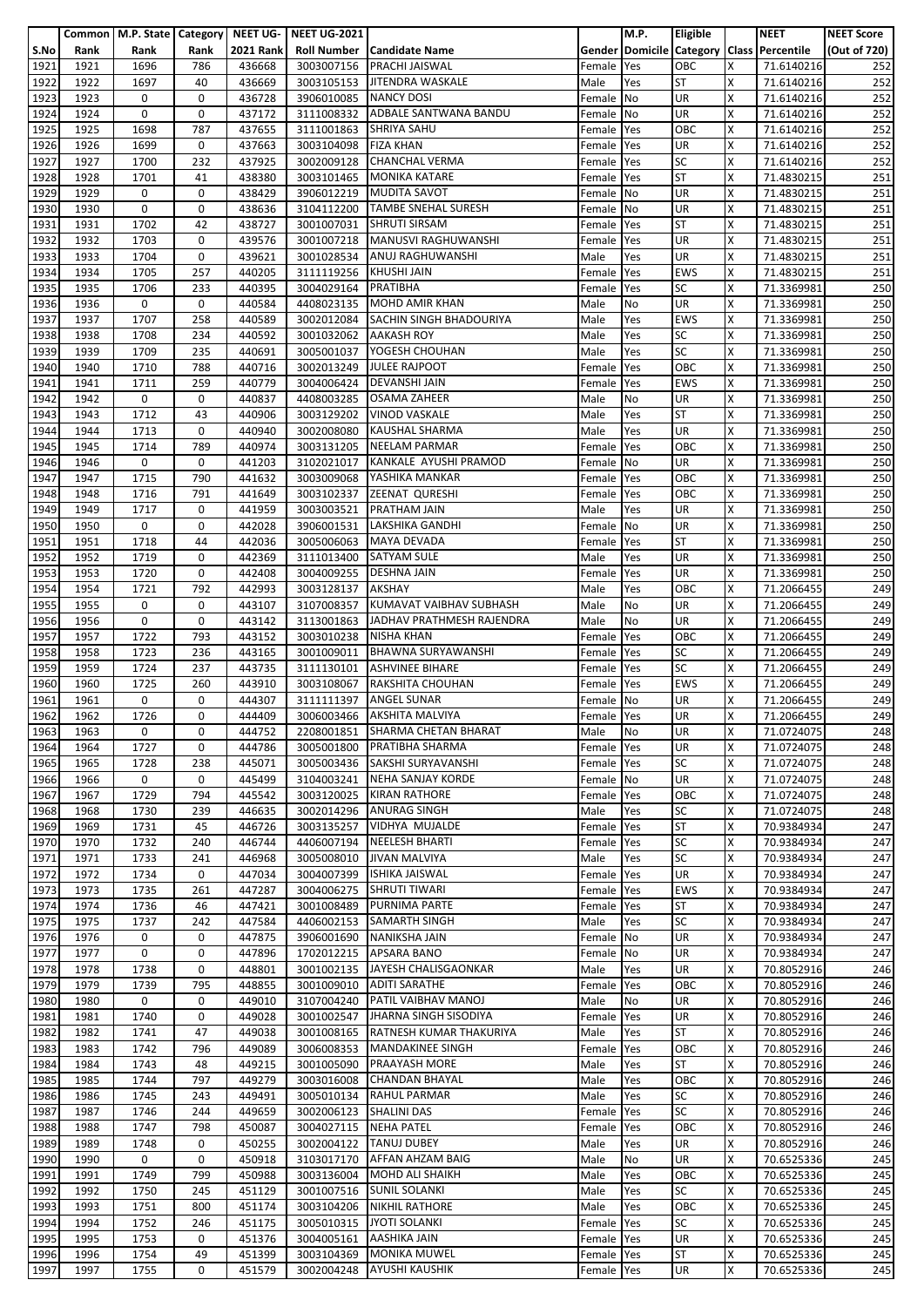|              |              | Common   M.P. State   Category |             | l NEET UG-       | <b>NEET UG-2021</b>      |                                                       |                      | M.P.       | Eligible          |        | <b>NEET</b>                               | <b>NEET Score</b> |
|--------------|--------------|--------------------------------|-------------|------------------|--------------------------|-------------------------------------------------------|----------------------|------------|-------------------|--------|-------------------------------------------|-------------------|
| S.No         | Rank         | Rank                           | Rank        | <b>2021 Rank</b> | <b>Roll Number</b>       | Candidate Name                                        |                      |            |                   |        | Gender Domicile Category Class Percentile | (Out of 720)      |
| 1998         | 1998         | 1756                           | 247         | 451599           | 3001012325               | NANDANI JASODIYA                                      | Female               | Yes        | <b>SC</b>         | X      | 70.6525336                                | 245               |
| 1999         | 1999         | 1757                           | 801         | 451867           | 3003003159               | <b>LALIT SHARMA</b>                                   | Male                 | Yes        | OBC               | X      | 70.6525336                                | 245               |
| 2000         | 2000         | 0                              | 0           | 451930           | 3101012197               | <b>GORE PRIYANKA ASHOK</b>                            | Female               | No         | <b>UR</b>         | X      | 70.6525336                                | 245               |
| 2001         | 2001<br>2002 | 1758<br>1759                   | 802<br>248  | 451938<br>453264 | 3001033161               | <b>POOJA SEN</b><br><b>PRAVEEN SINGH</b>              | Female               | Yes        | OBC<br><b>SC</b>  | X<br>x | 70.6525336                                | 245               |
| 2002<br>2003 | 2003         | 1760                           | 50          | 453466           | 3003107007               | 3004016157 SHUBHAM SINGH GOND                         | Male<br>Male         | Yes<br>Yes | <b>ST</b>         | x      | 70.5205621<br>70.5205621                  | 244<br>244        |
| 2004         | 2004         | 0                              | 0           | 453547           | 3102002057               | <b>BAGADE SANSKRUTI VILAS</b>                         | Female               | No         | UR                | X      | 70.5205621                                | 244               |
| 2005         | 2005         | 1761                           | 803         | 453576           | 3003014131               | <b>NEERAJ THAKRE</b>                                  | Male                 | Yes        | OBC               | X      | 70.5205621                                | 244               |
| 2006         | 2006         | 1762                           | 804         | 453598           | 3003103568               | <b>VAIBHAV SAHU</b>                                   | Male                 | Yes        | OBC               | Χ      | 70.5205621                                | 244               |
| 2007         | 2007         | 1763                           | 805         | 453778           | 3001034249               | <b>MUSKAN BADGHAIYA</b>                               | Female               | Yes        | OBC               | X      | 70.5205621                                | 244               |
| 2008         | 2008         | 1764                           | 249         | 453985           | 3002008207               | NISHA SHAKYA                                          | Female               | Yes        | <b>SC</b>         | X      | 70.5205621                                | 244               |
| 2009         | 2009         | 1765                           | 806         | 454175           | 3003026194               | <b>SHASHANK JAISWAL</b>                               | Male                 | Yes        | OBC               | X      | 70.5205621                                | 244               |
| 2010         | 2010         | 0                              | 0           | 454261           | 3118021093               | <b>SAYYED SHIFA</b>                                   | Female               | No         | <b>UR</b>         | X      | 70.5205621                                | 244               |
| 2011         | 2011         | 0                              | 0           | 454320           | 3112107229               | SOLANKE GAYATRI MUNJABHAU                             | Female               | No         | UR                | Χ      | 70.5205621                                | 244               |
| 2012         | 2012         | 1766                           | 250         | 454367           | 3001006082               | <b>DEEPIKA VALMIK</b>                                 | Female               | Yes        | <b>SC</b>         | x      | 70.5205621                                | 244               |
| 2013         | 2013         | 1767                           | 0           | 454591           | 3004004116               | NIVEDITA BANDEWAR                                     | Female               | Yes        | UR                | x      | 70.5205621                                | 244               |
| 2014         | 2014         | 1768                           | 807         | 454764           | 3001012240               | <b>DILIP GOUR</b>                                     | Male                 | Yes        | OBC               | X<br>X | 70.5205621                                | 244               |
| 2015<br>2016 | 2015<br>2016 | 1769<br>0                      | 262<br>0    | 454956<br>455014 | 3111103503<br>3110001148 | <b>ABHIJEET CHOUHAN</b><br><b>PANDIT BASANT</b>       | Male<br>Male         | Yes<br>No  | <b>EWS</b><br>UR  | X      | 70.5205621<br>70.5205621                  | 244<br>244        |
| 2017         | 2017         | 1770                           | 0           | 455373           | 3002005170               | <b>ANAMIKA SINGH TOMAR</b>                            | Female               | Yes        | UR                | X      | 70.3830217                                | 243               |
| 2018         | 2018         | 1771                           | 0           | 455764           |                          | 3004016094 JHANKRIT VIJAYWAR                          | Male                 | Yes        | UR                | X      | 70.3830217                                | 243               |
| 2019         | 2019         | 1772                           | 263         | 455774           | 3002002003               | <b>SHRASTI SHARMA</b>                                 | Female               | Yes        | <b>EWS</b>        | X      | 70.3830217                                | 243               |
| 2020         | 2020         | 1773                           | 0           | 456045           | 3001012086               | SHAHJEHAN                                             | Female               | Yes        | UR                | X      | 70.3830217                                | 243               |
| 2021         | 2021         | 1774                           | 808         | 456137           | 3001028389               | <b>ATUL RAJAK</b>                                     | Male                 | Yes        | OBC               | X      | 70.3830217                                | 243               |
| 2022         | 2022         | 0                              | 0           | 456156           | 3106020052               | <b>SONUNE SAKSHI ARUN</b>                             | Female               | No         | <b>UR</b>         | x      | 70.3830217                                | 243               |
| 2023         | 2023         | 1775                           | 251         | 456207           | 3003101198               | YASH SURYAVANSHI                                      | Male                 | Yes        | <b>SC</b>         | X      | 70.3830217                                | 243               |
| 2024         | 2024         | 1776                           | 0           | 456376           | 4411101058               | <b>SNEHAL SHUKLA</b>                                  | Female               | Yes        | UR                | Χ      | 70.3830217                                | 243               |
| 2025         | 2025         | 1777                           | 0           | 456388           | 3003105359               | <b>AASIYA KHAN</b>                                    | Female               | Yes        | <b>UR</b>         | x      | 70.3830217                                | 243               |
| 2026         | 2026         | 1778                           | 264         | 456556           | 3003001199               | PAVITRA THAKKAR                                       | Female               | Yes        | <b>EWS</b>        | Χ      | 70.3830217                                | 243               |
| 2027         | 2027         | 1779                           | 0           | 456763           | 3002001095               | <b>SHREYA SINGHAL</b>                                 | Female               | Yes        | UR                | x      | 70.3830217                                | 243               |
| 2028<br>2029 | 2028<br>2029 | 1780<br>1781                   | 809<br>265  | 457421<br>457516 | 3003109084<br>3005001793 | <b>ALFIYA SHAIKH</b><br><b>PRITAM BHATT</b>           | Female<br>Male       | Yes<br>Yes | OBC<br><b>EWS</b> | X<br>X | 70.2427615<br>70.2427615                  | 242<br>242        |
| 2030         | 2030         | 1782                           | 0           | 457793           | 3005002286               | <b>UTKARSH GANDHI</b>                                 | Male                 | Yes        | UR                | X      | 70.2427615                                | 242               |
| 2031         | 2031         | 0                              | 0           | 457878           | 4408023385               | <b>SAOOD KHAN</b>                                     | Male                 | No         | UR                | Χ      | 70.2427615                                | 242               |
| 2032         | 2032         | 1783                           | 252         | 457988           | 3001013293               | <b>MUKUL PANTHI</b>                                   | Male                 | Yes        | <b>SC</b>         | x      | 70.2427615                                | 242               |
| 2033         | 2033         | 0                              | 0           | 458038           | 3104104176               | MUNDE VAIBHAV BABURAO                                 | Male                 | No         | UR                | X      | 70.2427615                                | 242               |
| 2034         | 2034         | 0                              | 0           | 458080           | 3103014134               | <b>AKANKSHA PAWAR</b>                                 | Female               | No         | UR                | Χ      | 70.2427615                                | 242               |
| 2035         | 2035         | 1784                           | 0           | 458131           | 3001003337               | YASHRAJ RATHORE                                       | Male                 | Yes        | UR                | X      | 70.2427615                                | 242               |
| 2036         | 2036         | 1785                           | 253         | 458149           | 3003120293               | <b>ASHA</b>                                           | Female               | Yes        | SC                | X      | 70.2427615                                | 242               |
| 2037         | 2037         | 0                              | 0           | 458447           | 3122006395               | CHAUDHARI ROHIT PRAVIN                                | Male                 | No         | UR                | X      | 70.2427615                                | 242               |
| 2038         | 2038         | 1786                           | 810         | 458516           | 3001003137               | <b>NEETESH PRAJAPATI</b>                              | Male                 | Yes        | OBC               | X      | 70.2427615                                | 242               |
| 2039         | 2039         | 0                              | 0           | 458812           |                          | 1502027163 NIRAJ KUMAR                                | Male                 | No         | <b>UR</b>         | X      | 70.2427615                                | 242               |
| 2040         | 2040         | 1787                           | 811         | 458936           | 3001007299               | <b>KRISH YADAV</b>                                    | Male                 | Yes        | OBC               | X      | 70.2427615                                | 242               |
| 2041<br>2042 | 2041<br>2042 | 1788<br>1789                   | 0<br>812    | 458997           | 3003014080<br>3004002077 | <b>AYUSH AGRAWAL</b><br><b>KUNAL BIRANWAR</b>         | Male                 | Yes<br>Yes | <b>UR</b><br>OBC  | X<br>X | 70.2427615                                | 242<br>241        |
| 2043         | 2043         | 0                              | 0           | 459612<br>459770 | 4405004183               | ANSARI BEDAM HABIBULLAH                               | Male<br>Male         | No         | UR                | X.     | 70.0986807<br>70.0986807                  | 241               |
| 2044         | 2044         | 1790                           | 813         | 460070           | 3004010185               | <b>AASTHA RATLEY</b>                                  | Female               | Yes        | OBC               | X      | 70.0986807                                | 241               |
| 2045         | 2045         | 1791                           | 814         | 460082           |                          | 3003103365 MADIHA KHANAM                              | Female               | Yes        | OBC               | x      | 70.0986807                                | 241               |
| 2046         | 2046         | 1792                           | 266         | 460427           | 3002005110               | <b>SALONI NIGOTI</b>                                  | Female Yes           |            | <b>EWS</b>        | Χ      | 70.0986807                                | 241               |
| 2047         | 2047         | 1793                           | 815         | 460680           | 3003004459               | <b>AMIT PATEL</b>                                     | Male                 | Yes        | OBC               | X      | 70.0986807                                | 241               |
| 2048         | 2048         | 0                              | 0           | 460993           | 3102023040               | ZUNAIRA MAHEEN SYED AKHTAR ALI                        | Female No            |            | <b>UR</b>         | X      | 70.0986807                                | 241               |
| 2049         | 2049         | 0                              | 0           | 461251           |                          | 3107009054 ISE RENUKA KISHOR                          | Female No            |            | <b>UR</b>         | X      | 70.0986807                                | 241               |
| 2050         | 2050         | 1794                           | 0           | 461333           | 3001007094               | <b>TIYA BHARGAVA</b>                                  | Female               | Yes        | <b>UR</b>         | x      | 70.0986807                                | 241               |
| 2051         | 2051         | 1795                           | 51          | 461780           | 3003129178               | <b>SAPNA PATEL</b>                                    | Female Yes           |            | <b>ST</b>         | X      | 69.9449514                                | 240               |
| 2052         | 2052         | 1796                           | 267         | 461798           |                          | 3003006005 MILIND RATHORE                             | Male                 | Yes        | <b>EWS</b>        | X      | 69.9449514                                | 240               |
| 2053         | 2053         | 0                              | 0           | 462009           |                          | 3102018270 JADHAO SHRUTI SHYAM                        | Female No            |            | <b>UR</b>         | Χ      | 69.9449514                                | 240               |
| 2054         | 2054<br>2055 | 1797<br>1798                   | 816<br>817  | 462067           | 3107006203               | <b>HIMANI DESHMUKH</b><br>3001001104 SAROJ BALA PAWAR | Female               | Yes        | OBC<br>OBC        | Χ<br>x | 69.9449514<br>69.9449514                  | 240<br>240        |
| 2055<br>2056 | 2056         | 1799                           | 818         | 462153<br>462407 | 3003003211               | <b>TEENA PATIL</b>                                    | Female<br>Female Yes | Yes        | OBC               | Χ      | 69.9449514                                | 240               |
| 2057         | 2057         | 1800                           | 819         | 462817           | 3001035213               | <b>VIJAY SAHU</b>                                     | Male                 | Yes        | OBC               | X      | 69.9449514                                | 240               |
| 2058         | 2058         | 1801                           | 820         | 463040           | 3003002469               | <b>FARHAT NAAZ</b>                                    | Female Yes           |            | OBC               | X      | 69.9449514                                | 240               |
| 2059         | 2059         | 1802                           | 254         | 463179           | 3002011185               | <b>SEETA RAM MAHOOR</b>                               | Male                 | Yes        | <b>SC</b>         | x      | 69.9449514                                | 240               |
| 2060         | 2060         | 1803                           | 821         | 463210           | 3002011291               | <b>AJEET KHAN</b>                                     | Male                 | Yes        | OBC               | x      | 69.9449514                                | 240               |
| 2061         | 2061         | 1804                           | 0           | 463593           | 3001029242               | <b>MADHUMITA BISWAS</b>                               | Female               | Yes        | <b>UR</b>         | X      | 69.9449514                                | 240               |
| 2062         | 2062         | 1805                           | 822         | 464075           | 3005001125               | PRANJAL NIMBOLA                                       | Female               | Yes        | OBC               | X      | 69.9449514                                | 240               |
| 2063         | 2063         | 1806                           | 0           | 464116           | 3006007421               | ANAND MANGAL URMALIYA                                 | Male                 | Yes        | UR                | x      | 69.9449514                                | 240               |
| 2064         | 2064         | 1807                           | 268         | 464124           | 3003107247               | <b>RACHIT SINGH</b>                                   | Male                 | Yes        | <b>EWS</b>        | X      | 69.9449514                                | 240               |
| 2065         | 2065         | 1808                           | 0           | 464414           | 3003103299               | <b>PAKHI BERRY</b>                                    | Female               | Yes        | UR                | X      | 69.8084471                                | 239               |
| 2066         | 2066         | 1809                           | 52          | 464458           | 3003135045               | ANJALI BAMNIYA                                        | Female Yes           |            | <b>ST</b>         | Χ      | 69.8084471                                | 239               |
| 2067         | 2067         | 1810                           | 53          | 465334           | 3003111092               | <b>KESHAV SINGH CHOUHAN</b>                           | Male                 | Yes        | <b>ST</b>         | x      | 69.8084471                                | 239               |
| 2068         | 2068         | 0                              | 0<br>0      | 465514           |                          | 3118026044 CHAVAN ANAGHA KIRAN<br>SHEFALI CHATURVEDI  | Female No            |            | UR<br><b>UR</b>   | X<br>X | 69.8084471                                | 239               |
| 2069<br>2070 | 2069<br>2070 | 1811<br>1812                   | 269         | 465569<br>465745 | 4406005444<br>3005008055 | <b>RIDDHI PATNI</b>                                   | Female Yes<br>Female | Yes        | <b>EWS</b>        | x      | 69.8084471<br>69.8084471                  | 239<br>239        |
| 2071         | 2071         | 1813                           | 255         | 466286           | 3001021011               | <b>DEEPENDRA KHATARKAR</b>                            | Male                 | Yes        | <b>SC</b>         | X      | 69.6742092                                | 238               |
| 2072         | 2072         | 1814                           | $\mathbf 0$ | 466375           | 3003121022               | <b>FARDEEN SHEIKH</b>                                 | Male                 | Yes        | <b>UR</b>         | X      | 69.6742092                                | 238               |
| 2073         | 2073         | 1815                           | 256         | 466382           | 3001010060               | <b>ISHA KATARE</b>                                    | Female Yes           |            | <b>SC</b>         | x      | 69.6742092                                | 238               |
| 2074         | 2074         | 1816                           | 257         | 466388           | 3001010330               | DEEKSHA UBNARE                                        | Female Yes           |            | <b>SC</b>         | X      | 69.6742092                                | 238               |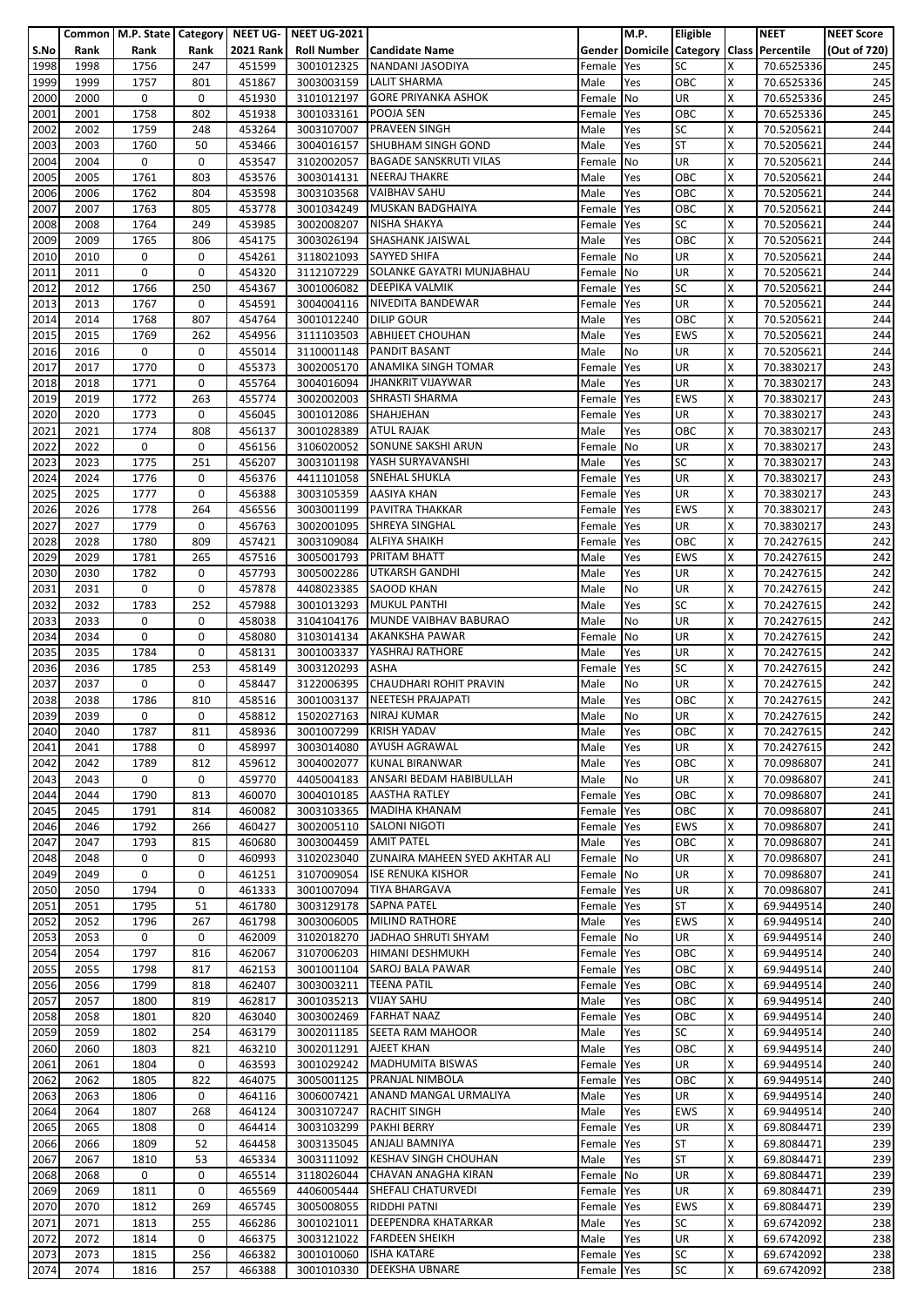|      |      |      |             |                  | Common   M.P. State   Category   NEET UG-   NEET UG-2021 |                                   |            | M.P.      | Eligible   |   | <b>NEET</b>                                 | <b>NEET Score</b> |
|------|------|------|-------------|------------------|----------------------------------------------------------|-----------------------------------|------------|-----------|------------|---|---------------------------------------------|-------------------|
| S.No | Rank | Rank | Rank        | <b>2021 Rank</b> |                                                          | <b>Roll Number Candidate Name</b> |            |           |            |   | Gender Domicile Category Class   Percentile | (Out of 720)      |
|      | 2075 | 1817 | 258         | 466433           | 3003103167                                               | <b>PRACHI JOJHA</b>               |            |           | <b>SC</b>  | x | 69.6742092                                  |                   |
| 2075 |      |      |             |                  |                                                          |                                   | Female     | Yes       |            |   |                                             | 238               |
| 2076 | 2076 | 0    | 0           | 466471           | 3118024240                                               | YADAV ISHA SAMPOORNANAND          | Female     | No        | <b>UR</b>  | X | 69.6742092                                  | 238               |
| 2077 | 2077 | 1818 | 259         | 466477           | 3001022344                                               | <b>BHARTI VERMA</b>               | Female     | Yes       | <b>SC</b>  | X | 69.6742092                                  | 238               |
| 2078 | 2078 | 1819 | 260         | 466567           | 3003017095                                               | <b>AJAY HARIYALE</b>              | Male       | Yes       | <b>SC</b>  | X | 69.6742092                                  | 238               |
| 2079 | 2079 | 1820 | 261         | 466569           | 1703002342                                               | <b>DEEPALI GAJBHIYE</b>           | Female     | Yes       | <b>SC</b>  | x | 69.6742092                                  | 238               |
| 2080 | 2080 | 0    | 0           | 466625           | 3102015103                                               | <b>FALKE YASH KAILASH</b>         | Male       | No        | UR         | X | 69.6742092                                  | 238               |
|      |      |      |             |                  |                                                          |                                   |            |           |            |   |                                             |                   |
| 2081 | 2081 | 1821 | 823         | 466818           | 3001005306                                               | <b>PRASHANT SINGH THAKUR</b>      | Male       | Yes       | OBC        | Χ | 69.6742092                                  | 238               |
| 2082 | 2082 | 1822 | 824         | 467587           | 3004010366                                               | <b>SAMEER AHSAN</b>               | Male       | Yes       | OBC        | X | 69.6742092                                  | 238               |
| 2083 | 2083 | 0    | 0           | 467589           |                                                          | 3103011026 DAHAKE PAYAL VIVEKRAO  | Female     | <b>No</b> | UR         | Χ | 69.6742092                                  | 238               |
| 2084 | 2084 | 0    | 0           | 467984           | 3107013060                                               | <b>PALAK SAXENA</b>               | Female     | No        | UR         | X | 69.6742092                                  | 238               |
| 2085 | 2085 | 1823 | 0           | 468201           | 3003011048                                               | <b>ADITYA SINGH PANWAR</b>        | Male       | Yes       | <b>UR</b>  | x | 69.6742092                                  | 238               |
|      |      |      |             |                  |                                                          |                                   |            |           | OBC        |   |                                             |                   |
| 2086 | 2086 | 1824 | 825         | 468364           | 3003016054                                               | <b>GHANSHYAM</b>                  | Male       | Yes       |            | X | 69.5379638                                  | 237               |
| 2087 | 2087 | 1825 | 262         | 468372           | 3003012056                                               | <b>VISHAKHA INGLE</b>             | Female     | Yes       | <b>SC</b>  | Χ | 69.5379638                                  | 237               |
| 2088 | 2088 | 1826 | 263         | 468376           | 3003002211                                               | <b>DIKSHA BORASI</b>              | Female     | Yes       | <b>SC</b>  | Χ | 69.5379638                                  | 237               |
| 2089 | 2089 | 0    | $\mathbf 0$ | 468381           | 3104019232                                               | PATHAN MOHSIN MAJIDKHAN           | Male       | No        | <b>UR</b>  | X | 69.5379638                                  | 237               |
| 2090 | 2090 | 1827 | 264         | 468469           | 3003105470                                               | UNNATI RAJ VARMA                  | Female     | Yes       | <b>SC</b>  | X | 69.5379638                                  | 237               |
| 2091 | 2091 | 1828 | 54          | 468727           | 3003139108                                               | <b>HARSHITA</b>                   | Female     | Yes       | <b>ST</b>  | X | 69.5379638                                  | 237               |
|      |      |      |             |                  |                                                          |                                   |            |           |            |   |                                             |                   |
| 2092 | 2092 | 0    | 0           | 468753           | 4406002684                                               | <b>ANSHIKA SAMAIYA</b>            | Female     | No        | <b>UR</b>  | X | 69.5379638                                  | 237               |
| 2093 | 2093 | 1829 | 0           | 469115           | 3003001154 ASHVI KHAN                                    |                                   | Female     | Yes       | UR         | Χ | 69.5379638                                  | 237               |
| 2094 | 2094 | 1830 | 270         | 469441           | 3003103009                                               | <b>ILMA KHAN</b>                  | Female     | Yes       | <b>EWS</b> | X | 69.5379638                                  | 237               |
| 2095 | 2095 | 1831 | 826         | 469456           | 1702003462                                               | <b>AMIT KUMAR</b>                 | Male       | Yes       | OBC        | X | 69.5379638                                  | 237               |
|      |      |      |             |                  |                                                          | MOHAMMAD SHOEB MOHAMMAD           |            |           |            |   |                                             |                   |
|      |      |      |             |                  |                                                          |                                   |            |           |            |   |                                             |                   |
| 2096 | 2096 | 0    | 0           | 469557           | 3102004562                                               | <b>SHAFIQUE</b>                   | Male       | No        | UR         | x | 69.5379638                                  | 237               |
| 2097 | 2097 | 1832 | 827         | 469660           | 3001002333                                               | <b>NARENDRA PATEL</b>             | Male       | Yes       | OBC        | x | 69.5379638                                  | 237               |
| 2098 | 2098 | 1833 | $\mathbf 0$ | 469685           | 3903103371                                               | LAVISHA BARDIYA                   | Female     | Yes       | <b>UR</b>  | X | 69.5379638                                  | 237               |
| 2099 | 2099 | 1834 | 55          | 469984           | 3003002093                                               | DIYA AWASIYA                      | Female     | Yes       | ST         | Χ | 69.5379638                                  | 237               |
| 2100 | 2100 | 0    | 0           | 470447           | 3111106240                                               | PUDKE SHIVANI RAJKUMAR            | Female     | No        | UR         | x | 69.3911634                                  | 236               |
| 2101 | 2101 | 1835 | 0           | 470470           |                                                          | 3004024234 TANUSHRI TIWARI        | Female     | Yes       | <b>UR</b>  | X | 69.3911634                                  | 236               |
|      |      |      |             |                  |                                                          |                                   |            |           |            |   |                                             |                   |
| 2102 | 2102 | 1836 | 265         | 470601           | 3003106327                                               | <b>AMAN RAZDAN</b>                | Male       | Yes       | <b>SC</b>  | Χ | 69.3911634                                  | 236               |
| 2103 | 2103 | 1837 | 828         | 470899           | 3001025166                                               | <b>NITIN YADAV</b>                | Male       | Yes       | OBC        | X | 69.3911634                                  | 236               |
| 2104 | 2104 | 0    | 0           | 471424           | 3103005251                                               | MAHURE ADITYA SANJAY              | Male       | No        | UR         | x | 69.3911634                                  | 236               |
| 2105 | 2105 | 1838 | 829         | 471608           | 4406001770                                               | <b>SEJAL SAHU</b>                 | Female     | Yes       | OBC        | x | 69.3911634                                  | 236               |
| 2106 | 2106 | 0    | 0           | 472712           | 1801001384                                               | DUBEY NAMRATA ANILKUMAR           | Female     | No        | UR         | Χ | 69.2235764                                  | 235               |
| 2107 | 2107 | 1839 | 0           | 473168           | 3003116063                                               | <b>RUSHALI DURGANI</b>            | Female     | Yes       | UR         | X | 69.2235764                                  | 235               |
|      |      |      |             |                  |                                                          |                                   |            |           |            |   |                                             |                   |
| 2108 | 2108 | 1840 | 830         | 473477           | 3003110199                                               | <b>CHARITRA PATIDAR</b>           | Male       | Yes       | OBC        | X | 69.2235764                                  | 235               |
| 2109 | 2109 | 1841 | 0           | 473785           | 3001005179                                               | <b>MADIHA HASAN</b>               | Female     | Yes       | UR         | Χ | 69.2235764                                  | 235               |
| 2110 | 2110 | 1842 | 0           | 474457           | 3001012068                                               | <b>AAYUSH VYAS</b>                | Male       | Yes       | UR         | X | 69.2235764                                  | 235               |
| 2111 | 2111 | 1843 | 266         | 474488           |                                                          | 3001005134 PANKAJ PRABHAKAR       | Male       | Yes       | SC         | x | 69.2235764                                  | 235               |
| 2112 | 2112 | 0    | 0           | 474883           | 3105006278                                               | <b>RATHOD SWAPNIL SANJAY</b>      | Male       | No        | UR         | Χ | 69.2235764                                  | 235               |
|      | 2113 | 1844 | 271         | 475294           |                                                          | <b>SUGAM KUMAR MISHRA</b>         |            |           | <b>EWS</b> | X | 69.0814383                                  | 234               |
| 2113 |      |      |             |                  | 3006005034                                               |                                   | Male       | Yes       |            |   |                                             |                   |
| 2114 | 2114 | 1845 | 267         | 475297           | 3005009361                                               | <b>KIRAN PARMAR</b>               | Female     | Yes       | <b>SC</b>  | X | 69.0814383                                  | 234               |
| 2115 | 2115 | 1846 | 0           | 475393           |                                                          | 3006004193 PRATIKSHA SHUKLA       | Female Yes |           | <b>UR</b>  | X | 69.0814383                                  | 234               |
| 2116 | 2116 | 1847 | 831         | 475649           |                                                          | 3003103485 AKSHANT BAIRAGI        | Male       | Yes       | OBC        | х | 69.0814383                                  | 234               |
| 2117 | 2117 | 1848 | 832         | 475887           | 3002009015                                               | <b>DANISH KHAN</b>                | Male       | Yes       | OBC        | Χ | 69.0814383                                  | 234               |
| 2118 | 2118 | 1849 | 272         | 476123           |                                                          | 3005001693 SANA KOUSAR KHAN       | Female     | Yes       | <b>EWS</b> | x | 69.0814383                                  | 234               |
|      |      |      |             |                  |                                                          |                                   |            |           |            |   |                                             |                   |
| 2119 | 2119 | 1850 | 268         | 476340           | 3002007291                                               | <b>NEELAM BHARTI</b>              | Female     | Yes       | <b>SC</b>  | X | 69.0814383                                  | 234               |
| 2120 | 2120 | 1851 | 56          | 476417           | 3003107298                                               | <b>CHINTAN SOLANKI</b>            | Male       | Yes       | <b>ST</b>  | X | 69.0814383                                  | 234               |
| 2121 | 2121 | 0    | 0           | 476581           |                                                          | 4407008367 KOMAL MISHRA           | Female No  |           | <b>UR</b>  | X | 69.0814383                                  | 234               |
| 2122 | 2122 | 1852 | 0           | 477218           | 3006002237                                               | <b>RITESH KUMAR NIGAM</b>         | Male       | Yes       | <b>UR</b>  | X | 69.0814383                                  | 234               |
| 2123 | 2123 | 1853 | 273         | 477352           | 3001017140                                               | <b>ANAMIKA PANDEY</b>             | Female     | Yes       | <b>EWS</b> | x | 69.0814383                                  | 234               |
| 2124 | 2124 | 1854 | 833         | 477554           | 3003123024                                               | <b>KAPIL</b>                      | Male       | Yes       | OBC        | Χ | 68.9361272                                  | 233               |
|      |      |      |             |                  |                                                          |                                   |            |           |            |   |                                             |                   |
| 2125 | 2125 | 1855 | 834         | 477678           | 3003025171                                               | <b>SHAIKH MUBARIK</b>             | Male       | Yes       | OBC        | X | 68.9361272                                  | 233               |
| 2126 | 2126 | 1856 | 274         | 477726           | 3005001578                                               | <b>MAYANK SAXENA</b>              | Male       | Yes       | <b>EWS</b> | X | 68.9361272                                  | 233               |
| 2127 | 2127 | 1857 | 57          | 477771           | 3004009072                                               | <b>ANKITA SINGH TEKAM</b>         | Female     | Yes       | <b>ST</b>  | X | 68.9361272                                  | 233               |
| 2128 | 2128 | 1858 | 835         | 477773           | 3004022012 ATUL KUMAR                                    |                                   | Male       | Yes       | OBC        | x | 68.9361272                                  | 233               |
| 2129 | 2129 | 1859 | 836         | 477857           | 3004001460                                               | <b>ABHIJEET PATEL</b>             | Male       | Yes       | OBC        | Χ | 68.9361272                                  | 233               |
| 2130 | 2130 | 1860 | 58          | 477950           | 3003124237                                               | <b>GANESH SOLANKI</b>             | Male       | Yes       | <b>ST</b>  | X | 68.9361272                                  | 233               |
|      |      |      |             |                  |                                                          |                                   |            |           |            |   |                                             |                   |
| 2131 | 2131 | 1861 | 837         | 477952           | 3001003660                                               | ANAMIKA RAI                       | Female     | Yes       | OBC        | X | 68.9361272                                  | 233               |
| 2132 | 2132 | 0    | 0           | 477973           | 3113107167                                               | <b>CHAVAN PRATIK SAHEBRAO</b>     | Male       | No        | UR         | Χ | 68.9361272                                  | 233               |
| 2133 | 2133 | 1862 | 838         | 478108           | 3001008208                                               | <b>SHIVANI SAHU</b>               | Female     | Yes       | OBC        | X | 68.9361272                                  | 233               |
| 2134 | 2134 | 1863 | 839         | 478265           | 3006002142                                               | <b>FAZILA SIDDIQUI</b>            | Female     | Yes       | OBC        | X | 68.9361272                                  | 233               |
| 2135 | 2135 | 1864 | 0           | 478443           |                                                          | 3111001664 NIDHI SEVLANI          | Female     | Yes       | UR         | X | 68.9361272                                  | 233               |
| 2136 | 2136 | 1865 | 0           | 478763           | 3001004302                                               | <b>SAKINA ALI</b>                 | Female     | Yes       | UR         | X | 68.9361272                                  | 233               |
| 2137 | 2137 |      | 275         | 478917           | 3005003049                                               | <b>JHILMIL JAIN</b>               |            |           | <b>EWS</b> | X | 68.9361272                                  | 233               |
|      |      | 1866 |             |                  |                                                          |                                   | Female     | Yes       |            |   |                                             |                   |
| 2138 | 2138 | 1867 | 0           | 479382           | 4408114047                                               | <b>ISHA BAJPAI</b>                | Female     | Yes       | UR         | S | 68.9361272                                  | 233               |
| 2139 | 2139 | 1868 | 0           | 479420           | 3003108327                                               | <b>SONIYA PATEL</b>               | Female Yes |           | <b>UR</b>  | X | 68.9361272                                  | 233               |
| 2140 | 2140 | 1869 | 59          | 480116           | 3003026030                                               | <b>VIVEK CHOUHAN</b>              | Male       | Yes       | <b>ST</b>  | X | 68.791917                                   | 232               |
| 2141 | 2141 | 1870 | 269         | 480121           |                                                          | 3003009037 RAGESHWARI MALVIYA     | Female Yes |           | <b>SC</b>  | x | 68.791917                                   | 232               |
| 2142 | 2142 | 0    | 0           | 480123           | 3106001273                                               | SUTAWANE NIKUNJ VIJAY             | Male       | No        | <b>UR</b>  | X | 68.791917                                   | 232               |
|      |      |      |             |                  |                                                          |                                   |            |           |            |   |                                             |                   |
| 2143 | 2143 | 1871 | 276         | 480335           | 3005003593                                               | <b>NAMRATA RAWAL</b>              | Female     | Yes       | <b>EWS</b> | X | 68.791917                                   | 232               |
| 2144 | 2144 | 0    | 0           | 480347           | 4408101892                                               | PARVEJ AHMAD                      | Male       | No        | <b>UR</b>  | Χ | 68.791917                                   | 232               |
| 2145 | 2145 | 1872 | 840         | 480374           | 3003004303                                               | <b>MAHI YADAV</b>                 | Female     | Yes       | OBC        | x | 68.791917                                   | 232               |
| 2146 | 2146 | 1873 | 270         | 480485           | 1702021188                                               | <b>SHIVANI SUMAN</b>              | Female     | Yes       | <b>SC</b>  | x | 68.791917                                   | 232               |
| 2147 | 2147 | 1874 | 0           | 480537           | 3001015385                                               | <b>TANVI SHRIVASTAVA</b>          | Female     | Yes       | UR         | Χ | 68.791917                                   | 232               |
| 2148 | 2148 | 1875 | 271         |                  | 3905010038                                               | <b>NITIN VERMA</b>                |            | Yes       | <b>SC</b>  | х |                                             | 232               |
|      |      |      |             | 481008           |                                                          |                                   | Male       |           |            |   | 68.791917                                   |                   |
| 2149 | 2149 | 0    | 0           | 481758           | 3112031109                                               | <b>DHORE PRANIT PRAMOD</b>        | Male       | No        | UR         | X | 68.791917                                   | 232               |
| 2150 | 2150 | 1876 | 841         | 481769           | 3003014049                                               | <b>RITIK DIMNIKAR</b>             | Male       | Yes       | OBC        | X | 68.791917                                   | 232               |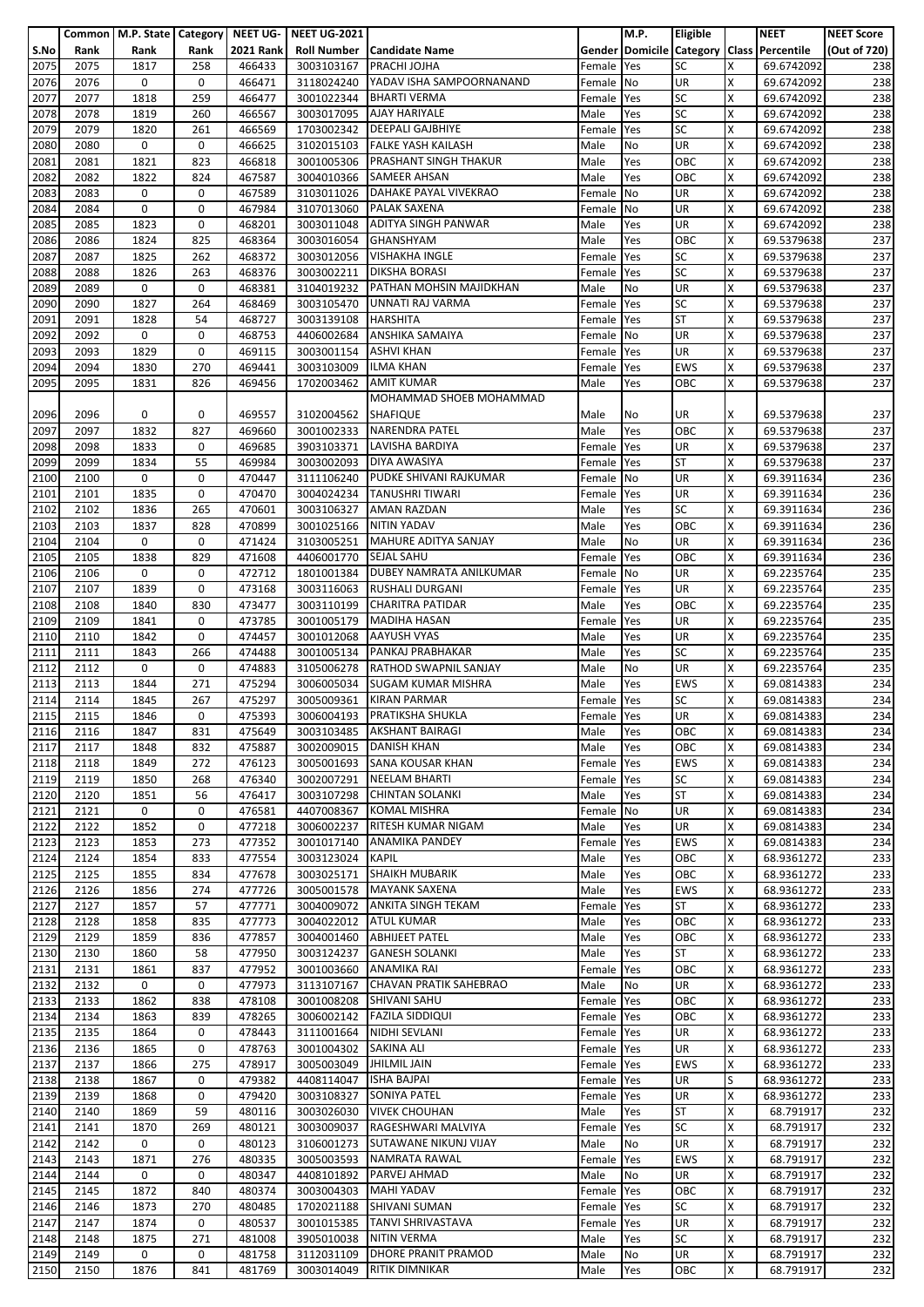|      |      | Common   M.P. State   Category   NEET UG- |      |                  | <b>NEET UG-2021</b>   |                                     |            | M.P. | Eligible   |   | <b>NEET</b>                               | <b>NEET Score</b> |
|------|------|-------------------------------------------|------|------------------|-----------------------|-------------------------------------|------------|------|------------|---|-------------------------------------------|-------------------|
| S.No | Rank | Rank                                      | Rank | <b>2021 Rank</b> |                       | <b>Roll Number   Candidate Name</b> |            |      |            |   | Gender Domicile Category Class Percentile | (Out of 720)      |
| 2151 | 2151 | 1877                                      | 0    | 481962           | 4406001432            | MOHD. RIZWAN                        | Male       | Yes  | UR         | Χ | 68.645505                                 | 231               |
|      |      |                                           |      |                  |                       |                                     |            |      |            |   |                                           |                   |
| 2152 | 2152 | 0                                         | 0    | 481985           | 3122005269            | <b>WADILE NAMRATA KAILAS</b>        | Female     | No   | UR         | X | 68.645505                                 | 231               |
|      |      |                                           |      |                  |                       | SAYYED AHRARUL HAQUE SAYYED         |            |      |            |   |                                           |                   |
| 2153 | 2153 | 0                                         | 0    | 481990           | 3103012242            | <b>ASRARUL HAQUE</b>                | Male       | No   | UR         | х | 68.645505                                 | 231               |
| 2154 | 2154 | $\pmb{0}$                                 | 0    | 481995           | 3107007166            | MAHAJAN MILIND VIJAY                | Male       | No   | <b>UR</b>  | X | 68.645505                                 | 231               |
| 2155 | 2155 | 1878                                      | 0    | 482028           | 3001019247            | <b>SABA HASAN</b>                   | Female     | Yes  | <b>UR</b>  | Χ | 68.645505                                 | 231               |
| 2156 | 2156 | 1879                                      | 272  | 482059           | 3003012190            | <b>ADITI VASURE</b>                 | Female     | Yes  | <b>SC</b>  | X | 68.645505                                 | 231               |
|      |      |                                           |      |                  |                       |                                     |            |      |            |   |                                           |                   |
| 2157 | 2157 | 1880                                      | 277  | 482076           | 3001013202            | <b>SALONI SINGH</b>                 | Female     | Yes  | <b>EWS</b> | X | 68.645505                                 | 231               |
| 2158 | 2158 | 1881                                      | 60   | 482724           | 3003006058            | JAHANAVI MARKAM                     | Female     | Yes  | <b>ST</b>  | X | 68.645505                                 | 231               |
| 2159 | 2159 | 1882                                      | 278  | 483084           | 3003135330            | <b>MOHIT TOMAR</b>                  | Male       | Yes  | <b>EWS</b> | X | 68.645505                                 | 231               |
| 2160 | 2160 | 1883                                      | 273  | 484217           | 3001003512            | <b>GARIMA CHOUHAN</b>               | Female     | Yes  | <b>SC</b>  | Χ | 68.4817387                                | 230               |
| 2161 | 2161 | 0                                         | 0    | 484485           | 3111015317            | <b>BARDE OJASWINI KISHOR</b>        | Female     | No   | UR         | X | 68.4817387                                | 230               |
|      | 2162 | 1884                                      | 842  | 484504           |                       | <b>RAJVEER GHOSHI</b>               | Male       |      | OBC        | X |                                           | 230               |
| 2162 |      |                                           |      |                  | 3001029592            |                                     |            | Yes  |            |   | 68.4817387                                |                   |
| 2163 | 2163 | 0                                         | 0    | 484556           | 3906001868            | <b>VAISHALI SHARMA</b>              | Female     | No   | UR         | Χ | 68.4817387                                | 230               |
| 2164 | 2164 | 1885                                      | 61   | 484611           | 3004005444            | <b>PRIYANSHI MARKAM</b>             | Female     | Yes  | <b>ST</b>  | X | 68.4817387                                | 230               |
| 2165 | 2165 | 0                                         | 0    | 484615           | 3111017140            | ANUP JAYPAL KARANDE                 | Male       | No   | UR         | Χ | 68.4817387                                | 230               |
| 2166 | 2166 | 1886                                      | 62   | 484747           | 3003009353            | NIDHI CHOUNGAD                      | Female     | Yes  | <b>ST</b>  | X | 68.4817387                                | 230               |
| 2167 | 2167 | 1887                                      | 279  | 484795           | 3001002573            | <b>NUPUR JAIN</b>                   | Female     | Yes  | <b>EWS</b> | X | 68.4817387                                | 230               |
|      |      |                                           |      |                  |                       |                                     |            |      |            |   |                                           |                   |
| 2168 | 2168 | 1888                                      | 280  | 485214           | 2204013082            | SHRIVASTAVA ROHANI AVINASH          | Female     | Yes  | <b>EWS</b> | X | 68.4817387                                | 230               |
| 2169 | 2169 | 1889                                      | 281  | 485263           | 3003005192            | <b>RASHI SHAH</b>                   | Female     | Yes  | <b>EWS</b> | X | 68.4817387                                | 230               |
| 2170 | 2170 | 1890                                      | 843  | 485291           | 3004031083            | <b>SHIVANI SAHU</b>                 | Female     | Yes  | OBC        | Χ | 68.4817387                                | 230               |
| 2171 | 2171 | 1891                                      | 274  | 485380           | 3003001060            | <b>KOMAL MAHAWAR</b>                | Female     | Yes  | <b>SC</b>  | X | 68.4817387                                | 230               |
| 2172 | 2172 | 0                                         | 0    | 485767           | 4411002169            | <b>KARTIKEY MISHRA</b>              | Male       | No   | UR         | X | 68.4817387                                | 230               |
| 2173 | 2173 | 1892                                      | 275  | 486108           | 3002005208            | <b>SHALINI GAUTAM</b>               | Female     | Yes  | <b>SC</b>  | X | 68.4817387                                | 230               |
|      |      |                                           |      |                  |                       |                                     |            |      |            |   |                                           |                   |
| 2174 | 2174 | 0                                         | 0    | 486166           |                       | 4411021054 MOHD FARHAN              | Male       | No   | <b>UR</b>  | x | 68.4817387                                | 230               |
| 2175 | 2175 | 1893                                      | 276  | 486207           | 3905017192            | <b>SHWETA ARYA</b>                  | Female     | Yes  | <b>SC</b>  | X | 68.4817387                                | 230               |
| 2176 | 2176 | 1894                                      | 844  | 486405           | 3001008290            | <b>PALAK SABLE</b>                  | Female     | Yes  | OBC        | X | 68.4817387                                | 230               |
| 2177 | 2177 | 1895                                      | 845  | 486741           | 3005001487            | <b>SHADAB ALI</b>                   | Male       | Yes  | OBC        | X | 68.3377227                                | 229               |
| 2178 | 2178 | 1896                                      | 63   | 486760           | 3003005066            | <b>SEEMA SINGAR</b>                 | Female     | Yes  | <b>ST</b>  | x | 68.3377227                                | 229               |
| 2179 | 2179 | 1897                                      | 277  | 486787           |                       | <b>RITU RAJOURIYA</b>               |            |      | <b>SC</b>  | x |                                           | 229               |
|      |      |                                           |      |                  | 3003129117            |                                     | Female     | Yes  |            |   | 68.3377227                                |                   |
| 2180 | 2180 | 1898                                      | 846  | 486832           | 3001008344            | <b>AYUSH SONI</b>                   | Male       | Yes  | OBC        | Χ | 68.3377227                                | 229               |
| 2181 | 2181 | 1899                                      | 847  | 486859           | 3001005473            | <b>DEVANSHRI SARATHE</b>            | Female     | Yes  | OBC        | x | 68.3377227                                | 229               |
| 2182 | 2182 | 1900                                      | 64   | 487024           | 3003106222            | <b>TUSHAR VERMA</b>                 | Male       | Yes  | <b>ST</b>  | X | 68.3377227                                | 229               |
| 2183 | 2183 | 0                                         | 0    | 487064           | 1701003278            | <b>AMAY SHRIVASTAVA</b>             | Male       | No   | UR         | Χ | 68.3377227                                | 229               |
| 2184 | 2184 | 1901                                      | 848  | 487092           | 3001010081            | <b>SAKSHI CHOURASIA</b>             | Female     | Yes  | OBC        | x | 68.3377227                                | 229               |
|      |      |                                           |      |                  |                       |                                     |            |      |            |   |                                           | 229               |
| 2185 | 2185 | 1902                                      | 849  | 487586           | 3004019109            | <b>SANGEETA SHAH</b>                | Female     | Yes  | OBC        | X | 68.3377227                                |                   |
| 2186 | 2186 | 1903                                      | 850  | 487912           | 3001003188            | <b>IBRAHIM KHAN</b>                 | Male       | Yes  | OBC        | X | 68.3377227                                | 229               |
| 2187 | 2187 | 1904                                      | 0    | 488323           | 3004024085            | <b>DIVYANSHU CHOUBEY</b>            | Male       | Yes  | UR         | X | 68.3377227                                | 229               |
| 2188 | 2188 | 1905                                      | 0    | 488520           | 3004010418            | YASHIKA PANDEY                      | Female     | Yes  | UR         | X | 68.3377227                                | 229               |
| 2189 | 2189 | 1906                                      | 278  | 488995           | 3111123141            | PALLAVI BARKHANIA                   | Female     | Yes  | <b>SC</b>  | x | 68.1955846                                | 228               |
| 2190 | 2190 | 1907                                      | 282  | 488998           | 3005002235            | PRATISHTHA SHUKLA                   | Female     | Yes  | <b>EWS</b> | Χ | 68.1955846                                | 228               |
|      |      |                                           |      |                  |                       |                                     |            |      |            |   |                                           |                   |
| 2191 | 2191 | 1908                                      | 283  | 489029           |                       | 3004025106 SANSKAR JAIN             | Male       | Yes  | <b>EWS</b> | X | 68.1955846                                | 228               |
| 2192 | 2192 | 1909                                      | 0    | 489081           | 3001008049 ALINA ALI  |                                     | Female Yes |      | <b>UR</b>  | X | 68.1955846                                | 228               |
| 2193 | 2193 | 1910                                      | 65   | 489170           | 3003123132            | <b>RITESH</b>                       | Male       | Yes  | <b>ST</b>  | X | 68.1955846                                | 228               |
| 2194 | 2194 | 1911                                      | 284  | 489257           |                       | 3001003562 DIVYANSHA BHARGAVA       | Female     | Yes  | <b>EWS</b> | X | 68.1955846                                | 228               |
| 2195 | 2195 | 1912                                      | 851  | 489359           | 3003122076            | <b>GAJENDRA KUMRAWAT</b>            | Male       | Yes  | OBC        | X | 68.1955846                                | 228               |
|      |      |                                           |      |                  |                       | <b>SANDIP GUNWAN</b>                |            |      | <b>SC</b>  | X | 68.1955846                                |                   |
| 2196 | 2196 | 1913                                      | 279  | 489389           | 3003128149            |                                     | Male       | Yes  |            |   |                                           | 228               |
| 2197 | 2197 | 1914                                      | 280  | 489697           | 3002013124 MUKUL      |                                     | Male       | Yes  | <b>SC</b>  | X | 68.1955846                                | 228               |
| 2198 | 2198 | 1915                                      | 0    | 489830           | 3002004286            | YATI SHARMA                         | Female     | Yes  | UR         | X | 68.1955846                                | 228               |
| 2199 | 2199 | 1916                                      | 281  | 490116           | 3003014241            | SRIJIKA KHOIYA                      | Female     | Yes  | <b>SC</b>  | X | 68.1955846                                | 228               |
| 2200 | 2200 | 1917                                      | 66   | 490198           | 3003108204            | SHEFALI BHILALA                     | Female     | Yes  | <b>ST</b>  | Χ | 68.1955846                                | 228               |
| 2201 | 2201 | 1918                                      | 0    | 490203           | 3002005016            | <b>AKSHIT AGRAWAL</b>               | Male       | Yes  | <b>UR</b>  | X | 68.1955846                                | 228               |
|      |      |                                           |      |                  |                       |                                     |            |      |            |   |                                           |                   |
| 2202 | 2202 | 1919                                      | 0    | 490396           | 3003012201            | ZAINAB RAJODWALA                    | Female Yes |      | UR         | X | 68.1955846                                | 228               |
| 2203 | 2203 | 1920                                      | 852  | 490851           | 3003117205            | <b>MONISHA SONI</b>                 | Female     | Yes  | OBC        | X | 68.1955846                                | 228               |
| 2204 | 2204 | 1921                                      | 853  | 490912           |                       | 3005002119 VISHAL PATIDAR           | Male       | Yes  | OBC        | X | 68.1955846                                | 228               |
| 2205 | 2205 | 1922                                      | 285  | 491216           | 3003002408            | <b>AASTHA JAIN</b>                  | Female Yes |      | <b>EWS</b> | X | 68.04723                                  | 227               |
| 2206 | 2206 | 1923                                      | 854  | 491381           |                       | 3003110242 MOHD SOHEL ANSARI        | Male       | Yes  | OBC        | X | 68.04723                                  | 227               |
| 2207 | 2207 | 0                                         | 0    | 491396           | 3106016197            | MAPARI KULDIP SANJAY                | Male       | No   | <b>UR</b>  | X | 68.04723                                  | 227               |
|      |      |                                           |      |                  |                       |                                     |            |      |            |   |                                           |                   |
| 2208 | 2208 | 1924                                      | 282  | 491515           | 3004012081            | <b>SHAILEE MEHRA</b>                | Female     | Yes  | <b>SC</b>  | Χ | 68.04723                                  | 227               |
| 2209 | 2209 | 1925                                      | 0    | 491670           | 3005001646 SNEHA JAIN |                                     | Female     | Yes  | <b>UR</b>  | X | 68.04723                                  | 227               |
| 2210 | 2210 | 1926                                      | 855  | 491737           | 3006010248            | ABDUL MAQBOOL ANSARI                | Male       | Yes  | OBC        | Χ | 68.04723                                  | 227               |
| 2211 | 2211 | 1927                                      | 856  | 491777           |                       | 3905117018 HARSHITA SAHU            | Female Yes |      | OBC        | x | 68.04723                                  | 227               |
| 2212 | 2212 | 1928                                      | 857  | 491864           |                       | 3006002162 NANCY VERMA              | Female Yes |      | OBC        | X | 68.04723                                  | 227               |
| 2213 | 2213 | 1929                                      | 283  | 492485           | 3001023317            | PRITIKA PATIL                       | Female     | Yes  | <b>SC</b>  | X | 68.04723                                  | 227               |
|      |      |                                           |      |                  |                       |                                     |            |      |            |   |                                           |                   |
| 2214 | 2214 | 1930                                      | 858  | 492658           | 3005006152            | <b>ANIRUDHA SINGH</b>               | Male       | Yes  | OBC        | x | 68.04723                                  | 227               |
| 2215 | 2215 | 1931                                      | 284  | 492818           | 3005010355            | <b>SURESH PACHLANIYA</b>            | Male       | Yes  | <b>SC</b>  | X | 68.04723                                  | 227               |
| 2216 | 2216 | 1932                                      | 286  | 492852           | 3001032414            | <b>BILAL</b>                        | Male       | Yes  | <b>EWS</b> | X | 68.04723                                  | 227               |
| 2217 | 2217 | 1933                                      | 859  | 492998           | 3003104535            | <b>SHRUTI PATEL</b>                 | Female Yes |      | OBC        | X | 68.04723                                  | 227               |
| 2218 | 2218 | 1934                                      | 860  | 493013           |                       | 3003125113 SANJEET BAGHEL           | Male       | Yes  | OBC        | X | 68.04723                                  | 227               |
| 2219 | 2219 | 1935                                      | 0    | 493028           | 3006004233            | <b>MAHAK SINGH</b>                  | Female     | Yes  | <b>UR</b>  | Χ | 68.04723                                  | 227               |
|      |      |                                           |      |                  |                       |                                     |            |      |            |   |                                           |                   |
| 2220 | 2220 | 1936                                      | 861  | 493452           | 3001011042            | SIMRAN JAHAN                        | Female     | Yes  | OBC        | Χ | 67.8922056                                | 226               |
| 2221 | 2221 | 1937                                      | 862  | 493567           | 3003006039            | <b>MOHIT RATHORE</b>                | Male       | Yes  | OBC        | X | 67.8922056                                | 226               |
| 2222 | 2222 | 1938                                      | 287  | 493801           | 3005001750            | POOJA PALIWAL                       | Female Yes |      | <b>EWS</b> | X | 67.8922056                                | 226               |
| 2223 | 2223 | 1939                                      | 288  | 493896           | 3004011396            | <b>NIKHIL MISHRA</b>                | Male       | Yes  | <b>EWS</b> | X | 67.8922056                                | 226               |
| 2224 | 2224 | 1940                                      | 863  | 494049           |                       | 3003123177 POORAB GIRI GOSWAMI      | Male       | Yes  | OBC        | X | 67.8922056                                | 226               |
| 2225 | 2225 |                                           | 864  |                  |                       | NISHA BANO MANSURI                  | Female Yes |      | OBC        | X |                                           |                   |
|      |      | 1941                                      |      | 494052           | 3001003060            |                                     |            |      |            |   | 67.8922056                                | 226               |
| 2226 | 2226 | 0                                         | 0    | 494255           | 3106006039            | <b>GOSAVI SHIVAM SUNIL</b>          | Male       | No   | UR         | X | 67.8922056                                | 226               |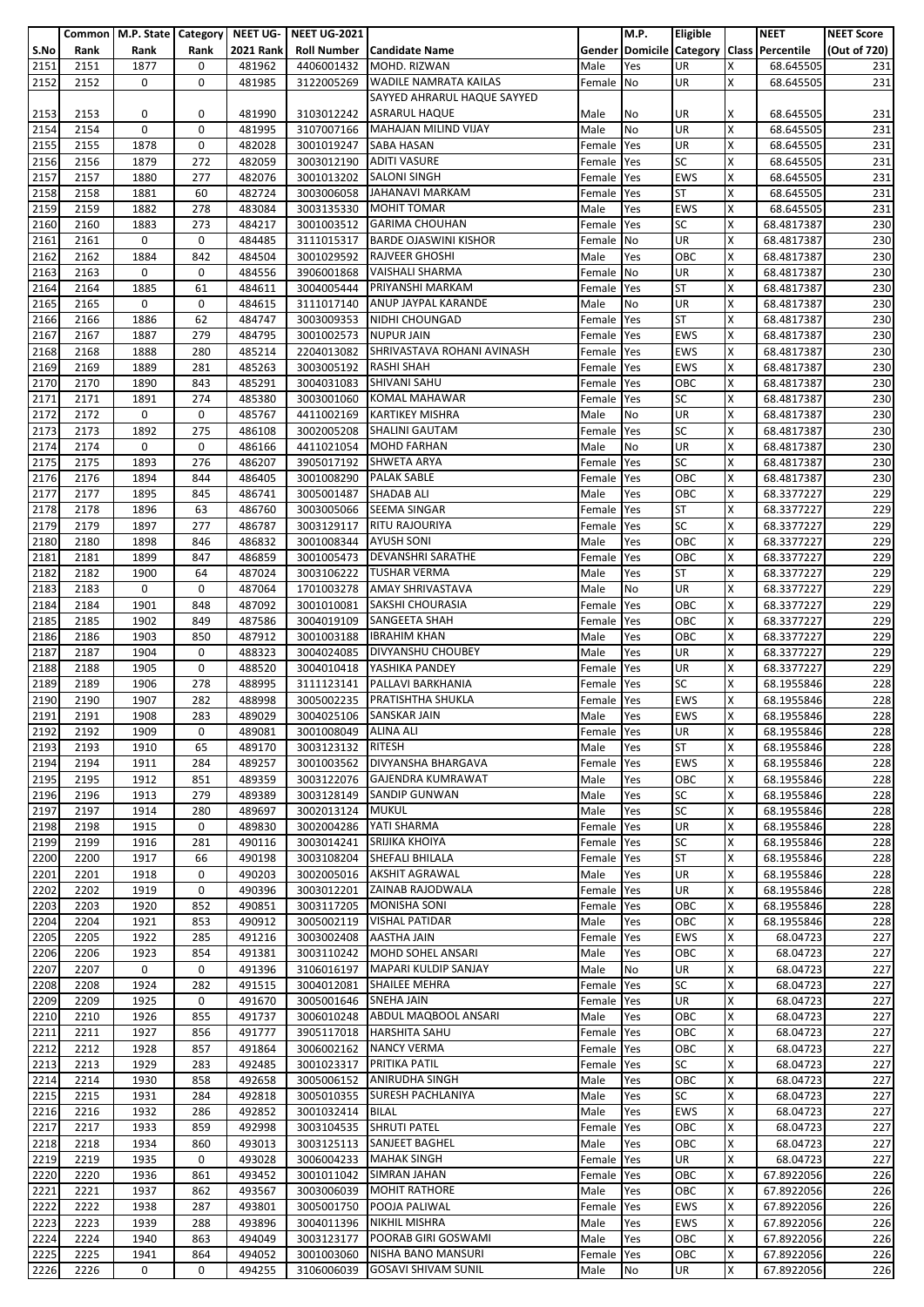|              |              | Common   M.P. State   Category |             |                  | NEET UG- NEET UG-2021    |                                                               |                      | M.P.       | <b>Eligible</b>  |        | <b>NEET</b>                               | <b>NEET Score</b> |
|--------------|--------------|--------------------------------|-------------|------------------|--------------------------|---------------------------------------------------------------|----------------------|------------|------------------|--------|-------------------------------------------|-------------------|
| S.No         | Rank         | Rank                           | Rank        | <b>2021 Rank</b> | <b>Roll Number</b>       | <b>Candidate Name</b>                                         |                      |            |                  |        | Gender Domicile Category Class Percentile | (Out of 720)      |
| 2227         | 2227         | 1942                           | 289         | 494510           | 3004006236               | <b>SOMYA DUBEY</b>                                            | Female               | Yes        | <b>EWS</b>       | x      | 67.8922056                                | 226               |
| 2228         | 2228         | 1943                           | 285         | 494558           | 3002002237               | <b>PRAYUKTA PARAM</b>                                         | Female               | Yes        | <b>SC</b>        | X      | 67.8922056                                | 226               |
| 2229         | 2229         | 1944                           | 0           | 495135           | 3107014068               | ANANNYA ANIMESH SHRIVASTAVA                                   | Female               | Yes        | <b>UR</b>        | x      | 67.8922056                                | 226               |
| 2230         | 2230         | 1945                           | 286         | 495154           | 3006008088               | <b>UMASHANKAR SAKET</b><br><b>MAHIMA THAKUR</b>               | Male                 | Yes        | SC               | Χ<br>x | 67.8922056                                | 226               |
| 2231         | 2231<br>2232 | 1946<br>1947                   | 865<br>866  | 495243           | 3004022068               | <b>HARSH SATPUTE</b>                                          | Female               | Yes        | OBC<br>OBC       | x      | 67.8922056                                | 226               |
| 2232<br>2233 | 2233         | 1948                           | 67          | 495352<br>495839 | 3001002363<br>1702015278 | DURGESH SINGH DHURVEY                                         | Male<br>Male         | Yes<br>Yes | <b>ST</b>        | X      | 67.8922056<br>67.7241654                  | 226<br>225        |
| 2234         | 2234         | 0                              | 0           | 496002           | 3107004061               | PARDESHI SNEHAL RAVINDRA                                      | Female               | No         | UR               | X      | 67.7241654                                | 225               |
| 2235         | 2235         | 1949                           | 287         | 496144           | 3006007109               | SAKSHI SURYAVANSHI                                            | Female               | Yes        | <b>SC</b>        | Χ      | 67.7241654                                | 225               |
| 2236         | 2236         | 1950                           | 290         | 496246           | 3003013278               | <b>ADITYA JOSHI</b>                                           | Male                 | Yes        | <b>EWS</b>       | X      | 67.7241654                                | 225               |
| 2237         | 2237         | 1951                           | 288         | 496370           | 3003023096               | YASH MEHRA                                                    | Male                 | Yes        | <b>SC</b>        | x      | 67.7241654                                | 225               |
| 2238         | 2238         | 1952                           | 867         | 496523           | 3003022007               | <b>SUSHEEL</b>                                                | Male                 | Yes        | OBC              | X      | 67.7241654                                | 225               |
| 2239         | 2239         | 1953                           | 868         | 496699           | 3004017401               | <b>PRIYA THAKUR</b>                                           | Female               | Yes        | OBC              | X      | 67.7241654                                | 225               |
| 2240         | 2240         | 1954                           | 68          | 496851           | 3006002155               | <b>DIVYA PANADIYA</b>                                         | Female               | Yes        | <b>ST</b>        | X      | 67.7241654                                | 225               |
| 2241         | 2241         | 0                              | 0           | 498066           | 4408024051               | <b>ASTHA</b>                                                  | Female               | No         | UR               | x      | 67.7241654                                | 225               |
| 2242         | 2242         | 1955                           | 291         | 498572           | 3003107153               | <b>RIDA SHEIKH</b>                                            | Female               | Yes        | <b>EWS</b>       | x      | 67.5785305                                | 224               |
| 2243         | 2243         | 1956                           | 69          | 498888           | 3001013303               | <b>ADITI PRADHAN</b>                                          | Female               | Yes        | <b>ST</b>        | X      | 67.5785305                                | 224               |
| 2244         | 2244         | 1957                           | 0           | 498904           | 3005004159               | <b>NAUSHEEN ALI</b>                                           | Female               | Yes        | <b>UR</b>        | X      | 67.5785305                                | 224               |
| 2245         | 2245         | 1958                           | 869         | 498992           | 3003003200               | <b>HARSHI YADAV</b>                                           | Female               | Yes        | OBC              | X      | 67.5785305                                | 224               |
| 2246         | 2246         | 0                              | 0           | 499125           | 4408021382               | <b>HASMAT RAZA</b>                                            | Male                 | No         | UR               | x      | 67.5785305                                | 224               |
| 2247         | 2247         | 1959                           | 292         | 499422           | 3005002320               | <b>ADITI SHARMA</b>                                           | Female               | Yes        | <b>EWS</b>       | x      | 67.5785305                                | 224               |
| 2248         | 2248         | 1960                           | 289         | 500731           | 3004028009               | <b>ASHVINI NAGVANSHI</b>                                      | Male                 | Yes        | <b>SC</b>        | X      | 67.4394359                                | 223               |
| 2249         | 2249         | 1961                           | 0           | 500760           | 3107010009               | PALAK MANISH MAHENDRA                                         | Female               | Yes        | <b>UR</b>        | X      | 67.4394359                                | 223               |
| 2250         | 2250         | 1962                           | 870         | 500827           | 3003011278               | <b>NEERAJ MORE</b>                                            | Male                 | Yes        | OBC              | X      | 67.4394359                                | 223               |
| 2251         | 2251         | 0                              | 0           | 500881           | 3111025197               | NICHAT TEJAL PRASHANT                                         | Female               | <b>No</b>  | UR               | x      | 67.4394359                                | 223               |
| 2252         | 2252         | 1963                           | 871         | 500991           | 3001030234               | SALIK UDDIN ANSARI                                            | Male                 | Yes        | OBC              | X      | 67.4394359                                | 223               |
| 2253<br>2254 | 2253<br>2254 | 1964<br>0                      | 872<br>0    | 501176           | 3003012300               | <b>ANCHAL PATIDAR</b><br>3118003126 LAVHANGADE ANUSHKA RAJESH | Female               | Yes        | OBC<br>UR        | Χ<br>X | 67.4394359                                | 223<br>223        |
| 2255         | 2255         | 1965                           | 873         | 502168<br>502350 | 3002003300               | <b>AIMAN HASEEN</b>                                           | Female<br>Female Yes | No         | OBC              | Χ      | 67.4394359<br>67.4394359                  | 223               |
| 2256         | 2256         | 0                              | 0           | 502826           | 3102022153               | MOHAMMAD HUZAIFA NASIR AHMED                                  | Male                 | No         | UR               | x      | 67.2922469                                | 222               |
| 2257         | 2257         | 0                              | 0           | 502926           | 4406004361               | YASHIKA SHRINGIRISHI                                          | Female               | <b>No</b>  | <b>UR</b>        | X      | 67.2922469                                | 222               |
| 2258         | 2258         | 1966                           | 0           | 503044           | 3001003234               | <b>ADITI SHARMA</b>                                           | Female               | Yes        | UR               | X      | 67.2922469                                | 222               |
| 2259         | 2259         | 1967                           | 0           | 503103           | 1502204294               | <b>ALEENA MEVATI</b>                                          | Female               | Yes        | UR               | X      | 67.2922469                                | 222               |
| 2260         | 2260         | 1968                           | 70          | 503135           | 3001019177               | <b>PAVAN MEDA</b>                                             | Male                 | Yes        | <b>ST</b>        | Χ      | 67.2922469                                | 222               |
| 2261         | 2261         | 1969                           | 874         | 503320           | 3003031262               | MUSKAN JAISWAL                                                | Female               | Yes        | OBC              | x      | 67.2922469                                | 222               |
| 2262         | 2262         | 1970                           | 875         | 503450           | 3003006110               | <b>PRIYA BHOPTE</b>                                           | Female               | Yes        | OBC              | x      | 67.2922469                                | 222               |
| 2263         | 2263         | 0                              | 0           | 503880           | 1205006073               | <b>JALADI RUTHVIKA SIYA</b>                                   | Female               | No         | UR               | X      | 67.2922469                                | 222               |
| 2264         | 2264         | 1971                           | 0           | 503971           | 3003003007               | <b>SUJAL SHARMA</b>                                           | Male                 | Yes        | UR               | X      | 67.2922469                                | 222               |
| 2265         | 2265         | 0                              | 0           | 504140           | 4401010239               | KHUSHBOO PRAKASHWANI                                          | Female No            |            | <b>UR</b>        | X      | 67.2922469                                | 222               |
| 2266         | 2266         | 1972                           | 876         | 504489           | 3002009390               | <b>HINDIKA BATHAM</b>                                         | Female               | Yes        | OBC              | X      | 67.2922469                                | 222               |
| 2267         | 2267         | 1973                           | 0           | 504703           | 3003126183               | SHREEKRISHAN JOSHI                                            | Male                 | Yes        | UR               | X      | 67.2922469                                | 222               |
| 2268         | 2268         | 1974                           | 0           | 504999           |                          | 1701003394 SHAMBHAVI MISHRA                                   | Female Yes           |            | UR               | X      | 67.2922469                                | 222               |
| 2269         | 2269         | 0                              | 0           | 505135           |                          | 3107010277 SHIRSATH BHAVRATNA BHARAT                          | Male                 | No         | UR               | X      | 67.1407193                                | 221               |
| 2270         | 2270         | 1975                           | 877         | 505325           | 3003001497               | <b>SHIFA KHAN</b>                                             | Female Yes           |            | OBC              | Χ      | 67.1407193                                | 221               |
| 2271         | 2271         | 0                              | 0           | 505581           | 3113105188               | <b>SWAPNIL</b>                                                | Male                 | No         | <b>UR</b>        | X      | 67.1407193                                | 221               |
| 2272         | 2272         | 0                              | 0           | 506275           |                          | 3102003354 DHOKANE ASHLESHA SUNIL                             | Female No            |            | <b>UR</b>        | X      | 67.1407193                                | 221               |
| 2273         | 2273<br>2274 | 1976<br>0                      | 878<br>0    | 506366           | 3003031282               | <b>SOHEIL TELI</b><br>3112023145 CHAVHAN DIVYANI ULHAS        | Male                 | Yes        | OBC<br>UR        | X<br>X | 67.1407193                                | 221               |
| 2274<br>2275 | 2275         | 0                              | $\mathbf 0$ | 506446<br>506560 | 4407014193               | AZAJ AHAMAD                                                   | Female No<br>Male    | No         | UR               | Χ      | 67.1407193<br>67.1407193                  | 221<br>221        |
| 2276         | 2276         | 1977                           | 290         | 506576           | 3001013145               | <b>VISHAL AHIRWAR</b>                                         | Male                 | Yes        | <b>SC</b>        | X      | 67.1407193                                | 221               |
| 2277         | 2277         | 1978                           | 293         | 506622           | 3004015369               | <b>ANJALI TRIPATHI</b>                                        | Female               | Yes        | <b>EWS</b>       | X      | 67.1407193                                | 221               |
| 2278         | 2278         | 1979                           | 879         | 506984           | 3122011098               | <b>TUSHAR ANIL CHOUDHARY</b>                                  | Male                 | Yes        | OBC              | X      | 67.1407193                                | 221               |
| 2279         | 2279         | 1980                           | 291         | 507117           | 3001023208               | SANTKUMAR DEHARIYA                                            | Male                 | Yes        | <b>SC</b>        | x      | 67.1407193                                | 221               |
| 2280         | 2280         | 0                              | $\mathbf 0$ | 507505           | 3122004122               | <b>MANSURI SUMER KHALIL</b>                                   | Male                 | No         | <b>UR</b>        | X      | 66.9644551                                | 220               |
| 2281         | 2281         | 1981                           | 71          | 507521           |                          | 3005007311 MANISH NAGOR                                       | Male                 | Yes        | <b>ST</b>        | X      | 66.9644551                                | 220               |
| 2282         | 2282         | 0                              | 0           | 507697           | 3104008060               | NASHIT BAIG WASEEM BAIG MIRZA                                 | Male                 | No         | UR               | Χ      | 66.9644551                                | 220               |
| 2283         | 2283         | 1982                           | 880         | 507913           | 3003028348               | <b>KHUSHI SONI</b>                                            | Female               | Yes        | OBC              | X      | 66.9644551                                | 220               |
| 2284         | 2284         | 1983                           | 72          | 508532           |                          | 3003103533 PRACHI JADHAW                                      | Female               | Yes        | <b>ST</b>        | x      | 66.9644551                                | 220               |
| 2285         | 2285         | 1984                           | 881         | 508811           | 4406005103               | SHIKHA NANDINI RAJAK                                          | Female Yes           |            | OBC              | Χ      | 66.9644551                                | 220               |
| 2286         | 2286         | 1985                           | 882         | 508889           |                          | 3004029094 SHALINI KUSHWAHA                                   | Female               | Yes        | OBC              | X      | 66.9644551                                | 220               |
| 2287         | 2287         | 1986                           | 883         | 508929           |                          | 3001010395 RISHIKA CHOURASIYA                                 | Female               | Yes        | OBC              | X      | 66.9644551                                | 220               |
| 2288         | 2288         | 1987                           | 0           | 509594           |                          | 3001029454 SNEHA DUBEY                                        | Female Yes           |            | UR               | x      | 66.9644551                                | 220               |
| 2289         | 2289         | 0                              | 0           | 510070           |                          | 1502112455 ZAFIRUL HAQUE AMIR                                 | Male                 | No         | <b>UR</b>        | x      | 66.9644551                                | 220               |
| 2290<br>2291 | 2290<br>2291 | 1988<br>1989                   | 73<br>884   | 510167<br>510191 | 3001032325               | <b>BHAVNA KAWADE</b><br>3005003109 MOHAMMAD ALSAIF NAGORI     | Female<br>Male       | Yes        | <b>ST</b><br>OBC | X<br>X | 66.8148702                                | 219<br>219        |
| 2292         | 2292         | 1990                           | 885         | 510382           | 3004006288               | PANKAJ VISHWAKARMA                                            | Male                 | Yes<br>Yes | OBC              | x      | 66.8148702<br>66.8148702                  | 219               |
| 2293         | 2293         | 1991                           | 292         | 510754           | 3001022333               | <b>RIYA</b>                                                   | Female               | Yes        | <b>SC</b>        | X      | 66.8148702                                | 219               |
| 2294         | 2294         | 1992                           | 886         | 510816           | 3004024169               | <b>DILIP KUMAR PATEL</b>                                      | Male                 | Yes        | OBC              | X      | 66.8148702                                | 219               |
| 2295         | 2295         | 0                              | 0           | 511169           | 3103002066               | KALE VEDANT VILASRAO                                          | Male                 | No         | UR               | Χ      | 66.8148702                                | 219               |
| 2296         | 2296         | 0                              | 0           | 511490           | 3101005396               | AGRE SAKSHI RAJARAM                                           | Female               | No         | UR               | X      | 66.8148702                                | 219               |
| 2297         | 2297         | 0                              | 0           | 511685           | 3104008020               | <b>VIBHA VIJAY PAHADE</b>                                     | Female No            |            | UR               | X      | 66.8148702                                | 219               |
| 2298         | 2298         | 1993                           | 293         | 512081           | 3003016269               | MUSKAN                                                        | Female Yes           |            | <b>SC</b>        | X      | 66.8148702                                | 219               |
| 2299         | 2299         | 1994                           | 0           | 512473           | 3001007525               | ANUJ JADON                                                    | Male                 | Yes        | <b>UR</b>        | x      | 66.6628245                                | 218               |
| 2300         | 2300         | 1995                           | 294         | 512491           | 3004005249               | <b>SWATI KORI</b>                                             | Female Yes           |            | <b>SC</b>        | X      | 66.6628245                                | 218               |
| 2301         | 2301         | 0                              | 0           | 512792           | 1502116380               | <b>SWATI KUMARI</b>                                           | Female No            |            | <b>UR</b>        | X      | 66.6628245                                | 218               |
| 2302         | 2302         | 1996                           | 295         | 513365           | 3005001016               | <b>BHAWANA PARMAR</b>                                         | Female Yes           |            | <b>SC</b>        | X      | 66.6628245                                | 218               |
| 2303         | 2303         | 0                              | 0           | 513771           | 3118015142               | <b>WARKE TIRTHIKA SANJAY</b>                                  | Female No            |            | UR               | X      | 66.6628245                                | 218               |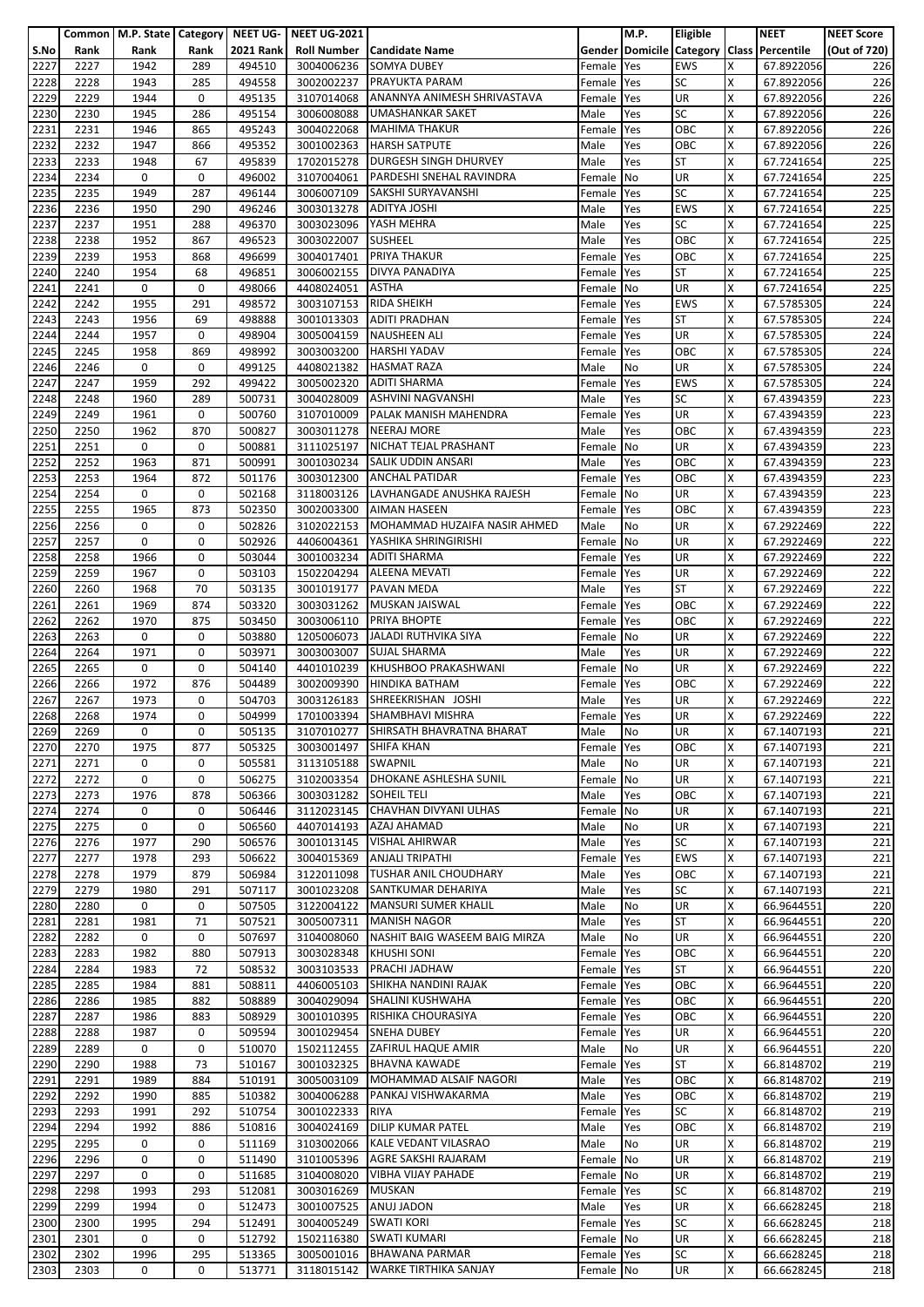|              |              | Common   M.P. State   Category   NEET UG- |             |                  | <b>NEET UG-2021</b>      |                                                     |                    | M.P.       | <b>Eligible</b>        |        | <b>NEET</b>                               | <b>NEET Score</b> |
|--------------|--------------|-------------------------------------------|-------------|------------------|--------------------------|-----------------------------------------------------|--------------------|------------|------------------------|--------|-------------------------------------------|-------------------|
| S.No         | Rank         | Rank                                      | Rank        | <b>2021 Rank</b> |                          | <b>Roll Number   Candidate Name</b>                 |                    |            |                        |        | Gender Domicile Category Class Percentile | (Out of 720)      |
| 2304<br>2305 | 2304<br>2305 | 1997<br>1998                              | 887<br>888  | 513940<br>514548 | 3111014372<br>3003012245 | <b>PRATIK KHANDAGRE</b><br><b>NITESH CHOUHAN</b>    | Male<br>Male       | Yes<br>Yes | OBC<br>OBC             | Χ<br>X | 66.6628245<br>66.6628245                  | 218<br>218        |
| 2306         | 2306         | 1999                                      | 294         | 514860           | 3001010153               | <b>ZOYA TARIQ</b>                                   | Female             | Yes        | <b>EWS</b>             | X      | 66.5068935                                | 217               |
| 2307         | 2307         | 2000                                      | 74          | 514869           | 3003105239               | <b>KAMESH SEMLIYA</b>                               | Male               | Yes        | <b>ST</b>              | Χ      | 66.5068935                                | 217               |
| 2308         | 2308         | 2001                                      | 889         | 514937           | 3003132166               | <b>AKSHITA MUKATI</b>                               | Female             | Yes        | OBC                    | x      | 66.5068935                                | 217               |
| 2309         | 2309         | 2002                                      | 0           | 515050           | 3001009012               | <b>AYUSH SINGH</b>                                  | Male               | Yes        | UR                     | x      | 66.5068935                                | 217               |
| 2310<br>2311 | 2310<br>2311 | 0<br>2003                                 | 0<br>296    | 515211<br>515440 | 3107004283               | PATIL JAY SANDIP<br>3004024034 SONAM RANGARI        | Male               | No<br>Yes  | <b>UR</b><br><b>SC</b> | X<br>X | 66.5068935<br>66.5068935                  | 217<br>217        |
| 2312         | 2312         | 2004                                      | 0           | 515474           | 3003024191               | VARSHA SHRIWASTAV                                   | Female<br>Female   | Yes        | <b>UR</b>              | Χ      | 66.5068935                                | 217               |
| 2313         | 2313         | 2005                                      | 297         | 515707           | 3005006290               | <b>SACHIN JUNWAL</b>                                | Male               | Yes        | <b>SC</b>              | x      | 66.5068935                                | 217               |
| 2314         | 2314         | 2006                                      | 890         | 515727           | 3003022034               | <b>NEHA</b>                                         | Female             | Yes        | OBC                    | x      | 66.5068935                                | 217               |
| 2315         | 2315         | 0                                         | 0           | 516085           | 3104020202               | <b>BAGBAN ZIYAD ABDULKARIM</b>                      | Male               | No         | UR                     | X      | 66.5068935                                | 217               |
| 2316         | 2316         | 0                                         | 0           | 516358           | 4405006480               | <b>AMRITA CHAUDHARI</b>                             | Female             | No         | UR                     | X      | 66.5068935                                | 217               |
| 2317         | 2317         | 2007                                      | 891<br>892  | 516414           | 3006001421               | <b>ARYAN YADAV</b><br><b>GULERUMMAN ANSARI</b>      | Male               | Yes        | OBC<br>OBC             | Χ<br>x | 66.5068935                                | 217               |
| 2318<br>2319 | 2318<br>2319 | 2008<br>0                                 | 0           | 516637<br>516841 | 3004011418<br>3113003305 | <b>DEORE KIRAN RAVINDRA</b>                         | Female<br>Male     | Yes<br>No  | UR                     | x      | 66.5068935<br>66.5068935                  | 217<br>217        |
| 2320         | 2320         | 2009                                      | 0           | 517088           | 3006005134               | PRASHANT KUMAR MISHRA                               | Male               | Yes        | <b>UR</b>              | X      | 66.5068935                                | 217               |
| 2321         | 2321         | 2010                                      | 893         | 517226           | 3003004442               | <b>DEEPIKA BIRLA</b>                                | Female             | Yes        | OBC                    | X      | 66.3453936                                | 216               |
| 2322         | 2322         | 2011                                      | 894         | 517298           | 3003006177               | <b>ARVIND JADHAV</b>                                | Male               | Yes        | OBC                    | Χ      | 66.3453936                                | 216               |
| 2323         | 2323         | 0                                         | 0           | 517461           | 4408120304               | <b>TAQUEDEES FATMA</b>                              | Female             | No         | UR                     | x      | 66.3453936                                | 216               |
| 2324         | 2324         | 2012                                      | 75          | 517574           | 3001001509               | JAHNAVI EVANE                                       | Female             | Yes        | <b>ST</b>              | X      | 66.3453936                                | 216               |
| 2325<br>2326 | 2325<br>2326 | 2013<br>2014                              | 0<br>0      | 517617<br>517623 | 3003108213<br>3003030295 | <b>ABHISHEK SHUKLA</b><br>SRISHTI MISHRA            | Male<br>Female     | Yes<br>Yes | UR<br>UR               | X<br>x | 66.3453936<br>66.3453936                  | 216<br>216        |
| 2327         | 2327         | 2015                                      | 298         | 518211           | 3002011195               | <b>NITESH MAGRIYA</b>                               | Male               | Yes        | SC                     | Χ      | 66.3453936                                | 216               |
| 2328         | 2328         | 2016                                      | 895         | 518777           | 3003015215               | <b>VASU JAISWAL</b>                                 | Male               | Yes        | OBC                    | X      | 66.3453936                                | 216               |
| 2329         | 2329         | 2017                                      | 299         | 519480           | 3905022215               | <b>JYOTI BAIRWA</b>                                 | Female             | Yes        | <b>SC</b>              | X      | 66.3453936                                | 216               |
| 2330         | 2330         | 2018                                      | 896         | 519788           | 3001029253               | RAVEENA SONDHIYA                                    | Female             | Yes        | OBC                    | Χ      | 66.1640137                                | 215               |
| 2331         | 2331         | 2019                                      | 897         | 519797           |                          | 3003120203 DEEPAK MALAKAR                           | Male               | Yes        | OBC                    | X      | 66.1640137                                | 215               |
| 2332<br>2333 | 2332<br>2333 | 2020<br>2021                              | 76<br>898   | 519871<br>519927 | 3003001393<br>3003134380 | <b>RISHABH BHALAVI</b><br><b>SHRUTI PATEL</b>       | Male<br>Female     | Yes<br>Yes | <b>ST</b><br>OBC       | Χ<br>x | 66.1640137<br>66.1640137                  | 215<br>215        |
| 2334         | 2334         | 2022                                      | 77          | 520000           | 3003121101               | <b>REKHA BHURIYA</b>                                | Female             | Yes        | <b>ST</b>              | X      | 66.1640137                                | 215               |
| 2335         | 2335         | 2023                                      | 295         | 520032           | 4406002229               | MRATYUNJAY SAMELE                                   | Male               | Yes        | <b>EWS</b>             | X      | 66.1640137                                | 215               |
| 2336         | 2336         | 2024                                      | 78          | 520066           | 3003126113               | SONALI SISODIYA                                     | Female             | Yes        | <b>ST</b>              | x      | 66.1640137                                | 215               |
| 2337         | 2337         | 0                                         | 0           | 520135           | 3122003163               | SAINDANE HARSHAL PANDIT                             | Male               | No         | UR                     | Χ      | 66.1640137                                | 215               |
| 2338         | 2338         | 2025                                      | 899         | 520338           | 3001007041               | <b>PAYAL SAHU</b>                                   | Female             | Yes        | OBC                    | x      | 66.1640137                                | 215               |
| 2339         | 2339         | 2026                                      | 900         | 520366           | 3003105362               | <b>KHUSHI SHARMA</b><br><b>PANKAJ SINGH</b>         | Female             | Yes        | OBC                    | X<br>Χ | 66.1640137<br>66.1640137                  | 215               |
| 2340<br>2341 | 2340<br>2341 | 2027<br>2028                              | 901<br>300  | 520611<br>520873 | 3002003048<br>3006005391 | <b>DURGESH CHAUDHARY</b>                            | Male<br>Male       | Yes<br>Yes | OBC<br><b>SC</b>       | X      | 66.1640137                                | 215<br>215        |
| 2342         | 2342         | 0                                         | 0           | 521469           | 3101001025               | SUDAKE DNYANESHWARI SANTOSH                         | Female No          |            | <b>UR</b>              | X      | 66.1640137                                | 215               |
| 2343         | 2343         | 2029                                      | 301         | 521715           | 3001028720               | <b>SUMAT PRAJAPATI</b>                              | Male               | Yes        | <b>SC</b>              | x      | 66.1640137                                | 215               |
| 2344         | 2344         | 2030                                      | 902         | 521748           | 3003001002               | <b>KRISHNA SEN</b>                                  | Female             | Yes        | OBC                    | X      | 66.1640137                                | 215               |
| 2345         | 2345         | 2031                                      | 302         | 521854           | 3002004291               | <b>KAJAL VERMA</b>                                  | Female Yes         |            | <b>SC</b>              | X      | 66.1640137                                | 215               |
| 2346         | 2346         | 0                                         | 0           | 521932           |                          | 3105019103 RATHOD ASHISH BANDU                      | Male               | No         | <b>UR</b>              | X      | 66.1640137                                | 215               |
| 2347<br>2348 | 2347<br>2348 | 0<br>2032                                 | 0<br>0      | 522539<br>522575 | 3107005092               | <b>NIRAJ PATIL</b><br>4406005142 AASTHA GUPTA       | Male<br>Female Yes | No         | <b>UR</b><br><b>UR</b> | X<br>X | 66.0116443<br>66.0116443                  | 214<br>214        |
| 2349         | 2349         | 0                                         | 0           | 522584           | 3107012231               | YUKTA PRABHAKAR MAHAJAN                             | Female No          |            | <b>UR</b>              | x      | 66.0116443                                | 214               |
| 2350         | 2350         | 2033                                      | 903         | 522625           | 3001009376               | <b>ZAINAB BILAL KHAN</b>                            | Female             | Yes        | OBC                    | X      | 66.0116443                                | 214               |
| 2351         | 2351         | 2034                                      | 296         | 522639           |                          | 3003003259 NILANSH JAIN                             | Male               | Yes        | <b>EWS</b>             | x      | 66.0116443                                | 214               |
| 2352         | 2352         | 2035                                      | 904         | 522663           | 3003116211               | SHIVANI MERAWAT                                     | Female Yes         |            | OBC                    | Χ      | 66.0116443                                | 214               |
| 2353         | 2353         | 2036                                      | 905         | 522673           |                          | 3003124232 RASHMI BAGHEL                            | Female Yes         |            | OBC                    | X      | 66.0116443                                | 214               |
| 2354         | 2354         | 2037                                      | 297         | 522737<br>523117 | 3005002035               | <b>PARIDHI JOSHI</b><br>3003110110 MAHIMA CHOUDHARY | Female             | Yes        | <b>EWS</b><br>OBC      | X<br>X | 66.0116443<br>66.0116443                  | 214               |
| 2355<br>2356 | 2355<br>2356 | 2038<br>2039                              | 906<br>907  | 523268           | 3003102111               | <b>SHIVAM PATIL</b>                                 | Female<br>Male     | Yes<br>Yes | OBC                    | x      | 66.0116443                                | 214<br>214        |
| 2357         | 2357         | 2040                                      | 0           | 523584           | 3005005318               | YAGVENDRA                                           | Male               | Yes        | <b>UR</b>              | X      | 66.0116443                                | 214               |
| 2358         | 2358         | 2041                                      | 908         | 523599           | 3003002366               | <b>MANISH PARMAR</b>                                | Male               | Yes        | OBC                    | X      | 66.0116443                                | 214               |
| 2359         | 2359         | 0                                         | 0           | 523614           |                          | 3111015269 SAO SARANG NAMDEO                        | Male               | No         | UR                     | X      | 66.0116443                                | 214               |
| 2360         | 2360         | 2042                                      | 0           | 524400           | 3003032054               | <b>ABHISHEK KUMAR PANDEY</b>                        | Male               | Yes        | UR                     | Χ      | 66.0116443                                | 214               |
| 2361         | 2361         | 2043                                      | 909         | 524911           |                          | 3003003146 MUSAIB ANSARI                            | Male               | Yes        | OBC                    | x      | 65.8563609                                | 213               |
| 2362<br>2363 | 2362<br>2363 | 0<br>2044                                 | 0<br>79     | 524917<br>525056 | 3122005270<br>3003030288 | SURYAWANSHI SUMIT SANJAY<br><b>SOURABH DODAVE</b>   | Male<br>Male       | No<br>Yes  | UR<br><b>ST</b>        | Χ<br>X | 65.8563609<br>65.8563609                  | 213<br>213        |
| 2364         | 2364         | 0                                         | 0           | 525062           |                          | 3122005147 PATHAN SAANI YASNAIN KHAN                | Male               | No         | UR                     | X      | 65.8563609                                | 213               |
| 2365         | 2365         | 2045                                      | 80          | 525064           |                          | 3003017218 POOJA SISODIYA                           | Female Yes         |            | <b>ST</b>              | X      | 65.8563609                                | 213               |
| 2366         | 2366         | 0                                         | 0           | 525687           |                          | 3104103212 SANKET PATHADE                           | Male               | No         | <b>UR</b>              | x      | 65.8563609                                | 213               |
| 2367         | 2367         | 2046                                      | 910         | 525690           | 3001001331               | SARITA PATIDAR                                      | Female             | Yes        | OBC                    | X      | 65.8563609                                | 213               |
| 2368         | 2368         | $\mathbf 0$                               | $\mathbf 0$ | 525732           |                          | 3111123233 DANDEKAR SAMIKSHA VINODRAO               | Female No          |            | <b>UR</b>              | x      | 65.8563609                                | 213               |
| 2369<br>2370 | 2369<br>2370 | 2047<br>2048                              | 911<br>303  | 526125<br>526293 | 3001001239               | 3001005138 SATYAM PATEL<br><b>KSHITIJA BITHORE</b>  | Male<br>Female Yes | Yes        | OBC<br><b>SC</b>       | x<br>X | 65.8563609<br>65.8563609                  | 213<br>213        |
| 2371         | 2371         | 2049                                      | 298         | 526697           | 3003135130               | <b>DEEPAK PALIWAL</b>                               | Male               | Yes        | <b>EWS</b>             | X      | 65.8563609                                | 213               |
| 2372         | 2372         | 0                                         | 0           | 526806           | 3110120106               | SAEEDA KHATOON                                      | Female No          |            | <b>UR</b>              | Χ      | 65.8563609                                | 213               |
| 2373         | 2373         | 2050                                      | 299         | 527291           | 3001014034               | JAIDEEP POURANIK                                    | Male               | Yes        | <b>EWS</b>             | X      | 65.6997824                                | 212               |
| 2374         | 2374         | 2051                                      | 912         | 527300           | 3003101410               | <b>HASHMEEN SHAIKH</b>                              | Female Yes         |            | ОВС                    | X      | 65.6997824                                | 212               |
| 2375         | 2375         | 2052                                      | 304         | 527306           | 3001007502               | VAIBHAV VARWADE                                     | Male               | Yes        | <b>SC</b>              | X      | 65.6997824                                | 212               |
| 2376         | 2376         | 2053                                      | 81          | 527378           | 3003128057               | <b>MADHURI CHOUHAN</b>                              | Female             | Yes        | <b>ST</b>              | x      | 65.6997824                                | 212               |
| 2377         | 2377         | 2054                                      | 913<br>914  | 527416<br>527433 | 3003011292               | <b>ABHISHEK RAJPUT</b><br>3004003157 SHUBHAM RANA   | Male               | Yes        | OBC<br>OBC             | X<br>X | 65.6997824                                | 212               |
| 2378<br>2379 | 2378<br>2379 | 2055<br>2056                              | 305         | 527458           | 3005001666               | <b>HARSHITA BAIRAGI</b>                             | Male<br>Female Yes | Yes        | <b>SC</b>              | X      | 65.6997824<br>65.6997824                  | 212<br>212        |
| 2380         | 2380         | 2057                                      | 306         | 527478           | 3003134262               | SANDEEP SONARTIYA                                   | Male               | Yes        | SC                     | X      | 65.6997824                                | 212               |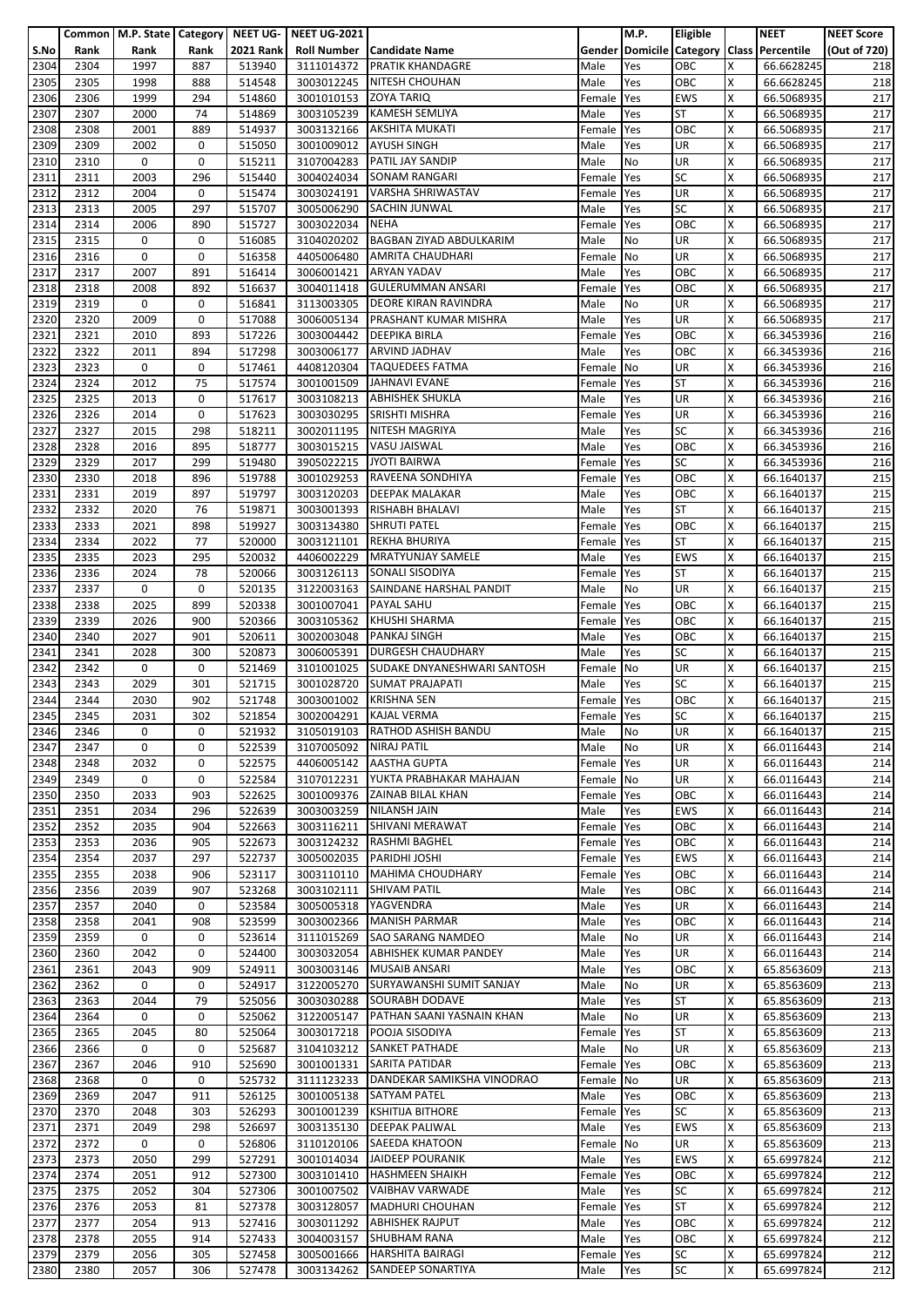|      |      | Common   M.P. State   Category   NEET UG- |      |                  | <b>NEET UG-2021</b> |                                        |            | M.P.      | <b>Eligible</b> |   | <b>NEET</b>                               | <b>NEET Score</b> |
|------|------|-------------------------------------------|------|------------------|---------------------|----------------------------------------|------------|-----------|-----------------|---|-------------------------------------------|-------------------|
| S.No | Rank | Rank                                      | Rank | <b>2021 Rank</b> |                     | Roll Number   Candidate Name           |            |           |                 |   | Gender Domicile Category Class Percentile | (Out of 720)      |
| 2381 | 2381 | 2058                                      | 915  | 527976           | 3003011067          | <b>RAM AMBIYA</b>                      | Male       | Yes       | OBC             | x | 65.6997824                                | 212               |
| 2382 | 2382 | 0                                         | 0    | 528012           | 4406006381          | <b>ANUJ NAGAICH</b>                    | Male       | No        | <b>UR</b>       | x | 65.6997824                                | 212               |
| 2383 | 2383 | 2059                                      | 0    | 528068           | 3001006156          | <b>ASMITA SINGH</b>                    | Female     | Yes       | <b>UR</b>       | X | 65.6997824                                | 212               |
| 2384 | 2384 | 2060                                      | 307  | 528273           | 3004009242          | <b>SHAKTI DAHERIYA</b>                 | Female     | Yes       | <b>SC</b>       | x | 65.6997824                                | 212               |
| 2385 | 2385 | 0                                         | 0    | 528358           | 4408108556          | MOHD AASIF YASIN KHAN                  | Male       | No        | UR              | x | 65.6997824                                | 212               |
| 2386 | 2386 | 2061                                      | 82   | 528494           | 3001023357          | <b>AMRITA DHURVE</b>                   | Female     | Yes       | <b>ST</b>       | X | 65.6997824                                | 212               |
| 2387 | 2387 | 2062                                      | 0    | 528921           | 3002004468          | <b>MOKSHIKHA SINGH TOMAR</b>           | Female     | Yes       | <b>UR</b>       | Χ | 65.6997824                                | 212               |
| 2388 | 2388 | 2063                                      | 300  | 529083           | 3005003095          | <b>JANVI MISHRA</b>                    | Female     | Yes       | <b>EWS</b>      | x | 65.6997824                                | 212               |
| 2389 | 2389 | 0                                         | 0    | 529486           | 3107010098          | <b>BAGUL SRUSHTI BANDU</b>             | Female No  |           | UR              | x | 65.6997824                                | 212               |
| 2390 | 2390 | 2064                                      | 916  | 529734           | 3004024191          | KAMLENDRA JAISWAL                      | Male       | Yes       | OBC             | X | 65.5347856                                | 211               |
| 2391 | 2391 | 2065                                      | 917  | 529783           | 3003136053          | <b>RANI KUMBHKAR</b>                   | Female     | Yes       | OBC             | x | 65.5347856                                | 211               |
| 2392 | 2392 | 2066                                      | 918  | 529866           | 3003030135          | <b>MOHIT MALVIYA</b>                   | Male       | Yes       | OBC             | X | 65.5347856                                | 211               |
| 2393 | 2393 | 2067                                      | 301  | 529917           | 3001004177          | PREETI SISODIYA                        | Female     | Yes       | <b>EWS</b>      | X | 65.5347856                                | 211               |
| 2394 | 2394 | 0                                         | 0    | 530237           | 4407027007          | <b>NESAR AHAMAD</b>                    | Male       | No        | UR              | X | 65.5347856                                | 211               |
| 2395 | 2395 | 2068                                      | 308  | 530947           | 3003132088          | <b>AKASH VISALIYA</b>                  | Male       | Yes       | <b>SC</b>       | X | 65.5347856                                | 211               |
| 2396 | 2396 | 2069                                      | 309  | 532250           | 3004011191          | <b>ABHISHEK KANOJE</b>                 | Male       | Yes       | SC              | X | 65.3437572                                | 210               |
| 2397 | 2397 | 2070                                      | 83   | 532591           | 3004007380          | <b>HIMANSHI THAKUR</b>                 | Female     | Yes       | <b>ST</b>       | Χ | 65.3437572                                | 210               |
| 2398 | 2398 | 2071                                      | 310  | 532643           | 3001034087          | <b>MINAL TAYDE</b>                     | Female     | Yes       | <b>SC</b>       | x | 65.3437572                                | 210               |
| 2399 | 2399 | 2072                                      | 302  | 532932           | 3003017134          | <b>CHANCHAL SHARMA</b>                 | Female Yes |           | <b>EWS</b>      | X | 65.3437572                                | 210               |
| 2400 | 2400 | 2073                                      | 0    | 533590           | 3001007308          | <b>AYSHA ABBASEE</b>                   | Female     | Yes       | UR              | Χ | 65.3437572                                | 210               |
| 2401 | 2401 | 2074                                      | 919  | 533616           | 3001005092          | <b>LISHA PRAJAPATI</b>                 | Female     | Yes       | OBC             | x | 65.3437572                                | 210               |
| 2402 | 2402 | $\mathbf 0$                               | 0    | 534028           | 3906002276          | <b>PREETI BEHERA</b>                   | Female No  |           | <b>UR</b>       | Χ | 65.3437572                                | 210               |
| 2403 | 2403 | 2075                                      | 303  | 534243           | 3111109106          | <b>ARPITA RAJPUT</b>                   | Female     | Yes       | <b>EWS</b>      | X | 65.3437572                                | 210               |
| 2404 | 2404 | 0                                         | 0    | 534715           | 3112114009          | <b>RASANE SHRUSTI ANIL</b>             | Female     | No        | UR              | x | 65.3437572                                | 210               |
| 2405 | 2405 | 2076                                      | 920  | 534828           | 3003025050          | <b>IRAM KHAN</b>                       | Female     | Yes       | OBC             | Χ | 65.3437572                                | 210               |
| 2406 | 2406 | 0                                         | 0    | 535189           | 3111102602          | SAWI DUDHGAWALI                        | Female     | No        | <b>UR</b>       | X | 65.1847827                                | 209               |
| 2407 | 2407 | 2077                                      | 921  | 535445           | 3107010219          | <b>NEHA RATHORE</b>                    | Female     | Yes       | OBC             | Χ | 65.1847827                                | 209               |
| 2408 | 2408 | 2078                                      | 0    | 535451           | 3001004260          | ZAMZAM IRSHAD BEG                      | Female     | Yes       | UR              | x | 65.1847827                                | 209               |
| 2409 | 2409 | 2079                                      | 922  | 535513           |                     | 3003008254 PRANJAL YADAV               | Female     | Yes       | OBC             | X | 65.1847827                                | 209               |
| 2410 | 2410 | 0                                         | 0    | 535528           | 3111119204          | <b>GIRI RITESH DILIP</b>               | Male       | No        | UR              | X | 65.1847827                                | 209               |
| 2411 | 2411 | 2080                                      | 923  | 535587           | 3003118057          | <b>HARESH MAHAJAN</b>                  | Male       | Yes       | OBC             | x | 65.1847827                                | 209               |
| 2412 | 2412 | 0                                         | 0    | 535622           | 3118001447          | RATHOD ANKITA SHIVAJI                  | Female     | <b>No</b> | <b>UR</b>       | X | 65.1847827                                | 209               |
| 2413 | 2413 | 2081                                      | 311  | 535640           | 3001032011          | <b>HEMRAJ</b>                          | Male       | Yes       | <b>SC</b>       | X | 65.1847827                                | 209               |
| 2414 | 2414 | 2082                                      | 312  | 535652           | 3003108014          | <b>NAKSHATRA INDOREY</b>               | Male       | Yes       | <b>SC</b>       | X | 65.1847827                                | 209               |
| 2415 | 2415 | 2083                                      | 924  | 535711           | 3003107420          | <b>KUNDAN MAHAJAN</b>                  | Male       | Yes       | OBC             | X | 65.1847827                                | 209               |
| 2416 | 2416 | 2084                                      | 925  | 535876           | 3003007104          | <b>BHUPENDRA MEENA</b>                 | Male       | Yes       | OBC             | X | 65.1847827                                | 209               |
| 2417 | 2417 | 2085                                      | 0    | 536037           | 3004016077          | <b>AYUSHI</b>                          | Female     | Yes       | UR              | Χ | 65.1847827                                | 209               |
| 2418 | 2418 | 2086                                      | 926  | 536601           | 3001012081          | <b>SURAJ SAINI</b>                     | Male       | Yes       | OBC             | X | 65.1847827                                | 209               |
| 2419 | 2419 | 2087                                      | 84   | 536951           | 3003107276          | <b>SACHIN BAMNE</b>                    | Male       | Yes       | ST              | X | 65.1847827                                | 209               |
| 2420 | 2420 | 2088                                      | 927  | 537518           | 3001001196          | <b>TUSHAR KHANDVE</b>                  | Male       | Yes       | OBC             | Χ | 65.1847827                                | 209               |
| 2421 | 2421 | 2089                                      | 928  | 537685           | 3005002478          | <b>ADITI RATHOR</b>                    | Female     | Yes       | OBC             | x | 65.0247074                                | 208               |
| 2422 | 2422 | 0                                         | 0    | 537717           |                     | 2208008153 SHAIKH TARIQ ANWAR AENUDDIN | Male       | No        | <b>UR</b>       | X | 65.0247074                                | 208               |
| 2423 | 2423 | 0                                         | 0    | 538061           | 4408115056          | <b>MASOOM AHMAD</b>                    | Male       | No        | <b>UR</b>       | х | 65.0247074                                | 208               |
| 2424 | 2424 | 2090                                      | 85   | 538245           | 3003020024          | <b>ROSHNI BADOLE</b>                   | Female     | Yes       | <b>ST</b>       | X | 65.0247074                                | 208               |
| 2425 | 2425 | 2091                                      | 929  | 538363           | 3003109024          | <b>IRAM</b>                            | Female     | Yes       | OBC             | X | 65.0247074                                | 208               |
| 2426 | 2426 | 2092                                      | 313  | 538756           | 3003129175          | <b>KARAN SAGORE</b>                    | Male       | Yes       | <b>SC</b>       | X | 65.0247074                                | 208               |
| 2427 | 2427 | 2093                                      | 314  | 539346           | 3004008008          | <b>ARPIT SATNAMI</b>                   | Male       | Yes       | <b>SC</b>       | Χ | 65.0247074                                | 208               |
| 2428 | 2428 | 2094                                      | 930  | 539455           | 3001018342          | <b>SHIVPAL GURJAR</b>                  | Male       | Yes       | OBC             | x | 65.0247074                                | 208               |
| 2429 | 2429 | 2095                                      | 86   | 540161           | 3004029141          | <b>MANSI MARAVI</b>                    | Female     | Yes       | <b>ST</b>       | X | 64.8678051                                | 207               |
| 2430 | 2430 | 2096                                      | 87   | 540181           | 3001013228          | <b>DIVYANI SALVE</b>                   | Female     | Yes       | <b>ST</b>       | X | 64.8678051                                | 207               |
| 2431 | 2431 | 0                                         | 0    | 540350           | 3102009122          | MOHAMMAD WASIF                         | Male       | No        | <b>UR</b>       | X | 64.8678051                                | 207               |
| 2432 | 2432 | 2097                                      | 931  | 540449           | 3004004105          | <b>SAHIL PATEL</b>                     | Male       | Yes       | OBC             | Χ | 64.8678051                                | 207               |
| 2433 | 2433 | 2098                                      | 932  | 540467           | 3003005438          | <b>ABHISEK LODHI</b>                   | Male       | Yes       | OBC             | X | 64.8678051                                | 207               |
| 2434 | 2434 | 0                                         | 0    | 540549           | 1506002534          | <b>HAIDAR ALI</b>                      | Male       | No        | UR              | X | 64.8678051                                | 207               |
| 2435 | 2435 | 0                                         | 0    | 540682           | 3122005071          | KADAM JIDNYASA SHANTARAM               | Female     | No        | UR              | X | 64.8678051                                | 207               |
| 2436 | 2436 | 2099                                      | 304  | 540738           | 4406005094          | <b>AKANKSHA TIWARI</b>                 | Female     | Yes       | <b>EWS</b>      | X | 64.8678051                                | 207               |
| 2437 | 2437 | 2100                                      | 0    | 540772           | 3003002495          | PRASHU JAIN                            | Male       | Yes       | UR              | Χ | 64.8678051                                | 207               |
| 2438 | 2438 | 2101                                      | 933  | 540830           | 3003105103          | <b>AYUSH PATEL</b>                     | Male       | Yes       | OBC             | x | 64.8678051                                | 207               |
| 2439 | 2439 | 2102                                      | 934  | 541030           | 3111025100          | <b>MEHBOOBE ILAHI</b>                  | Male       | Yes       | OBC             | X | 64.8678051                                | 207               |
| 2440 | 2440 | 2103                                      | 935  | 542330           | 3003133256          | <b>JITENDRA</b>                        | Male       | Yes       | OBC             | X | 64.8678051                                | 207               |
| 2441 | 2441 | 2104                                      | 936  | 542560           | 3001035156          | OM PRAKASH JAISWAL                     | Male       | Yes       | OBC             | X | 64.7079241                                | 206               |
| 2442 | 2442 | 2105                                      | 937  | 542662           | 3003118152          | <b>PRANAY DESHMUKH</b>                 | Male       | Yes       | OBC             | X | 64.7079241                                | 206               |
| 2443 | 2443 | 2106                                      | 315  | 542678           | 3003139009          | <b>VISHAL VIRAJ</b>                    | Male       | Yes       | <b>SC</b>       | X | 64.7079241                                | 206               |
| 2444 | 2444 | 2107                                      | 88   | 542709           | 3003104394          | <b>HARSHITA DAWAR</b>                  | Female     | Yes       | <b>ST</b>       | X | 64.7079241                                | 206               |
| 2445 | 2445 | 2108                                      | 938  | 542999           | 3003004500          | SANSKRATI MAHAJAN                      | Female     | Yes       | OBC             | X | 64.7079241                                | 206               |
| 2446 | 2446 | 2109                                      | 316  | 543017           | 3003135195          | KU RENUKA SITOLE                       | Female Yes |           | <b>SC</b>       | X | 64.7079241                                | 206               |
| 2447 | 2447 | 2110                                      | 317  | 543044           | 3003001111          | <b>PURVA RATHORE</b>                   | Female     | Yes       | <b>SC</b>       | X | 64.7079241                                | 206               |
|      |      |                                           |      |                  |                     |                                        |            |           |                 |   |                                           |                   |
| 2448 | 2448 | 0                                         | 0    | 543085           | 3122002093          | PINJARI MASIRA BANO SHAIKH RAFIQUE     | Female No  |           | UR              | x | 64.7079241                                | 206               |
| 2449 | 2449 | 2111                                      | 89   | 543345           | 3003107082          | <b>RIYA VERMA</b>                      | Female     | Yes       | <b>ST</b>       | X | 64.7079241                                | 206               |
| 2450 | 2450 | 2112                                      | 318  | 543367           | 3003138037          | <b>ABHISHEK PARIHAR</b>                | Male       | Yes       | <b>SC</b>       | X | 64.7079241                                | 206               |
| 2451 | 2451 | 2113                                      | 319  | 543372           | 3003133297          | <b>JASPAL DEVDA</b>                    | Male       | Yes       | <b>SC</b>       | Χ | 64.7079241                                | 206               |
| 2452 | 2452 | 2114                                      | 0    | 543404           | 3001001111          | <b>CHHAYA ARORA</b>                    | Female     | Yes       | <b>UR</b>       | x | 64.7079241                                | 206               |
| 2453 | 2453 | 2115                                      | 305  | 543790           | 1702026116          | <b>SUPRIYA TIWARI</b>                  | Female     | Yes       | <b>EWS</b>      | X | 64.7079241                                | 206               |
| 2454 | 2454 | 0                                         | 0    | 543945           | 4415008164          | <b>ARJU BANO</b>                       | Female     | No        | UR              | X | 64.7079241                                | 206               |
| 2455 | 2455 | 0                                         | 0    | 544045           | 1702004417          | <b>SAKSHI TAMRAKAR</b>                 | Female No  |           | <b>UR</b>       | x | 64.7079241                                | 206               |
| 2456 | 2456 | 0                                         | 0    | 544403           | 4406003050          | <b>ADITYA SWARNKAR</b>                 | Male       | No        | UR              | Χ | 64.7079241                                | 206               |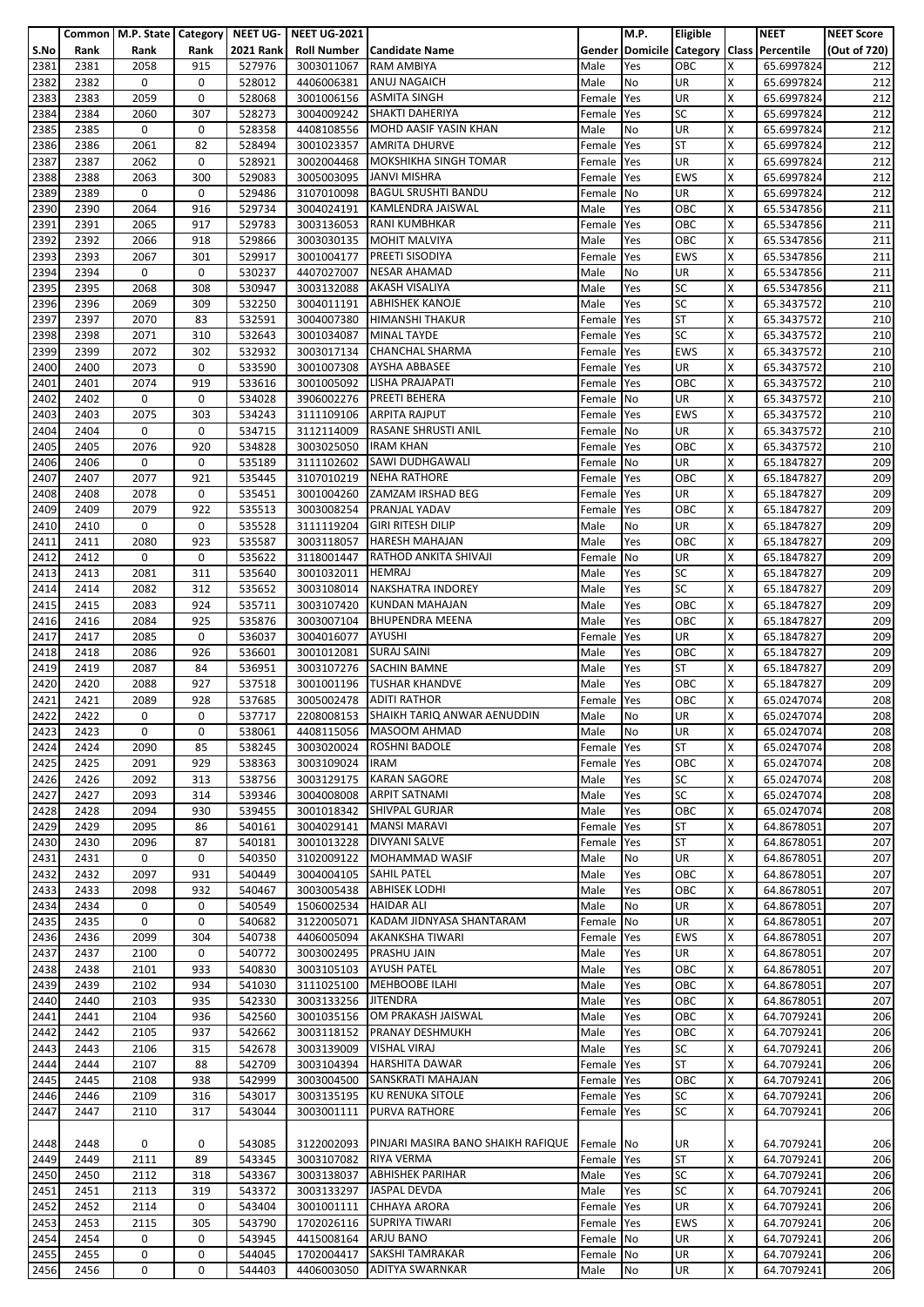|      |      | Common   M.P. State   Category   NEET UG- |      |                  | <b>NEET UG-2021</b>      |                                      |            | M.P.      | Eligible   |   | <b>NEET</b>                               | <b>NEET Score</b> |
|------|------|-------------------------------------------|------|------------------|--------------------------|--------------------------------------|------------|-----------|------------|---|-------------------------------------------|-------------------|
| S.No | Rank | Rank                                      | Rank | <b>2021 Rank</b> |                          | Roll Number   Candidate Name         |            |           |            |   | Gender Domicile Category Class Percentile | (Out of 720)      |
| 2457 | 2457 | 2116                                      | 939  | 544484           | 3111021240               | <b>HARSHAL BARASKAR</b>              | Male       | Yes       | OBC        | x | 64.7079241                                | 206               |
|      |      |                                           |      |                  |                          |                                      |            |           |            |   |                                           |                   |
| 2458 | 2458 | 2117                                      | 306  | 544529           | 3004005142               | <b>SHRUTI TIWARI</b>                 | Female     | Yes       | <b>EWS</b> | X | 64.7079241                                | 206               |
| 2459 | 2459 | 2118                                      | 940  | 545017           | 3004012114   ISHIKA SAHU |                                      | Female     | Yes       | OBC        | x | 64.5190973                                | 205               |
| 2460 | 2460 | 2119                                      | 0    | 545027           | 3003101544               | <b>EHSAN KHAN</b>                    | Male       | Yes       | <b>UR</b>  | Χ | 64.5190973                                | 205               |
| 2461 | 2461 | 2120                                      | 941  | 545051           | 3003101009               | <b>SHUBHAM VERMA</b>                 | Male       | Yes       | OBC        | X | 64.5190973                                | 205               |
| 2462 | 2462 | 2121                                      | 90   | 545171           |                          | 3004016025 KALPNA UIKEY              | Female     | Yes       | <b>ST</b>  | X | 64.5190973                                | 205               |
| 2463 | 2463 | 2122                                      | 91   | 545183           | 3003023043               | <b>REKHA BARIYA</b>                  | Female     | Yes       | <b>ST</b>  | X | 64.5190973                                | 205               |
|      |      |                                           |      |                  |                          | PATIL VIJAY YASHWANT                 |            |           |            |   |                                           |                   |
| 2464 | 2464 | 0                                         | 0    | 545245           | 3110016261               |                                      | Male       | No        | UR         | X | 64.5190973                                | 205               |
| 2465 | 2465 | 2123                                      | 0    | 545317           | 3006003462 SHRUTI        |                                      | Female     | Yes       | UR         | Χ | 64.5190973                                | 205               |
| 2466 | 2466 | 2124                                      | 942  | 545499           |                          | 3111032154 SAKSHI NIMBULKAR          | Female     | Yes       | OBC        | x | 64.5190973                                | 205               |
| 2467 | 2467 | 2125                                      | 943  | 545979           | 3001029100               | <b>PRARTHANA PATEL</b>               | Female     | Yes       | OBC        | X | 64.5190973                                | 205               |
| 2468 | 2468 | 0                                         | 0    | 546122           | 3122012096               | <b>MALI ROHAN KISHOR</b>             | Male       | No        | UR         | X | 64.5190973                                | 205               |
| 2469 | 2469 | 0                                         | 0    | 546511           | 3112108341               | CHIDDARWAR VAISHNAVI SANJAY          | Female     | <b>No</b> | UR         | X | 64.5190973                                | 205               |
|      |      |                                           |      |                  |                          | MOHAMMAD KAIFULLAH MOHAMMAD          |            |           |            |   |                                           |                   |
|      |      |                                           |      |                  |                          |                                      |            |           |            |   |                                           |                   |
| 2470 | 2470 | 0                                         | 0    | 546827           | 3103001314               | <b>BARKATULLAH</b>                   | Male       | No        | UR         | x | 64.5190973                                | 205               |
| 2471 | 2471 | 2126                                      | 944  | 546903           |                          | 3003121164 RAHUL PRAJAPAT            | Male       | Yes       | OBC        | x | 64.5190973                                | 205               |
| 2472 | 2472 | 2127                                      | 320  | 547130           | 3003002287               | <b>AAYUSHI VERMA</b>                 | Female     | Yes       | <b>SC</b>  | X | 64.5190973                                | 205               |
| 2473 | 2473 | 0                                         | 0    | 547966           |                          | 3107008043 ABUMAAZ KHAN RAFIQUE KHAN | Male       | No        | UR         | x | 64.358763                                 | 204               |
| 2474 | 2474 | 2128                                      | 945  | 547979           | 3111033243 RAKHI PATLE   |                                      | Female     | Yes       | OBC        | Χ | 64.358763                                 | 204               |
| 2475 | 2475 | 0                                         | 0    | 548167           | 1402102241               | SEEMA BORO                           | Female     | No        | UR         | X | 64.358763                                 | 204               |
|      |      |                                           |      |                  |                          |                                      |            |           |            |   |                                           |                   |
| 2476 | 2476 | 0                                         | 0    | 548309           | 3111105493               | <b>WAGHMARE SALONI KIRAN</b>         | Female     | <b>No</b> | UR         | x | 64.358763                                 | 204               |
| 2477 | 2477 | 2129                                      | 0    | 548967           | 3003106292               | <b>SAMIYA ALI</b>                    | Female     | Yes       | UR         | X | 64.358763                                 | 204               |
| 2478 | 2478 | 2130                                      | 0    | 549320           |                          | 3004031199 ABHILASHA DUBEY           | Female     | Yes       | UR         | Χ | 64.358763                                 | 204               |
| 2479 | 2479 | 2131                                      | 321  | 549427           | 3003010287               | <b>KRISHNA HATEKAR</b>               | Female     | Yes       | <b>SC</b>  | Χ | 64.358763                                 | 204               |
| 2480 | 2480 | 2132                                      | 946  | 549741           | 3001026039               | <b>DHARMENDRA RATHORE</b>            | Male       | Yes       | OBC        | X | 64.358763                                 | 204               |
| 2481 | 2481 | 2133                                      | 322  | 549824           | 3001001625               | YATHARTHA VERMA                      | Male       | Yes       | <b>SC</b>  | X | 64.358763                                 | 204               |
|      |      |                                           |      |                  |                          |                                      |            |           |            |   |                                           |                   |
| 2482 | 2482 | 2134                                      | 0    | 550438           | 3001010374               | KHATEEB ULLAH KHAN                   | Male       | Yes       | UR         | x | 64.1938958                                | 203               |
| 2483 | 2483 | 2135                                      | 0    | 550467           | 3001005588               | KARNIKA GAYAKWAD                     | Female     | Yes       | UR         | X | 64.1938958                                | 203               |
| 2484 | 2484 | 2136                                      | 0    | 550539           | 3004008322               | <b>RASHI MISHRA</b>                  | Female     | Yes       | <b>UR</b>  | Χ | 64.1938958                                | 203               |
| 2485 | 2485 | 2137                                      | 323  | 550544           | 3003008330               | <b>SANSKAR CHANDELE</b>              | Male       | Yes       | <b>SC</b>  | x | 64.1938958                                | 203               |
| 2486 | 2486 | 2138                                      | 0    | 550661           | 3001020265               | <b>SONALI JAIN</b>                   | Female     | Yes       | UR         | x | 64.1938958                                | 203               |
| 2487 | 2487 | 2139                                      | 0    | 550741           | 3001013469               | <b>ALMAS KHAN</b>                    | Female     | Yes       | UR         | x | 64.1938958                                | 203               |
| 2488 | 2488 | 2140                                      | 324  | 550886           | 3001010411               | <b>HIMANSHU VANSHKAR</b>             |            | Yes       | <b>SC</b>  | Χ | 64.1938958                                | 203               |
|      |      |                                           |      |                  |                          |                                      | Male       |           |            |   |                                           |                   |
| 2489 | 2489 | 2141                                      | 947  | 550983           | 3003014295               | <b>ANJALI PANWAR</b>                 | Female     | Yes       | OBC        | Χ | 64.1938958                                | 203               |
| 2490 | 2490 | 2142                                      | 325  | 551069           | 3001023284               | NIDHI AHIRWAR                        | Female     | Yes       | <b>SC</b>  | x | 64.1938958                                | 203               |
| 2491 | 2491 | 0                                         | 0    | 551101           | 3102007267               | SYED REHAN SYED ANWAR                | Male       | No        | UR         | Χ | 64.1938958                                | 203               |
| 2492 | 2492 | 0                                         | 0    | 551584           |                          | 4406002474 SHASHANK TRIPATHI         | Male       | No        | UR         | X | 64.1938958                                | 203               |
| 2493 | 2493 | 0                                         | 0    | 551601           | 3001001461               | <b>HAPPY MISHRA</b>                  | Female     | No        | UR         | x | 64.1938958                                | 203               |
| 2494 | 2494 | 0                                         | 0    | 552238           | 3110013038               | <b>AKSHI JHA</b>                     | Female     | No        | UR         | Χ | 64.1938958                                | 203               |
|      |      |                                           |      |                  |                          |                                      |            |           |            |   |                                           |                   |
| 2495 | 2495 | 2143                                      | 948  | 553018           | 3003009193               | SHIVAM JAISWAL                       | Male       | Yes       | OBC        | X | 64.0309065                                | 202               |
| 2496 | 2496 | 0                                         | 0    | 553045           | 1502105554 MD SAQLAIN    |                                      | Male       | No        | UR         | x | 64.0309065                                | 202               |
| 2497 | 2497 | 2144                                      | 949  | 553074           | 3002005274 ADITYA SONI   |                                      | Male       | Yes       | OBC        | X | 64.0309065                                | 202               |
| 2498 | 2498 | 2145                                      | 307  | 553728           |                          | 3004001487 SAMAN KHAN                | Female Yes |           | <b>EWS</b> | X | 64.0309065                                | 202               |
| 2499 | 2499 | 2146                                      | 950  | 553810           | 3003017176               | <b>MITHALI VARMA</b>                 | Female     | Yes       | OBC        | X | 64.0309065                                | 202               |
| 2500 | 2500 | 2147                                      | 326  | 554355           | 3006003096 JYOTI SAKET   |                                      | Female     | Yes       | <b>SC</b>  | x | 64.0309065                                | 202               |
|      |      |                                           |      |                  |                          |                                      |            |           |            |   |                                           |                   |
| 2501 | 2501 | 2148                                      | 951  | 554578           | 3001004079               | NISHITA PANSARI                      | Female Yes |           | OBC        | Χ | 64.0309065                                | 202               |
| 2502 | 2502 | 0                                         | 0    | 554737           | 1704003505               | UTKARSH TIWARI                       | Male       | No        | UR         | X | 64.0309065                                | 202               |
| 2503 | 2503 | 2149                                      | 0    | 555611           | 3003020225               | <b>PAWAN PATEL</b>                   | Male       | Yes       | <b>UR</b>  | X | 63.8614416                                | 201               |
| 2504 | 2504 | 2150                                      | 92   | 555635           |                          | 3003101116 HARSHITA SOLIYA           | Female     | Yes       | <b>ST</b>  | X | 63.8614416                                | 201               |
| 2505 | 2505 | 2151                                      | 327  | 555694           | 3003011122               | PRATIBHA PARMAR                      | Female     | Yes       | <b>SC</b>  | X | 63.8614416                                | 201               |
| 2506 | 2506 | 0                                         | 0    | 555785           | 3113107044               | YASH SUDHAKAR GURAV                  | Male       | No        | <b>UR</b>  | Χ | 63.8614416                                | 201               |
|      | 2507 | 2152                                      | 0    | 555910           | 3004020219               | NEELESH KUMAR TIWARI                 |            |           | UR         | X |                                           |                   |
| 2507 |      |                                           |      |                  |                          |                                      | Male       | Yes       |            |   | 63.8614416                                | 201               |
| 2508 | 2508 | 2153                                      | 952  | 556239           | 3003013052               | <b>MITALI GOSWAMI</b>                | Female     | Yes       | OBC        | x | 63.8614416                                | 201               |
| 2509 | 2509 | 2154                                      | 0    | 556339           | 3001006344               | <b>TAHERA</b>                        | Female     | Yes       | UR         | X | 63.8614416                                | 201               |
| 2510 | 2510 | 2155                                      | 328  | 556367           | 3001023296               | <b>KARTIK PANTHI</b>                 | Male       | Yes       | <b>SC</b>  | X | 63.8614416                                | 201               |
| 2511 | 2511 | 2156                                      | 308  | 556586           | 3001011058               | <b>ANAS KHAN</b>                     | Male       | Yes       | <b>EWS</b> | Χ | 63.8614416                                | 201               |
| 2512 | 2512 | 0                                         | 0    | 556696           |                          | 1502121054 SHWETA KUMARI             | Female     | No        | <b>UR</b>  | X | 63.8614416                                | 201               |
| 2513 | 2513 | 0                                         | 0    | 556770           |                          | 3103019137 MOHD SAMIODDIN ALAODDIN   | Male       | No        | <b>UR</b>  | X | 63.8614416                                | 201               |
| 2514 | 2514 | 0                                         | 0    | 557119           | 3111001475               | VAIBHAVI RAJESH BOPCHE               | Female No  |           | UR         | X | 63.8614416                                | 201               |
| 2515 | 2515 | 0                                         | 0    | 557288           | 3112119027               | JADHAV DIPAK MANGESH                 |            | No        | <b>UR</b>  | x | 63.8614416                                | 201               |
|      |      |                                           |      |                  |                          |                                      | Male       |           |            |   |                                           |                   |
| 2516 | 2516 | 0                                         | 0    | 557657           | 3111107020               | MESHRAM SHIVANI RAKESH               | Female No  |           | UR         | X | 63.8614416                                | 201               |
| 2517 | 2517 | 0                                         | 0    | 557765           | 3111016348               | TISHA CHAUHAN                        | Female No  |           | <b>UR</b>  | X | 63.8614416                                | 201               |
| 2518 | 2518 | 2157                                      | 93   | 558187           | 3003137171               | <b>VARSHA SOLANKI</b>                | Female Yes |           | <b>ST</b>  | X | 63.671255                                 | 200               |
| 2519 | 2519 | 2158                                      | 0    | 558199           | 3111022250               | <b>GITIKA BISWAS</b>                 | Female     | Yes       | UR         | X | 63.671255                                 | 200               |
| 2520 | 2520 | 0                                         | 0    | 558692           | 3111026038               | <b>FALKE DNYANAVI</b>                | Female     | No        | UR         | х | 63.671255                                 | 200               |
| 2521 | 2521 | 2159                                      | 329  | 558898           | 3003123164               | <b>KAMLESH VERMA</b>                 | Male       | Yes       | <b>SC</b>  | X | 63.671255                                 | 200               |
|      |      |                                           |      |                  |                          |                                      |            |           |            |   |                                           |                   |
| 2522 | 2522 | 2160                                      | 94   | 559747           | 1702012008               | <b>ANKUR SINGH CHICHAM</b>           | Male       | Yes       | <b>ST</b>  | X | 63.671255                                 | 200               |
| 2523 | 2523 | 2161                                      | 0    | 560049           |                          | 4406004217 MUSKAN GUPTA              | Female     | Yes       | <b>UR</b>  | x | 63.671255                                 | 200               |
| 2524 | 2524 | 2162                                      | 309  | 560365           | 3004011412               | AYUSHI TIWARI                        | Female Yes |           | <b>EWS</b> | X | 63.671255                                 | 200               |
| 2525 | 2525 | 0                                         | 0    | 560569           | 4406001450               | <b>SHRAMANK SINGH</b>                | Male       | No        | <b>UR</b>  | X | 63.671255                                 | 200               |
| 2526 | 2526 | 2163                                      | 310  | 561095           | 3004022243               | ROHIT KUMAR JAIN                     | Male       | Yes       | <b>EWS</b> | Χ | 63.5059993                                | 199               |
| 2527 | 2527 | 2164                                      | 95   | 561184           | 3004027290               | <b>NEHA KUMRE</b>                    | Female     | Yes       | <b>ST</b>  | x | 63.5059993                                | 199               |
| 2528 | 2528 | 2165                                      | 0    | 561325           | 3003001475               | <b>PAWNI BHARGAVA</b>                |            |           | UR         | X | 63.5059993                                | 199               |
|      |      |                                           |      |                  |                          |                                      | Female Yes |           |            |   |                                           |                   |
| 2529 | 2529 | 2166                                      | 953  | 561492           | 3005001207               | RAFIYA NAGORI                        | Female     | Yes       | OBC        | X | 63.5059993                                | 199               |
| 2530 | 2530 | 2167                                      | 96   | 562299           | 3003003239               | PRIYANKA VERMA                       | Female     | Yes       | <b>ST</b>  | x | 63.5059993                                | 199               |
| 2531 | 2531 | 2168                                      | 97   | 562333           | 3003102069               | <b>JAGRAT NARGESH</b>                | Male       | Yes       | <b>ST</b>  | X | 63.5059993                                | 199               |
| 2532 | 2532 | 2169                                      | 0    | 562996           | 3006002544               | <b>KANIKA TIWARI</b>                 | Female Yes |           | UR         | X | 63.5059993                                | 199               |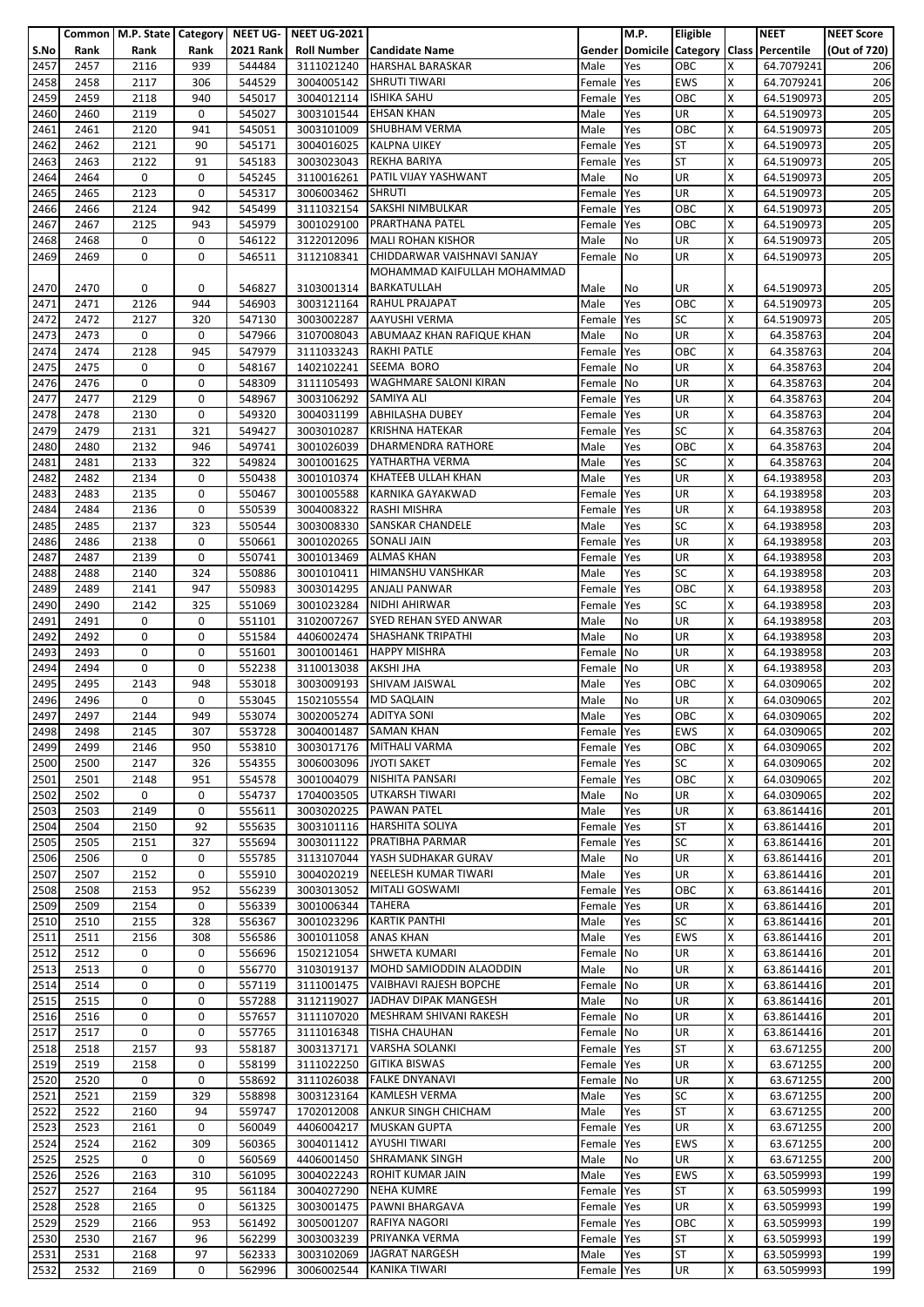|              |              | Common   M.P. State   Category |             | <b>NEET UG-</b>  | <b>NEET UG-2021</b>      |                                                    |                          | M.P.       | Eligible                              |         | <b>NEET</b>              | <b>NEET Score</b> |
|--------------|--------------|--------------------------------|-------------|------------------|--------------------------|----------------------------------------------------|--------------------------|------------|---------------------------------------|---------|--------------------------|-------------------|
| S.No         | Rank         | Rank                           | Rank        | <b>2021 Rank</b> | <b>Roll Number</b>       | <b>Candidate Name</b>                              |                          |            | <b>Gender Domicile Category Class</b> |         | Percentile               | (Out of 720)      |
| 2533<br>2534 | 2533<br>2534 | 2170<br>2171                   | 954<br>955  | 563362<br>563723 | 3905001354<br>3003103053 | KUSHAL DANGI<br>AJAY BHARDWAJ                      | Male<br>Male             | Yes<br>Yes | ОВС<br>ОВС                            | X<br>X  | 63.5059993<br>63.3397074 | 199<br>198        |
| 2535         | 2535         | 2172                           | 956         | 564382           | 2208031021               | PATHAN NABEELAFIRDOS YUSUF                         | Female                   | Yes        | OBC                                   | ΙX      | 63.3397074               | 198               |
| 2536         | 2536         | 0                              | 0           | 565137           | 3107001141               | ADITYA RAJENDRA PATIL                              | Male                     | No         | UR                                    | X       | 63.3397074               | 198               |
| 2537         | 2537         | 2173                           | 957         | 565437           | 3005004512               | <b>AAYUSH BHATI</b>                                | Male                     | Yes        | ОВС                                   | Ιx      | 63.3397074               | 198               |
| 2538         | 2538         | 2174                           | 0           | 565453           | 3004030341               | NISHANT PATHAK                                     | Male                     | Yes        | UR                                    | X       | 63.3397074               | 198               |
| 2539         | 2539         | 2175                           | 0           | 565939           | 3001012113               | DURRANY RUMAISA SABIR                              | Female                   | Yes        | UR                                    | X       | 63.3397074               | 198               |
| 2540         | 2540         | 0                              | 0           | 566294           | 3102017060               | <b>BUDUKHALE PRATIK SUBHASH</b>                    | Male                     | No         | UR                                    | X       | 63.1684294               | 197               |
| 2541         | 2541         | 2176                           | 958         | 566444           | 3005003134               | <b>MAHAK KHANKARE</b>                              | Female                   | Yes        | OBC                                   | X       | 63.1684294               | 197               |
| 2542         | 2542         | 2177                           | 959         | 566756           | 3004019226               | <b>ANITA SONI</b>                                  | Female                   | Yes        | ОВС                                   | X       | 63.1684294               | 197               |
| 2543<br>2544 | 2543<br>2544 | 2178<br>2179                   | 98<br>960   | 567043<br>567098 | 3003137010<br>3004014126 | SHRI RAM SHUDHANSU CHOUHAN<br><b>PRATIBHA SAHU</b> | Male<br>Female           | Yes<br>Yes | <b>ST</b><br>ОВС                      | ΙX<br>X | 63.1684294<br>63.1684294 | 197<br>197        |
| 2545         | 2545         | 0                              | 0           | 567357           | 3111023263               | <b>GAJPURE SEJAL SUDHIR</b>                        | Female                   | No         | UR                                    | X       | 63.1684294               | 197               |
| 2546         | 2546         | 0                              | $\mathbf 0$ | 567563           | 3106010240               | SONUNE SNEHAL SUNIL                                | Female                   | No         | UR                                    | X       | 63.1684294               | 197               |
| 2547         | 2547         | 2180                           | 961         | 567679           | 3001019290               | RITIKA CHOURASIA                                   | Female                   | Yes        | ОВС                                   | X       | 63.1684294               | 197               |
| 2548         | 2548         | 2181                           | 0           | 568951           | 3001004630               | KIRAN SISODIYA                                     | Female                   | Yes        | UR                                    | X       | 62.9904168               | 196               |
| 2549         | 2549         | 2182                           | 99          | 569120           | 3003016058               | CHANDRESH                                          | Male                     | Yes        | ST                                    | X       | 62.9904168               | 196               |
| 2550         | 2550         | 2183                           | 0           | 569576           | 3001011335               | <b>JUVERIA SAMI</b>                                | Female                   | Yes        | UR                                    | X       | 62.9904168               | 196               |
| 2551         | 2551         | 2184                           | $\mathbf 0$ | 569631           | 3002005283               | SHIVANI SHARMA                                     | Female                   | Yes        | UR                                    | ΙX      | 62.9904168               | 196               |
| 2552         | 2552         | 2185                           | 0<br>0      | 569889           | 3003106004               | <b>SANA SHEIKH</b><br><b>PRAKRITI GUPTA</b>        | Female                   | Yes        | UR<br>UR                              | X<br>X  | 62.9904168               | 196               |
| 2553<br>2554 | 2553<br>2554 | 2186<br>2187                   | 962         | 569930<br>570077 | 3006002064<br>3003122137 | DHARMARAJ PANWAR                                   | Female<br>Male           | Yes<br>Yes | ОВС                                   | X       | 62.9904168<br>62.9904168 | 196<br>196        |
| 2555         | 2555         | 0                              | 0           | 570116           | 4406002079               | <b>SHREYA SINGH</b>                                | Female                   | <b>No</b>  | UR                                    | X       | 62.9904168               | 196               |
| 2556         | 2556         | 0                              | 0           | 571036           | 3111005299               | KUNGHADKAR SURAJ ANIL                              | Male                     | No         | UR                                    | X       | 62.9904168               | 196               |
| 2557         | 2557         | 2188                           | 311         | 571039           | 3006004139               | <b>ATUL SHRIVASTAVA</b>                            | Male                     | Yes        | <b>EWS</b>                            | Ιx      | 62.9904168               | 196               |
| 2558         | 2558         | 2189                           | 330         | 571396           | 3001014067               | <b>HARSHITA MALVIYA</b>                            | Female                   | Yes        | SC                                    | X       | 62.9904168               | 196               |
| 2559         | 2559         | 2190                           | 0           | 571561           | 3006001430               | SHRIYA SAMDARIYA                                   | Female                   | Yes        | UR                                    | X       | 62.7918768               | 195               |
| 2560         | 2560         | 2191                           | 312         | 571565           | 3006004162               | PRIYAMVAD MISHRA                                   | Male                     | Yes        | <b>EWS</b>                            | X       | 62.7918768               | 195               |
| 2561         | 2561         | 2192                           | 331         | 571776           | 3003009343               | <b>VIKAS SHINDE</b>                                | Male                     | Yes        | SC                                    | X       | 62.7918768               | 195               |
| 2562         | 2562         | 2193                           | 100         | 571885           | 3003133370               | <b>CHETAN BHAWEL</b>                               | Male                     | Yes        | <b>ST</b>                             | X       | 62.7918768               | 195               |
| 2563<br>2564 | 2563<br>2564 | 2194<br>2195                   | 963<br>964  | 572160<br>572388 | 3001005598<br>1703006403 | <b>ZOYA NAAZ</b><br>PUSHPENDRA THAKRE              | Female<br>Male           | Yes<br>Yes | OBC<br>ОВС                            | ΙX<br>X | 62.7918768<br>62.7918768 | 195<br>195        |
| 2565         | 2565         | 2196                           | 965         | 572501           | 3111107308               | <b>SAKSHI BISEN</b>                                | Female                   | Yes        | OBC                                   | X       | 62.7918768               | 195               |
| 2566         | 2566         | 0                              | 0           | 572595           | 3106015203               | MAHEVASH JABIN                                     | Female                   | No         | UR                                    | X       | 62.7918768               | 195               |
| 2567         | 2567         | 2197                           | 966         | 572596           | 3004005013               | <b>AANCHAL RAJBHAR</b>                             | Female                   | Yes        | ОВС                                   | X       | 62.7918768               | 195               |
| 2568         | 2568         | 2198                           | 332         | 572597           | 3003017066               | J.D. SURYAVANSHI                                   | Female                   | Yes        | SC                                    | X       | 62.7918768               | 195               |
| 2569         | 2569         | 2199                           | 967         | 573097           | 3003139174               | <b>ABHISHEK PAWAR</b>                              | Male                     | Yes        | ОВС                                   | X       | 62.7918768               | 195               |
| 2570         | 2570         | 2200                           | 313         | 573490           | 3003103505               | SHANTALA JAIN                                      | Female                   | Yes        | EWS                                   | X       | 62.7918768               | 195               |
| 2571         | 2571         | 2201                           | 0           | 573859<br>574686 | 3004001058               | AAKARSHI JAIN                                      | Female                   | Yes        | UR                                    | ΙX<br>X | 62.7918768               | 195               |
| 2572<br>2573 | 2572<br>2573 | 2202<br>0                      | 314<br>0    | 574715           | 3003112143<br>3102001164 | SHREYA CHOUHAN<br><b>BOBADE ATHARVA SANJAY</b>     | Female<br>Male           | Yes<br>No  | EWS<br>UR                             | ΙX      | 62.6222825<br>62.6222825 | 194<br>194        |
| 2574         | 2574         | 2203                           | 968         | 574961           | 3003104422               | <b>MASEERA ANSARI</b>                              | Female Yes               |            | OBC                                   | X       | 62.6222825               | 194               |
| 2575         | 2575         | 0                              | 0           | 575026           | 3113007221               | CHAITALI JITENDRA PATIL                            | Female No                |            | UR                                    | ΙX      | 62.6222825               | 194               |
| 2576         | 2576         | 2204                           | 315         | 575177           | 3004005005               | OM BADGAIYAN                                       | Male                     | Yes        | EWS                                   | X       | 62.6222825               | 194               |
| 2577         | 2577         | 2205                           | 316         | 575249           |                          | 3005001163 BHAVYATA DWIVEDI                        | Female Yes               |            | EWS                                   | X       | 62.6222825               | 194               |
| 2578         | 2578         | 0                              | 0           | 575376           | 3111027233               | <b>VEDIKA SARAF</b>                                | Female No                |            | UR                                    | X       | 62.6222825               | 194               |
| 2579         | 2579         | 0                              | 0           | 575584           | 3107006226               | SANCHALI MANOJ DESHMUKH                            | Female                   | No         | UR                                    | X       | 62.6222825               | 194               |
| 2580         | 2580         | 2206                           | 969         | 575603           | 3003115230               | <b>SOURABH SAD</b>                                 | Male                     | Yes        | OBC                                   | X       | 62.6222825               | 194               |
| 2581<br>2582 | 2581<br>2582 | 2207<br>2208                   | 970<br>971  | 576803<br>576999 | 3003123002<br>3005001268 | <b>ARPIT</b><br><b>ABHISHEK VERMA</b>              | Male<br>Male             | Yes<br>Yes | ОВС<br>OBC                            | X<br>X  | 62.6222825<br>62.6222825 | 194<br>194        |
| 2583         | 2583         | 0                              | 0           | 577306           | 3104001718               | <b>HIVARE BHAVESH DILIP</b>                        | Male                     | No         | UR                                    | X       | 62.4458888               | 193               |
| 2584         | 2584         | 2209                           | 101         | 577504           | 3003022088               | <b>SNEHA SISODIYA</b>                              | Female                   | Yes        | ST                                    | X       | 62.4458888               | 193               |
| 2585         | 2585         | 2210                           | 333         | 577575           | 3004016106               | <b>ISHA PATLE</b>                                  | Female                   | Yes        | SC                                    | ΙX      | 62.4458888               | 193               |
| 2586         | 2586         | 2211                           | 102         | 577599           | 3001029507               | PALALVI DHURVE                                     | Female Yes               |            | ST                                    | X       | 62.4458888               | 193               |
| 2587         | 2587         | 2212                           | 972         | 577739           | 3003118131               | <b>RICHA SHARMA</b>                                | Female Yes               |            | OBC                                   | X       | 62.4458888               | 193               |
| 2588         | 2588         | 2213                           | 103         | 577965           | 3003011188               | <b>SEEMA RAWAT</b>                                 | Female Yes               |            | ST                                    | X       | 62.4458888               | 193               |
| 2589         | 2589         | 2214                           | 973         | 578402           | 3004001190               | SNEHA NEMA                                         | Female                   | Yes        | ОВС                                   | X       | 62.4458888               | 193               |
| 2590<br>2591 | 2590<br>2591 | 2215<br>2216                   | 0<br>334    | 578428<br>578526 | 3001008523<br>3001015289 | <b>ANUSHKA RAJPUT</b><br>ROUBLE SOLANKI            | Female<br>Female Yes     | Yes        | UR<br>SC                              | Ιx<br>X | 62.4458888<br>62.4458888 | 193<br>193        |
| 2592         | 2592         | 2217                           | 335         | 578691           | 3004003295               | SANJANA TANDEKAR                                   | Female                   | Yes        | SC                                    | X       | 62.4458888               | 193               |
| 2593         | 2593         | 2218                           | 104         | 579261           | 3003116143               | <b>JITENDRA SHAH THAKUR</b>                        | Male                     | Yes        | ST                                    | X       | 62.4458888               | 193               |
| 2594         | 2594         | 2219                           | 974         | 579974           | 3003013031               | PRIYANSHI RATHORE                                  | Female                   | Yes        | OBC                                   | X       | 62.2784961               | 192               |
| 2595         | 2595         | 2220                           | 975         | 580205           | 3003108022               | <b>SHREYA PATIDAR</b>                              | Female                   | Yes        | OBC                                   | X       | 62.2784961               | 192               |
| 2596         | 2596         | 2221                           | 105         | 580253           | 3003125108               | RAJA KAJLE                                         | Male                     | Yes        | ST                                    | X       | 62.2784961               | 192               |
| 2597         | 2597         | 2222                           | 106         | 580289           | 3001021182               | MANISHA                                            | Female                   | Yes        | ST                                    | X       | 62.2784961               | 192               |
| 2598         | 2598         | 0                              | 0           | 580410           | 2001210425               | <b>PRATIKSHA RATHOD</b>                            | Female No                |            | UR                                    | X       | 62.2784961               | 192               |
| 2599<br>2600 | 2599<br>2600 | 2223<br>0                      | 107<br>0    | 580553<br>580801 | 3003111181<br>3107018170 | HARSHITA DHARWA<br>RUBINA PARVEEN SAEED KHAN       | Female<br>Female No      | Yes        | ST<br>UR                              | X<br>ΙX | 62.2784961<br>62.2784961 | 192<br>192        |
| 2601         | 2601         | 2224                           | 317         | 580894           | 3001001237               | <b>MEHVISH TURAB</b>                               | Female Yes               |            | EWS                                   | X       | 62.2784961               | 192               |
| 2602         | 2602         | 2225                           | 108         | 581353           | 3003027441               | ROHIT DAWAR                                        | Male                     | Yes        | ST                                    | X       | 62.2784961               | 192               |
| 2603         | 2603         | 2226                           | 109         | 581605           | 3001029663               | SONALI DHURVE                                      | Female Yes               |            | ST                                    | X       | 62.2784961               | 192               |
| 2604         | 2604         | 2227                           | 110         | 581638           | 3001030257               | <b>RAVINA UIKEY</b>                                | Female                   | Yes        | ST                                    | X       | 62.2784961               | 192               |
| 2605         | 2605         | 2228                           | 976         | 581840           | 3905028125               | ROOPALI PATEL                                      | Female                   | Yes        | ОВС                                   | X       | 62.2784961               | 192               |
| 2606         | 2606         | 0                              | 0           | 581851           | 3122005004               | CHAUDHARI RUSHAB HARIDAS                           | Male                     | No         | UR                                    | X       | 62.2784961               | 192               |
| 2607         | 2607         | 2229                           | $\mathbf 0$ | 582287           | 4406004405               | NIHARIKA AGARWAL                                   | Female                   | Yes        | UR                                    | Ιx      | 62.2784961               | 192               |
| 2608<br>2609 | 2608<br>2609 | 2230<br>2231                   | 977<br>978  | 582541<br>582663 | 3003103298<br>3003033116 | AMISHA PATIDAR<br><b>KOKAB SEIKH</b>               | Female Yes<br>Female Yes |            | ОВС<br>ОВС                            | X<br>X  | 62.1023614<br>62.1023614 | 191<br>191        |
|              |              |                                |             |                  |                          |                                                    |                          |            |                                       |         |                          |                   |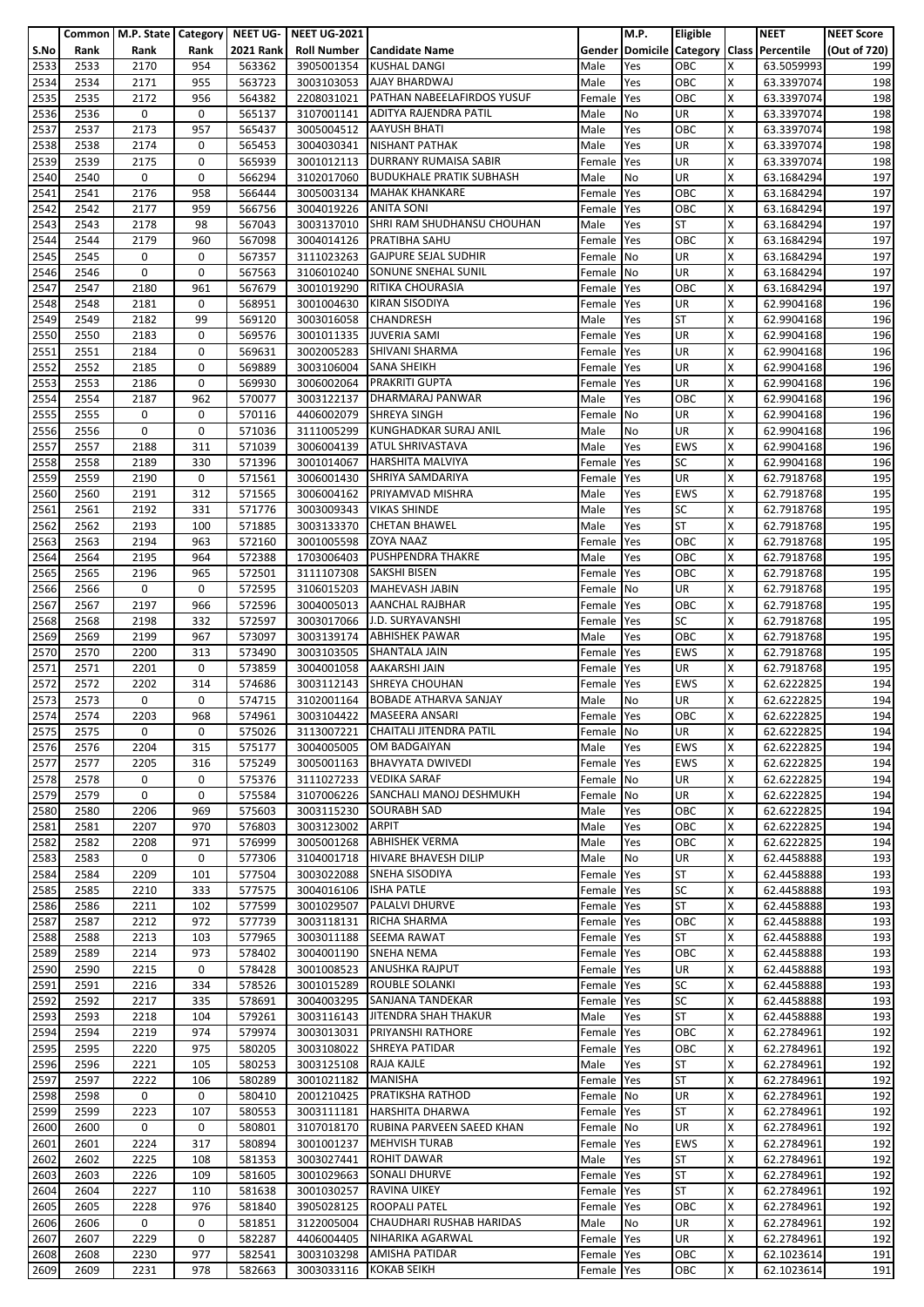|      |      | Common   M.P. State   Category   NEET UG- |      |                  | <b>NEET UG-2021</b>    |                                      |            | M.P. | Eligible   |   | <b>NEET</b>                               | <b>NEET Score</b> |
|------|------|-------------------------------------------|------|------------------|------------------------|--------------------------------------|------------|------|------------|---|-------------------------------------------|-------------------|
| S.No | Rank | Rank                                      | Rank | <b>2021 Rank</b> |                        | <b>Roll Number   Candidate Name</b>  |            |      |            |   | Gender Domicile Category Class Percentile | (Out of 720)      |
| 2610 | 2610 | 2232                                      | 111  | 582814           | 3003133347             | <b>AANCHAL KATARE</b>                | Female     | Yes  | <b>ST</b>  | x | 62.1023614                                | 191               |
| 2611 | 2611 | 2233                                      | 336  | 583146           | 3001013327             | <b>DIVYA RAJURKAR</b>                | Female     | Yes  | <b>SC</b>  | X | 62.1023614                                | 191               |
| 2612 | 2612 | 2234                                      | 979  | 583265           | 3003004428             | <b>SALONI PATIDAR</b>                | Female     | Yes  | OBC        | X | 62.1023614                                | 191               |
|      |      |                                           |      |                  |                        |                                      |            |      |            |   |                                           |                   |
| 2613 | 2613 | 2235                                      | 0    | 583295           | 3004012086             | <b>KADALI VISHAL</b>                 | Male       | Yes  | <b>UR</b>  | X | 62.1023614                                | 191               |
| 2614 | 2614 | 2236                                      | 980  | 583984           | 3111118351             | <b>PIYUSH KHARAT</b>                 | Male       | Yes  | OBC        | X | 62.1023614                                | 191               |
| 2615 | 2615 | 2237                                      | 981  | 585095           | 3003138050             | <b>KRISHNU AMBIYA</b>                | Male       | Yes  | OBC        | X | 62.1023614                                | 191               |
| 2616 | 2616 | 2238                                      | 0    | 585269           | 3003010096             | <b>SUJATA TIWARI</b>                 | Female     | Yes  | UR         | X | 61.8878916                                | 190               |
| 2617 | 2617 | 2239                                      | 337  | 585309           |                        | 3004025112 NIKITA RAJ MOGERIYA       | Female     | Yes  | <b>SC</b>  | X | 61.8878916                                | 190               |
| 2618 | 2618 | 0                                         | 0    | 585313           |                        | 2205001592 SHUKLA DHVANI KALPESHBHAI | Female No  |      | UR         | Χ | 61.8878916                                | 190               |
| 2619 | 2619 | 0                                         | 0    | 585417           | 3102025130             | <b>SAFIULLAH BAIG</b>                | Male       | No   | UR         | x | 61.8878916                                | 190               |
| 2620 | 2620 | 2240                                      | 318  | 585465           | 3005001808             | <b>VAIDEHI GUPTA</b>                 | Female     | Yes  | <b>EWS</b> | x | 61.8878916                                | 190               |
| 2621 | 2621 | 2241                                      | 112  | 585622           | 3003004016             | <b>ANUPAMA BARIYA</b>                | Female     | Yes  | <b>ST</b>  | X | 61.8878916                                | 190               |
| 2622 | 2622 | 2242                                      | 113  | 585627           | 3003019203             | <b>DHANSINGH</b>                     | Male       | Yes  | <b>ST</b>  | x | 61.8878916                                | 190               |
| 2623 | 2623 | 2243                                      | 982  | 586028           | 3004003149             | <b>GAURANSH BISEN</b>                | Male       | Yes  | OBC        | Χ | 61.8878916                                | 190               |
| 2624 | 2624 | 2244                                      | 0    | 586122           |                        | 3005004415 LAKSHATA SHARMA           | Female     | Yes  | <b>UR</b>  | x | 61.8878916                                | 190               |
| 2625 | 2625 | 2245                                      | 114  | 586160           | 3002012337             | <b>SURBHI PRADHAN</b>                | Female     | Yes  | <b>ST</b>  | x | 61.8878916                                | 190               |
|      |      |                                           |      |                  |                        |                                      |            |      |            |   |                                           |                   |
| 2626 | 2626 | 2246                                      | 0    | 586271           | 3111023272             | <b>SNEHA VERMA</b>                   | Female     | Yes  | UR         | X | 61.8878916                                | 190               |
| 2627 | 2627 | 0                                         | 0    | 586432           |                        | 3905103074 HARSHIT MEHTA             | Male       | No   | UR         | x | 61.8878916                                | 190               |
| 2628 | 2628 | 2247                                      | 983  | 586522           |                        | 3004015156 SRAVAN KUMAR RAJAK        | Male       | Yes  | OBC        | Χ | 61.8878916                                | 190               |
| 2629 | 2629 | 2248                                      | 984  | 586688           | 3006002129             | <b>SAURABH SINGH</b>                 | Male       | Yes  | OBC        | X | 61.8878916                                | 190               |
| 2630 | 2630 | 2249                                      | 338  | 587078           | 3001030150             | SANJAY                               | Male       | Yes  | <b>SC</b>  | x | 61.8878916                                | 190               |
| 2631 | 2631 | 2250                                      | 0    | 587217           | 3004002285             | <b>SHIVALI DUBEY</b>                 | Female     | Yes  | UR         | X | 61.8878916                                | 190               |
| 2632 | 2632 | 2251                                      | 319  | 587224           |                        | 3003013004 MUSKAN JADHAV             | Female     | Yes  | <b>EWS</b> | X | 61.8878916                                | 190               |
| 2633 | 2633 | 2252                                      | 320  | 587613           | 3003010236             | <b>PRATIKSHA TIWARI</b>              | Female     | Yes  | <b>EWS</b> | X | 61.8878916                                | 190               |
| 2634 | 2634 | 2253                                      | 985  | 587711           | 3001010279             | <b>ANKIT SINGH</b>                   | Male       | Yes  | OBC        | X | 61.8878916                                | 190               |
| 2635 | 2635 | 0                                         | 0    | 588602           | 3106004196             | SHAIKH SOHIL SHAIKH CHOTU            | Male       | No   | UR         | X | 61.7127283                                | 189               |
| 2636 | 2636 | 2254                                      | 986  | 588740           | 3003133130             | <b>SHUBHAM PATEL</b>                 | Male       | Yes  | OBC        | X | 61.7127283                                | 189               |
| 2637 | 2637 | 2255                                      | 0    | 588770           | 4406007078 SANKET JAIN |                                      | Male       | Yes  | <b>UR</b>  | X | 61.7127283                                | 189               |
| 2638 | 2638 | 2256                                      | 339  | 589006           | 3003138057             | SONIYA BANSLE                        | Female     | Yes  | <b>SC</b>  | Χ | 61.7127283                                | 189               |
| 2639 | 2639 | 2257                                      | 987  | 589096           | 3005006109             | MOHAMMAD ANAS MULTANI                | Male       | Yes  | OBC        | X | 61.7127283                                | 189               |
|      |      |                                           |      |                  |                        |                                      |            |      |            |   |                                           |                   |
| 2640 | 2640 | 2258                                      | 988  | 589149           | 3004029122             | <b>SHIVANGI SONI</b>                 | Female     | Yes  | OBC        | X | 61.7127283                                | 189               |
| 2641 | 2641 | 0                                         | 0    | 589457           | 3110010250             | YADAV SANDHYA                        | Female     | No   | UR         | x | 61.7127283                                | 189               |
| 2642 | 2642 | 2259                                      | 0    | 589968           |                        | 3003030237 SAVITA DASHORE            | Female     | Yes  | UR         | X | 61.7127283                                | 189               |
| 2643 | 2643 | 2260                                      | 0    | 589970           | 2209002106             | <b>DIVA MITAL</b>                    | Female     | Yes  | <b>UR</b>  | X | 61.7127283                                | 189               |
| 2644 | 2644 | 2261                                      | 989  | 590066           | 3001010052             | <b>RIYA PANDAGRE</b>                 | Female     | Yes  | OBC        | X | 61.7127283                                | 189               |
| 2645 | 2645 | 2262                                      | 990  | 590188           | 3003001486             | <b>GAJENDRA KIRAR</b>                | Male       | Yes  | OBC        | Χ | 61.7127283                                | 189               |
| 2646 | 2646 | 2263                                      | 991  | 591292           | 3001002682             | <b>ASMA KHAN</b>                     | Female     | Yes  | OBC        | X | 61.5360756                                | 188               |
| 2647 | 2647 | 2264                                      | 321  | 591340           | 3003009161             | <b>AKSHAT JAIN</b>                   | Male       | Yes  | <b>EWS</b> | x | 61.5360756                                | 188               |
| 2648 | 2648 | 0                                         | 0    | 591356           | 2304002282             | <b>NAVEEN</b>                        | Male       | No   | UR         | X | 61.5360756                                | 188               |
| 2649 | 2649 | 2265                                      | 0    | 591450           | 3003014206             | <b>VIDHI THAKUR</b>                  | Female     | Yes  | UR         | X | 61.5360756                                | 188               |
| 2650 | 2650 | 2266                                      | 115  | 591642           | 3005002497             | YASHASVI MANDLOI                     | Female     | Yes  | <b>ST</b>  | X | 61.5360756                                | 188               |
| 2651 | 2651 | 2267                                      | 0    | 591715           | 3004001137 PALAK JAIN  |                                      |            |      | UR         | X | 61.5360756                                | 188               |
|      |      |                                           |      |                  |                        |                                      | Female Yes |      |            |   |                                           |                   |
| 2652 | 2652 | 2268                                      | 992  | 591749           |                        | 3003135138 SUDHANASHU PATEL          | Male       | Yes  | OBC        | х | 61.5360756                                | 188               |
| 2653 | 2653 | 2269                                      | 116  | 591900           | 3001002078             | <b>SURUCHI SARYAM</b>                | Female     | Yes  | <b>ST</b>  | X | 61.5360756                                | 188               |
| 2654 | 2654 | 2270                                      | 340  | 591932           |                        | 3111107295 KALASH GONE               | Female     | Yes  | <b>SC</b>  | X | 61.5360756                                | 188               |
| 2655 | 2655 | 2271                                      | 341  | 592227           |                        | 3003008114 ASHUTOSH KUMAR RAWAL      | Male       | Yes  | <b>SC</b>  | X | 61.5360756                                | 188               |
| 2656 | 2656 | 2272                                      | 322  | 592319           | 3001021278             | <b>SUSHMA VISHVAS</b>                | Female     | Yes  | <b>EWS</b> | X | 61.5360756                                | 188               |
| 2657 | 2657 | 2273                                      | 0    | 592560           |                        | 3003104492 SHIVAM SINGH TANWAR       | Male       | Yes  | <b>UR</b>  | X | 61.5360756                                | 188               |
| 2658 | 2658 | 2274                                      | 342  | 592575           | 3001011206             | RIYA MALVIYA                         | Female     | Yes  | <b>SC</b>  | X | 61.5360756                                | 188               |
| 2659 | 2659 | 2275                                      | 993  | 592781           | 3001002261             | <b>AKANSHA YADAV</b>                 | Female Yes |      | <b>OBC</b> | x | 61.5360756                                | 188               |
| 2660 | 2660 | 0                                         | 0    | 593697           | 3111020002             | CHINMAY NARENDRA PISE                | Male       | No   | UR         | Χ | 61.5360756                                | 188               |
| 2661 | 2661 | 2276                                      | 117  | 594038           |                        | 3003022184 KOMAL GADRIYA             | Female     | Yes  | <b>ST</b>  | X | 61.3555375                                | 187               |
| 2662 | 2662 | 2277                                      | 343  | 594213           | 3004008056             | SHALINI RAJ                          | Female Yes |      | <b>SC</b>  | X | 61.3555375                                | 187               |
|      |      |                                           |      |                  |                        | MOHAMMAD FUZAIL MOHAMMAD             |            |      |            |   |                                           |                   |
| 2663 | 2663 | 0                                         | 0    | 594593           | 3102014153             | <b>SHAMIM</b>                        | Male       | No   | UR         | x | 61.3555375                                | 187               |
|      | 2664 | 2278                                      | 994  | 594596           |                        | 3003103259 NIVEDITA KUSHWAH          |            | Yes  | OBC        | X |                                           | 187               |
| 2664 |      |                                           |      |                  |                        |                                      | Female     |      |            |   | 61.3555375                                |                   |
| 2665 | 2665 | 2279                                      | 995  | 595965           | 3001009197             | <b>ASHUTOSH SEN</b>                  | Male       | Yes  | OBC        | X | 61.3555375                                | 187               |
| 2666 | 2666 | 2280                                      | 0    | 596480           | 3001002062             | <b>AYUSHI THAKRE</b>                 | Female Yes |      | UR         | X | 61.3555375                                | 187               |
| 2667 | 2667 | 0                                         | 0    | 596815           | 4407004684             | <b>ZOHAIB KHAN</b>                   | Male       | No   | <b>UR</b>  | X | 61.1718912                                | 186               |
| 2668 | 2668 | 0                                         | 0    | 596817           |                        | 3102010235 AAFRIN PARVEEN            | Female     | No   | <b>UR</b>  | x | 61.1718912                                | 186               |
| 2669 | 2669 | 2281                                      | 344  | 596855           |                        | 3005009353 PAYAL YADAV               | Female     | Yes  | <b>SC</b>  | Χ | 61.1718912                                | 186               |
| 2670 | 2670 | 0                                         | 0    | 596872           | 3103002081             | KACCHI ALFIYA YUNUS                  | Female No  |      | <b>UR</b>  | X | 61.1718912                                | 186               |
| 2671 | 2671 | 2282                                      | 0    | 596987           | 3001002693             | <b>TANZEEM</b>                       | Female Yes |      | UR         | X | 61.1718912                                | 186               |
| 2672 | 2672 | 0                                         | 0    | 597214           | 3111011393             | JAISWAL ASHLESHA SANJAY              | Female     | No   | <b>UR</b>  | X | 61.1718912                                | 186               |
| 2673 | 2673 | 2283                                      | 996  | 597240           | 3003015226             | <b>CHANCHAL KAUSHAL</b>              | Female     | Yes  | OBC        | x | 61.1718912                                | 186               |
| 2674 | 2674 | 2284                                      | 997  | 597298           | 3003117165             | <b>GARGI SUMAN</b>                   | Female Yes |      | OBC        | Χ | 61.1718912                                | 186               |
| 2675 | 2675 | 0                                         | 0    | 597554           | 3103004415             | ESHIKA PRAVIN UMALKAR                | Female     | No   | <b>UR</b>  | X | 61.1718912                                | 186               |
| 2676 | 2676 | 2285                                      | 323  | 597582           |                        | 3003111042 ASHUTOSH JOSHI            | Male       | Yes  | <b>EWS</b> | X | 61.1718912                                | 186               |
| 2677 | 2677 | 2286                                      | 0    | 598648           | 4402008249             | <b>PALAK SINGH</b>                   | Female Yes |      | UR         | X | 61.1718912                                | 186               |
| 2678 | 2678 | 2287                                      | 998  | 598684           | 3003012244             | PRERNA YADAV                         |            |      | OBC        | x | 61.1718912                                |                   |
|      |      |                                           |      |                  |                        |                                      | Female     | Yes  |            |   |                                           | 186               |
| 2679 | 2679 | 2288                                      | 324  | 598700           | 3001007257             | <b>MAHIN FATMA</b>                   | Female     | Yes  | <b>EWS</b> | Χ | 61.1718912                                | 186               |
| 2680 | 2680 | 2289                                      | 0    | 599106           | 3001001227             | HARSHIKA KHATWANI                    | Female     | Yes  | UR         | X | 61.1718912                                | 186               |
| 2681 | 2681 | 2290                                      | 0    | 599155           | 3003104379             | <b>AAKASH PATEL</b>                  | Male       | Yes  | <b>UR</b>  | X | 61.1718912                                | 186               |
| 2682 | 2682 | 2291                                      | 345  | 599405           | 3004018313             | <b>VIVEKRAJ PRAJAPATI</b>            | Male       | Yes  | <b>SC</b>  | X | 61.1718912                                | 186               |
| 2683 | 2683 | 0                                         | 0    | 599734           | 3118014240             | KHAN GULAM MAHIUDDIN                 | Male       | No   | UR         | x | 60.9536008                                | 185               |
| 2684 | 2684 | 2292                                      | 999  | 599771           | 3001008243             | <b>JAYANT JAISWAL</b>                | Male       | Yes  | OBC        | X | 60.9536008                                | 185               |
| 2685 | 2685 | 2293                                      | 118  | 599843           | 3003134426             | SHIVANI CHOUHAN                      | Female Yes |      | ST         | X | 60.9536008                                | 185               |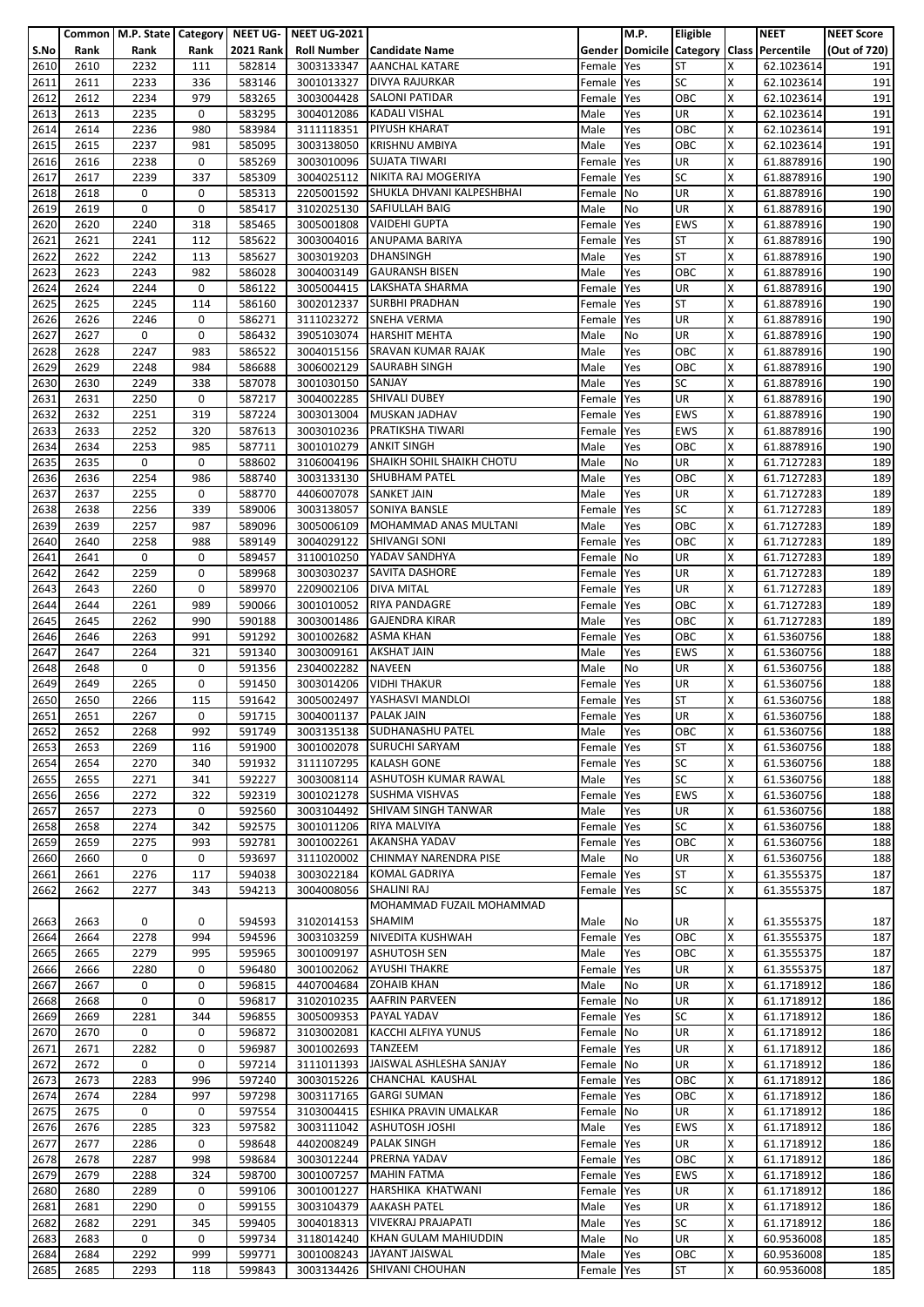|              |              | Common   M.P. State   Category |              | NEET UG-         | <b>NEET UG-2021</b>      |                                                                |                          | M.P.       | <b>Eligible</b>   |        | <b>NEET</b>                               | <b>NEET Score</b> |
|--------------|--------------|--------------------------------|--------------|------------------|--------------------------|----------------------------------------------------------------|--------------------------|------------|-------------------|--------|-------------------------------------------|-------------------|
| S.No         | Rank         | Rank                           | Rank         | <b>2021 Rank</b> | <b>Roll Number</b>       | <b>Candidate Name</b>                                          |                          |            |                   |        | Gender Domicile Category Class Percentile | (Out of 720)      |
| 2686         | 2686         | 2294                           | 325          | 599854           | 3003028361               | <b>ASIM SHAIKH</b>                                             | Male                     | Yes        | <b>EWS</b>        | x      | 60.9536008                                | 185               |
| 2687         | 2687         | 2295                           | 0            | 600036           | 3003017090               | <b>VAJID ALI</b>                                               | Male                     | Yes        | UR                | X      | 60.9536008                                | 185               |
| 2688<br>2689 | 2688<br>2689 | 2296<br>2297                   | 1000<br>119  | 600188<br>600514 | 3003003061<br>3003015125 | <b>BHAVESH MATHANKAR</b><br><b>ROHIT</b>                       | Male<br>Male             | Yes        | OBC<br><b>ST</b>  | X<br>Χ | 60.9536008<br>60.9536008                  | 185<br>185        |
| 2690         | 2690         | 2298                           | 326          | 600704           | 3005004184               | <b>CHAHETI RATHI</b>                                           | Female                   | Yes<br>Yes | <b>EWS</b>        | x      | 60.9536008                                | 185               |
| 2691         | 2691         | 2299                           | 1001         | 600737           | 3001001220               | <b>SACHIN MEWADA</b>                                           | Male                     | Yes        | OBC               | X      | 60.9536008                                | 185               |
| 2692         | 2692         | 2300                           | 1002         | 601228           | 3003027418               | NISHTHA VERMA                                                  | Female                   | Yes        | OBC               | X      | 60.9536008                                | 185               |
| 2693         | 2693         | 2301                           | 327          | 601532           | 3905002501               | <b>DIVYANSHI PANCHOLI</b>                                      | Female                   | Yes        | <b>EWS</b>        | X      | 60.9536008                                | 185               |
| 2694         | 2694         | 2302                           | 1003         | 602841           | 3003110051               | <b>MAYANK GOTHI</b>                                            | Male                     | Yes        | OBC               | Χ      | 60.9536008                                | 185               |
| 2695         | 2695         | 2303                           | 1004         | 603035           | 3003101122               | <b>AMAN GURJAR</b>                                             | Male                     | Yes        | OBC               | X      | 60.772221                                 | 184               |
| 2696         | 2696         | 2304                           | 346          | 603043           | 3003137015               | SHIVANEE PANDAGARE                                             | Female                   | Yes        | <b>SC</b>         | x      | 60.772221                                 | 184               |
| 2697         | 2697         | 2305                           | 120          | 603060           |                          | 3003011152 NILESH KANOJE                                       | Male                     | Yes        | <b>ST</b>         | X      | 60.772221                                 | 184               |
| 2698         | 2698         | 2306                           | 121          | 603132           | 3003135324               | POOJA CHOUHAN                                                  | Female                   | Yes        | <b>ST</b>         | X      | 60.772221                                 | 184               |
| 2699         | 2699         | 0                              | 0            | 603209           | 3106021032               | ANSHARAH ANJUM M ZIYA ULLA KHAN                                | Female                   | No         | UR                | Χ      | 60.772221                                 | 184               |
| 2700         | 2700         | 0                              | 0            | 603347           | 3104106235               | <b>GHARTE SIDDHARTH SUHAS</b>                                  | Male                     | No         | UR                | X      | 60.772221                                 | 184               |
| 2701         | 2701         | 2307                           | 1005         | 603360           | 3003028363               | <b>PRACHEE PRAJAPATI</b>                                       | Female                   | Yes        | OBC               | Χ      | 60.772221                                 | 184               |
| 2702<br>2703 | 2702<br>2703 | 2308<br>2309                   | 328<br>1006  | 603425<br>604062 | 3107008288<br>3004001132 | PRANJAL KULKARNI<br><b>ANJALI PATEL</b>                        | Female                   | Yes<br>Yes | <b>EWS</b><br>OBC | X<br>X | 60.772221<br>60.772221                    | 184<br>184        |
| 2704         | 2704         | 2310                           | 122          | 604549           | 3003109301               | <b>DURGESH CHOUHAN</b>                                         | Female<br>Male           | Yes        | <b>ST</b>         | X      | 60.772221                                 | 184               |
| 2705         | 2705         | 2311                           | 1007         | 605028           | 3003112074               | PARTH MALVIYA                                                  | Male                     | Yes        | OBC               | X      | 60.772221                                 | 184               |
| 2706         | 2706         | 2312                           | 123          | 605903           | 3003114188               | <b>SACHIN DAWAR</b>                                            | Male                     | Yes        | <b>ST</b>         | X      | 60.582941                                 | 183               |
| 2707         | 2707         | 2313                           | 124          | 606022           | 3003005176               | <b>ASHMITA DAWAR</b>                                           | Female                   | Yes        | <b>ST</b>         | Χ      | 60.582941                                 | 183               |
| 2708         | 2708         | 2314                           | 1008         | 606112           | 3003116029               | <b>MOHD DANSIH</b>                                             | Male                     | Yes        | OBC               | X      | 60.582941                                 | 183               |
| 2709         | 2709         | 2315                           | 1009         | 606168           | 3003111193               | <b>JITENDRA GURJAR</b>                                         | Male                     | Yes        | OBC               | X      | 60.582941                                 | 183               |
| 2710         | 2710         | 2316                           | 329          | 606260           | 3001004361               | <b>SHRUTI SINGHAL</b>                                          | Female                   | Yes        | <b>EWS</b>        | X      | 60.582941                                 | 183               |
| 2711         | 2711         | 2317                           | 1010         | 606325           | 3005001444               | <b>MANYATA VAPTA</b>                                           | Female                   | Yes        | OBC               | X      | 60.582941                                 | 183               |
| 2712         | 2712         | 0                              | 0            | 606516           | 3111025157               | <b>RUTUJA PATIL</b>                                            | Female                   | No         | UR                | Χ      | 60.582941                                 | 183               |
| 2713         | 2713         | 2318                           | 330          | 606874           | 3003101079               | <b>SABA ALI</b>                                                | Female                   | Yes        | <b>EWS</b>        | X      | 60.582941                                 | 183               |
| 2714         | 2714         | 2319                           | 1011         | 607226           | 3005003262               | <b>MANISH JADAV</b>                                            | Male                     | Yes        | OBC               | X      | 60.582941                                 | 183               |
| 2715         | 2715         | 2320                           | 125          | 607692           | 3003139196               | <b>GOVIND BHURIYA</b>                                          | Male                     | Yes        | <b>ST</b>         | x      | 60.582941                                 | 183               |
| 2716         | 2716         | 2321                           | 1012         | 607935           | 3003121048               | <b>MOHD AASIM</b>                                              | Male                     | Yes        | OBC               | x      | 60.582941                                 | 183               |
| 2717         | 2717         | 2322                           | 331          | 607952           | 3003004029               | <b>RAZIQUE</b><br><b>TANISHA WADHWA</b>                        | Male                     | Yes        | <b>EWS</b>        | Χ<br>X | 60.582941                                 | 183               |
| 2718<br>2719 | 2718<br>2719 | 2323<br>2324                   | 1013<br>1014 | 608112<br>608333 | 3905109112<br>3005002613 | <b>ANISH KHAN</b>                                              | Female<br>Male           | Yes<br>Yes | OBC<br>OBC        | Χ      | 60.582941<br>60.582941                    | 183<br>183        |
| 2720         | 2720         | 2325                           | 0            | 608710           | 3006003304               | <b>PRAGATI TIWARI</b>                                          | Female                   | Yes        | UR                | x      | 60.3987766                                | 182               |
| 2721         | 2721         | 2326                           | 126          | 608743           | 3003123126               | SHEELA DUDWE                                                   | Female                   | Yes        | <b>ST</b>         | X      | 60.3987766                                | 182               |
| 2722         | 2722         | 2327                           | 127          | 608755           | 3003003042               | <b>CHANCHAL CHOUHAN</b>                                        | Female                   | Yes        | <b>ST</b>         | x      | 60.3987766                                | 182               |
|              |              |                                |              |                  |                          | TAHSEEN AHMAD HAJI ABDUL QUADEER                               |                          |            |                   |        |                                           |                   |
| 2723         | 2723         | 0                              | 0            | 608906           | 3103005173               | <b>QURESHI</b>                                                 | Male                     | No         | UR                | x      | 60.3987766                                | 182               |
| 2724         | 2724         | 2328                           | 347          | 608977           | 3001032094               | <b>RENU JHARBADE</b>                                           | Female                   | Yes        | <b>SC</b>         | x      | 60.3987766                                | 182               |
| 2725         | 2725         | 0                              | 0            | 609260           | 3115031145               | <b>SNEHAL BHOLE</b>                                            | Female                   | No         | UR                | X      | 60.3987766                                | 182               |
| 2726         | 2726         | 2329                           | 1015         | 609264           |                          | 3003016141 ABHISHEK NARVARIYA                                  | Male                     | Yes        | OBC               | X      | 60.3987766                                | 182               |
| 2727         | 2727         | 2330                           | 1016         | 609355           |                          | 3001003770 BABLI RATHORE                                       | Female Yes               |            | OBC               | X      | 60.3987766                                | 182               |
| 2728         | 2728         | 2331                           | 0            | 609532           | 3003013130               | <b>FAIZA KHAN</b>                                              | Female Yes               |            | <b>UR</b>         | Χ      | 60.3987766                                | 182               |
| 2729         | 2729         | 0                              | $\mathbf 0$  | 610438           |                          | 3107005159 JADHAV AKANKSHA SAMADHAN                            | Female No                |            | <b>UR</b>         | X      | 60.3987766                                | 182               |
| 2730         | 2730         | 2332                           | 332          | 610569           | 3003121099               | <b>BHAGWATI PANWAR</b>                                         | Female Yes               |            | <b>EWS</b>        | x      | 60.3987766                                | 182               |
| 2731<br>2732 | 2731<br>2732 | 2333<br>0                      | 1017<br>0    | 610736<br>611003 | 3003006321               | <b>ANSHIKA CHOURASIYA</b><br>3111004583 BHUTE GAYATRI VIRENDRA | Female Yes               |            | OBC<br>UR         | X<br>X | 60.3987766                                | 182               |
| 2733         | 2733         | 2334                           | 348          | 611695           | 3107016078               | AKSHATA DAMODARE                                               | Female No<br>Female Yes  |            | <b>SC</b>         | Χ      | 60.3987766<br>60.2011432                  | 182<br>181        |
| 2734         | 2734         | 2335                           | 128          | 611914           | 3003135095               | SHIVANEE BADOLE                                                | Female Yes               |            | <b>ST</b>         | X      | 60.2011432                                | 181               |
| 2735         | 2735         | 2336                           | 1018         | 611965           | 3003102448               | RAJ KUMAR SINGH CHANDNA                                        | Male                     | Yes        | OBC               | X      | 60.2011432                                | 181               |
| 2736         | 2736         | $\mathbf 0$                    | 0            | 611983           | 3122005478               | <b>BIRARE PURVA BHAURAO</b>                                    | Female No                |            | <b>UR</b>         | X      | 60.2011432                                | 181               |
| 2737         | 2737         | 2337                           | 1019         | 612208           |                          | 3001005365 SATISH CHANDRAVANSHI                                | Male                     | Yes        | OBC               | x      | 60.2011432                                | 181               |
| 2738         | 2738         | 2338                           | 129          | 612952           | 3001027178               | <b>ANJALI UIKEY</b>                                            | Female Yes               |            | <b>ST</b>         | X      | 60.2011432                                | 181               |
| 2739         | 2739         | 2339                           | 333          | 613428           | 4411115105               | <b>SURUCHI SINGH CHAUHAN</b>                                   | Female Yes               |            | <b>EWS</b>        | X      | 60.2011432                                | 181               |
| 2740         | 2740         | 2340                           | 130          | 614671           | 3003008335               | YOGITA DHURVE                                                  | Female Yes               |            | <b>ST</b>         | X      | 59.9726862                                | 180               |
| 2741         | 2741         | 2341                           | 131          | 614781           | 3003010133               | <b>GOURAV MANDLOI</b>                                          | Male                     | Yes        | <b>ST</b>         | X      | 59.9726862                                | 180               |
| 2742         | 2742         | 2342                           | 349          | 614791           | 3003118180               | <b>ANJALI RAJORIYA</b>                                         | Female                   | Yes        | <b>SC</b>         | X      | 59.9726862                                | 180               |
| 2743         | 2743         | 2343                           | 1020         | 614842           | 3107016225               | <b>NAUSHEEN</b>                                                | Female Yes               |            | OBC<br><b>SC</b>  | Χ<br>X | 59.9726862                                | 180               |
| 2744         | 2744         | 2344                           | 350          | 614855           | 3003029147               | <b>SHEKHAR DEWALE</b>                                          | Male                     | Yes        |                   |        | 59.9726862                                | 180               |
| 2745<br>2746 | 2745<br>2746 | 2345<br>2346                   | 0<br>132     | 614895<br>615262 | 3004006132               | 3001021303 NEHA DWIVEDI<br><b>SAKSHI DHURWE</b>                | Female Yes<br>Female Yes |            | UR<br><b>ST</b>   | X<br>X | 59.9726862<br>59.9726862                  | 180<br>180        |
| 2747         | 2747         | 2347                           | 0            | 615671           | 3005003187               | <b>MAHAK MATHUR</b>                                            | Female                   | Yes        | <b>UR</b>         | x      | 59.9726862                                | 180               |
| 2748         | 2748         | 2348                           | 0            | 615687           | 3003112024               | RAJESHWARI THAKUR                                              | Female                   | Yes        | <b>UR</b>         | X      | 59.9726862                                | 180               |
| 2749         | 2749         | 0                              | 0            | 616004           | 4411102677               | SIDRA RIFAT FATIMA                                             | Female No                |            | <b>UR</b>         | x      | 59.9726862                                | 180               |
| 2750         | 2750         | 2349                           | 1021         | 616250           | 3001009030               | <b>SHRUTI RAIKWAR</b>                                          | Female Yes               |            | OBC               | Χ      | 59.9726862                                | 180               |
| 2751         | 2751         | 2350                           | 334          | 616459           | 3004006290               | SOUMYA TIWARI                                                  | Female                   | Yes        | <b>EWS</b>        | X      | 59.9726862                                | 180               |
| 2752         | 2752         | 2351                           | 1022         | 616487           | 3003022068               | <b>MITESH PARMAR</b>                                           | Male                     | Yes        | OBC               | X      | 59.9726862                                | 180               |
| 2753         | 2753         | 2352                           | 1023         | 617089           | 3001011051               | <b>VIVEK RAI</b>                                               | Male                     | Yes        | OBC               | X      | 59.9726862                                | 180               |
| 2754         | 2754         | 2353                           | 0            | 617159           | 3004009412               | SAIMA SIDDIQUI                                                 | Female                   | Yes        | UR                | X      | 59.9726862                                | 180               |
| 2755         | 2755         | 2354                           | 133          | 617682           | 3003032119               | <b>VINITA DAMOR</b>                                            | Female                   | Yes        | <b>ST</b>         | X      | 59.9726862                                | 180               |
| 2756         | 2756         | 0                              | 0            | 618258           | 3122007137               | CHINMAY PRASHANT BAGUL                                         | Male                     | No         | <b>UR</b>         | X      | 59.7817873                                | 179               |
| 2757         | 2757         | 2355                           | 134          | 618323           | 3004003172               | <b>VISHAL UIKEY</b>                                            | Male                     | Yes        | <b>ST</b>         | x      | 59.7817873                                | 179               |
| 2758         | 2758         | 0                              | 0            | 618331           | 3102002332               | KHOND VAIBHAV GAJANAN                                          | Male                     | No         | <b>UR</b>         | X      | 59.7817873                                | 179               |
| 2759         | 2759         | 0                              | 0            | 618393           | 2208006410               | <b>RAHIL SHAIKH</b>                                            | Male                     | No         | <b>UR</b>         | x      | 59.7817873                                | 179               |
| 2760<br>2761 | 2760<br>2761 | 2356<br>2357                   | 1024<br>1025 | 618415<br>618514 | 3002001561<br>3003119199 | SAMIKSHA YADAV<br><b>ABHISHEK MALVIYA</b>                      | Female Yes<br>Male       | Yes        | OBC<br>OBC        | X<br>X | 59.7817873<br>59.7817873                  | 179<br>179        |
|              |              |                                |              |                  |                          |                                                                |                          |            |                   |        |                                           |                   |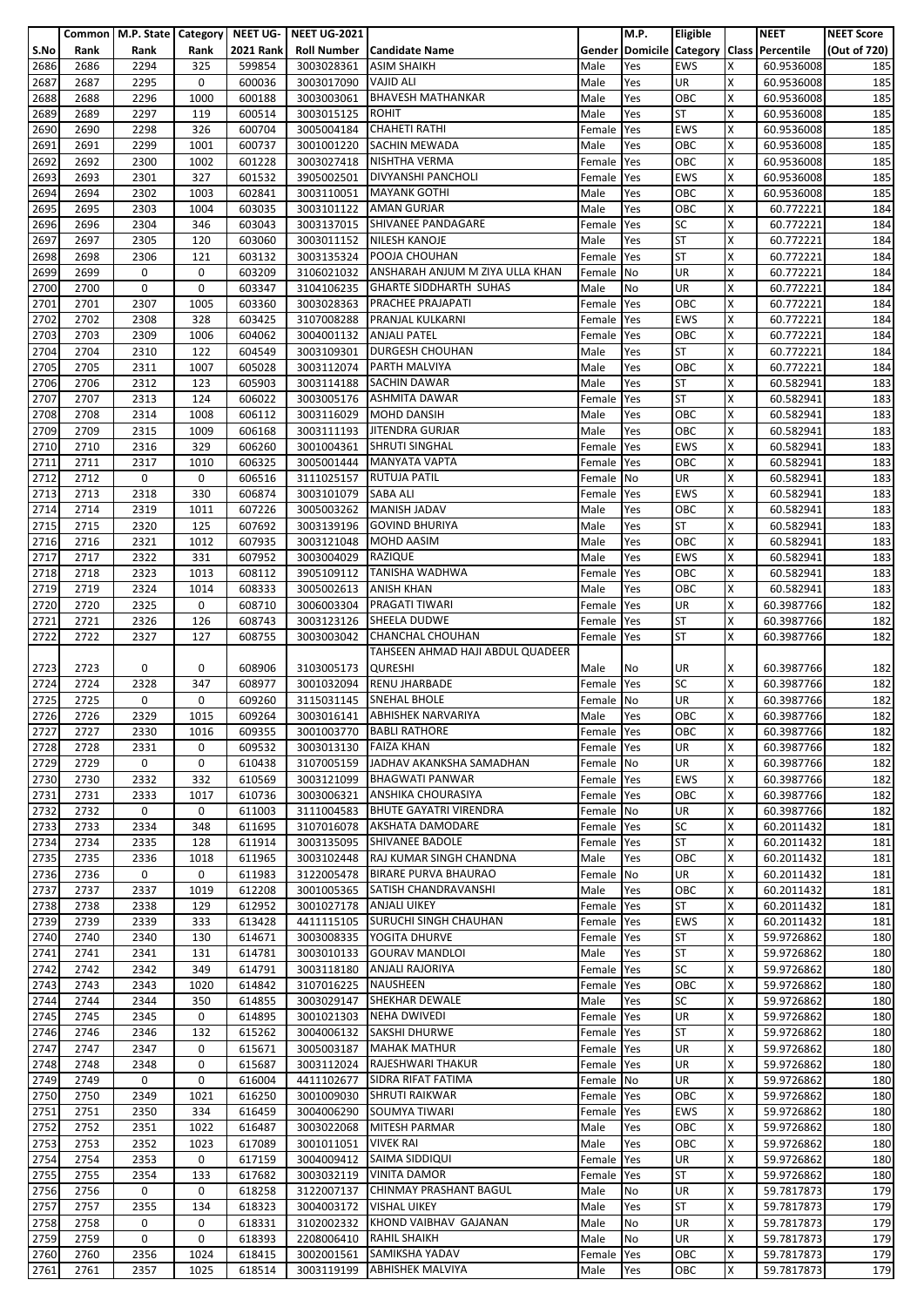|      |      | Common   M.P. State   Category   NEET UG- |      |                  | <b>NEET UG-2021</b>    |                                   |            | M.P.      | Eligible   |    | <b>NEET</b>                               | <b>NEET Score</b> |
|------|------|-------------------------------------------|------|------------------|------------------------|-----------------------------------|------------|-----------|------------|----|-------------------------------------------|-------------------|
| S.No | Rank | Rank                                      | Rank | <b>2021 Rank</b> |                        | <b>Roll Number Candidate Name</b> |            |           |            |    | Gender Domicile Category Class Percentile | (Out of 720)      |
| 2762 |      | 0                                         | 0    | 618545           | 4406002219             | <b>SERRASHI SINGHAI</b>           |            | No        | UR         | Χ  | 59.7817873                                |                   |
|      | 2762 |                                           |      |                  |                        |                                   | Female     |           |            |    |                                           | 179               |
| 2763 | 2763 | 2358                                      | 335  | 618623           | 3003126032             | <b>ASHAD AHMED</b>                | Male       | Yes       | <b>EWS</b> | X  | 59.7817873                                | 179               |
|      |      |                                           |      |                  |                        | DESHPANDE SABIHA SAHER ASHFAQUE   |            |           |            |    |                                           |                   |
| 2764 | 2764 | 0                                         | 0    | 618797           | 3107013189             | AHEMAD                            | Female     | No        | UR         | x  | 59.7817873                                | 179               |
| 2765 | 2765 | 2359                                      | 336  | 618901           | 3005003383             | <b>AJAY SHARMA</b>                | Male       | Yes       | <b>EWS</b> | x  | 59.7817873                                | 179               |
|      |      |                                           |      |                  |                        | SHAIKH MOHAMMAD UMAR              |            |           |            |    |                                           |                   |
|      |      |                                           |      |                  |                        |                                   |            |           |            |    |                                           |                   |
| 2766 | 2766 | 0                                         | 0    | 618916           | 3107015199             | MOHAMMAD FAROOQUE                 | Male       | No        | UR         | x  | 59.7817873                                | 179               |
| 2767 | 2767 | 2360                                      | 135  | 619126           | 3004025169             | MANOJ KUMAR MARAVI                | Male       | Yes       | <b>ST</b>  | Χ  | 59.7817873                                | 179               |
| 2768 | 2768 | 0                                         | 0    | 619304           | 3101019033             | <b>DAPKE PRASHANT DEVIDAS</b>     | Male       | No        | UR         | x  | 59.7817873                                | 179               |
| 2769 | 2769 | 2361                                      | 1026 | 619488           | 3003017030             | SHIVANI TAGARIYA                  | Female     | Yes       | OBC        | x  | 59.7817873                                | 179               |
| 2770 | 2770 | 2362                                      | 1027 | 619828           | 3111125129             | PRACHI DESHMUKH                   | Female     | Yes       | OBC        | Χ  | 59.7817873                                | 179               |
| 2771 | 2771 | 0                                         | 0    | 620803           | 3107015056             | PATIL MANASI ASHOK                | Female     | No        | UR         | X  | 59.7817873                                | 179               |
|      |      |                                           |      |                  |                        | <b>SNEHA CHOUHAN</b>              |            |           |            |    |                                           |                   |
| 2772 | 2772 | 2363                                      | 136  | 621193           | 3003117017             |                                   | Female Yes |           | <b>ST</b>  | X  | 59.5881687                                | 178               |
| 2773 | 2773 | 2364                                      | 0    | 621269           | 3003137229             | <b>KADIR KHAN</b>                 | Male       | Yes       | UR         | X  | 59.5881687                                | 178               |
| 2774 | 2774 | 0                                         | 0    | 621338           | 3107018174             | <b>FATEMA SHAKIL AHMED</b>        | Female     | <b>No</b> | UR         | X  | 59.5881687                                | 178               |
|      |      |                                           |      |                  |                        | UROOJ QAISER MOHAMMAD JAVED       |            |           |            |    |                                           |                   |
| 2775 | 2775 | 0                                         | 0    | 621369           | 3106022048             | <b>IQBAL</b>                      | Female No  |           | UR         | x  | 59.5881687                                | 178               |
| 2776 | 2776 | 0                                         | 0    | 621547           | 3104002275             | ATIF KHAN AHEMAD KHAN             | Male       | No        | UR         | Χ  | 59.5881687                                | 178               |
|      |      |                                           |      |                  |                        | <b>ESHA CHOUDHARY</b>             |            |           | <b>SC</b>  |    |                                           |                   |
| 2777 | 2777 | 2365                                      | 351  | 621751           | 3004004038             |                                   | Female     | Yes       |            | x  | 59.5881687                                | 178               |
| 2778 | 2778 | 2366                                      | 0    | 621771           | 3003103248             | <b>SONU CHOUHAN</b>               | Female     | Yes       | <b>UR</b>  | X  | 59.5881687                                | 178               |
| 2779 | 2779 | 2367                                      | 1028 | 622114           | 3004003089             | ASMI VISHWAKARMA                  | Female     | Yes       | OBC        | X  | 59.5881687                                | 178               |
| 2780 | 2780 | 0                                         | 0    | 622233           | 1704001069             | PRIYANSHI RAJWADE                 | Female     | <b>No</b> | UR         | X  | 59.5881687                                | 178               |
| 2781 | 2781 | $\mathbf 0$                               | 0    | 622316           | 3106021044             | ADEEBA TABASSUM M ASHFAQUE        | Female No  |           | <b>UR</b>  | X  | 59.5881687                                | 178               |
| 2782 | 2782 | 0                                         | 0    | 622731           | 1703009475             | <b>KOMAL SAHU</b>                 | Female     | No        | UR         | X  | 59.5881687                                | 178               |
|      |      |                                           |      |                  |                        |                                   |            |           |            |    |                                           |                   |
| 2783 | 2783 | 2368                                      | 137  | 622953           | 3003001438             | PRADEEP PENDAKAR                  | Male       | Yes       | <b>ST</b>  | X  | 59.5881687                                | 178               |
| 2784 | 2784 | 2369                                      | 1029 | 623676           | 1701007181             | <b>MANU DHUWARE</b>               | Female     | Yes       | OBC        | x  | 59.5881687                                | 178               |
| 2785 | 2785 | 0                                         | 0    | 623712           | 1502009219             | <b>DEELIP KUMAR SINGH</b>         | Male       | No        | UR         | X  | 59.5881687                                | 178               |
| 2786 | 2786 | 2370                                      | 352  | 624346           | 3001002244             | MUSKAN CHAUDHARY                  | Female     | Yes       | <b>SC</b>  | X  | 59.3925426                                | 177               |
| 2787 | 2787 | 2371                                      | 138  | 624353           | 3003111249             | <b>MEENAL RAWAT</b>               | Female     | Yes       | <b>ST</b>  | x  | 59.3925426                                | 177               |
| 2788 | 2788 | 0                                         | 0    | 624833           | 3107001118             | RITESH SHIVAJI SONAWANE           | Male       | No        | <b>UR</b>  | Χ  | 59.3925426                                | 177               |
|      |      |                                           |      |                  |                        |                                   |            |           |            |    |                                           |                   |
| 2789 | 2789 | 0                                         | 0    | 625091           | 3102010011             | MOHD JAISH KHIZAR                 | Male       | No        | UR         | X  | 59.3925426                                | 177               |
| 2790 | 2790 | 0                                         | 0    | 625319           | 3106005052             | <b>TAUFEEQUE AHMAD</b>            | Male       | No        | UR         | X  | 59.3925426                                | 177               |
| 2791 | 2791 | $\mathbf 0$                               | 0    | 626473           | 3107006288             | CHAUDHARI AAKASH MUKESH           | Male       | No        | <b>UR</b>  | X  | 59.3925426                                | 177               |
| 2792 | 2792 | 2372                                      | 353  | 627143           | 3003113126             | <b>ANJANI DEVDA</b>               | Female     | Yes       | <b>SC</b>  | X  | 59.1953625                                | 176               |
| 2793 | 2793 | 2373                                      | 337  | 627240           | 3003104325             | ZAINAB SATKUR WALA                | Female     | Yes       | <b>EWS</b> | x  | 59.1953625                                | 176               |
| 2794 | 2794 | 0                                         | 0    | 627249           | 3106006245             | <b>ARSHIYA TABASSUM</b>           | Female     | No        | UR         | x  | 59.1953625                                | 176               |
|      |      |                                           |      |                  |                        |                                   |            |           |            |    |                                           |                   |
| 2795 | 2795 | 2374                                      | 1030 | 627282           | 3003009126             | ABHINANDAN PATIDAR                | Male       | Yes       | OBC        | X  | 59.1953625                                | 176               |
| 2796 | 2796 | 2375                                      | 1031 | 627302           | 3003031014             | <b>ROSHAN DATLA</b>               | Male       | Yes       | OBC        | Χ  | 59.1953625                                | 176               |
| 2797 | 2797 | 2376                                      | 1032 | 627433           | 3005001361             | <b>IKRA</b>                       | Female     | Yes       | OBC        | x  | 59.1953625                                | 176               |
| 2798 | 2798 | 2377                                      | 1033 | 627468           | 3003109104             | PIYUSH JAT                        | Male       | Yes       | OBC        | X  | 59.1953625                                | 176               |
| 2799 | 2799 | 2378                                      | 1034 | 627479           | 3001011233             | <b>JUNED KHAN</b>                 | Male       | Yes       | OBC        | X  | 59.1953625                                | 176               |
| 2800 | 2800 | 2379                                      | 354  | 627524           | 3001028777 DAMINI KORI |                                   | Female Yes |           | <b>SC</b>  | Ιx |                                           | 176               |
|      |      |                                           |      |                  |                        |                                   |            |           |            |    | 59.1953625                                |                   |
| 2801 | 2801 | 2380                                      | 1035 | 627732           | 3003008329             | <b>ANSH JADHAM</b>                | Male       | Yes       | OBC        | X  | 59.1953625                                | 176               |
| 2802 | 2802 | 2381                                      | 1036 | 628492           | 3001032354             | <b>JALADHI VERMA</b>              | Female     | Yes       | OBC        | x  | 59.1953625                                | 176               |
| 2803 | 2803 | 0                                         | 0    | 628494           | 3102004464             | <b>NEHA ADHAU</b>                 | Female     | No        | UR         | x  | 59.1953625                                | 176               |
| 2804 | 2804 | 0                                         | 0    | 628988           | 3103022148             | SHAHANE PRATIKSHA HARSHAL         | Female No  |           | UR         | X  | 59.1953625                                | 176               |
| 2805 | 2805 | 0                                         | 0    | 629044           | 4406008280             | <b>VISHAL</b>                     | Male       | No        | UR         | x  | 59.1953625                                | 176               |
|      |      | 0                                         | 0    |                  |                        | JADHAV SHRUTI DEEPAKSING          |            |           |            |    | 58.9507814                                |                   |
| 2806 | 2806 |                                           |      | 630156           | 3104106304             |                                   | Female No  |           | UR         | X  |                                           | 175               |
| 2807 | 2807 | 2382                                      | 355  | 630252           | 3003001250             | <b>HIMSHIKHA KATIYA</b>           | Female Yes |           | <b>SC</b>  | X  | 58.9507814                                | 175               |
| 2808 | 2808 | 0                                         | 0    | 630278           | 2208006127             | <b>ANSARI FARZAN</b>              | Male       | No        | UR         | x  | 58.9507814                                | 175               |
| 2809 | 2809 | 2383                                      | 1037 | 630342           | 3003021204             | SHAISTA MANSURI                   | Female     | Yes       | OBC        | X  | 58.9507814                                | 175               |
| 2810 | 2810 | 2384                                      | 0    | 630368           | 3003032158             | <b>JITENDRA RAJPUT</b>            | Male       | Yes       | UR         | X  | 58.9507814                                | 175               |
| 2811 | 2811 | 2385                                      | 1038 | 630516           | 3003133412             | <b>SADHANA BIRLA</b>              | Female Yes |           | OBC        | Χ  | 58.9507814                                | 175               |
| 2812 | 2812 | 2386                                      | 1039 | 630731           | 3001021189             | <b>DEVANSHI RATHORE</b>           |            |           | OBC        | X  | 58.9507814                                | 175               |
|      |      |                                           |      |                  |                        |                                   | Female     | Yes       |            |    |                                           |                   |
| 2813 | 2813 | 2387                                      | 1040 | 630924           | 3103004156             | <b>KAYNAT SABAH</b>               | Female     | Yes       | OBC        | x  | 58.9507814                                | 175               |
| 2814 | 2814 | 2388                                      | 338  | 631102           | 3006002275             | MOHAMMED MUZZAMMIL SYED           | Male       | Yes       | <b>EWS</b> | x  | 58.9507814                                | 175               |
| 2815 | 2815 | 2389                                      | 139  | 631658           | 4406004029             | PRAGATI PRADHAN                   | Female     | Yes       | <b>ST</b>  | X  | 58.9507814                                | 175               |
| 2816 | 2816 | 2390                                      | 1041 | 632433           | 3003001593             | <b>MEHVISH KHAN</b>               | Female     | Yes       | OBC        | X  | 58.9507814                                | 175               |
| 2817 | 2817 | 2391                                      | 1042 | 632501           | 3003108149             | <b>KRATIK CHANDORE</b>            | Male       | Yes       | OBC        | x  | 58.9507814                                | 175               |
| 2818 | 2818 | 2392                                      | 1043 | 632567           | 3001004342             | <b>ERAM MAQSOOD</b>               | Female     | Yes       | OBC        | x  | 58.9507814                                | 175               |
|      |      |                                           |      |                  |                        |                                   |            |           |            |    |                                           |                   |
| 2819 | 2819 | 0                                         | 0    | 632675           | 3118001487             | SINGH SHALINI SURYABHAN           | Female     | <b>No</b> | UR         | x  | 58.9507814                                | 175               |
| 2820 | 2820 | 0                                         | 0    | 632991           | 4407021130             | <b>WASIM AKRAM</b>                | Male       | No        | UR         | X  | 58.9507814                                | 175               |
| 2821 | 2821 | 2393                                      | 339  | 633016           | 3001005339             | PRIYA                             | Female Yes |           | <b>EWS</b> | X  | 58.9507814                                | 175               |
| 2822 | 2822 | 2394                                      | 356  | 633876           | 3003103324             | <b>BHUMIKA KHARE</b>              | Female     | Yes       | <b>SC</b>  | X  | 58.9507814                                | 175               |
| 2823 | 2823 | 2395                                      | 1044 | 634005           | 3003002133             | <b>MASIRA KHAN</b>                | Female     | Yes       | OBC        | x  | 58.7528889                                | 174               |
|      |      |                                           |      |                  |                        | SHEETAL JHEELLE                   |            |           | ST         | X  |                                           |                   |
| 2824 | 2824 | 2396                                      | 140  | 634033           | 3003108098             |                                   | Female     | Yes       |            |    | 58.7528889                                | 174               |
| 2825 | 2825 | 2397                                      | 1045 | 634079           | 3111122115             | <b>ASHANA MOHABBE</b>             | Female     | Yes       | OBC        | x  | 58.7528889                                | 174               |
| 2826 | 2826 | 2398                                      | 0    | 634326           | 3001001464             | RIZWANA                           | Female     | Yes       | UR         | X  | 58.7528889                                | 174               |
| 2827 | 2827 | 2399                                      | 357  | 634671           |                        | 4406002164 SANJEEV KUMAR AHIRWAR  | Male       | Yes       | <b>SC</b>  | X  | 58.7528889                                | 174               |
| 2828 | 2828 | 2400                                      | 0    | 634913           | 3001013389             | <b>UROOJ SULTAN</b>               | Female     | Yes       | UR         | X  | 58.7528889                                | 174               |
| 2829 | 2829 | 2401                                      | 1046 | 635231           | 3001022300             | <b>SHIVAM SHIVHARE</b>            | Male       | Yes       | OBC        | X  | 58.7528889                                | 174               |
|      |      |                                           |      |                  |                        |                                   |            |           |            |    |                                           |                   |
| 2830 | 2830 | 0                                         | 0    | 635356           | 4411002288             | KAMALKANT SHARMA                  | Male       | No        | UR         | X  | 58.7528889                                | 174               |
| 2831 | 2831 | 2402                                      | 141  | 635520           | 3004008270             | <b>AMIT SINGH THAKUR</b>          | Male       | Yes       | <b>ST</b>  | Χ  | 58.7528889                                | 174               |
| 2832 | 2832 | 0                                         | 0    | 635673           | 2205007010             | SONI TANISHKRAJ PRAFFULKUMAR      | Male       | No        | UR         | X  | 58.7528889                                | 174               |
| 2833 | 2833 | 2403                                      | 0    | 636235           | 3002010104             | <b>SANCHAY KANADE</b>             | Male       | Yes       | UR         | x  | 58.7528889                                | 174               |
| 2834 | 2834 | 2404                                      | 142  | 636873           | 3001016013             | <b>SUMA KATARA</b>                | Female Yes |           | ST         | x  | 58.7528889                                | 174               |
| 2835 | 2835 | 2405                                      | 1047 | 637113           | 3001024110             | <b>CHANDRAMUKHI GOUR</b>          | Female Yes |           | OBC        | X  | 58.5600473                                | 173               |
|      |      |                                           |      |                  |                        |                                   |            |           |            |    |                                           |                   |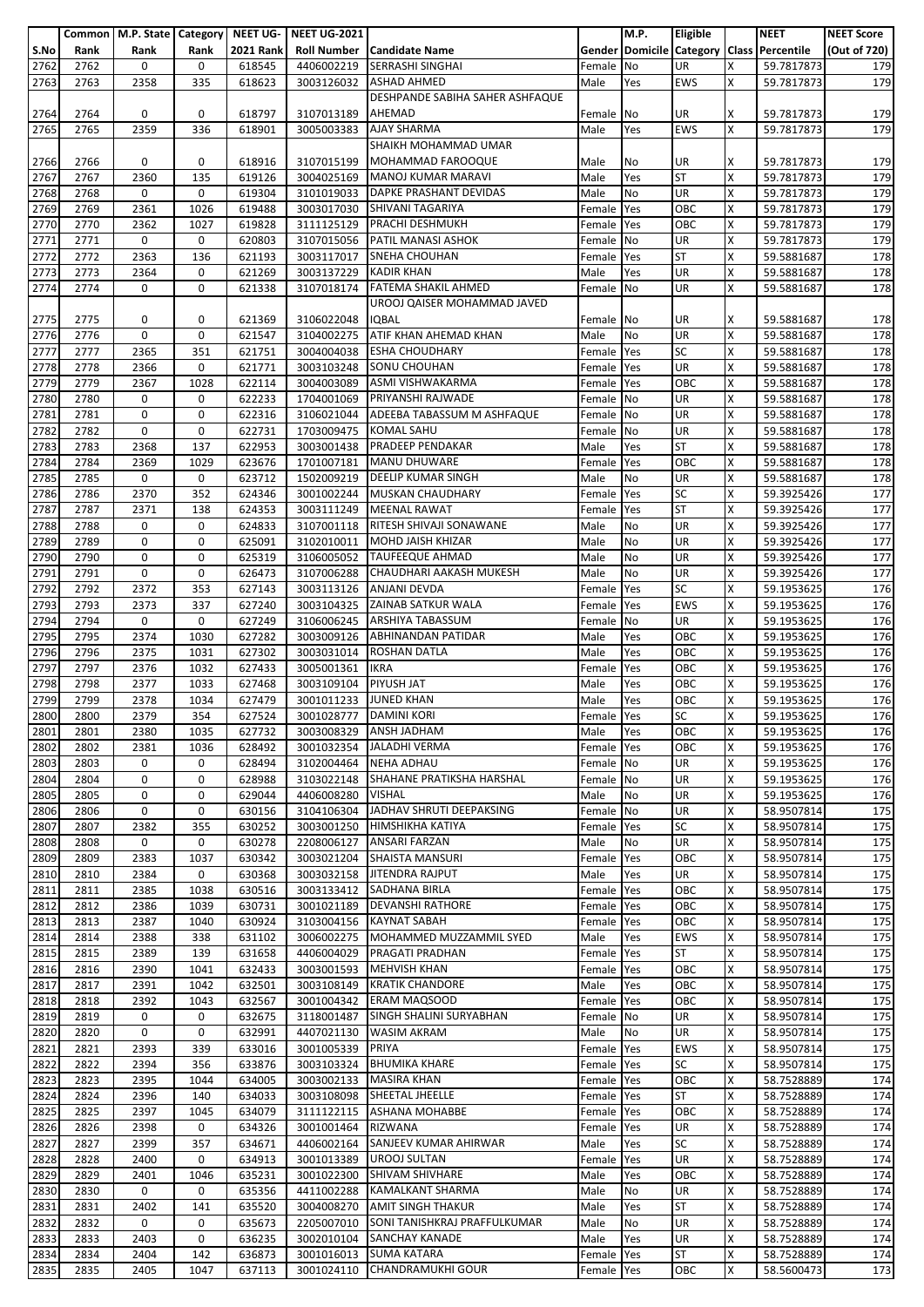|              |              | Common   M.P. State   Category   NEET UG- |              |                  | <b>NEET UG-2021</b>      |                                                                 |                      | M.P.       | Eligible               |        | <b>NEET</b>                               | <b>NEET Score</b> |
|--------------|--------------|-------------------------------------------|--------------|------------------|--------------------------|-----------------------------------------------------------------|----------------------|------------|------------------------|--------|-------------------------------------------|-------------------|
| S.No         | Rank         | Rank                                      | Rank         | <b>2021 Rank</b> | <b>Roll Number</b>       | <b>Candidate Name</b>                                           |                      |            |                        |        | Gender Domicile Category Class Percentile | (Out of 720)      |
| 2836         | 2836         | 2406                                      | 143          | 637135           | 3003103038               | <b>ASHWIN KOUCHE</b>                                            | Male                 | Yes        | <b>ST</b>              | X      | 58.5600473                                | 173               |
| 2837         | 2837         | 2407                                      | 1048         | 637159           | 3003103128               | NIKITA BHARTI                                                   | Female               | Yes        | OBC                    | x      | 58.5600473                                | 173               |
| 2838         | 2838         | 2408                                      | 340          | 637185           | 3003103306               | <b>TANMAY HIRA</b>                                              | Male                 | Yes        | <b>EWS</b>             | X      | 58.5600473                                | 173               |
| 2839         | 2839         | 2409                                      | 144          | 637204           | 3003129147               | <b>KAILASH KANNOJE</b><br><b>SHIVAM PATEL</b>                   | Male                 | Yes        | <b>ST</b>              | Χ      | 58.5600473                                | 173               |
| 2840         | 2840         | 2410                                      | 1049         | 637383           | 3003112038               | PRAFULLA PATWARI                                                | Male                 | Yes        | OBC<br>OBC             | x<br>X | 58.5600473                                | 173               |
| 2841<br>2842 | 2841<br>2842 | 2411<br>2412                              | 1050<br>1051 | 638243<br>638947 | 3001012459<br>3006001117 | <b>SHALINI SONI</b>                                             | Male<br>Female       | Yes<br>Yes | OBC                    | X      | 58.5600473<br>58.5600473                  | 173<br>173        |
| 2843         | 2843         | 2413                                      | 358          | 639057           | 3003107128               | <b>MANN BHILWARE</b>                                            | Male                 | Yes        | <b>SC</b>              | X      | 58.5600473                                | 173               |
| 2844         | 2844         | 2414                                      | 0            | 639420           | 3001013426               | <b>HARSHIL SINGH</b>                                            | Male                 | Yes        | <b>UR</b>              | Χ      | 58.5600473                                | 173               |
| 2845         | 2845         | 0                                         | 0            | 639480           | 3001003585               | DHRUV KUMAR A PADIYAR KALAL                                     | Male                 | No         | UR                     | x      | 58.5600473                                | 173               |
| 2846         | 2846         | 2415                                      | 0            | 639963           | 3004007228               | <b>SHRASTI DIWVEDI</b>                                          | Female               | Yes        | UR                     | x      | 58.3588524                                | 172               |
| 2847         | 2847         | 2416                                      | 359          | 640567           | 3005004589               | <b>PRITESH AHIRWAR</b>                                          | Male                 | Yes        | <b>SC</b>              | X      | 58.3588524                                | 172               |
| 2848         | 2848         | 2417                                      | 0            | 641310           | 3003101590               | SIDDHARTH VAIDYA                                                | Male                 | Yes        | <b>UR</b>              | X      | 58.3588524                                | 172               |
| 2849         | 2849         | 2418                                      | 0            | 641646           | 3004017094               | <b>SWAPNIL JAIN</b>                                             | Male                 | Yes        | UR                     | Χ      | 58.3588524                                | 172               |
| 2850         | 2850         | 2419                                      | 341          | 642118           | 4402029479               | <b>VANDANA GUPTA</b>                                            | Female               | Yes        | <b>EWS</b>             | x      | 58.3588524                                | 172               |
| 2851         | 2851         | 2420                                      | 0            | 642316           | 3001023322               | POOJA TIWARI                                                    | Female               | Yes        | UR                     | x      | 58.3588524                                | 172               |
| 2852         | 2852         | 2421                                      | 342          | 642670           | 3001016039               | MIMANSA MISHRA                                                  | Female               | Yes        | <b>EWS</b>             | X      | 58.3588524                                | 172               |
| 2853         | 2853         | 2422                                      | 360          | 642903           | 3002004410               | <b>VANSHITA DHARIWAL</b>                                        | Female               | Yes        | <b>SC</b>              | X      | 58.3588524                                | 172               |
| 2854         | 2854         | 0                                         | 0            | 644039           | 3107013094               | PATIL PIYUSH RAMKRUSHNA                                         | Male                 | No         | <b>UR</b>              | Χ      | 58.1580459                                | 171               |
| 2855         | 2855         | 2423                                      | 1052         | 644100           | 3003001029               | AISHWARYA JAISWAL                                               | Female               | Yes        | OBC                    | X      | 58.1580459                                | 171               |
| 2856         | 2856         | 0                                         | 0            | 644268           | 3107008151               | CHAUDHARI MANISH SANJAY                                         | Male                 | No         | UR                     | X      | 58.1580459                                | 171               |
| 2857         | 2857         | 2424                                      | 0            | 644581           | 3001002497               | <b>SHAAD KHAN</b>                                               | Female               | Yes        | UR                     | X      | 58.1580459                                | 171               |
| 2858         | 2858         | 2425                                      | 1053         | 644675           | 3004007227               | <b>KATYAYNI CHOUDHARY</b>                                       | Female               | Yes        | OBC                    | X      | 58.1580459                                | 171               |
| 2859         | 2859         | 2426                                      | 0            | 644769           | 3006002391               | <b>NIKHIL GUPTA</b>                                             | Male                 | Yes        | UR                     | X      | 58.1580459                                | 171               |
| 2860         | 2860         | 0                                         | 0            | 645167           | 2603015052               | <b>RANJAY KUMAR</b>                                             | Male                 | No         | UR                     | X      | 58.1580459                                | 171               |
| 2861         | 2861         | 2427                                      | 343          | 645169           | 3004006173               | <b>OM PANDEY</b>                                                | Male                 | Yes        | <b>EWS</b>             | X      | 58.1580459                                | 171               |
| 2862         | 2862         | 0                                         | 0            | 645358           | 4401009197               | <b>KM SANYOGITA GAUR</b>                                        | Female               | <b>No</b>  | UR                     | Χ      | 58.1580459                                | 171               |
| 2863         | 2863<br>2864 | 2428<br>0                                 | 361<br>0     | 645810<br>645827 | 3001011167               | <b>HRIDAYESH SOLANKI</b><br><b>MANJEETA MEHTA</b>               | Male                 | Yes        | <b>SC</b><br><b>UR</b> | X<br>Χ | 58.1580459                                | 171               |
| 2864<br>2865 | 2865         | 2429                                      | 362          | 645964           | 3905110359<br>3002016383 | <b>NEERAJ BISORIYA</b>                                          | Female No<br>Male    | Yes        | <b>SC</b>              | x      | 58.1580459<br>58.1580459                  | 171<br>171        |
| 2866         | 2866         | 2430                                      | 0            | 646164           | 3003034043               | <b>SHIREEN KHAN</b>                                             | Female               | Yes        | <b>UR</b>              | X      | 57.9061474                                | 170               |
| 2867         | 2867         | 0                                         | 0            | 646256           | 4408123032               | <b>HAMMAD AHMAD</b>                                             | Male                 | No         | UR                     | X      | 57.9061474                                | 170               |
| 2868         | 2868         | 2431                                      | 1054         | 646549           | 3001004649               | <b>RITIKA OJHA</b>                                              | Female               | Yes        | OBC                    | X      | 57.9061474                                | 170               |
| 2869         | 2869         | 2432                                      | 1055         | 647106           | 3003003509               | <b>SHEKH SAHIL</b>                                              | Male                 | Yes        | OBC                    | Χ      | 57.9061474                                | 170               |
| 2870         | 2870         | 2433                                      | 1056         | 647181           | 3003101096               | PREETI SISODIYA                                                 | Female               | Yes        | OBC                    | x      | 57.9061474                                | 170               |
| 2871         | 2871         | 2434                                      | 363          | 647188           | 3111013152               | <b>SHRUTI BAGDE</b>                                             | Female               | Yes        | <b>SC</b>              | x      | 57.9061474                                | 170               |
| 2872         | 2872         | 2435                                      | 0            | 647289           | 3001029713               | YASHWANT KUSHWAH                                                | Male                 | Yes        | UR                     | X      | 57.9061474                                | 170               |
| 2873         | 2873         | 2436                                      | 1057         | 647819           | 3111004381               | <b>SHAILY GHOSHI</b>                                            | Female               | Yes        | OBC                    | x      | 57.9061474                                | 170               |
| 2874         | 2874         | 2437                                      | 1058         | 648072           | 3003019052               | <b>KULDEEP RATHORE</b>                                          | Male                 | Yes        | OBC                    | Χ      | 57.9061474                                | 170               |
| 2875         | 2875         | 2438                                      | 0            | 648413           | 3001004187               | <b>AMAN RAJPUT</b>                                              | Male                 | Yes        | UR                     | X      | 57.9061474                                | 170               |
| 2876         | 2876         | 2439                                      | 0            | 648584           | 3006004070               | <b>SWASTIK GAUTAM</b>                                           | Male                 | Yes        | UR                     | X      | 57.9061474                                | 170               |
| 2877         | 2877         | 0                                         | 0            | 648626           |                          | 2001028163 SYED RAHIMULLAH                                      | Male                 | No         | UR                     | X      | 57.9061474                                | 170               |
| 2878         | 2878         | 2440                                      | 0            | 650112           |                          | 3003113016 AARSHI KHAN                                          | Female Yes           |            | <b>UR</b>              | X      | 57.7039811                                | 169               |
| 2879         | 2879         | 0                                         | 0            | 650148           | 3106012085               | <b>SHAIKH SHAZEB</b>                                            | Male                 | No         | <b>UR</b>              | X      | 57.7039811                                | 169               |
| 2880         | 2880         | 0                                         | $\mathbf 0$  | 650150           |                          | 4406002271 PRABHAS SHARMA                                       | Male                 | No         | <b>UR</b>              | X      | 57.7039811                                | 169               |
| 2881         | 2881         | 2441                                      | 344          | 650211           | 3002008317               | <b>RUDRA PATHAK</b>                                             | Male                 | Yes        | <b>EWS</b>             | x      | 57.7039811                                | 169               |
| 2882         | 2882         | 2442                                      | 1059         | 650317           | 3003011204               | <b>ANKIT PATEL</b>                                              | Male                 | Yes        | OBC                    | X      | 57.7039811                                | 169               |
| 2883         | 2883         | 2443                                      | 1060         | 650497           |                          | 3003002417 NITESH KUMAR KURMI                                   | Male                 | Yes        | OBC                    | X      | 57.7039811                                | 169               |
| 2884         | 2884<br>2885 | 2444<br>2445                              | 0<br>364     | 650544           | 3006003220<br>3107011182 | <b>KANCHAN TIWARI</b><br>SAKSHI BAVASKAR                        | Female               | Yes        | UR<br><b>SC</b>        | Χ<br>X | 57.7039811<br>57.7039811                  | 169               |
| 2885         |              |                                           |              | 650552           |                          | SHAILENDRA CHOUHAN                                              | Female               | Yes        | <b>SC</b>              |        |                                           | 169               |
| 2886<br>2887 | 2886<br>2887 | 2446<br>2447                              | 365<br>0     | 651022<br>653205 | 3003009208<br>3004019005 | KOUSHAL RAJ RAJPOOT                                             | Male<br>Male         | Yes<br>Yes | <b>UR</b>              | X<br>X | 57.7039811<br>57.4937851                  | 169<br>168        |
| 2888         | 2888         | 2448                                      | 145          | 653301           | 3003016165               | <b>ANTIM BALKE</b>                                              | Female               | Yes        | <b>ST</b>              | x      | 57.4937851                                | 168               |
| 2889         | 2889         | $\mathbf 0$                               | 0            | 653330           | 3104011167               | <b>VISPUTE RUSHIKESH SANJAY</b>                                 | Male                 | No         | <b>UR</b>              | X      | 57.4937851                                | 168               |
| 2890         | 2890         | 2449                                      | $\mathbf 0$  | 653628           | 3003002330               | <b>RIYA JAIN</b>                                                | Female Yes           |            | <b>UR</b>              | X      | 57.4937851                                | 168               |
| 2891         | 2891         | 2450                                      | 1061         | 653654           | 3004010409               | <b>MD KAIF KHAN</b>                                             | Male                 | Yes        | OBC                    | x      | 57.4937851                                | 168               |
| 2892         | 2892         | 2451                                      | 146          | 653789           | 3003122300               | <b>JYOTI</b>                                                    | Female               | Yes        | <b>ST</b>              | X      | 57.4937851                                | 168               |
| 2893         | 2893         | 2452                                      | 366          | 654452           | 3001008097               | <b>MAHIMA CHOUDHARY</b>                                         | Female               | Yes        | <b>SC</b>              | x      | 57.4937851                                | 168               |
| 2894         | 2894         | 2453                                      | 147          | 654786           | 3004017058               | <b>SHRUTI PANDRAM</b>                                           | Female Yes           |            | <b>ST</b>              | Χ      | 57.4937851                                | 168               |
| 2895         | 2895         | 0                                         | 0            | 656618           | 3107009285               | SONAWANE CHANDAN GULAB                                          | Male                 | No         | <b>UR</b>              | X      | 57.2899999                                | 167               |
| 2896         | 2896         | 2454                                      | 1062         | 656653           | 3001001038               | <b>GAURAV NARWARIYA</b>                                         | Male                 | Yes        | OBC                    | X      | 57.2899999                                | 167               |
| 2897         | 2897         | 2455                                      | 1063         | 656721           | 3004014236               | NEELMANI LODHI                                                  | Female               | Yes        | OBC                    | X      | 57.2899999                                | 167               |
| 2898         | 2898         | 2456                                      | 367          | 656823           |                          | 3003008245 SHREYANSH KAMAL                                      | Male                 | Yes        | <b>SC</b>              | x      | 57.2899999                                | 167               |
| 2899         | 2899         | 0                                         | 0            | 656857           | 3104106303               | PATHADE AKASH SANTOSH                                           | Male                 | No         | <b>UR</b>              | X      | 57.2899999                                | 167               |
| 2900         | 2900         | 0                                         | $\mathbf 0$  | 656876           |                          | 3111102558 AYUSHI CHHATRAPAL BOCHAR                             | Female No            |            | <b>UR</b>              | X      | 57.2899999                                | 167               |
| 2901         | 2901         | 2457                                      | 368          | 656915           |                          | 3003116264 NEETU CHOUHAN                                        | Female Yes           |            | <b>SC</b>              | X      | 57.2899999                                | 167               |
| 2902         | 2902         | 2458                                      | 1064         | 657246           | 3003105003               | SAKSHI KARADWAL                                                 | Female               | Yes        | OBC                    | X      | 57.2899999                                | 167               |
| 2903         | 2903         | 0                                         | 0            | 657342           |                          | 3112036026 RATHOD AMAN SURESH                                   | Male                 | No         | UR                     | X      | 57.2899999                                | 167               |
| 2904         | 2904         | 0                                         | 0            | 657464           |                          | 3107017165 ANAM KAUSAR MATIN AHMED ANSARI<br><b>SNEHA VERMA</b> | Female No            |            | <b>UR</b><br><b>SC</b> | Χ<br>X | 57.2899999                                | 167               |
| 2905<br>2906 | 2905<br>2906 | 2459<br>2460                              | 369<br>0     | 658596<br>659359 | 3905109354<br>3001007096 | <b>RITIKA SINHA</b>                                             | Female<br>Female Yes | Yes        | UR                     | X      | 57.2899999<br>57.2899999                  | 167<br>167        |
| 2907         | 2907         | 2461                                      | 148          | 659818           | 3003126118               | <b>CHHAYA PAWAR</b>                                             | Female               | Yes        | <b>ST</b>              | X      | 57.0779907                                | 166               |
| 2908         | 2908         | 2462                                      | 370          | 659826           | 3001015397               | <b>KRATIKA JHA</b>                                              | Female               | Yes        | <b>SC</b>              | x      | 57.0779907                                | 166               |
| 2909         | 2909         | 0                                         | 0            | 659888           | 4408006167               | <b>JAUN ALIYA</b>                                               | Male                 | No         | <b>UR</b>              | X      | 57.0779907                                | 166               |
| 2910         | 2910         | 0                                         | 0            | 659983           | 1702019289               | <b>HIMANSHU KAUSHIK</b>                                         | Male                 | No         | <b>UR</b>              | X      | 57.0779907                                | 166               |
| 2911         | 2911         | 0                                         | 0            | 660037           | 3122013074               | SHINDE DIPEEKA BHANUDAS                                         | Female No            |            | UR                     | X      | 57.0779907                                | 166               |
| 2912         | 2912         | 2463                                      | 1065         | 660080           | 3003010201               | YASHI GEHLOT                                                    | Female Yes           |            | OBC                    | X      | 57.0779907                                | 166               |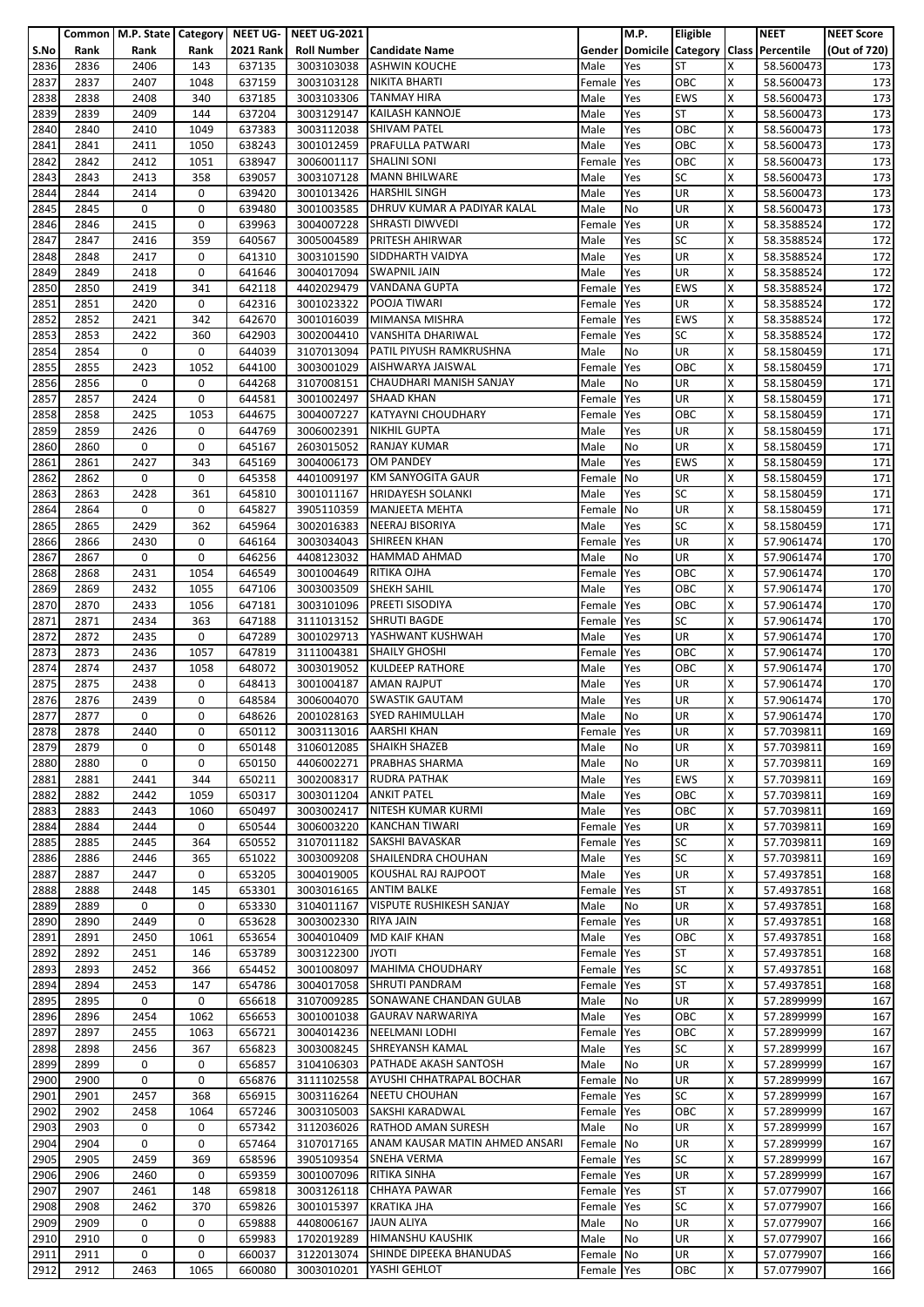|              |              | Common   M.P. State   Category |             | NEET UG-         | <b>NEET UG-2021</b>      |                                                   |                | M.P.       | Eligible                |        | <b>NEET</b>                               | <b>NEET Score</b> |
|--------------|--------------|--------------------------------|-------------|------------------|--------------------------|---------------------------------------------------|----------------|------------|-------------------------|--------|-------------------------------------------|-------------------|
| S.No         | Rank         | Rank                           | Rank        | <b>2021 Rank</b> | <b>Roll Number</b>       | <b>Candidate Name</b>                             |                |            |                         |        | Gender Domicile Category Class Percentile | (Out of 720)      |
| 2913         | 2913         | 2464                           | 345         | 660108           | 3005003193               | <b>SUHANA SUHAIL</b>                              | Female         | Yes        | <b>EWS</b>              | X      | 57.0779907                                | 166               |
| 2914         | 2914         | 2465                           | 346         | 660164           | 3004010081               | <b>MANSHI JAIN</b>                                | Female         | Yes        | <b>EWS</b>              | X      | 57.0779907                                | 166               |
| 2915         | 2915         | 2466                           | 0           | 660288           | 4406001655               | <b>RISHIKA GUPTA</b>                              | Female         | Yes        | <b>UR</b>               | X      | 57.0779907                                | 166               |
| 2916         | 2916         | 2467                           | 0           | 660365           | 3003014129               | MEGHRAJ SINGH DODIA<br><b>MUSKAN SINGH BAGHEL</b> | Male           | Yes        | UR                      | Χ      | 57.0779907                                | 166               |
| 2917         | 2917<br>2918 | 2468<br>2469                   | 1066<br>149 | 660673           | 3002010166               | <b>RASHMI NIKUNJ</b>                              | Female         | Yes        | OBC<br><b>ST</b>        | x<br>X | 57.0779907                                | 166               |
| 2918<br>2919 | 2919         | 2470                           | 1067        | 660835<br>661206 | 3002008288<br>3005003119 | <b>RAVINDRA GURJAR</b>                            | Female<br>Male | Yes<br>Yes | OBC                     | X      | 57.0779907<br>57.0779907                  | 166<br>166        |
| 2920         | 2920         | 0                              | 0           | 661535           | 3104105068               | JADHAV TANVI RAJENDRA                             | Female         | No         | <b>UR</b>               | X      | 57.0779907                                | 166               |
| 2921         | 2921         | 2471                           | 1068        | 661695           | 3005007048               | <b>GARIMA KUMAWAT</b>                             | Female         | Yes        | OBC                     | Χ      | 57.0779907                                | 166               |
| 2922         | 2922         | 0                              | 0           | 662886           | 3107015149               | KATE DEVYANI PRAKASH                              | Female         | No         | UR                      | X      | 56.8070542                                | 165               |
| 2923         | 2923         | 2472                           | 1069        | 662906           | 3003106305               | <b>VIKAS MORE</b>                                 | Male           | Yes        | OBC                     | x      | 56.8070542                                | 165               |
| 2924         | 2924         | 2473                           | 0           | 662915           | 3001009046               | <b>SOURABH HEDAU</b>                              | Male           | Yes        | UR                      | X      | 56.8070542                                | 165               |
| 2925         | 2925         | 2474                           | 1070        | 663727           | 3003004280               | AARZOO ALI                                        | Female         | Yes        | OBC                     | X      | 56.8070542                                | 165               |
| 2926         | 2926         | 2475                           | 371         | 663900           | 3001004519               | <b>KAVITA JAMKATAR</b>                            | Female         | Yes        | <b>SC</b>               | Χ      | 56.8070542                                | 165               |
| 2927         | 2927         | 2476                           | 0           | 663920           | 3004011149               | <b>PARUL DUBEY</b>                                | Female         | Yes        | UR                      | x      | 56.8070542                                | 165               |
| 2928         | 2928         | 2477                           | 1071        | 663939           | 3111008527               | NOUSHEEN ANJUM KHAN                               | Female         | Yes        | OBC                     | x      | 56.8070542                                | 165               |
| 2929         | 2929         | 2478                           | 372         | 664139           | 3003127223               | <b>SHIVANI</b>                                    | Female         | Yes        | <b>SC</b>               | X      | 56.8070542                                | 165               |
| 2930         | 2930         | 2479                           | 0           | 664395           | 3001015208               | PRIYA JAIN                                        | Female         | Yes        | <b>UR</b>               | X      | 56.8070542                                | 165               |
| 2931         | 2931         | 0                              | 0           | 664659           | 3111026128               | DAHULE CHETNA RAMBHAU                             | Female No      |            | <b>UR</b>               | Χ      | 56.8070542                                | 165               |
| 2932         | 2932         | 2480                           | 150         | 664774           | 3003138160               | <b>KARAN</b>                                      | Male           | Yes        | <b>ST</b>               | x      | 56.8070542                                | 165               |
| 2933         | 2933         | 0                              | 0           | 665002           | 3122002126               | <b>MAHIRE AMRAPALI NARENDRA</b>                   | Female         | <b>No</b>  | UR                      | X      | 56.8070542                                | 165               |
| 2934         | 2934         | 2481                           | 1072        | 665310           | 3003004531               | <b>AMAN RATHORE</b>                               | Male           | Yes        | OBC                     | X      | 56.8070542                                | 165               |
| 2935         | 2935         | 0                              | 0           | 665978           | 3114009304               | MAHAJAN MANISH NAGENDRA                           | Male           | No         | <b>UR</b>               | X      | 56.8070542                                | 165               |
| 2936         | 2936         | 2482                           | 1073        | 666066           | 3005002126               | RANJITA VERMA                                     | Female         | Yes        | OBC                     | X      | 56.8070542                                | 165               |
| 2937         | 2937         | 2483                           | 0           | 666083           | 3005004479               | <b>SHIVANI BAFNA</b>                              | Female         | Yes        | UR                      | x      | 56.8070542                                | 165               |
| 2938         | 2938         | 2484                           | 1074        | 667078           | 3001026060               | <b>ZENAB BEE</b>                                  | Female         | Yes        | OBC                     | X      | 56.5957574                                | 164               |
| 2939         | 2939         | 2485                           | 151         | 667118           | 3003129055               | PRATIGYA DAWAR                                    | Female         | Yes        | <b>ST</b>               | Χ      | 56.5957574                                | 164               |
| 2940         | 2940         | 2486                           | 373         | 667524           | 3004019011               | <b>HITESH</b>                                     | Male           | Yes        | <b>SC</b>               | X      | 56.5957574                                | 164               |
| 2941         | 2941<br>2942 | 2487<br>2488                   | 1075<br>0   | 667896           | 3003010148               | <b>PRANJAL SONGARE</b><br>PAKHI BHAMAWAT          | Female         | Yes        | OBC<br>UR               | Χ<br>x | 56.5957574                                | 164               |
| 2942<br>2943 | 2943         | 0                              | 0           | 667914<br>668132 | 3003014014<br>4408022162 | <b>SHAHBAZ AHMAD</b>                              | Female<br>Male | Yes<br>No  | <b>UR</b>               | x      | 56.5957574<br>56.5957574                  | 164<br>164        |
| 2944         | 2944         | 2489                           | 1076        | 668429           | 3003109309               | <b>ALISHA MALIK</b>                               | Female         | Yes        | OBC                     | X      | 56.5957574                                | 164               |
| 2945         | 2945         | 2490                           | 1077        | 668673           | 3005002652               | <b>KRATI VERMA</b>                                | Female         | Yes        | OBC                     | X      | 56.5957574                                | 164               |
| 2946         | 2946         | 2491                           | 1078        | 668960           | 3003113049               | <b>SIMRAN KHAN</b>                                | Female         | Yes        | OBC                     | Χ      | 56.5957574                                | 164               |
| 2947         | 2947         | 2492                           | 0           | 669105           | 3003034102               | <b>ROHIT SINGH</b>                                | Male           | Yes        | <b>UR</b>               | x      | 56.5957574                                | 164               |
| 2948         | 2948         | 2493                           | 152         | 669845           | 3003122043               | YOGITA MORE                                       | Female         | Yes        | <b>ST</b>               | X      | 56.5957574                                | 164               |
| 2949         | 2949         | 2494                           | 1079        | 670383           | 3903041115               | NEMICHAND LODHA                                   | Male           | Yes        | OBC                     | Χ      | 56.384072                                 | 163               |
| 2950         | 2950         | 0                              | 0           | 670442           | 3102010015               | MOHD MUSHIR SIDDIQUI MOHD NAZIR                   | Male           | No         | UR                      | X      | 56.384072                                 | 163               |
| 2951         | 2951         | 0                              | 0           | 670532           | 3111129069               | <b>SARA</b>                                       | Female         | <b>No</b>  | <b>UR</b>               | X      | 56.384072                                 | 163               |
| 2952         | 2952         | 2495                           | 153         | 670696           | 3003027656               | <b>KIRTI DAWAR</b>                                | Female         | Yes        | <b>ST</b>               | x      | 56.384072                                 | 163               |
| 2953         | 2953         | 2496                           | 154         | 670754           | 3003010235               | <b>ASHWIN JAMRE</b>                               | Male           | Yes        | <b>ST</b>               | x      | 56.384072                                 | 163               |
| 2954         | 2954         | 2497                           | 0           | 670893           |                          | 3002008323 ISHAAN PATHAK                          | Male           | Yes        | UR                      | Χ      | 56.384072                                 | 163               |
| 2955         | 2955         | 0                              | 0           | 670961           | 4411102617               | <b>VIKRAM SINGH</b>                               | Male           | No         | UR                      | X      | 56.384072                                 | 163               |
| 2956         | 2956         | 2498                           | 1080        | 671307           | 1703018044               | <b>SONALI MISAR</b>                               | Female Yes     |            | OBC                     | Χ      | 56.384072                                 | 163               |
| 2957         | 2957         | 2499                           | 374         | 671600           |                          | 3003022023 MAHENDRA DHALSE                        | Male           | Yes        | <b>SC</b>               | X      | 56.384072                                 | 163               |
| 2958         | 2958         | 0                              | 0           | 672997           | 3106005043               | <b>GORE RUTUJA SANJAY</b>                         | Female No      |            | <b>UR</b>               | X      | 56.384072                                 | 163               |
| 2959         | 2959         | 2500                           | 347         | 673041           | 3004003444               | <b>ALFIYA FATIMA</b>                              | Female         | Yes        | <b>EWS</b>              | Χ      | 56.384072                                 | 163               |
| 2960         | 2960         | 2501                           | 155         | 673419           | 3003134046               | <b>VIRENDRA WASKEL</b>                            | Male           | Yes        | <b>ST</b>               | X      | 56.384072                                 | 163               |
| 2961         | 2961         | 2502                           | 348         | 673617           | 3003009118               | <b>NIKITA SHARMA</b>                              | Female         | Yes        | <b>EWS</b>              | Χ      | 56.1681128                                | 162               |
| 2962         | 2962         | 2503                           | 0           | 673655           | 3001003086               | <b>HUZAIFA QURESHI</b>                            | Male           | Yes        | <b>UR</b>               | x      | 56.1681128                                | 162               |
| 2963         | 2963         | 2504                           | 1081        | 673683           | 3005003332               | AJAY BADAL                                        | Male           | Yes        | OBC                     | X      | 56.1681128                                | 162               |
| 2964<br>2965 | 2964<br>2965 | $\mathbf 0$<br>2505            | 0<br>1082   | 673701<br>673711 | 3905127131<br>3005001285 | <b>HARSHITA MENARIYA</b><br><b>SUMAN GURJAR</b>   | Female         | No         | <b>UR</b><br>OBC        | x<br>x | 56.1681128<br>56.1681128                  | 162<br>162        |
| 2966         | 2966         | 2506                           | 1083        | 673754           | 3001001055               | <b>VISHAL YADAV</b>                               | Female<br>Male | Yes<br>Yes | OBC                     | X      | 56.1681128                                | 162               |
| 2967         | 2967         | 2507                           | 1084        | 673910           |                          | 3003015133 MOHAMMAD SHADAN                        | Male           | Yes        | OBC                     | X      | 56.1681128                                | 162               |
| 2968         | 2968         | 2508                           | 156         | 674021           |                          | 3001021138 JYOTI WADIWA                           | Female Yes     |            | <b>ST</b>               | Χ      | 56.1681128                                | 162               |
| 2969         | 2969         | 2509                           | 1085        | 674110           | 3006003401               | <b>HIMANI PATEL</b>                               | Female         | Yes        | OBC                     | Χ      | 56.1681128                                | 162               |
| 2970         | 2970         | 2510                           | 1086        | 674160           |                          | 3004004218 PRANJAL JAISWAL                        | Female         | Yes        | OBC                     | x      | 56.1681128                                | 162               |
| 2971         | 2971         | 2511                           | 157         | 674340           | 3003014275               | <b>AADITYA PATEL</b>                              | Male           | Yes        | <b>ST</b>               | Χ      | 56.1681128                                | 162               |
| 2972         | 2972         | 2512                           | 0           | 674732           | 3001008272               | <b>VIVEK KUMAR</b>                                | Male           | Yes        | <b>UR</b>               | X      | 56.1681128                                | 162               |
| 2973         | 2973         | 2513                           | 349         | 675041           | 3003001369               | SAYYED FARAZ ALI JAFFRI                           | Male           | Yes        | <b>EWS</b>              | X      | 56.1681128                                | 162               |
| 2974         | 2974         | 2514                           | 375         | 675043           | 3001004426               | <b>ANIKET MALVIYA</b>                             | Male           | Yes        | <b>SC</b>               | x      | 56.1681128                                | 162               |
| 2975         | 2975         | 0                              | 0           | 675250           | 2204005148               | PRAJAPATI ANJALI BIPINKUMAR                       | Female         | No         | <b>UR</b>               | x      | 56.1681128                                | 162               |
| 2976         | 2976         | 2515                           | 376         | 675627           | 3001011115               | <b>VIDHYANSHI CHOUREYA</b>                        | Female         | Yes        | <b>SC</b>               | X      | 56.1681128                                | 162               |
| 2977         | 2977         | 2516                           | 1087        | 675947           | 3003104067               | MOHAMMAD DANISH KHAN                              | Male           | Yes        | OBC                     | x      | 56.1681128                                | 162               |
| 2978         | 2978         | 2517                           | 1088        | 675999           | 3003007263               | SHRADHDA MALVIYA                                  | Female Yes     |            | OBC                     | X      | 56.1681128                                | 162               |
| 2979         | 2979         | 2518                           | 350         | 676053           |                          | 3003116174 ANUSHKA PANDEY                         | Female         | Yes        | <b>EWS</b>              | X      | 56.1681128                                | 162               |
| 2980         | 2980         | 2519                           | 1089        | 676897           | 3004003302               | <b>PRIYANKA SAHU</b>                              | Female         | Yes        | OBC                     | X      | 55.9469731                                | 161               |
| 2981         | 2981         | 2520                           | 1090        | 676980           |                          | 3003130053 SHALINI MALVIYA                        | Female         | Yes        | OBC                     | Χ      | 55.9469731                                | 161               |
| 2982         | 2982         | 2521                           | 1091        | 676996           | 3003111279               | <b>DASTAGIR</b>                                   | Male           | Yes        | OBC                     | X      | 55.9469731                                | 161               |
| 2983         | 2983         | 0                              | 0           | 677070           |                          | 3122001382 CHAUDHARI BHUSHAN VINOD                | Male           | No         | <b>UR</b>               | X      | 55.9469731                                | 161               |
| 2984         | 2984         | 2522                           | 1092        | 677076           | 3001019332               | <b>DINESH LODHI</b>                               | Male           | Yes        | OBC                     | X<br>x | 55.9469731                                | 161               |
| 2985<br>2986 | 2985<br>2986 | 2523<br>2524                   | 351<br>158  | 677166<br>677217 | 3111003040<br>3003031208 | MOHD. HASNAIN WARSHI<br><b>RAVI ACHALE</b>        | Male<br>Male   | Yes<br>Yes | <b>EWS</b><br><b>ST</b> | X      | 55.9469731<br>55.9469731                  | 161<br>161        |
| 2987         | 2987         | 2525                           | $\mathbf 0$ | 677669           | 3003014250               | <b>ANUSHA KHAN</b>                                | Female         | Yes        | <b>UR</b>               | x      | 55.9469731                                | 161               |
| 2988         | 2988         | 2526                           | 0           | 677726           | 4406003413               | <b>MAYANK SHRIVASTAVA</b>                         | Male           | Yes        | UR                      | Χ      | 55.9469731                                | 161               |
| 2989         | 2989         | 2527                           | 0           | 677855           | 3004007384               | <b>MOHIT DUBEY</b>                                | Male           | Yes        | UR                      | X      | 55.9469731                                | 161               |
|              |              |                                |             |                  |                          |                                                   |                |            |                         |        |                                           |                   |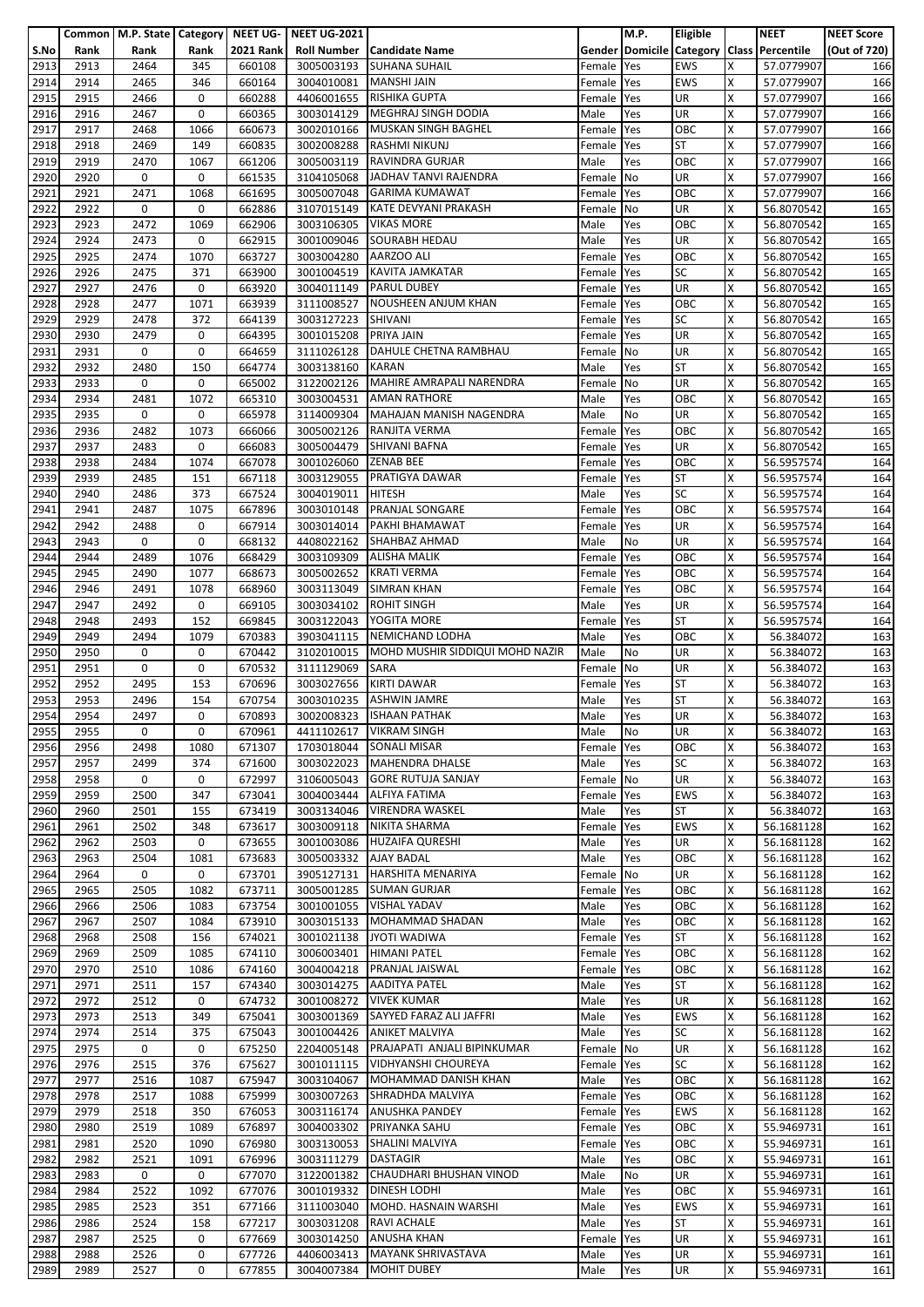|      |      | Common   M.P. State   Category   NEET UG- |      |                  | <b>NEET UG-2021</b>    |                                                     |            | M.P.      | Eligible                 |   | <b>NEET</b>                               | <b>NEET Score</b> |
|------|------|-------------------------------------------|------|------------------|------------------------|-----------------------------------------------------|------------|-----------|--------------------------|---|-------------------------------------------|-------------------|
| S.No | Rank | Rank                                      | Rank | <b>2021 Rank</b> |                        | <b>Roll Number   Candidate Name</b>                 |            |           |                          |   | Gender Domicile Category Class Percentile | (Out of 720)      |
| 2990 | 2990 | 2528                                      | 1093 | 677875           | 3001032300             | SHRADDHA MOHNE                                      | Female     | Yes       | OBC                      | x | 55.9469731                                | 161               |
|      |      |                                           |      |                  |                        |                                                     |            |           |                          |   |                                           |                   |
| 2991 | 2991 | 0                                         | 0    | 677918           | 3905008287             | <b>JAPNEET KAUR</b>                                 | Female     | No        | <b>UR</b>                | X | 55.9469731                                | 161               |
| 2992 | 2992 | 2529                                      | 377  | 677993           | 3003102417             | <b>SAKSHI JATAV</b>                                 | Female     | Yes       | <b>SC</b>                | x | 55.9469731                                | 161               |
| 2993 | 2993 | 2530                                      | 159  | 678029           | 3003013281             | AKSHAYRAJ MUKATI                                    | Male       | Yes       | <b>ST</b>                | Χ | 55.9469731                                | 161               |
| 2994 | 2994 | 2531                                      | 352  | 678076           | 3001004622             | AMEENA MOGHAL                                       | Female     | Yes       | <b>EWS</b>               | x | 55.9469731                                | 161               |
| 2995 | 2995 | 2532                                      | 1094 | 678279           | 3001028018             | <b>PRADEEP PATEL</b>                                | Male       | Yes       | OBC                      | Χ | 55.9469731                                | 161               |
| 2996 | 2996 | 2533                                      | 1095 | 678398           | 3003010308             | <b>SANYAM PAWAR</b>                                 | Male       | Yes       | OBC                      | X | 55.9469731                                | 161               |
|      | 2997 | 0                                         | 0    |                  |                        | 3106010114 SHELKE SUPRIYA VISHNU                    |            |           | <b>UR</b>                | X |                                           |                   |
| 2997 |      |                                           |      | 678815           |                        |                                                     | Female No  |           |                          |   | 55.9469731                                | 161               |
| 2998 | 2998 | 0                                         | 0    | 678875           |                        | 4406007319 SHRUTI SAXENA                            | Female     | No        | UR                       | Χ | 55.9469731                                | 161               |
| 2999 | 2999 | 2534                                      | 378  | 679050           | 3004030222             | SHUBHANGANEE GYARASIYA                              | Female     | Yes       | <b>SC</b>                | x | 55.9469731                                | 161               |
| 3000 | 3000 | 2535                                      | 353  | 679890           | 3005004236             | <b>VIDHI SHARMA</b>                                 | Female     | Yes       | <b>EWS</b>               | x | 55.9469731                                | 161               |
| 3001 | 3001 | 2536                                      | 379  | 680367           | 3003139107             | <b>UPENDRA PIPLE</b>                                | Male       | Yes       | <b>SC</b>                | X | 55.6617256                                | 160               |
| 3002 | 3002 | 0                                         | 0    | 680419           | 4415014190             | <b>SHIWANGI DAS</b>                                 | Female     | <b>No</b> | UR                       | X | 55.6617256                                | 160               |
| 3003 | 3003 | 2537                                      | 1096 | 680429           | 4402006615             | <b>ANMOL KUSHWAHA</b>                               |            |           | OBC                      | Χ | 55.6617256                                | 160               |
|      |      |                                           |      |                  |                        |                                                     | Male       | Yes       |                          |   |                                           |                   |
| 3004 | 3004 | 2538                                      | 1097 | 680484           | 3001001222             | ZISHAN MOHAMMED                                     | Male       | Yes       | OBC                      | S | 55.6617256                                | 160               |
| 3005 | 3005 | 2539                                      | 380  | 680495           | 3002004372             | <b>DEEPTI PAWAIYA</b>                               | Female     | Yes       | <b>SC</b>                | X | 55.6617256                                | 160               |
| 3006 | 3006 | 0                                         | 0    | 680999           | 3107010130             | PATIL MAYURI ARUN                                   | Female     | No        | UR                       | X | 55.6617256                                | 160               |
| 3007 | 3007 | 2540                                      | 0    | 681434           | 3003110350             | <b>SUFAYAN KHAN</b>                                 | Male       | Yes       | UR                       | X | 55.6617256                                | 160               |
| 3008 | 3008 | 2541                                      | 1098 | 681534           | 3003006091             | <b>ARTI DHAKAD</b>                                  | Female     | Yes       | OBC                      | Χ | 55.6617256                                | 160               |
| 3009 | 3009 | 2542                                      | 0    | 681682           | 3005002078             | <b>CHARVI SHARMA</b>                                | Female     | Yes       | UR                       | X | 55.6617256                                | 160               |
|      |      |                                           |      |                  |                        |                                                     |            |           |                          |   |                                           |                   |
| 3010 | 3010 | 2543                                      | 1099 | 681810           | 3003105048             | <b>PRACHI PATIL</b>                                 | Female     | Yes       | OBC                      | X | 55.6617256                                | 160               |
| 3011 | 3011 | 2544                                      | 381  | 681913           | 3003031198             | <b>BABLU INGLE</b>                                  | Male       | Yes       | <b>SC</b>                | X | 55.6617256                                | 160               |
| 3012 | 3012 | 0                                         | 0    | 682105           | 4402002611             | SRIJIT MOHAN MISHRA                                 | Male       | No        | UR                       | X | 55.6617256                                | 160               |
| 3013 | 3013 | 2545                                      | 1100 | 682116           | 3001007335             | <b>VAISHALI RAI</b>                                 | Female     | Yes       | OBC                      | X | 55.6617256                                | 160               |
| 3014 | 3014 | 0                                         | 0    | 682955           | 3111105131             | <b>HARSHIKA CHAVHAN</b>                             | Female     | No        | <b>UR</b>                | X | 55.6617256                                | 160               |
| 3015 | 3015 | 0                                         | 0    | 683020           | 3106011080             | KANCHAN BHAGWAN MHASKE                              | Female No  |           | $\overline{\mathsf{UR}}$ | X | 55.6617256                                | 160               |
|      | 3016 |                                           | 1101 |                  |                        | MOHAMMAD HUSSAIN NAGORI                             |            |           | OBC                      | X |                                           |                   |
| 3016 |      | 2546                                      |      | 683043           | 3005004125             |                                                     | Male       | Yes       |                          |   | 55.6617256                                | 160               |
| 3017 | 3017 | 2547                                      | 382  | 683221           | 3001015141             | VIPENDRA SINGH BADODIYA                             | Male       | Yes       | <b>SC</b>                | X | 55.6617256                                | 160               |
| 3018 | 3018 | 0                                         | 0    | 684115           | 4411110375             | <b>OZAIF KHAN</b>                                   | Male       | No        | UR                       | Χ | 55.6617256                                | 160               |
| 3019 | 3019 | 2548                                      | 0    | 684496           | 3002003561             | <b>SATYAM TIWARI</b>                                | Male       | Yes       | <b>UR</b>                | X | 55.6617256                                | 160               |
| 3020 | 3020 | 2549                                      | 1102 | 684735           | 3003103033             | <b>TANZEELA KHAN</b>                                | Female     | Yes       | OBC                      | x | 55.4443418                                | 159               |
| 3021 | 3021 | 2550                                      | 354  | 684761           | 3001008175             | POOJA JAIN                                          | Female     | Yes       | <b>EWS</b>               | X | 55.4443418                                | 159               |
| 3022 | 3022 | 2551                                      | 160  | 684926           | 3003106414             | <b>RITIKA BHUJ</b>                                  | Female     | Yes       | <b>ST</b>                | x | 55.4443418                                | 159               |
|      |      |                                           |      |                  |                        |                                                     |            |           |                          |   |                                           |                   |
|      |      |                                           |      |                  |                        |                                                     |            |           |                          |   |                                           |                   |
| 3023 | 3023 | 0                                         | 0    | 684984           |                        | 3106002403 SAMRAH TAZEEN MOHAMMAD SADIQUE Female No |            |           | UR                       | x | 55.4443418                                | 159               |
| 3024 | 3024 | 2552                                      | 1103 | 685110           | 3003031294 MINAL PATEL |                                                     | Female Yes |           | OBC                      | X | 55.4443418                                | 159               |
| 3025 | 3025 | 2553                                      | 355  | 685195           | 3003007291             | <b>MANTASHA KHAN</b>                                | Female     | Yes       | <b>EWS</b>               | X | 55.4443418                                | 159               |
| 3026 | 3026 | 2554                                      | 1104 | 685801           | 3003027009             | RITIKA PRAJAPAT                                     | Female     | Yes       | OBC                      | x | 55.4443418                                | 159               |
| 3027 | 3027 | 2555                                      | 356  | 686178           |                        | 3003027174 JYOTIRADITYA NAGAR                       | Male       | Yes       | <b>EWS</b>               | X | 55.4443418                                | 159               |
| 3028 | 3028 | 2556                                      | 1105 | 686510           | 3003014215             | <b>PULKIT VERMA</b>                                 | Male       | Yes       | OBC                      | X | 55.4443418                                | 159               |
|      |      |                                           |      |                  |                        |                                                     |            |           |                          |   |                                           |                   |
| 3029 | 3029 | 2557                                      | 1106 | 687026           | 3003118030             | <b>MANAS VERMA</b>                                  | Male       | Yes       | OBC                      | X | 55.4443418                                | 159               |
| 3030 | 3030 | 2558                                      | 0    | 687060           |                        | 3003105295 KASHISH PANJABI                          | Female Yes |           | <b>UR</b>                | X | 55.4443418                                | 159               |
| 3031 | 3031 | 0                                         | 0    | 687234           |                        | 3107001103 SHAIKH ANAS SHAIKH FAKIRA                | Male       | No        | <b>UR</b>                | X | 55.4443418                                | 159               |
| 3032 | 3032 | 2559                                      | 1107 | 687691           | 3003016130             | <b>SAEED MANSURI</b>                                | Male       | Yes       | OBC                      | X | 55.4443418                                | 159               |
| 3033 | 3033 | 0                                         | 0    | 688163           |                        | 3103014181 MAHEK FATEMA MUZAFFAR SHAH               | Female     | <b>No</b> | <b>UR</b>                | x | 55.2285121                                | 158               |
| 3034 | 3034 | $\mathbf 0$                               | 0    | 688216           |                        | 3906005214 KAMAYANI SHARMA                          | Female No  |           | <b>UR</b>                | Χ | 55.2285121                                | 158               |
|      |      |                                           |      |                  |                        | <b>TANISHA MORI</b>                                 |            |           | <b>ST</b>                | X |                                           |                   |
| 3035 | 3035 | 2560                                      | 161  | 688230           | 3003009315             |                                                     | Female     | Yes       |                          |   | 55.2285121                                | 158               |
| 3036 | 3036 | 2561                                      | 1108 | 688257           |                        | 3003102352 PRACHI YADAV                             | Female     | Yes       | OBC                      | X | 55.2285121                                | 158               |
| 3037 | 3037 | 2562                                      | 0    | 688277           | 3006003380             | <b>SHIVANSH GARG</b>                                | Male       | Yes       | UR                       | Χ | 55.2285121                                | 158               |
| 3038 | 3038 | 2563                                      | 0    | 688506           | 3003013037             | <b>ANUJ TIWARI</b>                                  | Male       | Yes       | <b>UR</b>                | X | 55.2285121                                | 158               |
| 3039 | 3039 | 2564                                      | 0    | 688616           | 3001028688             | <b>ABHISHEK SHARMA</b>                              | Male       | Yes       | UR                       | Χ | 55.2285121                                | 158               |
| 3040 | 3040 | 2565                                      | 0    | 688686           | 1702003090             | <b>CHANDANI BAHRANI</b>                             | Female     | Yes       | UR                       | X | 55.2285121                                | 158               |
| 3041 | 3041 | 2566                                      | 1109 | 688830           | 3003010260             | <b>AMISHA KUMAWAT</b>                               | Female Yes |           | OBC                      | X | 55.2285121                                | 158               |
| 3042 | 3042 | 2567                                      | 383  | 688902           | 3003020106             | <b>ANIL SONI</b>                                    | Male       | Yes       | <b>SC</b>                | X | 55.2285121                                | 158               |
|      |      |                                           |      |                  |                        |                                                     |            |           |                          |   |                                           |                   |
| 3043 | 3043 | 2568                                      | 0    | 688906           |                        | 4406002364 SHIVANGI ADHWARYU                        | Female Yes |           | <b>UR</b>                | x | 55.2285121                                | 158               |
| 3044 | 3044 | 0                                         | 0    | 690348           | 3111115291             | <b>BISWAS POOJA JYOTISH</b>                         | Female No  |           | <b>UR</b>                | X | 55.2285121                                | 158               |
| 3045 | 3045 | 2569                                      | 1110 | 690595           | 3002001400             | CHHAYA DEVI YADAV                                   | Female     | Yes       | OBC                      | X | 55.2285121                                | 158               |
| 3046 | 3046 | 0                                         | 0    | 691112           |                        | 4408114492 SAYYED ABRARUL HAQUE ALMAS               | Male       | No        | UR                       | X | 55.2285121                                | 158               |
| 3047 | 3047 | 2570                                      | 384  | 691493           | 3003010257             | <b>ANURAG KAUSHIK</b>                               | Male       | Yes       | <b>SC</b>                | X | 55.0086028                                | 157               |
| 3048 | 3048 | 2571                                      | 1111 | 691569           | 3003102425             | <b>BHAVNA BHAYAL</b>                                | Female     | Yes       | OBC                      | X | 55.0086028                                | 157               |
| 3049 | 3049 | 2572                                      | 0    | 691575           | 3001005265             | <b>HABIB UR RAHMAN</b>                              | Male       | Yes       | UR                       | X | 55.0086028                                | 157               |
|      |      |                                           |      |                  |                        |                                                     |            |           |                          |   |                                           |                   |
| 3050 | 3050 | 0                                         | 0    | 691742           | 1702001335             | YUGNANDANI CHANDRA                                  | Female No  |           | UR                       | X | 55.0086028                                | 157               |
| 3051 | 3051 | 0                                         | 0    | 692083           | 4411124414             | <b>DIKSHA KUMARI</b>                                | Female No  |           | UR                       | X | 55.0086028                                | 157               |
| 3052 | 3052 | 2573                                      | 385  | 692134           | 3003122074             | <b>SHIKHA BARKANE</b>                               | Female     | Yes       | <b>SC</b>                | X | 55.0086028                                | 157               |
| 3053 | 3053 | 2574                                      | 1112 | 692228           | 3003034097             | <b>TAMESHWAR SAHU</b>                               | Male       | Yes       | OBC                      | x | 55.0086028                                | 157               |
| 3054 | 3054 | 0                                         | 0    | 692345           | 3115005263             | <b>TEJASWINI</b>                                    | Female No  |           | UR                       | X | 55.0086028                                | 157               |
| 3055 | 3055 | 2575                                      | 0    | 692700           | 3003105230             | <b>TWINKLE RATHORE</b>                              | Female Yes |           | UR                       | X | 55.0086028                                | 157               |
| 3056 | 3056 | 2576                                      | 0    | 693283           | 3001008429             | <b>SHANU JAKHAR</b>                                 | Female     | Yes       | <b>UR</b>                | X | 55.0086028                                | 157               |
|      |      |                                           |      |                  |                        |                                                     |            |           |                          |   |                                           |                   |
| 3057 | 3057 | 0                                         | 0    | 693784           | 4411018337             | <b>RIYA SHARMA</b>                                  | Female No  |           | UR                       | X | 55.0086028                                | 157               |
| 3058 | 3058 | 2577                                      | 0    | 693832           | 3001013416             | <b>UZMA ANSARI</b>                                  | Female     | Yes       | <b>UR</b>                | x | 55.0086028                                | 157               |
| 3059 | 3059 | 2578                                      | 0    | 694269           | 3003011097             | <b>ZAINEB BOHRA</b>                                 | Female     | Yes       | UR                       | Χ | 55.0086028                                | 157               |
| 3060 | 3060 | 2579                                      | 1113 | 694294           | 3003031080             | <b>KAPIL POTFHODE</b>                               | Male       | Yes       | OBC                      | X | 55.0086028                                | 157               |
| 3061 | 3061 | 2580                                      | 1114 | 694702           | 3003139043             | <b>MITALI KARMA</b>                                 | Female     | Yes       | OBC                      | X | 55.0086028                                | 157               |
| 3062 | 3062 | 2581                                      | 386  | 694860           | 3004002422             | AYUSHI DEHARIYA                                     | Female     | Yes       | <b>SC</b>                | X | 54.7870098                                | 156               |
|      |      |                                           |      |                  |                        | <b>JESSICA GAUR</b>                                 |            |           | <b>SC</b>                | x |                                           |                   |
| 3063 | 3063 | 2582                                      | 387  | 695018           | 3002003108             |                                                     | Female     | Yes       |                          |   | 54.7870098                                | 156               |
| 3064 | 3064 | 2583                                      | 0    | 695069           | 3005002553             | <b>BATUL ATTAR</b>                                  | Female Yes |           | UR                       | X | 54.7870098                                | 156               |
| 3065 | 3065 | 2584                                      | 162  | 695400           | 3003117297             | <b>HARSHIT SENGAR</b>                               | Male       | Yes       | ST                       | X | 54.7870098                                | 156               |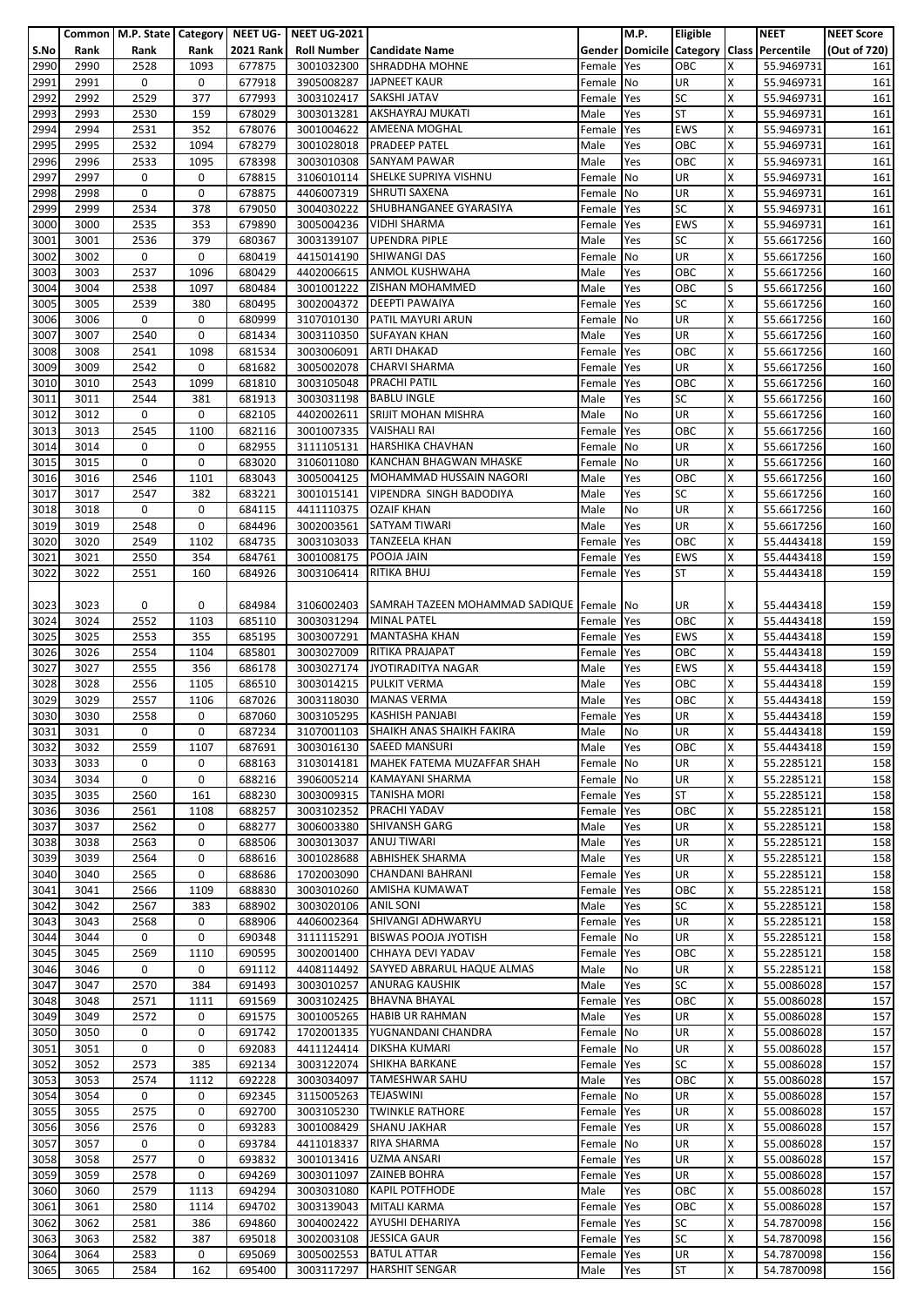|              |              | Common   M.P. State   Category |              | NEET UG-         | <b>NEET UG-2021</b>      |                                                   |                      | M.P.       | <b>Eligible</b>   |        | <b>NEET</b>                               | <b>NEET Score</b> |
|--------------|--------------|--------------------------------|--------------|------------------|--------------------------|---------------------------------------------------|----------------------|------------|-------------------|--------|-------------------------------------------|-------------------|
| S.No         | Rank         | Rank                           | Rank         | <b>2021 Rank</b> | <b>Roll Number</b>       | <b>Candidate Name</b>                             |                      |            |                   |        | Gender Domicile Category Class Percentile | (Out of 720)      |
| 3066         | 3066         | 2585                           | 1115         | 695447           | 3006006479               | <b>SONAL SINGH</b>                                | Female               | Yes        | OBC               | X      | 54.7870098                                | 156               |
| 3067         | 3067         | 2586                           | 1116         | 695576           | 3005001685               | <b>SHEETAL SARIYA</b>                             | Female               | Yes        | OBC               | X      | 54.7870098                                | 156               |
| 3068         | 3068         | 0                              | 0            | 695741           | 3115102202               | LAVHADE ANUSHKA AJAY                              | Female               | No         | <b>UR</b>         | X      | 54.7870098                                | 156               |
| 3069         | 3069         | 2587                           | 163          | 695899           | 3003139039               | <b>RENU MAIDA</b><br><b>FAIZAN KHAN</b>           | Female               | Yes        | <b>ST</b>         | Χ      | 54.7870098                                | 156               |
| 3070<br>3071 | 3070<br>3071 | 2588<br>2589                   | 1117<br>0    | 696054<br>696251 | 3001011039<br>3001035021 | RAJEEV RANJAN CHAUBEY                             | Male<br>Male         | Yes<br>Yes | OBC<br>UR         | x<br>x | 54.7870098<br>54.7870098                  | 156<br>156        |
| 3072         | 3072         | 2590                           | 164          | 697909           | 3003031131               | <b>VAISHNAVI PARMAR</b>                           | Female               | Yes        | <b>ST</b>         | X      | 54.7870098                                | 156               |
| 3073         | 3073         | 2591                           | 388          | 698315           | 3004024097               | <b>SUMAN CHOUDHRI</b>                             | Female               | Yes        | <b>SC</b>         | X      | 54.4832423                                | 155               |
| 3074         | 3074         | 2592                           | 1118         | 698408           | 3003105364               | <b>SOHAIL ALI</b>                                 | Male                 | Yes        | OBC               | X      | 54.4832423                                | 155               |
| 3075         | 3075         | 2593                           | 1119         | 698655           | 3003003025               | YASHIKA RATHORE                                   | Female               | Yes        | OBC               | X      | 54.4832423                                | 155               |
| 3076         | 3076         | 2594                           | 0            | 698895           | 3001020359               | <b>SEEMA MUSKAN</b>                               | Female               | Yes        | <b>UR</b>         | x      | 54.4832423                                | 155               |
| 3077         | 3077         | 2595                           | 389          | 699478           | 3004006243               | <b>VISHAKHA AHIRWAR</b>                           | Female               | Yes        | <b>SC</b>         | X      | 54.4832423                                | 155               |
| 3078         | 3078         | 0                              | 0            | 699661           | 4407029100               | <b>RIZWAN KHAN</b>                                | Male                 | No         | <b>UR</b>         | X      | 54.4832423                                | 155               |
| 3079         | 3079         | 0                              | 0            | 699780           | 3107007336               | SHAIKH AAWES SHAIKH SALIM                         | Male                 | No         | UR                | Χ      | 54.4832423                                | 155               |
| 3080         | 3080         | 2596                           | 390          | 700377           | 3001014268               | <b>SHIVA MAROTIYA</b>                             | Female               | Yes        | <b>SC</b>         | x      | 54.4832423                                | 155               |
| 3081<br>3082 | 3081<br>3082 | 2597<br>2598                   | 1120<br>1121 | 701911<br>701949 | 3003024132<br>3001005237 | <b>BHEEM SINGH DHAKAD</b><br><b>PALAK CHOUHAN</b> | Male<br>Female       | Yes<br>Yes | OBC<br>OBC        | X<br>X | 54.4832423<br>54.4832423                  | 155<br>155        |
| 3083         | 3083         | 2599                           | 1122         | 702587           | 3111035200               | <b>ARTI UKEY</b>                                  | Female               | Yes        | OBC               | X      | 54.4832423                                | 155               |
| 3084         | 3084         | 2600                           | 0            | 702632           | 3001002416               | <b>UMANG SAXENA</b>                               | Male                 | Yes        | UR                | Χ      | 54.4832423                                | 155               |
| 3085         | 3085         | 2601                           | 357          | 702984           | 3002003289               | <b>MANSINGH PARMAR</b>                            | Male                 | Yes        | <b>EWS</b>        | x      | 54.2647576                                | 154               |
| 3086         | 3086         | 2602                           | 165          | 703051           | 3003108021               | DIVYA UCHCHAWARE                                  | Female               | Yes        | <b>ST</b>         | X      | 54.2647576                                | 154               |
| 3087         | 3087         | 0                              | 0            | 703159           | 4406004360               | <b>SURABHI AGNIHOTRI</b>                          | Female               | No         | UR                | X      | 54.2647576                                | 154               |
| 3088         | 3088         | 2603                           | 0            | 703165           | 3001008091               | <b>SARA SHAIKH</b>                                | Female               | Yes        | UR                | x      | 54.2647576                                | 154               |
| 3089         | 3089         | 2604                           | 1123         | 703519           | 3001025217               | <b>MOHAMMAD ATIF</b>                              | Male                 | Yes        | OBC               | X      | 54.2647576                                | 154               |
| 3090         | 3090         | 0                              | 0            | 703631           | 3106002406               | <b>GAWALI SNEHA SANTOSH</b>                       | Female               | <b>No</b>  | <b>UR</b>         | x      | 54.2647576                                | 154               |
| 3091         | 3091         | 2605                           | 166          | 704075           | 3004002236               | <b>KIRAN MARKAM</b>                               | Female               | Yes        | <b>ST</b>         | x      | 54.2647576                                | 154               |
| 3092         | 3092         | 0<br>2606                      | 0<br>1124    | 704107           | 3111116150               | ARSHI ANAM MOHAMMAD MUSA<br><b>FARUKH MANSURI</b> | Female               | No         | UR<br>OBC         | X<br>X | 54.2647576                                | 154               |
| 3093<br>3094 | 3093<br>3094 | 0                              | 0            | 704185<br>704202 | 3003123029<br>3104012243 | SANGALE PRATIMA KAILAS                            | Male<br>Female No    | Yes        | UR                | Χ      | 54.2647576<br>54.2647576                  | 154<br>154        |
| 3095         | 3095         | 2607                           | 391          | 704396           | 3111034162               | POOJA PATIL                                       | Female               | Yes        | <b>SC</b>         | x      | 54.2647576                                | 154               |
| 3096         | 3096         | 2608                           | 0            | 704488           | 3005002117               | <b>NASHRA KHAN</b>                                | Female               | Yes        | <b>UR</b>         | x      | 54.2647576                                | 154               |
| 3097         | 3097         | 2609                           | 1125         | 704705           | 3001006442               | <b>ILMA KHAN</b>                                  | Female               | Yes        | OBC               | X      | 54.2647576                                | 154               |
| 3098         | 3098         | 0                              | 0            | 704978           | 3111128154               | PATLE AARTI RAJESH                                | Female               | No         | UR                | X      | 54.2647576                                | 154               |
| 3099         | 3099         | 2610                           | 1126         | 705937           | 3001009004               | <b>RAM BABU GURJAR</b>                            | Male                 | Yes        | OBC               | X      | 54.2647576                                | 154               |
| 3100         | 3100         | 2611                           | 0            | 706377           |                          | 3001004414 MOHAMMAD UMAR                          | Male                 | Yes        | <b>UR</b>         | x      | 54.0424523                                | 153               |
| 3101         | 3101         | 2612                           | 167          | 706409           | 3003021108               | PRIYANKA KANASIYA                                 | Female               | Yes        | <b>ST</b>         | X      | 54.0424523                                | 153               |
| 3102         | 3102         | 2613                           | 1127         | 706411           | 3003116053               | <b>ADARSH SATTAWAN</b>                            | Male                 | Yes        | OBC               | X<br>X | 54.0424523                                | 153               |
| 3103<br>3104 | 3103<br>3104 | 2614<br>2615                   | 1128<br>358  | 706412<br>706980 | 3001010089<br>3001008186 | JAYSHREE PARMAR<br><b>MANSHA CHATURVEDI</b>       | Female<br>Female     | Yes<br>Yes | OBC<br><b>EWS</b> | Χ      | 54.0424523<br>54.0424523                  | 153<br>153        |
| 3105         | 3105         | 2616                           | 168          | 706999           | 3003010176               | <b>HARSHITASINGH SOLANKI</b>                      | Female               | Yes        | <b>ST</b>         | x      | 54.0424523                                | 153               |
| 3106         | 3106         | 2617                           | 1129         | 707199           | 3111131023               | <b>ADITI SONI</b>                                 | Female               | Yes        | OBC               | X      | 54.0424523                                | 153               |
| 3107         | 3107         | 0                              | 0            | 707378           |                          | 3122006005 PATIL DEVASHRI BAJIRAO                 | Female No            |            | UR                | X      | 54.0424523                                | 153               |
| 3108         | 3108         | 2618                           | 0            | 707474           |                          | 3003006143 AKSHAT MITTAL                          | Male                 | Yes        | <b>UR</b>         | X      | 54.0424523                                | 153               |
| 3109         | 3109         | 0                              | 0            | 707946           | 3106004291               | <b>KULDIP CHAUTHE</b>                             | Male                 | No         | <b>UR</b>         | Χ      | 54.0424523                                | 153               |
| 3110         | 3110         | 2619                           | 392          | 708068           | 3001013010               | <b>SHRUSHTI BANSOD</b>                            | Female               | Yes        | <b>SC</b>         | X      | 54.0424523                                | 153               |
| 3111         | 3111         | 2620                           | 1130         | 708518           | 3005009312               | SATYANARAYAN                                      | Male                 | Yes        | OBC               | x      | 54.0424523                                | 153               |
| 3112         | 3112         | 2621                           | 1131         | 708542           | 3002010234               | <b>ABHAY SIHARE</b>                               | Male                 | Yes        | OBC               | X      | 54.0424523                                | 153               |
| 3113<br>3114 | 3113<br>3114 | 0<br>2622                      | 0<br>169     | 708729<br>708827 | 4406006327<br>3001023156 | <b>JANHAVI KHARE</b><br>NIKITA DARSHYAMKAR        | Female<br>Female Yes | No         | UR<br><b>ST</b>   | X<br>Χ | 54.0424523<br>54.0424523                  | 153<br>153        |
| 3115         | 3115         | 2623                           | 0            | 709779           | 3001002482               | SOFIYA HASSAN                                     | Female               | <b>Yes</b> | <b>UR</b>         | X      | 53.8117936                                | 152               |
| 3116         | 3116         | 0                              | 0            | 709834           | 3106005308               | <b>SHAIKH NISAR</b>                               | Male                 | No         | <b>UR</b>         | X      | 53.8117936                                | 152               |
| 3117         | 3117         | 2624                           | 1132         | 709873           | 3003007098               | <b>VISHAKHA PATEL</b>                             | Female Yes           |            | OBC               | X      | 53.8117936                                | 152               |
| 3118         | 3118         | 2625                           | 1133         | 709894           | 3004016384               | YOGITA RAJAK                                      | Female               | Yes        | OBC               | x      | 53.8117936                                | 152               |
| 3119         | 3119         | 2626                           | 0            | 709904           | 3003008171               | <b>TANMAY BISWAS</b>                              | Male                 | Yes        | <b>UR</b>         | X      | 53.8117936                                | 152               |
| 3120         | 3120         | 2627                           | 1134         | 710018           | 3005004169               | <b>JAYA PATIDAR</b>                               | Female               | Yes        | OBC               | X      | 53.8117936                                | 152               |
| 3121         | 3121         | 0                              | 0            | 710180           |                          | 3103016264 MOHAMMAD FAIZAN ALIMODDIN              | Male                 | No         | UR                | Χ      | 53.8117936                                | 152               |
| 3122         | 3122         | 2628                           | 1135<br>0    | 710666           | 4406006269               | MOHAMMAD RAZA HUSAIN                              | Male                 | Yes        | OBC               | X<br>X | 53.8117936                                | 152               |
| 3123<br>3124 | 3123<br>3124 | 2629<br>2630                   | 170          | 710742<br>710886 | 3003116093<br>3003031192 | AKSHA PATHAN<br><b>SOHAN MUWEL</b>                | Female<br>Male       | Yes<br>Yes | UR<br><b>ST</b>   | Χ      | 53.8117936<br>53.8117936                  | 152<br>152        |
| 3125         | 3125         | 0                              | 0            | 710928           | 1502203498               | <b>TRIPTY KUMARI</b>                              | Female               | No         | <b>UR</b>         | X      | 53.8117936                                | 152               |
| 3126         | 3126         | 2631                           | 0            | 711264           | 3001010184               | <b>MARIYAM AHMED</b>                              | Female               | Yes        | UR                | X      | 53.8117936                                | 152               |
| 3127         | 3127         | 2632                           | 359          | 711363           | 3003101176               | <b>AADITYA GUPTA</b>                              | Male                 | Yes        | <b>EWS</b>        | X      | 53.8117936                                | 152               |
| 3128         | 3128         | 0                              | 0            | 711391           | 3107006039               | <b>KALE SIDDHI GANESH</b>                         | Female               | No         | <b>UR</b>         | x      | 53.8117936                                | 152               |
| 3129         | 3129         | 0                              | 0            | 711921           | 3106021070               | <b>MOHD TAHA SHAIKH</b>                           | Male                 | No         | <b>UR</b>         | X      | 53.8117936                                | 152               |
| 3130         | 3130         | 2633                           | 1136         | 712465           | 3005006100               | RAHNUMA MANSURI                                   | Female               | Yes        | OBC               | X      | 53.8117936                                | 152               |
| 3131         | 3131         | 0                              | 0            | 713483           | 3107008046               | <b>PATIL VAIBHAV SUNIL</b>                        | Male                 | No         | UR                | x      | 53.5712274                                | 151               |
| 3132         | 3132         | 2634                           | 1137         | 713551           | 3003024030               | <b>SYED AYAN</b>                                  | Male                 | Yes        | OBC               | X      | 53.5712274                                | 151               |
| 3133<br>3134 | 3133<br>3134 | 2635<br>2636                   | 0<br>1138    | 714030<br>714118 | 3001013392<br>3001012305 | ARSALA REHMAN<br><b>LOKESH GOUD</b>               | Female<br>Male       | Yes<br>Yes | UR<br>OBC         | x<br>X | 53.5712274<br>53.5712274                  | 151<br>151        |
| 3135         | 3135         | 2637                           | 1139         | 714307           | 3003102438               | SHIVAM YADAV                                      | Male                 | Yes        | OBC               | X      | 53.5712274                                | 151               |
| 3136         | 3136         | 2638                           | 360          | 714327           | 3004010102               | APARNA TRIPATHI                                   | Female Yes           |            | <b>EWS</b>        | X      | 53.5712274                                | 151               |
| 3137         | 3137         | 2639                           | 1140         | 714506           | 3005004078               | RAVI GARASIYA                                     | Male                 | Yes        | OBC               | X      | 53.5712274                                | 151               |
| 3138         | 3138         | 2640                           | 0            | 714944           | 3003004585               | <b>ARCHI MITTAL</b>                               | Female               | Yes        | <b>UR</b>         | x      | 53.5712274                                | 151               |
| 3139         | 3139         | 2641                           | 393          | 715228           | 3004017048               | SOURABH KUMAR SARTHI                              | Male                 | Yes        | <b>SC</b>         | X      | 53.5712274                                | 151               |
| 3140         | 3140         | 2642                           | 1141         | 715330           | 3003018068               | RAJNANDANI                                        | Female Yes           |            | OBC               | x      | 53.5712274                                | 151               |
| 3141         | 3141         | 2643                           | 1142         | 715716           | 3003118053               | <b>TAHIR KHAN</b>                                 | Male                 | Yes        | OBC               | X      | 53.5712274                                | 151               |
| 3142         | 3142         | 0                              | 0            | 716221           | 3905011358               | PRAGATI SATISHKUMAR SHAMNANI                      | Female No            |            | UR                | X      | 53.5712274                                | 151               |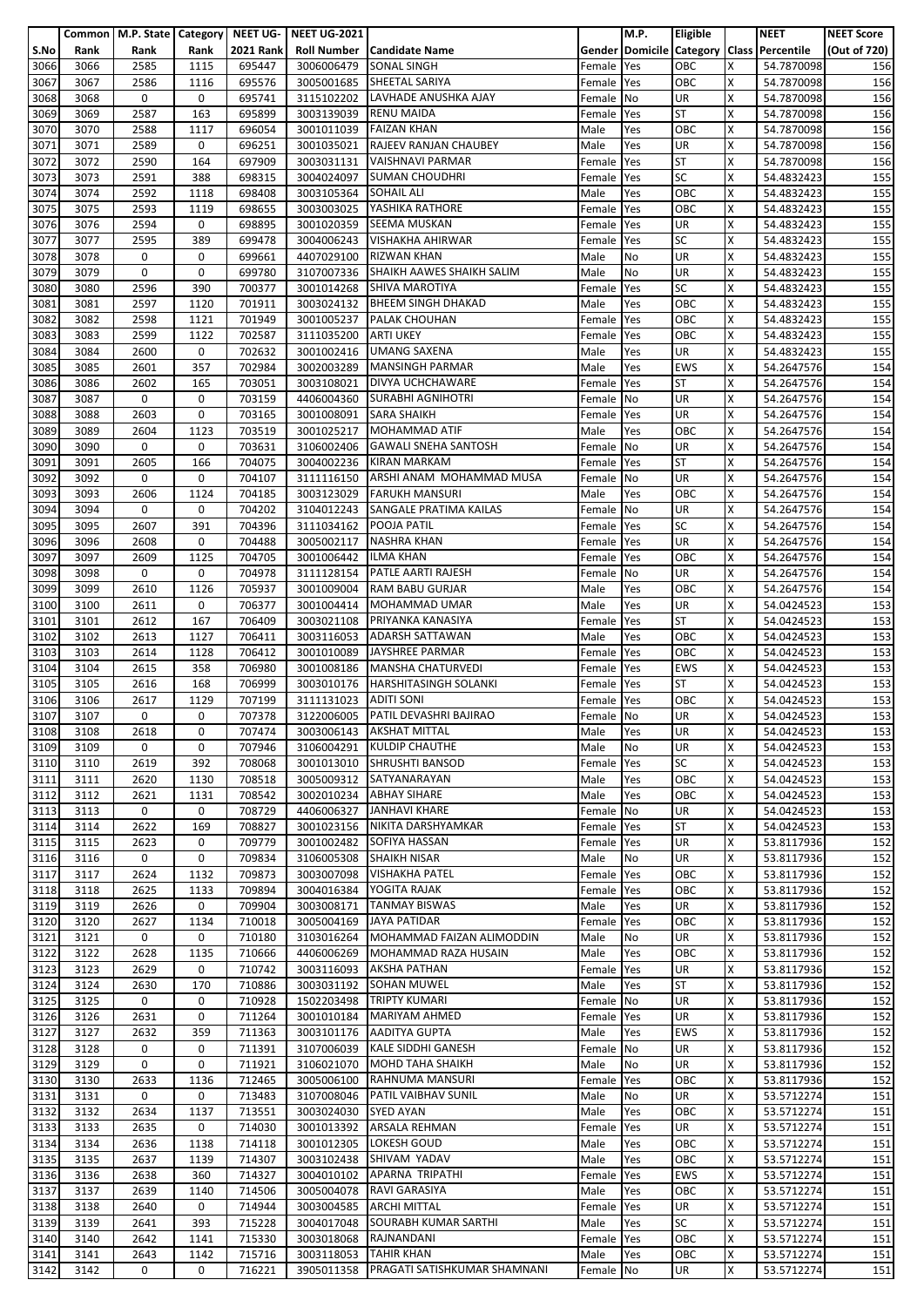|              |              | Common   M.P. State   Category   NEET UG- |      |                  | <b>NEET UG-2021</b>      |                                     |                | M.P.       | Eligible                 |        | <b>NEET</b>             | <b>NEET Score</b> |
|--------------|--------------|-------------------------------------------|------|------------------|--------------------------|-------------------------------------|----------------|------------|--------------------------|--------|-------------------------|-------------------|
| S.No         | Rank         | Rank                                      | Rank | <b>2021 Rank</b> | <b>Roll Number</b>       | <b>Candidate Name</b>               | Gender         |            | <b>Domicile Category</b> |        | <b>Class Percentile</b> | (Out of 720)      |
| 3143         | 3143         | 2644                                      | 1143 | 716784           | 3003123274               | <b>ARSHLA ANJUM</b>                 | Female         | Yes        | OBC                      | x      | 53.5712274              | 151               |
| 3144         | 3144         | 2645                                      | 394  | 716941           | 3004025044               | <b>SACHIN CHADAR</b>                | Male           | Yes        | <b>SC</b>                | X      | 53.5712274              | 151               |
| 3145         | 3145         | 2646                                      | 1144 | 717200           |                          | <b>MOHAMMAD TOKIR KHAN</b>          |                | Yes        | OBC                      | X      | 53.2574227              | 150               |
|              |              |                                           |      |                  | 3003133132               |                                     | Male           |            |                          |        |                         |                   |
| 3146         | 3146         | 0                                         | 0    | 717487           | 3103008119               | <b>SYED SHAFE</b>                   | Male           | No         | UR                       | X      | 53.2574227              | 150               |
| 3147         | 3147         | 2647                                      | 171  | 717560           | 3003121263               | <b>ANJALI MUJALDE</b>               | Female         | Yes        | <b>ST</b>                | x      | 53.2574227              | 150               |
| 3148         | 3148         | 2648                                      | 1145 | 718042           | 3001021068               | <b>BHAIRAM RATHORE</b>              | Male           | Yes        | OBC                      | Χ      | 53.2574227              | 150               |
| 3149         | 3149         | 0                                         | 0    | 718132           | 4411110346               | <b>ABHIJEET PATEL</b>               | Male           | No         | <b>UR</b>                | Χ      | 53.2574227              | 150               |
| 3150         | 3150         | 2649                                      | 395  | 718259           | 3001011140               | <b>NEERAJ VAMNE</b>                 | Male           | Yes        | SC                       | X      | 53.2574227              | 150               |
| 3151         | 3151         | 2650                                      | 396  | 718281           | 3004001149               | <b>SATYA GHOGRE</b>                 | Female         | Yes        | SC                       | Χ      | 53.2574227              | 150               |
| 3152         | 3152         | 0                                         | 0    | 718869           | 2001108213               | <b>ABDUL MAJID</b>                  | Male           | No         | UR                       | X      | 53.2574227              | 150               |
| 3153         | 3153         | 2651                                      | 172  | 720694           | 3003113269               | JAYESH BADOLE                       | Male           | Yes        | <b>ST</b>                | x      | 53.2574227              | 150               |
| 3154         | 3154         | 2652                                      | 173  | 720800           | 3001024332               | <b>BHUNESHWAR</b>                   | Male           | Yes        | <b>ST</b>                | X      | 53.2574227              | 150               |
| 3155         | 3155         | 2653                                      | 1146 | 720961           | 3004017020               | <b>NIKHAT PARVEEN</b>               | Female         | Yes        | OBC                      | Χ      | 53.2574227              | 150               |
| 3156         | 3156         | 0                                         | 0    | 721015           | 1504009064               | <b>VIJAY KUMAR</b>                  | Male           | No         | UR                       | Χ      | 53.2574227              | 150               |
|              |              |                                           |      |                  |                          | QURAISHI MOHAMMAD ALTAMASH          |                |            |                          |        |                         |                   |
| 3157         | 3157         | 0                                         | 0    | 721550           | 3107002195               | <b>MASOOD KHAN</b>                  | Male           | No         | UR                       | x      | 53.2574227              | 150               |
| 3158         | 3158         | 2654                                      | 397  | 721766           | 3005011224               | <b>VIJAY GEHLOT</b>                 | Male           | Yes        | <b>SC</b>                | X      | 53.2574227              | 150               |
| 3159         | 3159         | 2655                                      | 1147 | 721802           | 3001027025               | <b>ABHISHEK LODHI</b>               | Male           | Yes        | OBC                      | X      | 53.2574227              | 150               |
| 3160         | 3160         | 0                                         | 0    | 722092           |                          | 3111001251 PARADKAR DEVYANI BANDUJI | Female         | No         | UR                       | Χ      | 53.0274116              | 149               |
| 3161         | 3161         | 2656                                      | 1148 | 722169           | 3001030499               | <b>NARGIS</b>                       | Female         | Yes        | OBC                      | X      | 53.0274116              | 149               |
| 3162         | 3162         | 2657                                      | 1149 | 722233           | 3001035241               | <b>VIKASH LODHI</b>                 | Male           | Yes        | OBC                      | X      | 53.0274116              | 149               |
| 3163         | 3163         | 0                                         | 0    | 722302           | 4408104336               | SHIFA MOHAMMADI                     | Female         | No         | UR                       | X      | 53.0274116              | 149               |
|              |              |                                           |      |                  |                          | KHAN HUMAIRA SIDDIQUA ASIF KHAN     |                |            |                          |        |                         |                   |
| 3164         | 3164         | 0                                         | 0    | 722403           | 2208001822               | <b>MONIKA RAIKWAR</b>               | Female         | No         | UR<br>OBC                | Χ<br>X | 53.0274116              | 149               |
| 3165         | 3165         | 2658                                      | 1150 | 722812           | 3001035047               |                                     | Female         | Yes        |                          |        | 53.0274116              | 149               |
| 3166         | 3166         | 2659                                      | 398  | 722897           | 3003033086               | <b>HARSHITA NARVARIYA</b>           | Female         | Yes        | <b>SC</b>                | X      | 53.0274116              | 149               |
| 3167         | 3167         | 0                                         | 0    | 722950           | 3906021220               | <b>VIDUSHI JAIN</b>                 | Female No      |            | $\overline{\mathsf{UR}}$ | X      | 53.0274116              | 149               |
| 3168         | 3168         | 2660                                      | 1151 | 723048           | 3005002392               | PALAK VISHWAKARMA                   | Female         | Yes        | OBC                      | X      | 53.0274116              | 149               |
| 3169         | 3169         | 2661                                      | 1152 | 723149           | 3102025131               | <b>AAMERA TASKEEN</b>               | Female         | Yes        | OBC                      | X      | 53.0274116              | 149               |
| 3170         | 3170         | 2662                                      | 1153 | 723653           | 3107007334               | <b>GAURAV MAHAJAN</b>               | Male           | Yes        | OBC                      | Χ      | 53.0274116              | 149               |
| 3171         | 3171         | 0                                         | 0    | 724005           | 3107012234               | KHAN MOHAMMAD ZAID ZAKIR            | Male           | No         | UR                       | X      | 53.0274116              | 149               |
| 3172         | 3172         | 2663                                      | 174  | 724105           | 3004002056               | <b>TRIMESH GHORMARE</b>             | Male           | Yes        | <b>ST</b>                | X      | 53.0274116              | 149               |
| 3173         | 3173         | 2664                                      | 1154 | 725415           | 3005003422               | <b>SACHIN GURJAR</b>                | Male           | Yes        | OBC                      | x      | 52.794875               | 148               |
| 3174         | 3174         | 2665                                      | 1155 | 725605           | 3001029218               | <b>HIMANSHU</b>                     | Male           | Yes        | OBC                      | Χ      | 52.794875               | 148               |
| 3175         | 3175         | 0                                         | 0    | 725702           | 3107004306               | JITENDRA SONWANE                    | Male           | No         | UR                       | Χ      | 52.794875               | 148               |
| 3176         | 3176         | 0                                         | 0    | 725705           | 3111002226               | <b>GHARADE MOHIT KRUSHNA</b>        | Male           | No         | UR                       | X      | 52.794875               | 148               |
| 3177         | 3177         | 2666                                      | 1156 | 725802           | 3004005381               | <b>MANJEET LODHI</b>                | Male           | Yes        | OBC                      | Χ      | 52.794875               | 148               |
| 3178         | 3178         | 2667                                      | 0    | 726046           | 3001010368               | SAKSHI TIWARI                       | Female         | Yes        | UR                       | X      | 52.794875               | 148               |
| 3179         | 3179         | 2668                                      | 399  | 726211           | 3003106233               | <b>SWATI CHOUHAN</b>                | Female         | Yes        | <b>SC</b>                | Χ      | 52.794875               | 148               |
| 3180         | 3180         | 2669                                      | 1157 | 726231           | 3004007224               | <b>FIRDOUS BANO</b>                 | Female         | Yes        | OBC                      | Χ      | 52.794875               | 148               |
| 3181         | 3181         | 2670                                      | 0    | 726469           | 3003011266               | MOHAMMAD OSHAF AALAM KHAN           | Male           | Yes        | UR                       | X      | 52.794875               | 148               |
| 3182         | 3182         | 0                                         | 0    | 726736           | 3113112194               | <b>MRUNAL CHETAN DANI</b>           | Female No      |            | UR                       | X      | 52.794875               | 148               |
| 3183         | 3183         | 2671                                      | 0    | 726899           |                          | 3001017314 BISMAH QAMAR ANSARI      | Female Yes     |            | UR                       | X      | 52.794875               | 148               |
| 3184         | 3184         | 2672                                      | 0    | 727039           | 3001006291               | NAMAN CHAKRADHAR CHIMOTE            | Male           | Yes        | UR                       | X      | 52.794875               | 148               |
| 3185         | 3185         | 2673                                      | 1158 | 727134           | 3001011144               | <b>VISHAL KURMI</b>                 | Male           | Yes        | OBC                      | X      | 52.794875               | 148               |
| 3186         | 3186         | 0                                         | 0    | 728034           |                          | 3002003113 PRIYANKA TYAGI           | Female         | No         | <b>UR</b>                | x      | 52.794875               | 148               |
| 3187         | 3187         | $\mathbf 0$                               | 0    | 728131           | 3102007117               | MOHAMMAD MISBAH KAUSAR              | Male           | No         | UR                       | X      | 52.794875               | 148               |
|              |              |                                           |      |                  |                          |                                     |                |            |                          | X      |                         |                   |
| 3188         | 3188         | 2674                                      | 1159 | 728697           | 3005011010               | MOHAMMAD YAHYA                      | Male           | Yes        | OBC                      |        | 52.794875               | 148               |
| 3189         | 3189         | 2675                                      | 1160 | 728805           | 3001004470               | AMBIKA PRAJAPATI                    | Female         | Yes        | OBC                      | x      | 52.794875               | 148               |
| 3190         | 3190         | 2676                                      | 175  | 728839           | 3004007100               | <b>AYUSHI SARYAM</b>                | Female         | Yes        | <b>ST</b>                | X      | 52.794875               | 148               |
| 3191         | 3191         | 2677                                      | 1161 | 728897           | 3003020186               | <b>SHRUTI GHOTI</b>                 | Female         | Yes        | <b>OBC</b>               | x      | 52.794875               | 148               |
| 3192         | 3192         | 0                                         | 0    | 729037           | 1502128038               | <b>NITISH KUMAR SINGH</b>           | Male           | No         | UR                       | Χ      | 52.5525603              | 147               |
| 3193         | 3193         | 2678                                      | 400  | 729042           | 3003017096               | SHYAM LAL MALVIYA                   | Male           | Yes        | <b>SC</b>                | X      | 52.5525603              | 147               |
| 3194         | 3194         | 2679                                      | 176  | 729086           | 3003016287               | <b>BAPU SINGH JAMRA</b>             | Male           | Yes        | <b>ST</b>                | x      | 52.5525603              | 147               |
| 3195         | 3195         | 2680                                      | 401  | 729122           | 3001015168               | <b>LATA ROY</b>                     | Female         | Yes        | <b>SC</b>                | X      | 52.5525603              | 147               |
| 3196         | 3196         | 2681                                      | 402  | 729369           |                          | 3002013328 SHIVA KHATIK             | Male           | Yes        | <b>SC</b>                | X      | 52.5525603              | 147               |
| 3197         | 3197         | 2682                                      | 0    | 729720           | 3001001564               | ANSHIKA VIJAYVARGIYA                | Female         | Yes        | UR                       | X      | 52.5525603              | 147               |
| 3198         | 3198         | 0                                         | 0    | 730596           | 1205008164               | KANCHARLAPALLI SOWMYA               | Female         | No         | <b>UR</b>                | X      | 52.5525603              | 147               |
| 3199         | 3199         | 2683                                      | 1162 | 730746           |                          | 3905101436 RANU CARPENTER           | Female         | Yes        | OBC                      | X      | 52.5525603              | 147               |
| 3200         | 3200         | 2684                                      | 177  | 730812           |                          | 3001035076 RADHIKA UIKEY            | Female         | Yes        | <b>ST</b>                | X      | 52.5525603              | 147               |
| 3201         | 3201         | 2685                                      | 1163 | 731060           | 3003106370               | <b>ROHIT HADA</b>                   | Male           | Yes        | OBC                      | x      | 52.5525603              | 147               |
| 3202         | 3202         | 2686                                      | 0    | 731369           | 3001012355               | <b>NABEEHA KHAN</b>                 | Female         | Yes        | <b>UR</b>                | Χ      | 52.5525603              | 147               |
| 3203         | 3203         | 2687                                      | 1164 | 731401           | 3004013157               | NEERAJ KUMAR SONI                   | Male           | Yes        | OBC                      | X      | 52.5525603              | 147               |
| 3204         | 3204         | 2688                                      | 1165 | 731611           | 1703002332               | <b>ASHANA TEMBHRE</b>               | Female         | Yes        | OBC                      | X      | 52.5525603              | 147               |
| 3205         | 3205         | 2689                                      | 1166 | 731737           | 3005003401               | <b>ANIL CHAUDHARY</b>               | Male           | Yes        | OBC                      | X      | 52.5525603              | 147               |
| 3206         | 3206         | 2690                                      | 1167 | 731862           | 3003006107               | SIDDHI RANA                         | Female         | Yes        | OBC                      | x      | 52.5525603              | 147               |
| 3207         | 3207         | 2691                                      | 403  | 732559           | 3905020190               | <b>HEMLATA TAIGOR</b>               | Female Yes     |            | <b>SC</b>                | X      | 52.5525603              | 147               |
| 3208         | 3208         | 0                                         | 0    | 732756           | 3122010354               | <b>BIRARE MANASVI MILIND</b>        | Female         | No         | UR                       | X      | 52.290042               | 146               |
| 3209         | 3209         | 2692                                      | 0    | 732791           |                          | 3001003553 SIDDHANT SINGH PARIHAR   | Male           | Yes        | <b>UR</b>                | x      | 52.290042               | 146               |
| 3210         | 3210         | 0                                         | 0    | 732886           | 3905115218               | <b>LATA KUMARI</b>                  | Female No      |            | UR                       | X      | 52.290042               | 146               |
| 3211         | 3211         | 2693                                      | 0    | 732892           | 3005003201               | <b>TOSHIBA KHAN</b>                 | Female         | Yes        | <b>UR</b>                | x      | 52.290042               | 146               |
| 3212         | 3212         | 2694                                      | 361  | 732914           | 3003015081               | <b>NURAIN PATEL</b>                 | Female         | Yes        | <b>EWS</b>               | Χ      | 52.290042               | 146               |
| 3213         | 3213         | 2695                                      | 1168 | 733208           | 3003122117               | AAYUSHI YADAV                       | Female         | Yes        | OBC                      | x      | 52.290042               | 146               |
| 3214         | 3214         | 0                                         | 0    | 733381           | 3104016018               | SAYYED SOHEL SAYYED ATIQUEUDDIN     | Male           | No         | <b>UR</b>                | x      | 52.290042               | 146               |
| 3215         | 3215         | 2696                                      | 1169 | 733407           | 3003034094               | <b>OMPRAKASH BIND</b>               | Male           | Yes        | OBC                      | Χ      | 52.290042               | 146               |
|              |              |                                           | 1170 |                  |                          | YOGITA YADAV                        |                |            | OBC                      | X      |                         |                   |
| 3216<br>3217 | 3216<br>3217 | 2697<br>2698                              | 1171 | 733552<br>734023 | 3005001706<br>3003004506 | <b>ANUPAM DANGI</b>                 | Female<br>Male | Yes<br>Yes | OBC                      | Χ      | 52.290042<br>52.290042  | 146<br>146        |
|              | 3218         | 0                                         | 0    | 734062           |                          | MAHALE DIVYANGI CHANDRAKANT         |                |            |                          | X      |                         |                   |
| 3218         |              |                                           |      |                  | 3122003079               |                                     | Female No      |            | UR                       |        | 52.290042               | 146               |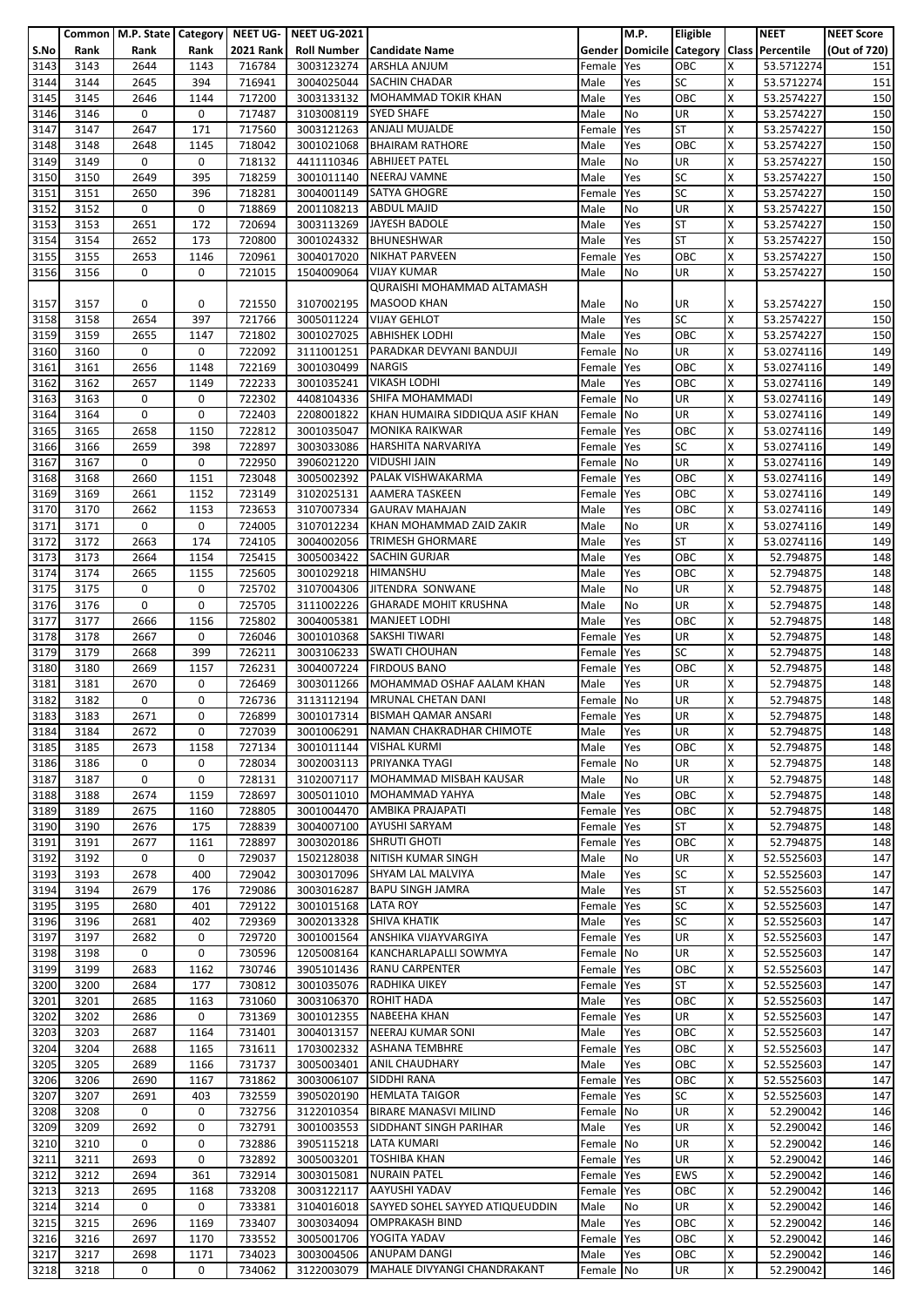|      |      | Common   M.P. State   Category   NEET UG- |             |                  | <b>NEET UG-2021</b>     |                                   |            | M.P.                            | Eligible   |   | <b>NEET</b>             | <b>NEET Score</b> |
|------|------|-------------------------------------------|-------------|------------------|-------------------------|-----------------------------------|------------|---------------------------------|------------|---|-------------------------|-------------------|
| S.No | Rank | Rank                                      | Rank        | <b>2021 Rank</b> |                         | <b>Roll Number Candidate Name</b> |            | <b>Gender Domicile Category</b> |            |   | <b>Class Percentile</b> | (Out of 720)      |
| 3219 | 3219 | 0                                         | 0           | 734612           | 3113110280              | SHEWALE PRANJAL KEWAL             | Female     | No                              | UR         | Χ | 52.290042               | 146               |
| 3220 | 3220 | 0                                         | 0           | 734638           | 3107009155              | <b>NITESH PATIL</b>               | Male       | No                              | UR         | X | 52.290042               | 146               |
|      |      |                                           |             |                  |                         |                                   |            |                                 |            |   |                         |                   |
| 3221 | 3221 | 2699                                      | 1172        | 734872           | 3111014193              | <b>AYAAN SHEIKH</b>               | Male       | Yes                             | OBC        | x | 52.290042               | 146               |
| 3222 | 3222 | 2700                                      | 362         | 735310           | 4406002602              | <b>SUYASH GOYAL</b>               | Male       | Yes                             | <b>EWS</b> | X | 52.290042               | 146               |
| 3223 | 3223 | 0                                         | 0           | 735657           | 3111005382              | <b>AAKRUTI JAIN</b>               | Female     | No                              | UR         | X | 52.290042               | 146               |
| 3224 | 3224 | 2701                                      | 0           | 736458           | 3004009140              | SHIVKUMAR KHANTAL                 | Male       | Yes                             | UR         | X | 52.290042               | 146               |
|      |      |                                           |             |                  |                         |                                   |            |                                 |            |   |                         |                   |
| 3225 | 3225 | 2702                                      | 1173        | 736584           | 3001033106              | MO. RIZWAN                        | Male       | Yes                             | OBC        | X | 52.290042               | 146               |
| 3226 | 3226 | 0                                         | 0           | 736857           | 3107017136              | RUSHNA SHAHEEN AASIF KHAN         | Female     | No                              | UR         | X | 51.9553214              | 145               |
| 3227 | 3227 | 2703                                      | 1174        | 736863           | 3003002464              | ARSHIYA NURASANSARI               | Female     | Yes                             | OBC        | x | 51.9553214              | 145               |
| 3228 | 3228 | 2704                                      | 1175        | 736894           | 4406004199              | <b>KISHAN SONI</b>                | Male       | Yes                             | OBC        | x | 51.9553214              | 145               |
|      |      |                                           |             |                  |                         |                                   |            |                                 |            |   |                         |                   |
| 3229 | 3229 | 2705                                      | 178         | 736899           | 3003002400              | <b>JAISIKA PATEL</b>              | Female     | Yes                             | <b>ST</b>  | x | 51.9553214              | 145               |
| 3230 | 3230 | 2706                                      | 179         | 736910           | 3003124286              | RANJANA BAGHEL                    | Female     | Yes                             | <b>ST</b>  | X | 51.9553214              | 145               |
| 3231 | 3231 | 0                                         | 0           | 736945           | 3122001559              | <b>BAGAL KULDIP ABHAY</b>         | Male       | No                              | UR         | X | 51.9553214              | 145               |
| 3232 | 3232 | 2707                                      | 1176        | 737012           | 3004017182              | DINESH SANODIYA                   | Male       | Yes                             | OBC        | X | 51.9553214              | 145               |
|      |      |                                           |             |                  |                         | AYESHA ALAM                       |            |                                 |            |   |                         |                   |
| 3233 | 3233 | 2708                                      | 363         | 737030           | 3001013103              |                                   | Female     | Yes                             | <b>EWS</b> | X | 51.9553214              | 145               |
| 3234 | 3234 | 2709                                      | 1177        | 737364           | 3003118284              | <b>NILOFAR BEE</b>                | Female     | Yes                             | OBC        | Χ | 51.9553214              | 145               |
| 3235 | 3235 | 2710                                      | 404         | 737396           | 3003016049              | <b>HIMESH</b>                     | Male       | Yes                             | <b>SC</b>  | X | 51.9553214              | 145               |
| 3236 | 3236 | 0                                         | 0           | 737412           | 3110007257              | SHAIKH FAUZIA QAMAR               | Female     | <b>No</b>                       | UR         | x | 51.9553214              | 145               |
| 3237 | 3237 | 2711                                      | 0           | 737506           | 2209004249              | <b>JANVI WAGHELA</b>              |            | Yes                             | UR         | x | 51.9553214              | 145               |
|      |      |                                           |             |                  |                         |                                   | Female     |                                 |            |   |                         |                   |
| 3238 | 3238 | 2712                                      | 364         | 737711           | 3001014471              | <b>MAHVISH ABID</b>               | Female     | Yes                             | <b>EWS</b> | X | 51.9553214              | 145               |
| 3239 | 3239 | 2713                                      | 1178        | 738667           | 3003101332              | <b>ALFIYA KHAN</b>                | Female     | Yes                             | OBC        | Χ | 51.9553214              | 145               |
| 3240 | 3240 | 2714                                      | 0           | 738950           | 3003114121              | <b>CHELSEA MISHRA</b>             | Female     | Yes                             | UR         | X | 51.9553214              | 145               |
|      |      |                                           |             |                  |                         |                                   |            |                                 | UR         | X |                         |                   |
| 3241 | 3241 | 0                                         | 0           | 739851           | 3107001172              | <b>ADINATH RAJENDRA PATIL</b>     | Male       | No                              |            |   | 51.9553214              | 145               |
| 3242 | 3242 | 0                                         | 0           | 739986           | 1703002336              | <b>VEDANSH SHARMA</b>             | Male       | No                              | UR         | x | 51.9553214              | 145               |
| 3243 | 3243 | 2715                                      | 405         | 740071           | 2001206218              | YASHIKA MANKER                    | Female     | Yes                             | <b>SC</b>  | X | 51.9553214              | 145               |
| 3244 | 3244 | 0                                         | 0           | 740479           | 3113011174              | ANDHALE ABHIJEET DATTATRAY        | Male       | No                              | UR         | Χ | 51.9553214              | 145               |
| 3245 | 3245 | 2716                                      | 1179        | 740859           |                         | VARDHAN SARDIYA                   |            | Yes                             | OBC        | X |                         |                   |
|      |      |                                           |             |                  | 3003003478              |                                   | Male       |                                 |            |   | 51.9553214              | 145               |
| 3246 | 3246 | 2717                                      | 0           | 740895           | 3005003231              | <b>AADISH PANDEY</b>              | Male       | Yes                             | UR         | X | 51.9553214              | 145               |
| 3247 | 3247 | $\mathbf 0$                               | 0           | 740905           | 3107010292              | SHAIKH MOHAMMAD AHNAF             | Male       | No                              | UR         | X | 51.9553214              | 145               |
| 3248 | 3248 | 2718                                      | 1180        | 741059           | 3002001361              | <b>ABHISHEK SONI</b>              | Male       | Yes                             | OBC        | X | 51.9553214              | 145               |
| 3249 |      | 0                                         | 0           | 741560           |                         | <b>MAHAJAN MAYUR SANDIP</b>       |            | No                              | <b>UR</b>  | X |                         |                   |
|      | 3249 |                                           |             |                  | 3107006252              |                                   | Male       |                                 |            |   | 51.9553214              | 145               |
| 3250 | 3250 | 2719                                      | 406         | 741649           | 3005001463              | <b>SAWAN MEGHWAL</b>              | Male       | Yes                             | <b>SC</b>  | X | 51.9553214              | 145               |
| 3251 | 3251 | 2720                                      | 0           | 741965           | 3001015386              | <b>DARSHAN JAIN</b>               | Male       | Yes                             | UR         | X | 51.720065               | 144               |
| 3252 | 3252 | 2721                                      | 180         | 742068           | 3003022207              | MAHENDRA MANDLOI                  | Male       | Yes                             | <b>ST</b>  | X | 51.720065               | 144               |
| 3253 | 3253 | 2722                                      | 1181        | 742227           |                         | <b>KAMRUN NISHA NOORI</b>         |            |                                 | OBC        | X |                         | 144               |
|      |      |                                           |             |                  | 3001002052              |                                   | Female     | Yes                             |            |   | 51.720065               |                   |
| 3254 | 3254 | 0                                         | 0           | 742256           | 3107002323              | KUMAVAT PALLAVI SUBHASH           | Female     | No                              | UR         | X | 51.720065               | 144               |
| 3255 | 3255 | 2723                                      | 407         | 742299           | 3004006350              | <b>DEVIKA DAHERIYA</b>            | Female     | Yes                             | <b>SC</b>  | X | 51.720065               | 144               |
| 3256 | 3256 | 2724                                      | 181         | 742342           | 3003001022              | SIMRAN SISODIYA                   | Female     | Yes                             | <b>ST</b>  | х | 51.720065               | 144               |
| 3257 | 3257 | 2725                                      | 408         | 742696           |                         | <b>SHRUTI GOYAL</b>               |            | Yes                             | <b>SC</b>  | X |                         | 144               |
|      |      |                                           |             |                  | 3003117044              |                                   | Female     |                                 |            |   | 51.720065               |                   |
| 3258 | 3258 | 2726                                      | 0           | 743180           | 3001018051              | <b>GAURI SHRIVASTAV</b>           | Female     | Yes                             | <b>UR</b>  | X | 51.720065               | 144               |
| 3259 | 3259 | 2727                                      | 182         | 743287           | 3003008252              | SAKSHI RAWAT                      | Female     | Yes                             | <b>ST</b>  | х | 51.720065               | 144               |
| 3260 | 3260 | 2728                                      | 183         | 743402           |                         | 3001012358 SHELJA KULASTE         | Female Yes |                                 | <b>ST</b>  | X | 51.720065               | 144               |
| 3261 |      | 0                                         | 0           |                  |                         | 1502215004 CHANDRA PRAKASH GUPTA  |            |                                 | <b>UR</b>  | X |                         |                   |
|      | 3261 |                                           |             | 743529           |                         |                                   | Male       | No                              |            |   | 51.720065               | 144               |
| 3262 | 3262 | 0                                         | 0           | 743576           | 4405020299              | <b>GHULAM DASTGEER</b>            | Male       | No                              | UR         | X | 51.720065               | 144               |
| 3263 | 3263 | 2729                                      | 0           | 744433           |                         | 3003013277 SIDDHARTH RAGHUWANSHI  | Male       | Yes                             | <b>UR</b>  | х | 51.720065               | 144               |
| 3264 | 3264 | 2730                                      | 1182        | 744546           | 3001001170              | <b>SUBODH KUMAR</b>               | Male       | Yes                             | OBC        | Χ | 51.720065               | 144               |
| 3265 | 3265 | 2731                                      | 409         | 745241           |                         | 3001007418 SHEFALI JAWRE          |            | Yes                             | <b>SC</b>  | X | 51.720065               | 144               |
|      |      |                                           |             |                  |                         |                                   | Female     |                                 |            |   |                         |                   |
| 3266 | 3266 | 2732                                      | 0           | 745321           | 3002015139              | <b>RUPALI</b>                     | Female     | Yes                             | <b>UR</b>  | x | 51.720065               | 144               |
| 3267 | 3267 | 2733                                      | 1183        | 745393           | 3001001134              | SOHNI VISHWAKARMA                 | Female     | Yes                             | OBC        | X | 51.720065               | 144               |
| 3268 | 3268 | 2734                                      | 1184        | 745532           | 3001016436              | <b>SHUMAYLA KHAN</b>              | Female     | Yes                             | OBC        | X | 51.720065               | 144               |
| 3269 | 3269 | 2735                                      | 184         | 745599           | 3003128153              | <b>DULE SINGH MAIDA</b>           | Male       | Yes                             | ST         | Χ | 51.4710158              | 143               |
|      |      |                                           |             |                  |                         |                                   |            |                                 |            |   |                         |                   |
|      |      |                                           |             |                  |                         | JAMADAR MOHAMMAD MUFZAL           |            |                                 |            |   |                         |                   |
| 3270 | 3270 | 0                                         | 0           | 745687           | 3103015170              | <b>MOHAMMAD SAQUIB</b>            | Male       | No                              | UR         | х | 51.4710158              | 143               |
| 3271 | 3271 | 0                                         | 0           | 745692           | 3905025056              | SANIYA SULTANA                    | Female     | No                              | UR         | x | 51.4710158              | 143               |
| 3272 | 3272 | 2736                                      | 1185        | 745819           |                         | 3004008146 RACHNASHRI VERMA       | Female     | Yes                             | OBC        | X | 51.4710158              | 143               |
| 3273 | 3273 | 2737                                      | 1186        | 745892           | 3001006517              | <b>MAHFOOZ KHAN</b>               |            |                                 | OBC        | X | 51.4710158              |                   |
|      |      |                                           |             |                  |                         |                                   | Male       | Yes                             |            |   |                         | 143               |
| 3274 | 3274 | 2738                                      | 1187        | 746367           | 3004008174              | YASH PAL                          | Male       | Yes                             | OBC        | X | 51.4710158              | 143               |
| 3275 | 3275 | 0                                         | 0           | 746732           | 1702018031              | HIMANSHU NIRMAL                   | Male       | No                              | UR         | x | 51.4710158              | 143               |
| 3276 | 3276 | 2739                                      | 1188        | 746893           | 3003010273              | <b>AMISHA PATEL</b>               | Female     | Yes                             | OBC        | X | 51.4710158              | 143               |
| 3277 | 3277 | 2740                                      | 410         | 747066           | 1701003180              | <b>VRATTI PATIL</b>               | Female     | Yes                             | <b>SC</b>  | x | 51.4710158              | 143               |
|      |      |                                           |             |                  |                         | SHRINEELA GUPTA                   |            |                                 |            |   |                         |                   |
| 3278 | 3278 | 2741                                      | 365         | 747072           | 3006001497              |                                   | Female     | Yes                             | <b>EWS</b> | X | 51.4710158              | 143               |
| 3279 | 3279 | 2742                                      | 1189        | 747270           | 3003105310 HRITIK PATIL |                                   | Male       | Yes                             | OBC        | X | 51.4710158              | 143               |
| 3280 | 3280 | 2743                                      | 1190        | 747351           | 3001029626              | <b>RANI DANGI</b>                 | Female     | Yes                             | OBC        | X | 51.4710158              | 143               |
| 3281 | 3281 | 2744                                      | 0           | 748352           | 3003001090              | <b>TARUN UPADHYAY</b>             | Male       | Yes                             | UR         | X | 51.4710158              | 143               |
| 3282 | 3282 | 2745                                      | 1191        | 748511           | 3001031181              | <b>ASHISH RAIKWAR</b>             | Male       | Yes                             | OBC        | X |                         |                   |
|      |      |                                           |             |                  |                         |                                   |            |                                 |            |   | 51.4710158              | 143               |
| 3283 | 3283 | 2746                                      | 411         | 748825           | 3001010147              | <b>SUMIT KUMAR JHARIYA</b>        | Male       | Yes                             | <b>SC</b>  | X | 51.4710158              | 143               |
| 3284 | 3284 | 2747                                      | $\mathbf 0$ | 748982           |                         | 3004008136 ALKA PANDEY            | Female     | Yes                             | <b>UR</b>  | X | 51.4710158              | 143               |
| 3285 | 3285 | 2748                                      | 1192        | 749490           | 3107004330              | <b>WAFIYA TAZEEN</b>              | Female     | Yes                             | OBC        | X | 51.2185993              | 142               |
| 3286 | 3286 | 0                                         | 0           | 749721           | 4411024266              | <b>MOHD MOFAAZ</b>                | Male       | No                              | UR         | X | 51.2185993              | 142               |
|      |      |                                           |             |                  |                         |                                   |            |                                 |            |   |                         |                   |
| 3287 | 3287 | 2749                                      | 0           | 749741           | 3003012186              | <b>JUHI SHARMA</b>                | Female     | Yes                             | <b>UR</b>  | X | 51.2185993              | 142               |
| 3288 | 3288 | 2750                                      | 1193        | 749959           | 3004013404              | <b>JASHVANT RAJAK</b>             | Male       | Yes                             | OBC        | X | 51.2185993              | 142               |
| 3289 | 3289 | 2751                                      | 366         | 749999           |                         | 3111034127 ASIF SIDDIQUI          | Male       | Yes                             | <b>EWS</b> | X | 51.2185993              | 142               |
| 3290 | 3290 | 2752                                      | 367         | 750140           | 3001005322              | <b>SHIKHA VYAS</b>                | Female Yes |                                 | <b>EWS</b> | X | 51.2185993              | 142               |
|      |      |                                           |             |                  |                         | <b>FAIZ QURESHI</b>               |            |                                 |            | X |                         |                   |
| 3291 | 3291 | 2753                                      | 0           | 750283           | 3005001282              |                                   | Male       | Yes                             | UR         |   | 51.2185993              | 142               |
| 3292 | 3292 | 2754                                      | 1194        | 750429           |                         | 3003012232 CHITRANSHI BHATI       | Female Yes |                                 | OBC        | X | 51.2185993              | 142               |
| 3293 | 3293 | 2755                                      | 185         | 750459           | 3003029106              | <b>VIDHEE VARMA</b>               | Female Yes |                                 | <b>ST</b>  | X | 51.2185993              | 142               |
| 3294 | 3294 | 2756                                      | 0           | 750665           | 3004001464              | <b>KHUSHI JAIN</b>                | Female Yes |                                 | UR         | X | 51.2185993              | 142               |
|      |      |                                           |             |                  |                         |                                   |            |                                 |            |   |                         |                   |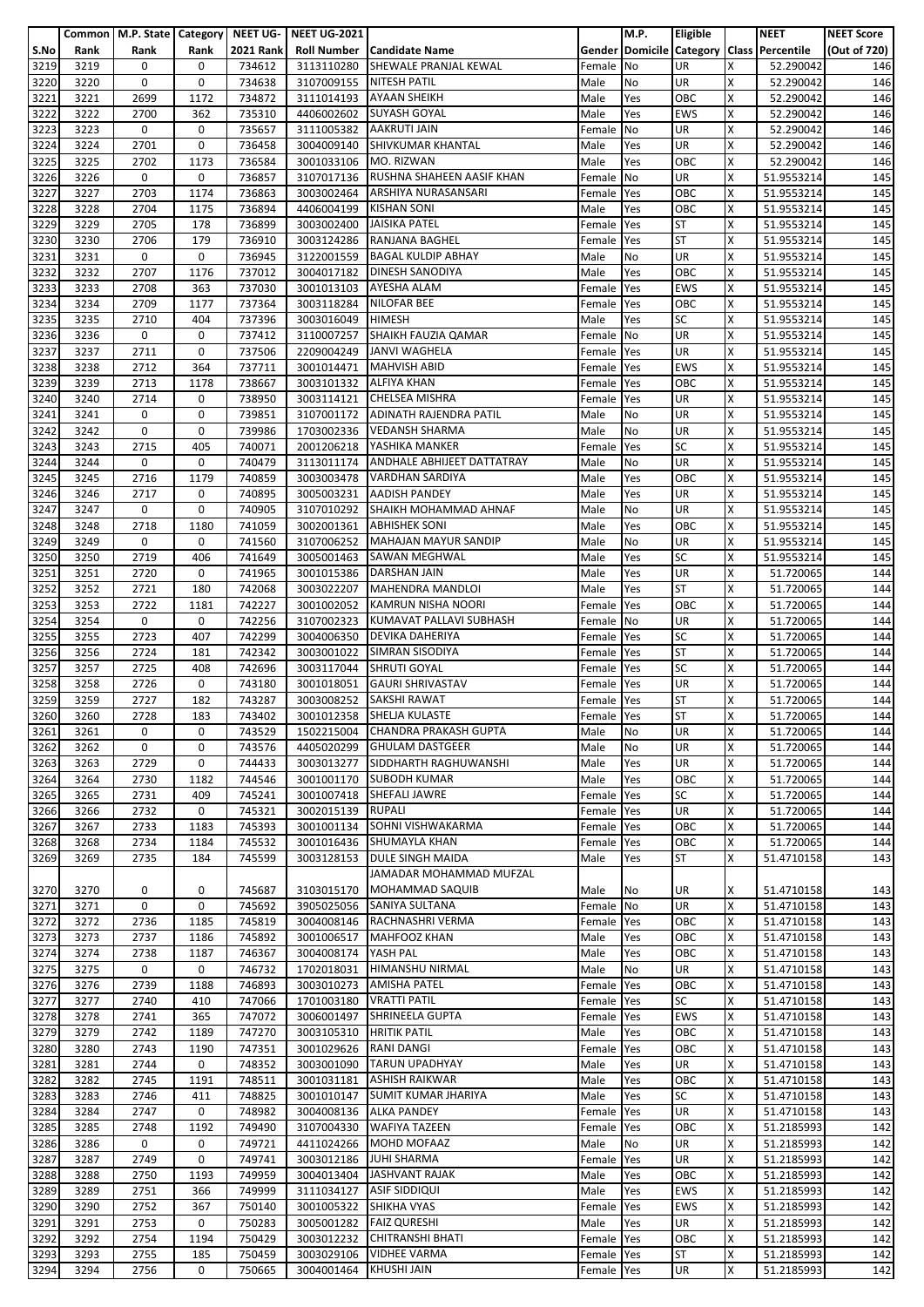|              |              | Common   M.P. State   Category   NEET UG- |             |                  | <b>NEET UG-2021</b>      |                                                   |                | M.P.       | <b>Eligible</b>  |        | <b>NEET</b>                               | <b>NEET Score</b> |
|--------------|--------------|-------------------------------------------|-------------|------------------|--------------------------|---------------------------------------------------|----------------|------------|------------------|--------|-------------------------------------------|-------------------|
| S.No         | Rank         | Rank                                      | Rank        | <b>2021 Rank</b> | <b>Roll Number</b>       | <b>Candidate Name</b>                             |                |            |                  |        | Gender Domicile Category Class Percentile | (Out of 720)      |
| 3295         | 3295         | 2757                                      | 1195        | 751137           | 3003002332               | PRERNA YADAV                                      | Female         | Yes        | OBC              | X      | 51.2185993                                | 142               |
| 3296         | 3296         | 2758                                      | 1196        | 751922           | 3003107208               | <b>BALRAM JAT</b>                                 | Male           | Yes        | OBC<br><b>SC</b> | X      | 51.2185993                                | 142               |
| 3297<br>3298 | 3297<br>3298 | 2759<br>2760                              | 412<br>1197 | 752679<br>752908 | 3002006187<br>3003102454 | <b>SHIVAM RAMPURE</b><br><b>MOHIT MAHAJAN</b>     | Male<br>Male   | Yes        | OBC              | X<br>Χ | 51.2185993<br>51.2185993                  | 142<br>142        |
| 3299         | 3299         | 2761                                      | 1198        | 753362           | 3003016091               | <b>RITIK MALVIYA</b>                              | Male           | Yes<br>Yes | OBC              | x      | 50.9553039                                | 141               |
| 3300         | 3300         | 2762                                      | 1199        | 753380           | 3006008283               | <b>SHASHANK MAURYA</b>                            | Male           | Yes        | OBC              | X      | 50.9553039                                | 141               |
| 3301         | 3301         | 2763                                      | 0           | 753422           | 3111108151               | <b>MANALI PARMAR</b>                              | Female         | Yes        | UR               | X      | 50.9553039                                | 141               |
| 3302         | 3302         | 0                                         | 0           | 753442           | 3106011250               | <b>MOHAMMAD HUZAIF</b>                            | Male           | No         | <b>UR</b>        | X      | 50.9553039                                | 141               |
| 3303         | 3303         | 2764                                      | 1200        | 753682           | 3003131203               | <b>RAHUL</b>                                      | Male           | Yes        | OBC              | Χ      | 50.9553039                                | 141               |
| 3304         | 3304         | 2765                                      | 413         | 753775           | 3003131129               | <b>ARIHANT BHANERIYA</b>                          | Male           | Yes        | <b>SC</b>        | X      | 50.9553039                                | 141               |
| 3305         | 3305         | 0                                         | 0           | 753942           | 3905019075               | <b>HARSHIT MENARIYA</b>                           | Male           | No         | UR               | x      | 50.9553039                                | 141               |
| 3306         | 3306         | 2766                                      | 1201        | 754294           |                          | 3001011392 MARIYAM HASAN                          | Female         | Yes        | OBC              | X      | 50.9553039                                | 141               |
| 3307         | 3307         | 2767                                      | 414         | 754557           | 3001003121               | <b>KESHAV DAS BILLORE</b>                         | Male           | Yes        | <b>SC</b>        | X      | 50.9553039                                | 141               |
| 3308         | 3308         | 2768                                      | 1202        | 754639           | 3004011372               | SHIFA ANJUM ANSARI                                | Female         | Yes        | OBC              | Χ      | 50.9553039                                | 141               |
| 3309         | 3309         | 2769                                      | 1203        | 754879           | 3004002271               | <b>MOHIT THAKUR</b>                               | Male           | Yes        | OBC              | x      | 50.9553039                                | 141               |
| 3310         | 3310         | 2770                                      | 415         | 755653           | 3002017112               | YESMANT AMB                                       | Male           | Yes        | <b>SC</b>        | x      | 50.9553039                                | 141               |
| 3311<br>3312 | 3311<br>3312 | 2771<br>2772                              | 1204<br>0   | 756037<br>756375 | 3003004466<br>3001015244 | <b>IQRA KHAN</b><br><b>AMAN VERMA</b>             | Female<br>Male | Yes<br>Yes | OBC<br><b>UR</b> | X<br>X | 50.9553039                                | 141<br>141        |
| 3313         | 3313         | 2773                                      | 368         | 757011           | 3006004113               | PRABHANSHU KUMAR TIWARI                           | Male           | Yes        | <b>EWS</b>       | X      | 50.9553039<br>50.9553039                  | 141               |
| 3314         | 3314         | 0                                         | 0           | 757322           | 3115027038               | SHEIKH AKSHA ASIF                                 | Female         | No         | <b>UR</b>        | X      | 50.9553039                                | 141               |
| 3315         | 3315         | 2774                                      | 416         | 757408           | 3001029501               | <b>MUSKAN</b>                                     | Female         | Yes        | SC               | x      | 50.5918319                                | 140               |
| 3316         | 3316         | 2775                                      | 186         | 757547           | 3003024100               | JYOTSANA SASTIYA                                  | Female         | Yes        | <b>ST</b>        | X      | 50.5918319                                | 140               |
| 3317         | 3317         | 2776                                      | 1205        | 757572           | 3003116209               | <b>ASHISH VISHWAKARMA</b>                         | Male           | Yes        | OBC              | X      | 50.5918319                                | 140               |
| 3318         | 3318         | 0                                         | 0           | 757666           | 3906002555               | <b>DEVYANSHI SHARMA</b>                           | Female         | No         | <b>UR</b>        | Χ      | 50.5918319                                | 140               |
| 3319         | 3319         | 2777                                      | 1206        | 757680           | 3001006529               | <b>SALEHA BEE</b>                                 | Female         | Yes        | OBC              | X      | 50.5918319                                | 140               |
| 3320         | 3320         | 2778                                      | 417         | 757798           | 3001022064               | <b>GANGARAM</b>                                   | Male           | Yes        | <b>SC</b>        | X      | 50.5918319                                | 140               |
| 3321         | 3321         | 2779                                      | 1207        | 758065           | 3111027011               | <b>KASHISH YEMDE</b>                              | Female         | Yes        | OBC              | Χ      | 50.5918319                                | 140               |
| 3322         | 3322         | 2780                                      | 1208        | 758160           | 3001013028               | <b>SUYASH JAISWAL</b>                             | Male           | Yes        | OBC              | x      | 50.5918319                                | 140               |
| 3323         | 3323         | 2781                                      | 418         | 758599           | 3004009349               | NITIN KUMAR PRAJAPATI                             | Male           | Yes        | <b>SC</b>        | Χ      | 50.5918319                                | 140               |
| 3324         | 3324         | 2782                                      | 187         | 758712           | 3003137036               | <b>ISHIKA BHAYDIYA</b>                            | Female         | Yes        | <b>ST</b>        | x      | 50.5918319                                | 140               |
| 3325         | 3325         | 0                                         | 0           | 759040           | 3122006419               | PATIL AVINASH PRABHAKAR                           | Male           | No         | <b>UR</b>        | X      | 50.5918319                                | 140               |
| 3326         | 3326         | 0                                         | 0           | 759908           | 3111030090               | KSHITIJA SHRIDHAR SHIRALE<br><b>SATVIK TIWARI</b> | Female         | No         | UR               | X      | 50.5918319                                | 140               |
| 3327<br>3328 | 3327<br>3328 | 0<br>2783                                 | 0<br>1209   | 760091<br>760293 | 4402009504<br>3003132177 | <b>SHUBHAM CHOHEL</b>                             | Male<br>Male   | No<br>Yes  | UR<br>OBC        | X<br>Χ | 50.5918319<br>50.5918319                  | 140<br>140        |
| 3329         | 3329         | 2784                                      | 1210        | 760416           | 3003008337               | PARIDHI NIRMAL                                    | Female         | Yes        | OBC              | x      | 50.5918319                                | 140               |
| 3330         | 3330         | 2785                                      | 0           | 760669           | 3001005441               | <b>FARDIN KHAN</b>                                | Male           | Yes        | UR               | X      | 50.5918319                                | 140               |
| 3331         | 3331         | 2786                                      | 1211        | 760866           | 3003013128               | <b>GANESH PATEL</b>                               | Male           | Yes        | OBC              | Χ      | 50.5918319                                | 140               |
| 3332         | 3332         | 2787                                      | 1212        | 761291           | 3001006493               | RASHMI CHOURGADE                                  | Female         | Yes        | OBC              | x      | 50.5918319                                | 140               |
| 3333         | 3333         | 2788                                      | 1213        | 761895           | 3004031143               | <b>SHRUTI JANGHELA</b>                            | Female         | Yes        | OBC              | X      | 50.5918319                                | 140               |
| 3334         | 3334         | 2789                                      | 419         | 762293           | 3001005144               | <b>AKASH BAKORIYA</b>                             | Male           | Yes        | <b>SC</b>        | X      | 50.5918319                                | 140               |
| 3335         | 3335         | 2790                                      | 1214        | 762458           | 3001015435               | <b>MOHAMMAD ZAKIR</b>                             | Male           | Yes        | OBC              | X      | 50.5918319                                | 140               |
| 3336         | 3336         | 2791                                      | 188         | 762720           |                          | 3003136225 TANVIKA CHOUHAN                        | Female Yes     |            | <b>ST</b>        | X      | 50.5918319                                | 140               |
| 3337         | 3337         | 2792                                      | 0           | 762815           |                          | 3006002564 SANSKAR DWIVEDI                        | Male           | Yes        | <b>UR</b>        | X      | 50.5918319                                | 140               |
| 3338         | 3338         | 2793                                      | 0           | 763074           | 3003001117               | SHIVANI SHARMA                                    | Female         | Yes        | <b>UR</b>        | Χ      | 50.3363719                                | 139               |
| 3339         | 3339         | 2794                                      | 1215        | 763104           | 3001013217               | <b>MANOJ SWAMIYA</b>                              | Male           | Yes        | OBC              | X      | 50.3363719                                | 139               |
| 3340         | 3340         | 0                                         | 0           | 763147           | 3102005412               | MOHAMMAD FARHAN ABDUL HAFEEZ                      | Male           | No         | <b>UR</b>        | x      | 50.3363719                                | 139               |
| 3341         | 3341         | 2795                                      | 420         | 763315           | 3005006264               | <b>DEEPAK SOLANKI</b>                             | Male           | Yes        | <b>SC</b>        | X      | 50.3363719                                | 139               |
| 3342         | 3342<br>3343 | 2796<br>2797                              | 189<br>1216 | 763580<br>764165 | 3003006329               | <b>HARSH NIRALA</b><br><b>KUNAL PATEL</b>         | Male           | Yes        | <b>ST</b><br>OBC | x<br>Χ | 50.3363719                                | 139               |
| 3343<br>3344 | 3344         | 0                                         | 0           | 764385           | 3003008161<br>3107011217 | SHAIKH NAUSHEEN SAHER                             | Male<br>Female | Yes<br>No  | <b>UR</b>        | x      | 50.3363719<br>50.3363719                  | 139<br>139        |
| 3345         | 3345         | 2798                                      | 369         | 764590           |                          | 3003101594 REHAN BEG MIRZA                        | Male           | Yes        | <b>EWS</b>       | X      | 50.3363719                                | 139               |
| 3346         | 3346         | 2799                                      | 1217        | 764920           | 3003112009               | <b>SAKSHI NIGOTE</b>                              | Female Yes     |            | OBC              | X      | 50.3363719                                | 139               |
| 3347         | 3347         | 2800                                      | 0           | 765128           | 3001012156               | <b>JUVERIYA NAAZ</b>                              | Female         | Yes        | <b>UR</b>        | x      | 50.3363719                                | 139               |
| 3348         | 3348         | 2801                                      | 421         | 765659           | 3001015358               | <b>DEVANSHU GAUTAM</b>                            | Male           | Yes        | <b>SC</b>        | X      | 50.3363719                                | 139               |
| 3349         | 3349         | 2802                                      | 0           | 765957           | 3001001179               | <b>SHIVI SAXENA</b>                               | Female         | Yes        | <b>UR</b>        | X      | 50.3363719                                | 139               |
| 3350         | 3350         | 2803                                      | 0           | 766083           | 3004030403               | SAPAN KUMAR JAIN                                  | Male           | Yes        | UR               | Χ      | 50.3363719                                | 139               |
| 3351         | 3351         | 0                                         | 0           | 766726           | 3107003214               | SAYYED SANA KAUSER JAHANGIR ALI                   | Female         | No         | <b>UR</b>        | Χ      | 50.3363719                                | 139               |
| 3352         | 3352         | 2804                                      | 370         | 767060           |                          | 3003122004 YOGITA BHADORIYA                       | Female         | Yes        | <b>EWS</b>       | x      | 50.0812356                                | 138               |
| 3353         | 3353         | 0                                         | 0           | 767101           | 1701002052               | <b>DOLLY SAHU</b>                                 | Female No      |            | UR               | Χ      | 50.0812356                                | 138               |
| 3354         | 3354         | 2805                                      | 0           | 767169           | 3003121276               | <b>FAIZA QURESHI</b>                              | Female         | Yes        | <b>UR</b>        | X      | 50.0812356                                | 138               |
| 3355         | 3355         | 2806                                      | 1218        | 767250           | 3004002145               | ANUJ<br>SHUBHAM AWASYA                            | Male           | Yes        | OBC<br><b>ST</b> | X<br>X | 50.0812356                                | 138               |
| 3356<br>3357 | 3356<br>3357 | 2807<br>2808                              | 190<br>191  | 767335<br>767483 | 3003131152<br>3003107223 | SHEETAL SOLANKI                                   | Male<br>Female | Yes<br>Yes | <b>ST</b>        | x      | 50.0812356<br>50.0812356                  | 138<br>138        |
| 3358         | 3358         | 2809                                      | 422         | 767554           | 3003126211               | <b>SURENDRA GAUTAM</b>                            | Male           | Yes        | <b>SC</b>        | X      | 50.0812356                                | 138               |
| 3359         | 3359         | 2810                                      | 192         | 767658           | 3003135167               | NISHITA DAWAR                                     | Female         | Yes        | <b>ST</b>        | x      | 50.0812356                                | 138               |
| 3360         | 3360         | 2811                                      | 0           | 768177           | 3004001269               | <b>AASTHA CHOUBEY</b>                             | Female Yes     |            | UR               | S      | 50.0812356                                | 138               |
| 3361         | 3361         | 0                                         | 0           | 768187           | 4406006154               | AMIT JHA                                          | Male           | No         | UR               | X      | 50.0812356                                | 138               |
| 3362         | 3362         | 2812                                      | 0           | 768820           | 3003017165               | <b>SAKSHEE TIWARI</b>                             | Female         | Yes        | <b>UR</b>        | X      | 50.0812356                                | 138               |
|              |              |                                           |             |                  |                          | CHAUHAN ABHISHEKSINH                              |                |            |                  |        |                                           |                   |
| 3363         | 3363         | 0                                         | 0           | 768897           | 3111109345               | RAVIPRAKASHSINH                                   | Male           | No         | <b>UR</b>        | x      | 50.0812356                                | 138               |
| 3364         | 3364         | 2813                                      | 1219        | 768956           | 3003004600               | <b>GOURAV PANCHAL</b>                             | Male           | Yes        | OBC              | X      | 50.0812356                                | 138               |
| 3365         | 3365         | 2814                                      | 0           | 769417           | 3001009107               | <b>HARIOM RAJPUT</b>                              | Male           | Yes        | <b>UR</b>        | X      | 50.0812356                                | 138               |
| 3366         | 3366         | 2815                                      | 371         | 769602           | 3004013285               | <b>SRISHTI PANDEY</b>                             | Female         | Yes        | <b>EWS</b>       | x      | 50.0812356                                | 138               |
| 3367         | 3367         | 2816                                      | 0           | 769744           | 3005002326               | SAMRADDHI BABEL                                   | Female         | Yes        | UR               | X      | 50.0812356                                | 138               |
| 3368         | 3368         | 2817                                      | 193         | 769834           | 3003024050               | <b>KULDEEP YADAV</b>                              | Male           | Yes        | <b>ST</b>        | x      | 50.0812356                                | 138               |
| 3369<br>3370 | 3369<br>3370 | 2818<br>2819                              | 0<br>372    | 770123<br>770475 | 3003134136<br>3006006270 | <b>SACHIN JAIN</b><br>VIVUDHA DHAR SHARMA         | Male<br>Male   | Yes<br>Yes | UR<br>EWS        | x<br>X | 50.0812356<br>50.0812356                  | 138<br>138        |
|              |              |                                           |             |                  |                          |                                                   |                |            |                  |        |                                           |                   |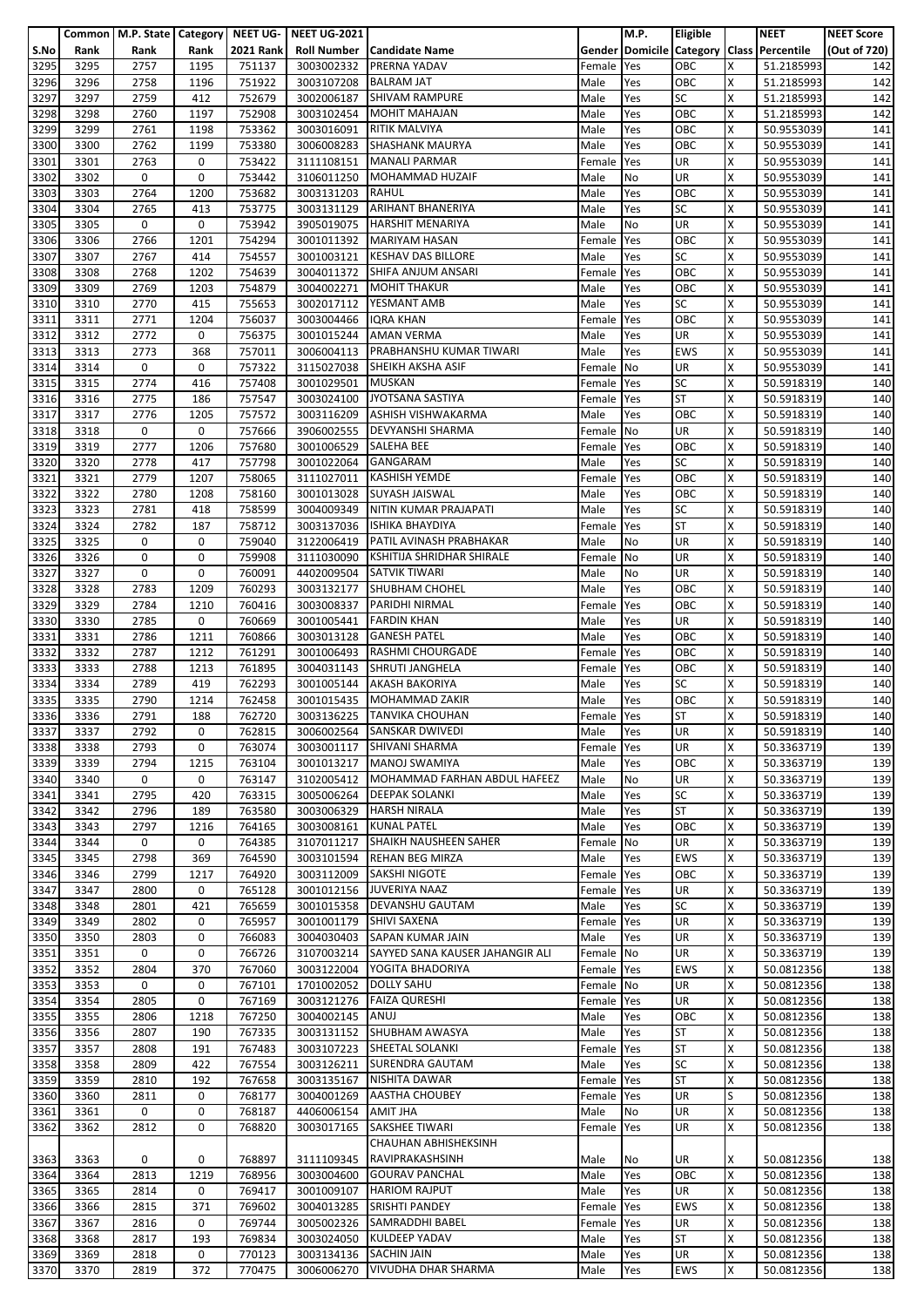|              |              | Common   M.P. State   Category   NEET UG- |              |                  | <b>NEET UG-2021</b>            |                                                  |                    | <b>M.P.</b> | Eligible               |        | <b>NEET</b>                               | <b>NEET Score</b> |
|--------------|--------------|-------------------------------------------|--------------|------------------|--------------------------------|--------------------------------------------------|--------------------|-------------|------------------------|--------|-------------------------------------------|-------------------|
| S.No         | Rank         | Rank                                      | Rank         | <b>2021 Rank</b> | <b>Roll Number</b>             | Candidate Name                                   |                    |             |                        |        | Gender Domicile Category Class Percentile | (Out of 720)      |
| 3371         | 3371         | 0                                         | 0            | 770778           | 4401012426                     | VIKASH KUMAR                                     | Male               | No          | <b>UR</b>              | X      | 50.0812356                                | 138               |
| 3372         | 3372         | 2820                                      | 1220         | 770923           | 3122006270                     | <b>PARVEZ QURESHI</b>                            | Male               | Yes         | OBC                    | X      | 49.8237682                                | 137               |
| 3373         | 3373         | 2821                                      | 1221         | 771008           | 3004024237                     | AMAN KUMAR SAHU                                  | Male               | Yes         | OBC                    | X      | 49.8237682                                | 137               |
| 3374         | 3374<br>3375 | 2822                                      | 194<br>1222  | 771055           | 3004026220                     | <b>HIMANSHI DHURWEY</b><br>NEERAJ DHAKAD         | Female             | Yes         | <b>ST</b><br>OBC       | Χ<br>x | 49.8237682                                | 137               |
| 3375<br>3376 | 3376         | 2823<br>2824                              | 1223         | 771269<br>772159 | 3002017143<br>3107008050       | YASH MAHAJAN                                     | Female<br>Male     | Yes<br>Yes  | OBC                    | x      | 49.8237682<br>49.8237682                  | 137<br>137        |
| 3377         | 3377         | 2825                                      | 423          | 772502           | 3005005048                     | <b>SUNIL MALVIYA</b>                             | Male               | Yes         | <b>SC</b>              | X      | 49.8237682                                | 137               |
| 3378         | 3378         | 2826                                      | 1224         | 774063           | 3004017184                     | <b>THAKUR RAJ SINGH</b>                          | Male               | Yes         | OBC                    | X      | 49.8237682                                | 137               |
| 3379         | 3379         | 2827                                      | 1225         | 775010           | 3001019116                     | <b>ROUNAK CHADHOKAR</b>                          | Female             | Yes         | OBC                    | Χ      | 49.5499177                                | 136               |
| 3380         | 3380         | 2828                                      | 1226         | 775093           | 3003113240                     | <b>ZAID AHMAD</b>                                | Male               | Yes         | OBC                    | X      | 49.5499177                                | 136               |
| 3381         | 3381         | 2829                                      | 1227         | 775301           |                                | 3003028167 PIYUSH PRAJAPAT                       | Male               | Yes         | OBC                    | x      | 49.5499177                                | 136               |
| 3382         | 3382         | 2830                                      | 1228         | 775776           | 3003101237                     | <b>TANZILA CHOUDHARY</b>                         | Female             | Yes         | OBC                    | X      | 49.5499177                                | 136               |
| 3383         | 3383         | 2831                                      | 1229         | 776243           | 3003012036                     | <b>MANTASHA BARKATI</b>                          | Female             | Yes         | OBC                    | X      | 49.5499177                                | 136               |
| 3384         | 3384         | 2832                                      | 424          | 776537           | 3001018182                     | <b>KAVITA MANGROLIA</b>                          | Female             | Yes         | <b>SC</b>              | Χ      | 49.5499177                                | 136               |
| 3385         | 3385         | 2833                                      | 1230         | 777196           | 3001003620                     | <b>ATTIULLAH KHAN</b>                            | Male               | Yes         | OBC                    | x      | 49.5499177                                | 136               |
| 3386         | 3386         | 2834                                      | 1231         | 777841           | 3003015070                     | <b>JAHID PATEL</b>                               | Male               | Yes         | OBC                    | x      | 49.5499177                                | 136               |
| 3387         | 3387         | 2835                                      | 425          | 778929           | 2001026120                     | <b>RANI PADIT</b><br>PRIYANKA NAGARCHI           | Female             | Yes         | <b>SC</b><br><b>ST</b> | X<br>X | 49.5499177                                | 136               |
| 3388<br>3389 | 3388<br>3389 | 2836<br>2837                              | 195<br>196   | 779601<br>779804 | 4406006335<br>3003005306       | <b>MOHIT TAGORE</b>                              | Female<br>Male     | Yes<br>Yes  | <b>ST</b>              | Χ      | 49.1655297<br>49.1655297                  | 135<br>135        |
| 3390         | 3390         | 2838                                      | 1232         | 779994           | 3003134240                     | <b>SHADAB SHAIKH</b>                             | Male               | Yes         | OBC                    | X      | 49.1655297                                | 135               |
| 3391         | 3391         | 2839                                      | 197          | 780416           | 3003135243                     | YUVRAJ BARIYA                                    | Male               | Yes         | <b>ST</b>              | X      | 49.1655297                                | 135               |
| 3392         | 3392         | 2840                                      | 1233         | 780568           | 3003107008                     | <b>TASMIYA PARVEEN</b>                           | Female             | Yes         | OBC                    | X      | 49.1655297                                | 135               |
| 3393         | 3393         | 2841                                      | 426          | 781373           | 3005005405                     | <b>SNEHA DHANAK</b>                              | Female             | Yes         | <b>SC</b>              | x      | 49.1655297                                | 135               |
| 3394         | 3394         | 2842                                      | 198          | 782316           | 3004003107                     | <b>PRIYAVRAT</b>                                 | Male               | Yes         | <b>ST</b>              | X      | 49.1655297                                | 135               |
| 3395         | 3395         | 2843                                      | 199          | 783480           | 3004014038                     | <b>KEERTI PARTE</b>                              | Female             | Yes         | <b>ST</b>              | X      | 49.1655297                                | 135               |
| 3396         | 3396         | 2844                                      | 1234         | 784020           | 3003025092                     | <b>YOGESH</b>                                    | Male               | Yes         | OBC                    | X      | 49.1655297                                | 135               |
| 3397         | 3397         | 2845                                      | 1235         | 784244           | 3001011422                     | <b>SHIVANGI PARIHAR</b>                          | Female             | Yes         | OBC                    | Χ      | 49.1655297                                | 135               |
| 3398         | 3398         | 2846                                      | 1236         | 784341           | 3107016041                     | SHRUSHTI MAHAJAN                                 | Female             | Yes         | OBC                    | X      | 49.1655297                                | 135               |
| 3399         | 3399         | 2847                                      | 1237         | 785145           | 3005005072                     | <b>AASHISH PATIDAR</b>                           | Male               | Yes         | OBC                    | Χ      | 48.9035941                                | 134               |
| 3400         | 3400         | 2848                                      | 1238         | 785424           | 3003119285                     | <b>ROJA MANSURI</b>                              | Female             | Yes         | OBC                    | x      | 48.9035941                                | 134               |
| 3401<br>3402 | 3401<br>3402 | 2849<br>2850                              | 1239<br>1240 | 785586           | 3001009189<br>3003118102       | <b>MOHD OWAIS</b><br>SABA ABDUL RASHID KAUSAR    | Male               | Yes<br>Yes  | OBC<br>OBC             | X<br>X | 48.9035941                                | 134<br>134        |
| 3403         | 3403         | 2851                                      | 1241         | 786002<br>786157 | 3005008082                     | <b>MAHESH</b>                                    | Female<br>Male     | Yes         | OBC                    | X      | 48.9035941<br>48.9035941                  | 134               |
| 3404         | 3404         | 2852                                      | 1242         | 786234           | 3003103122                     | <b>GOURAV PICHHOLIYA</b>                         | Male               | Yes         | OBC                    | Χ      | 48.9035941                                | 134               |
| 3405         | 3405         | 2853                                      | 200          | 786278           | 3003119175                     | SARITA GANAWA                                    | Female             | Yes         | <b>ST</b>              | x      | 48.9035941                                | 134               |
| 3406         | 3406         | 2854                                      | 1243         | 786366           | 3005002616                     | <b>MOHAMMAD SAFFAN</b>                           | Male               | Yes         | OBC                    | x      | 48.9035941                                | 134               |
| 3407         | 3407         | 2855                                      | 201          | 786670           | 3003010291                     | <b>AYUSHI JAMRE</b>                              | Female             | Yes         | <b>ST</b>              | X      | 48.9035941                                | 134               |
| 3408         | 3408         | 2856                                      | 1244         | 786773           | 3004014191                     | <b>DEEPAK HARINKHEDE</b>                         | Male               | Yes         | OBC                    | x      | 48.9035941                                | 134               |
| 3409         | 3409         | 2857                                      | 1245         | 787132           | 3005011166                     | <b>ABHA GURGELA</b>                              | Female             | Yes         | OBC                    | Χ      | 48.9035941                                | 134               |
| 3410         | 3410         | 2858                                      | 427          | 787850           | 3003110244                     | PRANJAL AHIRWAR                                  | Female             | Yes         | <b>SC</b>              | x      | 48.9035941                                | 134               |
| 3411         | 3411         | 2859                                      | 428          | 788750           | 3005003539                     | DHEERAJ MALVIYA                                  | Male               | Yes         | <b>SC</b>              | x      | 48.9035941                                | 134               |
| 3412         | 3412         | 2860                                      | 1246         | 789095           | 3003123098 KRATIKA             |                                                  | Female Yes         |             | OBC                    | Χ      | 48.637838                                 | 133               |
| 3413         | 3413         | 2861                                      | 202          | 789177           |                                | 3003014092 KUNDAN WASKEL                         | Male               | Yes         | ST                     | X      | 48.637838                                 | 133               |
| 3414         | 3414<br>3415 | 2862                                      | 1247<br>429  | 789313           | 3003014240                     | <b>CHETANYA SONI</b><br>3004030083 MOHNI MEHRA   | Male               | Yes         | OBC<br><b>SC</b>       | Χ<br>x | 48.637838                                 | 133               |
| 3415<br>3416 | 3416         | 2863<br>2864                              | 1248         | 789960<br>791303 | 3004005430                     | <b>AMRIT PATEL</b>                               | Female<br>Male     | Yes<br>Yes  | OBC                    | Χ      | 48.637838<br>48.637838                    | 133<br>133        |
| 3417         | 3417         | 2865                                      | 1249         | 792948           | 3003114243                     | <b>DEEPALI PANCHAL</b>                           | Female Yes         |             | OBC                    | Χ      | 48.637838                                 | 133               |
| 3418         | 3418         | 2866                                      | 1250         | 793238           | 3003137161                     | <b>AMREEN SHAIKH</b>                             | Female             | Yes         | OBC                    | x      | 48.3610735                                | 132               |
| 3419         | 3419         | 2867                                      | 1251         | 793251           | 3002001100                     | <b>SAKSHI BATHAM</b>                             | Female Yes         |             | OBC                    | Χ      | 48.3610735                                | 132               |
| 3420         | 3420         | 2868                                      | 1252         | 793445           | 3001026140                     | <b>NISHA THAKUR</b>                              | Female             | Yes         | OBC                    | X      | 48.3610735                                | 132               |
| 3421         | 3421         | 2869                                      | 1253         | 793994           | 3004007139                     | <b>SARANSH KUMAR SONI</b>                        | Male               | Yes         | OBC                    | X      | 48.3610735                                | 132               |
| 3422         | 3422         | 2870                                      | 203          | 794113           | 3001034348                     | ANJU                                             | Female Yes         |             | <b>ST</b>              | X      | 48.3610735                                | 132               |
| 3423         | 3423         | 2871                                      | 430          | 794213           | 3003130017                     | <b>ROHAN VERMA</b>                               | Male               | Yes         | <b>SC</b>              | x      | 48.3610735                                | 132               |
| 3424         | 3424         | 2872                                      | 1254         | 795210           | 3003027570                     | SHUBHAM                                          | Male               | Yes         | OBC                    | X      | 48.3610735                                | 132               |
| 3425         | 3425         | 2873                                      | 204          | 795230           |                                | 3111109245 DUESHYANT WADIVA                      | Male               | Yes         | <b>ST</b>              | X      | 48.3610735                                | 132               |
| 3426         | 3426         | 2874                                      | 1255         | 795679           | 3001001171                     | <b>SHREYA NEMA</b>                               | Female Yes         |             | OBC                    | Χ      | 48.3610735                                | 132               |
| 3427         | 3427         | 2875                                      | 431          | 795891           | 3003111118                     | YAJAN SINGH KATIYA                               | Male               | Yes         | <b>SC</b>              | X      | 48.3610735                                | 132               |
| 3428<br>3429 | 3428<br>3429 | 2876<br>2877                              | 205<br>1256  | 797503<br>798332 | 3003133213 MOHIT<br>3003012128 | ZOYA FATIMA KHAN                                 | Male               | Yes<br>Yes  | <b>ST</b><br>OBC       | X<br>Χ | 48.0738833<br>48.0738833                  | 131<br>131        |
| 3430         | 3430         | 2878                                      | 432          | 798547           | 3111125126                     | <b>SAKSHI LOKHANDE</b>                           | Female  <br>Female | Yes         | <b>SC</b>              | X      | 48.0738833                                | 131               |
| 3431         | 3431         | 2879                                      | 1257         | 799032           | 3001002322 RIYA RAI            |                                                  | Female             | Yes         | OBC                    | X      | 48.0738833                                | 131               |
| 3432         | 3432         | 2880                                      | 433          | 799135           | 3005005361                     | <b>SANJAY KUMAR</b>                              | Male               | Yes         | <b>SC</b>              | x      | 48.0738833                                | 131               |
| 3433         | 3433         | 2881                                      | 434          | 801388           |                                | 3005010018 SIDDHARTHA RATHORE                    | Male               | Yes         | <b>SC</b>              | x      | 48.0738833                                | 131               |
| 3434         | 3434         | 2882                                      | 1258         | 801861           | 3107016184                     | <b>FIROZA</b>                                    | Female             | Yes         | OBC                    | X      | 48.0738833                                | 131               |
| 3435         | 3435         | 2883                                      | 1259         | 802006           | 3111005437                     | <b>MUATSIM ALI</b>                               | Male               | Yes         | OBC                    | X      | 47.6597078                                | 130               |
| 3436         | 3436         | 2884                                      | 206          | 802187           | 3003106185                     | <b>RIYA RAWAT</b>                                | Female Yes         |             | <b>ST</b>              | Χ      | 47.6597078                                | 130               |
| 3437         | 3437         | 2885                                      | 435          | 803120           | 3005003599                     | <b>NANDINI BAGDI</b>                             | Female             | Yes         | <b>SC</b>              | X      | 47.6597078                                | 130               |
| 3438         | 3438         | 2886                                      | 1260         | 803174           | 3003004326 FAIZ SHEIKH         |                                                  | Male               | Yes         | OBC                    | X      | 47.6597078                                | 130               |
| 3439         | 3439         | 2887                                      | 436          | 804407           |                                | 3001014350 ANJALI DUSHAD                         | Female             | Yes         | <b>SC</b>              | Χ      | 47.6597078                                | 130               |
| 3440         | 3440         | 2888                                      | 437          | 805130           | 3001024122                     | <b>ANKITA AHIRWAR</b>                            | Female             | Yes         | <b>SC</b>              | X      | 47.6597078                                | 130               |
| 3441         | 3441         | 2889                                      | 1261         | 805831           |                                | 3003017264 SHAHRUKH KHAN                         | Male               | Yes         | OBC                    | X      | 47.6597078                                | 130               |
| 3442<br>3443 | 3442<br>3443 | 2890<br>2891                              | 1262<br>438  | 806373<br>806698 | 3001005089<br>3003110128       | <b>SOURABH LODHI</b><br><b>HARSHITA GANDHARE</b> | Male<br>Female     | Yes<br>Yes  | OBC<br><b>SC</b>       | X<br>x | 47.6597078<br>47.6597078                  | 130<br>130        |
| 3444         | 3444         | 2892                                      | 1263         | 806900           | 3107005202                     | <b>DIKSHA MAHAJAN</b>                            | Female             | Yes         | OBC                    | X      | 47.6597078                                | 130               |
| 3445         | 3445         | 2893                                      | 1264         | 807162           |                                | 3001018188 AMMAR AHMED TAI                       | Male               | Yes         | OBC                    | X      | 47.6597078                                | 130               |
| 3446         | 3446         | 2894                                      | 439          | 807203           | 3001011037                     | <b>VISHAKHA ROHIT</b>                            | Female Yes         |             | SC                     | X      | 47.6597078                                | 130               |
| 3447         | 3447         | 2895                                      | 1265         | 807854           | 3111114110                     | <b>CHARUL PARIHAR</b>                            | Female Yes         |             | OBC                    | X      | 47.6597078                                | 130               |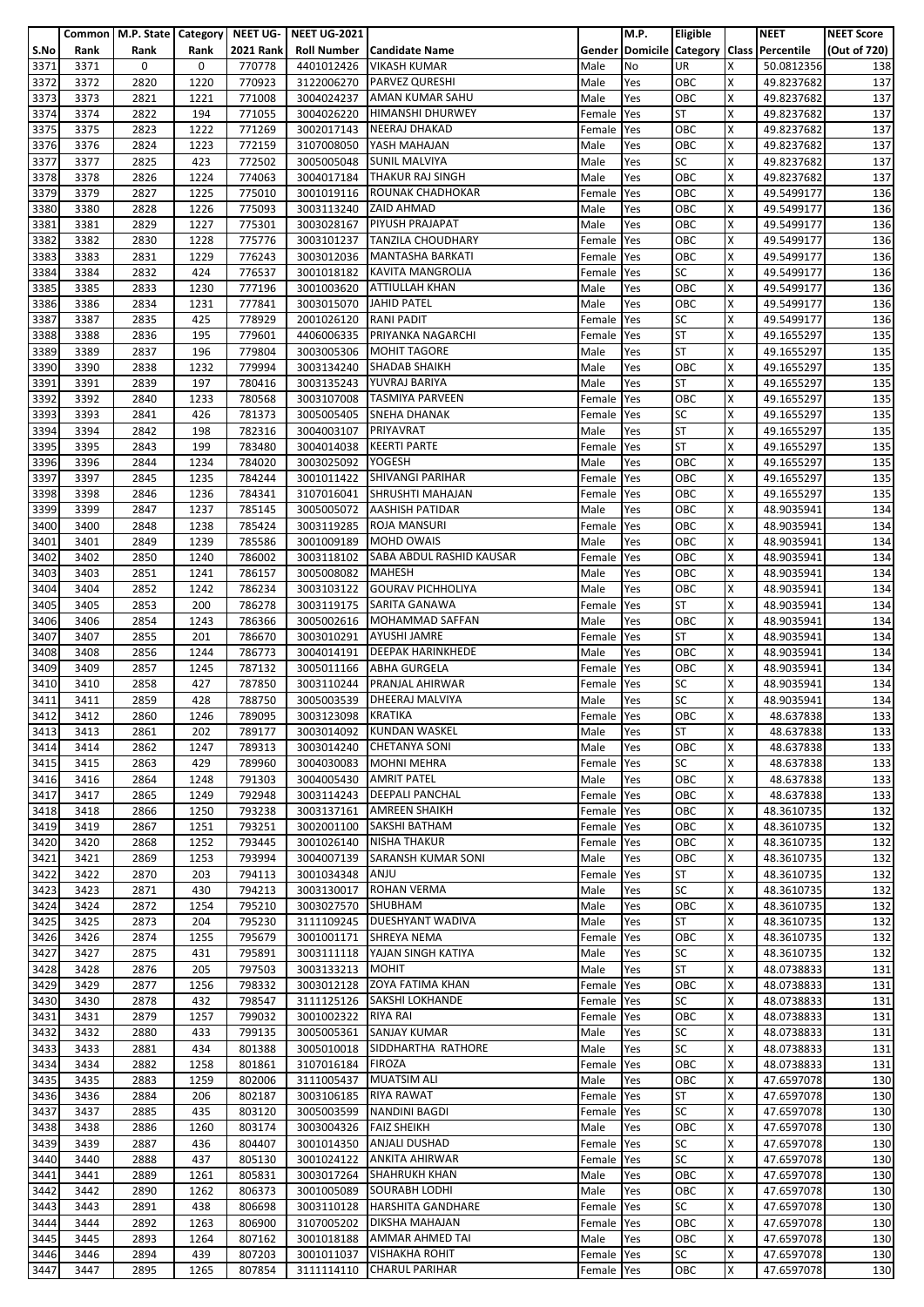|      |      |      |      |                  | Common   M.P. State   Category   NEET UG-   NEET UG-2021 |                                |            | M.P. | <b>Eligible</b> |   | <b>NEET</b>                               | <b>NEET Score</b> |
|------|------|------|------|------------------|----------------------------------------------------------|--------------------------------|------------|------|-----------------|---|-------------------------------------------|-------------------|
| S.No | Rank | Rank | Rank | <b>2021 Rank</b> |                                                          | Roll Number   Candidate Name   |            |      |                 |   | Gender Domicile Category Class Percentile | (Out of 720)      |
| 3448 | 3448 | 2896 | 1266 | 808015           | 3001021315                                               | <b>PRAMOD BANKAR</b>           | Male       | Yes  | OBC             | x | 47.6597078                                | 130               |
|      |      |      |      |                  |                                                          |                                |            |      |                 |   |                                           |                   |
| 3449 | 3449 | 2897 | 1267 | 808063           | 3001026359                                               | <b>VIKAS RAO</b>               | Male       | Yes  | OBC             | X | 47.6597078                                | 130               |
| 3450 | 3450 | 2898 | 207  | 808399           | 3003103303                                               | <b>NIKITA PARMAR</b>           | Female     | Yes  | <b>ST</b>       | x | 47.3814539                                | 129               |
| 3451 | 3451 | 2899 | 208  | 808450           | 3003134479                                               | SHEETAL                        | Female     | Yes  | <b>ST</b>       | Χ | 47.3814539                                | 129               |
| 3452 | 3452 | 2900 | 209  | 808705           | 3003106237                                               | MADHUSUDAN BHILALA             | Male       | Yes  | <b>ST</b>       | X | 47.3814539                                | 129               |
| 3453 | 3453 | 2901 | 1268 | 808720           | 3122010201                                               | SHIRSATH NAMRATA BALKRISHNA    | Female     | Yes  | OBC             | Χ | 47.3814539                                | 129               |
| 3454 | 3454 | 2902 | 210  | 809446           | 3003005008                                               | <b>AYUSH DODWE</b>             | Male       | Yes  | <b>ST</b>       | X | 47.3814539                                | 129               |
| 3455 | 3455 | 2903 | 440  | 809458           |                                                          | 3001006193 SHRISTI PADADE      | Female     | Yes  | <b>SC</b>       | X | 47.3814539                                | 129               |
|      |      |      |      |                  |                                                          |                                |            |      |                 |   |                                           |                   |
| 3456 | 3456 | 2904 | 1269 | 810412           | 3003132130                                               | <b>VINIT SOLANKI</b>           | Male       | Yes  | OBC             | Χ | 47.3814539                                | 129               |
| 3457 | 3457 | 2905 | 211  | 811298           | 3004003415                                               | <b>OMNI MARKAM</b>             | Female     | Yes  | <b>ST</b>       | x | 47.3814539                                | 129               |
| 3458 | 3458 | 2906 | 1270 | 811791           | 3111124015                                               | <b>VAISHNAVI DHAMDAR</b>       | Female     | Yes  | OBC             | x | 47.3814539                                | 129               |
| 3459 | 3459 | 2907 | 1271 | 811842           | 3003107016                                               | <b>SANDEEP PATIDAR</b>         | Male       | Yes  | OBC             | X | 47.3814539                                | 129               |
| 3460 | 3460 | 2908 | 1272 | 811966           | 3005010085                                               | <b>RAFEK MANSURI</b>           | Male       | Yes  | OBC             | X | 47.3814539                                | 129               |
| 3461 | 3461 | 2909 | 1273 | 812839           | 3001001153                                               | <b>POORVI LAKHERA</b>          | Female     | Yes  | OBC             | Χ | 47.099509                                 | 128               |
| 3462 | 3462 | 2910 | 441  | 813497           |                                                          | 3004001113 SWARNA LATA KORI    | Female     | Yes  | <b>SC</b>       | X | 47.099509                                 | 128               |
| 3463 | 3463 | 2911 | 1274 | 813888           | 3003009073                                               | <b>VIRENDRA RUHELA</b>         | Male       | Yes  | OBC             | X | 47.099509                                 | 128               |
|      |      |      |      |                  |                                                          |                                |            |      |                 |   |                                           |                   |
| 3464 | 3464 | 2912 | 1275 | 813904           | 3003008334                                               | LAKSHMI NARAYAN CHOUHAN        | Male       | Yes  | OBC             | x | 47.099509                                 | 128               |
| 3465 | 3465 | 2913 | 212  | 814469           |                                                          | 3004008144 SANDEEP UIKEY       | Male       | Yes  | <b>ST</b>       | X | 47.099509                                 | 128               |
| 3466 | 3466 | 2914 | 1276 | 814685           |                                                          | 3003001011 CHANCHALA CHOUDHARY | Female     | Yes  | OBC             | Χ | 47.099509                                 | 128               |
| 3467 | 3467 | 2915 | 1277 | 814770           |                                                          | 3003002024 KARUNA JAMADARI     | Female     | Yes  | OBC             | X | 47.099509                                 | 128               |
| 3468 | 3468 | 2916 | 213  | 815324           | 3001010252                                               | <b>RADHIKA NAGLE</b>           | Female     | Yes  | <b>ST</b>       | x | 47.099509                                 | 128               |
| 3469 | 3469 | 2917 | 442  | 815997           | 1702029096                                               | CHANDRA KUMAR PRAJAPATI        | Male       | Yes  | <b>SC</b>       | Χ | 47.099509                                 | 128               |
| 3470 | 3470 | 2918 | 1278 | 816739           | 3004005238                                               | ADITI AWADHIYA                 | Female     | Yes  | OBC             | Χ | 47.099509                                 | 128               |
| 3471 | 3471 | 2919 | 1279 | 816784           | 3001030154                                               | <b>RAGINI</b>                  | Female     | Yes  | OBC             | Χ | 47.099509                                 | 128               |
|      |      |      |      |                  |                                                          |                                |            |      |                 |   |                                           |                   |
| 3472 | 3472 | 2920 | 1280 | 817229           | 3005002804                                               | <b>AYSHA MANSURI</b>           | Female     | Yes  | OBC             | X | 46.8221616                                | 127               |
| 3473 | 3473 | 2921 | 1281 | 817264           | 3004009081                                               | <b>ASIF ALI</b>                | Male       | Yes  | OBC             | X | 46.8221616                                | 127               |
| 3474 | 3474 | 2922 | 1282 | 817761           | 3003103142                                               | <b>HARSHITA VAISHNAV</b>       | Female     | Yes  | OBC             | X | 46.8221616                                | 127               |
| 3475 | 3475 | 2923 | 1283 | 818475           | 3005009317 ADIL SHAIKH                                   |                                | Male       | Yes  | OBC             | x | 46.8221616                                | 127               |
| 3476 | 3476 | 2924 | 443  | 819214           |                                                          | 4406007141 SACHIN AHIRWAR      | Male       | Yes  | <b>SC</b>       | Χ | 46.8221616                                | 127               |
| 3477 | 3477 | 2925 | 214  | 819256           | 3003101061                                               | <b>VISHAL MANDLOI</b>          | Male       | Yes  | <b>ST</b>       | x | 46.8221616                                | 127               |
| 3478 | 3478 | 2926 | 444  | 819274           | 3001019053                                               | <b>PRAPTI DEVI CHADHAR</b>     | Female     | Yes  | <b>SC</b>       | x | 46.8221616                                | 127               |
| 3479 | 3479 | 2927 | 1284 | 819951           | 3005005468                                               | <b>SAKSHI SAHU</b>             | Female     | Yes  | OBC             | x | 46.8221616                                | 127               |
|      |      |      |      |                  |                                                          |                                |            |      |                 | x |                                           |                   |
| 3480 | 3480 | 2928 | 1285 | 820133           | 3003104208                                               | <b>AMAN DESHMUKH</b>           | Male       | Yes  | OBC             |   | 46.8221616                                | 127               |
| 3481 | 3481 | 2929 | 1286 | 820262           | 3107015128                                               | <b>NAZNEEN KAUSAR</b>          | Female     | Yes  | OBC             | Χ | 46.8221616                                | 127               |
| 3482 | 3482 | 2930 | 1287 | 820414           | 3001027073                                               | <b>DIKSHA KURMI</b>            | Female     | Yes  | OBC             | X | 46.8221616                                | 127               |
| 3483 | 3483 | 2931 | 1288 | 820571           | 3001002125                                               | <b>KANIZE FATIMA</b>           | Female     | Yes  | OBC             | Χ | 46.8221616                                | 127               |
| 3484 | 3484 | 2932 | 1289 | 820688           | 3111018177                                               | <b>TANAVI DHOTE</b>            | Female     | Yes  | OBC             | X | 46.8221616                                | 127               |
| 3485 | 3485 | 2933 | 1290 | 820884           | 3004028209                                               | <b>BRAJNANDAN SEN</b>          | Male       | Yes  | OBC             | x | 46.8221616                                | 127               |
| 3486 | 3486 | 2934 | 215  | 820900           | 3005008186                                               | <b>RAHUL BHURIYA</b>           | Male       | Yes  | <b>ST</b>       | Χ | 46.8221616                                | 127               |
| 3487 | 3487 | 2935 | 1291 | 821434           | 3001006326                                               | <b>MANU PAWAR</b>              | Male       | Yes  | OBC             | X | 46.5172285                                | 126               |
| 3488 | 3488 | 2936 | 1292 | 821573           | 3004021140                                               | ANKUL KUMAR JIBHKATE           | Male       | Yes  | OBC             | X | 46.5172285                                | 126               |
|      |      |      |      |                  |                                                          |                                |            |      |                 |   |                                           |                   |
| 3489 | 3489 | 2937 | 1293 | 821943           | 3005003550 SACHIN                                        |                                | Male       | Yes  | OBC             | X | 46.5172285                                | 126               |
| 3490 | 3490 | 2938 | 216  | 822230           |                                                          | 3003101381 PRIYA SENANI        | Female Yes |      | <b>ST</b>       | X | 46.5172285                                | 126               |
| 3491 | 3491 | 2939 | 1294 | 822734           | 3003005431                                               | <b>ARPIT PATIDAR</b>           | Male       | Yes  | OBC             | Χ | 46.5172285                                | 126               |
| 3492 | 3492 | 2940 | 1295 | 823008           | 3003109137                                               | <b>DHEERAJ PATIDAR</b>         | Male       | Yes  | OBC             | x | 46.5172285                                | 126               |
| 3493 | 3493 | 2941 | 1296 | 823043           | 3111034088                                               | <b>OMPRAKASH BISEN</b>         | Male       | Yes  | OBC             | Χ | 46.5172285                                | 126               |
| 3494 | 3494 | 2942 | 1297 | 823222           | 3107004303                                               | <b>OJASVI CHOUDHARY</b>        | Female     | Yes  | OBC             | X | 46.5172285                                | 126               |
| 3495 | 3495 | 2943 | 1298 | 823498           | 3003011136                                               | <b>ANJALI KUSHWAH</b>          | Female     | Yes  | OBC             | X | 46.5172285                                | 126               |
|      |      | 2944 |      |                  |                                                          | <b>KARUNA SHINDE</b>           |            |      | <b>SC</b>       | X |                                           |                   |
| 3496 | 3496 |      | 445  | 823629           | 3003136107                                               |                                | Female     | Yes  |                 |   | 46.5172285                                | 126               |
| 3497 | 3497 | 2945 | 1299 | 824064           | 3004022150                                               | PRASHANT KUMAR YADAV           | Male       | Yes  | OBC             | x | 46.5172285                                | 126               |
| 3498 | 3498 | 2946 | 1300 | 824397           | 3003103074                                               | <b>SANJOT PATIL</b>            | Female     | Yes  | OBC             | Χ | 46.5172285                                | 126               |
| 3499 | 3499 | 2947 | 217  | 824442           | 3003133330                                               | <b>BASANTSINGH NALWAYA</b>     | Male       | Yes  | <b>ST</b>       | X | 46.5172285                                | 126               |
| 3500 | 3500 | 2948 | 1301 | 824745           | 3001017023                                               | <b>BHARAT CHADHOKAR</b>        | Male       | Yes  | OBC             | X | 46.5172285                                | 126               |
| 3501 | 3501 | 2949 | 218  | 825293           | 3004014320                                               | <b>MAHIMA DHURWEY</b>          | Female     | Yes  | <b>ST</b>       | X | 46.5172285                                | 126               |
| 3502 | 3502 | 2950 | 1302 | 825849           |                                                          | 3003126192 JUBER MANSOORI      | Male       | Yes  | OBC             | x | 46.5172285                                | 126               |
| 3503 | 3503 | 2951 | 446  | 825865           | 3001028374                                               | <b>ARJUN</b>                   | Male       | Yes  | <b>SC</b>       | Χ | 46.5172285                                | 126               |
| 3504 | 3504 | 2952 | 1303 | 826031           | 3001020327                                               | POONAM BAIRAGI                 | Female     | Yes  | OBC             | X | 46.0751434                                | 125               |
| 3505 | 3505 | 2953 | 1304 | 826231           | 3001030045                                               | DHARMENDRA SHIVHARE            | Male       | Yes  | OBC             | X | 46.0751434                                | 125               |
|      |      |      |      |                  |                                                          |                                |            |      |                 |   |                                           |                   |
| 3506 | 3506 | 2954 | 219  | 827644           | 3001007186                                               | <b>ANAND CHOUHAN</b>           | Male       | Yes  | <b>ST</b>       | X | 46.0751434                                | 125               |
| 3507 | 3507 | 2955 | 1305 | 827801           | 3005001228                                               | <b>SHIREEN MANSURI</b>         | Female     | Yes  | OBC             | x | 46.0751434                                | 125               |
| 3508 | 3508 | 2956 | 1306 | 828293           | 3107016205                                               | <b>MOHAMMAD UBAID</b>          | Male       | Yes  | OBC             | Χ | 46.0751434                                | 125               |
| 3509 | 3509 | 2957 | 1307 | 828930           | 3004006330                                               | <b>ANKITA YADAV</b>            | Female     | Yes  | OBC             | x | 46.0751434                                | 125               |
| 3510 | 3510 | 2958 | 1308 | 828943           | 3003121007                                               | <b>RIYAZ WARSI</b>             | Male       | Yes  | OBC             | X | 46.0751434                                | 125               |
| 3511 | 3511 | 2959 | 1309 | 829349           | 3003131173                                               | <b>SHIVAM PATEL</b>            | Male       | Yes  | OBC             | X | 46.0751434                                | 125               |
| 3512 | 3512 | 2960 | 447  | 830546           | 3003027321                                               | <b>SANJAY PARMAR</b>           | Male       | Yes  | <b>SC</b>       | x | 46.0751434                                | 125               |
| 3513 | 3513 | 2961 | 1310 | 831096           | 3002016368                                               | <b>VIJAY KUMAR</b>             | Male       | Yes  | OBC             | H | 46.0751434                                | 125               |
| 3514 | 3514 | 2962 | 1311 | 831604           | 3001032394                                               | <b>MUSKAN NAGAR</b>            | Female     | Yes  | OBC             | X | 46.0751434                                | 125               |
|      |      |      |      |                  |                                                          | <b>AKSHIT MEENA</b>            |            |      |                 |   |                                           |                   |
| 3515 | 3515 | 2963 | 1312 | 831935           | 3001003606                                               |                                | Male       | Yes  | OBC             | X | 46.0751434                                | 125               |
| 3516 | 3516 | 2964 | 448  | 832368           | 3004031072                                               | <b>AAYUSHI PAROCHE</b>         | Female     | Yes  | <b>SC</b>       | X | 46.0751434                                | 125               |
| 3517 | 3517 | 2965 | 220  | 832615           | 3003019097                                               | <b>VISHNU GOTARE</b>           | Male       | Yes  | <b>ST</b>       | X | 46.0751434                                | 125               |
| 3518 | 3518 | 2966 | 449  | 832829           | 3003030070                                               | <b>PRADEEP SAVNER</b>          | Male       | Yes  | <b>SC</b>       | Χ | 45.7825138                                | 124               |
| 3519 | 3519 | 2967 | 1313 | 832900           | 3001035315                                               | <b>SHAHEEN PARVEEN</b>         | Female     | Yes  | OBC             | x | 45.7825138                                | 124               |
| 3520 | 3520 | 2968 | 1314 | 833038           | 3005002159                                               | <b>HARSHITA KUMAWAT</b>        | Female Yes |      | OBC             | X | 45.7825138                                | 124               |
| 3521 | 3521 | 2969 | 450  | 833519           | 3003034177                                               | PRIYA BHATI                    | Female     | Yes  | SC              | X | 45.7825138                                | 124               |
| 3522 | 3522 | 2970 | 1315 | 833531           | 3003014297                                               | <b>MANSI SAHU</b>              | Female     | Yes  | OBC             | x | 45.7825138                                | 124               |
| 3523 | 3523 | 2971 | 1316 | 833534           | 3001002060                                               | <b>SANIYA KHAN</b>             | Female Yes |      | OBC             | X | 45.7825138                                | 124               |
| 3524 | 3524 | 2972 | 1317 | 833915           |                                                          | <b>DEVYANI KUSHWAHA</b>        |            |      | OBC             | X | 45.7825138                                |                   |
|      |      |      |      |                  | 3003002231                                               |                                | Female Yes |      |                 |   |                                           | 124               |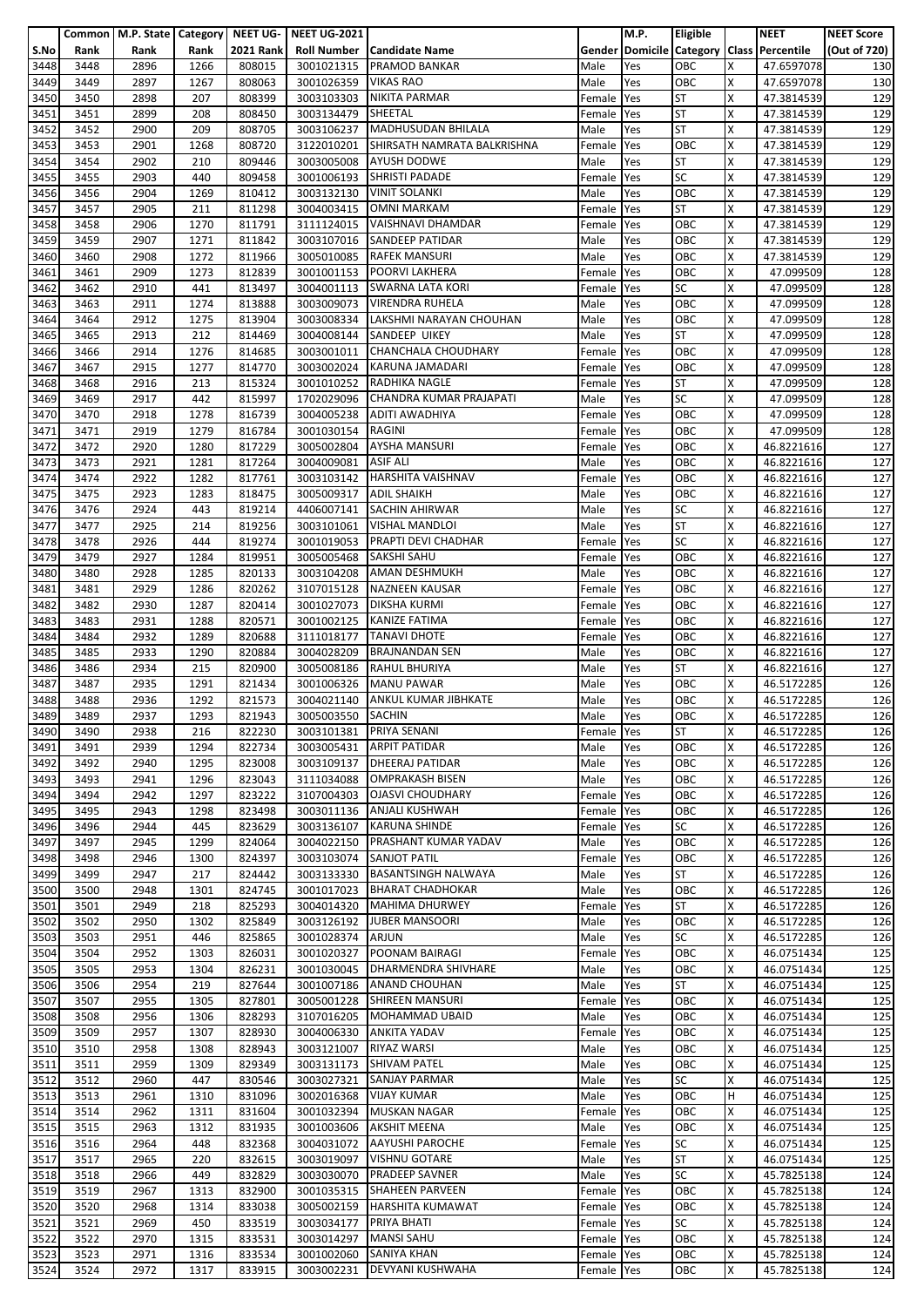|      |      |      |      |                  | Common   M.P. State   Category   NEET UG-   NEET UG-2021 |                              |            | M.P. | <b>Eligible</b> |   | <b>NEET</b>                               | <b>NEET Score</b> |
|------|------|------|------|------------------|----------------------------------------------------------|------------------------------|------------|------|-----------------|---|-------------------------------------------|-------------------|
| S.No | Rank | Rank | Rank | <b>2021 Rank</b> |                                                          | Roll Number   Candidate Name |            |      |                 |   | Gender Domicile Category Class Percentile | (Out of 720)      |
|      |      |      |      |                  |                                                          |                              |            |      |                 |   |                                           |                   |
| 3525 | 3525 | 2973 | 221  | 834496           | 3001012392                                               | <b>VEENU DHURWEY</b>         | Female     | Yes  | <b>ST</b>       | x | 45.7825138                                | 124               |
| 3526 | 3526 | 2974 | 1318 | 835004           | 3005006308                                               | KAVITA DHAMAWAT              | Female Yes |      | OBC             | X | 45.7825138                                | 124               |
| 3527 | 3527 | 2975 | 1319 | 835866           | 3003025206                                               | <b>KAPIL HADA</b>            | Male       | Yes  | OBC             | X | 45.7825138                                | 124               |
| 3528 | 3528 | 2976 | 1320 | 837119           | 3004014198                                               | ROUSHEE ANSARI               | Female     | Yes  | OBC             | X | 45.7825138                                | 124               |
| 3529 | 3529 | 2977 | 222  | 837349           | 3003117047                                               | <b>RITIK CHOUHAN</b>         | Male       | Yes  | <b>ST</b>       | x | 45.4984967                                | 123               |
|      |      |      |      |                  |                                                          |                              |            |      |                 |   |                                           |                   |
| 3530 | 3530 | 2978 | 1321 | 837373           | 3003132106                                               | <b>BHAWANA DONGRE</b>        | Female     | Yes  | OBC             | X | 45.4984967                                | 123               |
| 3531 | 3531 | 2979 | 1322 | 837433           | 3004012087                                               | <b>SONAM HATWAR</b>          | Female     | Yes  | OBC             | X | 45.4984967                                | 123               |
| 3532 | 3532 | 2980 | 223  | 837784           | 3004019199                                               | <b>SHIWANSHU SINGH</b>       | Male       | Yes  | <b>ST</b>       | x | 45.4984967                                | 123               |
| 3533 | 3533 | 2981 | 451  | 838323           | 3001004638                                               | <b>ANUJ BHILWARE</b>         | Male       | Yes  | <b>SC</b>       | Χ | 45.4984967                                | 123               |
| 3534 | 3534 | 2982 | 1323 | 838367           | 3003001091                                               | <b>NITIN SUGANDHI</b>        | Male       | Yes  | OBC             | x | 45.4984967                                | 123               |
| 3535 | 3535 | 2983 | 1324 | 839938           | 3003117283                                               | <b>ATHARVA BAGUL</b>         | Male       | Yes  | OBC             | x | 45.4984967                                | 123               |
| 3536 | 3536 | 2984 | 1325 | 840244           |                                                          | <b>VASHU HANWAT</b>          | Male       | Yes  | OBC             | X | 45.4984967                                | 123               |
|      |      |      |      |                  | 3001012462                                               |                              |            |      |                 |   |                                           |                   |
| 3537 | 3537 | 2985 | 1326 | 840618           | 3004030431                                               | AKHILESH                     | Male       | Yes  | OBC             | x | 45.4984967                                | 123               |
| 3538 | 3538 | 2986 | 1327 | 841718           | 3004010192                                               | <b>AMIT SINGH</b>            | Male       | Yes  | OBC             | X | 45.199003                                 | 122               |
| 3539 | 3539 | 2987 | 452  | 841745           | 3003106384                                               | <b>DEEPAK BAMNIYA</b>        | Male       | Yes  | <b>SC</b>       | X | 45.199003                                 | 122               |
| 3540 | 3540 | 2988 | 1328 | 841916           |                                                          | 3003028044 JIGAR PARMAR      | Male       | Yes  | OBC             | X | 45.199003                                 | 122               |
| 3541 | 3541 | 2989 | 1329 | 841964           | 3003139012                                               | <b>HARSH KUSHWAH</b>         | Male       | Yes  | OBC             | x | 45.199003                                 | 122               |
| 3542 | 3542 | 2990 | 1330 | 842709           |                                                          | 3001022177 SONAM DHAKAD      | Female     | Yes  | OBC             | x | 45.199003                                 | 122               |
| 3543 | 3543 | 2991 | 1331 | 843183           | 3003119176                                               | <b>RISHAB</b>                | Male       | Yes  | OBC             | Χ | 45.199003                                 | 122               |
|      |      |      |      |                  |                                                          | ISHANYA KRISHNA PATIDAR      |            |      |                 | X |                                           |                   |
| 3544 | 3544 | 2992 | 1332 | 843899           | 3005002657                                               |                              | Male       | Yes  | OBC             |   | 45.199003                                 | 122               |
| 3545 | 3545 | 2993 | 453  | 844008           | 3001016016                                               | <b>DEEKSHA SHAKYA</b>        | Female     | Yes  | <b>SC</b>       | x | 45.199003                                 | 122               |
| 3546 | 3546 | 2994 | 1333 | 844239           | 3005009346                                               | LAXMI                        | Female     | Yes  | OBC             | X | 45.199003                                 | 122               |
| 3547 | 3547 | 2995 | 1334 | 844424           |                                                          | 3002002552 SHIVAM RAJPUT     | Male       | Yes  | OBC             | X | 45.199003                                 | 122               |
| 3548 | 3548 | 2996 | 1335 | 844461           | 1701013105                                               | <b>BHUMIKA BASENA</b>        | Female     | Yes  | OBC             | X | 45.199003                                 | 122               |
| 3549 | 3549 | 2997 | 1336 | 844713           |                                                          | 3004014226 SAUMYA THAKUR     | Female     | Yes  | OBC             | x | 45.199003                                 | 122               |
| 3550 | 3550 | 2998 | 1337 | 844799           |                                                          | 3003128155 PRANITA BAVANIYA  | Female     | Yes  | OBC             | X | 45.199003                                 | 122               |
| 3551 | 3551 | 2999 | 454  | 845467           | 3002005111                                               | PANKAJ AHIRWAR               | Male       | Yes  | SC              | x | 45.199003                                 | 122               |
|      |      |      |      |                  |                                                          |                              |            |      |                 |   |                                           |                   |
| 3552 | 3552 | 3000 | 1338 | 845931           | 3001033210                                               | <b>AAFTAB KHAN</b>           | Male       | Yes  | OBC             | x | 45.199003                                 | 122               |
| 3553 | 3553 | 3001 | 1339 | 845945           | 3001003502 SUMIT SAHU                                    |                              | Male       | Yes  | OBC             | Χ | 45.199003                                 | 122               |
| 3554 | 3554 | 3002 | 224  | 846336           | 3003113075                                               | SHIVANI CHOUHAN              | Female     | Yes  | <b>ST</b>       | x | 44.8883067                                | 121               |
| 3555 | 3555 | 3003 | 1340 | 846866           | 3001028186                                               | <b>AKHILESH PATEL</b>        | Male       | Yes  | OBC             | X | 44.8883067                                | 121               |
| 3556 | 3556 | 3004 | 1341 | 846876           | 3004002231                                               | <b>PRANJAL YADAV</b>         | Female     | Yes  | OBC             | x | 44.8883067                                | 121               |
| 3557 | 3557 | 3005 | 225  | 849144           | 3004017049                                               | <b>RENUKA MASRAM</b>         | Female     | Yes  | <b>ST</b>       | x | 44.8883067                                | 121               |
| 3558 | 3558 | 3006 | 1342 | 849442           | 3005004553                                               | <b>AAYESHA QURESHI</b>       | Female     | Yes  | OBC             | Χ | 44.8883067                                | 121               |
| 3559 | 3559 | 3007 | 1343 | 849448           | 3001007151                                               | <b>MAHERA ZAHID</b>          | Female     | Yes  | OBC             | X | 44.8883067                                | 121               |
|      |      |      |      |                  |                                                          |                              |            |      | OBC             |   |                                           |                   |
| 3560 | 3560 | 3008 | 1344 | 849685           | 3003102203                                               | <b>SONALI PATEL</b>          | Female     | Yes  |                 | Χ | 44.8883067                                | 121               |
| 3561 | 3561 | 3009 | 455  | 850925           | 3004023186                                               | <b>SHIVAM NAGESH</b>         | Male       | Yes  | <b>SC</b>       | X | 44.8883067                                | 121               |
| 3562 | 3562 | 3010 | 1345 | 851183           | 3004021082                                               | <b>PRACHI</b>                | Female     | Yes  | OBC             | x | 44.4102176                                | 120               |
| 3563 | 3563 | 3011 | 1346 | 851286           | 3003112190                                               | <b>KAVITA GOYAL</b>          | Female     | Yes  | OBC             | X | 44.4102176                                | 120               |
| 3564 | 3564 | 3012 | 226  | 851287           | 3003124241                                               | <b>POOJA</b>                 | Female     | Yes  | <b>ST</b>       | X | 44.4102176                                | 120               |
| 3565 | 3565 | 3013 | 1347 | 851422           | 3003031153                                               | <b>BHAVNA PARMAR</b>         | Female     | Yes  | OBC             | X | 44.4102176                                | 120               |
| 3566 | 3566 | 3014 | 1348 | 851432           | 3004020102 SOMIL SAHU                                    |                              | Male       | Yes  | OBC             | X | 44.4102176                                | 120               |
| 3567 | 3567 | 3015 | 456  | 851822           | 3001034314 VARSHA                                        |                              | Female Yes |      | <b>SC</b>       | X | 44.4102176                                | 120               |
|      |      |      |      |                  | 3001012128                                               | ROHIT VISHWAKARMA            |            |      |                 |   |                                           |                   |
| 3568 | 3568 | 3016 | 1349 | 851829           |                                                          |                              | Male       | Yes  | OBC             | Χ | 44.4102176                                | 120               |
| 3569 | 3569 | 3017 | 1350 | 852883           | 3003105027                                               | <b>NIKHIL BAROD</b>          | Male       | Yes  | OBC             | x | 44.4102176                                | 120               |
| 3570 | 3570 | 3018 | 1351 | 853081           | 3003133491                                               | <b>ANKIT PAL</b>             | Male       | Yes  | OBC             | Χ | 44.4102176                                | 120               |
| 3571 | 3571 | 3019 | 1352 | 853904           | 3003018037                                               | <b>RASHEFA KHAN</b>          | Female     | Yes  | OBC             | X | 44.4102176                                | 120               |
| 3572 | 3572 | 3020 | 1353 | 854088           | 3003104362                                               | <b>SEJAL SAHU</b>            | Female     | Yes  | OBC             | X | 44.4102176                                | 120               |
| 3573 | 3573 | 3021 | 1354 | 854206           | 3005002465                                               | <b>ABDUL JUNED</b>           | Male       | Yes  | OBC             | X | 44.4102176                                | 120               |
| 3574 | 3574 | 3022 | 1355 | 854342           | 3003106049                                               | <b>KAPIL PATEL</b>           | Male       | Yes  | OBC             | X | 44.4102176                                | 120               |
| 3575 | 3575 | 3023 | 1356 | 854391           | 3001003250                                               | <b>VIKASH PARMAR</b>         | Male       | Yes  | OBC             | Χ | 44.4102176                                | 120               |
|      |      |      |      |                  |                                                          | <b>ALFIYA ZAINAB</b>         |            |      |                 |   |                                           |                   |
| 3576 | 3576 | 3024 | 1357 | 854434           | 3003034160                                               |                              | Female     | Yes  | OBC             | X | 44.4102176                                | 120               |
| 3577 | 3577 | 3025 | 1358 | 854727           | 3001029083                                               | <b>AMIT PAL</b>              | Male       | Yes  | OBC             | X | 44.4102176                                | 120               |
| 3578 | 3578 | 3026 | 1359 | 855068           | 3003103573                                               | <b>RAJA KHAN</b>             | Male       | Yes  | OBC             | X | 44.4102176                                | 120               |
| 3579 | 3579 | 3027 | 1360 | 855152           |                                                          | 3003024038 ALFIYA SHAIKH     | Female     | Yes  | OBC             | x | 44.4102176                                | 120               |
| 3580 | 3580 | 3028 | 457  | 855378           | 3003116240                                               | SANDEEP KUMAR MALVIYA        | Male       | Yes  | <b>SC</b>       | X | 44.4102176                                | 120               |
| 3581 | 3581 | 3029 | 1361 | 855626           | 3001011190                                               | <b>AQUIB KHAN</b>            | Male       | Yes  | OBC             | X | 44.4102176                                | 120               |
| 3582 | 3582 | 3030 | 1362 | 855740           | 3001022305                                               | <b>ARJUN SINGH</b>           | Male       | Yes  | OBC             | X | 44.4102176                                | 120               |
| 3583 | 3583 | 3031 | 1363 | 855764           | 3001016396                                               | <b>INSAF</b>                 | Male       | Yes  | OBC             | X | 44.4102176                                | 120               |
| 3584 | 3584 | 3032 | 1364 | 855882           | 3004030211                                               | <b>AYUSH BOPCHE</b>          | Male       | Yes  | OBC             | X | 44.4102176                                | 120               |
| 3585 | 3585 | 3033 | 1365 | 856325           | 3001013441                                               | <b>MAHIMA SIMAIYA</b>        |            |      | OBC             | X | 44.4102176                                | 120               |
|      |      |      |      |                  |                                                          |                              | Female     | Yes  |                 |   |                                           |                   |
| 3586 | 3586 | 3034 | 1366 | 856732           | 3003103460                                               | <b>ANSH PATIDAR</b>          | Male       | Yes  | OBC             | X | 44.4102176                                | 120               |
| 3587 | 3587 | 3035 | 1367 | 856778           | 3001016158                                               | <b>POOJA NILATKAR</b>        | Female     | Yes  | OBC             | X | 44.4102176                                | 120               |
| 3588 | 3588 | 3036 | 227  | 857161           | 3001016246                                               | <b>REVATI</b>                | Female     | Yes  | <b>ST</b>       | X | 44.4102176                                | 120               |
| 3589 | 3589 | 3037 | 1368 | 857395           | 3004030153                                               | <b>SONAM RAJAK</b>           | Female     | Yes  | OBC             | x | 44.4102176                                | 120               |
| 3590 | 3590 | 3038 | 1369 | 857757           | 3004030541                                               | <b>NITESH CHANDROL</b>       | Male       | Yes  | OBC             | X | 44.4102176                                | 120               |
| 3591 | 3591 | 3039 | 458  | 858112           | 3004006426                                               | SHEPHALI CHOUDHARY           | Female     | Yes  | SC              | X | 44.4102176                                | 120               |
| 3592 | 3592 | 3040 | 1370 | 858553           | 3111014208                                               | <b>PALLAV SONI</b>           | Male       | Yes  | OBC             | X | 44.1072919                                | 119               |
| 3593 | 3593 | 3041 | 1371 | 858631           | 3003103276                                               | MOHAMMAD MOIN KHAN           | Male       | Yes  | OBC             | X | 44.1072919                                | 119               |
|      |      |      |      |                  |                                                          | <b>ADITYA MUKATI</b>         |            |      |                 |   |                                           |                   |
| 3594 | 3594 | 3042 | 1372 | 858646           | 3003115113                                               |                              | Male       | Yes  | OBC             | x | 44.1072919                                | 119               |
| 3595 | 3595 | 3043 | 1373 | 858706           | 3001012160                                               | <b>ALEENA FAHEEM</b>         | Female     | Yes  | OBC             | Χ | 44.1072919                                | 119               |
| 3596 | 3596 | 3044 | 459  | 858934           | 3001034140                                               | <b>NEETA SONARE</b>          | Female     | Yes  | <b>SC</b>       | X | 44.1072919                                | 119               |
| 3597 | 3597 | 3045 | 1374 | 859151           | 3003102011                                               | <b>BUSHRA MALIK</b>          | Female     | Yes  | OBC             | X | 44.1072919                                | 119               |
| 3598 | 3598 | 3046 | 1375 | 860409           | 3004030030                                               | <b>NEEDHI PATLE</b>          | Female     | Yes  | OBC             | X | 44.1072919                                | 119               |
| 3599 | 3599 | 3047 | 1376 | 861528           | 3003014006                                               | <b>ANUSHKA PAWAR</b>         | Female     | Yes  | OBC             | x | 44.1072919                                | 119               |
| 3600 | 3600 | 3048 | 1377 | 861757           | 3005005453                                               | <b>KOUSHAL HARODE</b>        | Male       | Yes  | OBC             | X | 44.1072919                                | 119               |
| 3601 | 3601 | 3049 | 1378 | 863085           | 3001009091                                               | DHANE SHWAR MANDRE           | Male       | Yes  | OBC             | X | 44.1072919                                | 119               |
|      |      |      |      |                  |                                                          |                              |            |      |                 |   |                                           |                   |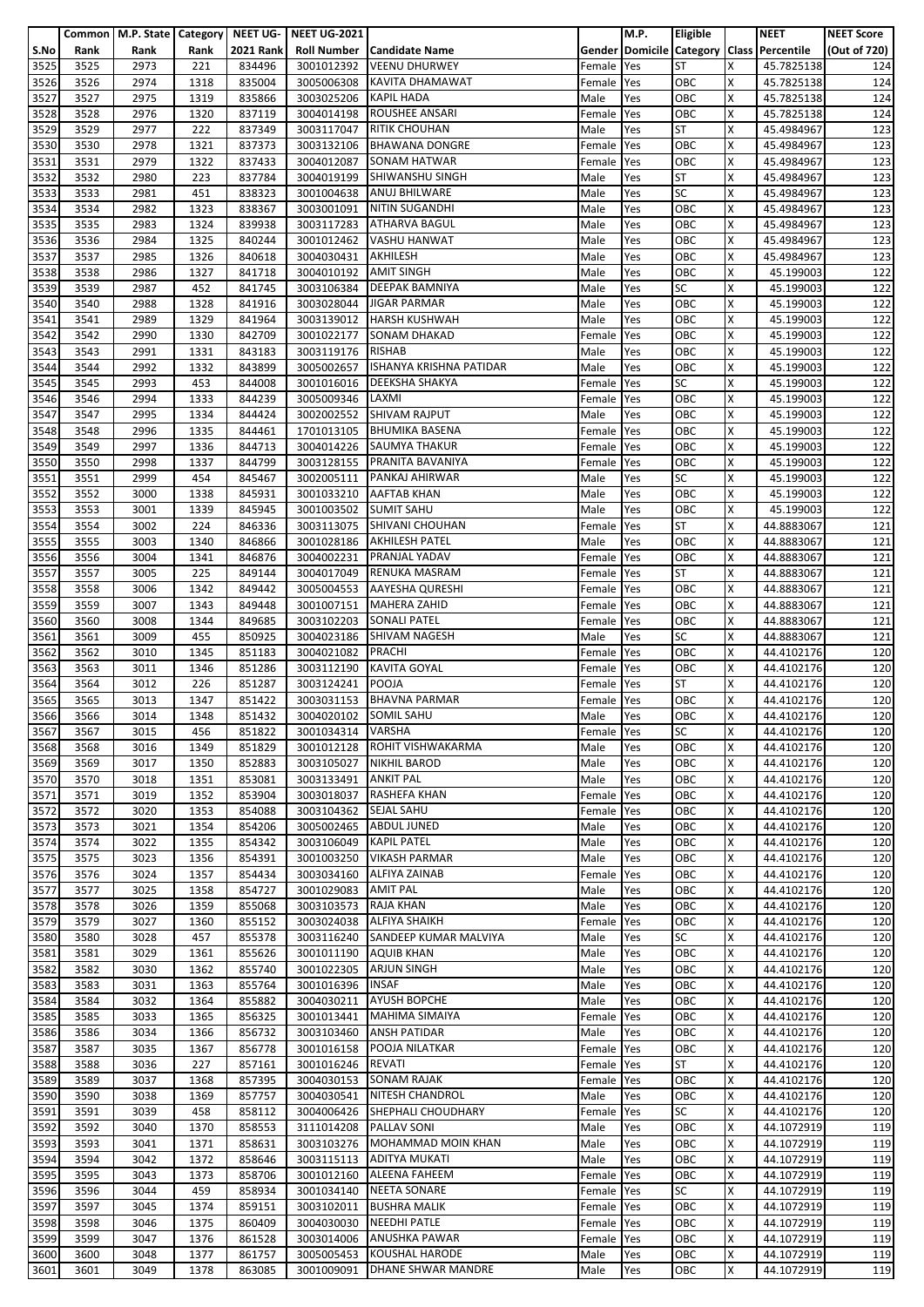|              |              | Common   M.P. State   Category   NEET UG- |              |                  | <b>NEET UG-2021</b>      |                                                         |                      | <b>M.P.</b> | Eligible         |        | <b>NEET</b>                               | <b>NEET Score</b> |
|--------------|--------------|-------------------------------------------|--------------|------------------|--------------------------|---------------------------------------------------------|----------------------|-------------|------------------|--------|-------------------------------------------|-------------------|
| S.No         | Rank         | Rank                                      | Rank         | <b>2021 Rank</b> | <b>Roll Number</b>       | <b>Candidate Name</b>                                   |                      |             |                  |        | Gender Domicile Category Class Percentile | (Out of 720)      |
| 3602         | 3602         | 3050                                      | 228          | 863345           | 3003020212               | POOJA TAROLE                                            | Female               | Yes         | <b>ST</b>        | X      | 43.8012579                                | 118               |
| 3603<br>3604 | 3603<br>3604 | 3051<br>3052                              | 1379<br>229  | 863441<br>863549 | 3003134191<br>3001028570 | <b>MEET VERMA</b><br><b>JAMUNA DHURVE</b>               | Male<br>Female       | Yes<br>Yes  | OBC<br><b>ST</b> | X<br>X | 43.8012579<br>43.8012579                  | 118<br>118        |
| 3605         | 3605         | 3053                                      | 1380         | 863686           | 3001003747               | <b>CHHAYA THAKRE</b>                                    | Female               | Yes         | OBC              | Χ      | 43.8012579                                | 118               |
| 3606         | 3606         | 3054                                      | 460          | 863699           | 3003121105               | DHARMENDRA GAUTAM                                       | Male                 | Yes         | <b>SC</b>        | x      | 43.8012579                                | 118               |
| 3607         | 3607         | 3055                                      | 1381         | 863802           | 3001014465               | <b>ANSHIKA CHOUDHARY</b>                                | Female               | Yes         | OBC              | X      | 43.8012579                                | 118               |
| 3608         | 3608         | 3056                                      | 1382         | 864640           | 3003024113               | <b>ALFIYA GOURI</b>                                     | Female               | Yes         | OBC              | X      | 43.8012579                                | 118               |
| 3609         | 3609         | 3057                                      | 1383         | 864648           | 3003027285               | SHRIKRISHNA ENGLA                                       | Male                 | Yes         | OBC              | X      | 43.8012579                                | 118               |
| 3610         | 3610         | 3058                                      | 230          | 864982           | 3001022304               | NILESH CHOUHAN                                          | Male                 | Yes         | <b>ST</b>        | Χ      | 43.8012579                                | 118               |
| 3611         | 3611         | 3059                                      | 231          | 865089           | 3003102083               | <b>NEHA BAGHEL</b>                                      | Female               | Yes         | <b>ST</b>        | X      | 43.8012579                                | 118               |
| 3612         | 3612<br>3613 | 3060                                      | 1384         | 865335           | 3003001316               | <b>HARSHIT PATIDAR</b><br><b>ANSHI YADAV</b>            | Male                 | Yes         | OBC<br>OBC       | x<br>X | 43.8012579<br>43.8012579                  | 118               |
| 3613<br>3614 | 3614         | 3061<br>3062                              | 1385<br>1386 | 865460<br>865718 | 3001013287<br>3003104277 | MOHAMMAD TAUQIR ANSARI                                  | Female<br>Male       | Yes<br>Yes  | OBC              | X      | 43.8012579                                | 118<br>118        |
| 3615         | 3615         | 3063                                      | 1387         | 865759           | 3111131121               | <b>SAMEER GOUPALE</b>                                   | Male                 | Yes         | OBC              | Χ      | 43.8012579                                | 118               |
| 3616         | 3616         | 3064                                      | 1388         | 865888           | 3003107306               | <b>KARTIK VERMA</b>                                     | Male                 | Yes         | OBC              | x      | 43.8012579                                | 118               |
| 3617         | 3617         | 3065                                      | 461          | 865985           | 3003008055               | <b>ARYAN CHAKARDE</b>                                   | Male                 | Yes         | SC               | x      | 43.8012579                                | 118               |
| 3618         | 3618         | 3066                                      | 1389         | 866318           | 3003109010               | PRIYA CHOURASIA                                         | Female               | Yes         | OBC              | X      | 43.8012579                                | 118               |
| 3619         | 3619         | 3067                                      | 1390         | 866571           | 3001028625               | <b>SAKSHI JOSHI</b>                                     | Female               | Yes         | OBC              | X      | 43.8012579                                | 118               |
| 3620         | 3620         | 3068                                      | 232          | 868124           | 3003125150               | <b>RAKESH MUWEL</b>                                     | Male                 | Yes         | <b>ST</b>        | Χ      | 43.4943821                                | 117               |
| 3621<br>3622 | 3621<br>3622 | 3069<br>3070                              | 1391<br>1392 | 868964<br>871012 | 3006001228<br>3111012325 | SHUBHENDRA PRASAD<br>KAMAKSHI DESHMUKH                  | Male<br>Female       | Yes<br>Yes  | OBC<br>OBC       | x<br>X | 43.4943821<br>43.4943821                  | 117<br>117        |
| 3623         | 3623         | 3071                                      | 462          | 871327           | 3005009309               | <b>REENA</b>                                            | Female               | Yes         | <b>SC</b>        | X      | 43.4943821                                | 117               |
| 3624         | 3624         | 3072                                      | 1393         | 872220           | 3004030257               | <b>SNEHA VERMA</b>                                      | Female               | Yes         | OBC              | x      | 43.4943821                                | 117               |
| 3625         | 3625         | 3073                                      | 463          | 872645           | 3001029593               | <b>ASHVINI CHOUHAN</b>                                  | Female               | Yes         | <b>SC</b>        | Χ      | 43.1572008                                | 116               |
| 3626         | 3626         | 3074                                      | 1394         | 872827           | 3003114218               | <b>SWALEHA QURESHI</b>                                  | Female               | Yes         | OBC              | X      | 43.1572008                                | 116               |
| 3627         | 3627         | 3075                                      | 464          | 873204           | 3111130156               | <b>SANGMA CHOUHAN</b>                                   | Female               | Yes         | <b>SC</b>        | X      | 43.1572008                                | 116               |
| 3628         | 3628         | 3076                                      | 1395         | 873272           | 3003027458               | <b>BHARTI MEWADA</b>                                    | Female               | Yes         | OBC              | Χ      | 43.1572008                                | 116               |
| 3629         | 3629         | 3077                                      | 1396         | 874402           | 3004003386               | YASHIKA THAKUR                                          | Female               | Yes         | OBC              | X      | 43.1572008                                | 116               |
| 3630         | 3630<br>3631 | 3078                                      | 465<br>1397  | 874406<br>874409 | 3004001457               | <b>PRACHI KORI</b><br><b>JITENDRA SAINI</b>             | Female Yes           |             | SC<br>OBC        | Χ<br>x | 43.1572008                                | 116               |
| 3631<br>3632 | 3632         | 3079<br>3080                              | 233          | 874923           | 3003108260<br>3003115173 | <b>PRANALIKA RAWAT</b>                                  | Male<br>Female       | Yes<br>Yes  | <b>ST</b>        | X      | 43.1572008<br>43.1572008                  | 116<br>116        |
| 3633         | 3633         | 3081                                      | 466          | 876196           | 3001005505               | <b>ANSHIKA MAKAREYA</b>                                 | Female               | Yes         | <b>SC</b>        | X      | 43.1572008                                | 116               |
| 3634         | 3634         | 3082                                      | 1398         | 876877           | 3003014065               | VASUDEV KUSHWAH                                         | Male                 | Yes         | OBC              | x      | 43.1572008                                | 116               |
| 3635         | 3635         | 3083                                      | 1399         | 877204           | 3003101396               | <b>HARISH KAG</b>                                       | Male                 | Yes         | OBC              | Χ      | 43.1572008                                | 116               |
| 3636         | 3636         | 3084                                      | 1400         | 877307           | 3003138005               | <b>AAJAM</b>                                            | Male                 | Yes         | OBC              | x      | 43.1572008                                | 116               |
| 3637         | 3637         | 3085                                      | 1401         | 878233           | 3003104313               | VANDANA PRAJAPAT                                        | Female               | Yes         | OBC              | x      | 42.6355962                                | 115               |
| 3638         | 3638         | 3086                                      | 1402         | 878764           | 3111114395               | <b>TUSHAR SELOKAR</b>                                   | Male                 | Yes         | OBC              | Χ      | 42.6355962                                | 115               |
| 3639<br>3640 | 3639<br>3640 | 3087<br>3088                              | 467<br>1403  | 880550<br>880934 | 3003008272               | 3004029014 RAVINDRA KUMAR JHARIYA<br><b>AJAY NAGAR</b>  | Male<br>Male         | Yes<br>Yes  | <b>SC</b><br>OBC | X<br>X | 42.6355962<br>42.6355962                  | 115<br>115        |
| 3641         | 3641         | 3089                                      | 1404         | 881177           | 3003119213               | YOGENDRA NAGAR                                          | Male                 | Yes         | OBC              | X      | 42.6355962                                | 115               |
| 3642         | 3642         | 3090                                      | 468          | 882077           | 3004011031               | <b>ANURAG KORI</b>                                      | Male                 | Yes         | <b>SC</b>        | x      | 42.6355962                                | 115               |
| 3643         | 3643         | 3091                                      | 1405         | 882095           | 3003002215 JATIN GITE    |                                                         | Male                 | Yes         | OBC              | X      | 42.6355962                                | 115               |
| 3644         | 3644         | 3092                                      | 1406         | 882821           |                          | 3002012049 RAGHVENDRA SINGH                             | Male                 | Yes         | OBC              | x      | 42.6355962                                | 115               |
| 3645         | 3645         | 3093                                      | 234          | 882970           | 3003026050               | <b>VIKASH</b>                                           | Male                 | Yes         | <b>ST</b>        | Χ      | 42.6355962                                | 115               |
| 3646         | 3646         | 3094                                      | 1407         | 884298           | 3001020035               | <b>VIKAS DHAKAD</b>                                     | Male                 | Yes         | OBC              | X      | 42.6355962                                | 115               |
| 3647<br>3648 | 3647<br>3648 | 3095<br>3096                              | 1408<br>469  | 884791<br>884837 | 1703032276<br>3001016193 | <b>NISHA MESHRAM</b><br><b>JITENDRA KUMAR</b>           | Female Yes<br>Male   | Yes         | OBC<br><b>SC</b> | x<br>X | 42.6355962<br>42.6355962                  | 115<br>115        |
| 3649         | 3649         | 3097                                      | 235          | 885101           | 3003031209               | RAMU AKHADIYA                                           | Male                 | Yes         | <b>ST</b>        | X      | 42.6355962                                | 115               |
| 3650         | 3650         | 3098                                      | 1409         | 885322           | 3111119250               | KAJAL MAHESH KATRE                                      | Female               | Yes         | OBC              | Χ      | 42.6355962                                | 115               |
| 3651         | 3651         | 3099                                      | 1410         | 885973           | 3003005017               | TELI AMAN MO NAZIM                                      | Male                 | Yes         | OBC              | X      | 42.3204964                                | 114               |
| 3652         | 3652         | 3100                                      | 470          | 886278           | 3905001568               | DHEERAJ KUMAR MEGHWAL                                   | Male                 | Yes         | <b>SC</b>        | X      | 42.3204964                                | 114               |
| 3653         | 3653         | 3101                                      | 1411         | 886353           |                          | 3003134353 MOHD FAIJAN PATHAN                           | Male                 | Yes         | OBC              | X      | 42.3204964                                | 114               |
| 3654         | 3654         | 3102                                      | 236          | 886580           | 3003029078               | JIGNESH BAMNIYA                                         | Male                 | Yes         | <b>ST</b>        | x      | 42.3204964                                | 114               |
| 3655<br>3656 | 3655<br>3656 | 3103<br>3104                              | 1412<br>471  | 886775<br>887029 | 3001019048               | <b>RANJEET RATHOUR</b><br>3111031043 RACHIL MESHRAM     | Male                 | Yes         | OBC<br><b>SC</b> | H<br>X | 42.3204964<br>42.3204964                  | 114<br>114        |
| 3657         | 3657         | 3105                                      | 237          | 890972           | 3003133569               | <b>SALONI ZILVE</b>                                     | Female<br>Female Yes | Yes         | <b>ST</b>        | Χ      | 42.0050082                                | 113               |
| 3658         | 3658         | 3106                                      | 238          | 892656           | 3004014394               | <b>KRISHNA KUMAR</b>                                    | Male                 | Yes         | <b>ST</b>        | X      | 42.0050082                                | 113               |
| 3659         | 3659         | 3107                                      | 472          | 894341           | 3004016081               | <b>RITU KHANDEKAR</b>                                   | Female               | Yes         | <b>SC</b>        | x      | 42.0050082                                | 113               |
| 3660         | 3660         | 3108                                      | 239          | 895636           | 3001017149               | <b>DIPENDRA GHORMARE</b>                                | Male                 | Yes         | <b>ST</b>        | Χ      | 41.6739786                                | 112               |
| 3661         | 3661         | 3109                                      | 240          | 895773           | 3001001573               | POOJA BHILALA                                           | Female               | Yes         | <b>ST</b>        | X      | 41.6739786                                | 112               |
| 3662         | 3662         | 3110                                      | 1413         | 895902           |                          | 3003019192 KHUSHI PATIDAR                               | Female               | Yes         | OBC              | X      | 41.6739786                                | 112               |
| 3663         | 3663         | 3111                                      | 1414         | 895926           | 3003005477               | <b>SHIVAM PATIDAR</b>                                   | Male                 | Yes         | OBC<br><b>ST</b> | X<br>x | 41.6739786                                | 112               |
| 3664<br>3665 | 3664<br>3665 | 3112<br>3113                              | 241<br>1415  | 896010<br>896027 | 3003101244               | 3001018373 MEGHA BHILALA<br>AQSA KHAN                   | Female<br>Female     | Yes<br>Yes  | OBC              | X      | 41.6739786<br>41.6739786                  | 112<br>112        |
| 3666         | 3666         | 3114                                      | 1416         | 896145           |                          | 3003101398 ISHA RATHORE                                 | Female               | Yes         | OBC              | X      | 41.6739786                                | 112               |
| 3667         | 3667         | 3115                                      | 473          | 896151           | 3005005279               | <b>VISHAL</b>                                           | Male                 | Yes         | <b>SC</b>        | X      | 41.6739786                                | 112               |
| 3668         | 3668         | 3116                                      | 474          | 896209           | 3003109315               | <b>TUSHAR KHERDE</b>                                    | Male                 | Yes         | <b>SC</b>        | X      | 41.6739786                                | 112               |
| 3669         | 3669         | 3117                                      | 1417         | 896377           | 3003025168               | MANOJ                                                   | Male                 | Yes         | OBC              | X      | 41.6739786                                | 112               |
| 3670         | 3670         | 3118                                      | 1418         | 896920           | 3003023165               | <b>AMIT PATEL</b>                                       | Male                 | Yes         | OBC              | Χ      | 41.6739786                                | 112               |
| 3671         | 3671         | 3119                                      | 1419         | 897000           | 3001031423               | <b>NIKITA LODHI</b>                                     | Female               | Yes         | OBC              | X      | 41.6739786                                | 112               |
| 3672<br>3673 | 3672<br>3673 | 3120<br>3121                              | 475<br>1420  | 897217<br>897291 | 3003102153               | 3003118268 PRABHAT KUMAR BAGANA<br><b>ASHRA MANSURI</b> | Male<br>Female       | Yes<br>Yes  | <b>SC</b><br>OBC | X<br>X | 41.6739786<br>41.6739786                  | 112<br>112        |
| 3674         | 3674         | 3122                                      | 1421         | 897433           | 3003121234               | <b>PRAVIN RATHORE</b>                                   | Male                 | Yes         | OBC              | x      | 41.6739786                                | 112               |
| 3675         | 3675         | 3123                                      | 1422         | 899056           | 3005008069               | <b>KUSHAL</b>                                           | Male                 | Yes         | OBC              | X      | 41.6739786                                | 112               |
| 3676         | 3676         | 3124                                      | 1423         | 899271           |                          | 3001015423 DEEPTI KUMARI                                | Female               | Yes         | OBC              | X      | 41.6739786                                | 112               |
| 3677         | 3677         | 3125                                      | 1424         | 900286           | 3001025347               | <b>SOHAIB KHAN</b>                                      | Male                 | Yes         | OBC              | X      | 41.6739786                                | 112               |
| 3678         | 3678         | 3126                                      | 1425         | 900438           | 3005008067               | <b>ASHWINI SEN</b>                                      | Male                 | Yes         | OBC              | X      | 41.6739786                                | 112               |